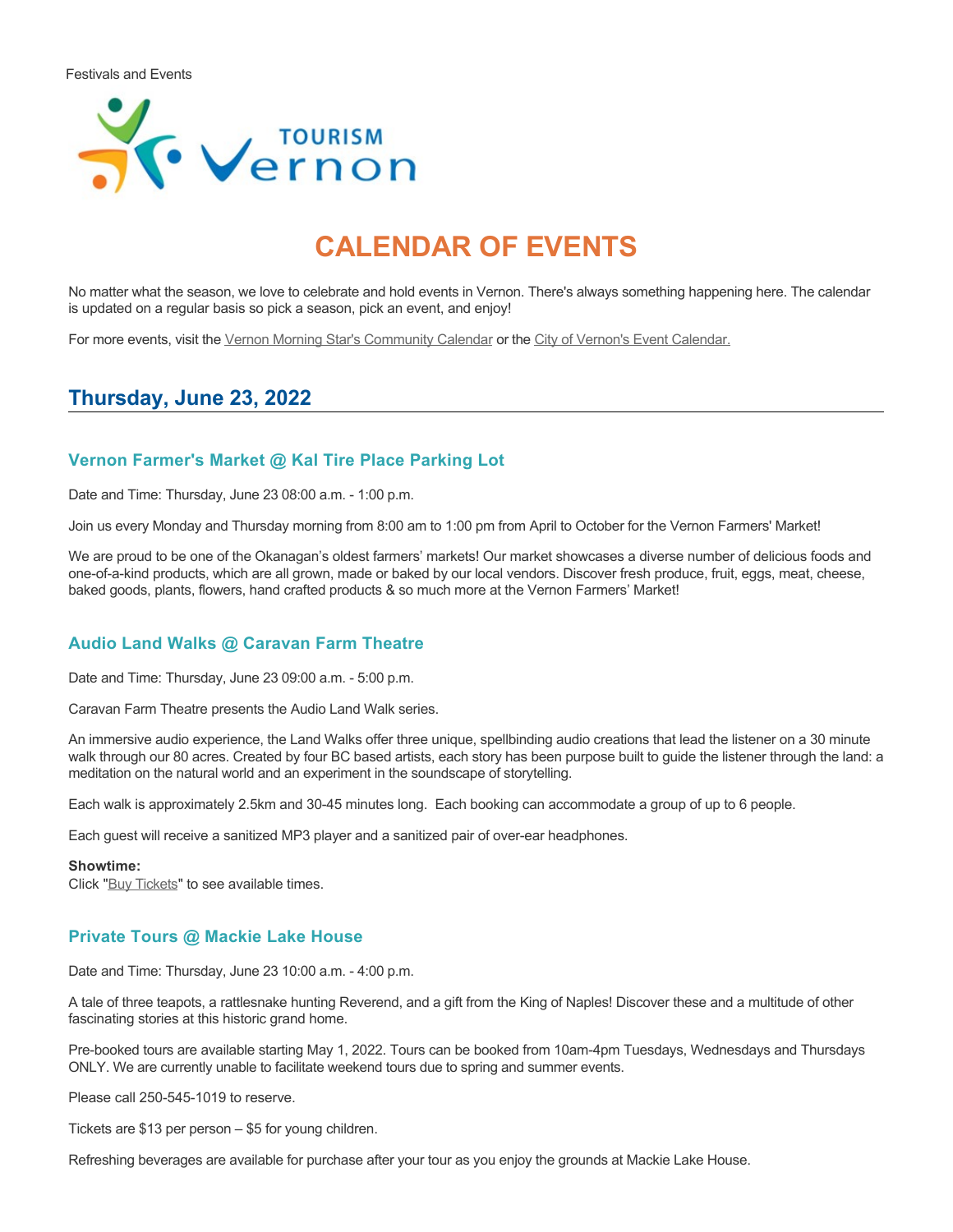# **Kalamalka Garden (K'nmaĺka? Sәnqâĺtәn) Indigenous Garden Tours @ Okanagan College**

Date and Time: Thursday, June 23 02:00 p.m. - 3:30 p.m.

The tour of Kalamalka Garden will allow visitors to learn a brief history of Syilx (pronounced: see-eel), who are the Indigenous people of the Okanagan - and the Captikʷł (pronounced: chap-teek-cool) which are the stories, laws and cultural values of the Syilx Okanagan people, which have been passed down from generation to generation by oral tradition. Through these ancient stories, the Syilx have preserved their worldwide view and relationship with nature. Here at the Kalamalka Garden, guests will get to experience first hand the beauty and importance of both the Indigenous plant life and the traditional Indigenous knowledge that has existed for thousands of years, and still exists today.

Guests will have the opportunity to learn to identify traditional plants, understand how these plants are used for medicinal and food purposes, and see demonstrations of how to harvest and use the plants.

The tour presenter will provide short workshop on an Indigenous garden product and how it is grown, harvested and made into a gift. The workshop will explore the elements of traditional foods and medicines, history of the Okanagan area, Indigenous gardening techniques, and samples of foods from the garden.

# **Tour Details**

**DURATION:** Tours are available on Tuesdays and Thursdays starting at 2:00pm Tours are 1 hour – 1.5 hour.

**RATES:** \$30.00 – Adults \$5.00 – Children under 16 years old

All proceeds from the Garden Tours are used for operations.

Get your tickets [here!](https://www.eventbrite.ca/e/kalamalka-garden-tour-tickets-158617843239)

### **Queer History Chat @ The Okanagan Regional Library- Vernon Branch**

Date and Time: Thursday, June 23 06:00 p.m. - 8:00 p.m.

A positive space for LGBQT2S+ teens and their allies to discuss the history of LGBQT2S+ rights. The library will have books on the subject displayed for you to explore. If there's a historic time or person you are passionate about you can share that information with the group. This is not a formal presentation, just an opportunity to share the learning experience.

### **Movies in the Museum - The Road Forward @ The Vernon Museum & Archives**

Date and Time: Thursday, June 23 07:00 p.m. - 8:30 p.m.

*The Road Forward*, a musical documentary by Marie Clements, connects a pivotal moment in Canada's civil rights history—the beginnings of Indian Nationalism in the 1930s—with the powerful momentum of First Nations activism today.

Clements paints an electrifying picture of how a tiny movement, the Native Brotherhood and Native Sisterhood, became a powerful voice for social, political and legal advocacy, eventually effecting profound change at the national level. *The Road Forward*'s stunningly shot musical sequences, performed by an ensemble of some of Canada's finest vocalists and musicians, seamlessly connect past and present with soaring vocals, blues, rock, and traditional beats.

*The Road Forward* is a rousing tribute to the fighters for First Nations rights, a soul-resounding historical experience, and a visceral call to action.

Register [here](https://www.eventbrite.ca/e/the-road-forward-registration-351301701847)!

### **Vernon Proms Contrasto Armonico @ The Peace Lutheran Church**

Date and Time: Thursday, June 23 07:30 p.m. - 9:00 p.m.

Contrasto Armonico is a leading orchestra/ensemble which focuses on early music, especially music composed in the Italian style.

The aim of Contrasto Armonico is to go back to the roots of the HIP "Historically Inspired Performance", doing front-line research and advancing the boundaries of early music performance practice. An idea of HIP as a constant "work in progress", considering it as a philosophy instead of a consolidated tradition.

The orchestra is constituted of professional musicians from all over the world who share the same ideals and feelings for the Early Music performance practice, using copies of original instruments, historical pitches and transpositions, keeping as a goal the intention to get as close as possible to the style and aesthetic of the work performed.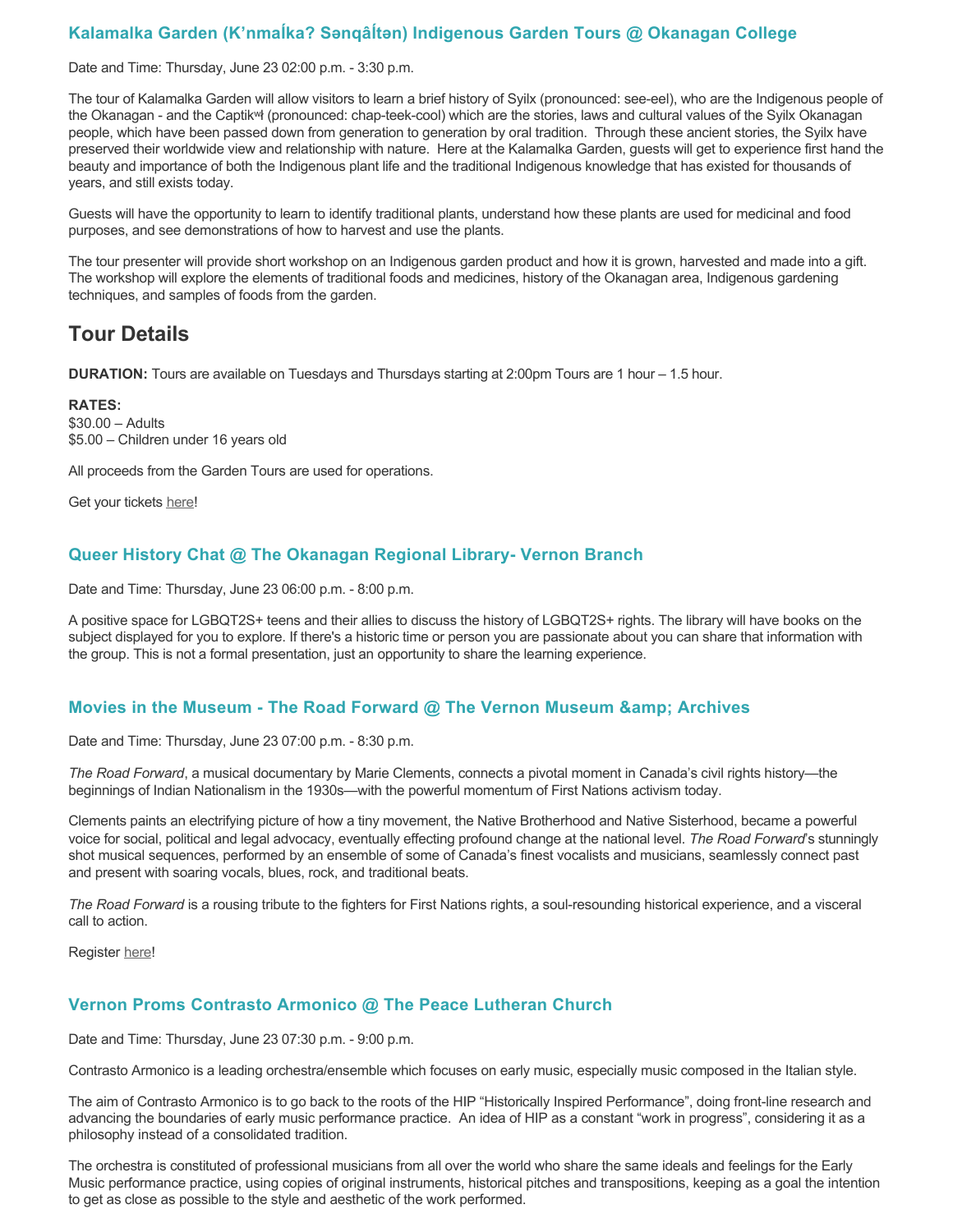# **Friday, June 24, 2022**

### **Audio Land Walks @ Caravan Farm Theatre**

Date and Time: Friday, June 24 09:00 a.m. - 5:00 p.m.

Caravan Farm Theatre presents the Audio Land Walk series.

An immersive audio experience, the Land Walks offer three unique, spellbinding audio creations that lead the listener on a 30 minute walk through our 80 acres. Created by four BC based artists, each story has been purpose built to guide the listener through the land: a meditation on the natural world and an experiment in the soundscape of storytelling.

Each walk is approximately 2.5km and 30-45 minutes long. Each booking can accommodate a group of up to 6 people.

Each guest will receive a sanitized MP3 player and a sanitized pair of over-ear headphones.

**Showtime:**

Click "[Buy Tickets](https://caravanfarmtheatre.com/show/the-land-walks/?ct=t%28EMAIL_CAMPAIGN_4_19_2022_13_43SEASON+2022%29&mc_cid=c02afad356&mc_eid=4778eb8892)" to see available times.

### **Historic Downtown Mural Tours @ Greater Vernon Museum & Archives**

Date and Time: Friday, June 24 09:00 a.m. - 11:00 a.m.

The Historic Mural Tour takes you on a walking trip back into the past through Downtown Vernon. Discover all the places and ways our past meets our present.

Join our tour guides as they explore the lives and times of the individuals whose faces grace our city walls. Share in some of the stories of the people that helped create the vibrant, multicultural city that Vernon is today.

#### **Tour FAQs**

- Tours must be pre-booked. Tours will not run if there are no bookings.
- Tours are best for those aged 12+ with an intermediate level of activity anticipated (tours are  $\sim$ 5km and run from 1.5 2 hours).
- Comfortable shoes, layers of clothing, sunglasses and/or sun hat, raingear if necessary, water bottle, and camera are
- recommended. Tours go rain or shine and are non-refundable.
- For groups larger than 20, private bookings or community groups, please contact us for details.
- Tours start at the Museum & Archives of Vernon 3009 32 Avenue

Get your tickets [here!](https://www.eventbrite.com/e/historic-downtown-mural-tours-tickets-304983342387)

#### **Summer Daily Tours @ Davison Orchards**

Date and Time: Friday, June 24 10:00 a.m. - 4:00 p.m.

If you love tractor tours at the farm, we have some great news! Our tractor tours now run daily 10am to 4pm Monday to Saturday, and 11am to 4pm on Sundays!

### **The Audio Land Walks @ Caravan Farm Theatre**

Date and Time: Friday, June 24 01:00 p.m. - 4:30 p.m.

Caravan Farm Theatre presents the Audio Land Walk series.

An immersive audio experience, the Land Walks offer three unique, spellbinding audio creations that lead the listener on a 45 minute walk through our 80 acres. Created by four BC based artists, each story has been purpose built to guide the listener through the land: a meditation on the natural world and an experiment in the soundscape of storytelling.

Each walk is approximately 2.5km and 40-55 minutes long. Bookings can accommodate groups up to 6 people.

For more information and to buy tickets visit their [website!](https://caravanfarmtheatre.com/show/the-land-walks/)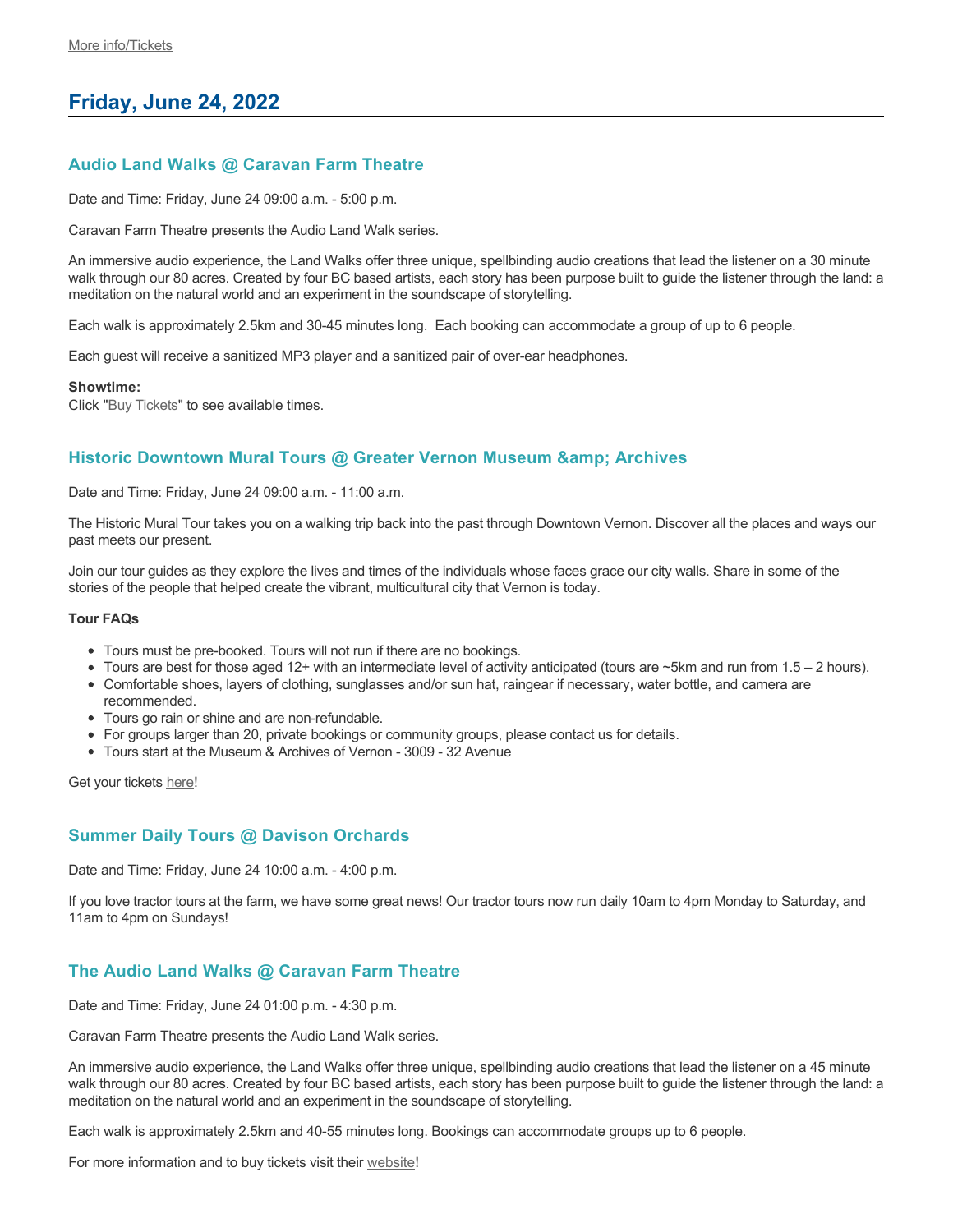### **Polson Artisan Night Market @ Polson Park**

Date and Time: Friday, June 24 04:00 p.m. - 8:00 p.m.

From May 20 to September 2, 2022, the Polson Artisan Night Market will be operating in Polson Park, Vernon BC.

Join us Friday nights at this fun event featuring 50 vendors from the surrounding area.

Come check out a mix of skilled local producers, makers and growers each week.

# Travel the World Theme Dinner - 1913 Restaurant @ Vernon Golf & Country Club

Date and Time: Friday, June 24 05:00 p.m. - 9:00 p.m.

Come check out 1913 Restaurant at the Vernon Golf and Country Club for Travel the World Theme Dinners.

# **Live Music @ Marten Brewing Bar & amp; Grill**

Date and Time: Friday, June 24 07:00 p.m. - 11:30 p.m.

Join Marten Brewing Bar & Grill every Friday night this summer for live music!

#### **Upcoming atractions:**

- June 10- The Jaz Tex
- June 17- Tracey Lyn
- June 24-James Hay
- July 1- Three Scotch In
- July 8- Conroy Ross
- July 15- Mozi Bones
- July 22- Marv Machura
- July 29- Poppa Dawg
- Aug 5- Steve Smith
- Aug 12- Makayla Gough

# **Saturday, June 25, 2022**

### **Community Celebration of Summer @ Silver Star Mountain Resort**

Date and Time: Saturday, June 25 07:00 a.m. - 3:00 p.m.

Celebrate the arrival of summer at Silver Star with a FREE community celebration on June 25. The full day of programming features sports events, cultural highlights, and a live performance by the Okanagan's own daysormay.

#### **SCHEDULE:**

- 7am Slay the Dragon Trail Running Race
- 10am SilverStar Bike Park Opens
- 10am-3pm Polson Park Artisan Market
- 1:30-3pm Cultural highlights
- 3pm Live concert by daysormay

# **Slay the Dragon Trail Running Races @ SilverStar Mountain Resort**

Date and Time: Saturday, June 25 08:00 a.m. - 8:00 p.m.

Welcome to Slay the Dragon with 3 distances to choose from: 13km, 25km, 50km Trail Running Race located at beautiful Silver Star Mountain Resort, located a short drive up the mountain from the gorgeous lakes of Vernon, BC.

In this trail running event we will take you through technical and cruisey single track, crazy fun climbs with long thigh shredding descents. This course is designed for all levels of trail runners, by trail runners, so you can expect priority to be placed on a challenging, crazy fun,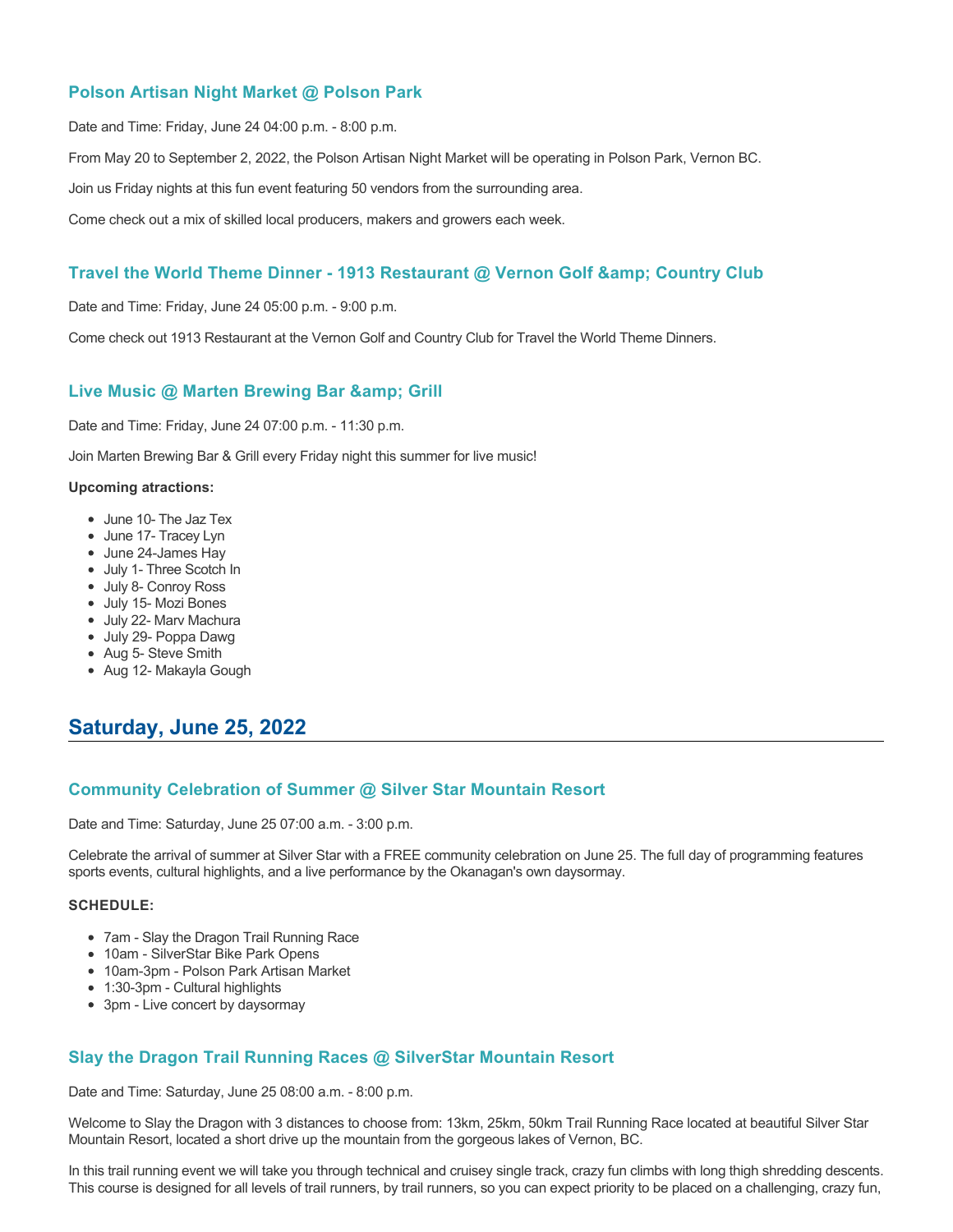well flagged, fantastically aided course with the mightiest of volunteers!

Register [here](https://ultrasignup.com/register.aspx?did=88718)!

### **Black Paw Open @ The Rise Golf Course**

Date and Time: Saturday, June 25 09:00 a.m. - 3:30 p.m.

Join the Rise Glolf Course for a 2-day competitive tournament with a relaxed social atmosphere. Available to Men & Women. Official handicap not needed but players with an official Golf Canada handicap will be flighted while players with no official handicap will compete in the Open division. Club Members will con currently compete for the Club Championship.

36 hole individual stroke play.

Includes golf, cart, tee gift, cocktail party, dinner @ Match Eatery and prizes.

For more information and to registar visit their [webiste](https://www.therisegolf.ca/black-paw-open/)!

### **Goat Yoga @ O'Keefe Ranch**

Date and Time: Saturday, June 25 09:00 a.m. - 12:00 p.m.

Yoga with Goats is back! Join Samantha Richardson for a season of yoga with four legged friends.

Ticket includes a one-hour yoga session prior to the Ranch opening. Yoga is located outdoors in the company of the Ranch's goats. Each goat has its own personality to woo you over, whether they are looking for some extra scratches, trying to make you laugh or just want to take a nap under your downward dog, you never know what they will do!

Afterwards, enjoy the Ranches grounds, take a tour of the mansion, visit the general store, and explore the buildings. Each ticket includes a complimentary general store candy bag. If you book on a Saturday, you can also enjoy the many role play artists including live music and song, demonstrations, school sessions and much, much more. Allow yourself about 2 hours to see the grounds and another hour if you stay for lunch.

To book your tickets click [here!](https://tickets.ticketseller.ca/TheatreManager/1/login&event=3417)

# **Audio Land Walks @ Caravan Farm Theatre**

Date and Time: Saturday, June 25 09:00 a.m. - 5:00 p.m.

Caravan Farm Theatre presents the Audio Land Walk series.

An immersive audio experience, the Land Walks offer three unique, spellbinding audio creations that lead the listener on a 30 minute walk through our 80 acres. Created by four BC based artists, each story has been purpose built to guide the listener through the land: a meditation on the natural world and an experiment in the soundscape of storytelling.

Each walk is approximately 2.5km and 30-45 minutes long. Each booking can accommodate a group of up to 6 people.

Each guest will receive a sanitized MP3 player and a sanitized pair of over-ear headphones.

#### **Showtime:**

Click "[Buy Tickets](https://caravanfarmtheatre.com/show/the-land-walks/?ct=t%28EMAIL_CAMPAIGN_4_19_2022_13_43SEASON+2022%29&mc_cid=c02afad356&mc_eid=4778eb8892)" to see available times.

# **Connecting with Plants Kids Workshop @ Allan Brooks Nature Centre**

Date and Time: Saturday, June 25 10:00 a.m. - 11:30 a.m.

Mikaela Cannon is a wilderness guide with a passion for plants and sharing her knowledge! In this workshop on Saturday, June 25th she will teach kids how to identify local plants and explain their importance. Kids will have time to observe the various plants along our grasslands trail and draw a plant of their choice. The group will then discuss; how plants are different from one another, what kind of habitat they live in, and what types of animals or insects were interacting with the plants. This workshop is suitable for kids ages 5-11 years old.

#### **Children must be accompanied by an adult throughout the entire workshop.**

Please ensure everyone in your group is dressed for the weather and wearing closed toe shoes. Meet at the Allan Brooks Nature Centre playground around 9:50am.

#### Click [here](https://abnc.ca/abnc-event/connecting-with-plants-kids-workshop/) for tickets!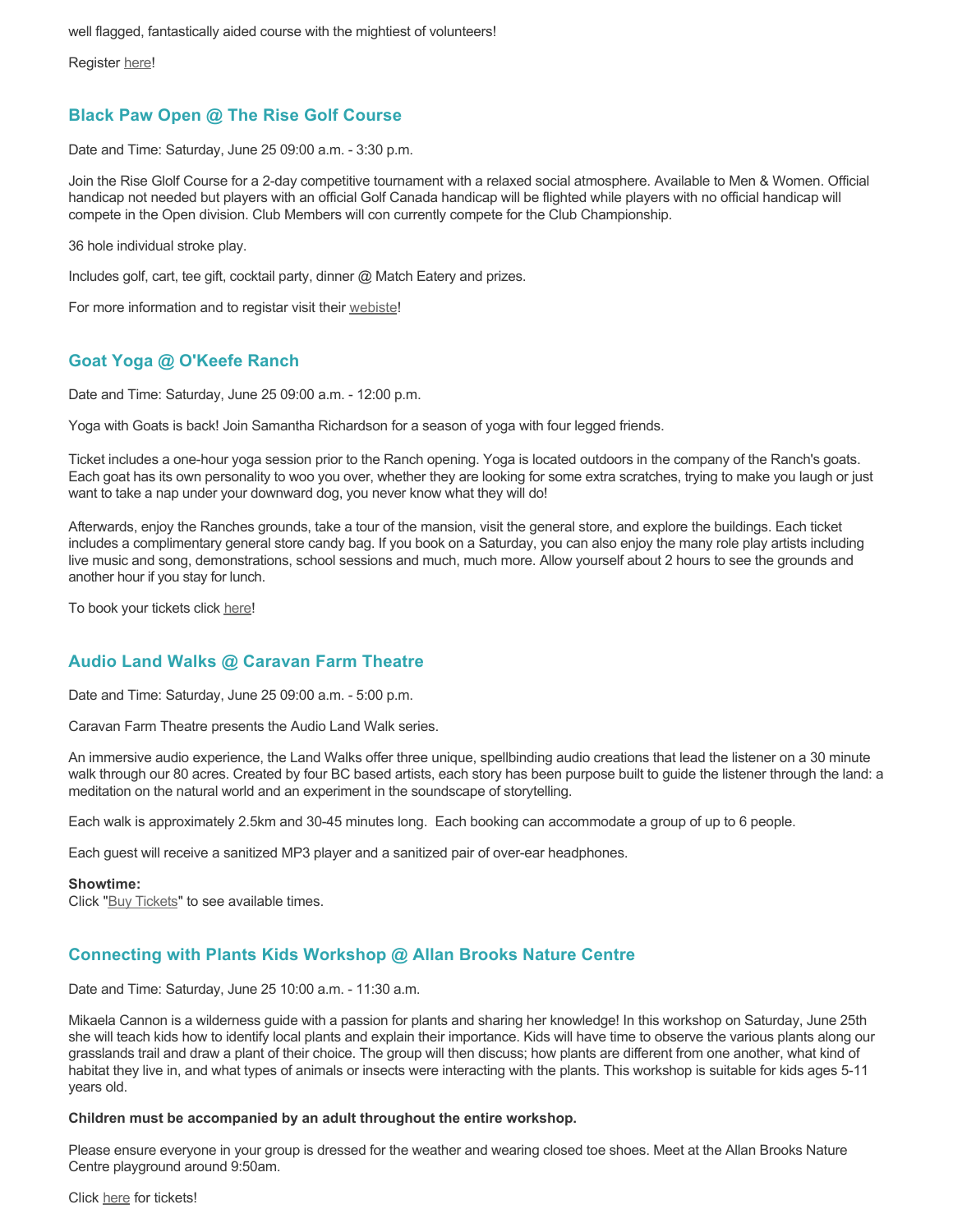# **Summer Daily Tours @ Davison Orchards**

Date and Time: Saturday, June 25 10:00 a.m. - 4:00 p.m.

If you love tractor tours at the farm, we have some great news! Our tractor tours now run daily 10am to 4pm Monday to Saturday, and 11am to 4pm on Sundays!

#### **Guided Trail Tour @ Allan Brooks Nature Centre**

Date and Time: Saturday, June 25 10:00 a.m. - 10:30 a.m.

Join us on a short walk through our rare and delicate grassland ecosystem! Learn about grassland plants and animals, their special traits that allow them to live in this hot, dry habitat and how they interact. Touch, smell, and feel as we explore the wilderness all around us! This tour starts at the trailhead and follows an easy gravel path loop around the centre.

**Fee:** \$5.00 per person *(youth under 16 + ABNC members are FREE!). Registration is required.* 

\*\*\*Please note, ABNC programming will be cancelled should the temperatures exceed 35C, for the safety of all patrons and staff.

Visit their [website](https://abnc.ca/events/events-calendar/) to register!

### **Summer Drop-in Presentations: Basically Bees @ Planet Bee**

Date and Time: Saturday, June 25 11:00 a.m. - 11:30 a.m.

*"Basically Bees"* - 20-30 minutes - **\$5.00** / person (3 and up) - Great for all ages!

Topics covered includes species of bees, the lifecycle of the honey bee, and pollination.

Included with all drop-in presentations:

- Guided viewing of our indoor observatory hives. Now that we have a new understanding of the inner workings of a colony, let's see if we can spot the queen, guard bees, and if we're lucky, a live bee dance!
- Assisted honey tasting of our 20+ varieties of honey.
- Upon request and weather dependent: Guided walk-through of our bee-friendly garden

*(No booking necessary, but groups of 10 or more are recommended to call in advance.)*

### **Nature Talk @ Allan Brooks Nature Centre**

Date and Time: Saturday, June 25 11:30 a.m. - 12:00 p.m.

Meet them in their grassland theatre for a short nature talk! Their ABNC interpreters will use some of our natural materials and props to teach you more about our local plants and animals and give you an up close look. A new theme every week! There is no need to preregister, simply check-in at the Interpretive Centre upon arrival and find a seat on one of our benches, or bring your own lawn chair. Nature Talks are free, but a donation is appreciated.

### **Summer Drop-in Presentations: All About Bees @ Planet Bee**

Date and Time: Saturday, June 25 12:00 p.m. - 1:15 p.m.

Learn all about Bees!

*"All ABout Bees"* - 60-75 minutes - **\$15.00** / person (3 and up, recommended for ages 13+)

Includes all topics above plus pollen, royal jelly, propolis, and mead. Time permitting, we are happy to expand into any other areas of interest related to bees.

#### **What's Included**

1 hour PowerPoint presentation followed by a guided viewing of our indoor observatory hives.

- Now that we have a new understanding of the inner workings of a colony, let's see if we can spot the queen, guard bees, and if we're lucky, a live bee dance!
- Assisted honey tasting of our 20+ varieties of honey.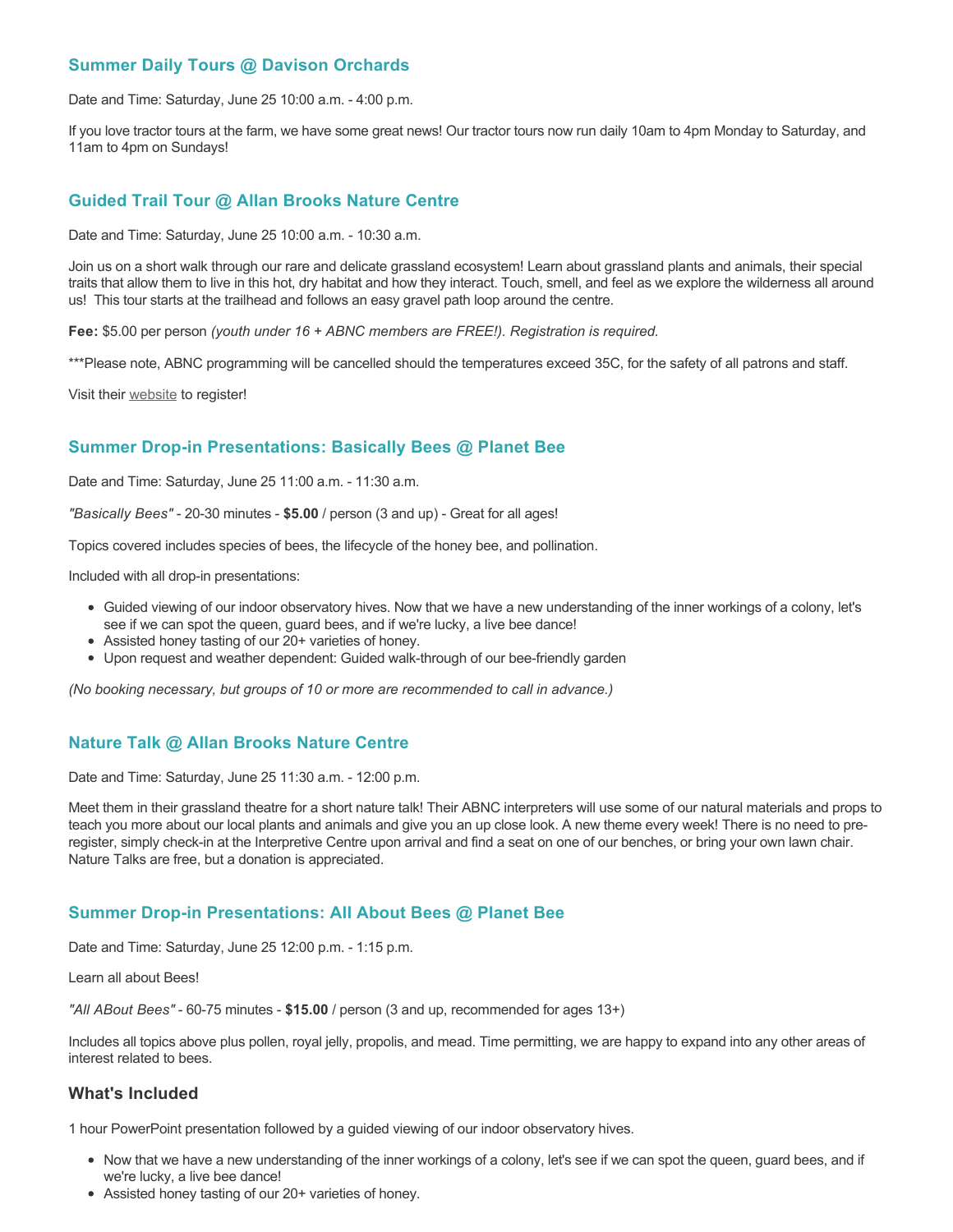- Upon request and weather dependent: Guided walk-through of our bee-friendly garden.
- Personalized 150g jar of honey for each guest.

## **The Audio Land Walks @ Caravan Farm Theatre**

Date and Time: Saturday, June 25 01:00 p.m. - 4:30 p.m.

Caravan Farm Theatre presents the Audio Land Walk series.

An immersive audio experience, the Land Walks offer three unique, spellbinding audio creations that lead the listener on a 45 minute walk through our 80 acres. Created by four BC based artists, each story has been purpose built to guide the listener through the land: a meditation on the natural world and an experiment in the soundscape of storytelling.

Each walk is approximately 2.5km and 40-55 minutes long. Bookings can accommodate groups up to 6 people.

For more information and to buy tickets visit their [website!](https://caravanfarmtheatre.com/show/the-land-walks/)

#### **Interior Savings Unplug and Play @ Heritage Park**

Date and Time: Saturday, June 25 01:00 p.m. - 3:00 p.m.

Interior Savings Unplug and Play has been reimagined for 2022!

Join Unplug and Paly Vernon at the pop-up neighbourhood park day #2 and discover what's in an Unplug and Play Box.

Expect to see ice cream, give-aways, entertainment, fun activities, and more!

### **Summer Drop-in Presentations: Basically Bees @ Planet Bee**

Date and Time: Saturday, June 25 02:00 p.m. - 2:30 p.m.

*"Basically Bees"* - 20-30 minutes - **\$5.00** / person (3 and up) - Great for all ages!

Topics covered includes species of bees, the lifecycle of the honey bee, and pollination.

Included with all drop-in presentations:

- Guided viewing of our indoor observatory hives. Now that we have a new understanding of the inner workings of a colony, let's see if we can spot the queen, guard bees, and if we're lucky, a live bee dance!
- Assisted honey tasting of our 20+ varieties of honey.
- Upon request and weather dependent: Guided walk-through of our bee-friendly garden

*(No booking necessary, but groups of 10 or more are recommended to call in advance.)*

### **Vernon Proms Ancora and friends: Celtic music @ The Peace Lutheran Church**

Date and Time: Saturday, June 25 03:00 p.m. - 4:30 p.m.

Come and join Ancora and Friends for a trip to the Emerald Isle. This delightful folk concert will be conducted by Terry Logan, accompanied on piano by Jenn Britton and on flute, penny whistle and bodhran by Lynn Hadfield.

By donation.

[More info](https://proms.eventcalendarapp.com/u/36415/evt_external_62845d7084cce5260a3f538b?repeatId=evt_external_62845d7084cce5260a3f538b)

# **Sunday, June 26, 2022**

# **Black Paw Open @ The Rise Golf Course**

Date and Time: Sunday, June 26 09:00 a.m. - 3:30 p.m.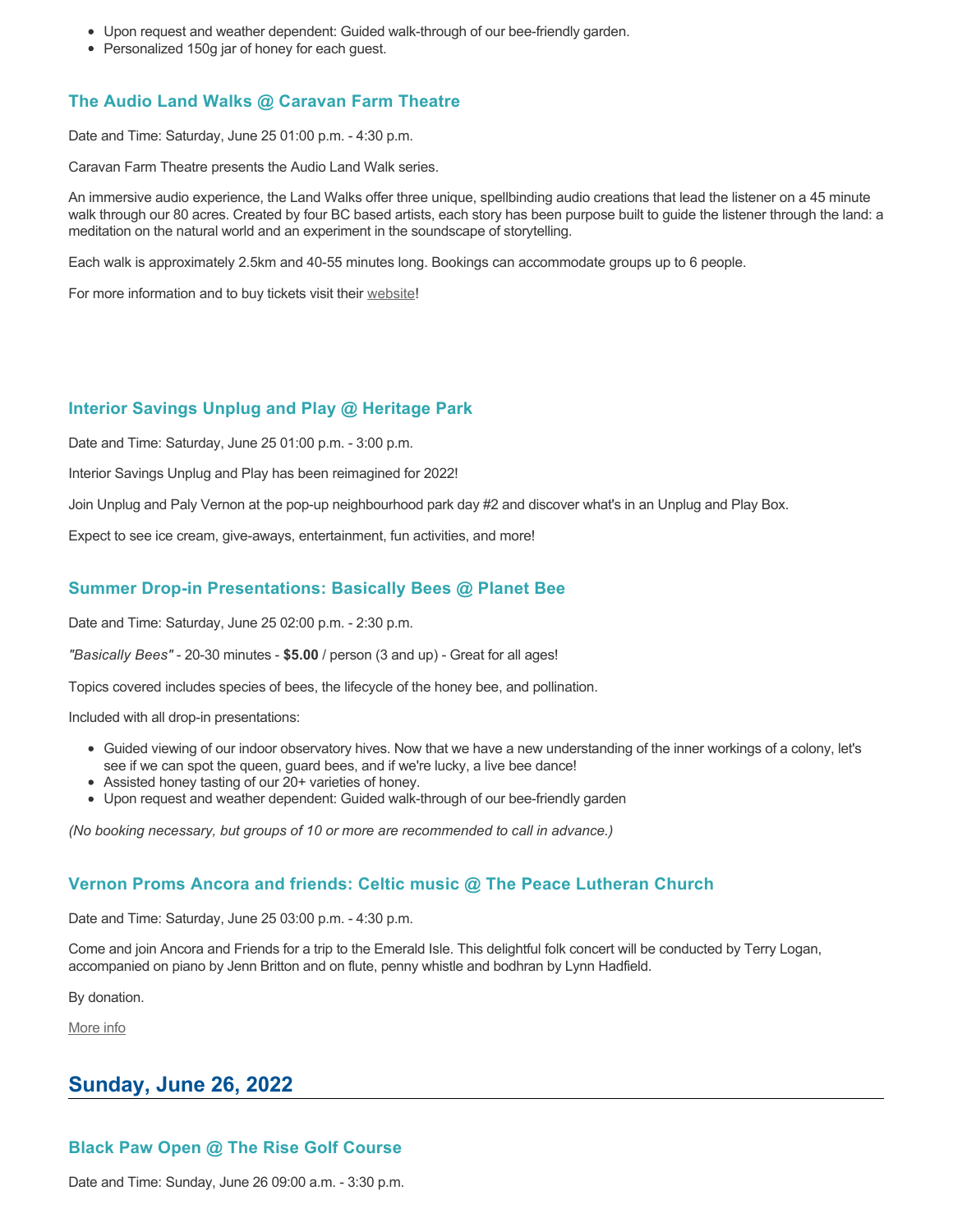Join the Rise Glolf Course for a 2-day competitive tournament with a relaxed social atmosphere. Available to Men & Women. Official handicap not needed but players with an official Golf Canada handicap will be flighted while players with no official handicap will compete in the Open division. Club Members will con currently compete for the Club Championship.

36 hole individual stroke play.

Includes golf, cart, tee gift, cocktail party, dinner @ Match Eatery and prizes.

For more information and to registar visit their [webiste](https://www.therisegolf.ca/black-paw-open/)!

# **Audio Land Walks @ Caravan Farm Theatre**

Date and Time: Sunday, June 26 09:00 a.m. - 5:00 p.m.

Caravan Farm Theatre presents the Audio Land Walk series.

An immersive audio experience, the Land Walks offer three unique, spellbinding audio creations that lead the listener on a 30 minute walk through our 80 acres. Created by four BC based artists, each story has been purpose built to guide the listener through the land: a meditation on the natural world and an experiment in the soundscape of storytelling.

Each walk is approximately 2.5km and 30-45 minutes long. Each booking can accommodate a group of up to 6 people.

Each guest will receive a sanitized MP3 player and a sanitized pair of over-ear headphones.

#### **Showtime:**

Click "[Buy Tickets](https://caravanfarmtheatre.com/show/the-land-walks/?ct=t%28EMAIL_CAMPAIGN_4_19_2022_13_43SEASON+2022%29&mc_cid=c02afad356&mc_eid=4778eb8892)" to see available times.

# **Yoga + Mimosas @ Predator Ridge Resort**

Date and Time: Sunday, June 26 10:00 a.m.

Grace & Flow is back at [Predator Ridge Resort](https://www.predatorridge.com/events) to bring you *Yoga + Mimosa's!* One ticket includes a 60 min yoga flow on the outdoor Lavender Platform set amongst gorgeous lavender fields.

After Savasana enjoy a juicy mimosa while taking in the view of one of the Okanagan's many treasures.

Class begins at 10 am. Access the Lavender Platform by vehicle in the Predator Ridge Commonage Neighbourhood. All levels welcome.

\*Please book early as spaces are limited\*

All classes are outdoors so please prepare for the weather. Vaccination passports not required.

Must bring your own yoga mat, no spare mats available to borrow. Directions to the platform will be emailed out to you along with a waiver once purchase is confirmed.

### **Summer Daily Tours @ Davison Orchards**

Date and Time: Sunday, June 26 11:00 a.m. - 4:00 p.m.

If you love tractor tours at the farm, we have some great news! Our tractor tours now run daily 10am to 4pm Monday to Saturday, and 11am to 4pm on Sundays!

### **CATWALK @ Lake Country Art Gallery**

Date and Time: Sunday, June 26 11:00 a.m. - 3:00 p.m.

In partnership with the Okanagan Humane Society, the Lake Country Art Gallery presents CATWALK, a fundraiser and adoption day, helping cats and kittens find forever homes.

CATWALK will feature wearable art for cats, a 'hissing' photo booth, cat treats, and cats and kittens available for adoption.

Come by the gallery on Sunday, June 26th, between 11am and 3pm, and get some feline love.

All proceeds support the Okanagan Humane Society and the Lake Country Art Gallery.

# **Summer Drop-in Presentations: Basically Bees @ Planet Bee**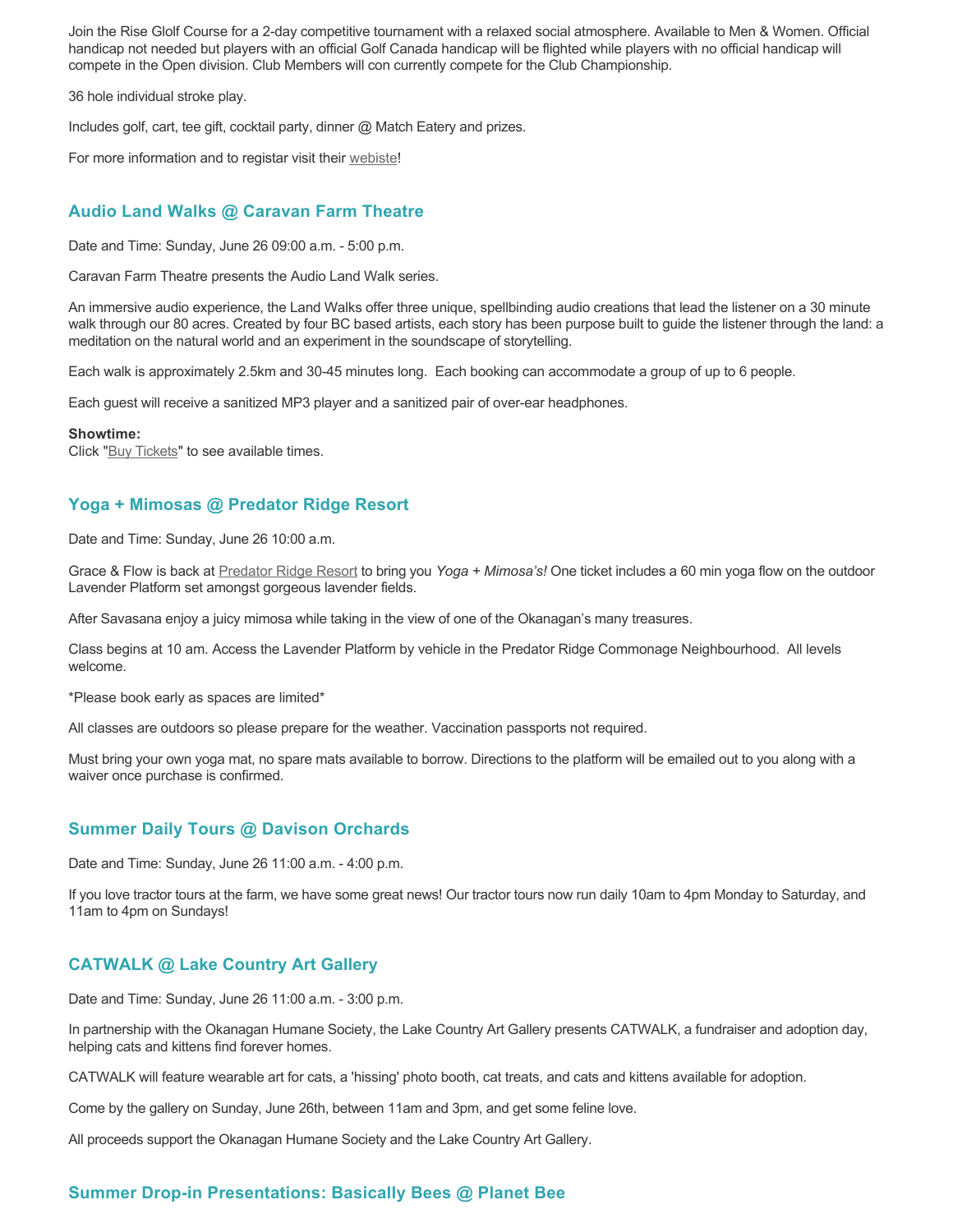Date and Time: Sunday, June 26 11:00 a.m. - 11:30 a.m.

*"Basically Bees"* - 20-30 minutes - **\$5.00** / person (3 and up) - Great for all ages!

Topics covered includes species of bees, the lifecycle of the honey bee, and pollination.

Included with all drop-in presentations:

- Guided viewing of our indoor observatory hives. Now that we have a new understanding of the inner workings of a colony, let's see if we can spot the queen, guard bees, and if we're lucky, a live bee dance!
- Assisted honey tasting of our 20+ varieties of honey.
- Upon request and weather dependent: Guided walk-through of our bee-friendly garden

*(No booking necessary, but groups of 10 or more are recommended to call in advance.)*

#### **Summer Drop-in Presentations: All About Bees @ Planet Bee**

Date and Time: Sunday, June 26 12:00 p.m. - 1:15 p.m.

Learn all about Bees!

*"All ABout Bees"* - 60-75 minutes - **\$15.00** / person (3 and up, recommended for ages 13+)

Includes all topics above plus pollen, royal jelly, propolis, and mead. Time permitting, we are happy to expand into any other areas of interest related to bees.

#### **What's Included**

1 hour PowerPoint presentation followed by a guided viewing of our indoor observatory hives.

- Now that we have a new understanding of the inner workings of a colony, let's see if we can spot the queen, guard bees, and if we're lucky, a live bee dance!
- Assisted honey tasting of our 20+ varieties of honey.
- Upon request and weather dependent: Guided walk-through of our bee-friendly garden.
- Personalized 150g jar of honey for each guest.

#### **The Audio Land Walks @ Caravan Farm Theatre**

Date and Time: Sunday, June 26 01:00 p.m. - 4:30 p.m.

Caravan Farm Theatre presents the Audio Land Walk series.

An immersive audio experience, the Land Walks offer three unique, spellbinding audio creations that lead the listener on a 45 minute walk through our 80 acres. Created by four BC based artists, each story has been purpose built to guide the listener through the land: a meditation on the natural world and an experiment in the soundscape of storytelling.

Each walk is approximately 2.5km and 40-55 minutes long. Bookings can accommodate groups up to 6 people.

For more information and to buy tickets visit their [website!](https://caravanfarmtheatre.com/show/the-land-walks/)

#### **Summer Drop-in Presentations: Basically Bees @ Planet Bee**

Date and Time: Sunday, June 26 02:00 p.m. - 2:30 p.m.

*"Basically Bees"* - 20-30 minutes - **\$5.00** / person (3 and up) - Great for all ages!

Topics covered includes species of bees, the lifecycle of the honey bee, and pollination.

Included with all drop-in presentations:

- Guided viewing of our indoor observatory hives. Now that we have a new understanding of the inner workings of a colony, let's see if we can spot the queen, guard bees, and if we're lucky, a live bee dance!
- Assisted honey tasting of our 20+ varieties of honey.
- Upon request and weather dependent: Guided walk-through of our bee-friendly garden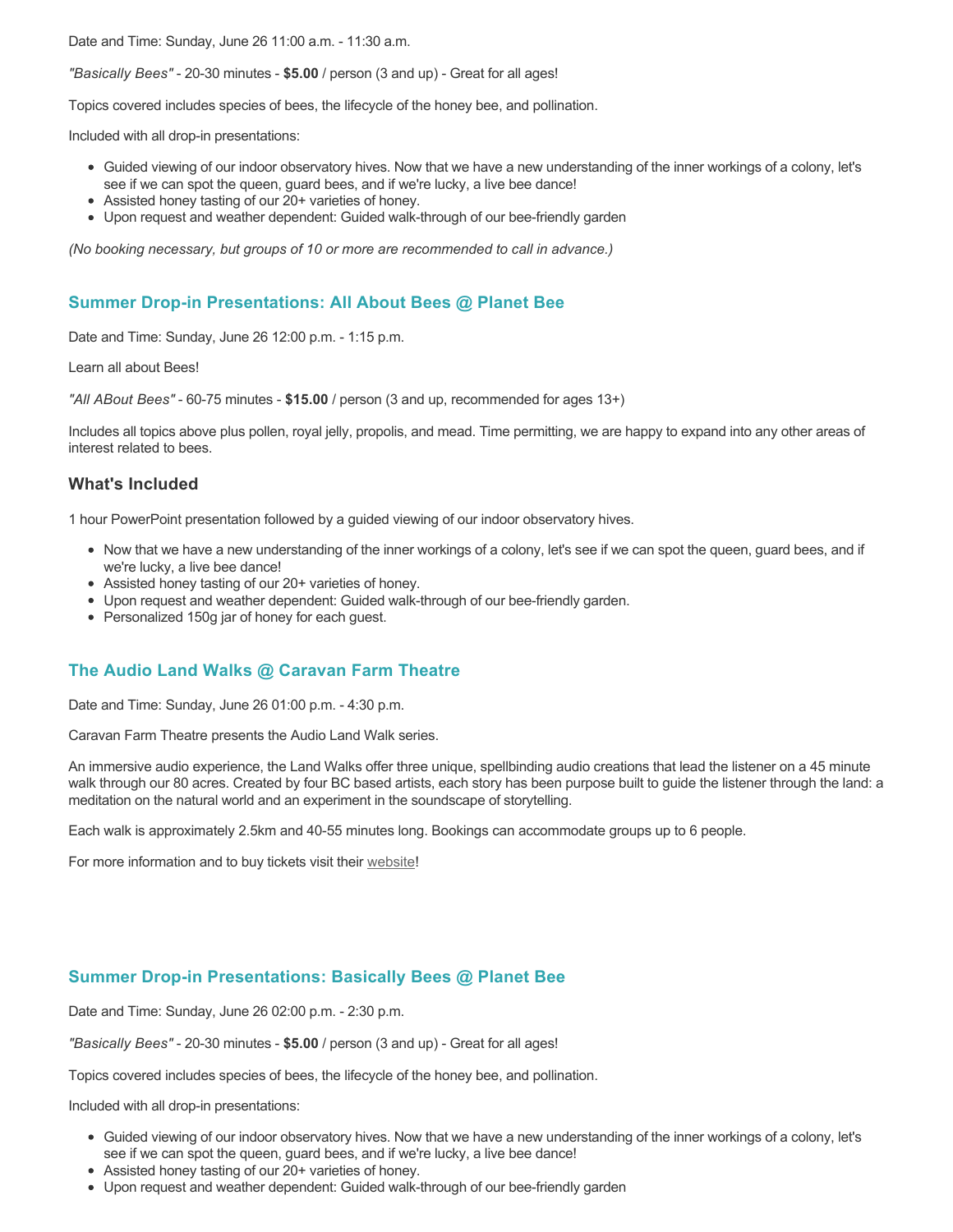*(No booking necessary, but groups of 10 or more are recommended to call in advance.)*

### **Vernon Proms Okanagan Recorder Orchestra @ The Peace Lutheran Church**

Date and Time: Sunday, June 26 02:00 p.m. - 3:30 p.m.

Join The Okanagan Recorder Orchestra - a group of enthusiastic recorder players - for a concert of delightful music of various genres, ranging from Renaissance to contemporary.

By donation.

[More info](https://proms.eventcalendarapp.com/u/36415/evt_external_62845d7184cce5260a3f539d?repeatId=evt_external_62845d7184cce5260a3f539d)

### **Vernon Proms Partners in Crime @ The Peace Lutheran Church**

Date and Time: Sunday, June 26 07:30 p.m. - 8:00 p.m.

Music works for violin, viola, and harpsichord by two of the greatest Baroque composers and good friends: *J.S.Bach* and *G.F.Telemann*. And a bit of comedy. Cvetozar Vutev, violin/viola, Curtis Howell, harpsichord.

Tickets \$25/\$20 (children 12 y.o. and younger are free)

[More info/Tickets](https://proms.eventcalendarapp.com/u/36415/evt_external_62845d7084cce5260a3f5389?repeatId=evt_external_62845d7084cce5260a3f5389)

# The Glorious Sons @ Vernon & amp; District Performing Arts Centre

Date and Time: Sunday, June 26 07:50 p.m. - 9:50 p.m.

Following the release of their brand-new tracks 'Daylight" and 'Young King' two-time JUNO Award-winning rock band The Glorious Sons have announced The Unfinished Business Tour and will play at the Vernon and District Performing Arts Centre on June 26th.

\$56.00 Per Person \$211.50 VIP Seating Platinum Seating Row D and E

#### **PROOF OF FULL VACCINATION WILL BE REQUIRED (2 dose)**

**Get your tickets [here](https://tickets.ticketseller.ca/TheatreManager/1/login&event=3139)!**

# **Monday, June 27, 2022**

### **Vernon Farmer's Market @ Kal Tire Place Parking Lot**

Date and Time: Monday, June 27 08:00 a.m. - 1:00 p.m.

Join us every Monday and Thursday morning from 8:00 am to 1:00 pm from April to October for the Vernon Farmers' Market!

We are proud to be one of the Okanagan's oldest farmers' markets! Our market showcases a diverse number of delicious foods and one-of-a-kind products, which are all grown, made or baked by our local vendors. Discover fresh produce, fruit, eggs, meat, cheese, baked goods, plants, flowers, hand crafted products & so much more at the Vernon Farmers' Market!

# **Audio Land Walks @ Caravan Farm Theatre**

Date and Time: Monday, June 27 09:00 a.m. - 5:00 p.m.

Caravan Farm Theatre presents the Audio Land Walk series.

An immersive audio experience, the Land Walks offer three unique, spellbinding audio creations that lead the listener on a 30 minute walk through our 80 acres. Created by four BC based artists, each story has been purpose built to guide the listener through the land: a meditation on the natural world and an experiment in the soundscape of storytelling.

Each walk is approximately 2.5km and 30-45 minutes long. Each booking can accommodate a group of up to 6 people.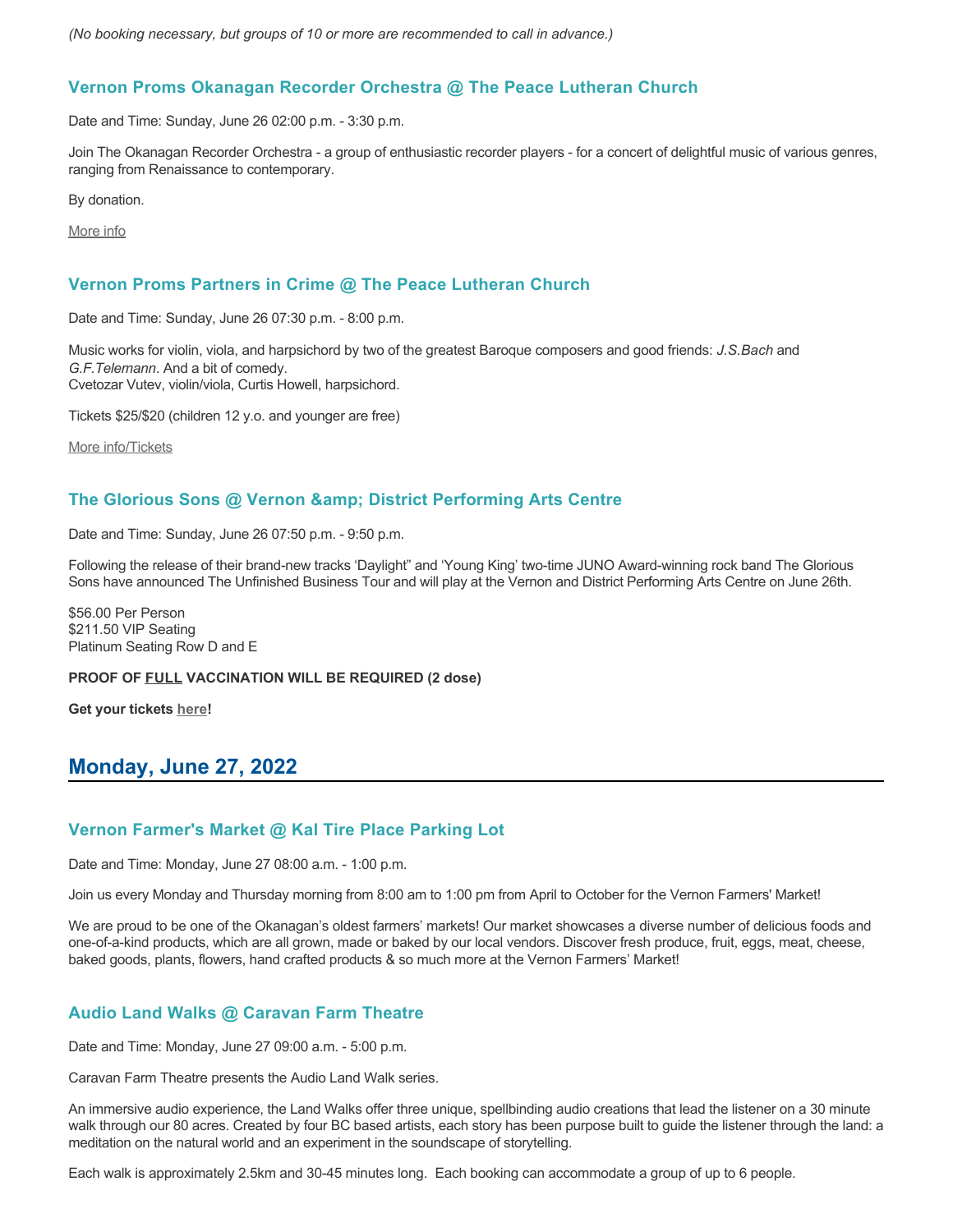Each guest will receive a sanitized MP3 player and a sanitized pair of over-ear headphones.

#### **Showtime:**

Click "[Buy Tickets](https://caravanfarmtheatre.com/show/the-land-walks/?ct=t%28EMAIL_CAMPAIGN_4_19_2022_13_43SEASON+2022%29&mc_cid=c02afad356&mc_eid=4778eb8892)" to see available times.

# **Summer Daily Tours @ Davison Orchards**

Date and Time: Monday, June 27 10:00 a.m. - 4:00 p.m.

If you love tractor tours at the farm, we have some great news! Our tractor tours now run daily 10am to 4pm Monday to Saturday, and 11am to 4pm on Sundays!

# **Vernon Proms Fish on Five @ The Polson Park Band Shell**

Date and Time: Monday, June 27 06:00 p.m. - 7:30 p.m.

Enjoy Monday evening at the Polson Park with this brass ensemble! All five musicians reside in the Okanagan and are regular players in the Okanagan Symphony Orchestra.High entertainment value is guaranteed! Bring your family and friends. And, don't forget a lawn chair or a blanket. By donation

[More info](https://proms.eventcalendarapp.com/u/36415/evt_external_62845d7084cce5260a3f5388?repeatId=evt_external_62845d7084cce5260a3f5388)

# **Tuesday, June 28, 2022**

# **Audio Land Walks @ Caravan Farm Theatre**

Date and Time: Tuesday, June 28 09:00 a.m. - 5:00 p.m.

Caravan Farm Theatre presents the Audio Land Walk series.

An immersive audio experience, the Land Walks offer three unique, spellbinding audio creations that lead the listener on a 30 minute walk through our 80 acres. Created by four BC based artists, each story has been purpose built to guide the listener through the land: a meditation on the natural world and an experiment in the soundscape of storytelling.

Each walk is approximately 2.5km and 30-45 minutes long. Each booking can accommodate a group of up to 6 people.

Each guest will receive a sanitized MP3 player and a sanitized pair of over-ear headphones.

#### **Showtime:**

Click "[Buy Tickets](https://caravanfarmtheatre.com/show/the-land-walks/?ct=t%28EMAIL_CAMPAIGN_4_19_2022_13_43SEASON+2022%29&mc_cid=c02afad356&mc_eid=4778eb8892)" to see available times.

### **Summer Daily Tours @ Davison Orchards**

Date and Time: Tuesday, June 28 10:00 a.m. - 4:00 p.m.

If you love tractor tours at the farm, we have some great news! Our tractor tours now run daily 10am to 4pm Monday to Saturday, and 11am to 4pm on Sundays!

### **Private Tours @ Mackie Lake House**

Date and Time: Tuesday, June 28 10:00 a.m. - 4:00 p.m.

A tale of three teapots, a rattlesnake hunting Reverend, and a gift from the King of Naples! Discover these and a multitude of other fascinating stories at this historic grand home.

Pre-booked tours are available starting May 1, 2022. Tours can be booked from 10am-4pm Tuesdays, Wednesdays and Thursdays ONLY. We are currently unable to facilitate weekend tours due to spring and summer events.

Please call 250-545-1019 to reserve.

Tickets are \$13 per person – \$5 for young children.

Refreshing beverages are available for purchase after your tour as you enjoy the grounds at Mackie Lake House.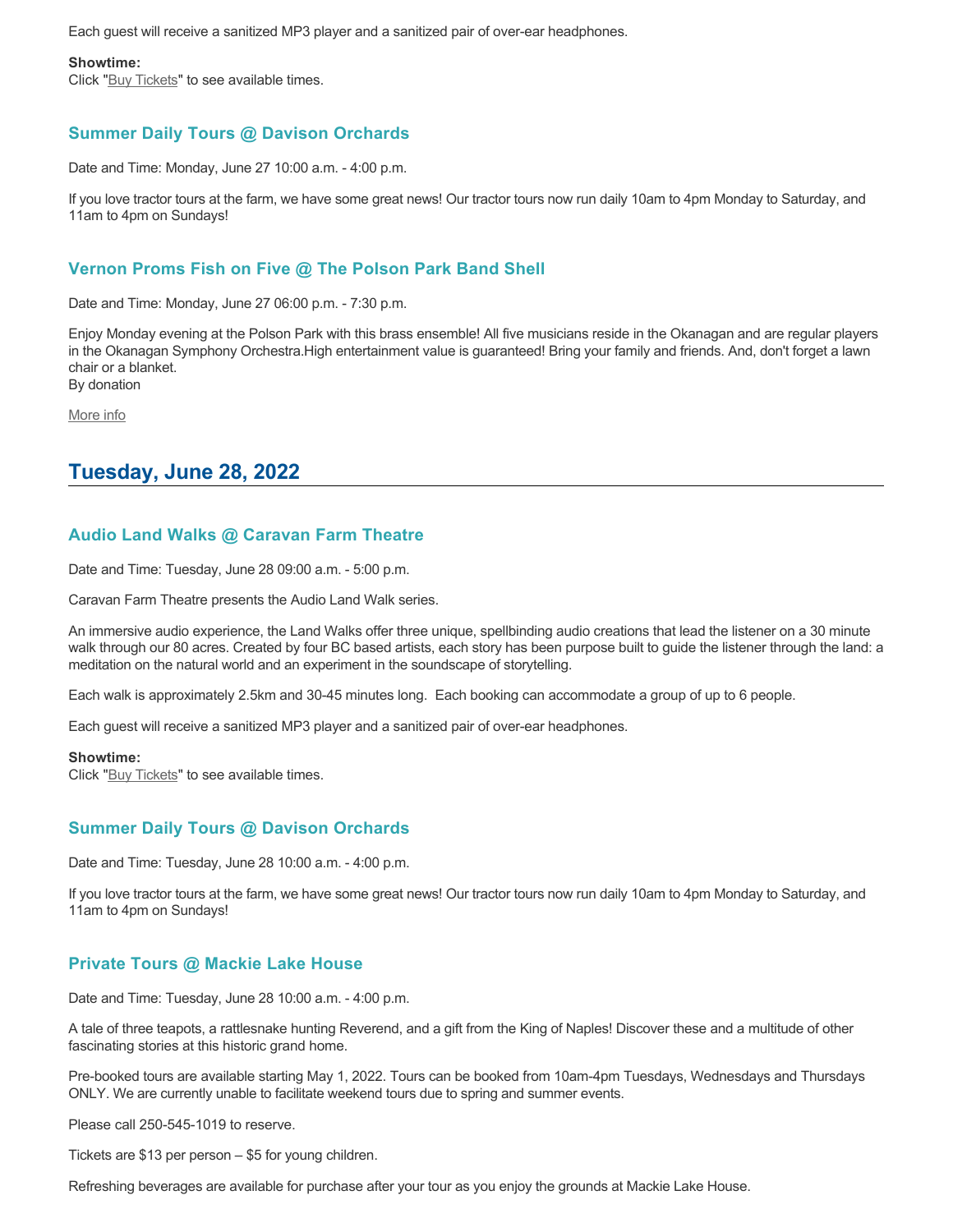### **Kalamalka Garden (K'nmaĺka? Sәnqâĺtәn) Indigenous Garden Tours @ Okanagan College**

Date and Time: Tuesday, June 28 02:00 p.m. - 3:30 p.m.

The tour of Kalamalka Garden will allow visitors to learn a brief history of Syilx (pronounced: see-eel), who are the Indigenous people of the Okanagan - and the Captikʷł (pronounced: chap-teek-cool) which are the stories, laws and cultural values of the Syilx Okanagan people, which have been passed down from generation to generation by oral tradition. Through these ancient stories, the Syilx have preserved their worldwide view and relationship with nature. Here at the Kalamalka Garden, guests will get to experience first hand the beauty and importance of both the Indigenous plant life and the traditional Indigenous knowledge that has existed for thousands of years, and still exists today.

Guests will have the opportunity to learn to identify traditional plants, understand how these plants are used for medicinal and food purposes, and see demonstrations of how to harvest and use the plants.

The tour presenter will provide short workshop on an Indigenous garden product and how it is grown, harvested and made into a gift. The workshop will explore the elements of traditional foods and medicines, history of the Okanagan area, Indigenous gardening techniques, and samples of foods from the garden.

# **Tour Details**

**DURATION:** Tours are available on Tuesdays and Thursdays starting at 2:00pm Tours are 1 hour – 1.5 hour.

#### **RATES:**

\$30.00 – Adults \$5.00 – Children under 16 years old

All proceeds from the Garden Tours are used for operations.

Get your tickets [here!](https://www.eventbrite.ca/e/kalamalka-garden-tour-tickets-158617843239)

#### **Historic Downtown Mural Tours @ Greater Vernon Museum & Archives**

Date and Time: Tuesday, June 28 06:00 p.m. - 8:00 p.m.

The Historic Mural Tour takes you on a walking trip back into the past through Downtown Vernon. Discover all the places and ways our past meets our present.

Join our tour guides as they explore the lives and times of the individuals whose faces grace our city walls. Share in some of the stories of the people that helped create the vibrant, multicultural city that Vernon is today.

#### **Tour FAQs**

- Tours must be pre-booked. Tours will not run if there are no bookings.
- Tours are best for those aged 12+ with an intermediate level of activity anticipated (tours are  $\sim$ 5km and run from 1.5 2 hours).
- Comfortable shoes, layers of clothing, sunglasses and/or sun hat, raingear if necessary, water bottle, and camera are recommended.
- Tours go rain or shine and are non-refundable.
- For groups larger than 20, private bookings or community groups, please contact us for details.
- Tours start at the Museum & Archives of Vernon 3009 32nd Avenue

Get your tickets [here!](https://www.eventbrite.com/e/historic-downtown-mural-tours-tickets-304983342387)

# **Wednesday, June 29, 2022**

### **Goat Yoga @ O'Keefe Ranch**

Date and Time: Wednesday, June 29 09:00 a.m. - 12:00 p.m.

Yoga with Goats is back! Join Samantha Richardson for a season of yoga with four legged friends.

Ticket includes a one-hour yoga session prior to the Ranch opening. Yoga is located outdoors in the company of the Ranch's goats. Each goat has its own personality to woo you over, whether they are looking for some extra scratches, trying to make you laugh or just want to take a nap under your downward dog, you never know what they will do!

Afterwards, enjoy the Ranches grounds, take a tour of the mansion, visit the general store, and explore the buildings. Each ticket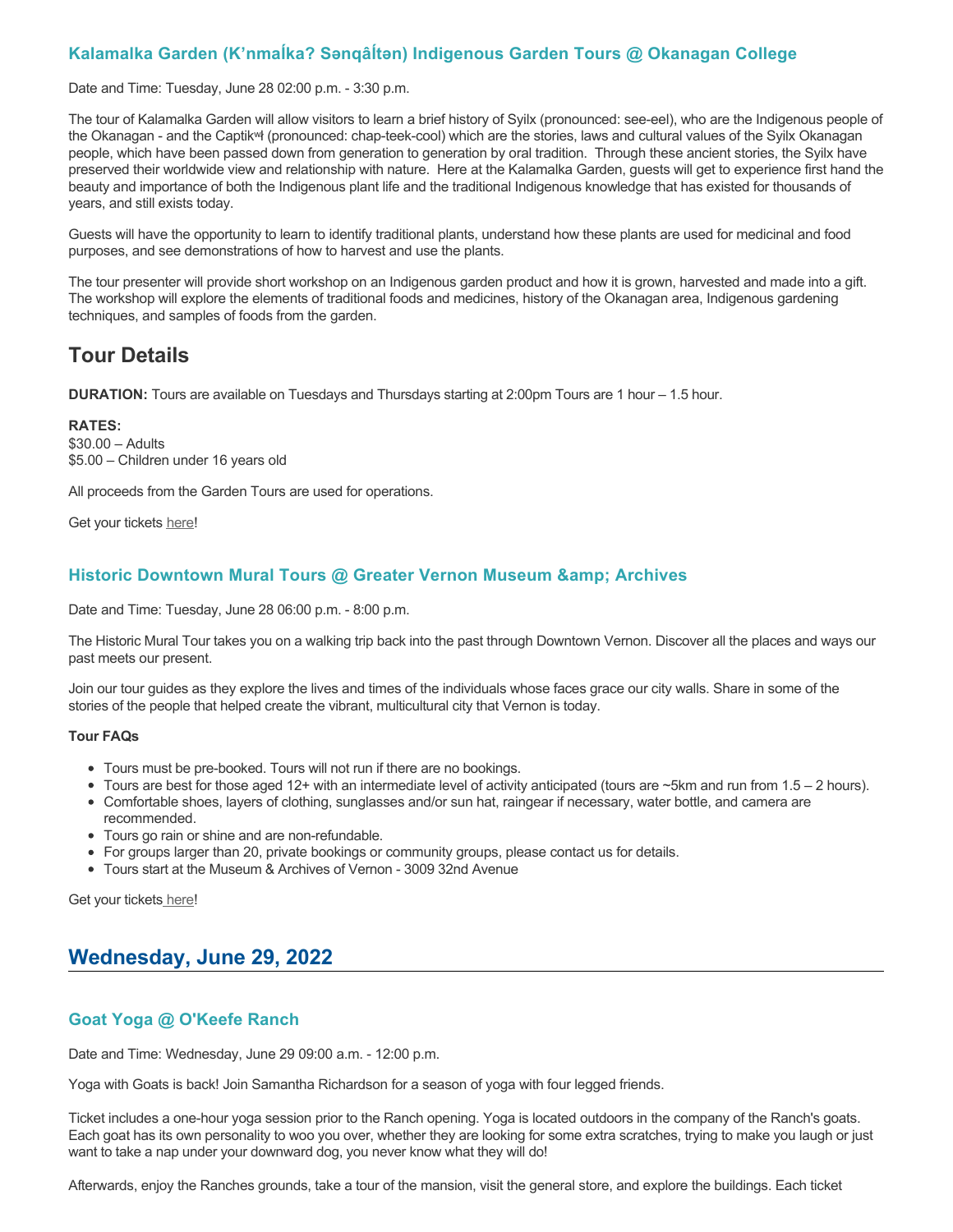includes a complimentary general store candy bag. If you book on a Saturday, you can also enjoy the many role play artists including live music and song, demonstrations, school sessions and much, much more. Allow yourself about 2 hours to see the grounds and another hour if you stay for lunch.

To book your tickets click [here!](https://tickets.ticketseller.ca/TheatreManager/1/login&event=3417)

## **Audio Land Walks @ Caravan Farm Theatre**

Date and Time: Wednesday, June 29 09:00 a.m. - 5:00 p.m.

Caravan Farm Theatre presents the Audio Land Walk series.

An immersive audio experience, the Land Walks offer three unique, spellbinding audio creations that lead the listener on a 30 minute walk through our 80 acres. Created by four BC based artists, each story has been purpose built to guide the listener through the land: a meditation on the natural world and an experiment in the soundscape of storytelling.

Each walk is approximately 2.5km and 30-45 minutes long. Each booking can accommodate a group of up to 6 people.

Each guest will receive a sanitized MP3 player and a sanitized pair of over-ear headphones.

#### **Showtime:**

Click "[Buy Tickets](https://caravanfarmtheatre.com/show/the-land-walks/?ct=t%28EMAIL_CAMPAIGN_4_19_2022_13_43SEASON+2022%29&mc_cid=c02afad356&mc_eid=4778eb8892)" to see available times.

#### **Summer Daily Tours @ Davison Orchards**

Date and Time: Wednesday, June 29 10:00 a.m. - 4:00 p.m.

If you love tractor tours at the farm, we have some great news! Our tractor tours now run daily 10am to 4pm Monday to Saturday, and 11am to 4pm on Sundays!

#### **Private Tours @ Mackie Lake House**

Date and Time: Wednesday, June 29 10:00 a.m. - 4:00 p.m.

A tale of three teapots, a rattlesnake hunting Reverend, and a gift from the King of Naples! Discover these and a multitude of other fascinating stories at this historic grand home.

Pre-booked tours are available starting May 1, 2022. Tours can be booked from 10am-4pm Tuesdays, Wednesdays and Thursdays ONLY. We are currently unable to facilitate weekend tours due to spring and summer events.

Please call 250-545-1019 to reserve.

Tickets are \$13 per person – \$5 for young children.

Refreshing beverages are available for purchase after your tour as you enjoy the grounds at Mackie Lake House.

### **Sunset Stretch & amp; Sip @ Predator Ridge Resort**

Date and Time: Wednesday, June 29 06:00 p.m.

Wind down on with us from 6-8pm with a deep stretch on the outdoor yoga platform at [Predator Ridge](https://www.predatorridge.com/events) while watching the sunset . One ticket includes a guided moderate 18-minute hike up to the platform, a 60 minute yoga flow while you take in the spectacular view of Okanagan Lake and move and flow with your breath.

After Savasana enjoy a glass of local Okanagan wine as you watch the sunset over the hills from the Namaste Platform.

This class is a perfect end to a long day of riding, hiking or golfing. We meet at 6pm: directions to the meeting spot will be emailed to you once purchase is confirmed. Please wear hiking shoes, bring water, and your own mat. All levels welcome.

Purchase your own individual box of charcuterie from [Crudité & Co.](https://cruditeandco.com/product/picnic-platter/) and we will bring it to the platform for you to enjoy after class! Order must be placed with plenty of notice, minimum 48 hours.

\*Please book early as spaces are limited\*

All classes are outdoors so please prepare for the weather. Vaccination passports not required.

### **Wahine Wednesday (SUP'n Social Paddle Night) @ Kalavida Surf Shop**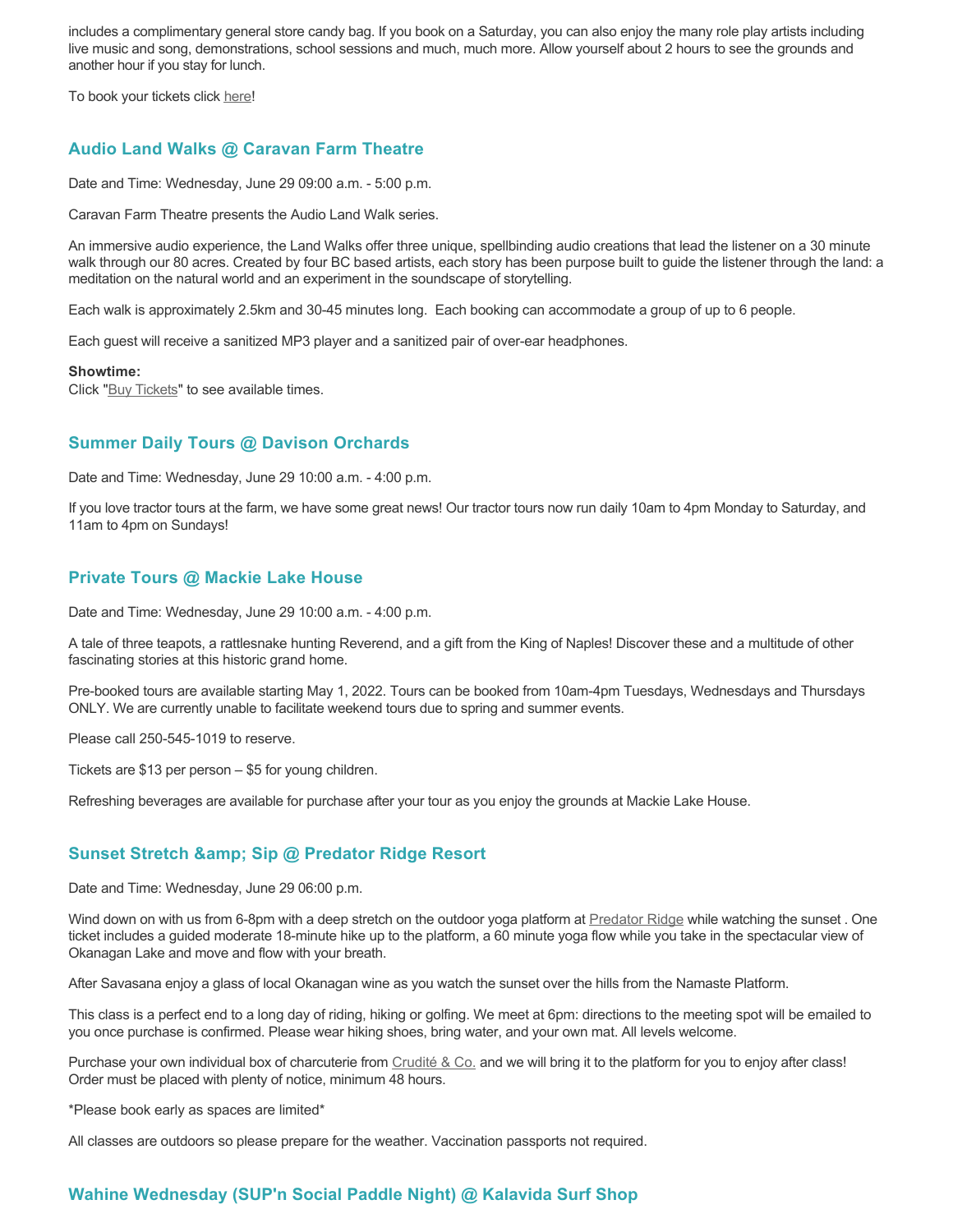Date and Time: Wednesday, June 29 06:00 p.m.

A weekly womens SUP'n social paddle night! Wahine Wednesdays are all about the girls getting together on the water – *The Ladies of the Lake!* Launching from Kal Beach, each week will include something a little different – it could be a soothing sunset paddle, a cruise alongside the Okanagan Rail Trail, story telling, or maybe even a yoga move or two.

#### **How to Register?**

No need to pre-register, just drop in and register between 5pm-5:45pm each Wednesday.

#### **What's Included?**

Beverages, snacks and good vibes are supplied after the paddle. Each week will feature a new sponsor

#### **How Much?**

\$5.00 with your own board and gear \$20.00 – Includes board rental (includes pfd and paddle)

#### **Who should join in?**

This is a group paddle for those who have some experience paddle boarding. If you are new to SUP, we encourage you to rent a couple of times before joining a Wahine Paddle Night.

#### **Wahine Warm-Up**

5:30-5:50pm – Get warmed up before the official start of the paddle. 6pm: Group departs from Kal Beach

#### **Where to Park?**

We have limited space in our parking lot. If you have your own board, drop it at Kal Beach on the West side of the beach and park at Kal Beach Parking Lot or along WestKal Road. We have staff at the beach from 5:30pm onward so your board should be safe there.

Check their [website](https://kalavidasurfshop.com/wahine-wednesday-kalavida/) or [Facebook](https://www.facebook.com/kalavidasurfshop/) for more details!

# **Vernon Proms Sean Bray's Peach Band @ National Altitude Training Centre Auditorium**

Date and Time: Wednesday, June 29 07:30 p.m. - 9:15 p.m.

"A real honest hybrid of instrumental Americana roots with a jazzimprov sensibility. Memorable, accessible melodies with beautiful harmonycomplete with twists and turns in the road."

Tickets \$25/\$20 (children 12 y.o. and younger are free)

[More info/Tickets](https://proms.eventcalendarapp.com/u/36415/evt_external_62845d7084cce5260a3f5394?repeatId=evt_external_62845d7084cce5260a3f5394)

# **Thursday, June 30, 2022**

### **Vernon Farmer's Market @ Kal Tire Place Parking Lot**

Date and Time: Thursday, June 30 08:00 a.m. - 1:00 p.m.

Join us every Monday and Thursday morning from 8:00 am to 1:00 pm from April to October for the Vernon Farmers' Market!

We are proud to be one of the Okanagan's oldest farmers' markets! Our market showcases a diverse number of delicious foods and one-of-a-kind products, which are all grown, made or baked by our local vendors. Discover fresh produce, fruit, eggs, meat, cheese, baked goods, plants, flowers, hand crafted products & so much more at the Vernon Farmers' Market!

# **Audio Land Walks @ Caravan Farm Theatre**

Date and Time: Thursday, June 30 09:00 a.m. - 5:00 p.m.

Caravan Farm Theatre presents the Audio Land Walk series.

An immersive audio experience, the Land Walks offer three unique, spellbinding audio creations that lead the listener on a 30 minute walk through our 80 acres. Created by four BC based artists, each story has been purpose built to guide the listener through the land: a meditation on the natural world and an experiment in the soundscape of storytelling.

Each walk is approximately 2.5km and 30-45 minutes long. Each booking can accommodate a group of up to 6 people.

Each guest will receive a sanitized MP3 player and a sanitized pair of over-ear headphones.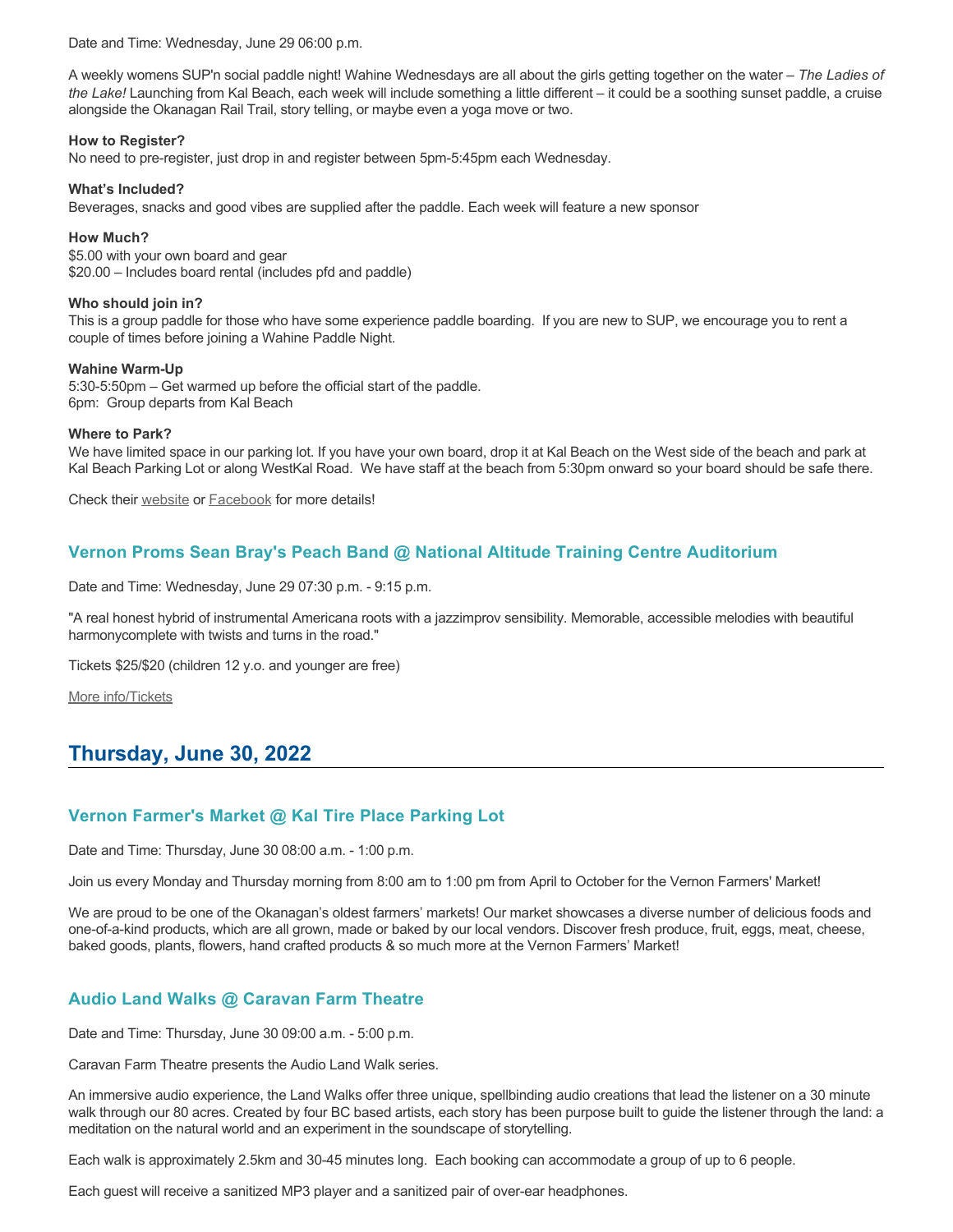# **Funtastic Slo Pitch Tournament**

Date and Time: Thursday, June 30 09:00 a.m. - 6:00 p.m.

Funtastic is a mixed slo-pitch tournament, **6 men – 4 women** on the field at all times. In Vernon we run 2 different co-ed tournaments at the same time: a guaranteed 4 Game tournament and a guaranteed 5 Game tournament. Within each tournament we try to group teams based on their ability. Because of the nature of Funtastic, costumes are encouraged and rewarded. There are about 60 costume teams each year. Prizes will be given to best-costumed teams as well as most sportsmanlike teams. We of course still give prizes to the teams that win their division.

This is an adult tournament. All slo-pitch tournament participants must be at least 16 years of age. All beer garden attendees must be at least 19 years of age.

Funtastic is a fun co-ed tournament. We have set divisions based on playing levels from 1 to 8 with #1 being seasoned "A" ball players to #8 being you play once a year. We also have the Subway Costume Division and special prizing for teams that dress up in costumes.

# **Private Tours @ Mackie Lake House**

Date and Time: Thursday, June 30 10:00 a.m. - 4:00 p.m.

A tale of three teapots, a rattlesnake hunting Reverend, and a gift from the King of Naples! Discover these and a multitude of other fascinating stories at this historic grand home.

Pre-booked tours are available starting May 1, 2022. Tours can be booked from 10am-4pm Tuesdays, Wednesdays and Thursdays ONLY. We are currently unable to facilitate weekend tours due to spring and summer events.

Please call 250-545-1019 to reserve.

Tickets are \$13 per person – \$5 for young children.

Refreshing beverages are available for purchase after your tour as you enjoy the grounds at Mackie Lake House.

# **Summer Daily Tours @ Davison Orchards**

Date and Time: Thursday, June 30 10:00 a.m. - 4:00 p.m.

If you love tractor tours at the farm, we have some great news! Our tractor tours now run daily 10am to 4pm Monday to Saturday, and 11am to 4pm on Sundays!

# **Kalamalka Garden (K'nmaĺka? Sәnqâĺtәn) Indigenous Garden Tours @ Okanagan College**

Date and Time: Thursday, June 30 02:00 p.m. - 3:30 p.m.

The tour of Kalamalka Garden will allow visitors to learn a brief history of Syilx (pronounced: see-eel), who are the Indigenous people of the Okanagan - and the Captikʷł (pronounced: chap-teek-cool) which are the stories, laws and cultural values of the Syilx Okanagan people, which have been passed down from generation to generation by oral tradition. Through these ancient stories, the Syilx have preserved their worldwide view and relationship with nature. Here at the Kalamalka Garden, guests will get to experience first hand the beauty and importance of both the Indigenous plant life and the traditional Indigenous knowledge that has existed for thousands of years, and still exists today.

Guests will have the opportunity to learn to identify traditional plants, understand how these plants are used for medicinal and food purposes, and see demonstrations of how to harvest and use the plants.

The tour presenter will provide short workshop on an Indigenous garden product and how it is grown, harvested and made into a gift. The workshop will explore the elements of traditional foods and medicines, history of the Okanagan area, Indigenous gardening techniques, and samples of foods from the garden.

# **Tour Details**

**DURATION:** Tours are available on Tuesdays and Thursdays starting at 2:00pm Tours are 1 hour – 1.5 hour.

**RATES:** \$30.00 – Adults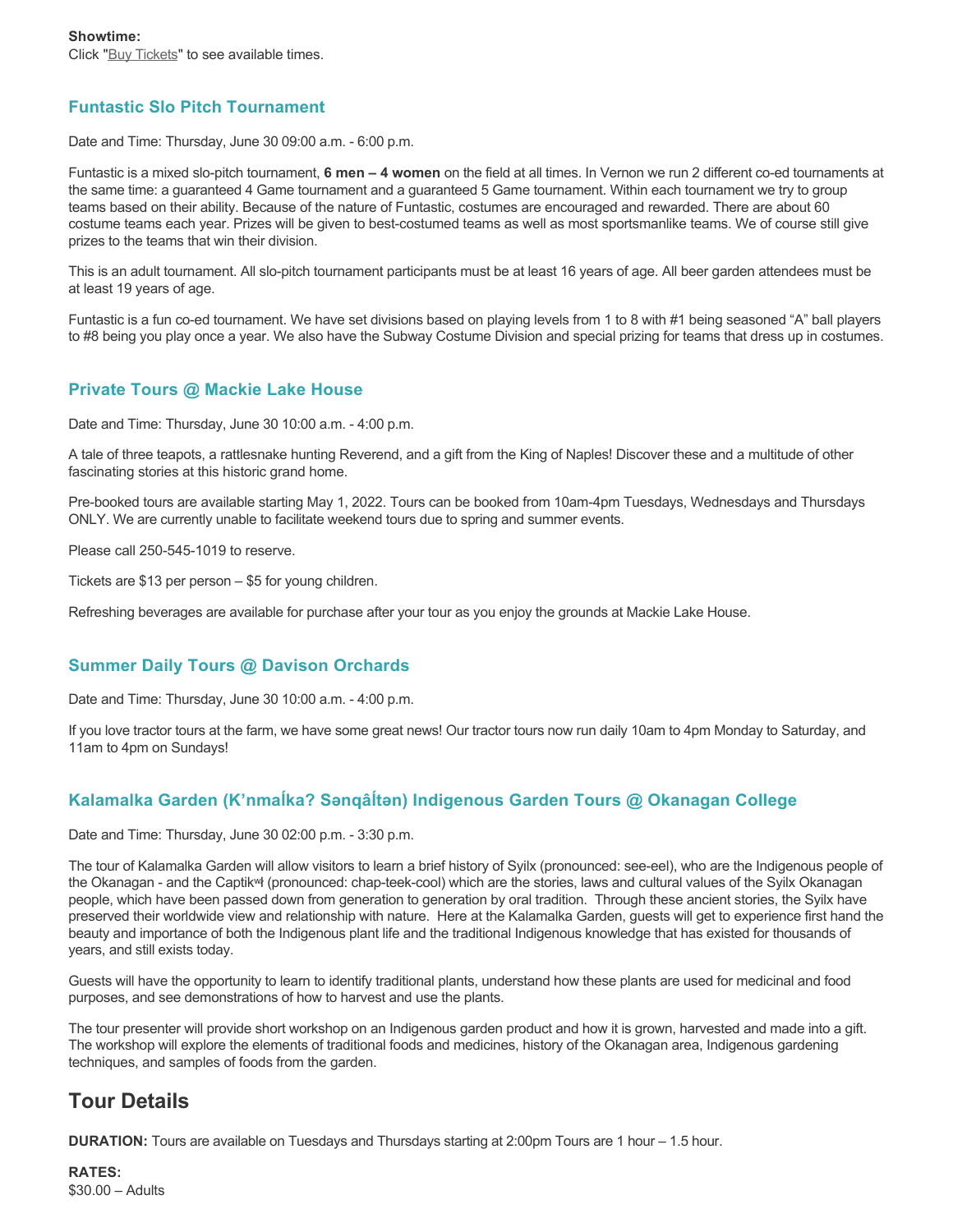\$5.00 – Children under 16 years old

All proceeds from the Garden Tours are used for operations.

Get your tickets [here!](https://www.eventbrite.ca/e/kalamalka-garden-tour-tickets-158617843239)

# **Music at Mackie Summer Concert Series @ Mackie Lake House**

Date and Time: Thursday, June 30 05:00 p.m. - 10:00 p.m.

#### **Music at Mackie Summer Concert Series**

We're dedicating the first performance to all Father's and hope they had a wonderful Father's Day.

We're pleased to once again offer six (6) music events for the 2022 summer concert series. We will offer package sales and/or individual sales to each music event. Tickets go on sale in early April!

(Thursday) June 30th - We welcome back [Amy Bishop.](https://protect-ca.mimecast.com/s/97KDCk8v46IYY8Pc4eTtT?domain=mackiehouse.us3.list-manage.com) The crowd went crazy for this artist last year and we love the fact that she's joining us for our series. We will have [Shabbang Food Truck](https://protect-ca.mimecast.com/s/hGWiClxw48FOO0jTKiFD6?domain=mackiehouse.us3.list-manage.com) on site for this performance so please bring your appetite!

(Friday) July 8th - TBD

(Friday) July 22nd - [Josh + Bex](https://protect-ca.mimecast.com/s/LfcBCmOx47s11B9u0QwFr?domain=mackiehouse.us3.list-manage.com)

This sensational folk duo will be bringing their original material and we are sure they will be a crowd pleaser. Once again, please save room and buy dinner at [Gord Oh's Food Truck](https://protect-ca.mimecast.com/s/oREECnxy4GFllAkujC-Hs?domain=mackiehouse.us3.list-manage.com) which will be on site for the performance.

#### (Friday) August 12th - [Under the Rocks Band](https://protect-ca.mimecast.com/s/wmzjCoVz4AhlljQujeM8P?domain=mackiehouse.us3.list-manage.com)

We're going to have a lot of fun with this band and we're hoping that all the bluegrass lovers out there will join us for their first-time performance at Mackie Lake House. We just know you won't be able to stay in your seat! [Mi Taqueria Mexican Cantina](https://protect-ca.mimecast.com/s/IidvCp8A59IQQ17s1mbiS?domain=mackiehouse.us3.list-manage.com) will be providing some delicious Mexican food for your dinner purchase.

(Friday) August 26th - [Emily Rault Duo](https://protect-ca.mimecast.com/s/1ZJZCq7B4AsLLKVczxAAc?domain=mackiehouse.us3.list-manage.com)

This young singer comes to us from Vancouver. She'll be offering a bit of Motown, a bit of Jazz, and will just be returning from a European tour, in time to perform for us at Mackie Lake House.

(Friday) Sept. 9th - We end our season with the Lent Brothers and Neil Fraser. Most of you will be familiar with their smooth blues sound and jazz repertoire. It'll be a great way to wind up our season. Make sure you don't miss it. [Mi Taqueria Mexican Cantina](https://protect-ca.mimecast.com/s/mUjmCr8D4gIwwPWTPinKw?domain=mackiehouse.us3.list-manage.com) will be the food truck on site for this event.

Ticket sales begin April 2022 on [ticketseller.ca.](https://ticketseller.ca/) You do not want to miss your chance to see all these great artists!

### **Anime Night @ The Towne Theatre Featuring Princess Mononoke**

Date and Time: Thursday, June 30 07:15 p.m. - 9:00 p.m.

Join the Vernon Towne Theatre on Thursday June 30th for Anime Night!

From Academy Award®-winning director Hayao Miyazaki, comes the 25th anniversary of the epic masterpiece that has dazzled audiences worldwide with its breathtaking imagination, exhilarating battles, and deep humanity.

Inflicted with a deadly curse, the young warrior Ashitaka heads west in search of a cure. There, he stumbles into a bitter conflict between Lady Eboshi, the proud people of Iron Town, and the enigmatic Princess Mononoke, a young girl raised by wolves, who will stop at nothing to prevent the humans from destroying her home and the forest spirits and animal gods who live there. Featuring the voice talents of Gillian Anderson, Billy Crudup, Claire Danes, Jada Pinkett Smith, and Billy Bob Thornton.

# **Friday, July 1, 2022**

### **Canada Day @ Davison Orchards**

Date and Time: Friday, July 1 09:00 a.m. - 5:00 p.m.

We are bringing back the giant cake to celebrate Canada Day this year!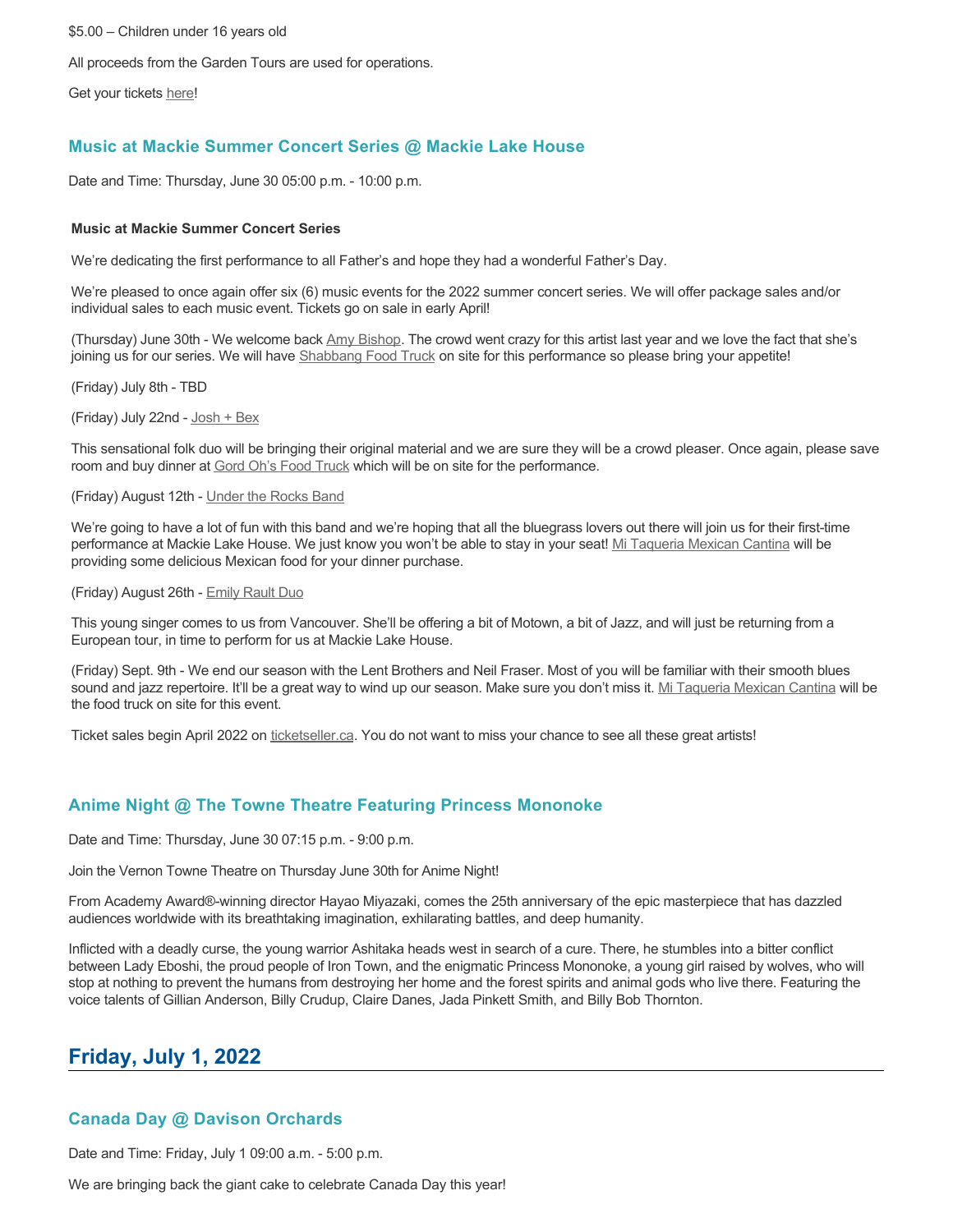Come celebrate Canada day with free cake! Cake cutting begins at 10am (while supplies last). Staff and customers are encouraged to wear Red and White in celebration of Canada's 155th birthday. Take a farm tour and learn some interesting trivia about Canada you might even win a prize!

## **Audio Land Walks @ Caravan Farm Theatre**

Date and Time: Friday, July 1 09:00 a.m. - 5:00 p.m.

Caravan Farm Theatre presents the Audio Land Walk series.

An immersive audio experience, the Land Walks offer three unique, spellbinding audio creations that lead the listener on a 30 minute walk through our 80 acres. Created by four BC based artists, each story has been purpose built to guide the listener through the land: a meditation on the natural world and an experiment in the soundscape of storytelling.

Each walk is approximately 2.5km and 30-45 minutes long. Each booking can accommodate a group of up to 6 people.

Each guest will receive a sanitized MP3 player and a sanitized pair of over-ear headphones.

#### **Showtime:**

Click "[Buy Tickets](https://caravanfarmtheatre.com/show/the-land-walks/?ct=t%28EMAIL_CAMPAIGN_4_19_2022_13_43SEASON+2022%29&mc_cid=c02afad356&mc_eid=4778eb8892)" to see available times.

## **Funtastic Slo Pitch Tournament**

Date and Time: Friday, July 1 09:00 a.m. - 6:00 p.m.

Funtastic is a mixed slo-pitch tournament, **6 men – 4 women** on the field at all times. In Vernon we run 2 different co-ed tournaments at the same time: a guaranteed 4 Game tournament and a guaranteed 5 Game tournament. Within each tournament we try to group teams based on their ability. Because of the nature of Funtastic, costumes are encouraged and rewarded. There are about 60 costume teams each year. Prizes will be given to best-costumed teams as well as most sportsmanlike teams. We of course still give prizes to the teams that win their division.

This is an adult tournament. All slo-pitch tournament participants must be at least 16 years of age. All beer garden attendees must be at least 19 years of age.

Funtastic is a fun co-ed tournament. We have set divisions based on playing levels from 1 to 8 with #1 being seasoned "A" ball players to #8 being you play once a year. We also have the Subway Costume Division and special prizing for teams that dress up in costumes.

### **Historic Downtown Mural Tours @ Greater Vernon Museum & Archives**

Date and Time: Friday, July 1 09:00 a.m. - 11:00 a.m.

The Historic Mural Tour takes you on a walking trip back into the past through Downtown Vernon. Discover all the places and ways our past meets our present.

Join our tour guides as they explore the lives and times of the individuals whose faces grace our city walls. Share in some of the stories of the people that helped create the vibrant, multicultural city that Vernon is today.

#### **Tour FAQs**

- Tours must be pre-booked. Tours will not run if there are no bookings.
- $\bullet$  Tours are best for those aged 12+ with an intermediate level of activity anticipated (tours are  $\sim$ 5km and run from 1.5 2 hours).
- Comfortable shoes, layers of clothing, sunglasses and/or sun hat, raingear if necessary, water bottle, and camera are recommended.
- Tours go rain or shine and are non-refundable.
- For groups larger than 20, private bookings or community groups, please contact us for details.
- Tours start at the Museum & Archives of Vernon 3009 32 Avenue

Get your tickets [here!](https://www.eventbrite.com/e/historic-downtown-mural-tours-tickets-304983342387)

### **Summer Daily Tours @ Davison Orchards**

Date and Time: Friday, July 1 10:00 a.m. - 4:00 p.m.

If you love tractor tours at the farm, we have some great news! Our tractor tours now run daily 10am to 4pm Monday to Saturday, and 11am to 4pm on Sundays!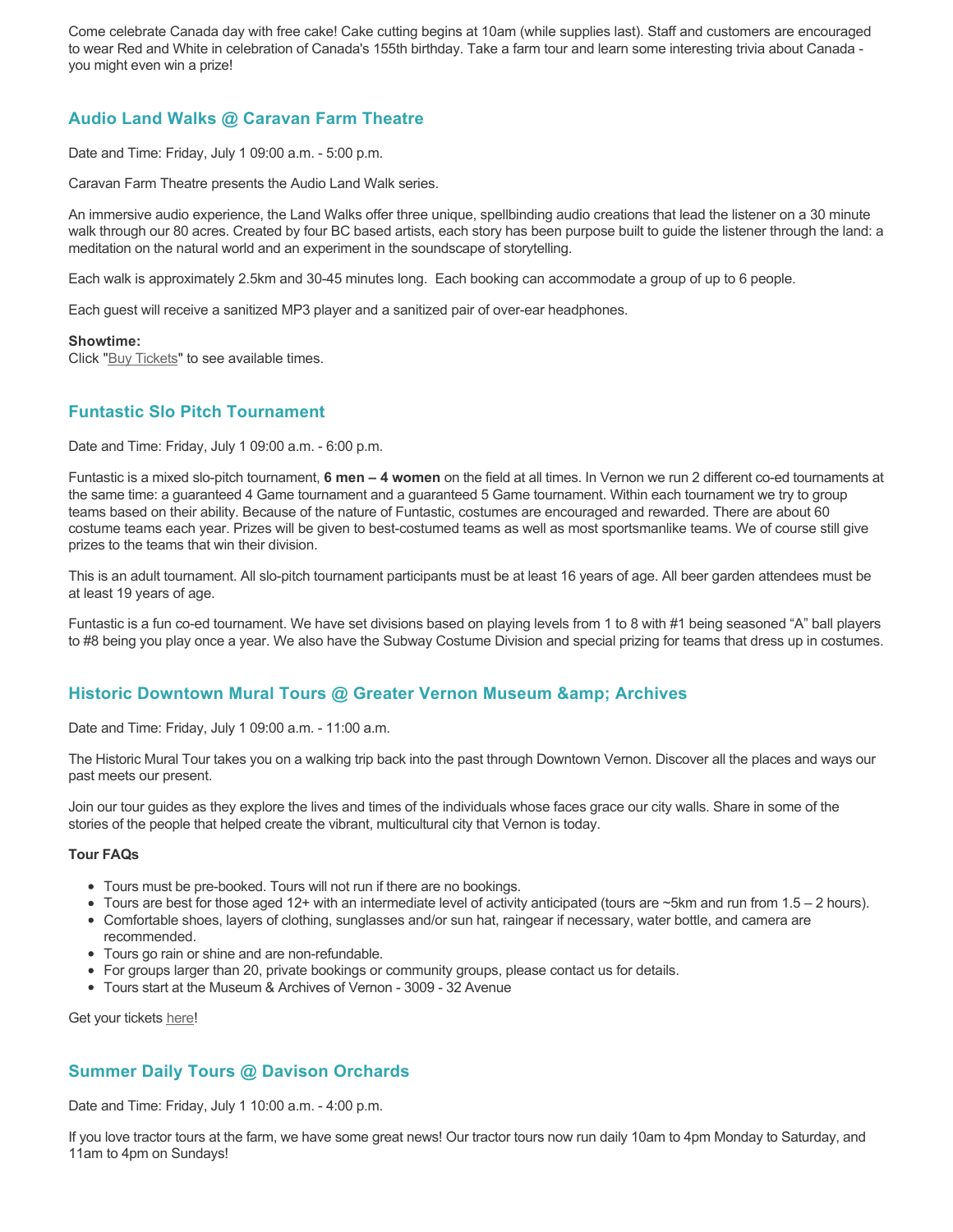## **Summer Drop-in Presentations: Basically Bees @ Planet Bee**

Date and Time: Friday, July 1 11:00 a.m. - 11:30 a.m.

*"Basically Bees"* - 20-30 minutes - **\$5.00** / person (3 and up) - Great for all ages!

Topics covered includes species of bees, the lifecycle of the honey bee, and pollination.

Included with all drop-in presentations:

- Guided viewing of our indoor observatory hives. Now that we have a new understanding of the inner workings of a colony, let's see if we can spot the queen, guard bees, and if we're lucky, a live bee dance!
- Assisted honey tasting of our 20+ varieties of honey.
- Upon request and weather dependent: Guided walk-through of our bee-friendly garden

*(No booking necessary, but groups of 10 or more are recommended to call in advance.)*

### **Summer Drop-in Presentations: All About Bees @ Planet Bee**

Date and Time: Friday, July 1 12:00 p.m. - 1:15 p.m.

Learn all about Bees!

*"All ABout Bees"* - 60-75 minutes - **\$15.00** / person (3 and up, recommended for ages 13+)

Includes all topics above plus pollen, royal jelly, propolis, and mead. Time permitting, we are happy to expand into any other areas of interest related to bees.

#### **What's Included**

1 hour PowerPoint presentation followed by a guided viewing of our indoor observatory hives.

- Now that we have a new understanding of the inner workings of a colony, let's see if we can spot the queen, guard bees, and if we're lucky, a live bee dance!
- Assisted honey tasting of our 20+ varieties of honey.
- Upon request and weather dependent: Guided walk-through of our bee-friendly garden.
- Personalized 150g jar of honey for each guest.

### **The Audio Land Walks @ Caravan Farm Theatre**

Date and Time: Friday, July 1 01:00 p.m. - 4:30 p.m.

Caravan Farm Theatre presents the Audio Land Walk series.

An immersive audio experience, the Land Walks offer three unique, spellbinding audio creations that lead the listener on a 45 minute walk through our 80 acres. Created by four BC based artists, each story has been purpose built to guide the listener through the land: a meditation on the natural world and an experiment in the soundscape of storytelling.

Each walk is approximately 2.5km and 40-55 minutes long. Bookings can accommodate groups up to 6 people.

For more information and to buy tickets visit their [website!](https://caravanfarmtheatre.com/show/the-land-walks/)

### **Summer Drop-in Presentations: Basically Bees @ Planet Bee**

Date and Time: Friday, July 1 02:00 p.m. - 2:30 p.m.

*"Basically Bees"* - 20-30 minutes - **\$5.00** / person (3 and up) - Great for all ages!

Topics covered includes species of bees, the lifecycle of the honey bee, and pollination.

Included with all drop-in presentations:

- Guided viewing of our indoor observatory hives. Now that we have a new understanding of the inner workings of a colony, let's see if we can spot the queen, guard bees, and if we're lucky, a live bee dance!
- Assisted honey tasting of our 20+ varieties of honey.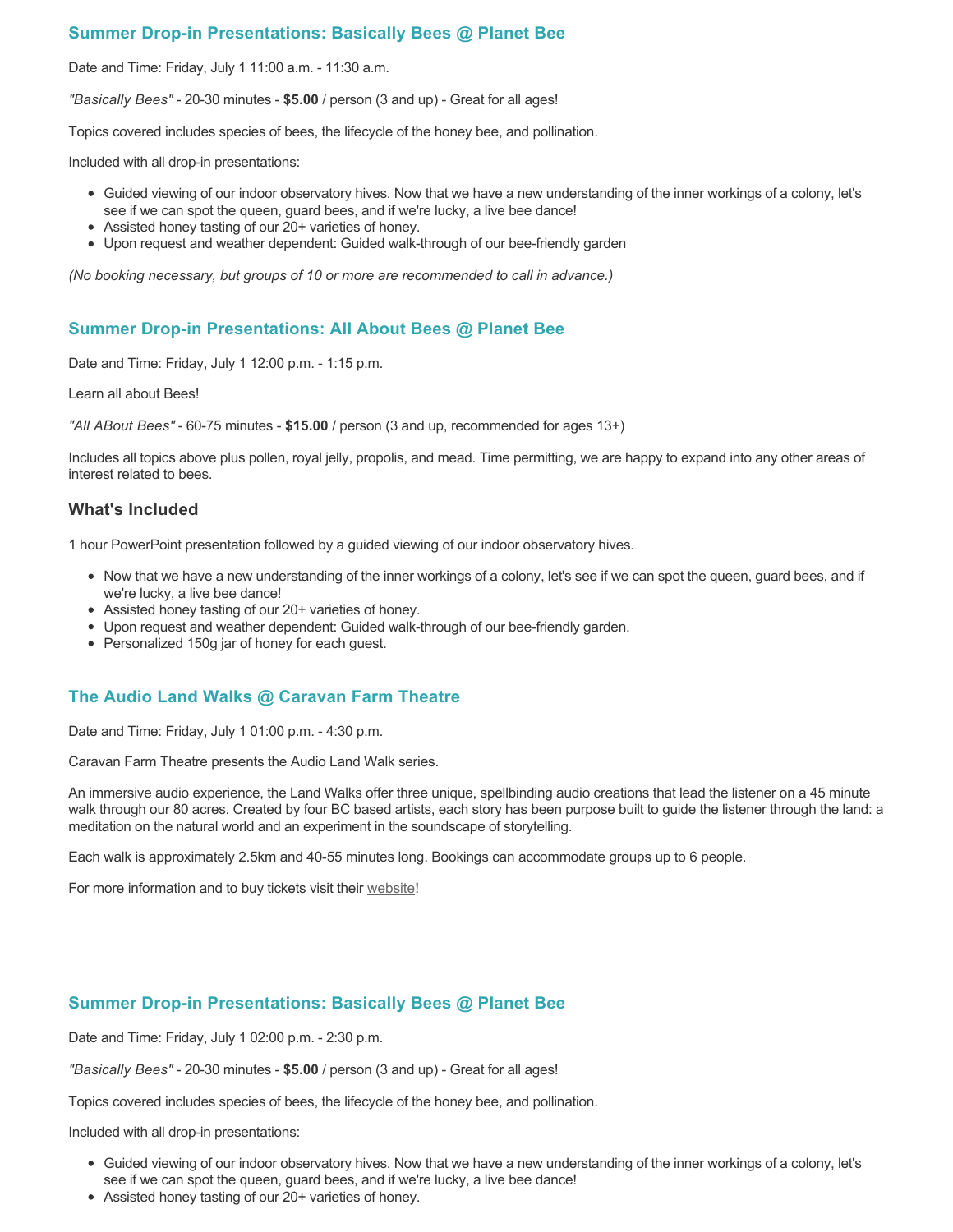Upon request and weather dependent: Guided walk-through of our bee-friendly garden

#### **Polson Artisan Night Market @ Polson Park**

Date and Time: Friday, July 1 04:00 p.m. - 8:00 p.m.

From May 20 to September 2, 2022, the Polson Artisan Night Market will be operating in Polson Park, Vernon BC.

Join us Friday nights at this fun event featuring 50 vendors from the surrounding area.

Come check out a mix of skilled local producers, makers and growers each week.

#### **Live Music @ Marten Brewing Bar & amp; Grill**

Date and Time: Friday, July 1 07:00 p.m. - 11:30 p.m.

Join Marten Brewing Bar & Grill every Friday night this summer for live music!

#### **Upcoming atractions:**

- June 10- The Jaz Tex
- June 17- Tracey Lyn
- June 24-James Hay
- July 1- Three Scotch In
- July 8- Conroy Ross
- July 15- Mozi Bones
- July 22- Marv Machura
- July 29- Poppa Dawg
- Aug 5- Steve Smith
- Aug 12- Makayla Gough

# **Saturday, July 2, 2022**

#### **Goat Yoga @ O'Keefe Ranch**

Date and Time: Saturday, July 2 09:00 a.m. - 12:00 p.m.

Yoga with Goats is back! Join Samantha Richardson for a season of yoga with four legged friends.

Ticket includes a one-hour yoga session prior to the Ranch opening. Yoga is located outdoors in the company of the Ranch's goats. Each goat has its own personality to woo you over, whether they are looking for some extra scratches, trying to make you laugh or just want to take a nap under your downward dog, you never know what they will do!

Afterwards, enjoy the Ranches grounds, take a tour of the mansion, visit the general store, and explore the buildings. Each ticket includes a complimentary general store candy bag. If you book on a Saturday, you can also enjoy the many role play artists including live music and song, demonstrations, school sessions and much, much more. Allow yourself about 2 hours to see the grounds and another hour if you stay for lunch.

To book your tickets click [here!](https://tickets.ticketseller.ca/TheatreManager/1/login&event=3417)

#### **Funtastic Slo Pitch Tournament**

Date and Time: Saturday, July 2 09:00 a.m. - 6:00 p.m.

Funtastic is a mixed slo-pitch tournament, **6 men – 4 women** on the field at all times. In Vernon we run 2 different co-ed tournaments at the same time: a guaranteed 4 Game tournament and a guaranteed 5 Game tournament. Within each tournament we try to group teams based on their ability. Because of the nature of Funtastic, costumes are encouraged and rewarded. There are about 60 costume teams each year. Prizes will be given to best-costumed teams as well as most sportsmanlike teams. We of course still give prizes to the teams that win their division.

This is an adult tournament. All slo-pitch tournament participants must be at least 16 years of age. All beer garden attendees must be at least 19 years of age.

Funtastic is a fun co-ed tournament. We have set divisions based on playing levels from 1 to 8 with #1 being seasoned "A" ball players to #8 being you play once a year. We also have the Subway Costume Division and special prizing for teams that dress up in costumes.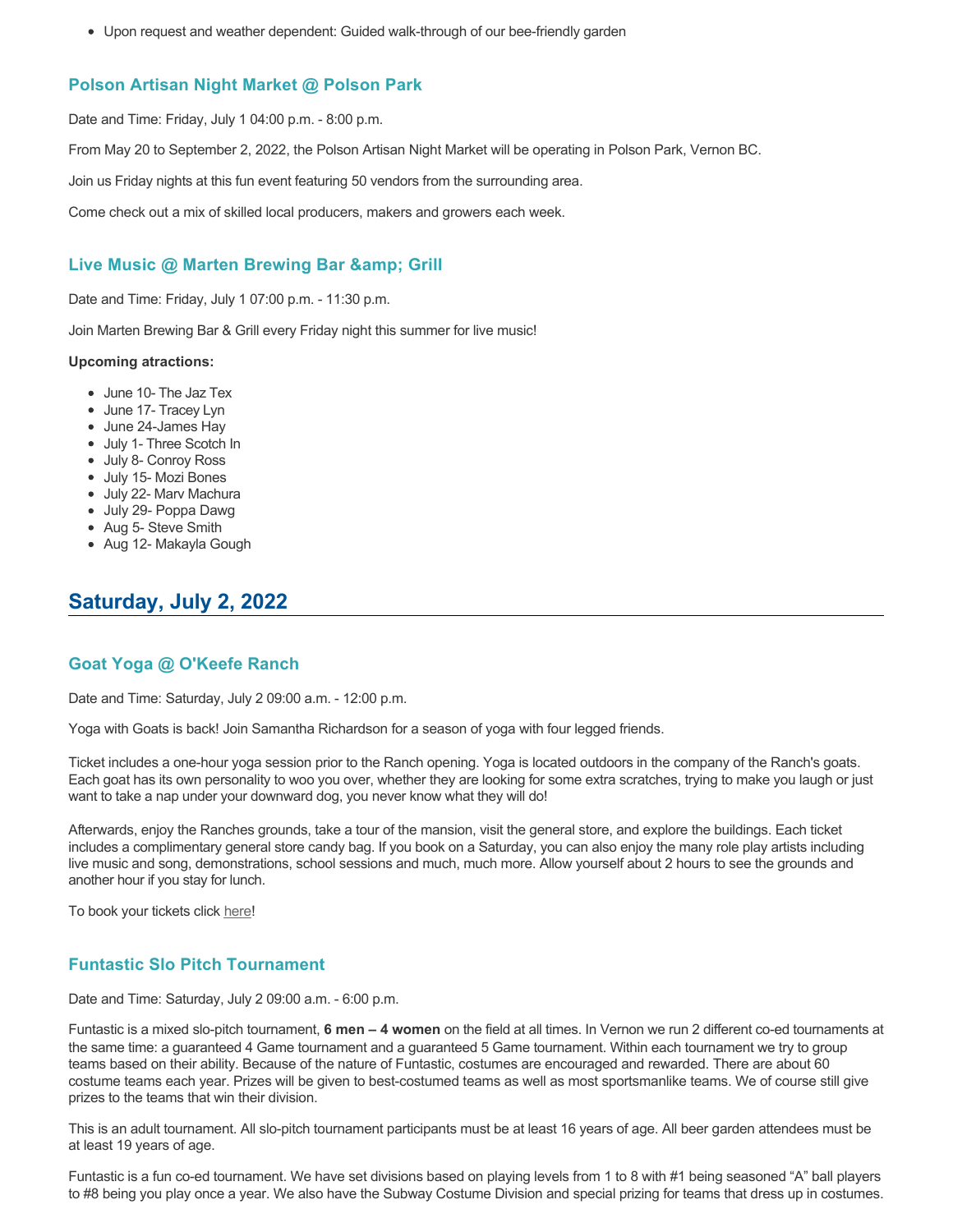## **Audio Land Walks @ Caravan Farm Theatre**

Date and Time: Saturday, July 2 09:00 a.m. - 5:00 p.m.

Caravan Farm Theatre presents the Audio Land Walk series.

An immersive audio experience, the Land Walks offer three unique, spellbinding audio creations that lead the listener on a 30 minute walk through our 80 acres. Created by four BC based artists, each story has been purpose built to guide the listener through the land: a meditation on the natural world and an experiment in the soundscape of storytelling.

Each walk is approximately 2.5km and 30-45 minutes long. Each booking can accommodate a group of up to 6 people.

Each guest will receive a sanitized MP3 player and a sanitized pair of over-ear headphones.

#### **Showtime:**

Click "[Buy Tickets](https://caravanfarmtheatre.com/show/the-land-walks/?ct=t%28EMAIL_CAMPAIGN_4_19_2022_13_43SEASON+2022%29&mc_cid=c02afad356&mc_eid=4778eb8892)" to see available times.

### **Dog Days of Summer Art Show & amp: Sale @ The Vernon Community Art Centre**

Date and Time: Saturday, July 2 09:00 a.m. - 5:00 p.m.

We often hear about the "dog days" of summer but what does the expression actually mean and what does it have to do with dogs? Some suggest its about the hot sultry days of summer, while others suggest it's when dogs go mad from the heat. Historically, 'dog days' were associated with the star system Sirius (known as the "Dog Star") because it rises simultaneously with the sun during the hottest days. Here at the Arts Centre, the Dog Days of Summer is a celebration of our loyal companions and a chance for local artists and makers to create pieces that spoil the hounds and inspire the humans.

Artists and makers have been invited to create everything from fine art to functional artisan goods using any medium they wish (clay, metal, glass, paint, fibre/textiles, leather, wood, photos etc). You can hope to see tons of dog dishes, cozy beds, clothes, keychains, paw prints, paintings, portraits, accessories, and sculptures.

Visit the art show and sale from July 2-25th, Mon-Thurs 9-9, Fri-Sat 9-5, and Sunday 12-4pm.

Located at the entrance to Polson Park.

#### **Summer Daily Tours @ Davison Orchards**

Date and Time: Saturday, July 2 10:00 a.m. - 4:00 p.m.

If you love tractor tours at the farm, we have some great news! Our tractor tours now run daily 10am to 4pm Monday to Saturday, and 11am to 4pm on Sundays!

#### **Guided Trail Tour @ Allan Brooks Nature Centre**

Date and Time: Saturday, July 2 10:00 a.m. - 10:30 a.m.

Join us on a short walk through our rare and delicate grassland ecosystem! Learn about grassland plants and animals, their special traits that allow them to live in this hot, dry habitat and how they interact. Touch, smell, and feel as we explore the wilderness all around us! This tour starts at the trailhead and follows an easy gravel path loop around the centre.

**Fee:** \$5.00 per person *(youth under 16 + ABNC members are FREE!). Registration is required.* 

\*\*\*Please note, ABNC programming will be cancelled should the temperatures exceed 35C, for the safety of all patrons and staff.

Visit their [website](https://abnc.ca/events/events-calendar/) to register!

#### **Summer Drop-in Presentations: Basically Bees @ Planet Bee**

Date and Time: Saturday, July 2 11:00 a.m. - 11:30 a.m.

*"Basically Bees"* - 20-30 minutes - **\$5.00** / person (3 and up) - Great for all ages!

Topics covered includes species of bees, the lifecycle of the honey bee, and pollination.

Included with all drop-in presentations: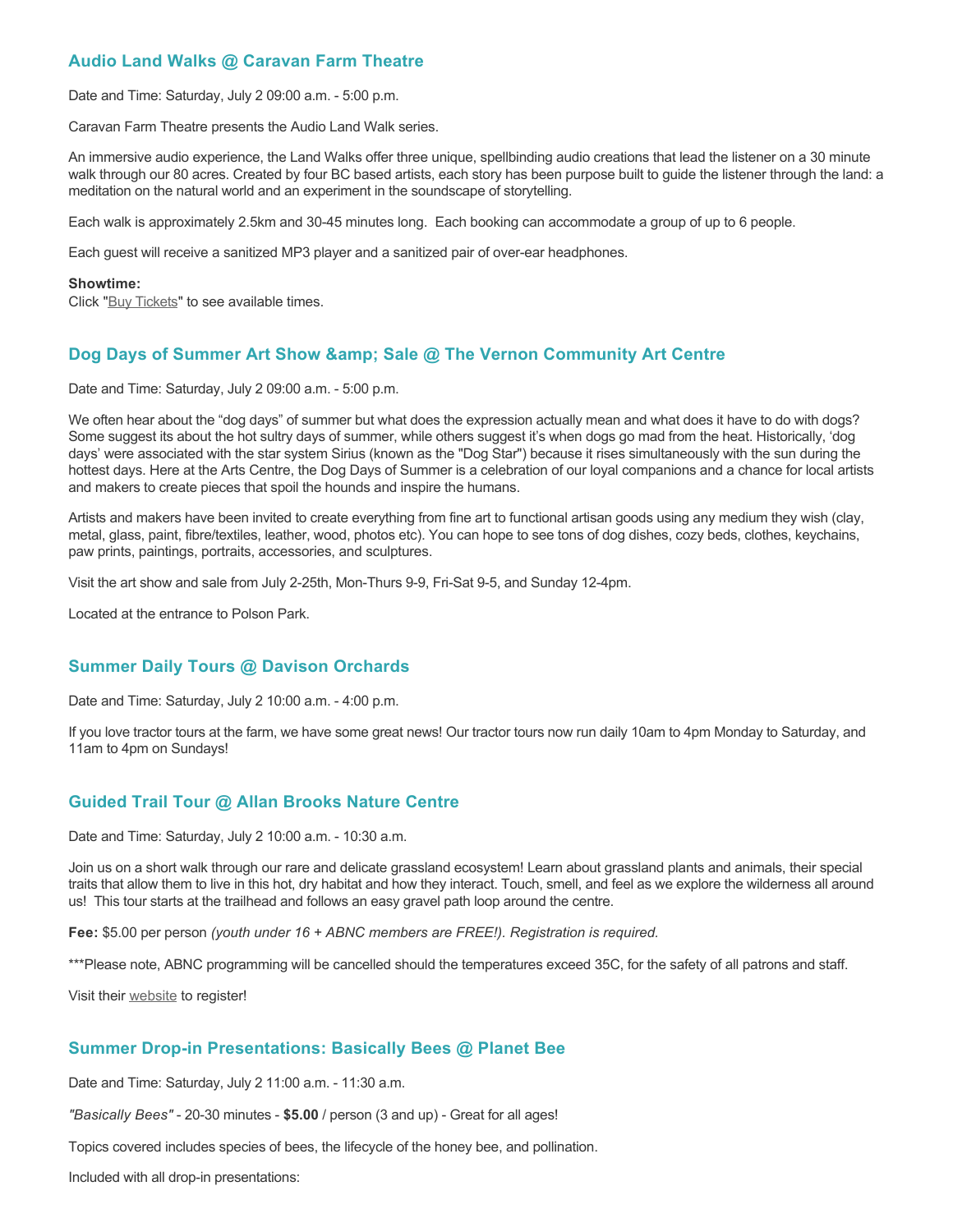- Guided viewing of our indoor observatory hives. Now that we have a new understanding of the inner workings of a colony, let's see if we can spot the queen, guard bees, and if we're lucky, a live bee dance!
- Assisted honey tasting of our 20+ varieties of honey.
- Upon request and weather dependent: Guided walk-through of our bee-friendly garden

*(No booking necessary, but groups of 10 or more are recommended to call in advance.)*

### **Nature Talk @ Allan Brooks Nature Centre**

Date and Time: Saturday, July 2 11:30 a.m. - 12:00 p.m.

Meet them in their grassland theatre for a short nature talk! Their ABNC interpreters will use some of our natural materials and props to teach you more about our local plants and animals and give you an up close look. A new theme every week! There is no need to preregister, simply check-in at the Interpretive Centre upon arrival and find a seat on one of our benches, or bring your own lawn chair. Nature Talks are free, but a donation is appreciated.

### **Summer Drop-in Presentations: All About Bees @ Planet Bee**

Date and Time: Saturday, July 2 12:00 p.m. - 1:15 p.m.

Learn all about Bees!

*"All ABout Bees"* - 60-75 minutes - **\$15.00** / person (3 and up, recommended for ages 13+)

Includes all topics above plus pollen, royal jelly, propolis, and mead. Time permitting, we are happy to expand into any other areas of interest related to bees.

#### **What's Included**

1 hour PowerPoint presentation followed by a guided viewing of our indoor observatory hives.

- Now that we have a new understanding of the inner workings of a colony, let's see if we can spot the queen, guard bees, and if we're lucky, a live bee dance!
- Assisted honey tasting of our 20+ varieties of honey.
- Upon request and weather dependent: Guided walk-through of our bee-friendly garden.
- Personalized 150g jar of honey for each guest.

### **The Audio Land Walks @ Caravan Farm Theatre**

Date and Time: Saturday, July 2 01:00 p.m. - 4:30 p.m.

Caravan Farm Theatre presents the Audio Land Walk series.

An immersive audio experience, the Land Walks offer three unique, spellbinding audio creations that lead the listener on a 45 minute walk through our 80 acres. Created by four BC based artists, each story has been purpose built to guide the listener through the land: a meditation on the natural world and an experiment in the soundscape of storytelling.

Each walk is approximately 2.5km and 40-55 minutes long. Bookings can accommodate groups up to 6 people.

For more information and to buy tickets visit their [website!](https://caravanfarmtheatre.com/show/the-land-walks/)

#### **Summer Drop-in Presentations: Basically Bees @ Planet Bee**

Date and Time: Saturday, July 2 02:00 p.m. - 2:30 p.m.

*"Basically Bees"* - 20-30 minutes - **\$5.00** / person (3 and up) - Great for all ages!

Topics covered includes species of bees, the lifecycle of the honey bee, and pollination.

Included with all drop-in presentations:

Guided viewing of our indoor observatory hives. Now that we have a new understanding of the inner workings of a colony, let's see if we can spot the queen, guard bees, and if we're lucky, a live bee dance!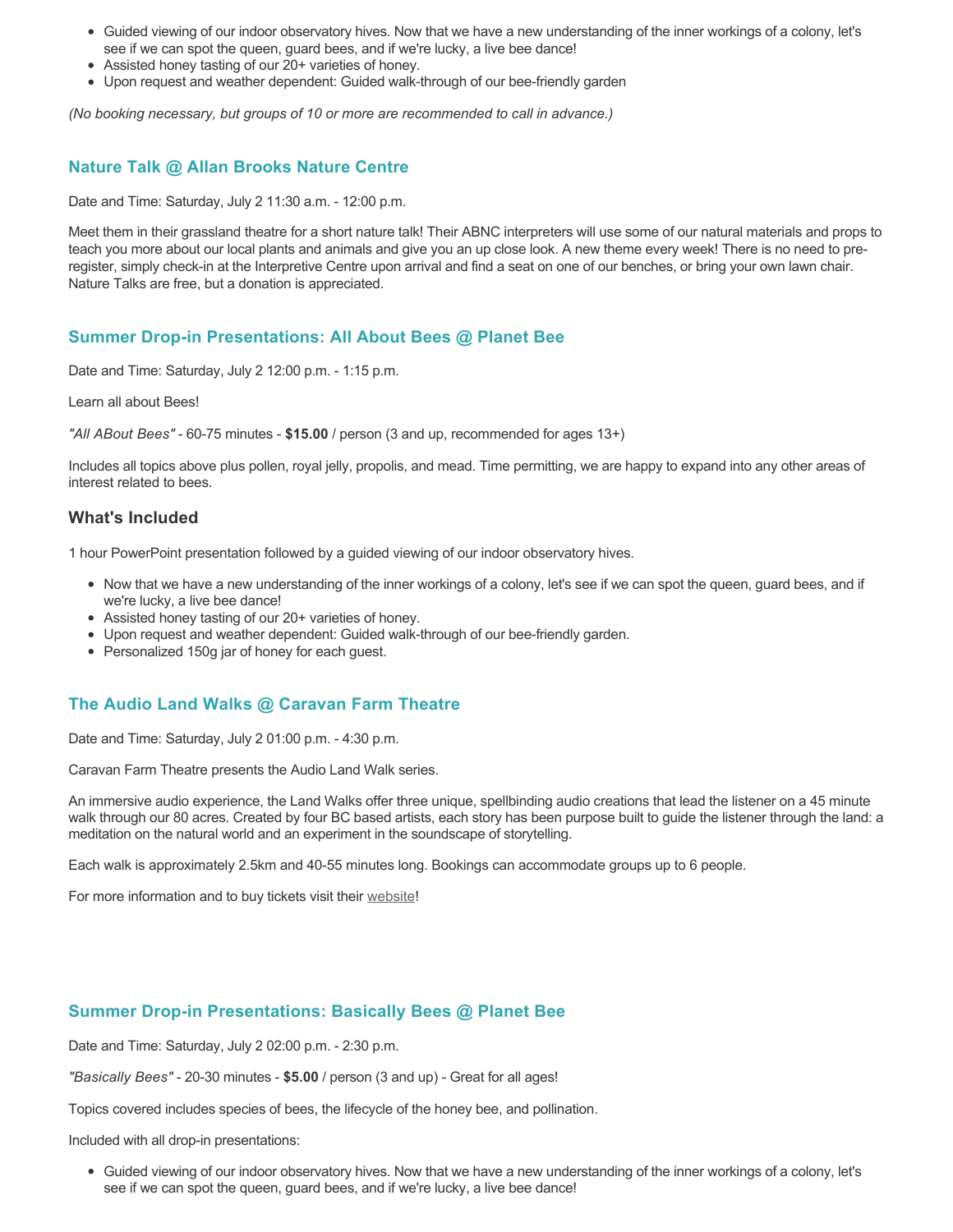- Assisted honey tasting of our 20+ varieties of honey.
- Upon request and weather dependent: Guided walk-through of our bee-friendly garden

#### **Vernon Proms Alexandra Babbel Vocal Studio Concert @ The Peace Lutheran Church**

Date and Time: Saturday, July 2 03:00 p.m. - 4:30 p.m.

Pupils of Alexandra Babbel with bright futures in singing will perform classical favourites. Accompanied by Graham Vink and offering repertoire from *Purcell to Barber* these young artists will delight you with their love for the classical arts and their fresh approach.

By donation.

[More info](https://proms.eventcalendarapp.com/u/36415/evt_external_62845d7084cce5260a3f5387?repeatId=evt_external_62845d7084cce5260a3f5387)

### **Vernon Proms Crossfire Big Band @ The Polson Park Band Shell**

Date and Time: Saturday, July 2 06:00 p.m. - 7:30 p.m.

Enjoy Saturday evening at the Polson Park with Kelowna's top 16 piece **Big Band,** playing and sharing our live music for the pure joy of it.

**The Crossfire Big Band** is a 16 member group consisting of:

- 5 Saxes
- 4 Trombones
- 4 Trumpets
- Keyboards
- Bass and Drums

The band plays a wide range of music including hits of the big band era, ballroom dance standards, contemporary big band jazz charts, cover tunes such as favourites from Michael Buble, Sinatra, Tom Jones and many more.

By donation.

[More info](https://proms.eventcalendarapp.com/u/36415/evt_external_62845d7084cce5260a3f5387?repeatId=evt_external_62845d7084cce5260a3f5387)

# **The Sweet Caroline Tour - A tribute to Neil Diamond @ Vernon & District Performing Arts Centre**

Date and Time: Saturday, July 2 08:00 p.m. - 10:00 p.m.

Neil Diamond - the consummate American singer-songwriter whose deep, resounding voice and timeless tunes have made him one of the world's most loved and lauded artists, earning him numerous Top Ten hits, Grammy awards and induction into the Rock and Roll Hall of Fame.

Now comes The Sweet Caroline Tour: A Tribute to Neil Diamond, putting all those well-loved classics back on stage and in the spotlight, showcased by a world-class international band and produced especially for the theatre.

Take a step back into the glory days of music and musicianship with this beautiful tribute concert, featuring Sweet Caroline, Cherry Cherry, Red Red Wine, Crunchy Granola Suite, Shilo, Cracklin' Rosie, You Don't Bring Me Flowers, Holly Holy, Desiree, Forever In Blue Jeans, Song Sung Blue, Brother Love's Travelling Salvation Show, I Am… I Said, Girl You'll Be a Woman Soon and more.

\$54.00 Groups 6+ (Per Person) \$37.25 Child 13 & Under \*includes all fees and tax

Get your tickets [here!](https://tickets.ticketseller.ca/TheatreManager/1/login&event=3352)

# **Sunday, July 3, 2022**

# **Audio Land Walks @ Caravan Farm Theatre**

Date and Time: Sunday, July 3 09:00 a.m. - 5:00 p.m.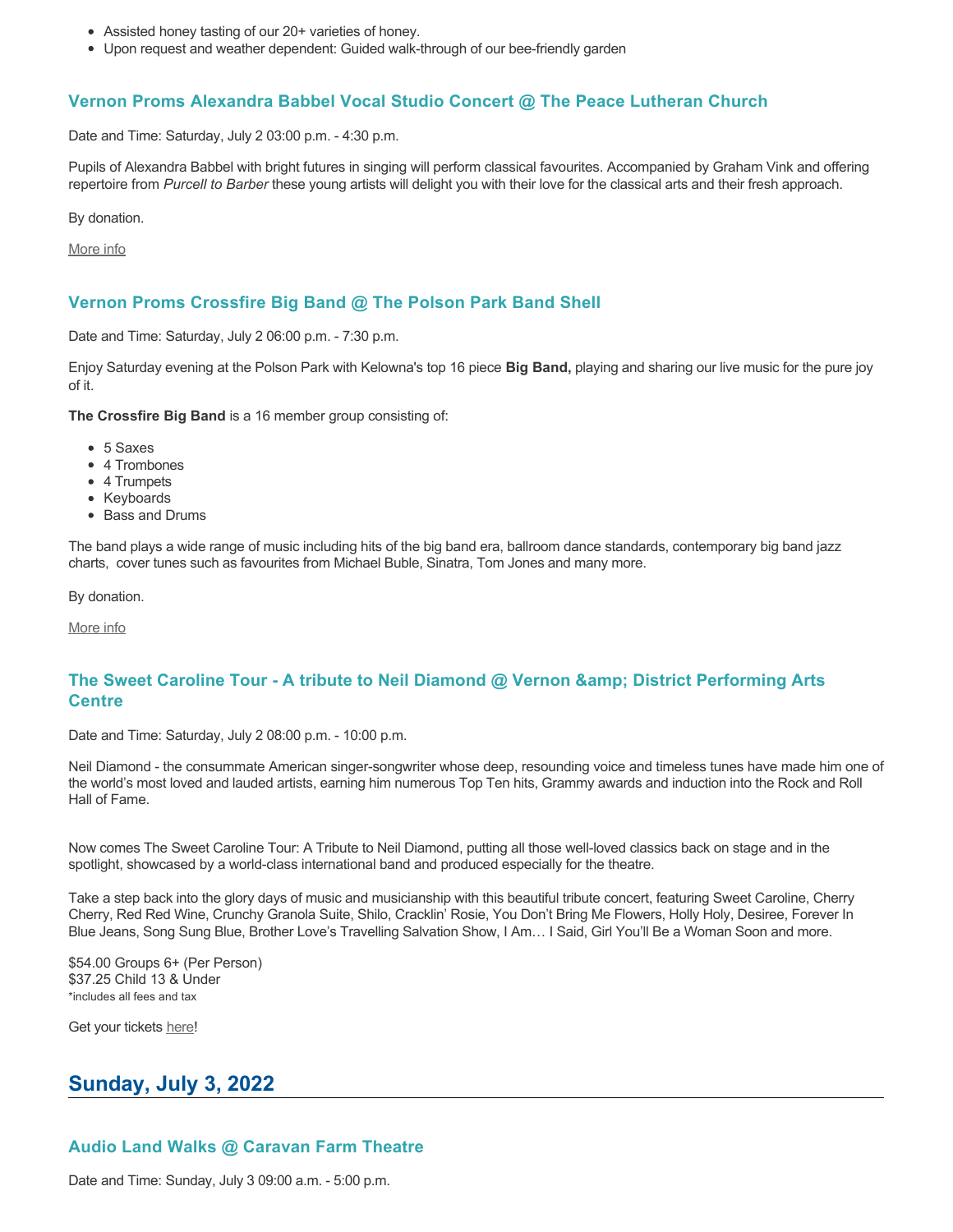Caravan Farm Theatre presents the Audio Land Walk series.

An immersive audio experience, the Land Walks offer three unique, spellbinding audio creations that lead the listener on a 30 minute walk through our 80 acres. Created by four BC based artists, each story has been purpose built to guide the listener through the land: a meditation on the natural world and an experiment in the soundscape of storytelling.

Each walk is approximately 2.5km and 30-45 minutes long. Each booking can accommodate a group of up to 6 people.

Each guest will receive a sanitized MP3 player and a sanitized pair of over-ear headphones.

#### **Showtime:**

Click "[Buy Tickets](https://caravanfarmtheatre.com/show/the-land-walks/?ct=t%28EMAIL_CAMPAIGN_4_19_2022_13_43SEASON+2022%29&mc_cid=c02afad356&mc_eid=4778eb8892)" to see available times.

#### **Funtastic Slo Pitch Tournament**

Date and Time: Sunday, July 3 09:00 a.m. - 6:00 p.m.

Funtastic is a mixed slo-pitch tournament, **6 men – 4 women** on the field at all times. In Vernon we run 2 different co-ed tournaments at the same time: a guaranteed 4 Game tournament and a guaranteed 5 Game tournament. Within each tournament we try to group teams based on their ability. Because of the nature of Funtastic, costumes are encouraged and rewarded. There are about 60 costume teams each year. Prizes will be given to best-costumed teams as well as most sportsmanlike teams. We of course still give prizes to the teams that win their division.

This is an adult tournament. All slo-pitch tournament participants must be at least 16 years of age. All beer garden attendees must be at least 19 years of age.

Funtastic is a fun co-ed tournament. We have set divisions based on playing levels from 1 to 8 with #1 being seasoned "A" ball players to #8 being you play once a year. We also have the Subway Costume Division and special prizing for teams that dress up in costumes.

#### **Yoga + Mimosas @ Predator Ridge Resort**

Date and Time: Sunday, July 3 10:00 a.m.

Grace & Flow is back at [Predator Ridge Resort](https://www.predatorridge.com/events) to bring you *Yoga + Mimosa's!* One ticket includes a 60 min yoga flow on the outdoor Lavender Platform set amongst gorgeous lavender fields.

After Savasana enjoy a juicy mimosa while taking in the view of one of the Okanagan's many treasures.

Class begins at 10 am. Access the Lavender Platform by vehicle in the Predator Ridge Commonage Neighbourhood. All levels welcome.

\*Please book early as spaces are limited\*

All classes are outdoors so please prepare for the weather. Vaccination passports not required.

Must bring your own yoga mat, no spare mats available to borrow. Directions to the platform will be emailed out to you along with a waiver once purchase is confirmed.

#### **Summer Drop-in Presentations: Basically Bees @ Planet Bee**

Date and Time: Sunday, July 3 11:00 a.m. - 11:30 a.m.

*"Basically Bees"* - 20-30 minutes - **\$5.00** / person (3 and up) - Great for all ages!

Topics covered includes species of bees, the lifecycle of the honey bee, and pollination.

Included with all drop-in presentations:

- Guided viewing of our indoor observatory hives. Now that we have a new understanding of the inner workings of a colony, let's see if we can spot the queen, guard bees, and if we're lucky, a live bee dance!
- Assisted honey tasting of our 20+ varieties of honey.
- Upon request and weather dependent: Guided walk-through of our bee-friendly garden

*(No booking necessary, but groups of 10 or more are recommended to call in advance.)*

#### **Summer Daily Tours @ Davison Orchards**

Date and Time: Sunday, July 3 11:00 a.m. - 4:00 p.m.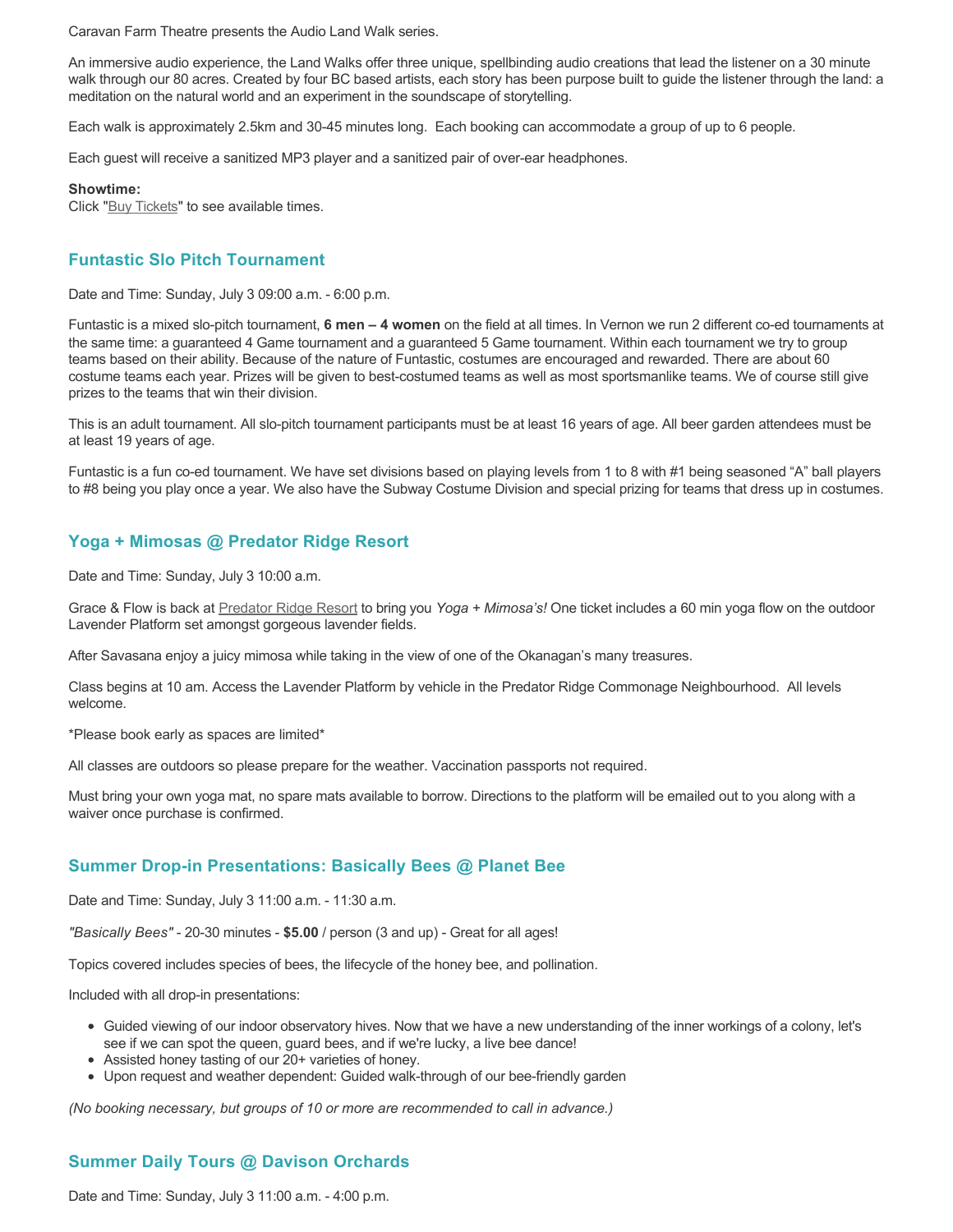If you love tractor tours at the farm, we have some great news! Our tractor tours now run daily 10am to 4pm Monday to Saturday, and 11am to 4pm on Sundays!

### **Summer Drop-in Presentations: All About Bees @ Planet Bee**

Date and Time: Sunday, July 3 12:00 p.m. - 1:15 p.m.

Learn all about Bees!

*"All ABout Bees"* - 60-75 minutes - **\$15.00** / person (3 and up, recommended for ages 13+)

Includes all topics above plus pollen, royal jelly, propolis, and mead. Time permitting, we are happy to expand into any other areas of interest related to bees.

#### **What's Included**

1 hour PowerPoint presentation followed by a guided viewing of our indoor observatory hives.

- Now that we have a new understanding of the inner workings of a colony, let's see if we can spot the queen, guard bees, and if we're lucky, a live bee dance!
- Assisted honey tasting of our 20+ varieties of honey.
- Upon request and weather dependent: Guided walk-through of our bee-friendly garden.
- Personalized 150g jar of honey for each guest.

### **Dog Days of Summer Art Show & amp; Sale @ The Vernon Community Art Centre**

Date and Time: Sunday, July 3 12:00 p.m. - 4:00 p.m.

We often hear about the "dog days" of summer but what does the expression actually mean and what does it have to do with dogs? Some suggest its about the hot sultry days of summer, while others suggest it's when dogs go mad from the heat. Historically, 'dog days' were associated with the star system Sirius (known as the "Dog Star") because it rises simultaneously with the sun during the hottest days. Here at the Arts Centre, the Dog Days of Summer is a celebration of our loyal companions and a chance for local artists and makers to create pieces that spoil the hounds and inspire the humans.

Artists and makers have been invited to create everything from fine art to functional artisan goods using any medium they wish (clay, metal, glass, paint, fibre/textiles, leather, wood, photos etc). You can hope to see tons of dog dishes, cozy beds, clothes, keychains, paw prints, paintings, portraits, accessories, and sculptures.

Visit the art show and sale from July 2-25th, Mon-Thurs 9-9, Fri-Sat 9-5, and Sunday 12-4pm.

Located at the entrance to Polson Park.

### **The Audio Land Walks @ Caravan Farm Theatre**

Date and Time: Sunday, July 3 01:00 p.m. - 4:30 p.m.

Caravan Farm Theatre presents the Audio Land Walk series.

An immersive audio experience, the Land Walks offer three unique, spellbinding audio creations that lead the listener on a 45 minute walk through our 80 acres. Created by four BC based artists, each story has been purpose built to guide the listener through the land: a meditation on the natural world and an experiment in the soundscape of storytelling.

Each walk is approximately 2.5km and 40-55 minutes long. Bookings can accommodate groups up to 6 people.

For more information and to buy tickets visit their [website!](https://caravanfarmtheatre.com/show/the-land-walks/)

#### **Vernon Proms Voix du Coeur @ The Peace Lutheran Church**

Date and Time: Sunday, July 3 02:00 p.m. - 3:30 p.m.

Opera arias and art songs by the local trio who were entertaining senior's residences during COVID-19. With Jay Laflamme, soprano, Peter Johner, tenor, Denis Letourneau, violin/tenor, and Sylvain Vallee, guest piano.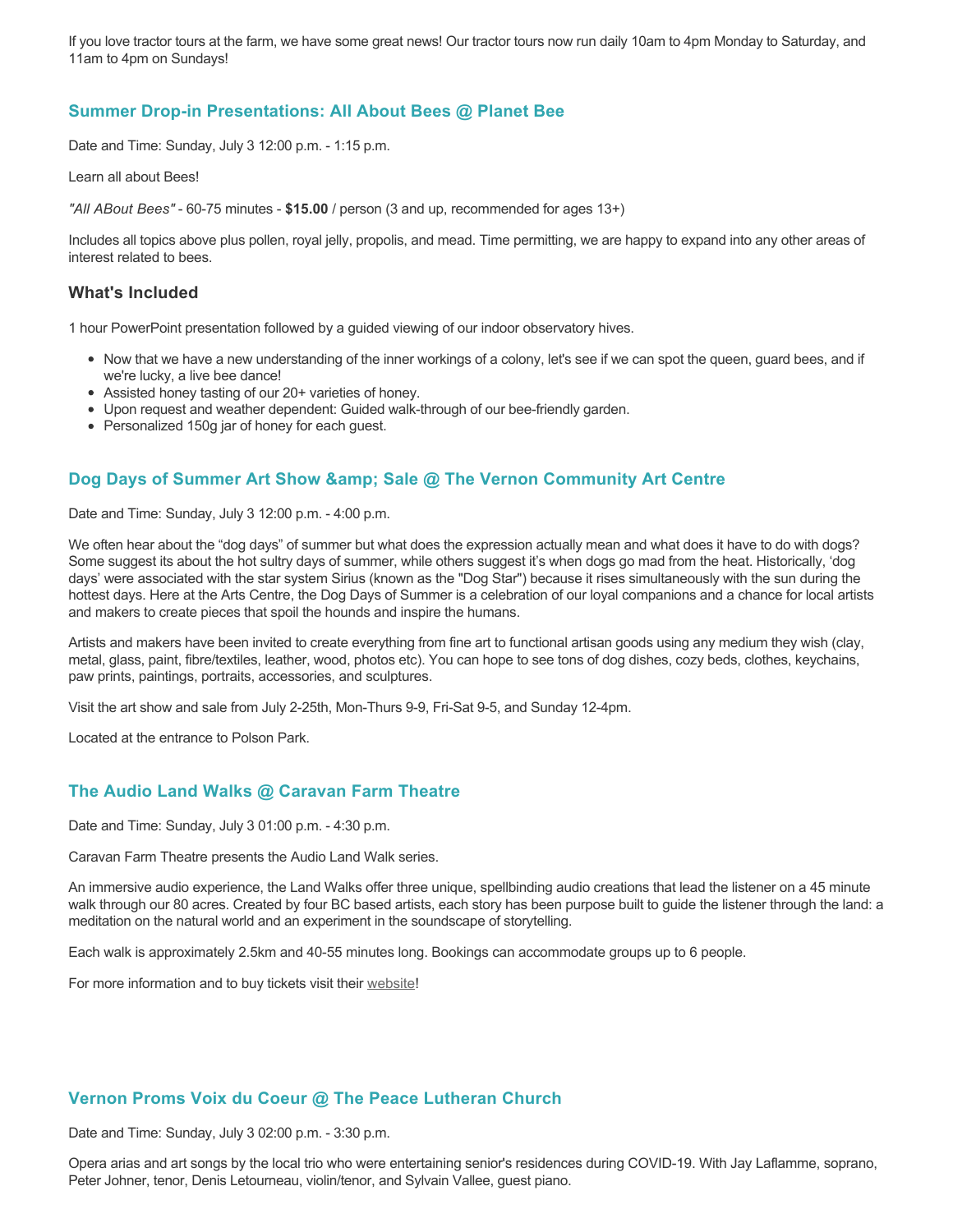[More info](https://proms.eventcalendarapp.com/u/36415/evt_external_62845d7084cce5260a3f5396?repeatId=evt_external_62845d7084cce5260a3f5396)

### **Summer Drop-in Presentations: Basically Bees @ Planet Bee**

Date and Time: Sunday, July 3 02:00 p.m. - 2:30 p.m.

*"Basically Bees"* - 20-30 minutes - **\$5.00** / person (3 and up) - Great for all ages!

Topics covered includes species of bees, the lifecycle of the honey bee, and pollination.

Included with all drop-in presentations:

- Guided viewing of our indoor observatory hives. Now that we have a new understanding of the inner workings of a colony, let's see if we can spot the queen, guard bees, and if we're lucky, a live bee dance!
- Assisted honey tasting of our 20+ varieties of honey.
- Upon request and weather dependent: Guided walk-through of our bee-friendly garden

#### **Live Model Drawing @ Local Losers**

Date and Time: Sunday, July 3 06:00 p.m. - 8:00 p.m.

Live model drawing is a drop in bring your own supplies event! Each class we have different models that pose in a variety of poses for you to draw. This event is facilitated by Rylan Broadbent! This event is 18+ due to nudity, as well we maintain a safe and respectful environment in these sessions. If this is broken you will be asked to leave.

Cost: \$12

Purchase Tickets [HERE!](https://www.locallosers.ca/events)

#### **Vernon Proms Alan Rinehart & Duo Promessa @ The Peace Lutheran Church**

Date and Time: Sunday, July 3 07:30 p.m. - 9:00 p.m.

Evening of guitar and vocal music with Alan Rinehart, Classical Guitars guitar, and *Duo Promessa* - Kevin Robinson, Classical Guitar and Siobhan Raupach, Soprano

Tickets: \$25/\$20 (Children 12 y.o. and younger are free)

[More info/Tickets](https://proms.eventcalendarapp.com/u/36415/evt_external_62845d7184cce5260a3f539a?repeatId=evt_external_62845d7184cce5260a3f539a)

# **Monday, July 4, 2022**

#### **Vernon Farmer's Market @ Kal Tire Place Parking Lot**

Date and Time: Monday, July 4 08:00 a.m. - 1:00 p.m.

Join us every Monday and Thursday morning from 8:00 am to 1:00 pm from April to October for the Vernon Farmers' Market!

We are proud to be one of the Okanagan's oldest farmers' markets! Our market showcases a diverse number of delicious foods and one-of-a-kind products, which are all grown, made or baked by our local vendors. Discover fresh produce, fruit, eggs, meat, cheese, baked goods, plants, flowers, hand crafted products & so much more at the Vernon Farmers' Market!

#### **Audio Land Walks @ Caravan Farm Theatre**

Date and Time: Monday, July 4 09:00 a.m. - 5:00 p.m.

Caravan Farm Theatre presents the Audio Land Walk series.

An immersive audio experience, the Land Walks offer three unique, spellbinding audio creations that lead the listener on a 30 minute walk through our 80 acres. Created by four BC based artists, each story has been purpose built to guide the listener through the land: a meditation on the natural world and an experiment in the soundscape of storytelling.

Each walk is approximately 2.5km and 30-45 minutes long. Each booking can accommodate a group of up to 6 people.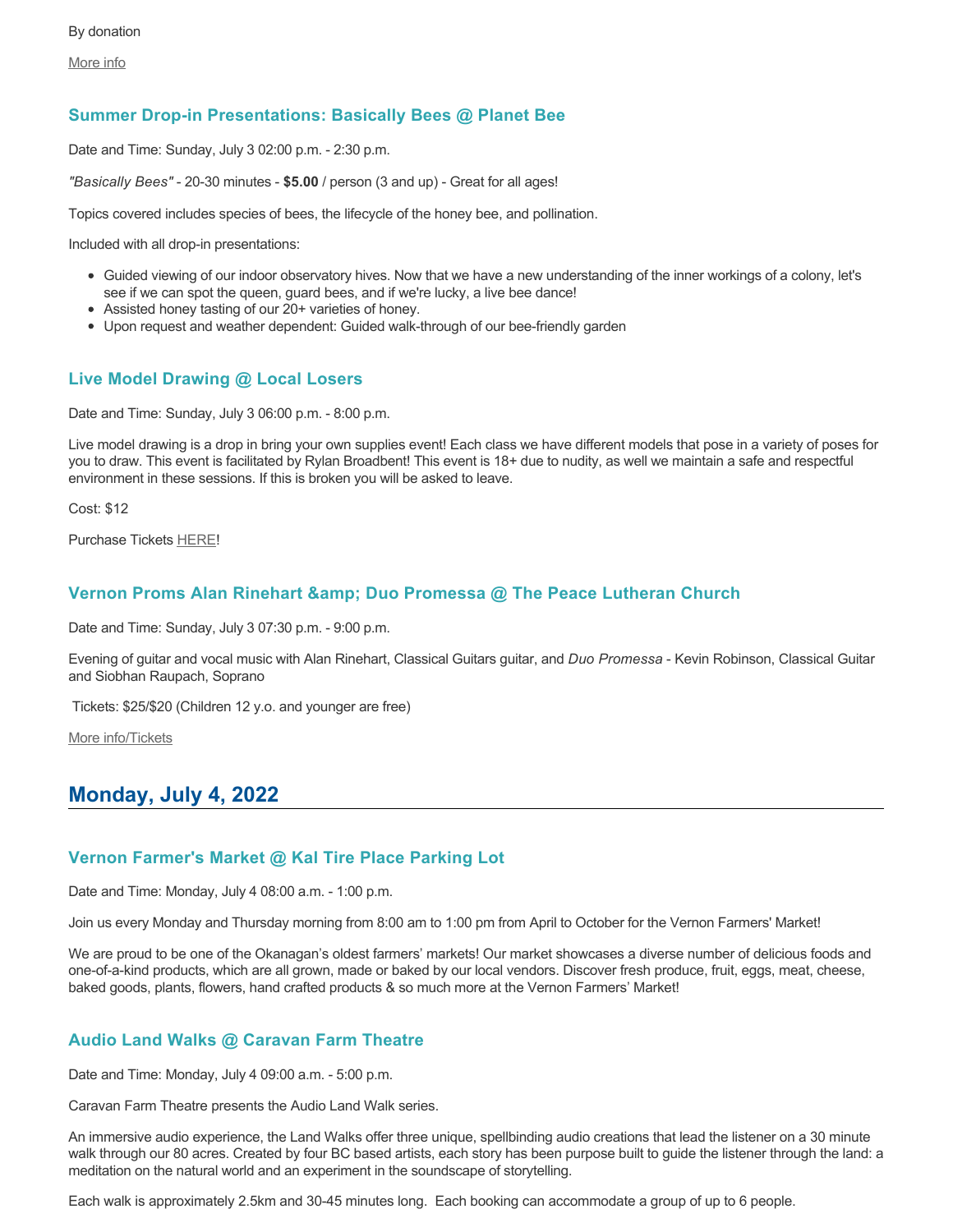Each guest will receive a sanitized MP3 player and a sanitized pair of over-ear headphones.

#### **Showtime:**

Click "[Buy Tickets](https://caravanfarmtheatre.com/show/the-land-walks/?ct=t%28EMAIL_CAMPAIGN_4_19_2022_13_43SEASON+2022%29&mc_cid=c02afad356&mc_eid=4778eb8892)" to see available times.

# **Dog Days of Summer Art Show & amp: Sale @ The Vernon Community Art Centre**

Date and Time: Monday, July 4 09:00 a.m. - 9:00 p.m.

We often hear about the "dog days" of summer but what does the expression actually mean and what does it have to do with dogs? Some suggest its about the hot sultry days of summer, while others suggest it's when dogs go mad from the heat. Historically, 'dog days' were associated with the star system Sirius (known as the "Dog Star") because it rises simultaneously with the sun during the hottest days. Here at the Arts Centre, the Dog Days of Summer is a celebration of our loyal companions and a chance for local artists and makers to create pieces that spoil the hounds and inspire the humans.

Artists and makers have been invited to create everything from fine art to functional artisan goods using any medium they wish (clay, metal, glass, paint, fibre/textiles, leather, wood, photos etc). You can hope to see tons of dog dishes, cozy beds, clothes, keychains, paw prints, paintings, portraits, accessories, and sculptures.

Visit the art show and sale from July 2-25th, Mon-Thurs 9-9, Fri-Sat 9-5, and Sunday 12-4pm.

Located at the entrance to Polson Park.

### **Summer Daily Tours @ Davison Orchards**

Date and Time: Monday, July 4 10:00 a.m. - 4:00 p.m.

If you love tractor tours at the farm, we have some great news! Our tractor tours now run daily 10am to 4pm Monday to Saturday, and 11am to 4pm on Sundays!

### **Summer Drop-in Presentations: Basically Bees @ Planet Bee**

Date and Time: Monday, July 4 11:00 a.m. - 11:30 a.m.

*"Basically Bees"* - 20-30 minutes - **\$5.00** / person (3 and up) - Great for all ages!

Topics covered includes species of bees, the lifecycle of the honey bee, and pollination.

Included with all drop-in presentations:

- Guided viewing of our indoor observatory hives. Now that we have a new understanding of the inner workings of a colony, let's see if we can spot the queen, guard bees, and if we're lucky, a live bee dance!
- Assisted honey tasting of our 20+ varieties of honey.
- Upon request and weather dependent: Guided walk-through of our bee-friendly garden

*(No booking necessary, but groups of 10 or more are recommended to call in advance.)*

### **Summer Drop-in Presentations: All About Bees @ Planet Bee**

Date and Time: Monday, July 4 12:00 p.m. - 1:15 p.m.

Learn all about Bees!

*"All ABout Bees"* - 60-75 minutes - **\$15.00** / person (3 and up, recommended for ages 13+)

Includes all topics above plus pollen, royal jelly, propolis, and mead. Time permitting, we are happy to expand into any other areas of interest related to bees.

### **What's Included**

1 hour PowerPoint presentation followed by a guided viewing of our indoor observatory hives.

- Now that we have a new understanding of the inner workings of a colony, let's see if we can spot the queen, guard bees, and if we're lucky, a live bee dance!
- Assisted honey tasting of our 20+ varieties of honey.
- Upon request and weather dependent: Guided walk-through of our bee-friendly garden.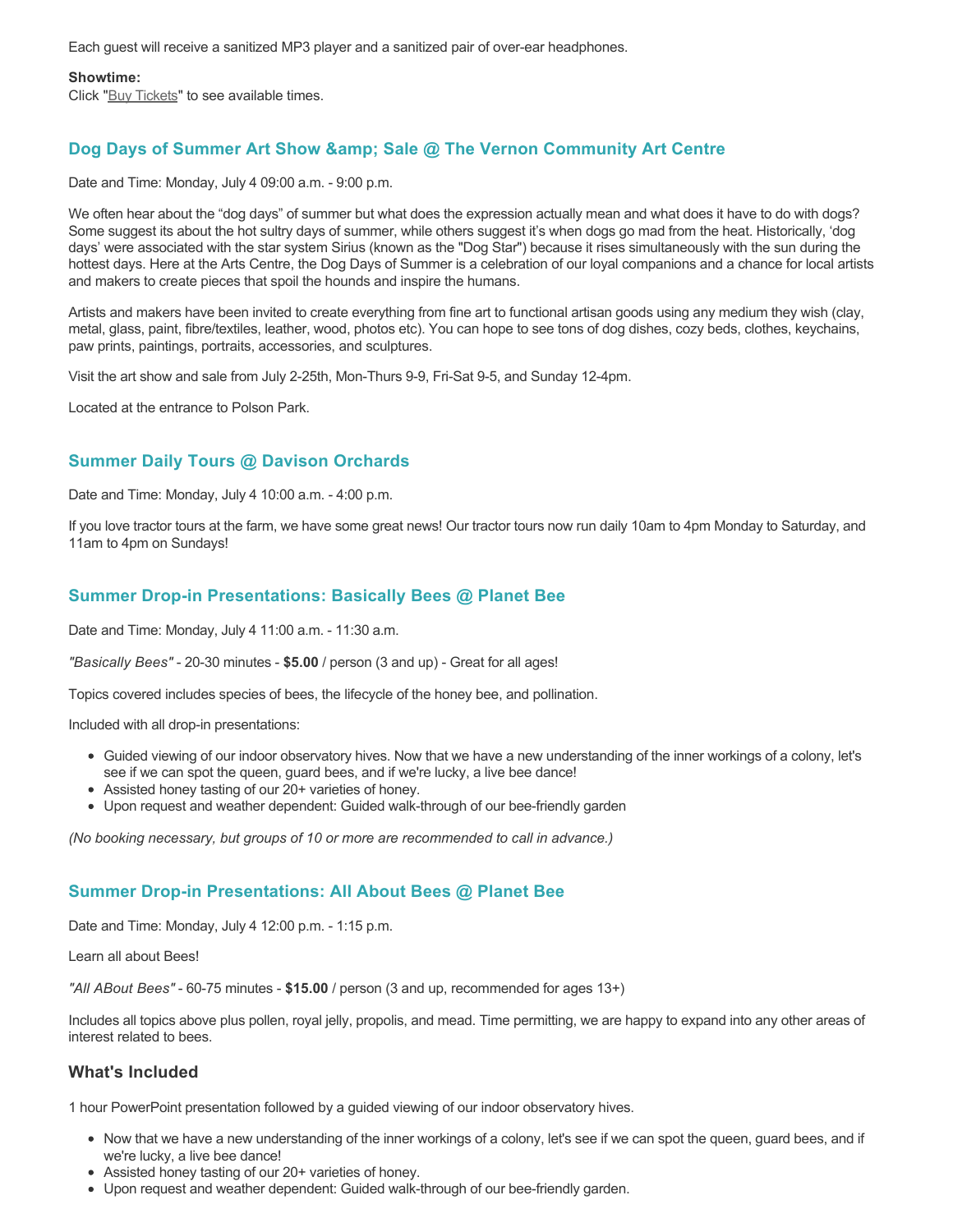• Personalized 150g jar of honey for each guest.

# **Summer Drop-in Presentations: Basically Bees @ Planet Bee**

Date and Time: Monday, July 4 02:00 p.m. - 2:30 p.m.

*"Basically Bees"* - 20-30 minutes - **\$5.00** / person (3 and up) - Great for all ages!

Topics covered includes species of bees, the lifecycle of the honey bee, and pollination.

Included with all drop-in presentations:

- Guided viewing of our indoor observatory hives. Now that we have a new understanding of the inner workings of a colony, let's see if we can spot the queen, guard bees, and if we're lucky, a live bee dance!
- Assisted honey tasting of our 20+ varieties of honey.
- Upon request and weather dependent: Guided walk-through of our bee-friendly garden

### **Vernon Proms The Slide Rule Trombone Quartet @ The Polson Park Band Shell**

Date and Time: Monday, July 4 06:00 p.m. - 7:30 p.m.

Monday evening at Polson Park: The Slide Rule Trombone Quartet will be performing an entertaining and eclectic program of light classical and pop favourites from Bach, Mozart, The Beatles, A.C. Jobim, Duke Ellington, Scott Joplin and many others.

By donation.

[More info](https://proms.eventcalendarapp.com/u/36415/evt_external_62845d7084cce5260a3f5398?repeatId=evt_external_62845d7084cce5260a3f5398)

# **Tuesday, July 5, 2022**

### **Dog Days of Summer Art Show & amp; Sale @ The Vernon Community Art Centre**

Date and Time: Tuesday, July 5 09:00 a.m. - 9:00 p.m.

We often hear about the "dog days" of summer but what does the expression actually mean and what does it have to do with dogs? Some suggest its about the hot sultry days of summer, while others suggest it's when dogs go mad from the heat. Historically, 'dog days' were associated with the star system Sirius (known as the "Dog Star") because it rises simultaneously with the sun during the hottest days. Here at the Arts Centre, the Dog Days of Summer is a celebration of our loyal companions and a chance for local artists and makers to create pieces that spoil the hounds and inspire the humans.

Artists and makers have been invited to create everything from fine art to functional artisan goods using any medium they wish (clay, metal, glass, paint, fibre/textiles, leather, wood, photos etc). You can hope to see tons of dog dishes, cozy beds, clothes, keychains, paw prints, paintings, portraits, accessories, and sculptures.

Visit the art show and sale from July 2-25th, Mon-Thurs 9-9, Fri-Sat 9-5, and Sunday 12-4pm.

Located at the entrance to Polson Park.

### **Audio Land Walks @ Caravan Farm Theatre**

Date and Time: Tuesday, July 5 09:00 a.m. - 5:00 p.m.

Caravan Farm Theatre presents the Audio Land Walk series.

An immersive audio experience, the Land Walks offer three unique, spellbinding audio creations that lead the listener on a 30 minute walk through our 80 acres. Created by four BC based artists, each story has been purpose built to guide the listener through the land: a meditation on the natural world and an experiment in the soundscape of storytelling.

Each walk is approximately 2.5km and 30-45 minutes long. Each booking can accommodate a group of up to 6 people.

Each guest will receive a sanitized MP3 player and a sanitized pair of over-ear headphones.

#### **Showtime:**

Click "[Buy Tickets](https://caravanfarmtheatre.com/show/the-land-walks/?ct=t%28EMAIL_CAMPAIGN_4_19_2022_13_43SEASON+2022%29&mc_cid=c02afad356&mc_eid=4778eb8892)" to see available times.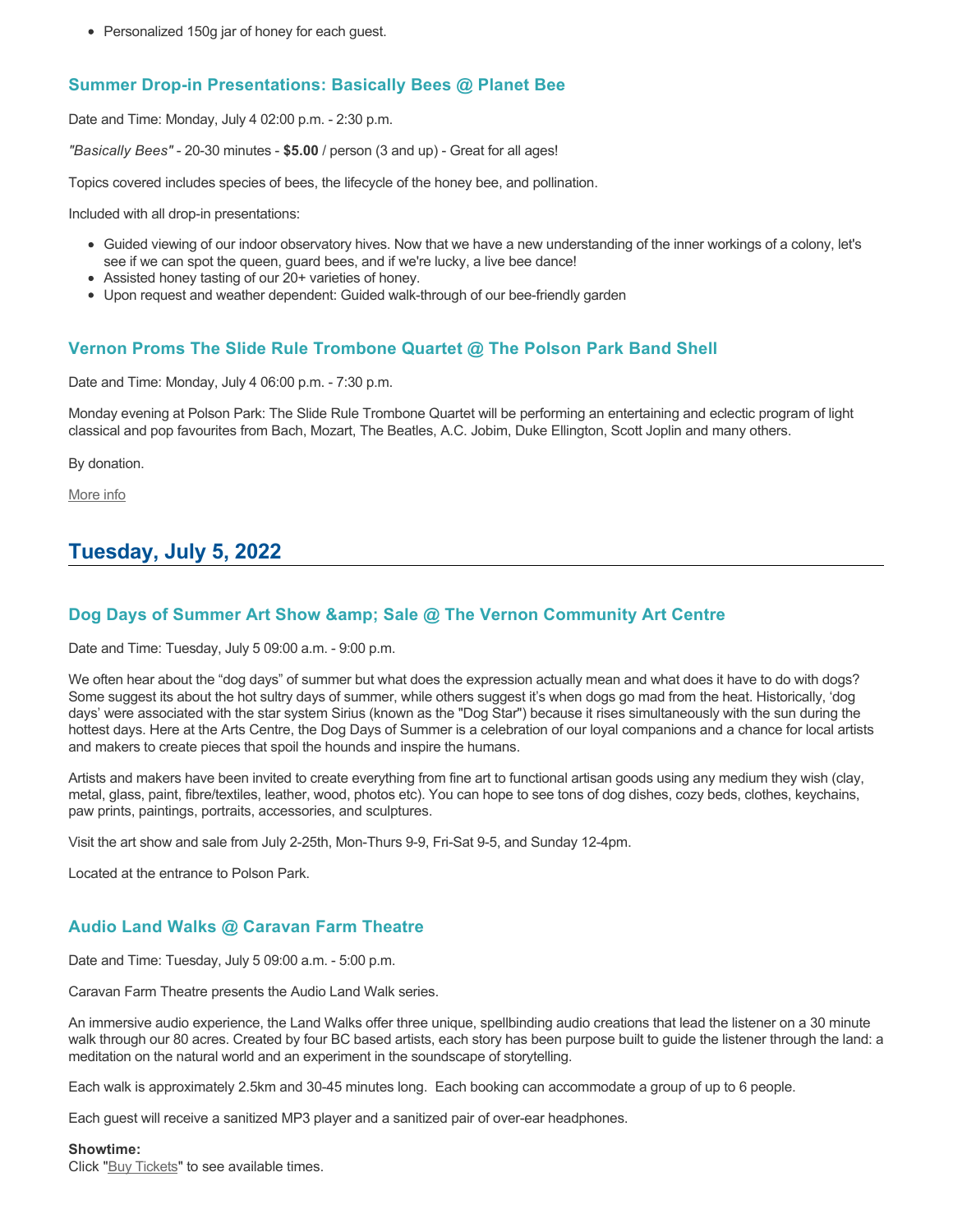# **Summer Daily Tours @ Davison Orchards**

Date and Time: Tuesday, July 5 10:00 a.m. - 4:00 p.m.

If you love tractor tours at the farm, we have some great news! Our tractor tours now run daily 10am to 4pm Monday to Saturday, and 11am to 4pm on Sundays!

## **Private Tours @ Mackie Lake House**

Date and Time: Tuesday, July 5 10:00 a.m. - 4:00 p.m.

A tale of three teapots, a rattlesnake hunting Reverend, and a gift from the King of Naples! Discover these and a multitude of other fascinating stories at this historic grand home.

Pre-booked tours are available starting May 1, 2022. Tours can be booked from 10am-4pm Tuesdays, Wednesdays and Thursdays ONLY. We are currently unable to facilitate weekend tours due to spring and summer events.

Please call 250-545-1019 to reserve.

Tickets are \$13 per person – \$5 for young children.

Refreshing beverages are available for purchase after your tour as you enjoy the grounds at Mackie Lake House.

### **Summer Drop-in Presentations: Basically Bees @ Planet Bee**

Date and Time: Tuesday, July 5 11:00 a.m. - 11:30 a.m.

*"Basically Bees"* - 20-30 minutes - **\$5.00** / person (3 and up) - Great for all ages!

Topics covered includes species of bees, the lifecycle of the honey bee, and pollination.

Included with all drop-in presentations:

- Guided viewing of our indoor observatory hives. Now that we have a new understanding of the inner workings of a colony, let's see if we can spot the queen, guard bees, and if we're lucky, a live bee dance!
- Assisted honey tasting of our 20+ varieties of honey.
- Upon request and weather dependent: Guided walk-through of our bee-friendly garden

*(No booking necessary, but groups of 10 or more are recommended to call in advance.)*

### **Summer Drop-in Presentations: All About Bees @ Planet Bee**

Date and Time: Tuesday, July 5 12:00 p.m. - 1:15 p.m.

Learn all about Bees!

*"All ABout Bees"* - 60-75 minutes - **\$15.00** / person (3 and up, recommended for ages 13+)

Includes all topics above plus pollen, royal jelly, propolis, and mead. Time permitting, we are happy to expand into any other areas of interest related to bees.

#### **What's Included**

1 hour PowerPoint presentation followed by a guided viewing of our indoor observatory hives.

- Now that we have a new understanding of the inner workings of a colony, let's see if we can spot the queen, guard bees, and if we're lucky, a live bee dance!
- Assisted honey tasting of our 20+ varieties of honey.
- Upon request and weather dependent: Guided walk-through of our bee-friendly garden.
- Personalized 150g jar of honey for each guest.

# **Kalamalka Garden (K'nmaĺka? Sәnqâĺtәn) Indigenous Garden Tours @ Okanagan College**

Date and Time: Tuesday, July 5 02:00 p.m. - 3:30 p.m.

The tour of Kalamalka Garden will allow visitors to learn a brief history of Syilx (pronounced: see-eel), who are the Indigenous people of the Okanagan - and the Captikʷł (pronounced: chap-teek-cool) which are the stories, laws and cultural values of the Syilx Okanagan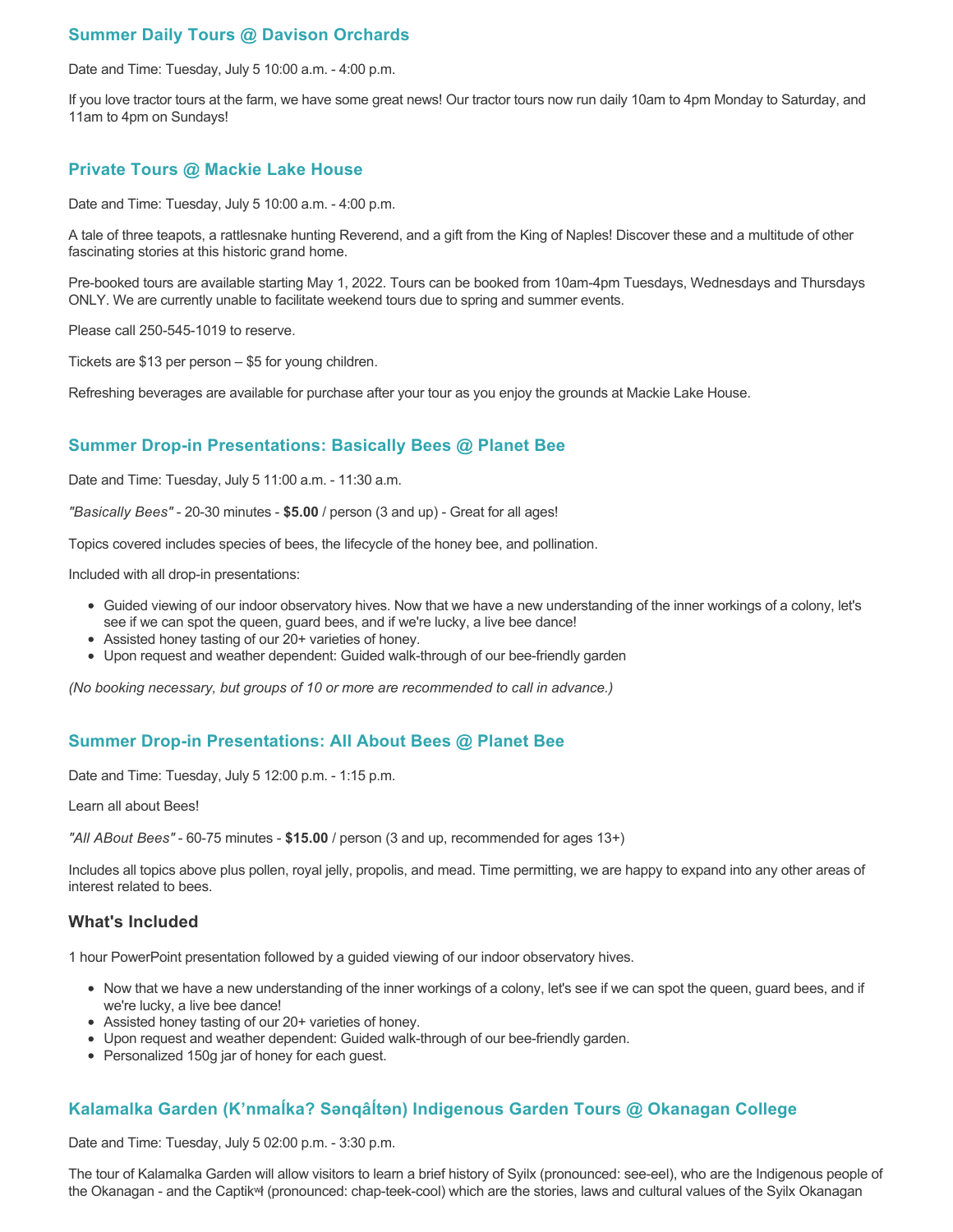people, which have been passed down from generation to generation by oral tradition. Through these ancient stories, the Syilx have preserved their worldwide view and relationship with nature. Here at the Kalamalka Garden, guests will get to experience first hand the beauty and importance of both the Indigenous plant life and the traditional Indigenous knowledge that has existed for thousands of years, and still exists today.

Guests will have the opportunity to learn to identify traditional plants, understand how these plants are used for medicinal and food purposes, and see demonstrations of how to harvest and use the plants.

The tour presenter will provide short workshop on an Indigenous garden product and how it is grown, harvested and made into a gift. The workshop will explore the elements of traditional foods and medicines, history of the Okanagan area, Indigenous gardening techniques, and samples of foods from the garden.

# **Tour Details**

**DURATION:** Tours are available on Tuesdays and Thursdays starting at 2:00pm Tours are 1 hour – 1.5 hour.

#### **RATES:**

\$30.00 – Adults \$5.00 – Children under 16 years old

All proceeds from the Garden Tours are used for operations.

Get your tickets [here!](https://www.eventbrite.ca/e/kalamalka-garden-tour-tickets-158617843239)

# **Summer Drop-in Presentations: Basically Bees @ Planet Bee**

Date and Time: Tuesday, July 5 02:00 p.m. - 2:30 p.m.

*"Basically Bees"* - 20-30 minutes - **\$5.00** / person (3 and up) - Great for all ages!

Topics covered includes species of bees, the lifecycle of the honey bee, and pollination.

Included with all drop-in presentations:

- Guided viewing of our indoor observatory hives. Now that we have a new understanding of the inner workings of a colony, let's see if we can spot the queen, guard bees, and if we're lucky, a live bee dance!
- Assisted honey tasting of our 20+ varieties of honey.
- Upon request and weather dependent: Guided walk-through of our bee-friendly garden

### **Live Music @ Range Lounge & Grill (Predator Ridge Resort)**

Date and Time: Tuesday, July 5 05:00 p.m. - 7:00 p.m.

During the summer, join us every Tuesday from 5 -7pm for our series of live music performances by local Okanagan artists.

Join us in Range & Lounge Grill to enjoy dinner during the event (dinner reservations are recommended).

### **Historic Downtown Mural Tours @ Greater Vernon Museum & Archives**

Date and Time: Tuesday, July 5 06:00 p.m. - 8:00 p.m.

The Historic Mural Tour takes you on a walking trip back into the past through Downtown Vernon. Discover all the places and ways our past meets our present.

Join our tour guides as they explore the lives and times of the individuals whose faces grace our city walls. Share in some of the stories of the people that helped create the vibrant, multicultural city that Vernon is today.

#### **Tour FAQs**

- Tours must be pre-booked. Tours will not run if there are no bookings.
- Tours are best for those aged 12+ with an intermediate level of activity anticipated (tours are ~5km and run from 1.5 2 hours).
- Comfortable shoes, layers of clothing, sunglasses and/or sun hat, raingear if necessary, water bottle, and camera are recommended.
- Tours go rain or shine and are non-refundable.
- For groups larger than 20, private bookings or community groups, please contact us for details.
- Tours start at the Museum & Archives of Vernon 3009 32nd Avenue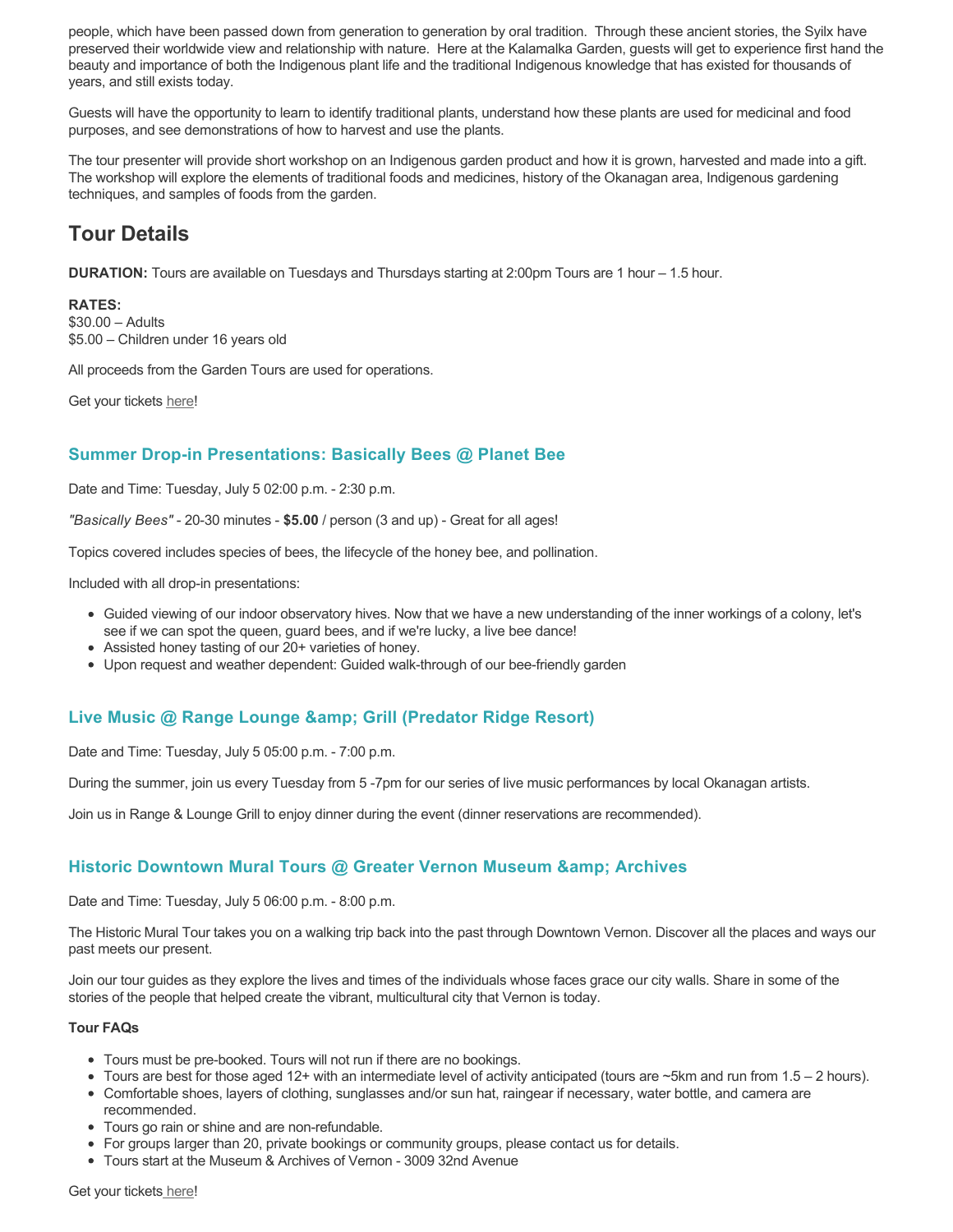# **Audio Land Walks @ Caravan Farm Theatre**

Date and Time: Wednesday, July 6 09:00 a.m. - 5:00 p.m.

Caravan Farm Theatre presents the Audio Land Walk series.

An immersive audio experience, the Land Walks offer three unique, spellbinding audio creations that lead the listener on a 30 minute walk through our 80 acres. Created by four BC based artists, each story has been purpose built to guide the listener through the land: a meditation on the natural world and an experiment in the soundscape of storytelling.

Each walk is approximately 2.5km and 30-45 minutes long. Each booking can accommodate a group of up to 6 people.

Each guest will receive a sanitized MP3 player and a sanitized pair of over-ear headphones.

#### **Showtime:**

Click "[Buy Tickets](https://caravanfarmtheatre.com/show/the-land-walks/?ct=t%28EMAIL_CAMPAIGN_4_19_2022_13_43SEASON+2022%29&mc_cid=c02afad356&mc_eid=4778eb8892)" to see available times.

### **Dog Days of Summer Art Show & amp; Sale @ The Vernon Community Art Centre**

Date and Time: Wednesday, July 6 09:00 a.m. - 9:00 p.m.

We often hear about the "dog days" of summer but what does the expression actually mean and what does it have to do with dogs? Some suggest its about the hot sultry days of summer, while others suggest it's when dogs go mad from the heat. Historically, 'dog days' were associated with the star system Sirius (known as the "Dog Star") because it rises simultaneously with the sun during the hottest days. Here at the Arts Centre, the Dog Days of Summer is a celebration of our loyal companions and a chance for local artists and makers to create pieces that spoil the hounds and inspire the humans.

Artists and makers have been invited to create everything from fine art to functional artisan goods using any medium they wish (clay, metal, glass, paint, fibre/textiles, leather, wood, photos etc). You can hope to see tons of dog dishes, cozy beds, clothes, keychains, paw prints, paintings, portraits, accessories, and sculptures.

Visit the art show and sale from July 2-25th, Mon-Thurs 9-9, Fri-Sat 9-5, and Sunday 12-4pm.

Located at the entrance to Polson Park.

# **Summer Daily Tours @ Davison Orchards**

Date and Time: Wednesday, July 6 10:00 a.m. - 4:00 p.m.

If you love tractor tours at the farm, we have some great news! Our tractor tours now run daily 10am to 4pm Monday to Saturday, and 11am to 4pm on Sundays!

#### **Private Tours @ Mackie Lake House**

Date and Time: Wednesday, July 6 10:00 a.m. - 4:00 p.m.

A tale of three teapots, a rattlesnake hunting Reverend, and a gift from the King of Naples! Discover these and a multitude of other fascinating stories at this historic grand home.

Pre-booked tours are available starting May 1, 2022. Tours can be booked from 10am-4pm Tuesdays, Wednesdays and Thursdays ONLY. We are currently unable to facilitate weekend tours due to spring and summer events.

Please call 250-545-1019 to reserve.

Tickets are \$13 per person – \$5 for young children.

Refreshing beverages are available for purchase after your tour as you enjoy the grounds at Mackie Lake House.

# **Summer Drop-in Presentations: Basically Bees @ Planet Bee**

Date and Time: Wednesday, July 6 11:00 a.m. - 11:30 a.m.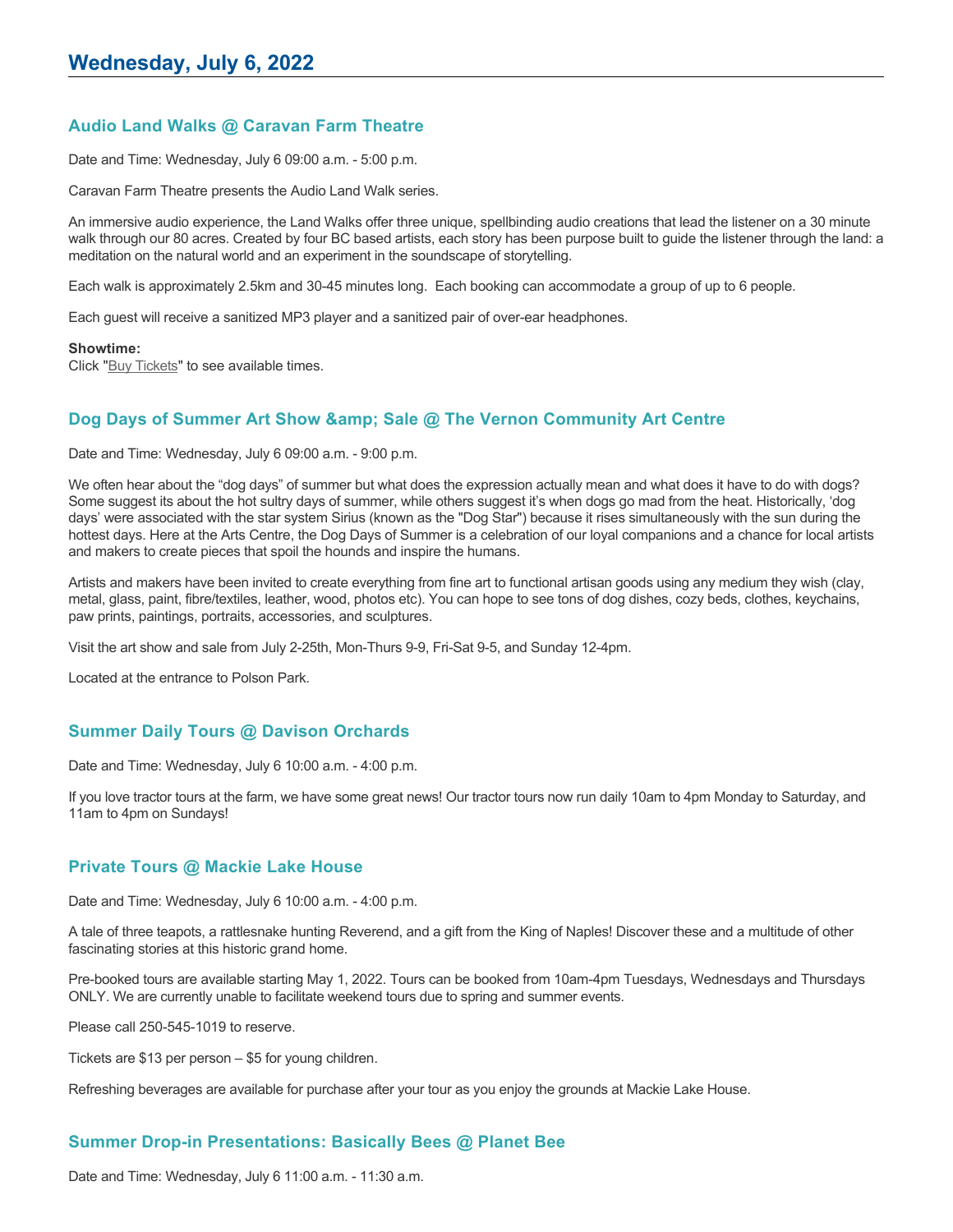*"Basically Bees"* - 20-30 minutes - **\$5.00** / person (3 and up) - Great for all ages!

Topics covered includes species of bees, the lifecycle of the honey bee, and pollination.

Included with all drop-in presentations:

- Guided viewing of our indoor observatory hives. Now that we have a new understanding of the inner workings of a colony, let's see if we can spot the queen, guard bees, and if we're lucky, a live bee dance!
- Assisted honey tasting of our 20+ varieties of honey.
- Upon request and weather dependent: Guided walk-through of our bee-friendly garden

*(No booking necessary, but groups of 10 or more are recommended to call in advance.)*

### **Summer Drop-in Presentations: All About Bees @ Planet Bee**

Date and Time: Wednesday, July 6 12:00 p.m. - 1:15 p.m.

Learn all about Bees!

*"All ABout Bees"* - 60-75 minutes - **\$15.00** / person (3 and up, recommended for ages 13+)

Includes all topics above plus pollen, royal jelly, propolis, and mead. Time permitting, we are happy to expand into any other areas of interest related to bees.

#### **What's Included**

1 hour PowerPoint presentation followed by a guided viewing of our indoor observatory hives.

- Now that we have a new understanding of the inner workings of a colony, let's see if we can spot the queen, guard bees, and if we're lucky, a live bee dance!
- Assisted honey tasting of our 20+ varieties of honey.
- Upon request and weather dependent: Guided walk-through of our bee-friendly garden.
- Personalized 150g jar of honey for each guest.

# **Summer Drop-in Presentations: Basically Bees @ Planet Bee**

Date and Time: Wednesday, July 6 02:00 p.m. - 2:30 p.m.

*"Basically Bees"* - 20-30 minutes - **\$5.00** / person (3 and up) - Great for all ages!

Topics covered includes species of bees, the lifecycle of the honey bee, and pollination.

Included with all drop-in presentations:

- Guided viewing of our indoor observatory hives. Now that we have a new understanding of the inner workings of a colony, let's see if we can spot the queen, guard bees, and if we're lucky, a live bee dance!
- Assisted honey tasting of our 20+ varieties of honey.
- Upon request and weather dependent: Guided walk-through of our bee-friendly garden

### **Wahine Wednesday (SUP'n Social Paddle Night) @ Kalavida Surf Shop**

Date and Time: Wednesday, July 6 06:00 p.m.

A weekly womens SUP'n social paddle night! Wahine Wednesdays are all about the girls getting together on the water – *The Ladies of the Lake!* Launching from Kal Beach, each week will include something a little different – it could be a soothing sunset paddle, a cruise alongside the Okanagan Rail Trail, story telling, or maybe even a yoga move or two.

#### **How to Register?**

No need to pre-register, just drop in and register between 5pm-5:45pm each Wednesday.

#### **What's Included?**

Beverages, snacks and good vibes are supplied after the paddle. Each week will feature a new sponsor

#### **How Much?**

\$5.00 with your own board and gear \$20.00 – Includes board rental (includes pfd and paddle)

#### **Who should join in?**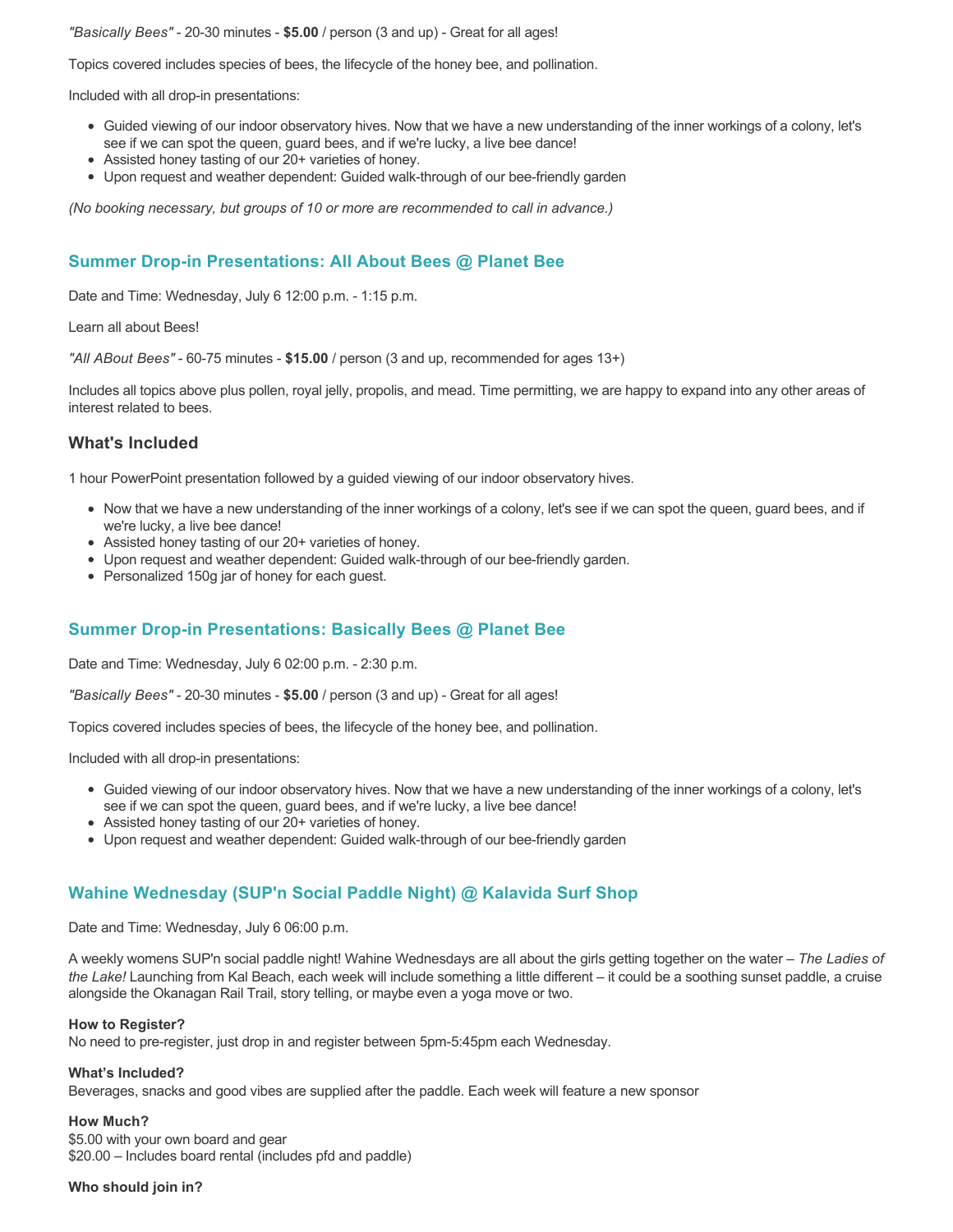This is a group paddle for those who have some experience paddle boarding. If you are new to SUP, we encourage you to rent a couple of times before joining a Wahine Paddle Night.

#### **Wahine Warm-Up**

5:30-5:50pm – Get warmed up before the official start of the paddle. 6pm: Group departs from Kal Beach

#### **Where to Park?**

We have limited space in our parking lot. If you have your own board, drop it at Kal Beach on the West side of the beach and park at Kal Beach Parking Lot or along WestKal Road. We have staff at the beach from 5:30pm onward so your board should be safe there.

Check their [website](https://kalavidasurfshop.com/wahine-wednesday-kalavida/) or [Facebook](https://www.facebook.com/kalavidasurfshop/) for more details!

### **Sunset Stretch & amp; Sip @ Predator Ridge Resort**

Date and Time: Wednesday, July 6 06:00 p.m.

Wind down on with us from 6-8pm with a deep stretch on the outdoor yoga platform at [Predator Ridge](https://www.predatorridge.com/events) while watching the sunset . One ticket includes a guided moderate 18-minute hike up to the platform, a 60 minute yoga flow while you take in the spectacular view of Okanagan Lake and move and flow with your breath.

After Savasana enjoy a glass of local Okanagan wine as you watch the sunset over the hills from the Namaste Platform.

This class is a perfect end to a long day of riding, hiking or golfing. We meet at 6pm: directions to the meeting spot will be emailed to you once purchase is confirmed. Please wear hiking shoes, bring water, and your own mat. All levels welcome.

Purchase your own individual box of charcuterie from [Crudité & Co.](https://cruditeandco.com/product/picnic-platter/) and we will bring it to the platform for you to enjoy after class! Order must be placed with plenty of notice, minimum 48 hours.

\*Please book early as spaces are limited\*

All classes are outdoors so please prepare for the weather. Vaccination passports not required.

#### **Vernon Proms Accordion Around the World @ The National Altitude Training Centre Auditorium**

Date and Time: Wednesday, July 6 07:30 p.m. - 9:00 p.m.

An accordion wizard Kosta Bozhinov presents an eclectic program of Celtic, Balkan, folk, and jazz music. His own arrangements are mixed with exciting improvisation and original compositions.

Tickets \$25/\$20, children 12 y.o. and younger are free

[More info/Tickets](https://proms.eventcalendarapp.com/u/36415/evt_external_62845d7084cce5260a3f5391?repeatId=evt_external_62845d7084cce5260a3f5391)

### **Petunia and the Vipers @ Local Losers Studio & amp: Gallery**

Date and Time: Wednesday, July 6 08:00 p.m. - 10:00 p.m.

Local Losers is excited to announce that they will be welcoming Canadian legends Petunia and the Vipers to the Underground!

Petunia & the Vipers' sound may not sit comfortably in one certain genre, but "Good Music" describes it well. A new music that springboards off of music of the past and jumps into the present day, left with only echoes of the past... It's good for your mind...

If you're planning on coming they would recommend pre buying your tickets as they think the show will sell out fast!

# **Thursday, July 7, 2022**

#### **Vernon Farmer's Market @ Kal Tire Place Parking Lot**

Date and Time: Thursday, July 7 08:00 a.m. - 1:00 p.m.

Join us every Monday and Thursday morning from 8:00 am to 1:00 pm from April to October for the Vernon Farmers' Market!

We are proud to be one of the Okanagan's oldest farmers' markets! Our market showcases a diverse number of delicious foods and one-of-a-kind products, which are all grown, made or baked by our local vendors. Discover fresh produce, fruit, eggs, meat, cheese,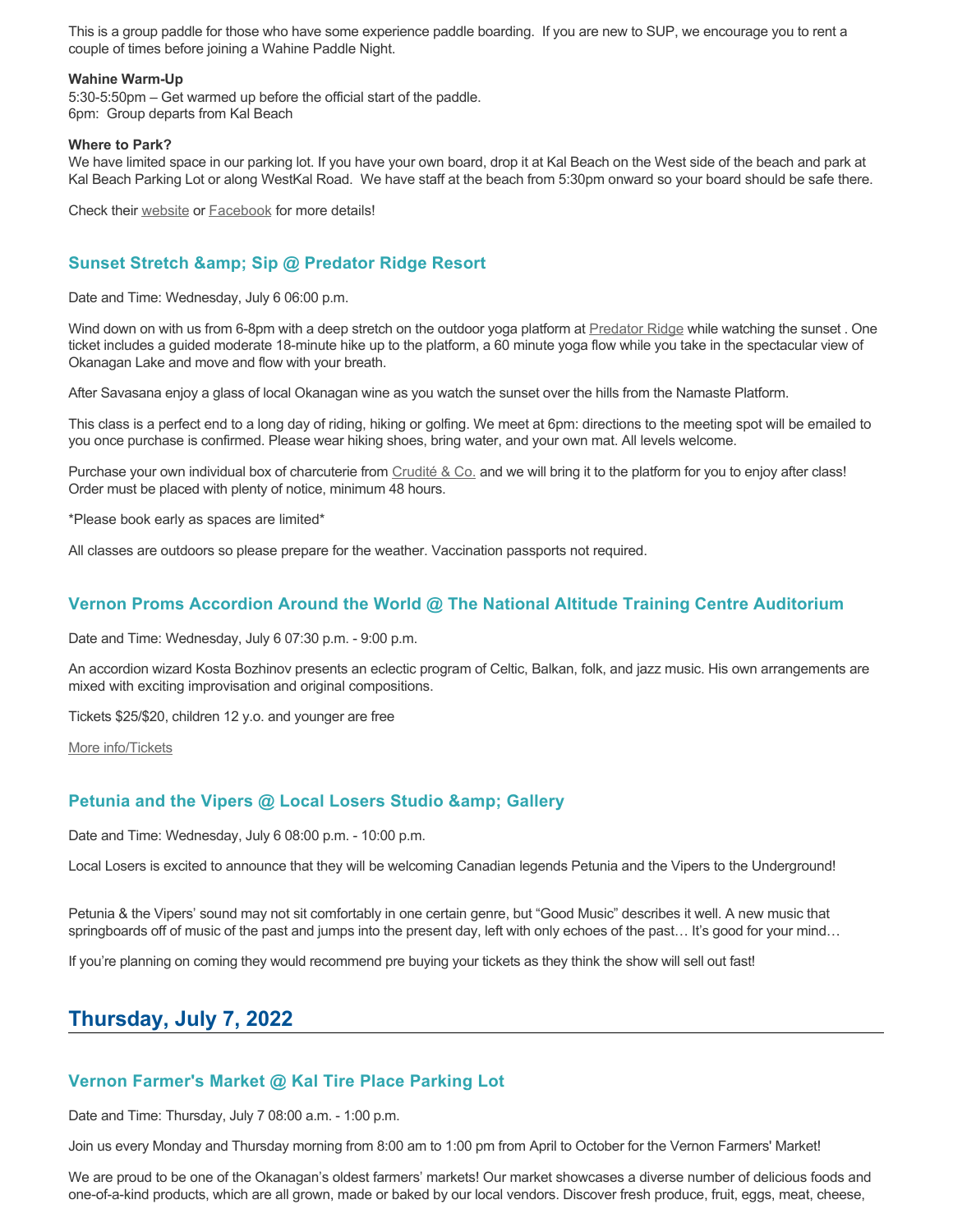### **Audio Land Walks @ Caravan Farm Theatre**

Date and Time: Thursday, July 7 09:00 a.m. - 5:00 p.m.

Caravan Farm Theatre presents the Audio Land Walk series.

An immersive audio experience, the Land Walks offer three unique, spellbinding audio creations that lead the listener on a 30 minute walk through our 80 acres. Created by four BC based artists, each story has been purpose built to guide the listener through the land: a meditation on the natural world and an experiment in the soundscape of storytelling.

Each walk is approximately 2.5km and 30-45 minutes long. Each booking can accommodate a group of up to 6 people.

Each guest will receive a sanitized MP3 player and a sanitized pair of over-ear headphones.

#### **Showtime:**

Click "[Buy Tickets](https://caravanfarmtheatre.com/show/the-land-walks/?ct=t%28EMAIL_CAMPAIGN_4_19_2022_13_43SEASON+2022%29&mc_cid=c02afad356&mc_eid=4778eb8892)" to see available times.

# **Dog Days of Summer Art Show & amp: Sale @ The Vernon Community Art Centre**

Date and Time: Thursday, July 7 09:00 a.m. - 9:00 p.m.

We often hear about the "dog days" of summer but what does the expression actually mean and what does it have to do with dogs? Some suggest its about the hot sultry days of summer, while others suggest it's when dogs go mad from the heat. Historically, 'dog days' were associated with the star system Sirius (known as the "Dog Star") because it rises simultaneously with the sun during the hottest days. Here at the Arts Centre, the Dog Days of Summer is a celebration of our loyal companions and a chance for local artists and makers to create pieces that spoil the hounds and inspire the humans.

Artists and makers have been invited to create everything from fine art to functional artisan goods using any medium they wish (clay, metal, glass, paint, fibre/textiles, leather, wood, photos etc). You can hope to see tons of dog dishes, cozy beds, clothes, keychains, paw prints, paintings, portraits, accessories, and sculptures.

Visit the art show and sale from July 2-25th, Mon-Thurs 9-9, Fri-Sat 9-5, and Sunday 12-4pm.

Located at the entrance to Polson Park.

### **Summer Daily Tours @ Davison Orchards**

Date and Time: Thursday, July 7 10:00 a.m. - 4:00 p.m.

If you love tractor tours at the farm, we have some great news! Our tractor tours now run daily 10am to 4pm Monday to Saturday, and 11am to 4pm on Sundays!

### **Private Tours @ Mackie Lake House**

Date and Time: Thursday, July 7 10:00 a.m. - 4:00 p.m.

A tale of three teapots, a rattlesnake hunting Reverend, and a gift from the King of Naples! Discover these and a multitude of other fascinating stories at this historic grand home.

Pre-booked tours are available starting May 1, 2022. Tours can be booked from 10am-4pm Tuesdays, Wednesdays and Thursdays ONLY. We are currently unable to facilitate weekend tours due to spring and summer events.

Please call 250-545-1019 to reserve.

Tickets are \$13 per person – \$5 for young children.

Refreshing beverages are available for purchase after your tour as you enjoy the grounds at Mackie Lake House.

### **Summer Drop-in Presentations: Basically Bees @ Planet Bee**

Date and Time: Thursday, July 7 11:00 a.m. - 11:30 a.m.

*"Basically Bees"* - 20-30 minutes - **\$5.00** / person (3 and up) - Great for all ages!

Topics covered includes species of bees, the lifecycle of the honey bee, and pollination.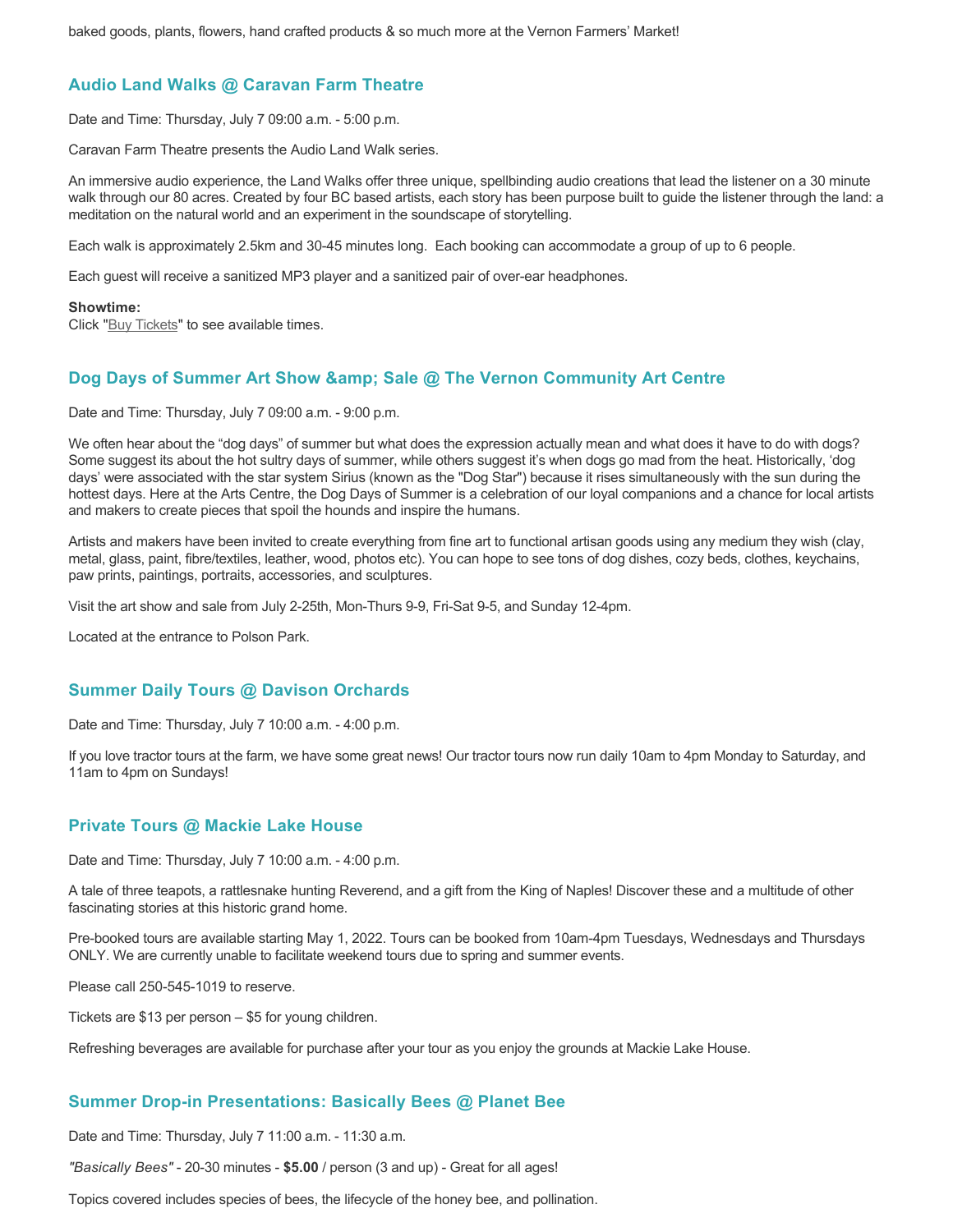Included with all drop-in presentations:

- Guided viewing of our indoor observatory hives. Now that we have a new understanding of the inner workings of a colony, let's see if we can spot the queen, guard bees, and if we're lucky, a live bee dance!
- Assisted honey tasting of our 20+ varieties of honey.
- Upon request and weather dependent: Guided walk-through of our bee-friendly garden

*(No booking necessary, but groups of 10 or more are recommended to call in advance.)*

# **Summer Drop-in Presentations: All About Bees @ Planet Bee**

Date and Time: Thursday, July 7 12:00 p.m. - 1:15 p.m.

#### Learn all about Bees!

*"All ABout Bees"* - 60-75 minutes - **\$15.00** / person (3 and up, recommended for ages 13+)

Includes all topics above plus pollen, royal jelly, propolis, and mead. Time permitting, we are happy to expand into any other areas of interest related to bees.

#### **What's Included**

1 hour PowerPoint presentation followed by a guided viewing of our indoor observatory hives.

- Now that we have a new understanding of the inner workings of a colony, let's see if we can spot the queen, guard bees, and if we're lucky, a live bee dance!
- Assisted honey tasting of our 20+ varieties of honey.
- Upon request and weather dependent: Guided walk-through of our bee-friendly garden.
- Personalized 150g jar of honey for each guest.

# **Kalamalka Garden (K'nmaĺka? Sәnqâĺtәn) Indigenous Garden Tours @ Okanagan College**

Date and Time: Thursday, July 7 02:00 p.m. - 3:30 p.m.

The tour of Kalamalka Garden will allow visitors to learn a brief history of Syilx (pronounced: see-eel), who are the Indigenous people of the Okanagan - and the Captikʷł (pronounced: chap-teek-cool) which are the stories, laws and cultural values of the Syilx Okanagan people, which have been passed down from generation to generation by oral tradition. Through these ancient stories, the Syilx have preserved their worldwide view and relationship with nature. Here at the Kalamalka Garden, guests will get to experience first hand the beauty and importance of both the Indigenous plant life and the traditional Indigenous knowledge that has existed for thousands of years, and still exists today.

Guests will have the opportunity to learn to identify traditional plants, understand how these plants are used for medicinal and food purposes, and see demonstrations of how to harvest and use the plants.

The tour presenter will provide short workshop on an Indigenous garden product and how it is grown, harvested and made into a gift. The workshop will explore the elements of traditional foods and medicines, history of the Okanagan area, Indigenous gardening techniques, and samples of foods from the garden.

# **Tour Details**

**DURATION:** Tours are available on Tuesdays and Thursdays starting at 2:00pm Tours are 1 hour – 1.5 hour.

**RATES:** \$30.00 – Adults \$5.00 – Children under 16 years old

All proceeds from the Garden Tours are used for operations.

Get your tickets [here!](https://www.eventbrite.ca/e/kalamalka-garden-tour-tickets-158617843239)

#### **Summer Drop-in Presentations: Basically Bees @ Planet Bee**

Date and Time: Thursday, July 7 02:00 p.m. - 2:30 p.m.

*"Basically Bees"* - 20-30 minutes - **\$5.00** / person (3 and up) - Great for all ages!

Topics covered includes species of bees, the lifecycle of the honey bee, and pollination.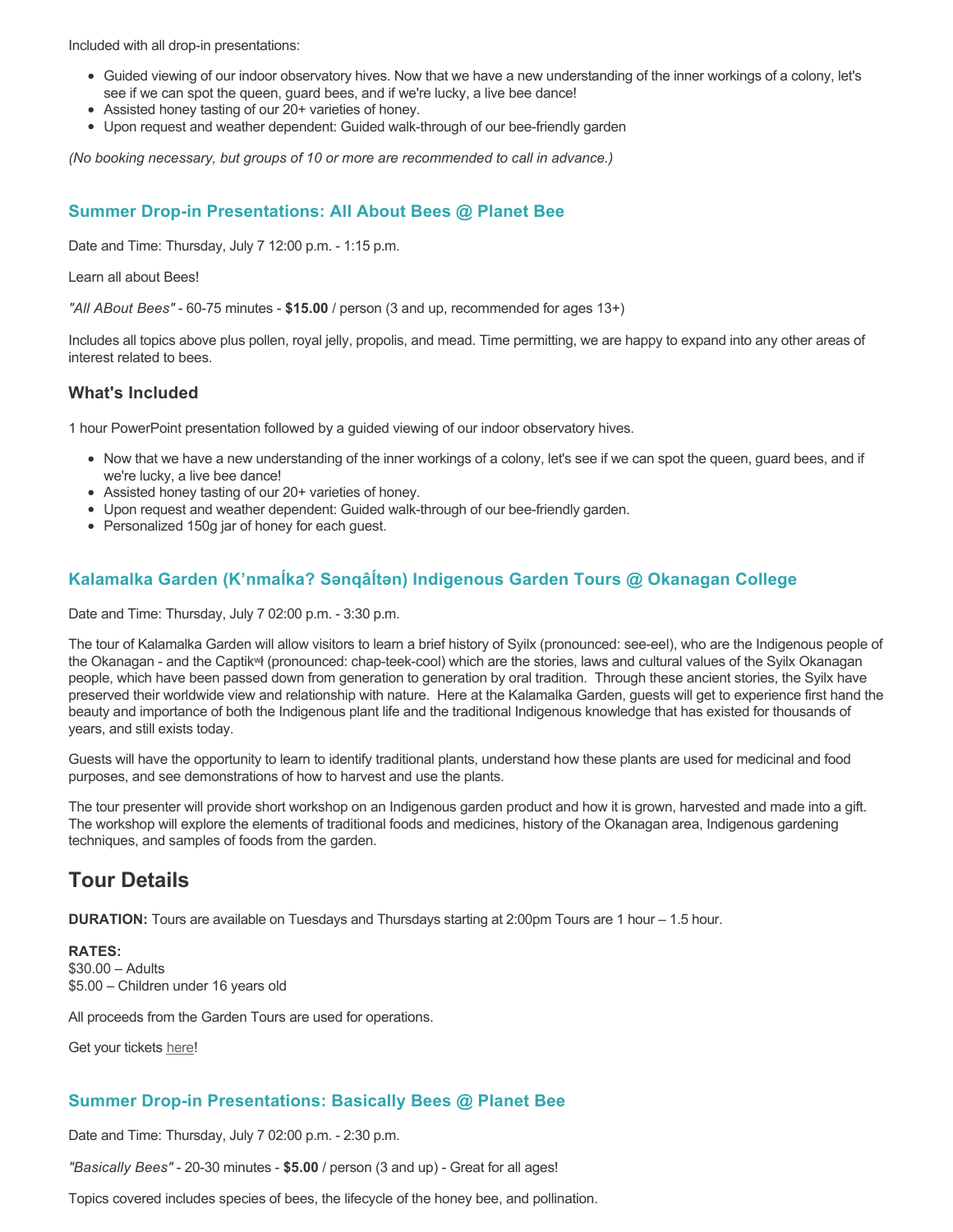Included with all drop-in presentations:

- Guided viewing of our indoor observatory hives. Now that we have a new understanding of the inner workings of a colony, let's see if we can spot the queen, guard bees, and if we're lucky, a live bee dance!
- Assisted honey tasting of our 20+ varieties of honey.
- Upon request and weather dependent: Guided walk-through of our bee-friendly garden

#### **Downtown Sounds @ 2900 Plaza**

Date and Time: Thursday, July 7 06:00 p.m. - 7:30 p.m.

Join us at the 2900 Plaza every Thursday this summer to enjoy some awesome (free) music from 6pm-7:30pm!

July 7- Feet First

July 14- The Garcia Band

July 21- Forty Foot Fred

July 28- The Rockin Horse Band

August 4- The Shawn Lightfoot Band

August 11- The Keys

August 18- The Young'uns

August 25- Chipko Jones

Check the [Downtown Vernon Associations Facebook](https://www.facebook.com/downtownvernon/) for more details!

# **Friday, July 8, 2022**

#### **Vernon's Sun Valley Cruise-in**

Date and Time: Friday, July 8 08:00 a.m. - 3:00 p.m.

The Sun Valley Cruise-In is all about cool rides, this popular classic car show weekend is open to all show vehicles including Customs, Antiques, Hot Rods, Street Rods, and Rat Rods, Old trucks, and Muscle Cars, Motorcycles, Imports, old and modern.

#### **Weekend Overview**:

Friday, July 8th

Movie Night, The Old Towne Theatre. Enjoy the classic cruising and old time rock and roll soundtrack of 'American Graffiti' on the big screen. Dress up like it was 1962, view the movie, and enjoy us as we cruise downtown into the evening.

Saturday, July 9th

- **Scenic Back-country Cruise**, The cruise starts at Watkin Motors and finishes up at the downtown show, mid afternoon.
- **Downtown Car Show**, 30th Avenue, Vernon. Join us for the traditional FREE downtown car show on 30th Avenue. All show vehicles should arrive and set up between 3:30 and 4:30 PM. For public safety, all vehicles must remain parked from 4:30 until the end of the show at 8:00 PM. Sorry, absolutely no exceptions to this reguslation.

Sunday, July 10th

#### **The Grand Show, in Polson Park**

-8-10 am parking of show vehicles,

- Lion's Club pancake breakfast. One voucher for each vehicle; limited vouchers so register early.
- 10 am 3 pm Event. Awards 2:30 pm
- Live Music by the 'rockabilly' band 'Dixie Fried Hep Katz'
- Pin-up Pageant on the main stage at noon.
- Swap Meet around the edge grassy oval edge. Swap Meet entrants please refer to the swap meet rules.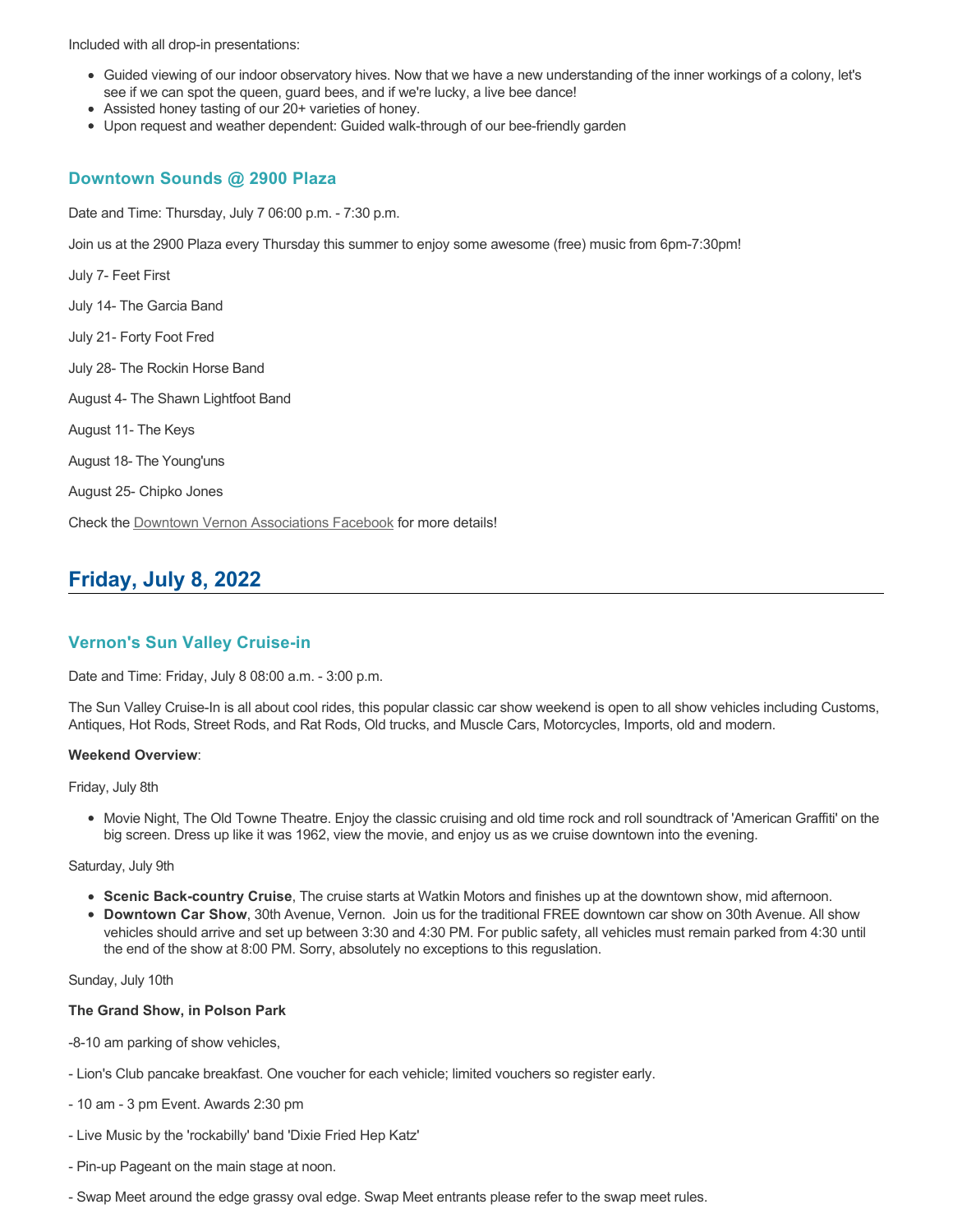For more information visit thei[r website](https://www.vernoncruisein.com/)!

# **Audio Land Walks @ Caravan Farm Theatre**

Date and Time: Friday, July 8 09:00 a.m. - 5:00 p.m.

Caravan Farm Theatre presents the Audio Land Walk series.

An immersive audio experience, the Land Walks offer three unique, spellbinding audio creations that lead the listener on a 30 minute walk through our 80 acres. Created by four BC based artists, each story has been purpose built to guide the listener through the land: a meditation on the natural world and an experiment in the soundscape of storytelling.

Each walk is approximately 2.5km and 30-45 minutes long. Each booking can accommodate a group of up to 6 people.

Each guest will receive a sanitized MP3 player and a sanitized pair of over-ear headphones.

#### **Showtime:**

Click "[Buy Tickets](https://caravanfarmtheatre.com/show/the-land-walks/?ct=t%28EMAIL_CAMPAIGN_4_19_2022_13_43SEASON+2022%29&mc_cid=c02afad356&mc_eid=4778eb8892)" to see available times.

# **Dog Days of Summer Art Show & amp; Sale @ The Vernon Community Art Centre**

Date and Time: Friday, July 8 09:00 a.m. - 5:00 p.m.

We often hear about the "dog days" of summer but what does the expression actually mean and what does it have to do with dogs? Some suggest its about the hot sultry days of summer, while others suggest it's when dogs go mad from the heat. Historically, 'dog days' were associated with the star system Sirius (known as the "Dog Star") because it rises simultaneously with the sun during the hottest days. Here at the Arts Centre, the Dog Days of Summer is a celebration of our loyal companions and a chance for local artists and makers to create pieces that spoil the hounds and inspire the humans.

Artists and makers have been invited to create everything from fine art to functional artisan goods using any medium they wish (clay, metal, glass, paint, fibre/textiles, leather, wood, photos etc). You can hope to see tons of dog dishes, cozy beds, clothes, keychains, paw prints, paintings, portraits, accessories, and sculptures.

Visit the art show and sale from July 2-25th, Mon-Thurs 9-9, Fri-Sat 9-5, and Sunday 12-4pm.

Located at the entrance to Polson Park.

### **Historic Downtown Mural Tours @ Greater Vernon Museum & Archives**

Date and Time: Friday, July 8 09:00 a.m. - 11:00 a.m.

The Historic Mural Tour takes you on a walking trip back into the past through Downtown Vernon. Discover all the places and ways our past meets our present.

Join our tour guides as they explore the lives and times of the individuals whose faces grace our city walls. Share in some of the stories of the people that helped create the vibrant, multicultural city that Vernon is today.

#### **Tour FAQs**

- Tours must be pre-booked. Tours will not run if there are no bookings.
- Tours are best for those aged 12+ with an intermediate level of activity anticipated (tours are  $\sim$ 5km and run from 1.5 2 hours).
- Comfortable shoes, layers of clothing, sunglasses and/or sun hat, raingear if necessary, water bottle, and camera are recommended.
- Tours go rain or shine and are non-refundable.
- For groups larger than 20, private bookings or community groups, please contact us for details.
- Tours start at the Museum & Archives of Vernon 3009 32 Avenue

Get your tickets [here!](https://www.eventbrite.com/e/historic-downtown-mural-tours-tickets-304983342387)

# **Summer Daily Tours @ Davison Orchards**

Date and Time: Friday, July 8 10:00 a.m. - 4:00 p.m.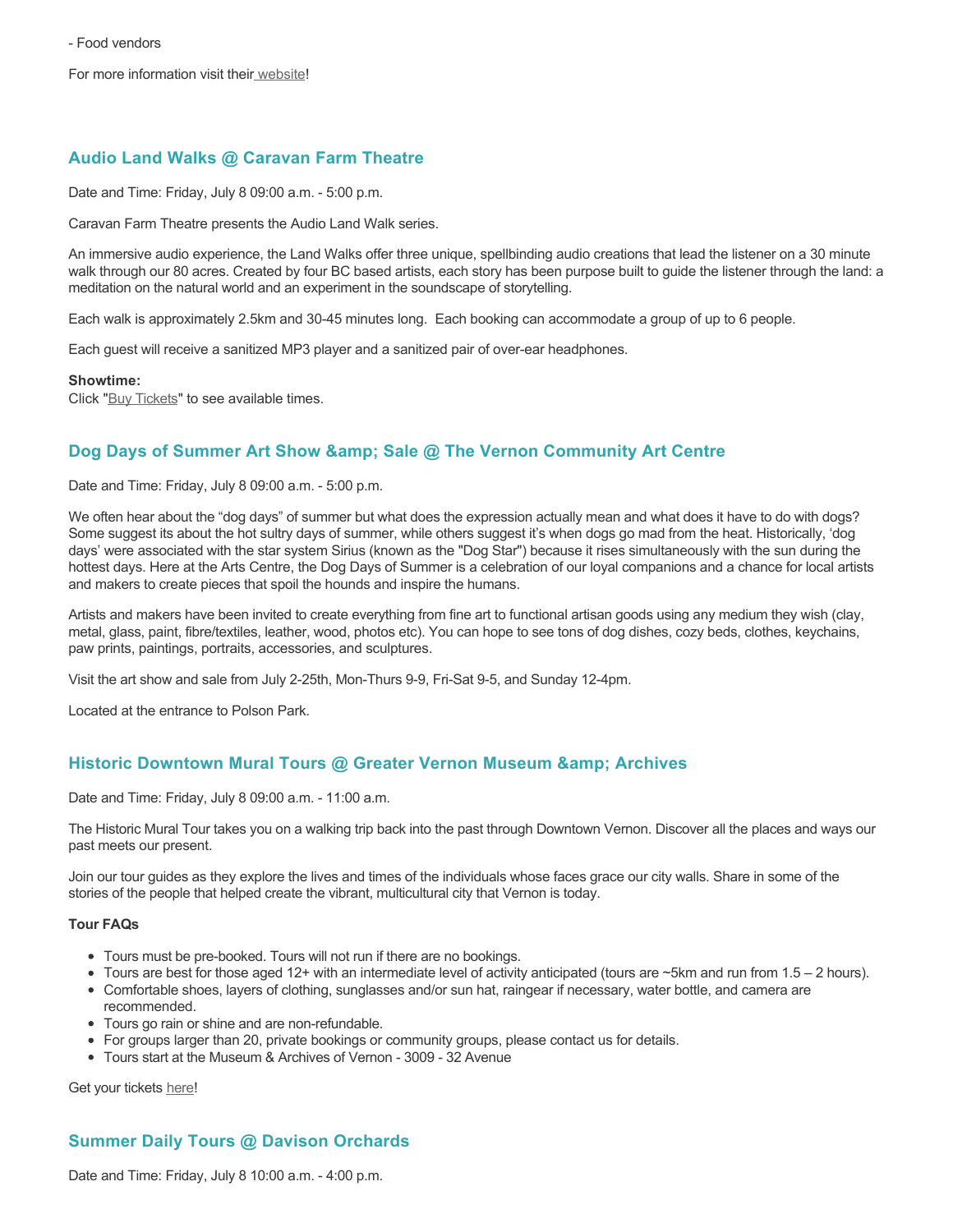If you love tractor tours at the farm, we have some great news! Our tractor tours now run daily 10am to 4pm Monday to Saturday, and 11am to 4pm on Sundays!

# **Vernon Ribfest @ Vernon Curling Club**

Date and Time: Friday, July 8 11:00 a.m. - 9:00 p.m.

The Vernon Ribfest offers family fun with something for everyone; a community-sized BBQ, Live Classic Rock and Country Bands, Adult Beverage Service, Table Reservations, Media BBQ Contest, Kids Zone with unique attractions and Shuttle Bus service (by donation to the Schubert Centre Society).

Vernon Ribfest is happening on July 8-10, 2022 at the Curling Club at 3400 39th Ave Vernon BC. We look forward to seeing you there!

### **Summer Drop-in Presentations: Basically Bees @ Planet Bee**

Date and Time: Friday, July 8 11:00 a.m. - 11:30 a.m.

*"Basically Bees"* - 20-30 minutes - **\$5.00** / person (3 and up) - Great for all ages!

Topics covered includes species of bees, the lifecycle of the honey bee, and pollination.

Included with all drop-in presentations:

- Guided viewing of our indoor observatory hives. Now that we have a new understanding of the inner workings of a colony, let's see if we can spot the queen, guard bees, and if we're lucky, a live bee dance!
- Assisted honey tasting of our 20+ varieties of honey.
- Upon request and weather dependent: Guided walk-through of our bee-friendly garden

*(No booking necessary, but groups of 10 or more are recommended to call in advance.)*

## **Vernon Ribfest @ Vernon Curling Club**

Date and Time: Friday, July 8 11:00 a.m. - 9:00 p.m.

The Vernon Ribfest offers family fun with something for everyone; a community-sized BBQ, Live Classic Rock and Country Bands, Adult Beverage Service, Table Reservations, Media BBQ Contest, Kids Zone with unique attractions and Shuttle Bus service (by donation to the Schubert Centre Society).

Vernon Ribfest is happening on July 8-10, 2022 at the Curling Club at 3400 39th Ave Vernon BC. We look forward to seeing you there!

# **Summer Drop-in Presentations: All About Bees @ Planet Bee**

Date and Time: Friday, July 8 12:00 p.m. - 1:15 p.m.

Learn all about Bees!

*"All ABout Bees"* - 60-75 minutes - **\$15.00** / person (3 and up, recommended for ages 13+)

Includes all topics above plus pollen, royal jelly, propolis, and mead. Time permitting, we are happy to expand into any other areas of interest related to bees.

### **What's Included**

1 hour PowerPoint presentation followed by a guided viewing of our indoor observatory hives.

- Now that we have a new understanding of the inner workings of a colony, let's see if we can spot the queen, guard bees, and if we're lucky, a live bee dance!
- Assisted honey tasting of our 20+ varieties of honey.
- Upon request and weather dependent: Guided walk-through of our bee-friendly garden.
- Personalized 150g jar of honey for each guest.

# **The Audio Land Walks @ Caravan Farm Theatre**

Date and Time: Friday, July 8 01:00 p.m. - 4:30 p.m.

Caravan Farm Theatre presents the Audio Land Walk series.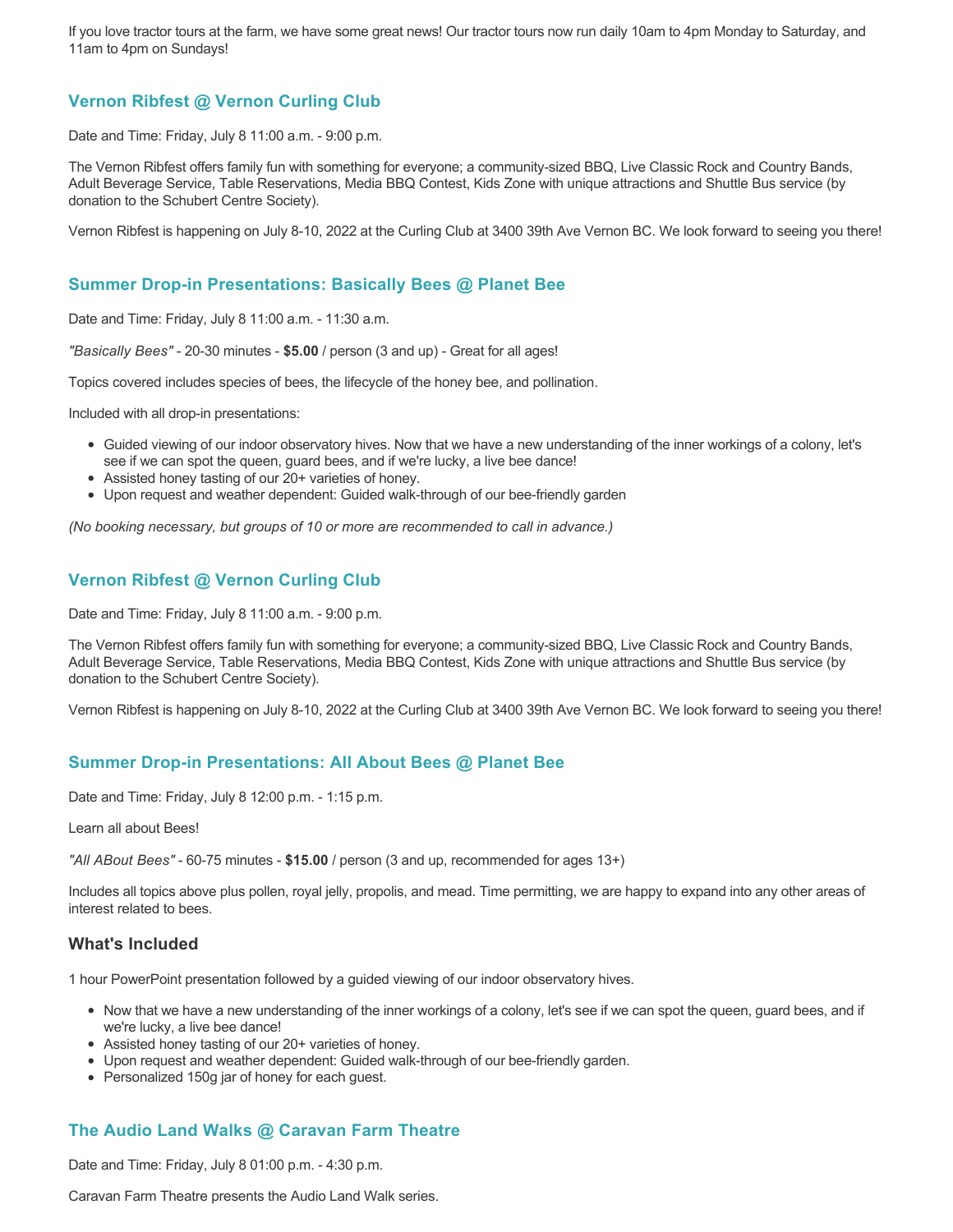An immersive audio experience, the Land Walks offer three unique, spellbinding audio creations that lead the listener on a 45 minute walk through our 80 acres. Created by four BC based artists, each story has been purpose built to guide the listener through the land: a meditation on the natural world and an experiment in the soundscape of storytelling.

Each walk is approximately 2.5km and 40-55 minutes long. Bookings can accommodate groups up to 6 people.

For more information and to buy tickets visit their [website!](https://caravanfarmtheatre.com/show/the-land-walks/)

# **Summer Drop-in Presentations: Basically Bees @ Planet Bee**

Date and Time: Friday, July 8 02:00 p.m. - 2:30 p.m.

*"Basically Bees"* - 20-30 minutes - **\$5.00** / person (3 and up) - Great for all ages!

Topics covered includes species of bees, the lifecycle of the honey bee, and pollination.

Included with all drop-in presentations:

- Guided viewing of our indoor observatory hives. Now that we have a new understanding of the inner workings of a colony, let's see if we can spot the queen, guard bees, and if we're lucky, a live bee dance!
- Assisted honey tasting of our 20+ varieties of honey.
- Upon request and weather dependent: Guided walk-through of our bee-friendly garden

### **Polson Artisan Night Market @ Polson Park**

Date and Time: Friday, July 8 04:00 p.m. - 8:00 p.m.

From May 20 to September 2, 2022, the Polson Artisan Night Market will be operating in Polson Park, Vernon BC.

Join us Friday nights at this fun event featuring 50 vendors from the surrounding area.

Come check out a mix of skilled local producers, makers and growers each week.

### **Music at Mackie Summer Concert Series @ Mackie Lake House**

Date and Time: Friday, July 8 05:00 p.m. - 10:00 p.m.

#### **Music at Mackie Summer Concert Series**

We're dedicating the first performance to all Father's and hope they had a wonderful Father's Day.

We're pleased to once again offer six (6) music events for the 2022 summer concert series. We will offer package sales and/or individual sales to each music event. Tickets go on sale in early April!

(Thursday) June 30th - We welcome back [Amy Bishop.](https://protect-ca.mimecast.com/s/97KDCk8v46IYY8Pc4eTtT?domain=mackiehouse.us3.list-manage.com) The crowd went crazy for this artist last year and we love the fact that she's joining us for our series. We will have [Shabbang Food Truck](https://protect-ca.mimecast.com/s/hGWiClxw48FOO0jTKiFD6?domain=mackiehouse.us3.list-manage.com) on site for this performance so please bring your appetite!

(Friday) July 8th - TBD

(Friday) July 22nd - [Josh + Bex](https://protect-ca.mimecast.com/s/LfcBCmOx47s11B9u0QwFr?domain=mackiehouse.us3.list-manage.com)

This sensational folk duo will be bringing their original material and we are sure they will be a crowd pleaser. Once again, please save room and buy dinner at [Gord Oh's Food Truck](https://protect-ca.mimecast.com/s/oREECnxy4GFllAkujC-Hs?domain=mackiehouse.us3.list-manage.com) which will be on site for the performance.

#### (Friday) August 12th - [Under the Rocks Band](https://protect-ca.mimecast.com/s/wmzjCoVz4AhlljQujeM8P?domain=mackiehouse.us3.list-manage.com)

We're going to have a lot of fun with this band and we're hoping that all the bluegrass lovers out there will join us for their first-time performance at Mackie Lake House. We just know you won't be able to stay in your seat! [Mi Taqueria Mexican Cantina](https://protect-ca.mimecast.com/s/IidvCp8A59IQQ17s1mbiS?domain=mackiehouse.us3.list-manage.com) will be providing some delicious Mexican food for your dinner purchase.

#### (Friday) August 26th - [Emily Rault Duo](https://protect-ca.mimecast.com/s/1ZJZCq7B4AsLLKVczxAAc?domain=mackiehouse.us3.list-manage.com)

This young singer comes to us from Vancouver. She'll be offering a bit of Motown, a bit of Jazz, and will just be returning from a European tour, in time to perform for us at Mackie Lake House.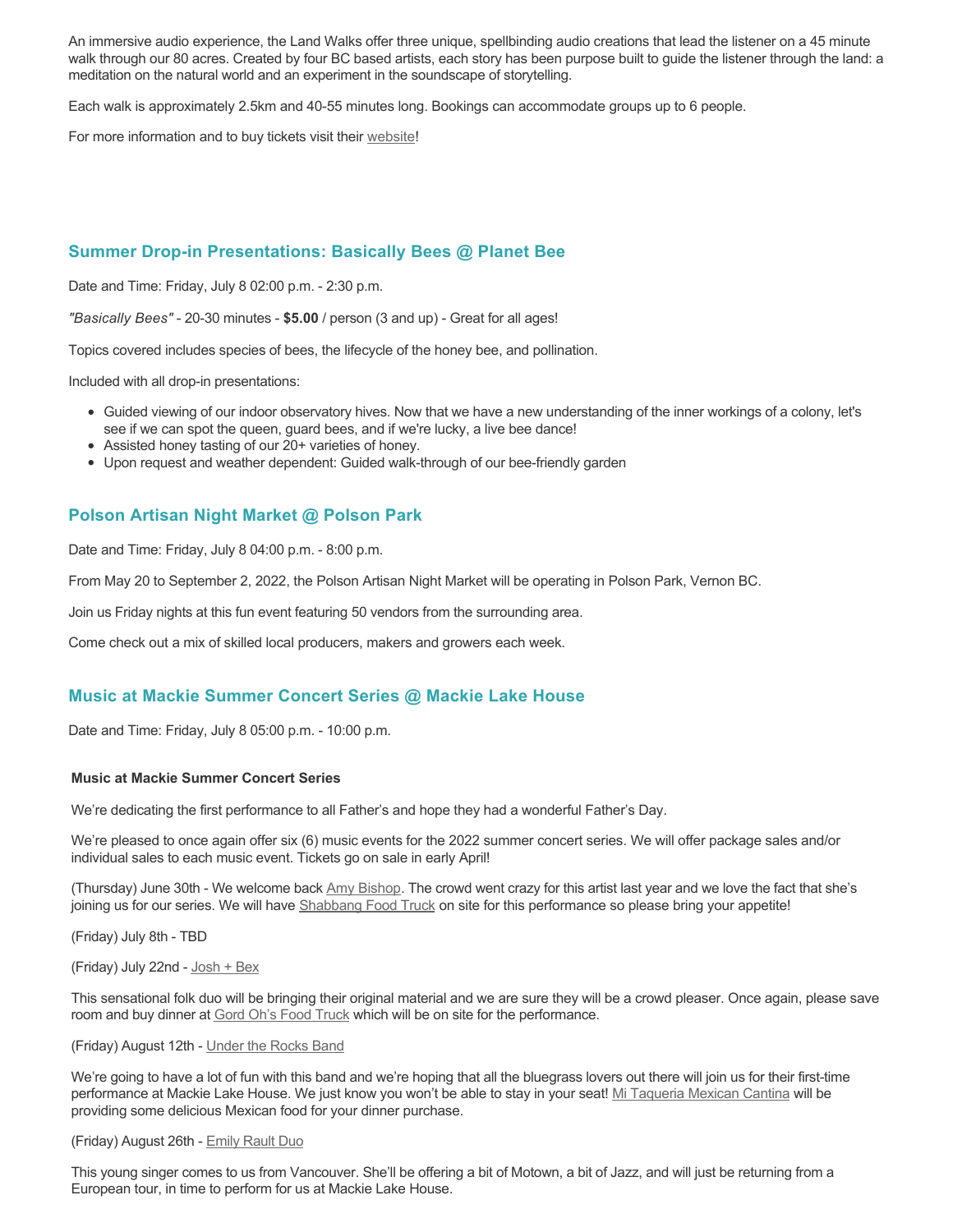(Friday) Sept. 9th - We end our season with the Lent Brothers and Neil Fraser. Most of you will be familiar with their smooth blues sound and jazz repertoire. It'll be a great way to wind up our season. Make sure you don't miss it. [Mi Taqueria Mexican Cantina](https://protect-ca.mimecast.com/s/mUjmCr8D4gIwwPWTPinKw?domain=mackiehouse.us3.list-manage.com) will be the food truck on site for this event.

Ticket sales begin April 2022 on [ticketseller.ca.](https://ticketseller.ca/) You do not want to miss your chance to see all these great artists!

# **Friday Night Market @ The Vernon Community Arts Centre**

Date and Time: Friday, July 8 05:00 p.m. - 7:00 p.m.

Help the Vernon Community Arts Centre celebrate diversity in the arts! Come down to the Joining Hands Friday Night Market where you'll find an array of local art. Proceeds support local artists with diverse and differing abilities. The Joining Hands Program will be hosting these markets on the 2nd Friday of each month, as part of their Art for All initiative.

Mark your calendars and head down to the Vernon Community Arts Centre!

# **Live Music @ Marten Brewing Bar & amp; Grill**

Date and Time: Friday, July 8 07:00 p.m. - 11:30 p.m.

Join Marten Brewing Bar & Grill every Friday night this summer for live music!

#### **Upcoming atractions:**

- June 10- The Jaz Tex
- June 17- Tracey Lyn
- June 24-James Hay
- July 1- Three Scotch In
- July 8- Conroy Ross
- July 15- Mozi Bones
- July 22- Marv Machura
- July 29- Poppa Dawg
- Aug 5- Steve Smith
- Aug 12- Makayla Gough

# **Saturday, July 9, 2022**

## **Vernon's Sun Valley Cruise-in**

Date and Time: Saturday, July 9 08:00 a.m. - 3:00 p.m.

The Sun Valley Cruise-In is all about cool rides, this popular classic car show weekend is open to all show vehicles including Customs, Antiques, Hot Rods, Street Rods, and Rat Rods, Old trucks, and Muscle Cars, Motorcycles, Imports, old and modern.

#### **Weekend Overview**:

Friday, July 8th

Movie Night, The Old Towne Theatre. Enjoy the classic cruising and old time rock and roll soundtrack of 'American Graffiti' on the big screen. Dress up like it was 1962, view the movie, and enjoy us as we cruise downtown into the evening.

Saturday, July 9th

- **Scenic Back-country Cruise**, The cruise starts at Watkin Motors and finishes up at the downtown show, mid afternoon.
- **Downtown Car Show**, 30th Avenue, Vernon. Join us for the traditional FREE downtown car show on 30th Avenue. All show vehicles should arrive and set up between 3:30 and 4:30 PM. For public safety, all vehicles must remain parked from 4:30 until the end of the show at 8:00 PM. Sorry, absolutely no exceptions to this reguslation.

#### Sunday, July 10th

## **The Grand Show, in Polson Park**

-8-10 am parking of show vehicles,

- Lion's Club pancake breakfast. One voucher for each vehicle; limited vouchers so register early.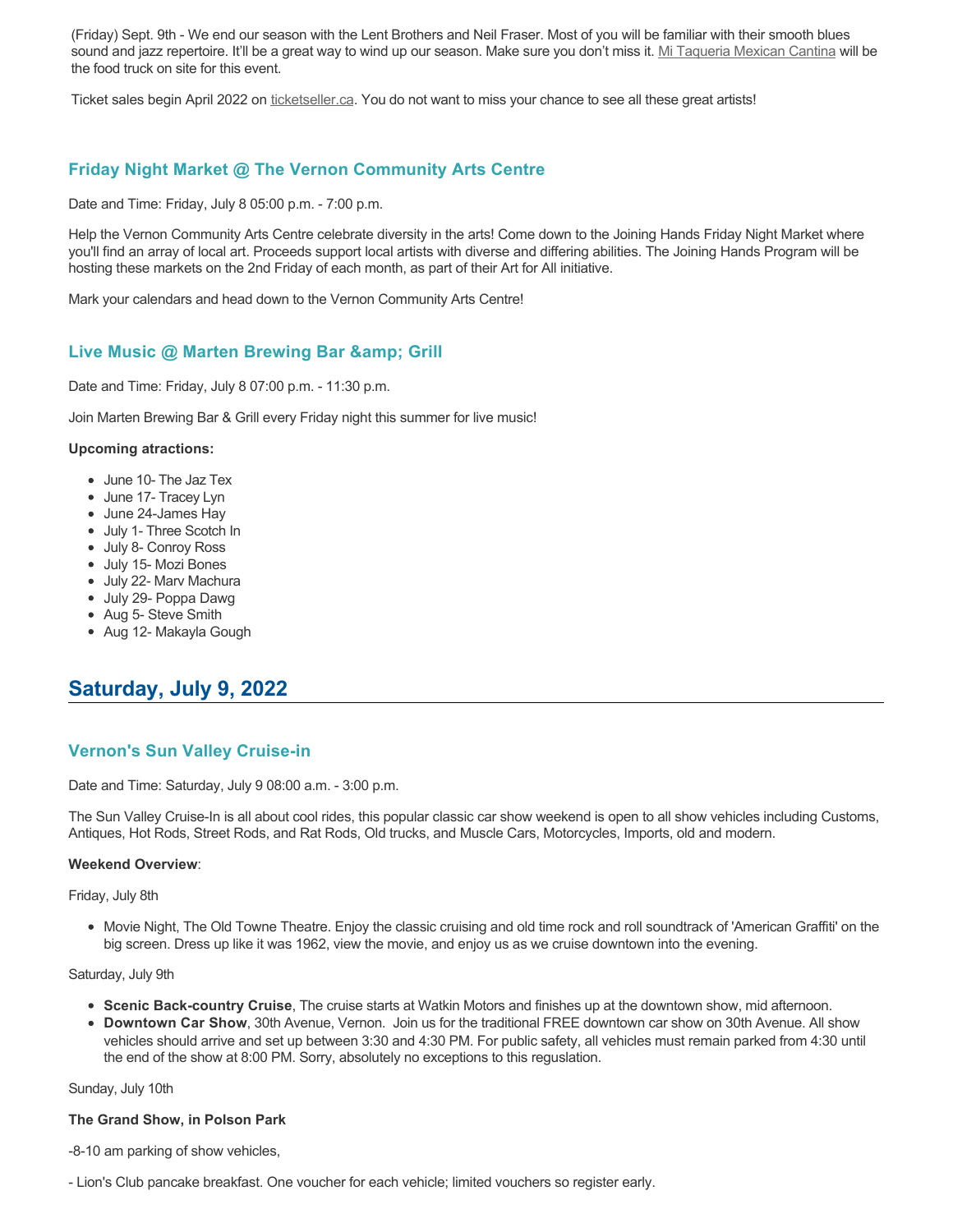- 10 am 3 pm Event. Awards 2:30 pm
- Live Music by the 'rockabilly' band 'Dixie Fried Hep Katz'
- Pin-up Pageant on the main stage at noon.
- Swap Meet around the edge grassy oval edge. Swap Meet entrants please refer to the swap meet rules.
- Food vendors

For more information visit thei[r website](https://www.vernoncruisein.com/)!

## **Audio Land Walks @ Caravan Farm Theatre**

Date and Time: Saturday, July 9 09:00 a.m. - 5:00 p.m.

Caravan Farm Theatre presents the Audio Land Walk series.

An immersive audio experience, the Land Walks offer three unique, spellbinding audio creations that lead the listener on a 30 minute walk through our 80 acres. Created by four BC based artists, each story has been purpose built to guide the listener through the land: a meditation on the natural world and an experiment in the soundscape of storytelling.

Each walk is approximately 2.5km and 30-45 minutes long. Each booking can accommodate a group of up to 6 people.

Each guest will receive a sanitized MP3 player and a sanitized pair of over-ear headphones.

#### **Showtime:**

Click "[Buy Tickets](https://caravanfarmtheatre.com/show/the-land-walks/?ct=t%28EMAIL_CAMPAIGN_4_19_2022_13_43SEASON+2022%29&mc_cid=c02afad356&mc_eid=4778eb8892)" to see available times.

### Dog Days of Summer Art Show & amp; Sale @ The Vernon Community Art Centre

Date and Time: Saturday, July 9 09:00 a.m. - 5:00 p.m.

We often hear about the "dog days" of summer but what does the expression actually mean and what does it have to do with dogs? Some suggest its about the hot sultry days of summer, while others suggest it's when dogs go mad from the heat. Historically, 'dog days' were associated with the star system Sirius (known as the "Dog Star") because it rises simultaneously with the sun during the hottest days. Here at the Arts Centre, the Dog Days of Summer is a celebration of our loyal companions and a chance for local artists and makers to create pieces that spoil the hounds and inspire the humans.

Artists and makers have been invited to create everything from fine art to functional artisan goods using any medium they wish (clay, metal, glass, paint, fibre/textiles, leather, wood, photos etc). You can hope to see tons of dog dishes, cozy beds, clothes, keychains, paw prints, paintings, portraits, accessories, and sculptures.

Visit the art show and sale from July 2-25th, Mon-Thurs 9-9, Fri-Sat 9-5, and Sunday 12-4pm.

Located at the entrance to Polson Park.

### **Guided Trail Tour @ Allan Brooks Nature Centre**

Date and Time: Saturday, July 9 10:00 a.m. - 10:30 a.m.

Join us on a short walk through our rare and delicate grassland ecosystem! Learn about grassland plants and animals, their special traits that allow them to live in this hot, dry habitat and how they interact. Touch, smell, and feel as we explore the wilderness all around us! This tour starts at the trailhead and follows an easy gravel path loop around the centre.

**Fee:** \$5.00 per person *(youth under 16 + ABNC members are FREE!). Registration is required.* 

\*\*\*Please note, ABNC programming will be cancelled should the temperatures exceed 35C, for the safety of all patrons and staff.

Visit their [website](https://abnc.ca/events/events-calendar/) to register!

## **Summer Daily Tours @ Davison Orchards**

Date and Time: Saturday, July 9 10:00 a.m. - 4:00 p.m.

If you love tractor tours at the farm, we have some great news! Our tractor tours now run daily 10am to 4pm Monday to Saturday, and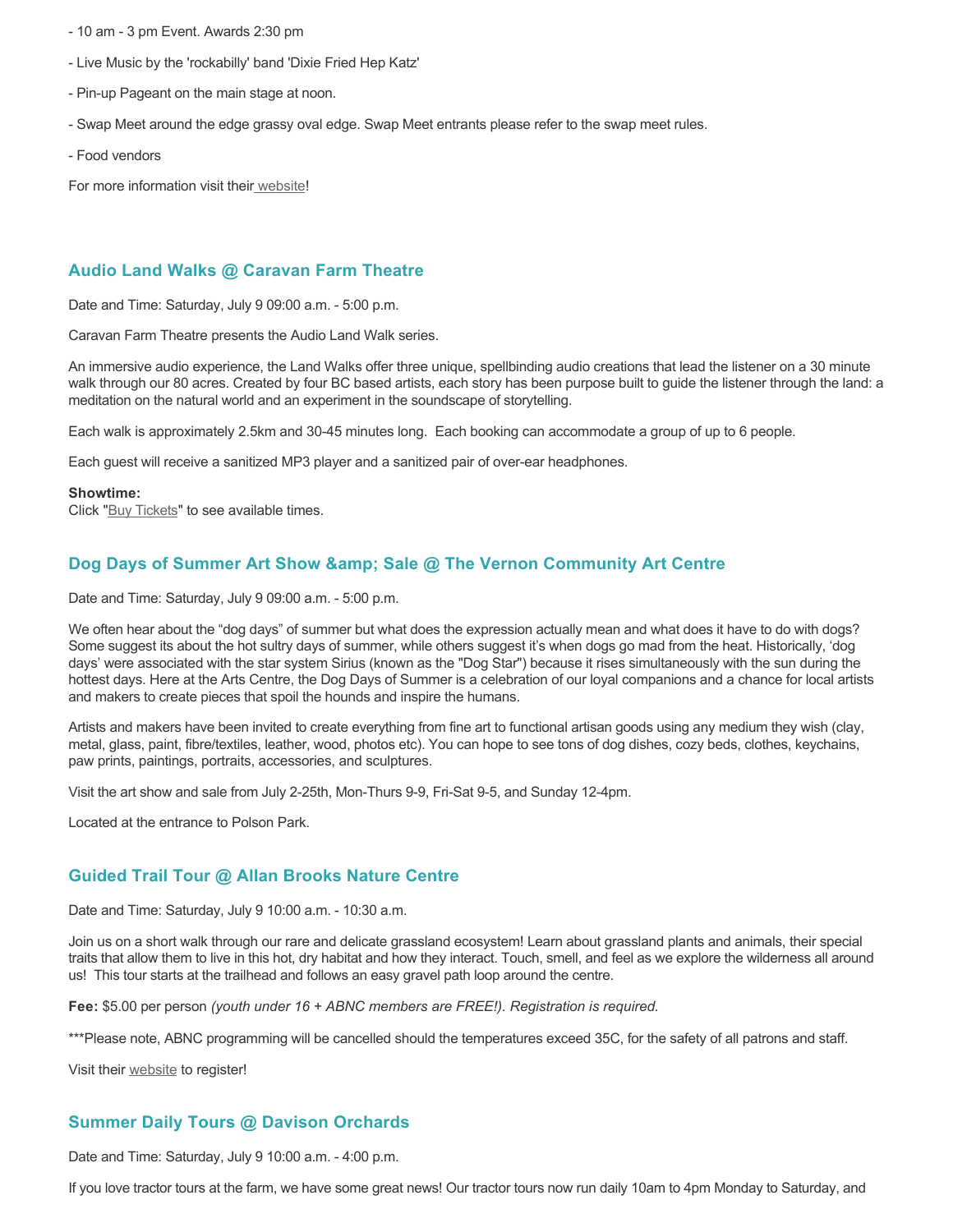## **Vernon Ribfest @ Vernon Curling Club**

Date and Time: Saturday, July 9 11:00 a.m. - 9:00 p.m.

The Vernon Ribfest offers family fun with something for everyone; a community-sized BBQ, Live Classic Rock and Country Bands, Adult Beverage Service, Table Reservations, Media BBQ Contest, Kids Zone with unique attractions and Shuttle Bus service (by donation to the Schubert Centre Society).

Vernon Ribfest is happening on July 8-10, 2022 at the Curling Club at 3400 39th Ave Vernon BC. We look forward to seeing you there!

## **Summer Drop-in Presentations: Basically Bees @ Planet Bee**

Date and Time: Saturday, July 9 11:00 a.m. - 11:30 a.m.

*"Basically Bees"* - 20-30 minutes - **\$5.00** / person (3 and up) - Great for all ages!

Topics covered includes species of bees, the lifecycle of the honey bee, and pollination.

Included with all drop-in presentations:

- Guided viewing of our indoor observatory hives. Now that we have a new understanding of the inner workings of a colony, let's see if we can spot the queen, guard bees, and if we're lucky, a live bee dance!
- Assisted honey tasting of our 20+ varieties of honey.
- Upon request and weather dependent: Guided walk-through of our bee-friendly garden

*(No booking necessary, but groups of 10 or more are recommended to call in advance.)*

# **Nature Talk @ Allan Brooks Nature Centre**

Date and Time: Saturday, July 9 11:30 a.m. - 12:00 p.m.

Meet them in their grassland theatre for a short nature talk! Their ABNC interpreters will use some of our natural materials and props to teach you more about our local plants and animals and give you an up close look. A new theme every week! There is no need to preregister, simply check-in at the Interpretive Centre upon arrival and find a seat on one of our benches, or bring your own lawn chair. Nature Talks are free, but a donation is appreciated.

## **Summer Drop-in Presentations: All About Bees @ Planet Bee**

Date and Time: Saturday, July 9 12:00 p.m. - 1:15 p.m.

Learn all about Bees!

*"All ABout Bees"* - 60-75 minutes - **\$15.00** / person (3 and up, recommended for ages 13+)

Includes all topics above plus pollen, royal jelly, propolis, and mead. Time permitting, we are happy to expand into any other areas of interest related to bees.

### **What's Included**

1 hour PowerPoint presentation followed by a guided viewing of our indoor observatory hives.

- Now that we have a new understanding of the inner workings of a colony, let's see if we can spot the queen, guard bees, and if we're lucky, a live bee dance!
- Assisted honey tasting of our 20+ varieties of honey.
- Upon request and weather dependent: Guided walk-through of our bee-friendly garden.
- Personalized 150g jar of honey for each guest.

# **The Audio Land Walks @ Caravan Farm Theatre**

Date and Time: Saturday, July 9 01:00 p.m. - 4:30 p.m.

Caravan Farm Theatre presents the Audio Land Walk series.

An immersive audio experience, the Land Walks offer three unique, spellbinding audio creations that lead the listener on a 45 minute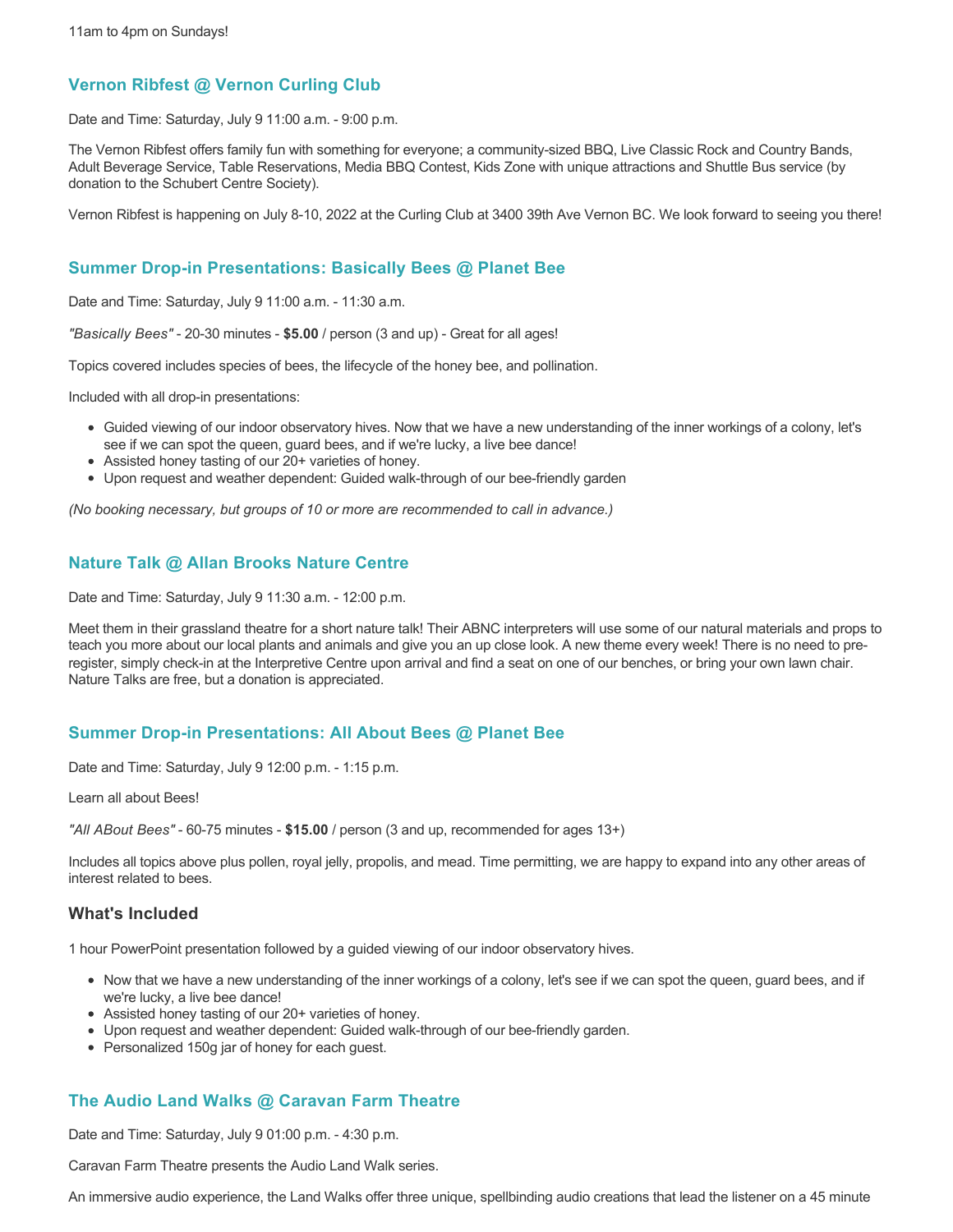walk through our 80 acres. Created by four BC based artists, each story has been purpose built to guide the listener through the land: a meditation on the natural world and an experiment in the soundscape of storytelling.

Each walk is approximately 2.5km and 40-55 minutes long. Bookings can accommodate groups up to 6 people.

For more information and to buy tickets visit their [website!](https://caravanfarmtheatre.com/show/the-land-walks/)

## **Summer Drop-in Presentations: Basically Bees @ Planet Bee**

Date and Time: Saturday, July 9 02:00 p.m. - 2:30 p.m.

*"Basically Bees"* - 20-30 minutes - **\$5.00** / person (3 and up) - Great for all ages!

Topics covered includes species of bees, the lifecycle of the honey bee, and pollination.

Included with all drop-in presentations:

- Guided viewing of our indoor observatory hives. Now that we have a new understanding of the inner workings of a colony, let's see if we can spot the queen, guard bees, and if we're lucky, a live bee dance!
- Assisted honey tasting of our 20+ varieties of honey.
- Upon request and weather dependent: Guided walk-through of our bee-friendly garden

# **Vernon Proms All-Bach @ The Peace Lutheran Church**

Date and Time: Saturday, July 9 07:30 p.m. - 9:00 p.m.

The one and only J.S.Bach in our annual beloved production. Chamber ensemble and singers. Concertmaster Susan Schaffer. Terry Pitt-Brooke, chorus master.

Featured concert. Tickets \$40/\$35, children 12 y.o. and younger are free.

#### **All-Bach concert program:**

BWV 156 Ich steh mit einem Fuß im Grabe BWV 32 Liebster Jesu, mein Verlangen BWV 227 Jesu, meine Freude Aria for alto and continuo Jesu, der aus grosser Liebe from BWV 165 Adagio and Siciliano from Sonata No.1 in G minor BWV 1001 for solo violin

[More info/Tickets](https://proms.eventcalendarapp.com/u/36415/evt_external_62845d7084cce5260a3f538d?repeatId=evt_external_62845d7084cce5260a3f538d)

## **The OK, DOPE Stand-up Comedy Tour @ Marten Brewing Co.**

Date and Time: Saturday, July 9 08:00 p.m.

OK, DOPE is proud to present one of Canada's most seasoned comedians, Simon King, live at Marten Brewing Co. Featuring Matt Baker and Nash Park.

#### Simon King

Simon King completely changes a room when he takes the stage. Aggressive, truly insightful and possessing a unique explosive delivery all his own, he bombards and challenges the audience with intelligent and flat out hilarious material at break neck speed. Along with his ability to seamlessly insert characters, impressions and improvisation makes him unlike anything else in the stand up comedy world. Being the kind of comic that comes along maybe once in a generation gets you noticed. It wasn't long before he was being invited to play some of the world's most prestigious comedy competitions and festival. From his appearances at: the San Francisco International Comedy Competition, the Seattle International Comedy Competition, The Winnipeg Comedy Festival, The Edmonton Comedy Festival, The Moncton Comedy Festival, The Vancouver International Comedy Festival, Just For Laughs North West, The NW Comedy Fest, The Kuala Lumpur Comedy Fest, Virgin Music Festival and The Just For Laughs Festival to his breakout performances at the prestigious HBO U.S. Comedy Arts Festival in Aspen and the HBO, TBS Comedy Festival in Las Vegas: he's made a huge impact wherever he's been. A workhorse and veteran performer with more than twenty years of professional stand up under his belt, Simon effortlessly plays everything from theatres to comedy clubs to dive bars. With numerous national television and radio appearances including Comedy Network, CBC, CTV, TBS, Comedy Central and TBS among many more his resume speaks for itself. Simon has released numerous albums that are regularly featured on Sirius and terrestrial radio and also multiple hour long specials including his latest "As Good As Or Better Than" directed by Rory Scovel.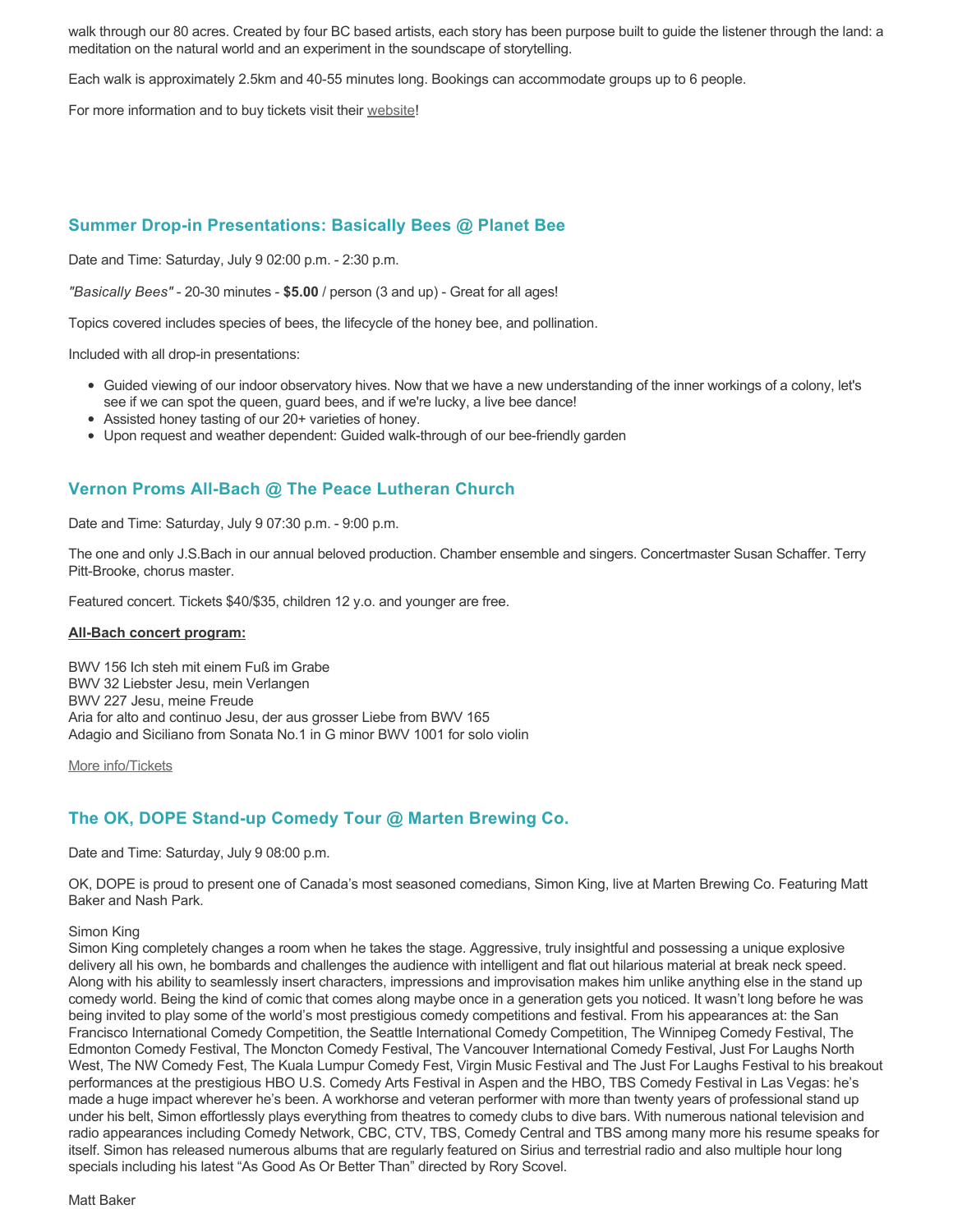Your guide to laughter, Matt Baker is an adventurous guy with a goofy outlook on the world he lives in. His unique brand of comedy is light, silly and witty! Matt hails from the suburbs of Ontario and has travelled across Canada telling stories and jokes in small towns and big cities alike. Winner of the Just for Laughs Northwest Outsider's competition, Matt is a regular at Yuk Yuks and has performed at numerous festivals on the west coast! Matt Baker is a comedic act you won't want to miss!

### Nash Park

Nash Park is an up-and-coming stand-up comedian born in the small town in northern BC. After high school Nash moved to Victoria BC and spent years chasing creative projects until he discovered his love for stand-up comedy. After just one taste, he was completely hooked. Since then Nash has been regularly performing his high-energy, hard-hitting stand-up to crowds all around Victoria and Vancouver Island. Nash is also behind OK, DOPE, a comedy collective that creates and produces live shows, podcasts, and comedic content. OK,DOPE's flagship production is The Late Night Show with Nash Park, a live monthly show that combines stand-up, improv, and sketch all within the structure of a classic late night talk show. Off stage you can hear him as one half of the OK, DOPE Podcast

Click [HERE](https://www.ok-dope.com/shows) to purchase tickets!

# **Sunday, July 10, 2022**

## **Vernon's Sun Valley Cruise-in**

Date and Time: Sunday, July 10 08:00 a.m. - 3:00 p.m.

The Sun Valley Cruise-In is all about cool rides, this popular classic car show weekend is open to all show vehicles including Customs, Antiques, Hot Rods, Street Rods, and Rat Rods, Old trucks, and Muscle Cars, Motorcycles, Imports, old and modern.

#### **Weekend Overview**:

Friday, July 8th

• Movie Night, The Old Towne Theatre. Enjoy the classic cruising and old time rock and roll soundtrack of 'American Graffiti' on the big screen. Dress up like it was 1962, view the movie, and enjoy us as we cruise downtown into the evening.

#### Saturday, July 9th

- **Scenic Back-country Cruise**, The cruise starts at Watkin Motors and finishes up at the downtown show, mid afternoon.
- **Downtown Car Show**, 30th Avenue, Vernon. Join us for the traditional FREE downtown car show on 30th Avenue. All show vehicles should arrive and set up between 3:30 and 4:30 PM. For public safety, all vehicles must remain parked from 4:30 until the end of the show at 8:00 PM. Sorry, absolutely no exceptions to this reguslation.

Sunday, July 10th

#### **The Grand Show, in Polson Park**

-8-10 am parking of show vehicles,

- Lion's Club pancake breakfast. One voucher for each vehicle; limited vouchers so register early.
- 10 am 3 pm Event. Awards 2:30 pm
- Live Music by the 'rockabilly' band 'Dixie Fried Hep Katz'
- Pin-up Pageant on the main stage at noon.
- Swap Meet around the edge grassy oval edge. Swap Meet entrants please refer to the swap meet rules.
- Food vendors

For more information visit thei[r website](https://www.vernoncruisein.com/)!

# **Audio Land Walks @ Caravan Farm Theatre**

Date and Time: Sunday, July 10 09:00 a.m. - 5:00 p.m.

Caravan Farm Theatre presents the Audio Land Walk series.

An immersive audio experience, the Land Walks offer three unique, spellbinding audio creations that lead the listener on a 30 minute walk through our 80 acres. Created by four BC based artists, each story has been purpose built to guide the listener through the land: a meditation on the natural world and an experiment in the soundscape of storytelling.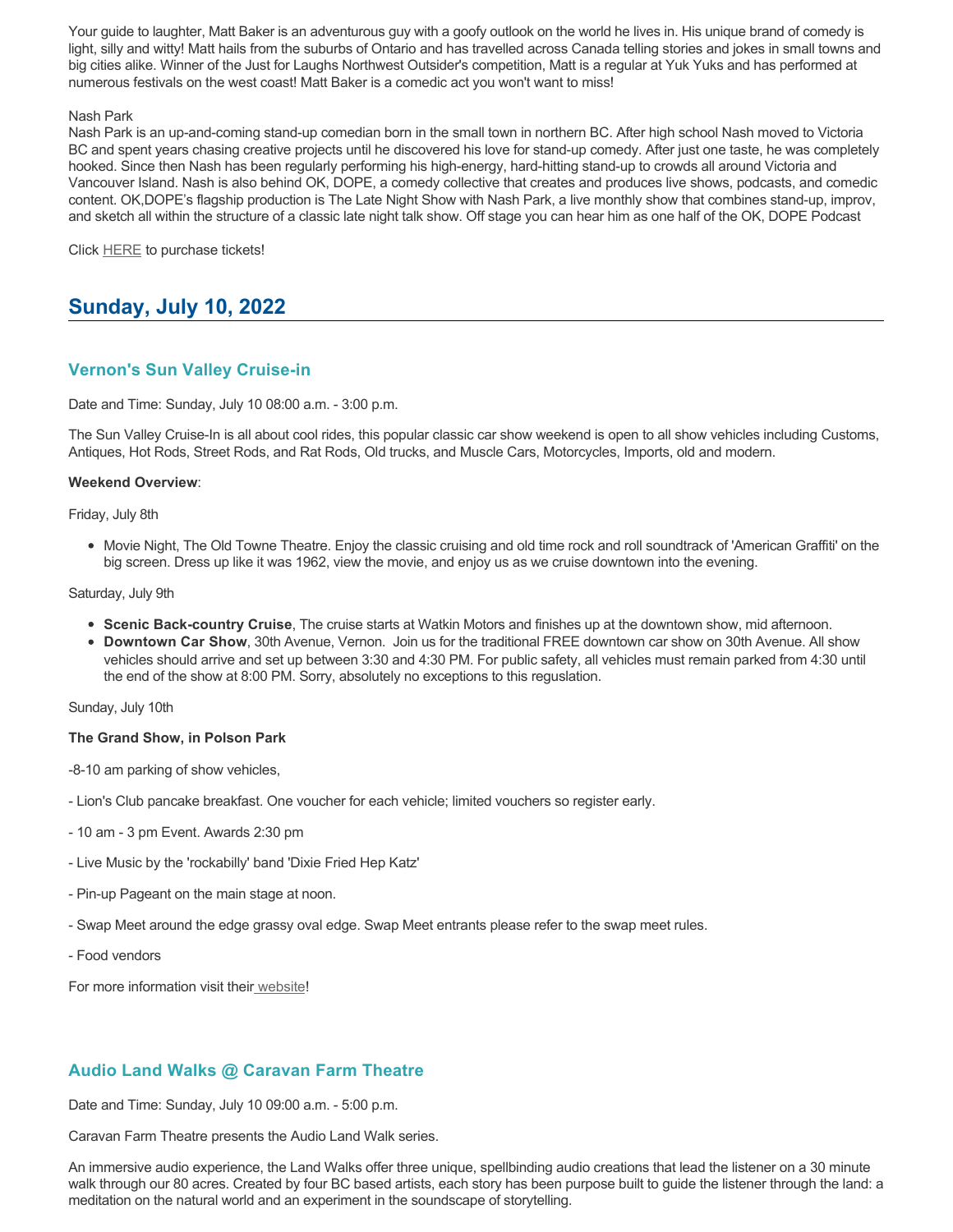Each walk is approximately 2.5km and 30-45 minutes long. Each booking can accommodate a group of up to 6 people.

Each guest will receive a sanitized MP3 player and a sanitized pair of over-ear headphones.

#### **Showtime:**

Click "[Buy Tickets](https://caravanfarmtheatre.com/show/the-land-walks/?ct=t%28EMAIL_CAMPAIGN_4_19_2022_13_43SEASON+2022%29&mc_cid=c02afad356&mc_eid=4778eb8892)" to see available times.

### **Yoga + Mimosas @ Predator Ridge Resort**

Date and Time: Sunday, July 10 10:00 a.m.

Grace & Flow is back at [Predator Ridge Resort](https://www.predatorridge.com/events) to bring you *Yoga + Mimosa's!* One ticket includes a 60 min yoga flow on the outdoor Lavender Platform set amongst gorgeous lavender fields.

After Savasana enjoy a juicy mimosa while taking in the view of one of the Okanagan's many treasures.

Class begins at 10 am. Access the Lavender Platform by vehicle in the Predator Ridge Commonage Neighbourhood. All levels welcome.

\*Please book early as spaces are limited\*

All classes are outdoors so please prepare for the weather. Vaccination passports not required.

Must bring your own yoga mat, no spare mats available to borrow. Directions to the platform will be emailed out to you along with a waiver once purchase is confirmed.

### **Sun Valley Cruise-In Car Show @ Polson Park**

Date and Time: Sunday, July 10 10:00 a.m. - 3:00 p.m.

Welcome to the North Okanagan's favorite car show; the 'Sun Valley Cruise-In' located in Vernon, BC.

The Sun Valley Cruise-In is all about cool rides, this popular classic car show weekend is open to all show vehicles including Customs, Antiques, Hot Rods, Street Rods, and Rat Rods, Old trucks, and Muscle Cars, Motorcycles, Imports, old and modern.

For over 20 years cool rides have gathered in from western Canada and the US northwest, for a fun filled weekend of automotive activities and displays.

- Event T-shirts and Button Front Shirts will be offered for sale
- Live Music
- Pin-up Pageant
- Awards

### **Vernon Ribfest @ Vernon Curling Club**

Date and Time: Sunday, July 10 11:00 a.m. - 9:00 p.m.

The Vernon Ribfest offers family fun with something for everyone; a community-sized BBQ, Live Classic Rock and Country Bands, Adult Beverage Service, Table Reservations, Media BBQ Contest, Kids Zone with unique attractions and Shuttle Bus service (by donation to the Schubert Centre Society).

Vernon Ribfest is happening on July 8-10, 2022 at the Curling Club at 3400 39th Ave Vernon BC. We look forward to seeing you there!

### **Summer Drop-in Presentations: Basically Bees @ Planet Bee**

Date and Time: Sunday, July 10 11:00 a.m. - 11:30 a.m.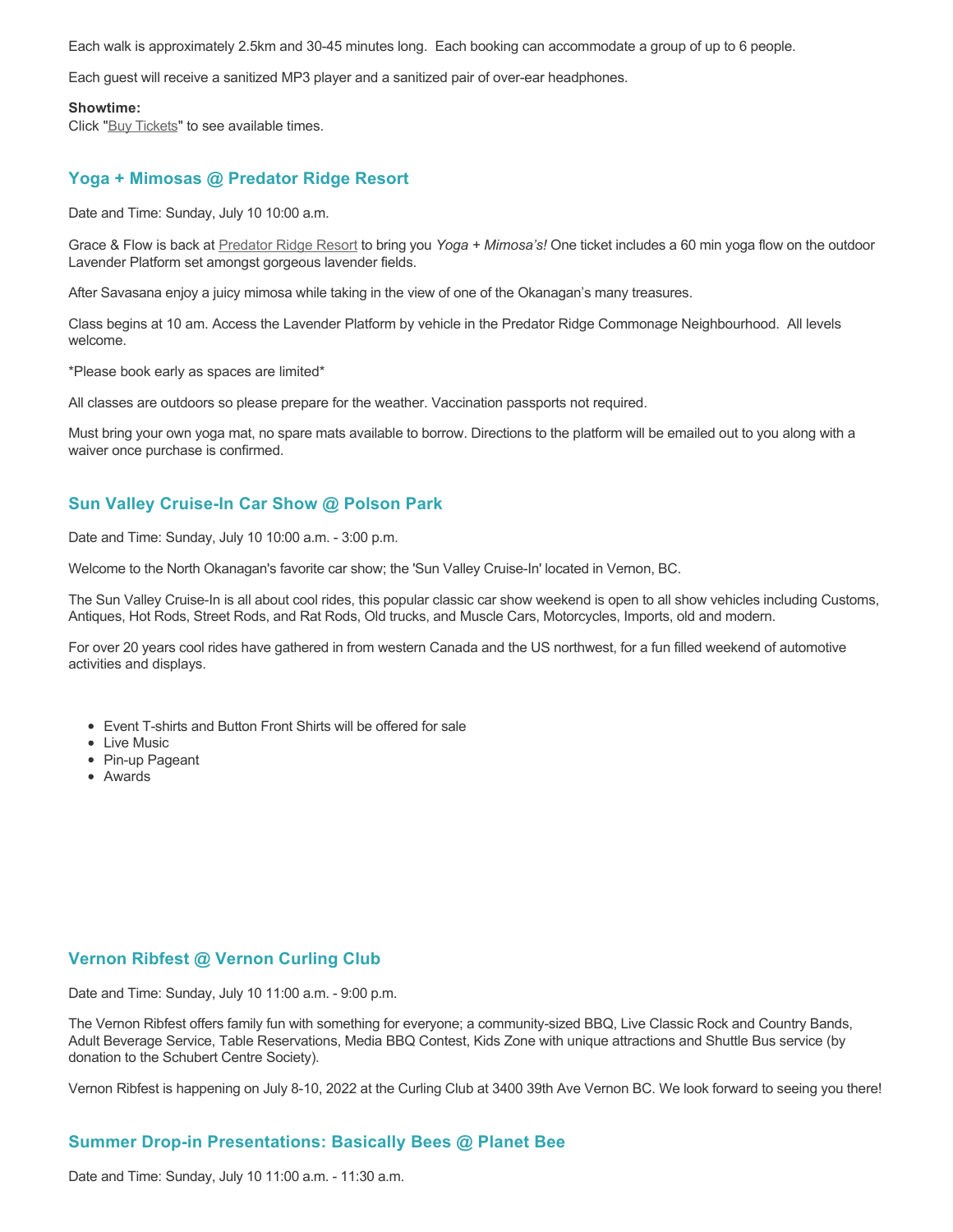*"Basically Bees"* - 20-30 minutes - **\$5.00** / person (3 and up) - Great for all ages!

Topics covered includes species of bees, the lifecycle of the honey bee, and pollination.

Included with all drop-in presentations:

- Guided viewing of our indoor observatory hives. Now that we have a new understanding of the inner workings of a colony, let's see if we can spot the queen, guard bees, and if we're lucky, a live bee dance!
- Assisted honey tasting of our 20+ varieties of honey.
- Upon request and weather dependent: Guided walk-through of our bee-friendly garden

*(No booking necessary, but groups of 10 or more are recommended to call in advance.)*

# **Summer Daily Tours @ Davison Orchards**

Date and Time: Sunday, July 10 11:00 a.m. - 4:00 p.m.

If you love tractor tours at the farm, we have some great news! Our tractor tours now run daily 10am to 4pm Monday to Saturday, and 11am to 4pm on Sundays!

## **Dog Days of Summer Art Show & amp: Sale @ The Vernon Community Art Centre**

Date and Time: Sunday, July 10 12:00 p.m. - 4:00 p.m.

We often hear about the "dog days" of summer but what does the expression actually mean and what does it have to do with dogs? Some suggest its about the hot sultry days of summer, while others suggest it's when dogs go mad from the heat. Historically, 'dog days' were associated with the star system Sirius (known as the "Dog Star") because it rises simultaneously with the sun during the hottest days. Here at the Arts Centre, the Dog Days of Summer is a celebration of our loyal companions and a chance for local artists and makers to create pieces that spoil the hounds and inspire the humans.

Artists and makers have been invited to create everything from fine art to functional artisan goods using any medium they wish (clay, metal, glass, paint, fibre/textiles, leather, wood, photos etc). You can hope to see tons of dog dishes, cozy beds, clothes, keychains, paw prints, paintings, portraits, accessories, and sculptures.

Visit the art show and sale from July 2-25th, Mon-Thurs 9-9, Fri-Sat 9-5, and Sunday 12-4pm.

Located at the entrance to Polson Park.

## **Summer Drop-in Presentations: All About Bees @ Planet Bee**

Date and Time: Sunday, July 10 12:00 p.m. - 1:15 p.m.

Learn all about Bees!

*"All ABout Bees"* - 60-75 minutes - **\$15.00** / person (3 and up, recommended for ages 13+)

Includes all topics above plus pollen, royal jelly, propolis, and mead. Time permitting, we are happy to expand into any other areas of interest related to bees.

## **What's Included**

1 hour PowerPoint presentation followed by a guided viewing of our indoor observatory hives.

- Now that we have a new understanding of the inner workings of a colony, let's see if we can spot the queen, guard bees, and if we're lucky, a live bee dance!
- Assisted honey tasting of our 20+ varieties of honey.
- Upon request and weather dependent: Guided walk-through of our bee-friendly garden.
- Personalized 150g jar of honey for each guest.

## **The Audio Land Walks @ Caravan Farm Theatre**

Date and Time: Sunday, July 10 01:00 p.m. - 4:30 p.m.

Caravan Farm Theatre presents the Audio Land Walk series.

An immersive audio experience, the Land Walks offer three unique, spellbinding audio creations that lead the listener on a 45 minute walk through our 80 acres. Created by four BC based artists, each story has been purpose built to guide the listener through the land: a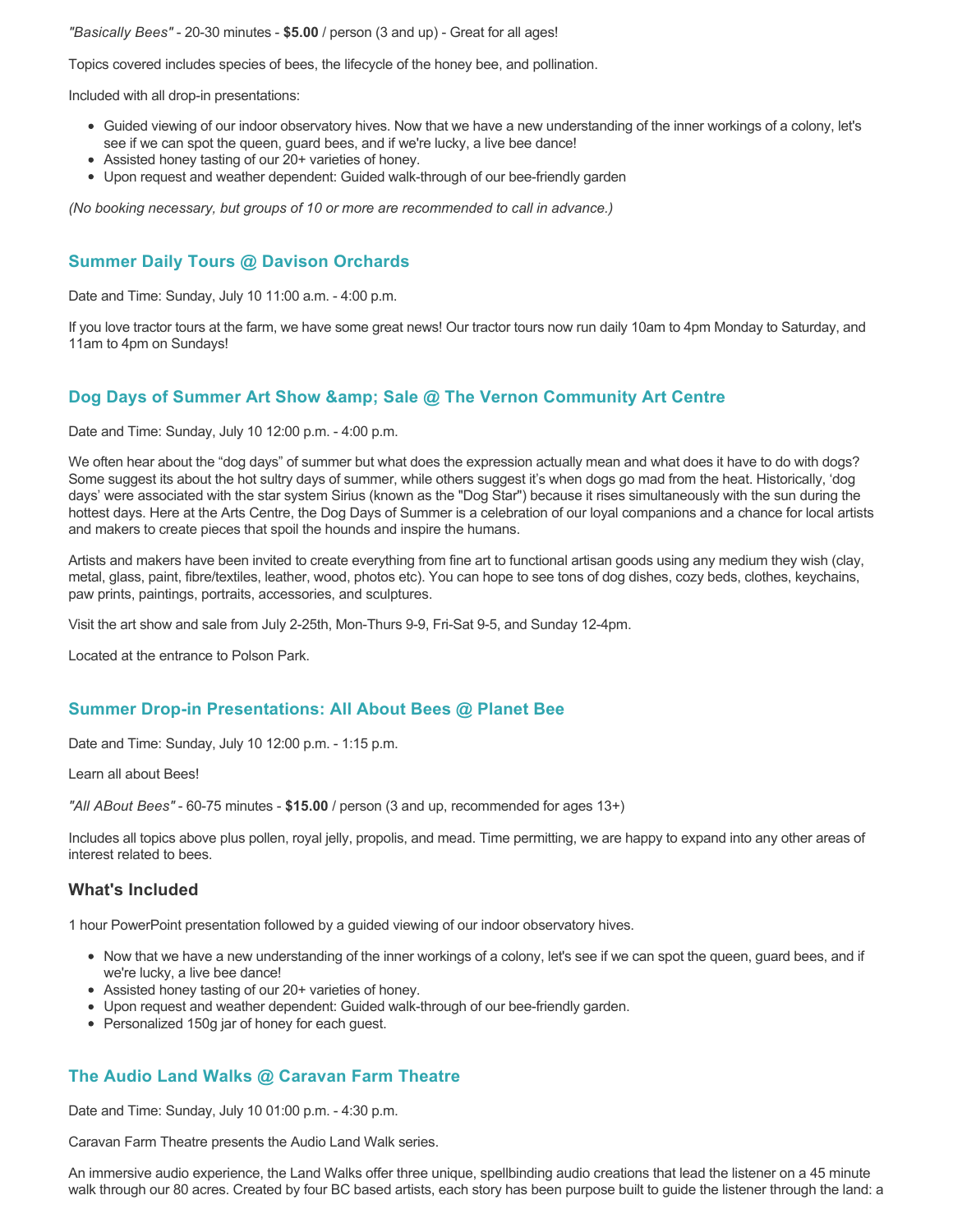meditation on the natural world and an experiment in the soundscape of storytelling.

Each walk is approximately 2.5km and 40-55 minutes long. Bookings can accommodate groups up to 6 people.

For more information and to buy tickets visit their [website!](https://caravanfarmtheatre.com/show/the-land-walks/)

## **Summer Drop-in Presentations: Basically Bees @ Planet Bee**

Date and Time: Sunday, July 10 02:00 p.m. - 2:30 p.m.

*"Basically Bees"* - 20-30 minutes - **\$5.00** / person (3 and up) - Great for all ages!

Topics covered includes species of bees, the lifecycle of the honey bee, and pollination.

Included with all drop-in presentations:

- Guided viewing of our indoor observatory hives. Now that we have a new understanding of the inner workings of a colony, let's see if we can spot the queen, guard bees, and if we're lucky, a live bee dance!
- Assisted honey tasting of our 20+ varieties of honey.
- Upon request and weather dependent: Guided walk-through of our bee-friendly garden

# **Vernon Proms From Monteverdi to Mozart @ The Peace Lutheran Church**

Date and Time: Sunday, July 10 03:00 p.m. - 4:30 p.m.

A musical journey from the time of Monteverdi to Mozart. Enjoy beautiful solos, duets, quartets, and much more! Be transported by Tracy Fehr's soaring soprano, Seraphim Vocal Ensemble's delicate harmonies (Tracy Fehr, Heather Allen, Olivia Walsh and Colin Cross), Olivia Walsh's warm cello, and Dennis Nordlund on harpsichord.

Tickets \$25/\$20, children 12 y.o. and younger are free.

[More info/Tickets](https://proms.eventcalendarapp.com/u/36415/evt_external_62845d7084cce5260a3f5395?repeatId=evt_external_62845d7084cce5260a3f5395)

## **Vernon Proms Accordion& Fiddle: World Music @ The Peace Lutheran Church**

Date and Time: Sunday, July 10 07:30 p.m. - 9:00 p.m.

A kaleidoscope of the world music with a fiddle champion **Michael Burnyeat** and an accordion wizard **Kosta Bozhinov** (Vancouver). Enjoy Bulgarian, Hungarian, French, Canadian, Eastern European music, tango, etc.

Tickets \$25/\$20, children 12 y.o. and younger are free.

[More info/Tickets](https://proms.eventcalendarapp.com/u/36415/evt_external_62845d7084cce5260a3f538f?repeatId=evt_external_62845d7084cce5260a3f538f)

# **Monday, July 11, 2022**

## **Vernon Farmer's Market @ Kal Tire Place Parking Lot**

Date and Time: Monday, July 11 08:00 a.m. - 1:00 p.m.

Join us every Monday and Thursday morning from 8:00 am to 1:00 pm from April to October for the Vernon Farmers' Market!

We are proud to be one of the Okanagan's oldest farmers' markets! Our market showcases a diverse number of delicious foods and one-of-a-kind products, which are all grown, made or baked by our local vendors. Discover fresh produce, fruit, eggs, meat, cheese, baked goods, plants, flowers, hand crafted products & so much more at the Vernon Farmers' Market!

# **Audio Land Walks @ Caravan Farm Theatre**

Date and Time: Monday, July 11 09:00 a.m. - 5:00 p.m.

Caravan Farm Theatre presents the Audio Land Walk series.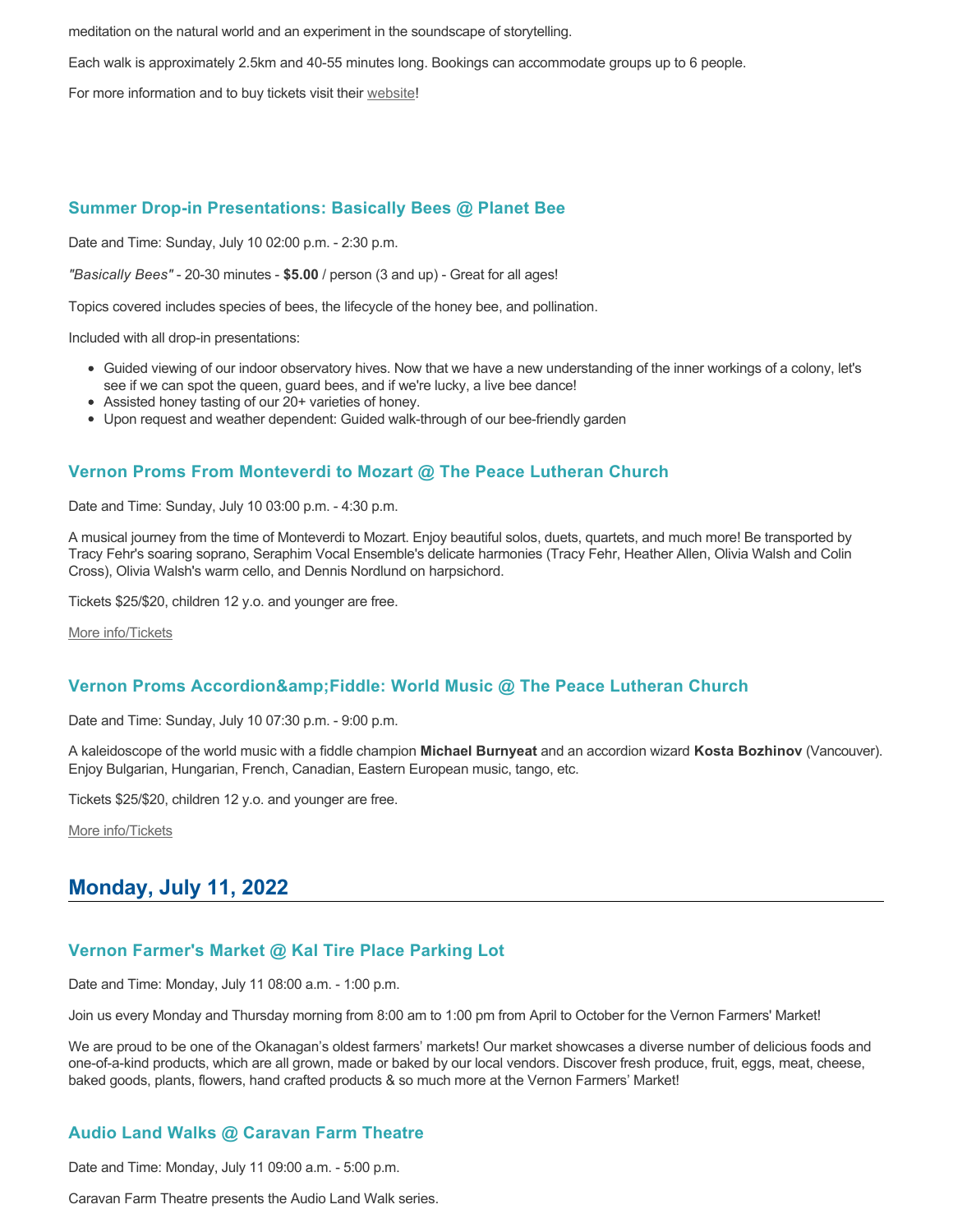An immersive audio experience, the Land Walks offer three unique, spellbinding audio creations that lead the listener on a 30 minute walk through our 80 acres. Created by four BC based artists, each story has been purpose built to guide the listener through the land: a meditation on the natural world and an experiment in the soundscape of storytelling.

Each walk is approximately 2.5km and 30-45 minutes long. Each booking can accommodate a group of up to 6 people.

Each guest will receive a sanitized MP3 player and a sanitized pair of over-ear headphones.

#### **Showtime:**

Click "[Buy Tickets](https://caravanfarmtheatre.com/show/the-land-walks/?ct=t%28EMAIL_CAMPAIGN_4_19_2022_13_43SEASON+2022%29&mc_cid=c02afad356&mc_eid=4778eb8892)" to see available times.

### **Dog Days of Summer Art Show & amp: Sale @ The Vernon Community Art Centre**

Date and Time: Monday, July 11 09:00 a.m. - 9:00 p.m.

We often hear about the "dog days" of summer but what does the expression actually mean and what does it have to do with dogs? Some suggest its about the hot sultry days of summer, while others suggest it's when dogs go mad from the heat. Historically, 'dog days' were associated with the star system Sirius (known as the "Dog Star") because it rises simultaneously with the sun during the hottest days. Here at the Arts Centre, the Dog Days of Summer is a celebration of our loyal companions and a chance for local artists and makers to create pieces that spoil the hounds and inspire the humans.

Artists and makers have been invited to create everything from fine art to functional artisan goods using any medium they wish (clay, metal, glass, paint, fibre/textiles, leather, wood, photos etc). You can hope to see tons of dog dishes, cozy beds, clothes, keychains, paw prints, paintings, portraits, accessories, and sculptures.

Visit the art show and sale from July 2-25th, Mon-Thurs 9-9, Fri-Sat 9-5, and Sunday 12-4pm.

Located at the entrance to Polson Park.

### **Summer Daily Tours @ Davison Orchards**

Date and Time: Monday, July 11 10:00 a.m. - 4:00 p.m.

If you love tractor tours at the farm, we have some great news! Our tractor tours now run daily 10am to 4pm Monday to Saturday, and 11am to 4pm on Sundays!

### **Summer Drop-in Presentations: Basically Bees @ Planet Bee**

Date and Time: Monday, July 11 11:00 a.m. - 11:30 a.m.

*"Basically Bees"* - 20-30 minutes - **\$5.00** / person (3 and up) - Great for all ages!

Topics covered includes species of bees, the lifecycle of the honey bee, and pollination.

Included with all drop-in presentations:

- Guided viewing of our indoor observatory hives. Now that we have a new understanding of the inner workings of a colony, let's see if we can spot the queen, guard bees, and if we're lucky, a live bee dance!
- Assisted honey tasting of our 20+ varieties of honey.
- Upon request and weather dependent: Guided walk-through of our bee-friendly garden

*(No booking necessary, but groups of 10 or more are recommended to call in advance.)*

#### **Summer Drop-in Presentations: All About Bees @ Planet Bee**

Date and Time: Monday, July 11 12:00 p.m. - 1:15 p.m.

Learn all about Bees!

*"All ABout Bees"* - 60-75 minutes - **\$15.00** / person (3 and up, recommended for ages 13+)

Includes all topics above plus pollen, royal jelly, propolis, and mead. Time permitting, we are happy to expand into any other areas of interest related to bees.

### **What's Included**

1 hour PowerPoint presentation followed by a guided viewing of our indoor observatory hives.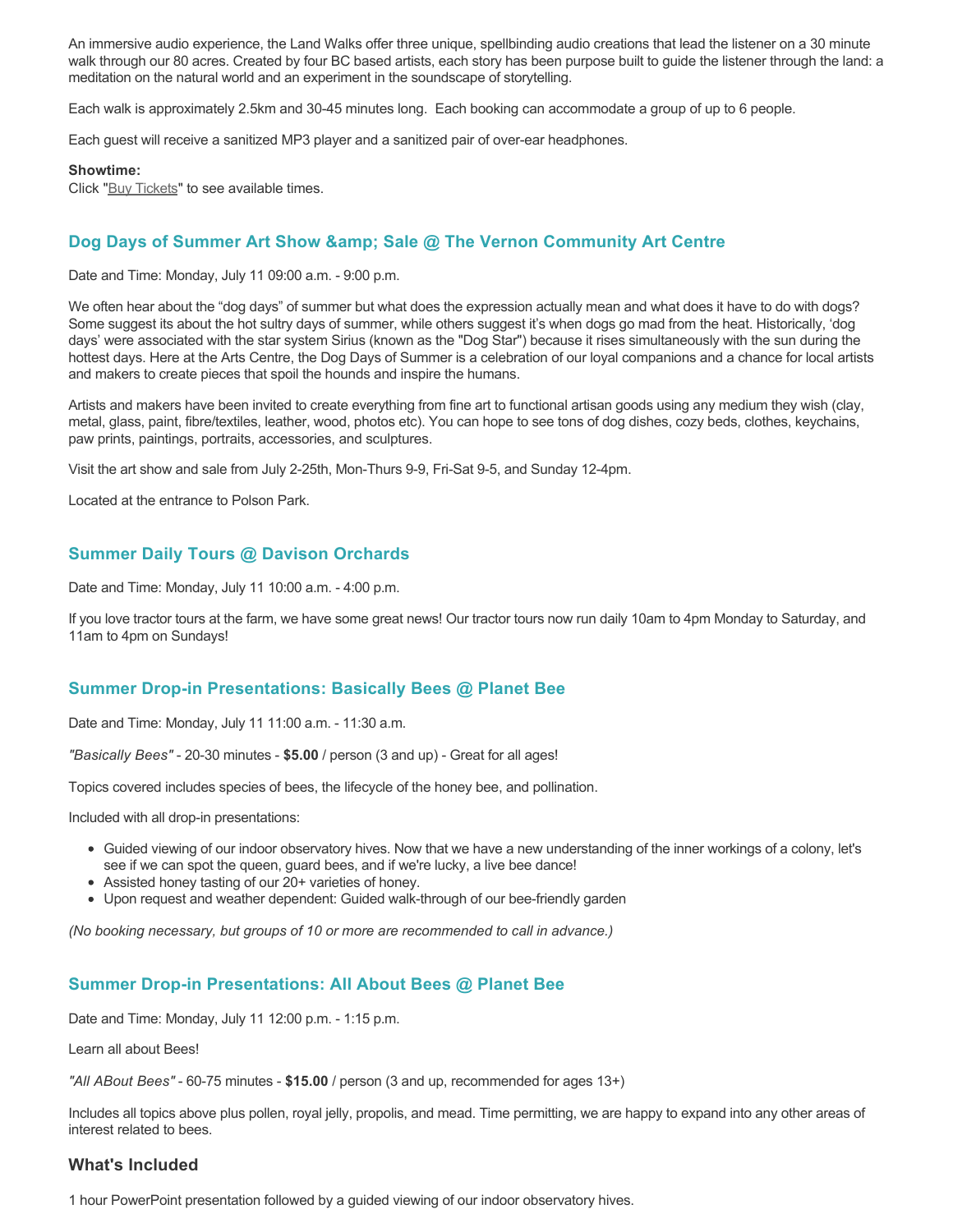- Now that we have a new understanding of the inner workings of a colony, let's see if we can spot the queen, guard bees, and if we're lucky, a live bee dance!
- Assisted honey tasting of our 20+ varieties of honey.
- Upon request and weather dependent: Guided walk-through of our bee-friendly garden.
- Personalized 150g jar of honey for each guest.

### **Summer Drop-in Presentations: Basically Bees @ Planet Bee**

Date and Time: Monday, July 11 02:00 p.m. - 2:30 p.m.

*"Basically Bees"* - 20-30 minutes - **\$5.00** / person (3 and up) - Great for all ages!

Topics covered includes species of bees, the lifecycle of the honey bee, and pollination.

Included with all drop-in presentations:

- Guided viewing of our indoor observatory hives. Now that we have a new understanding of the inner workings of a colony, let's see if we can spot the queen, guard bees, and if we're lucky, a live bee dance!
- Assisted honey tasting of our 20+ varieties of honey.
- Upon request and weather dependent: Guided walk-through of our bee-friendly garden

#### **Vernon Proms Wind Jammers @ Polson Park**

Date and Time: Monday, July 11 06:00 p.m. - 7:00 p.m.

A mix of popular tunes for woodwind quintet. *#EasyListening*

By donation

[More info](https://proms.eventcalendarapp.com/u/36415/evt_external_62845d7184cce5260a3f539e?repeatId=evt_external_62845d7184cce5260a3f539e)

### **Vernon Proms Celtic Folk Music @ Polson Park**

Date and Time: Monday, July 11 07:30 p.m. - 8:30 p.m.

Fiery and luscious Celtic music with a fiddle champion **Michael Burnyeat** and an accordion wizard **Kosta Bozhinov** (Vancouver). *#world music*

By donation

[More info](https://proms.eventcalendarapp.com/u/36415/evt_external_62845d7084cce5260a3f5393?repeatId=evt_external_62845d7084cce5260a3f5393)

# **Tuesday, July 12, 2022**

### **Dog Days of Summer Art Show & amp: Sale @ The Vernon Community Art Centre**

Date and Time: Tuesday, July 12 09:00 a.m. - 9:00 p.m.

We often hear about the "dog days" of summer but what does the expression actually mean and what does it have to do with dogs? Some suggest its about the hot sultry days of summer, while others suggest it's when dogs go mad from the heat. Historically, 'dog days' were associated with the star system Sirius (known as the "Dog Star") because it rises simultaneously with the sun during the hottest days. Here at the Arts Centre, the Dog Days of Summer is a celebration of our loyal companions and a chance for local artists and makers to create pieces that spoil the hounds and inspire the humans.

Artists and makers have been invited to create everything from fine art to functional artisan goods using any medium they wish (clay, metal, glass, paint, fibre/textiles, leather, wood, photos etc). You can hope to see tons of dog dishes, cozy beds, clothes, keychains, paw prints, paintings, portraits, accessories, and sculptures.

Visit the art show and sale from July 2-25th, Mon-Thurs 9-9, Fri-Sat 9-5, and Sunday 12-4pm.

Located at the entrance to Polson Park.

### **Audio Land Walks @ Caravan Farm Theatre**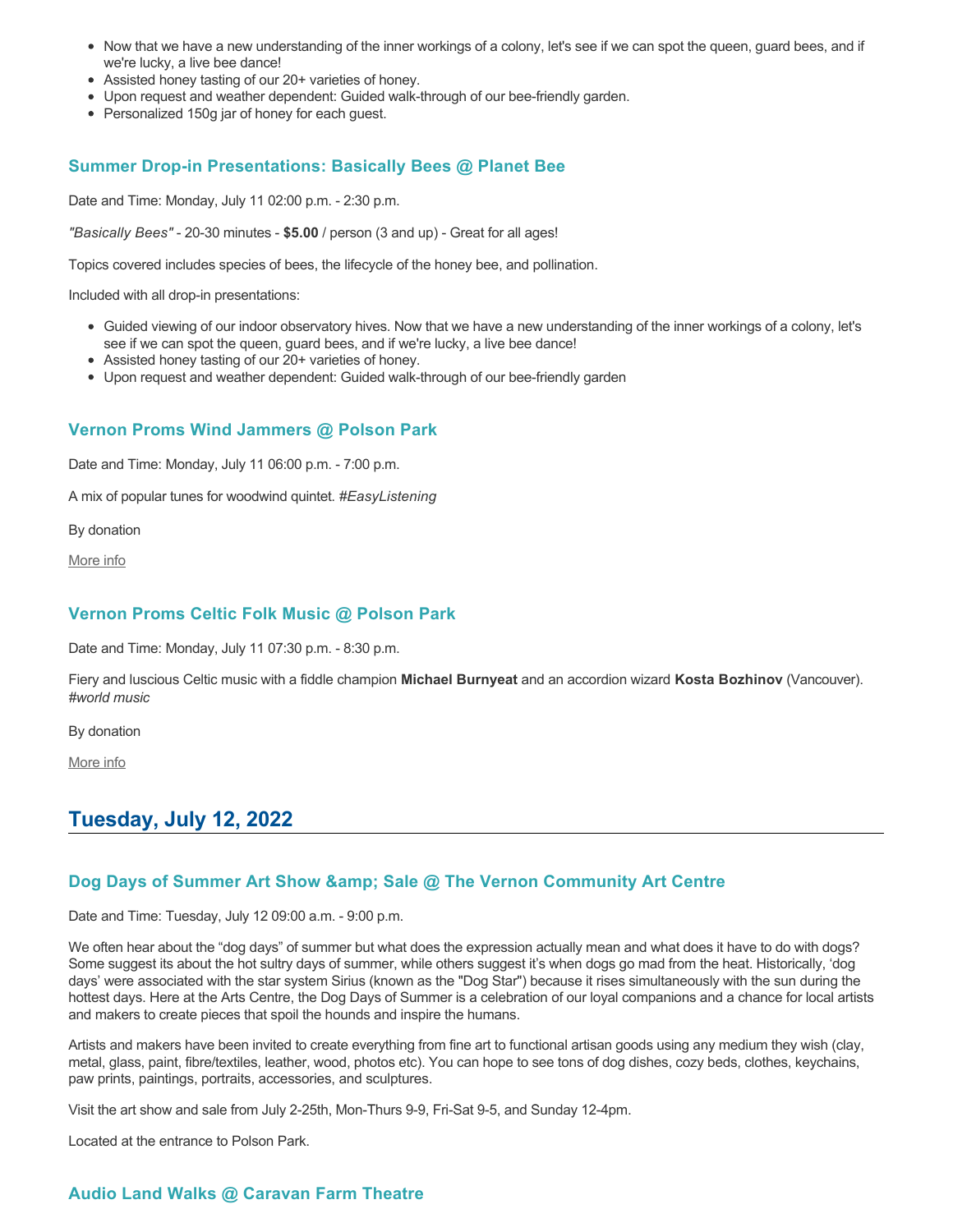Date and Time: Tuesday, July 12 09:00 a.m. - 5:00 p.m.

Caravan Farm Theatre presents the Audio Land Walk series.

An immersive audio experience, the Land Walks offer three unique, spellbinding audio creations that lead the listener on a 30 minute walk through our 80 acres. Created by four BC based artists, each story has been purpose built to guide the listener through the land: a meditation on the natural world and an experiment in the soundscape of storytelling.

Each walk is approximately 2.5km and 30-45 minutes long. Each booking can accommodate a group of up to 6 people.

Each guest will receive a sanitized MP3 player and a sanitized pair of over-ear headphones.

#### **Showtime:**

Click "[Buy Tickets](https://caravanfarmtheatre.com/show/the-land-walks/?ct=t%28EMAIL_CAMPAIGN_4_19_2022_13_43SEASON+2022%29&mc_cid=c02afad356&mc_eid=4778eb8892)" to see available times.

# **Black Horse @ Caravan Farm Theatre**

Date and Time: Tuesday, July 12 09:00 a.m. - 10:00 p.m.

#### **A SPECTACULAR NEW MUSICAL BY LINZ KENYON**

*Blackhorse* is a horse powered love story by Okinawan cowboy poet and raconteur Linz Kenyon, and marks a return to a spectacular incorporation of the horse as stage machine – a concept pioneered by Estelle Shook and Linz Kenyon in earlier works like *Cowboy King* and *IOU Land*.

Audiences can expect the same gritty, hilarious rural poetry and bust-out-of-the-gates indie rock score that is Linz's hallmark, as well as spectacular staging featuring six horses and a team of local horsewomen, led by heavy horse pulling champ Joyce Marchant. *Blackhorse* is the contemporary tale of a BC couple struggling to raise a family, own a home and cope with one parent away at work in the Alberta oilpatch.

[Tickets](https://caravanfarmtheatre.com/show/blackhorse-2/?ct=t%28EMAIL_CAMPAIGN_4_19_2022_13_43SEASON+2022%29&mc_cid=c02afad356&mc_eid=4778eb8892) go on sale April 25, 2022.

### **Summer Daily Tours @ Davison Orchards**

Date and Time: Tuesday, July 12 10:00 a.m. - 4:00 p.m.

If you love tractor tours at the farm, we have some great news! Our tractor tours now run daily 10am to 4pm Monday to Saturday, and 11am to 4pm on Sundays!

## **Private Tours @ Mackie Lake House**

Date and Time: Tuesday, July 12 10:00 a.m. - 4:00 p.m.

A tale of three teapots, a rattlesnake hunting Reverend, and a gift from the King of Naples! Discover these and a multitude of other fascinating stories at this historic grand home.

Pre-booked tours are available starting May 1, 2022. Tours can be booked from 10am-4pm Tuesdays, Wednesdays and Thursdays ONLY. We are currently unable to facilitate weekend tours due to spring and summer events.

Please call 250-545-1019 to reserve.

Tickets are \$13 per person – \$5 for young children.

Refreshing beverages are available for purchase after your tour as you enjoy the grounds at Mackie Lake House.

## **Summer Drop-in Presentations: Basically Bees @ Planet Bee**

Date and Time: Tuesday, July 12 11:00 a.m. - 11:30 a.m.

*"Basically Bees"* - 20-30 minutes - **\$5.00** / person (3 and up) - Great for all ages!

Topics covered includes species of bees, the lifecycle of the honey bee, and pollination.

Included with all drop-in presentations:

Guided viewing of our indoor observatory hives. Now that we have a new understanding of the inner workings of a colony, let's see if we can spot the queen, guard bees, and if we're lucky, a live bee dance!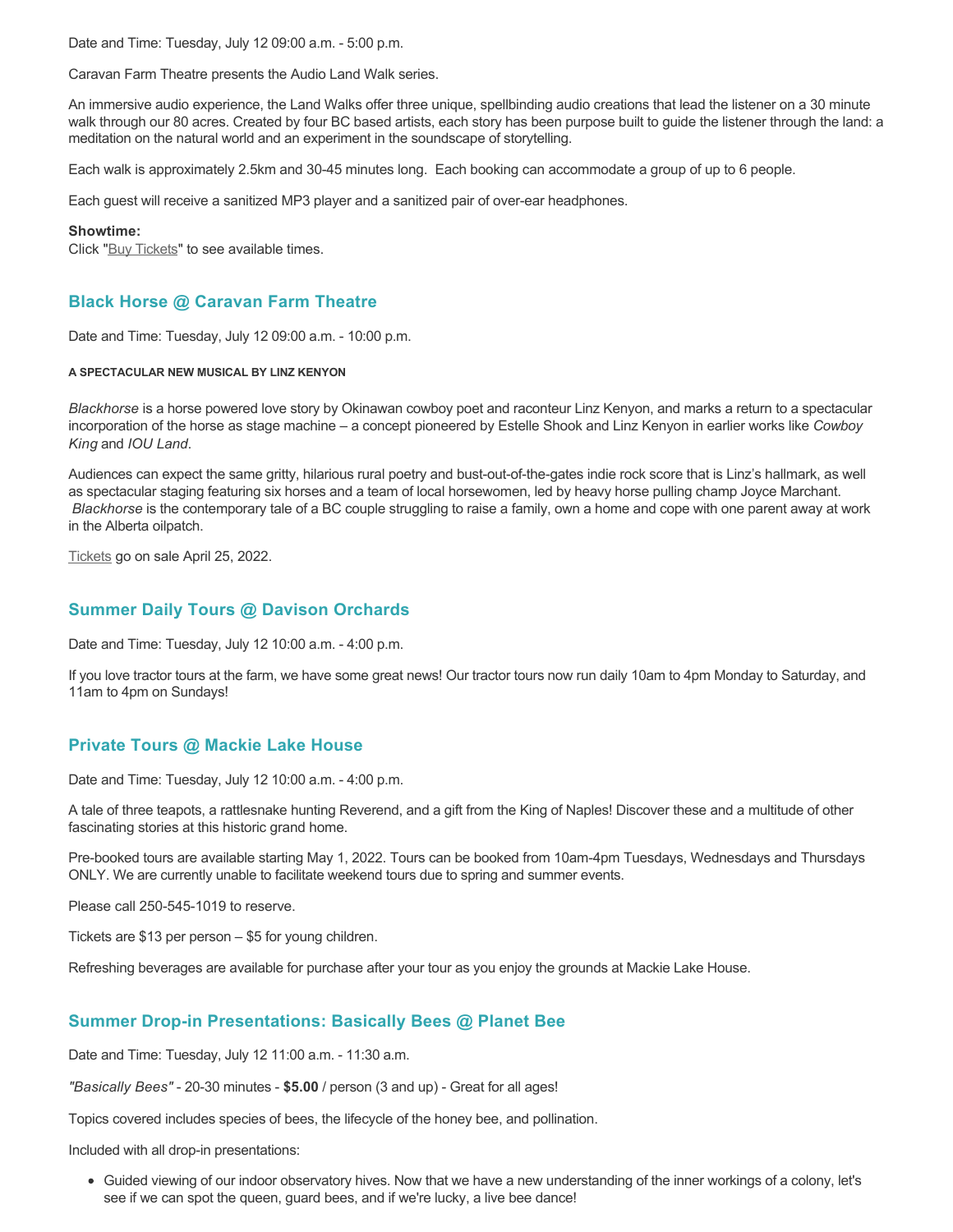- Assisted honey tasting of our 20+ varieties of honey.
- Upon request and weather dependent: Guided walk-through of our bee-friendly garden

*(No booking necessary, but groups of 10 or more are recommended to call in advance.)*

## **Summer Drop-in Presentations: All About Bees @ Planet Bee**

Date and Time: Tuesday, July 12 12:00 p.m. - 1:15 p.m.

Learn all about Bees!

*"All ABout Bees"* - 60-75 minutes - **\$15.00** / person (3 and up, recommended for ages 13+)

Includes all topics above plus pollen, royal jelly, propolis, and mead. Time permitting, we are happy to expand into any other areas of interest related to bees.

### **What's Included**

1 hour PowerPoint presentation followed by a guided viewing of our indoor observatory hives.

- Now that we have a new understanding of the inner workings of a colony, let's see if we can spot the queen, guard bees, and if we're lucky, a live bee dance!
- Assisted honey tasting of our 20+ varieties of honey.
- Upon request and weather dependent: Guided walk-through of our bee-friendly garden.
- Personalized 150g jar of honey for each quest.

# **Kalamalka Garden (K'nmaĺka? Sәnqâĺtәn) Indigenous Garden Tours @ Okanagan College**

Date and Time: Tuesday, July 12 02:00 p.m. - 3:30 p.m.

The tour of Kalamalka Garden will allow visitors to learn a brief history of Syilx (pronounced: see-eel), who are the Indigenous people of the Okanagan - and the Captikʷł (pronounced: chap-teek-cool) which are the stories, laws and cultural values of the Syilx Okanagan people, which have been passed down from generation to generation by oral tradition. Through these ancient stories, the Syilx have preserved their worldwide view and relationship with nature. Here at the Kalamalka Garden, guests will get to experience first hand the beauty and importance of both the Indigenous plant life and the traditional Indigenous knowledge that has existed for thousands of years, and still exists today.

Guests will have the opportunity to learn to identify traditional plants, understand how these plants are used for medicinal and food purposes, and see demonstrations of how to harvest and use the plants.

The tour presenter will provide short workshop on an Indigenous garden product and how it is grown, harvested and made into a gift. The workshop will explore the elements of traditional foods and medicines, history of the Okanagan area, Indigenous gardening techniques, and samples of foods from the garden.

# **Tour Details**

**DURATION:** Tours are available on Tuesdays and Thursdays starting at 2:00pm Tours are 1 hour – 1.5 hour.

**RATES:** \$30.00 – Adults \$5.00 – Children under 16 years old

All proceeds from the Garden Tours are used for operations.

Get your tickets [here!](https://www.eventbrite.ca/e/kalamalka-garden-tour-tickets-158617843239)

## **Summer Drop-in Presentations: Basically Bees @ Planet Bee**

Date and Time: Tuesday, July 12 02:00 p.m. - 2:30 p.m.

*"Basically Bees"* - 20-30 minutes - **\$5.00** / person (3 and up) - Great for all ages!

Topics covered includes species of bees, the lifecycle of the honey bee, and pollination.

Included with all drop-in presentations:

Guided viewing of our indoor observatory hives. Now that we have a new understanding of the inner workings of a colony, let's see if we can spot the queen, guard bees, and if we're lucky, a live bee dance!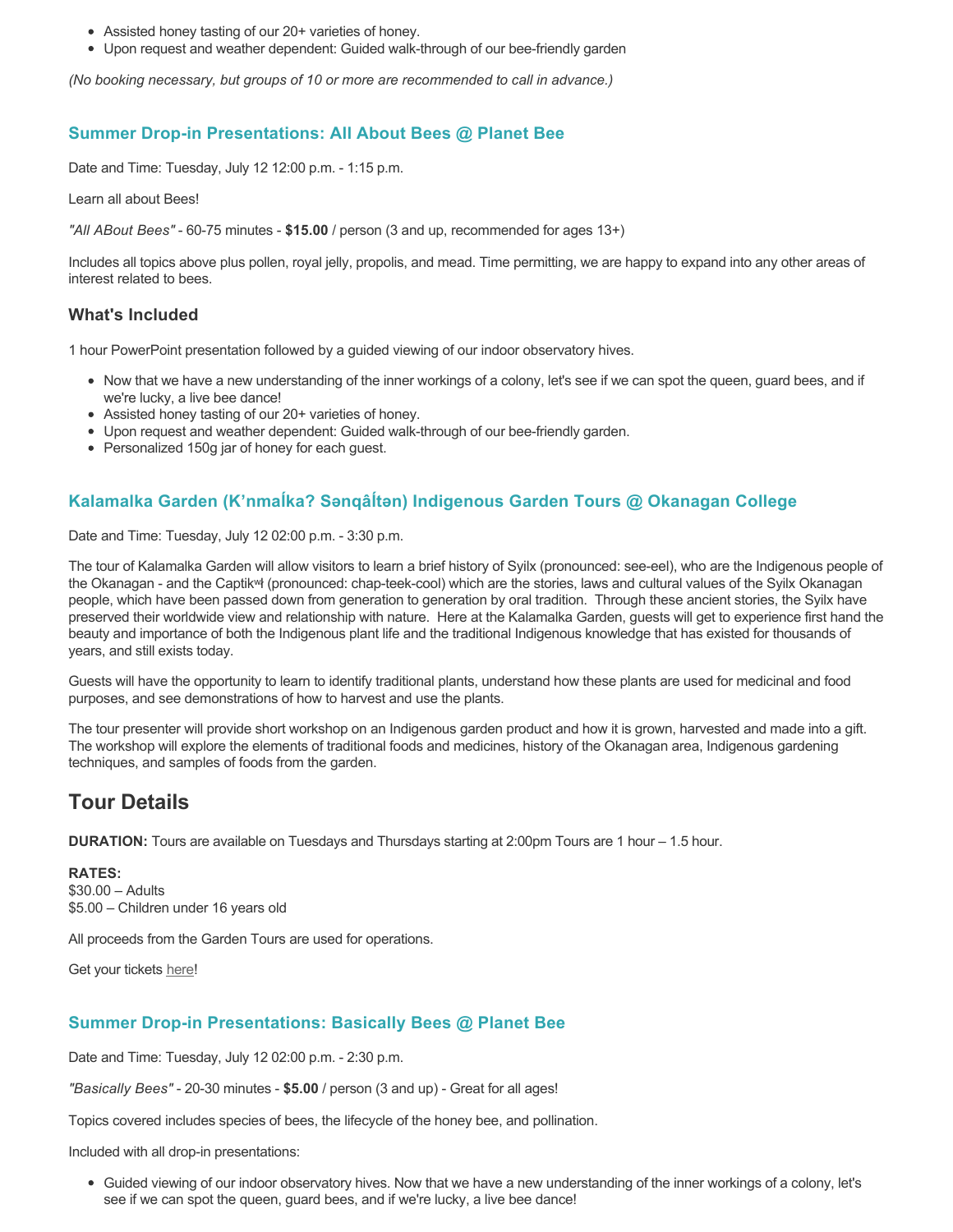- Assisted honey tasting of our 20+ varieties of honey.
- Upon request and weather dependent: Guided walk-through of our bee-friendly garden

### **Live Music @ Range Lounge & Grill (Predator Ridge Resort)**

Date and Time: Tuesday, July 12 05:00 p.m. - 7:00 p.m.

During the summer, join us every Tuesday from 5 -7pm for our series of live music performances by local Okanagan artists.

Join us in Range & Lounge Grill to enjoy dinner during the event (dinner reservations are recommended).

### **Historic Downtown Mural Tours @ Greater Vernon Museum & Archives**

Date and Time: Tuesday, July 12 06:00 p.m. - 8:00 p.m.

The Historic Mural Tour takes you on a walking trip back into the past through Downtown Vernon. Discover all the places and ways our past meets our present.

Join our tour guides as they explore the lives and times of the individuals whose faces grace our city walls. Share in some of the stories of the people that helped create the vibrant, multicultural city that Vernon is today.

#### **Tour FAQs**

- Tours must be pre-booked. Tours will not run if there are no bookings.
- Tours are best for those aged 12+ with an intermediate level of activity anticipated (tours are  $\sim$ 5km and run from 1.5 2 hours).
- Comfortable shoes, layers of clothing, sunglasses and/or sun hat, raingear if necessary, water bottle, and camera are
- recommended. Tours go rain or shine and are non-refundable.
- For groups larger than 20, private bookings or community groups, please contact us for details.
- Tours start at the Museum & Archives of Vernon 3009 32nd Avenue

Get your tickets [here!](https://www.eventbrite.com/e/historic-downtown-mural-tours-tickets-304983342387)

# **Wednesday, July 13, 2022**

#### **Black Horse @ Caravan Farm Theatre**

Date and Time: Wednesday, July 13 09:00 a.m. - 10:00 p.m.

#### **A SPECTACULAR NEW MUSICAL BY LINZ KENYON**

*Blackhorse* is a horse powered love story by Okinawan cowboy poet and raconteur Linz Kenyon, and marks a return to a spectacular incorporation of the horse as stage machine – a concept pioneered by Estelle Shook and Linz Kenyon in earlier works like *Cowboy King* and *IOU Land*.

Audiences can expect the same gritty, hilarious rural poetry and bust-out-of-the-gates indie rock score that is Linz's hallmark, as well as spectacular staging featuring six horses and a team of local horsewomen, led by heavy horse pulling champ Joyce Marchant. *Blackhorse* is the contemporary tale of a BC couple struggling to raise a family, own a home and cope with one parent away at work in the Alberta oilpatch.

[Tickets](https://caravanfarmtheatre.com/show/blackhorse-2/?ct=t%28EMAIL_CAMPAIGN_4_19_2022_13_43SEASON+2022%29&mc_cid=c02afad356&mc_eid=4778eb8892) go on sale April 25, 2022.

### **Audio Land Walks @ Caravan Farm Theatre**

Date and Time: Wednesday, July 13 09:00 a.m. - 5:00 p.m.

Caravan Farm Theatre presents the Audio Land Walk series.

An immersive audio experience, the Land Walks offer three unique, spellbinding audio creations that lead the listener on a 30 minute walk through our 80 acres. Created by four BC based artists, each story has been purpose built to guide the listener through the land: a meditation on the natural world and an experiment in the soundscape of storytelling.

Each walk is approximately 2.5km and 30-45 minutes long. Each booking can accommodate a group of up to 6 people.

Each guest will receive a sanitized MP3 player and a sanitized pair of over-ear headphones.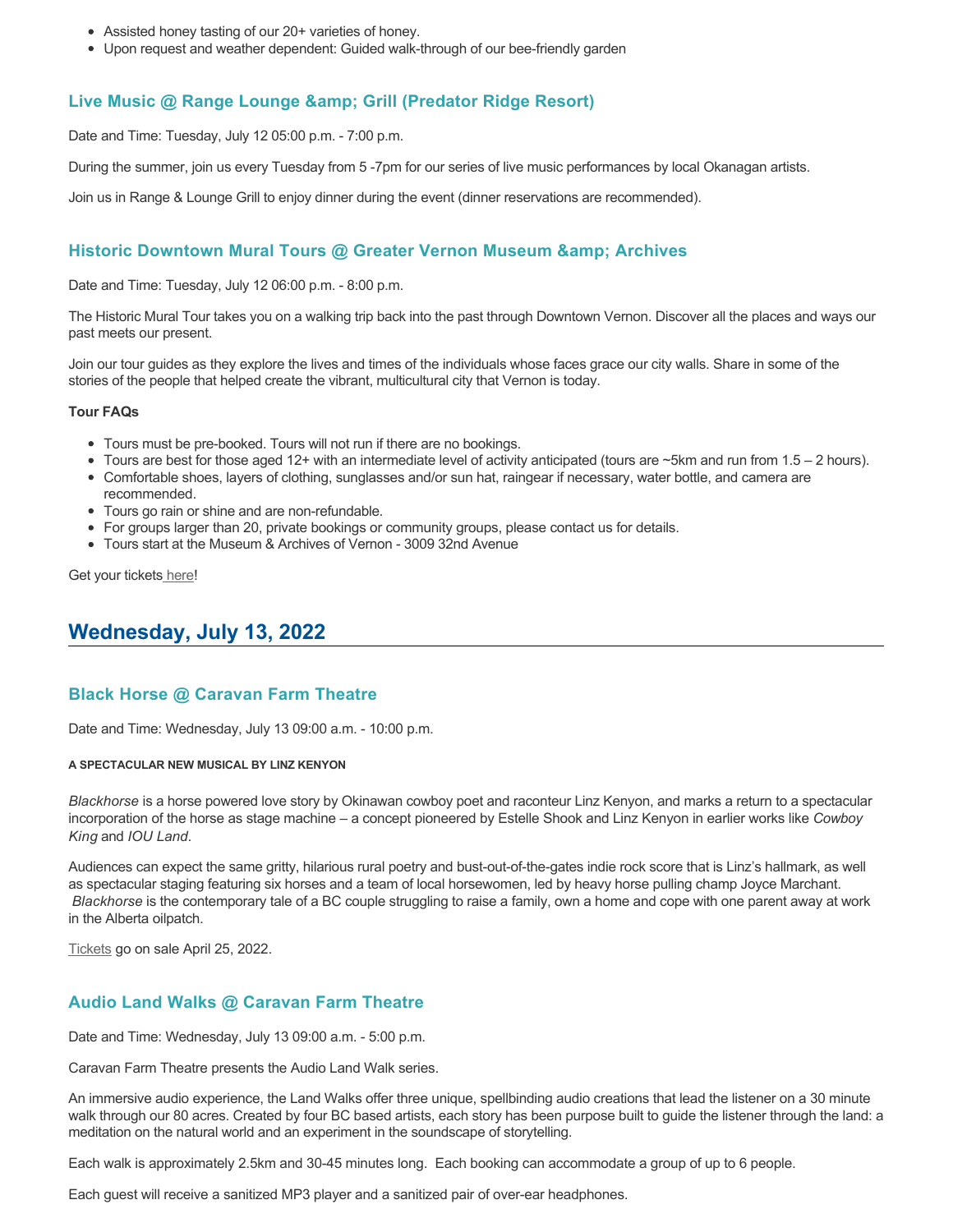# **Dog Days of Summer Art Show & amp; Sale @ The Vernon Community Art Centre**

Date and Time: Wednesday, July 13 09:00 a.m. - 9:00 p.m.

We often hear about the "dog days" of summer but what does the expression actually mean and what does it have to do with dogs? Some suggest its about the hot sultry days of summer, while others suggest it's when dogs go mad from the heat. Historically, 'dog days' were associated with the star system Sirius (known as the "Dog Star") because it rises simultaneously with the sun during the hottest days. Here at the Arts Centre, the Dog Days of Summer is a celebration of our loyal companions and a chance for local artists and makers to create pieces that spoil the hounds and inspire the humans.

Artists and makers have been invited to create everything from fine art to functional artisan goods using any medium they wish (clay, metal, glass, paint, fibre/textiles, leather, wood, photos etc). You can hope to see tons of dog dishes, cozy beds, clothes, keychains, paw prints, paintings, portraits, accessories, and sculptures.

Visit the art show and sale from July 2-25th, Mon-Thurs 9-9, Fri-Sat 9-5, and Sunday 12-4pm.

Located at the entrance to Polson Park.

# **Goat Yoga @ O'Keefe Ranch**

Date and Time: Wednesday, July 13 09:00 a.m. - 12:00 p.m.

Yoga with Goats is back! Join Samantha Richardson for a season of yoga with four legged friends.

Ticket includes a one-hour yoga session prior to the Ranch opening. Yoga is located outdoors in the company of the Ranch's goats. Each goat has its own personality to woo you over, whether they are looking for some extra scratches, trying to make you laugh or just want to take a nap under your downward dog, you never know what they will do!

Afterwards, enjoy the Ranches grounds, take a tour of the mansion, visit the general store, and explore the buildings. Each ticket includes a complimentary general store candy bag. If you book on a Saturday, you can also enjoy the many role play artists including live music and song, demonstrations, school sessions and much, much more. Allow yourself about 2 hours to see the grounds and another hour if you stay for lunch.

To book your tickets click [here!](https://tickets.ticketseller.ca/TheatreManager/1/login&event=3417)

# **Summer Daily Tours @ Davison Orchards**

Date and Time: Wednesday, July 13 10:00 a.m. - 4:00 p.m.

If you love tractor tours at the farm, we have some great news! Our tractor tours now run daily 10am to 4pm Monday to Saturday, and 11am to 4pm on Sundays!

## **Private Tours @ Mackie Lake House**

Date and Time: Wednesday, July 13 10:00 a.m. - 4:00 p.m.

A tale of three teapots, a rattlesnake hunting Reverend, and a gift from the King of Naples! Discover these and a multitude of other fascinating stories at this historic grand home.

Pre-booked tours are available starting May 1, 2022. Tours can be booked from 10am-4pm Tuesdays, Wednesdays and Thursdays ONLY. We are currently unable to facilitate weekend tours due to spring and summer events.

Please call 250-545-1019 to reserve.

Tickets are \$13 per person – \$5 for young children.

Refreshing beverages are available for purchase after your tour as you enjoy the grounds at Mackie Lake House.

# **Summer Drop-in Presentations: Basically Bees @ Planet Bee**

Date and Time: Wednesday, July 13 11:00 a.m. - 11:30 a.m.

*"Basically Bees"* - 20-30 minutes - **\$5.00** / person (3 and up) - Great for all ages!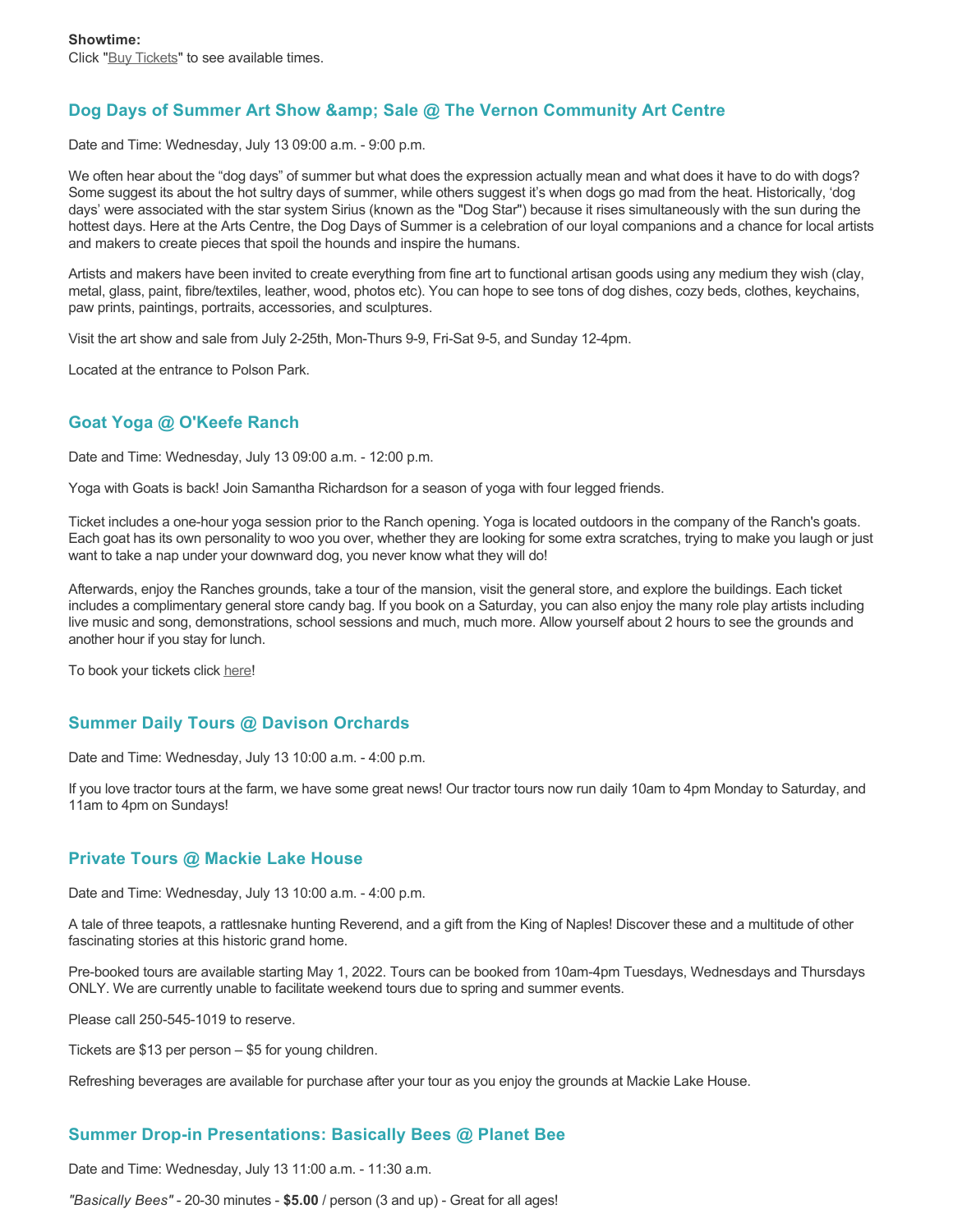Topics covered includes species of bees, the lifecycle of the honey bee, and pollination.

Included with all drop-in presentations:

- Guided viewing of our indoor observatory hives. Now that we have a new understanding of the inner workings of a colony, let's see if we can spot the queen, guard bees, and if we're lucky, a live bee dance!
- Assisted honey tasting of our 20+ varieties of honey.
- Upon request and weather dependent: Guided walk-through of our bee-friendly garden

*(No booking necessary, but groups of 10 or more are recommended to call in advance.)*

# **Summer Drop-in Presentations: All About Bees @ Planet Bee**

Date and Time: Wednesday, July 13 12:00 p.m. - 1:15 p.m.

Learn all about Bees!

*"All ABout Bees"* - 60-75 minutes - **\$15.00** / person (3 and up, recommended for ages 13+)

Includes all topics above plus pollen, royal jelly, propolis, and mead. Time permitting, we are happy to expand into any other areas of interest related to bees.

### **What's Included**

1 hour PowerPoint presentation followed by a guided viewing of our indoor observatory hives.

- Now that we have a new understanding of the inner workings of a colony, let's see if we can spot the queen, guard bees, and if we're lucky, a live bee dance!
- Assisted honey tasting of our 20+ varieties of honey.
- Upon request and weather dependent: Guided walk-through of our bee-friendly garden.
- Personalized 150g jar of honey for each quest.

### **Summer Drop-in Presentations: Basically Bees @ Planet Bee**

Date and Time: Wednesday, July 13 02:00 p.m. - 2:30 p.m.

*"Basically Bees"* - 20-30 minutes - **\$5.00** / person (3 and up) - Great for all ages!

Topics covered includes species of bees, the lifecycle of the honey bee, and pollination.

Included with all drop-in presentations:

- Guided viewing of our indoor observatory hives. Now that we have a new understanding of the inner workings of a colony, let's see if we can spot the queen, guard bees, and if we're lucky, a live bee dance!
- Assisted honey tasting of our 20+ varieties of honey.
- Upon request and weather dependent: Guided walk-through of our bee-friendly garden

## **Okanagan Celebrity Classic Golf Tournament @ Predator Ridge Resort**

Date and Time: Wednesday, July 13 05:00 p.m. - 11:00 p.m.

The 5th annual Okanagan Celebrity Classic brought to you by Bellamy Homes is once again back at Predator Ridge for July 13 & 14, 2022 and will bring together a star-studded group to play 18 holes of golf on the world-class course, all while raising funds for the community.

Through the support of our sponsors, golfers and celebrities, since it began this event has raised over \$1,100,000 for local charities. The event President and Founder, Patrick Sullivan, has a mission to support families from across the interior of British Columbia. He is therefore thrilled to announce that the 2022 Okanagan Celebrity Classic has partnered with Mamas for Mamas as the beneficiary of the funds raised this year. Mamas for Mamas is a national charitable organization that supports mothers and caregivers in crisis for kids by providing ongoing support to individuals and families facing various poverty-related struggles. Their mission is to change the landscape of poverty through innovative approaches to financial barriers faced by struggling families.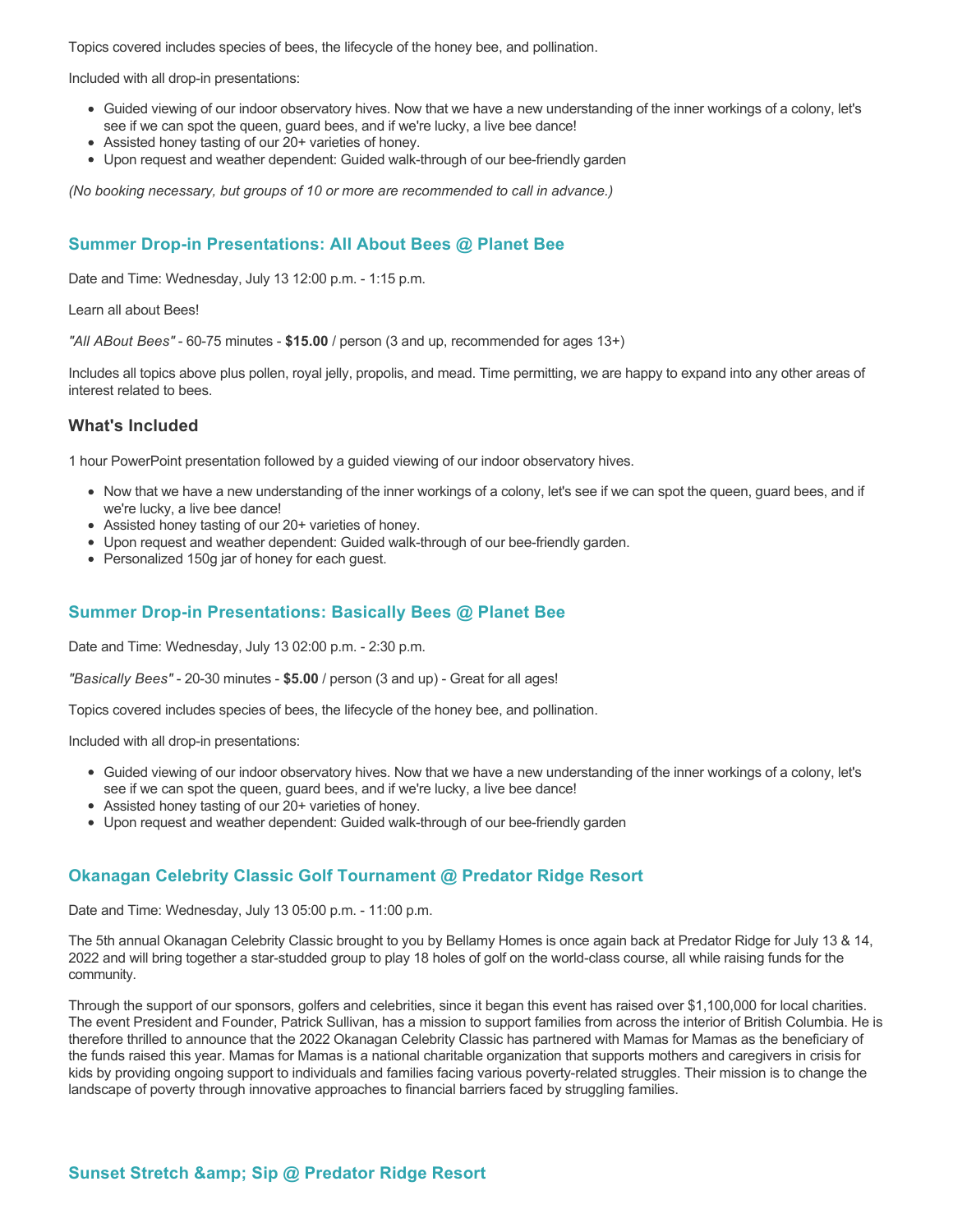Date and Time: Wednesday, July 13 06:00 p.m.

Wind down on with us from 6-8pm with a deep stretch on the outdoor yoga platform at [Predator Ridge](https://www.predatorridge.com/events) while watching the sunset. One ticket includes a guided moderate 18-minute hike up to the platform, a 60 minute yoga flow while you take in the spectacular view of Okanagan Lake and move and flow with your breath.

After Savasana enjoy a glass of local Okanagan wine as you watch the sunset over the hills from the Namaste Platform.

This class is a perfect end to a long day of riding, hiking or golfing. We meet at 6pm: directions to the meeting spot will be emailed to you once purchase is confirmed. Please wear hiking shoes, bring water, and your own mat. All levels welcome.

Purchase your own individual box of charcuterie from [Crudité & Co.](https://cruditeandco.com/product/picnic-platter/) and we will bring it to the platform for you to enjoy after class! Order must be placed with plenty of notice, minimum 48 hours.

\*Please book early as spaces are limited\*

All classes are outdoors so please prepare for the weather. Vaccination passports not required.

# **Wahine Wednesday (SUP'n Social Paddle Night) @ Kalavida Surf Shop**

Date and Time: Wednesday, July 13 06:00 p.m.

A weekly womens SUP'n social paddle night! Wahine Wednesdays are all about the girls getting together on the water – *The Ladies of the Lake!* Launching from Kal Beach, each week will include something a little different – it could be a soothing sunset paddle, a cruise alongside the Okanagan Rail Trail, story telling, or maybe even a yoga move or two.

#### **How to Register?**

No need to pre-register, just drop in and register between 5pm-5:45pm each Wednesday.

#### **What's Included?**

Beverages, snacks and good vibes are supplied after the paddle. Each week will feature a new sponsor

#### **How Much?**

\$5.00 with your own board and gear \$20.00 – Includes board rental (includes pfd and paddle)

#### **Who should join in?**

This is a group paddle for those who have some experience paddle boarding. If you are new to SUP, we encourage you to rent a couple of times before joining a Wahine Paddle Night.

#### **Wahine Warm-Up**

5:30-5:50pm – Get warmed up before the official start of the paddle. 6pm: Group departs from Kal Beach

#### **Where to Park?**

We have limited space in our parking lot. If you have your own board, drop it at Kal Beach on the West side of the beach and park at Kal Beach Parking Lot or along WestKal Road. We have staff at the beach from 5:30pm onward so your board should be safe there.

Check their [website](https://kalavidasurfshop.com/wahine-wednesday-kalavida/) or [Facebook](https://www.facebook.com/kalavidasurfshop/) for more details!

# **Thursday, July 14, 2022**

## **Vernon Farmer's Market @ Kal Tire Place Parking Lot**

Date and Time: Thursday, July 14 08:00 a.m. - 1:00 p.m.

Join us every Monday and Thursday morning from 8:00 am to 1:00 pm from April to October for the Vernon Farmers' Market!

We are proud to be one of the Okanagan's oldest farmers' markets! Our market showcases a diverse number of delicious foods and one-of-a-kind products, which are all grown, made or baked by our local vendors. Discover fresh produce, fruit, eggs, meat, cheese, baked goods, plants, flowers, hand crafted products & so much more at the Vernon Farmers' Market!

## **Okanagan Celebrity Classic Golf Tournament @ Predator Ridge Resort**

Date and Time: Thursday, July 14 08:00 a.m. - 11:00 p.m.

The 5th annual Okanagan Celebrity Classic brought to you by Bellamy Homes is once again back at Predator Ridge for July 13 & 14,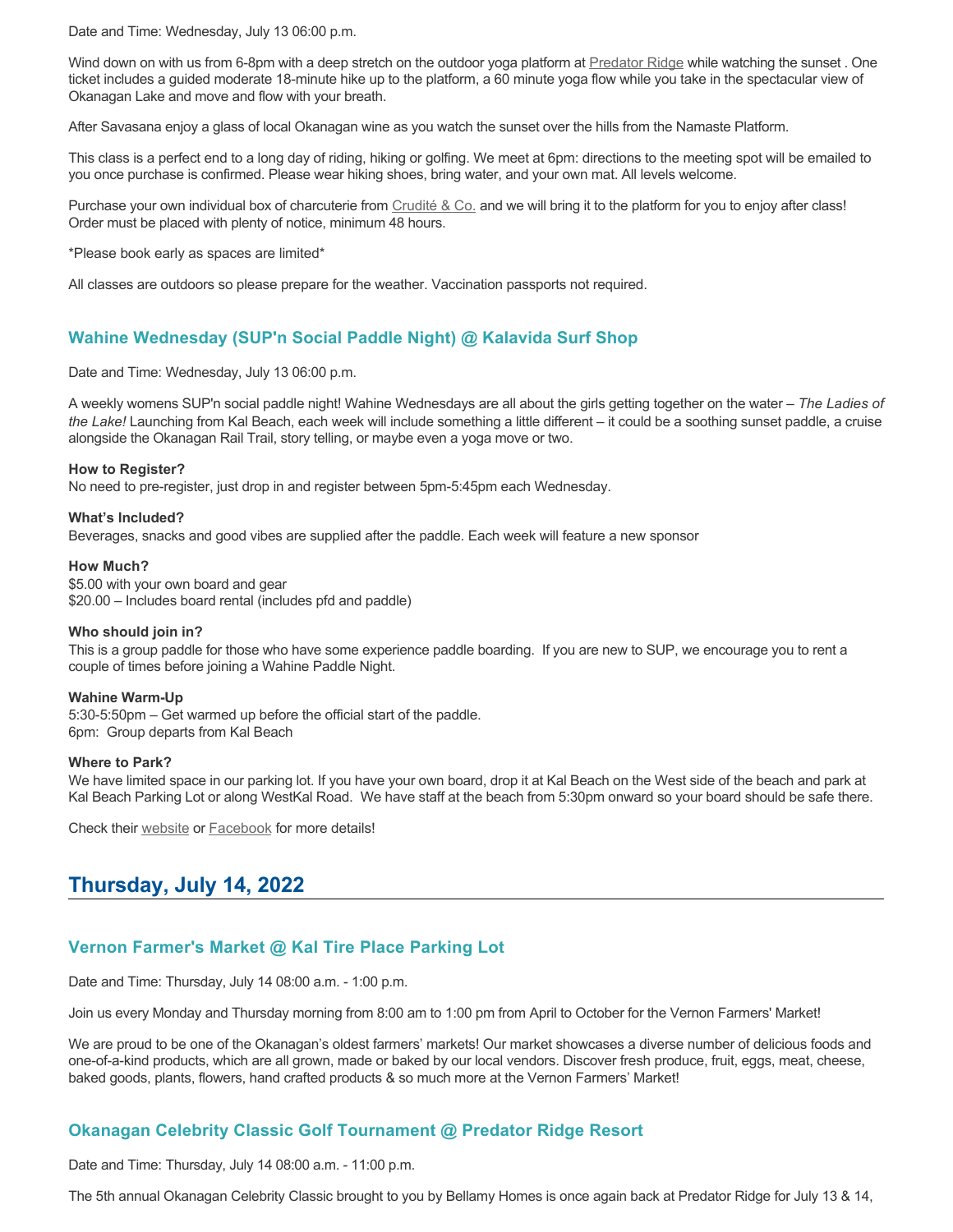2022 and will bring together a star-studded group to play 18 holes of golf on the world-class course, all while raising funds for the community.

Through the support of our sponsors, golfers and celebrities, since it began this event has raised over \$1,100,000 for local charities. The event President and Founder, Patrick Sullivan, has a mission to support families from across the interior of British Columbia. He is therefore thrilled to announce that the 2022 Okanagan Celebrity Classic has partnered with Mamas for Mamas as the beneficiary of the funds raised this year. Mamas for Mamas is a national charitable organization that supports mothers and caregivers in crisis for kids by providing ongoing support to individuals and families facing various poverty-related struggles. Their mission is to change the landscape of poverty through innovative approaches to financial barriers faced by struggling families.

# **Black Horse @ Caravan Farm Theatre**

Date and Time: Thursday, July 14 09:00 a.m. - 10:00 p.m.

#### **A SPECTACULAR NEW MUSICAL BY LINZ KENYON**

*Blackhorse* is a horse powered love story by Okinawan cowboy poet and raconteur Linz Kenyon, and marks a return to a spectacular incorporation of the horse as stage machine – a concept pioneered by Estelle Shook and Linz Kenyon in earlier works like *Cowboy King* and *IOU Land*.

Audiences can expect the same gritty, hilarious rural poetry and bust-out-of-the-gates indie rock score that is Linz's hallmark, as well as spectacular staging featuring six horses and a team of local horsewomen, led by heavy horse pulling champ Joyce Marchant. *Blackhorse* is the contemporary tale of a BC couple struggling to raise a family, own a home and cope with one parent away at work in the Alberta oilpatch.

[Tickets](https://caravanfarmtheatre.com/show/blackhorse-2/?ct=t%28EMAIL_CAMPAIGN_4_19_2022_13_43SEASON+2022%29&mc_cid=c02afad356&mc_eid=4778eb8892) go on sale April 25, 2022.

# **Audio Land Walks @ Caravan Farm Theatre**

Date and Time: Thursday, July 14 09:00 a.m. - 5:00 p.m.

Caravan Farm Theatre presents the Audio Land Walk series.

An immersive audio experience, the Land Walks offer three unique, spellbinding audio creations that lead the listener on a 30 minute walk through our 80 acres. Created by four BC based artists, each story has been purpose built to guide the listener through the land: a meditation on the natural world and an experiment in the soundscape of storytelling.

Each walk is approximately 2.5km and 30-45 minutes long. Each booking can accommodate a group of up to 6 people.

Each guest will receive a sanitized MP3 player and a sanitized pair of over-ear headphones.

#### **Showtime:**

Click "[Buy Tickets](https://caravanfarmtheatre.com/show/the-land-walks/?ct=t%28EMAIL_CAMPAIGN_4_19_2022_13_43SEASON+2022%29&mc_cid=c02afad356&mc_eid=4778eb8892)" to see available times.

## **Dog Days of Summer Art Show & amp: Sale @ The Vernon Community Art Centre**

Date and Time: Thursday, July 14 09:00 a.m. - 9:00 p.m.

We often hear about the "dog days" of summer but what does the expression actually mean and what does it have to do with dogs? Some suggest its about the hot sultry days of summer, while others suggest it's when dogs go mad from the heat. Historically, 'dog days' were associated with the star system Sirius (known as the "Dog Star") because it rises simultaneously with the sun during the hottest days. Here at the Arts Centre, the Dog Days of Summer is a celebration of our loyal companions and a chance for local artists and makers to create pieces that spoil the hounds and inspire the humans.

Artists and makers have been invited to create everything from fine art to functional artisan goods using any medium they wish (clay, metal, glass, paint, fibre/textiles, leather, wood, photos etc). You can hope to see tons of dog dishes, cozy beds, clothes, keychains, paw prints, paintings, portraits, accessories, and sculptures.

Visit the art show and sale from July 2-25th, Mon-Thurs 9-9, Fri-Sat 9-5, and Sunday 12-4pm.

Located at the entrance to Polson Park.

# **Summer Daily Tours @ Davison Orchards**

Date and Time: Thursday, July 14 10:00 a.m. - 4:00 p.m.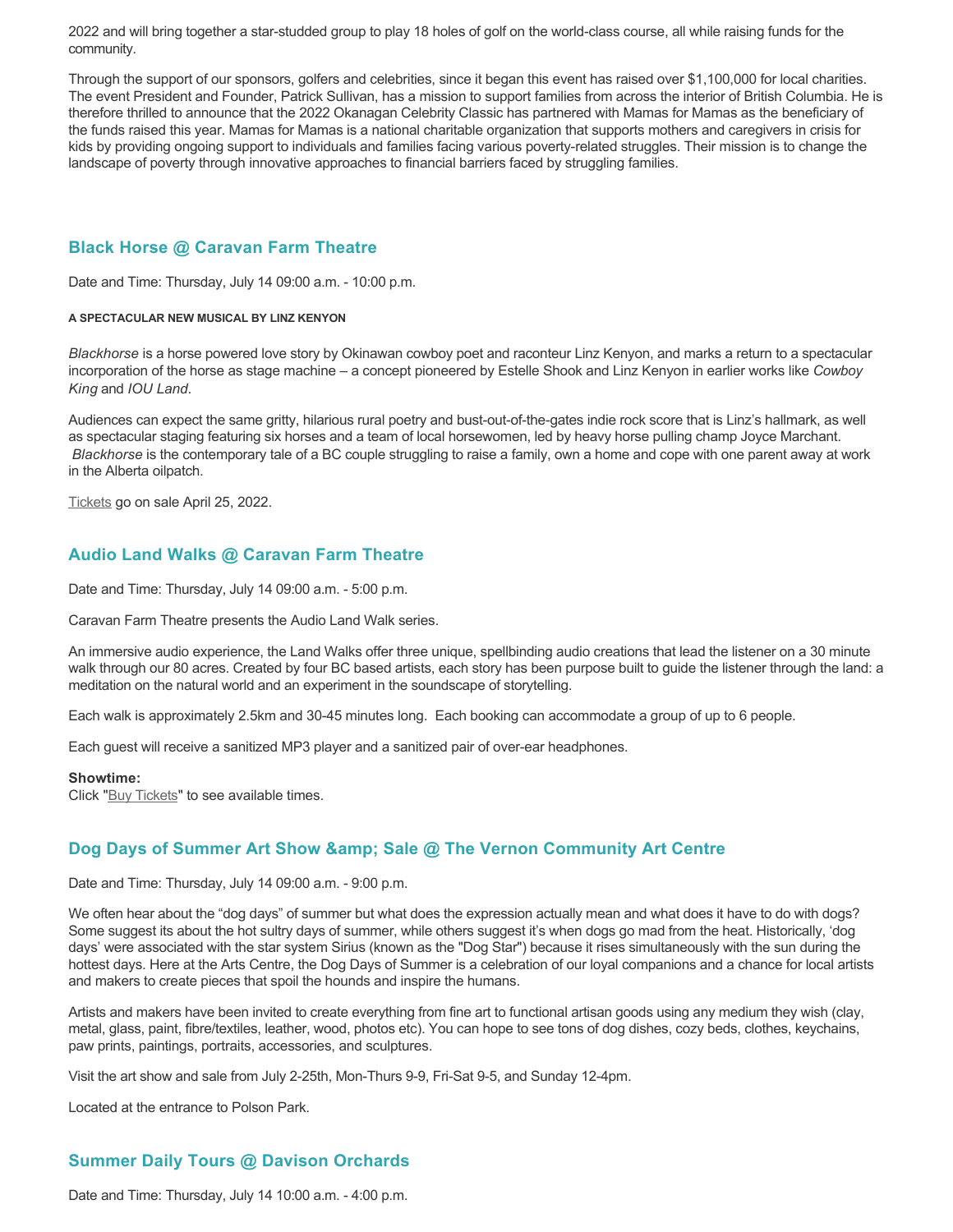If you love tractor tours at the farm, we have some great news! Our tractor tours now run daily 10am to 4pm Monday to Saturday, and 11am to 4pm on Sundays!

# **Private Tours @ Mackie Lake House**

Date and Time: Thursday, July 14 10:00 a.m. - 4:00 p.m.

A tale of three teapots, a rattlesnake hunting Reverend, and a gift from the King of Naples! Discover these and a multitude of other fascinating stories at this historic grand home.

Pre-booked tours are available starting May 1, 2022. Tours can be booked from 10am-4pm Tuesdays, Wednesdays and Thursdays ONLY. We are currently unable to facilitate weekend tours due to spring and summer events.

Please call 250-545-1019 to reserve.

Tickets are \$13 per person – \$5 for young children.

Refreshing beverages are available for purchase after your tour as you enjoy the grounds at Mackie Lake House.

# **Summer Drop-in Presentations: Basically Bees @ Planet Bee**

Date and Time: Thursday, July 14 11:00 a.m. - 11:30 a.m.

*"Basically Bees"* - 20-30 minutes - **\$5.00** / person (3 and up) - Great for all ages!

Topics covered includes species of bees, the lifecycle of the honey bee, and pollination.

Included with all drop-in presentations:

- Guided viewing of our indoor observatory hives. Now that we have a new understanding of the inner workings of a colony, let's see if we can spot the queen, guard bees, and if we're lucky, a live bee dance!
- Assisted honey tasting of our 20+ varieties of honey.
- Upon request and weather dependent: Guided walk-through of our bee-friendly garden

*(No booking necessary, but groups of 10 or more are recommended to call in advance.)*

## **Summer Drop-in Presentations: All About Bees @ Planet Bee**

Date and Time: Thursday, July 14 12:00 p.m. - 1:15 p.m.

Learn all about Bees!

*"All ABout Bees"* - 60-75 minutes - **\$15.00** / person (3 and up, recommended for ages 13+)

Includes all topics above plus pollen, royal jelly, propolis, and mead. Time permitting, we are happy to expand into any other areas of interest related to bees.

## **What's Included**

1 hour PowerPoint presentation followed by a guided viewing of our indoor observatory hives.

- Now that we have a new understanding of the inner workings of a colony, let's see if we can spot the queen, guard bees, and if we're lucky, a live bee dance!
- Assisted honey tasting of our 20+ varieties of honey.
- Upon request and weather dependent: Guided walk-through of our bee-friendly garden.
- Personalized 150g jar of honey for each guest.

## **Kalamalka Garden (K'nmaĺka? Sәnqâĺtәn) Indigenous Garden Tours @ Okanagan College**

Date and Time: Thursday, July 14 02:00 p.m. - 3:30 p.m.

The tour of Kalamalka Garden will allow visitors to learn a brief history of Syilx (pronounced: see-eel), who are the Indigenous people of the Okanagan - and the Captikʷł (pronounced: chap-teek-cool) which are the stories, laws and cultural values of the Syilx Okanagan people, which have been passed down from generation to generation by oral tradition. Through these ancient stories, the Syilx have preserved their worldwide view and relationship with nature. Here at the Kalamalka Garden, guests will get to experience first hand the beauty and importance of both the Indigenous plant life and the traditional Indigenous knowledge that has existed for thousands of years, and still exists today.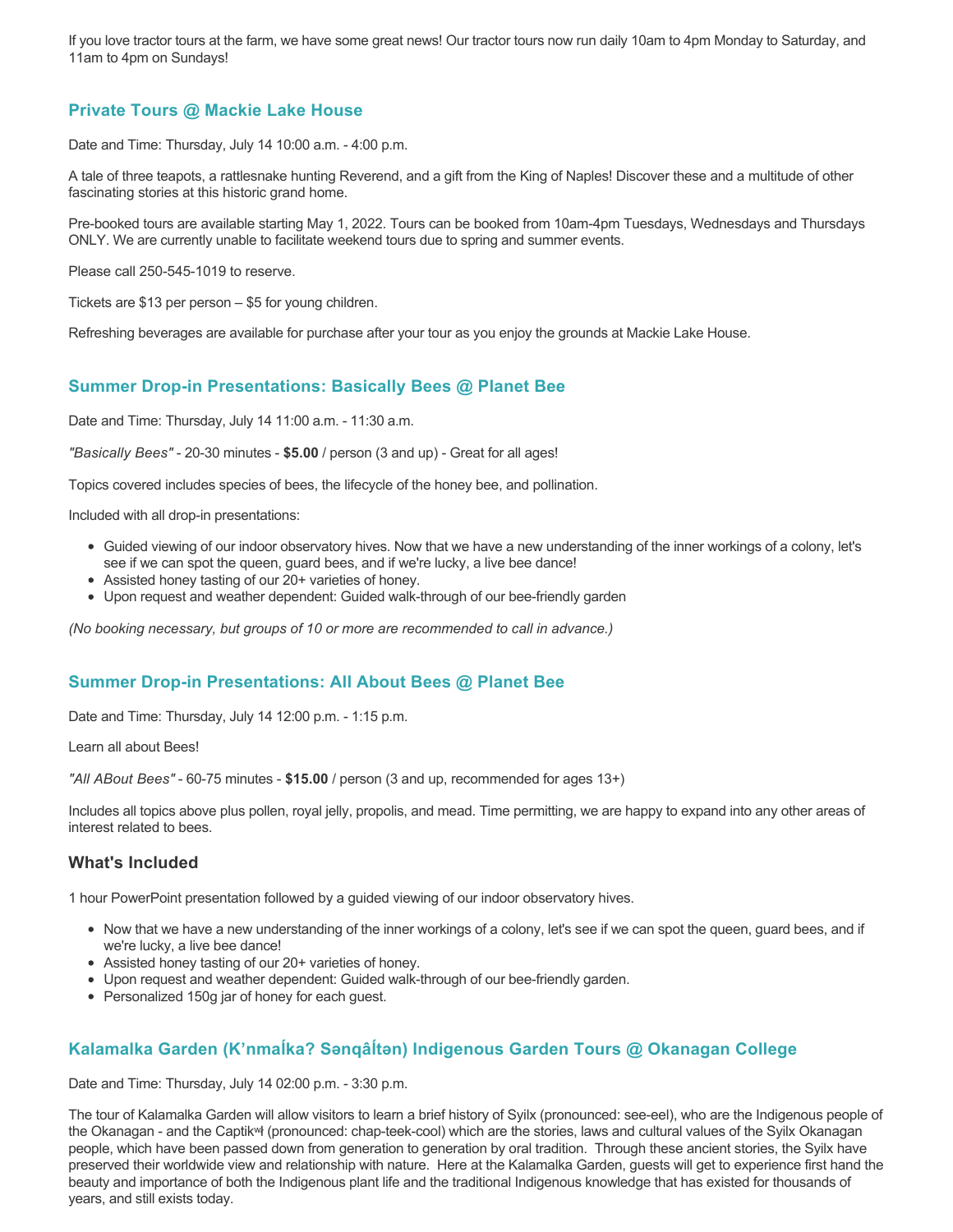Guests will have the opportunity to learn to identify traditional plants, understand how these plants are used for medicinal and food purposes, and see demonstrations of how to harvest and use the plants.

The tour presenter will provide short workshop on an Indigenous garden product and how it is grown, harvested and made into a gift. The workshop will explore the elements of traditional foods and medicines, history of the Okanagan area, Indigenous gardening techniques, and samples of foods from the garden.

# **Tour Details**

**DURATION:** Tours are available on Tuesdays and Thursdays starting at 2:00pm Tours are 1 hour – 1.5 hour.

**RATES:** \$30.00 – Adults \$5.00 – Children under 16 years old

All proceeds from the Garden Tours are used for operations.

Get your tickets [here!](https://www.eventbrite.ca/e/kalamalka-garden-tour-tickets-158617843239)

### **Summer Drop-in Presentations: Basically Bees @ Planet Bee**

Date and Time: Thursday, July 14 02:00 p.m. - 2:30 p.m.

*"Basically Bees"* - 20-30 minutes - **\$5.00** / person (3 and up) - Great for all ages!

Topics covered includes species of bees, the lifecycle of the honey bee, and pollination.

Included with all drop-in presentations:

- Guided viewing of our indoor observatory hives. Now that we have a new understanding of the inner workings of a colony, let's see if we can spot the queen, guard bees, and if we're lucky, a live bee dance!
- Assisted honey tasting of our 20+ varieties of honey.
- Upon request and weather dependent: Guided walk-through of our bee-friendly garden

### **Downtown Sounds @ 2900 Plaza**

Date and Time: Thursday, July 14 06:00 p.m. - 7:30 p.m.

Join us at the 2900 Plaza every Thursday this summer to enjoy some awesome (free) music from 6pm-7:30pm!

July 7- Feet First

July 14- The Garcia Band

July 21- Forty Foot Fred

July 28- The Rockin Horse Band

August 4- The Shawn Lightfoot Band

August 11- The Keys

August 18- The Young'uns

August 25- Chipko Jones

Check the [Downtown Vernon Associations Facebook](https://www.facebook.com/downtownvernon/) for more details!

# **Friday, July 15, 2022**

### **Dog Days of Summer Art Show & amp; Sale @ The Vernon Community Art Centre**

Date and Time: Friday, July 15 09:00 a.m. - 5:00 p.m.

We often hear about the "dog days" of summer but what does the expression actually mean and what does it have to do with dogs? Some suggest its about the hot sultry days of summer, while others suggest it's when dogs go mad from the heat. Historically, 'dog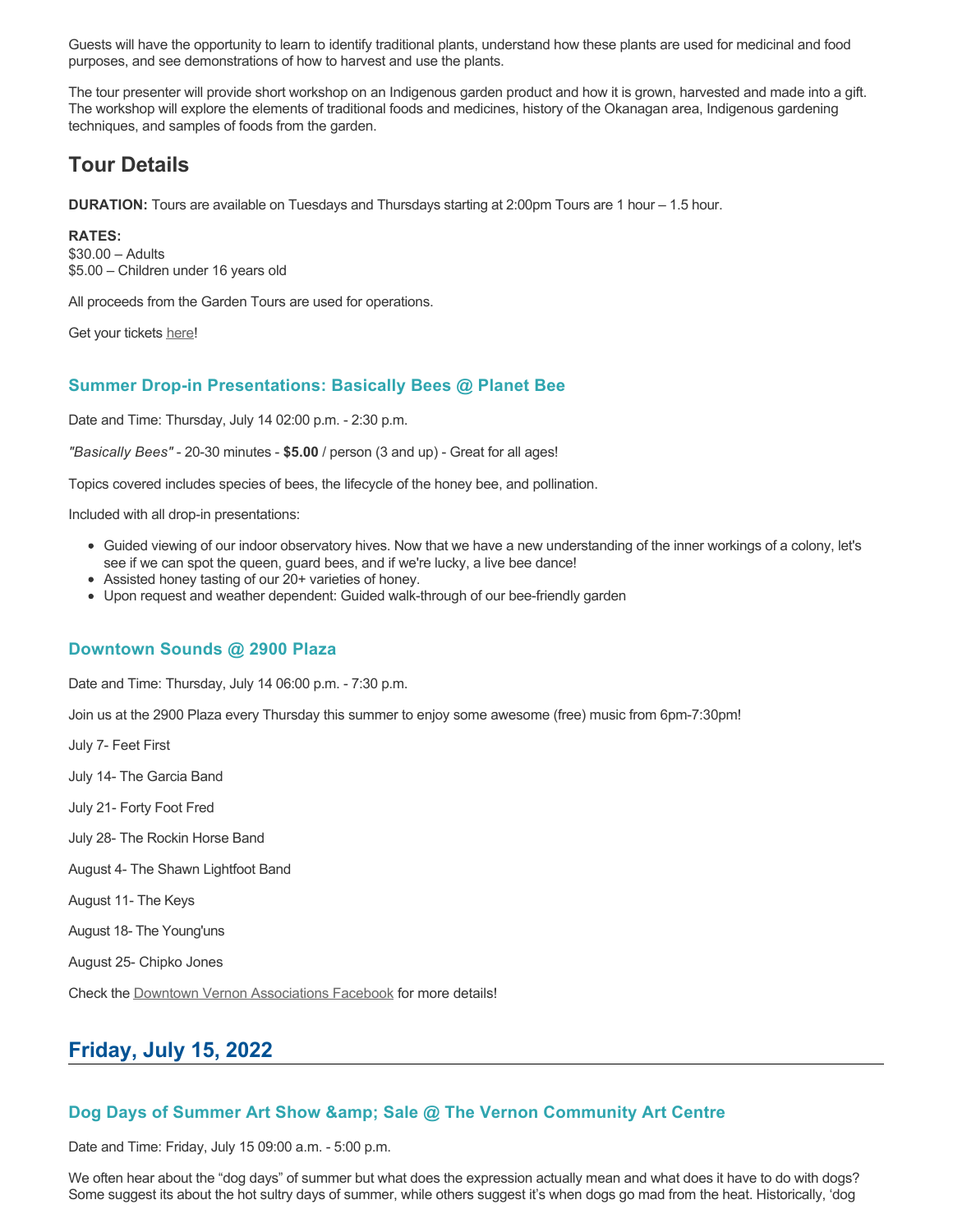days' were associated with the star system Sirius (known as the "Dog Star") because it rises simultaneously with the sun during the hottest days. Here at the Arts Centre, the Dog Days of Summer is a celebration of our loyal companions and a chance for local artists and makers to create pieces that spoil the hounds and inspire the humans.

Artists and makers have been invited to create everything from fine art to functional artisan goods using any medium they wish (clay, metal, glass, paint, fibre/textiles, leather, wood, photos etc). You can hope to see tons of dog dishes, cozy beds, clothes, keychains, paw prints, paintings, portraits, accessories, and sculptures.

Visit the art show and sale from July 2-25th, Mon-Thurs 9-9, Fri-Sat 9-5, and Sunday 12-4pm.

Located at the entrance to Polson Park.

# **Audio Land Walks @ Caravan Farm Theatre**

Date and Time: Friday, July 15 09:00 a.m. - 5:00 p.m.

Caravan Farm Theatre presents the Audio Land Walk series.

An immersive audio experience, the Land Walks offer three unique, spellbinding audio creations that lead the listener on a 30 minute walk through our 80 acres. Created by four BC based artists, each story has been purpose built to guide the listener through the land: a meditation on the natural world and an experiment in the soundscape of storytelling.

Each walk is approximately 2.5km and 30-45 minutes long. Each booking can accommodate a group of up to 6 people.

Each guest will receive a sanitized MP3 player and a sanitized pair of over-ear headphones.

#### **Showtime:**

Click "[Buy Tickets](https://caravanfarmtheatre.com/show/the-land-walks/?ct=t%28EMAIL_CAMPAIGN_4_19_2022_13_43SEASON+2022%29&mc_cid=c02afad356&mc_eid=4778eb8892)" to see available times.

# **Black Horse @ Caravan Farm Theatre**

Date and Time: Friday, July 15 09:00 a.m. - 10:00 p.m.

#### **A SPECTACULAR NEW MUSICAL BY LINZ KENYON**

*Blackhorse* is a horse powered love story by Okinawan cowboy poet and raconteur Linz Kenyon, and marks a return to a spectacular incorporation of the horse as stage machine – a concept pioneered by Estelle Shook and Linz Kenyon in earlier works like *Cowboy King* and *IOU Land*.

Audiences can expect the same gritty, hilarious rural poetry and bust-out-of-the-gates indie rock score that is Linz's hallmark, as well as spectacular staging featuring six horses and a team of local horsewomen, led by heavy horse pulling champ Joyce Marchant. *Blackhorse* is the contemporary tale of a BC couple struggling to raise a family, own a home and cope with one parent away at work in the Alberta oilpatch.

[Tickets](https://caravanfarmtheatre.com/show/blackhorse-2/?ct=t%28EMAIL_CAMPAIGN_4_19_2022_13_43SEASON+2022%29&mc_cid=c02afad356&mc_eid=4778eb8892) go on sale April 25, 2022.

# **Historic Downtown Mural Tours @ Greater Vernon Museum & Archives**

Date and Time: Friday, July 15 09:00 a.m. - 11:00 a.m.

The Historic Mural Tour takes you on a walking trip back into the past through Downtown Vernon. Discover all the places and ways our past meets our present.

Join our tour guides as they explore the lives and times of the individuals whose faces grace our city walls. Share in some of the stories of the people that helped create the vibrant, multicultural city that Vernon is today.

#### **Tour FAQs**

- Tours must be pre-booked. Tours will not run if there are no bookings.
- $\bullet$  Tours are best for those aged 12+ with an intermediate level of activity anticipated (tours are ~5km and run from 1.5 2 hours).
- Comfortable shoes, layers of clothing, sunglasses and/or sun hat, raingear if necessary, water bottle, and camera are recommended.
- Tours go rain or shine and are non-refundable.
- For groups larger than 20, private bookings or community groups, please contact us for details.
- Tours start at the Museum & Archives of Vernon 3009 32 Avenue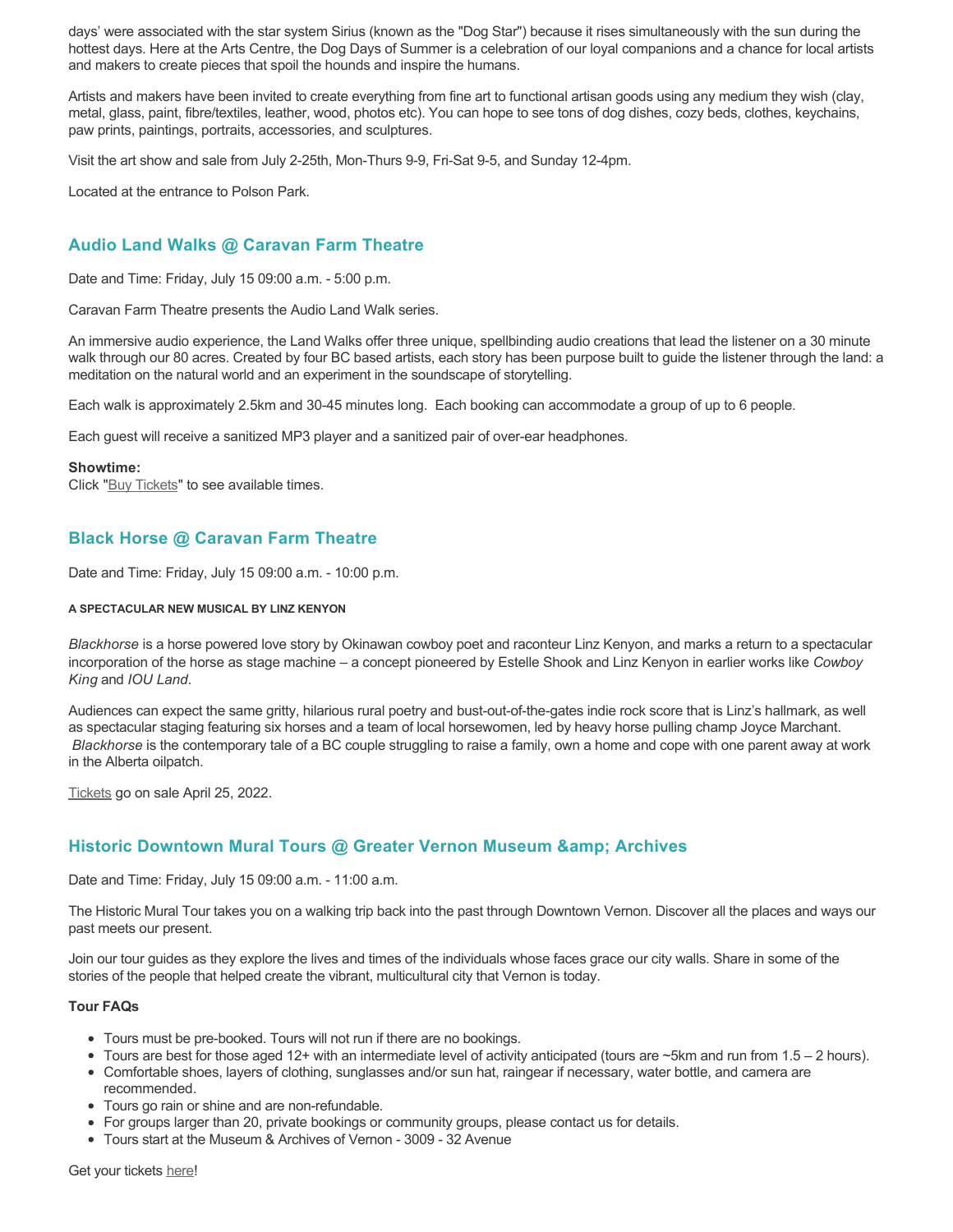# **Summer Daily Tours @ Davison Orchards**

Date and Time: Friday, July 15 10:00 a.m. - 4:00 p.m.

If you love tractor tours at the farm, we have some great news! Our tractor tours now run daily 10am to 4pm Monday to Saturday, and 11am to 4pm on Sundays!

### **Summer Drop-in Presentations: Basically Bees @ Planet Bee**

Date and Time: Friday, July 15 11:00 a.m. - 11:30 a.m.

*"Basically Bees"* - 20-30 minutes - **\$5.00** / person (3 and up) - Great for all ages!

Topics covered includes species of bees, the lifecycle of the honey bee, and pollination.

Included with all drop-in presentations:

- Guided viewing of our indoor observatory hives. Now that we have a new understanding of the inner workings of a colony, let's see if we can spot the queen, guard bees, and if we're lucky, a live bee dance!
- Assisted honey tasting of our 20+ varieties of honey.
- Upon request and weather dependent: Guided walk-through of our bee-friendly garden

*(No booking necessary, but groups of 10 or more are recommended to call in advance.)*

### **Summer Drop-in Presentations: All About Bees @ Planet Bee**

Date and Time: Friday, July 15 12:00 p.m. - 1:15 p.m.

Learn all about Bees!

*"All ABout Bees"* - 60-75 minutes - **\$15.00** / person (3 and up, recommended for ages 13+)

Includes all topics above plus pollen, royal jelly, propolis, and mead. Time permitting, we are happy to expand into any other areas of interest related to bees.

### **What's Included**

1 hour PowerPoint presentation followed by a guided viewing of our indoor observatory hives.

- Now that we have a new understanding of the inner workings of a colony, let's see if we can spot the queen, guard bees, and if we're lucky, a live bee dance!
- Assisted honey tasting of our 20+ varieties of honey.
- Upon request and weather dependent: Guided walk-through of our bee-friendly garden.
- Personalized 150g jar of honey for each guest.

### **The Audio Land Walks @ Caravan Farm Theatre**

Date and Time: Friday, July 15 01:00 p.m. - 4:30 p.m.

Caravan Farm Theatre presents the Audio Land Walk series.

An immersive audio experience, the Land Walks offer three unique, spellbinding audio creations that lead the listener on a 45 minute walk through our 80 acres. Created by four BC based artists, each story has been purpose built to guide the listener through the land: a meditation on the natural world and an experiment in the soundscape of storytelling.

Each walk is approximately 2.5km and 40-55 minutes long. Bookings can accommodate groups up to 6 people.

For more information and to buy tickets visit their [website!](https://caravanfarmtheatre.com/show/the-land-walks/)

## **Summer Drop-in Presentations: Basically Bees @ Planet Bee**

Date and Time: Friday, July 15 02:00 p.m. - 2:30 p.m.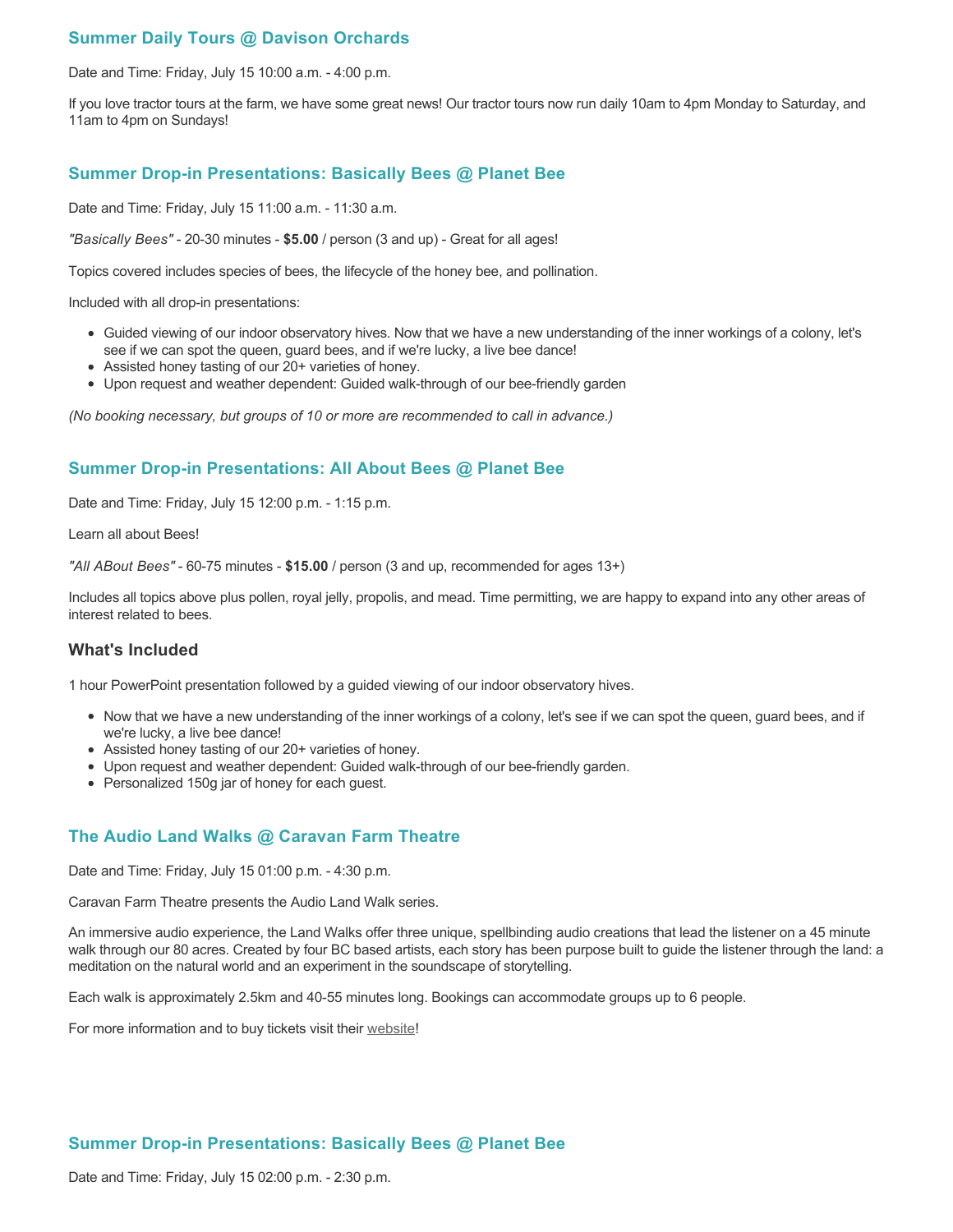*"Basically Bees"* - 20-30 minutes - **\$5.00** / person (3 and up) - Great for all ages!

Topics covered includes species of bees, the lifecycle of the honey bee, and pollination.

Included with all drop-in presentations:

- Guided viewing of our indoor observatory hives. Now that we have a new understanding of the inner workings of a colony, let's see if we can spot the queen, guard bees, and if we're lucky, a live bee dance!
- Assisted honey tasting of our 20+ varieties of honey.
- Upon request and weather dependent: Guided walk-through of our bee-friendly garden

## **Polson Artisan Night Market @ Polson Park**

Date and Time: Friday, July 15 04:00 p.m. - 8:00 p.m.

From May 20 to September 2, 2022, the Polson Artisan Night Market will be operating in Polson Park, Vernon BC.

Join us Friday nights at this fun event featuring 50 vendors from the surrounding area.

Come check out a mix of skilled local producers, makers and growers each week.

### **Live Music @ Marten Brewing Bar & amp: Grill**

Date and Time: Friday, July 15 07:00 p.m. - 11:30 p.m.

Join Marten Brewing Bar & Grill every Friday night this summer for live music!

#### **Upcoming atractions:**

- June 10- The Jaz Tex
- June 17- Tracey Lyn
- June 24-James Hay
- July 1- Three Scotch In
- July 8- Conroy Ross
- July 15- Mozi Bones
- July 22- Marv Machura
- July 29- Poppa Dawg
- Aug 5- Steve Smith
- Aug 12- Makayla Gough

### **Vernon Proms Flute Impressions @ Peace Lutheran Church**

Date and Time: Friday, July 15 07:30 p.m. - 9:00 p.m.

Awash yourself in the pure sound of the flute in this concert that included works for two flutes and piano. From the bird sounds of Vivaldi's "Il Cardellino" to the beauty of Debussy's "Petite Suite" to the modern lyricism of Piazolla's "Oblivion" and Ian Clarke's "Maya", Flute Impressions takes you on a journey of beauty melodies throughout the centuries.

Tickets \$25/\$20, children 12y.o. and younger are free.

[More info](https://proms.eventcalendarapp.com/u/36415/evt_external_62845d7184cce5260a3f539c?repeatId=evt_external_62845d7184cce5260a3f539c)

# **Saturday, July 16, 2022**

### **Soup2Nutz Duathalon @ SilverStar Mountain Resort & Sovereign Lake**

Date and Time: Saturday, July 16 08:00 a.m. - 8:00 p.m.

Soup 2 Nutz is a super fun 16 km Mountain Bike and 10 km Trail Running event that can be done solo or as a team! This event consists of some of the best trails Silver Star Mountain Provincial Park has to offer, rolling overrugged double track, fun flowy single track, tough climbs and some sweet descents. This exhilarating course will test your skills and fitness as you explore the terrian of Silver Star Mountain Provincial Park.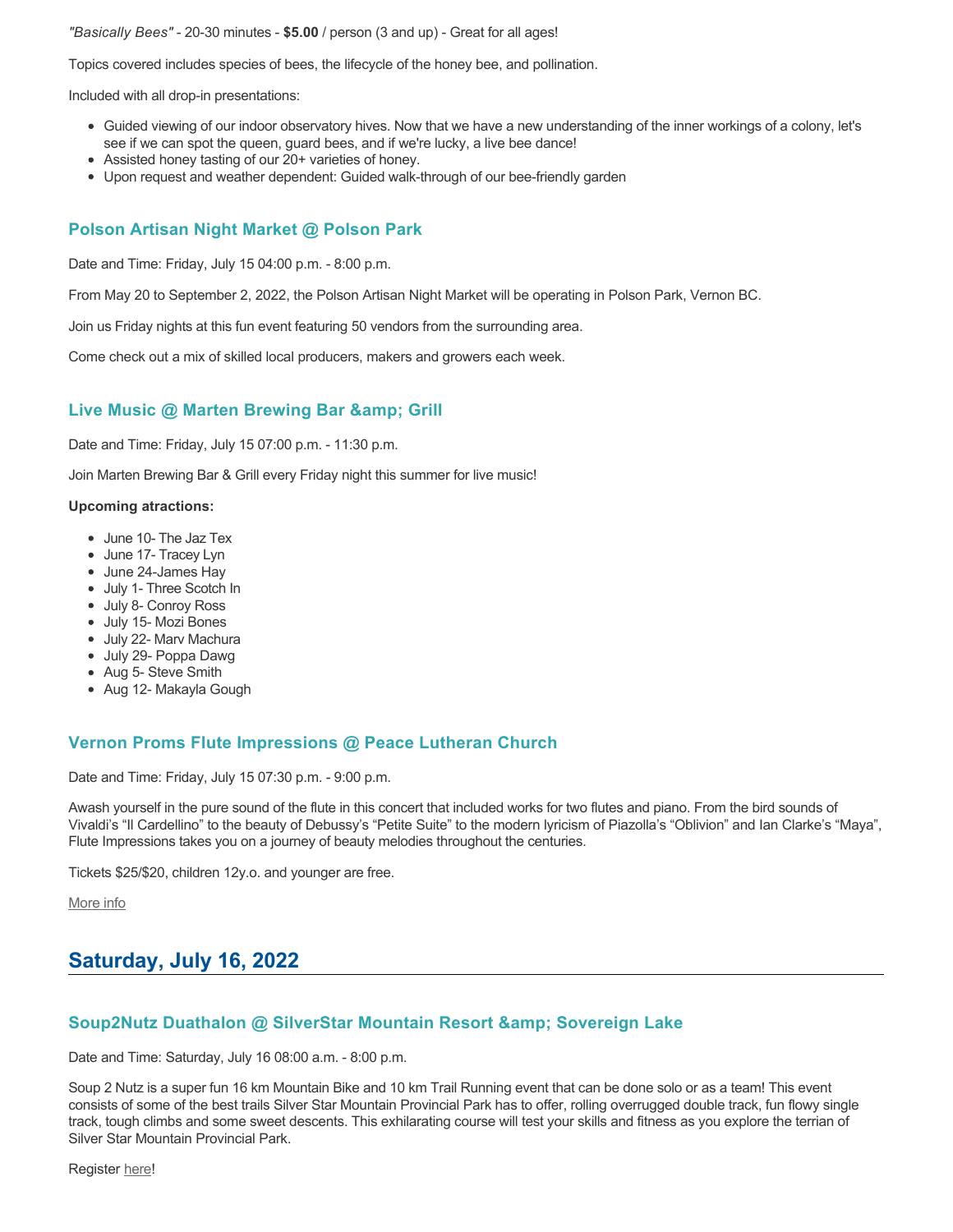# **Summer Market Festival @ Swan Lake Market & amp; Garden**

Date and Time: Saturday, July 16 08:30 a.m. - 6:00 p.m.

Join Swan Lake Market & Garden in celebrating the summer season!

This is a time we can all come together as a community and have a little fun and enjoy some casual entertainment and food in the Market Gardens.

There will be live music, food trucks, local artisans and vendors as well as activities for the kids and surprise giveaways!

Admission is free!

## Dog Days of Summer Art Show & amp; Sale @ The Vernon Community Art Centre

Date and Time: Saturday, July 16 09:00 a.m. - 5:00 p.m.

We often hear about the "dog days" of summer but what does the expression actually mean and what does it have to do with dogs? Some suggest its about the hot sultry days of summer, while others suggest it's when dogs go mad from the heat. Historically, 'dog days' were associated with the star system Sirius (known as the "Dog Star") because it rises simultaneously with the sun during the hottest days. Here at the Arts Centre, the Dog Days of Summer is a celebration of our loyal companions and a chance for local artists and makers to create pieces that spoil the hounds and inspire the humans.

Artists and makers have been invited to create everything from fine art to functional artisan goods using any medium they wish (clay, metal, glass, paint, fibre/textiles, leather, wood, photos etc). You can hope to see tons of dog dishes, cozy beds, clothes, keychains, paw prints, paintings, portraits, accessories, and sculptures.

Visit the art show and sale from July 2-25th, Mon-Thurs 9-9, Fri-Sat 9-5, and Sunday 12-4pm.

Located at the entrance to Polson Park.

## **Black Horse @ Caravan Farm Theatre**

Date and Time: Saturday, July 16 09:00 a.m. - 10:00 p.m.

#### **A SPECTACULAR NEW MUSICAL BY LINZ KENYON**

*Blackhorse* is a horse powered love story by Okinawan cowboy poet and raconteur Linz Kenyon, and marks a return to a spectacular incorporation of the horse as stage machine – a concept pioneered by Estelle Shook and Linz Kenyon in earlier works like *Cowboy King* and *IOU Land*.

Audiences can expect the same gritty, hilarious rural poetry and bust-out-of-the-gates indie rock score that is Linz's hallmark, as well as spectacular staging featuring six horses and a team of local horsewomen, led by heavy horse pulling champ Joyce Marchant. *Blackhorse* is the contemporary tale of a BC couple struggling to raise a family, own a home and cope with one parent away at work in the Alberta oilpatch.

[Tickets](https://caravanfarmtheatre.com/show/blackhorse-2/?ct=t%28EMAIL_CAMPAIGN_4_19_2022_13_43SEASON+2022%29&mc_cid=c02afad356&mc_eid=4778eb8892) go on sale April 25, 2022.

## **Audio Land Walks @ Caravan Farm Theatre**

Date and Time: Saturday, July 16 09:00 a.m. - 5:00 p.m.

Caravan Farm Theatre presents the Audio Land Walk series.

An immersive audio experience, the Land Walks offer three unique, spellbinding audio creations that lead the listener on a 30 minute walk through our 80 acres. Created by four BC based artists, each story has been purpose built to guide the listener through the land: a meditation on the natural world and an experiment in the soundscape of storytelling.

Each walk is approximately 2.5km and 30-45 minutes long. Each booking can accommodate a group of up to 6 people.

Each guest will receive a sanitized MP3 player and a sanitized pair of over-ear headphones.

#### **Showtime:**

Click "[Buy Tickets](https://caravanfarmtheatre.com/show/the-land-walks/?ct=t%28EMAIL_CAMPAIGN_4_19_2022_13_43SEASON+2022%29&mc_cid=c02afad356&mc_eid=4778eb8892)" to see available times.

## **Guided Trail Tour @ Allan Brooks Nature Centre**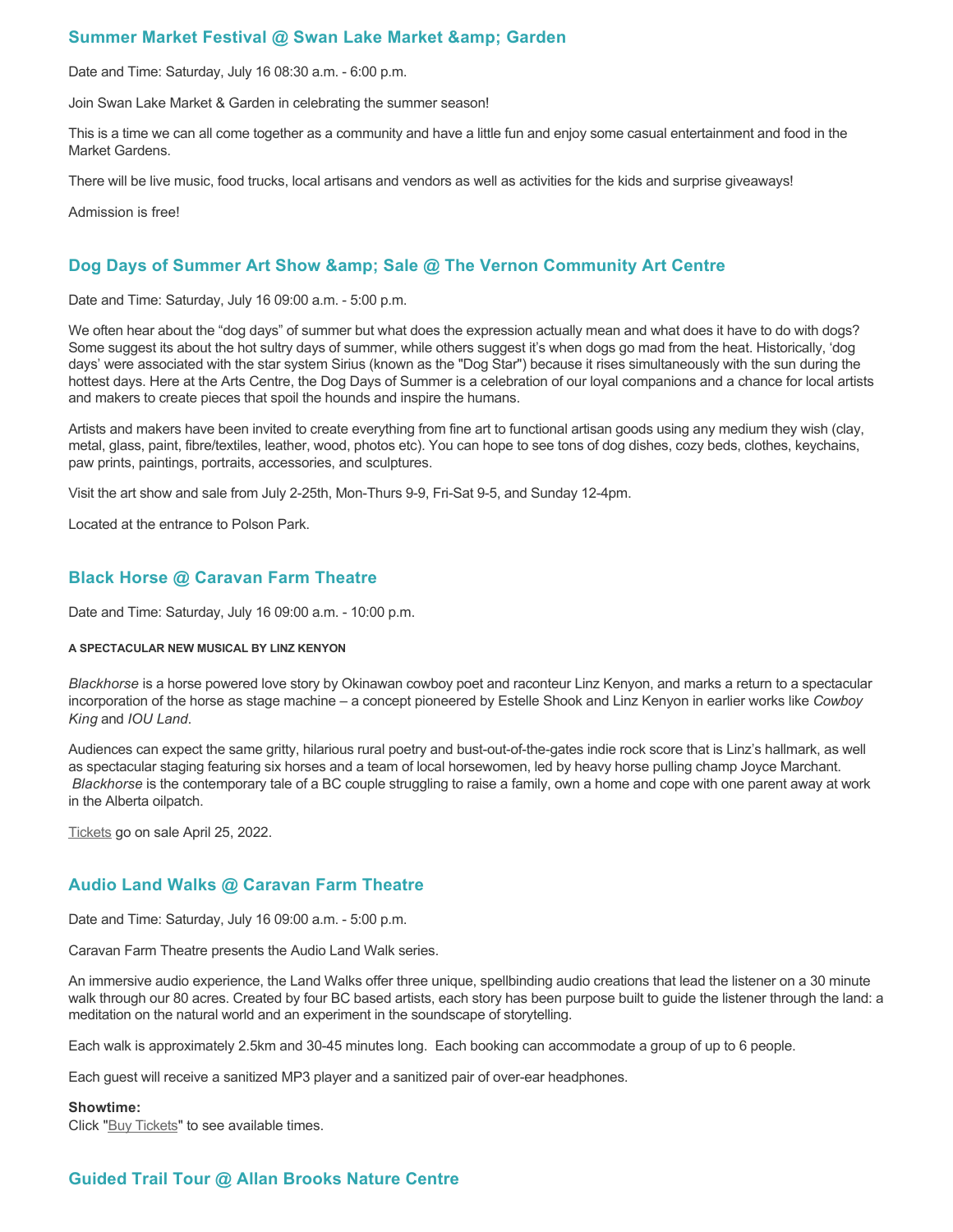Date and Time: Saturday, July 16 10:00 a.m. - 10:30 a.m.

Join us on a short walk through our rare and delicate grassland ecosystem! Learn about grassland plants and animals, their special traits that allow them to live in this hot, dry habitat and how they interact. Touch, smell, and feel as we explore the wilderness all around us! This tour starts at the trailhead and follows an easy gravel path loop around the centre.

**Fee:** \$5.00 per person *(youth under 16 + ABNC members are FREE!). Registration is required.* 

\*\*\*Please note, ABNC programming will be cancelled should the temperatures exceed 35C, for the safety of all patrons and staff.

Visit their [website](https://abnc.ca/events/events-calendar/) to register!

## **Summer Daily Tours @ Davison Orchards**

Date and Time: Saturday, July 16 10:00 a.m. - 4:00 p.m.

If you love tractor tours at the farm, we have some great news! Our tractor tours now run daily 10am to 4pm Monday to Saturday, and 11am to 4pm on Sundays!

# **Vintage Tractor Pull @ O'Keefe Ranch**

Date and Time: Saturday, July 16 11:00 a.m. - 3:00 p.m.

Ever wanted to learn how to drive a tractor? Want a tour of the machinery? The Pioneer Power Club is working with O'Keefe Ranch to give you an intimate tractor experience. They are also celebrating the 101st birthday of one of their vintage Tractor Pulls.

Doors open at 10AM, vintage tractor pull celebration begins at 11AM.

# **Summer Drop-in Presentations: Basically Bees @ Planet Bee**

Date and Time: Saturday, July 16 11:00 a.m. - 11:30 a.m.

*"Basically Bees"* - 20-30 minutes - **\$5.00** / person (3 and up) - Great for all ages!

Topics covered includes species of bees, the lifecycle of the honey bee, and pollination.

Included with all drop-in presentations:

- Guided viewing of our indoor observatory hives. Now that we have a new understanding of the inner workings of a colony, let's see if we can spot the queen, guard bees, and if we're lucky, a live bee dance!
- Assisted honey tasting of our 20+ varieties of honey.
- Upon request and weather dependent: Guided walk-through of our bee-friendly garden

*(No booking necessary, but groups of 10 or more are recommended to call in advance.)*

## **Nature Talk @ Allan Brooks Nature Centre**

Date and Time: Saturday, July 16 11:30 a.m. - 12:00 p.m.

Meet them in their grassland theatre for a short nature talk! Their ABNC interpreters will use some of our natural materials and props to teach you more about our local plants and animals and give you an up close look. A new theme every week! There is no need to preregister, simply check-in at the Interpretive Centre upon arrival and find a seat on one of our benches, or bring your own lawn chair. Nature Talks are free, but a donation is appreciated.

## **Summer Drop-in Presentations: All About Bees @ Planet Bee**

Date and Time: Saturday, July 16 12:00 p.m. - 1:15 p.m.

Learn all about Bees!

*"All ABout Bees"* - 60-75 minutes - **\$15.00** / person (3 and up, recommended for ages 13+)

Includes all topics above plus pollen, royal jelly, propolis, and mead. Time permitting, we are happy to expand into any other areas of interest related to bees.

## **What's Included**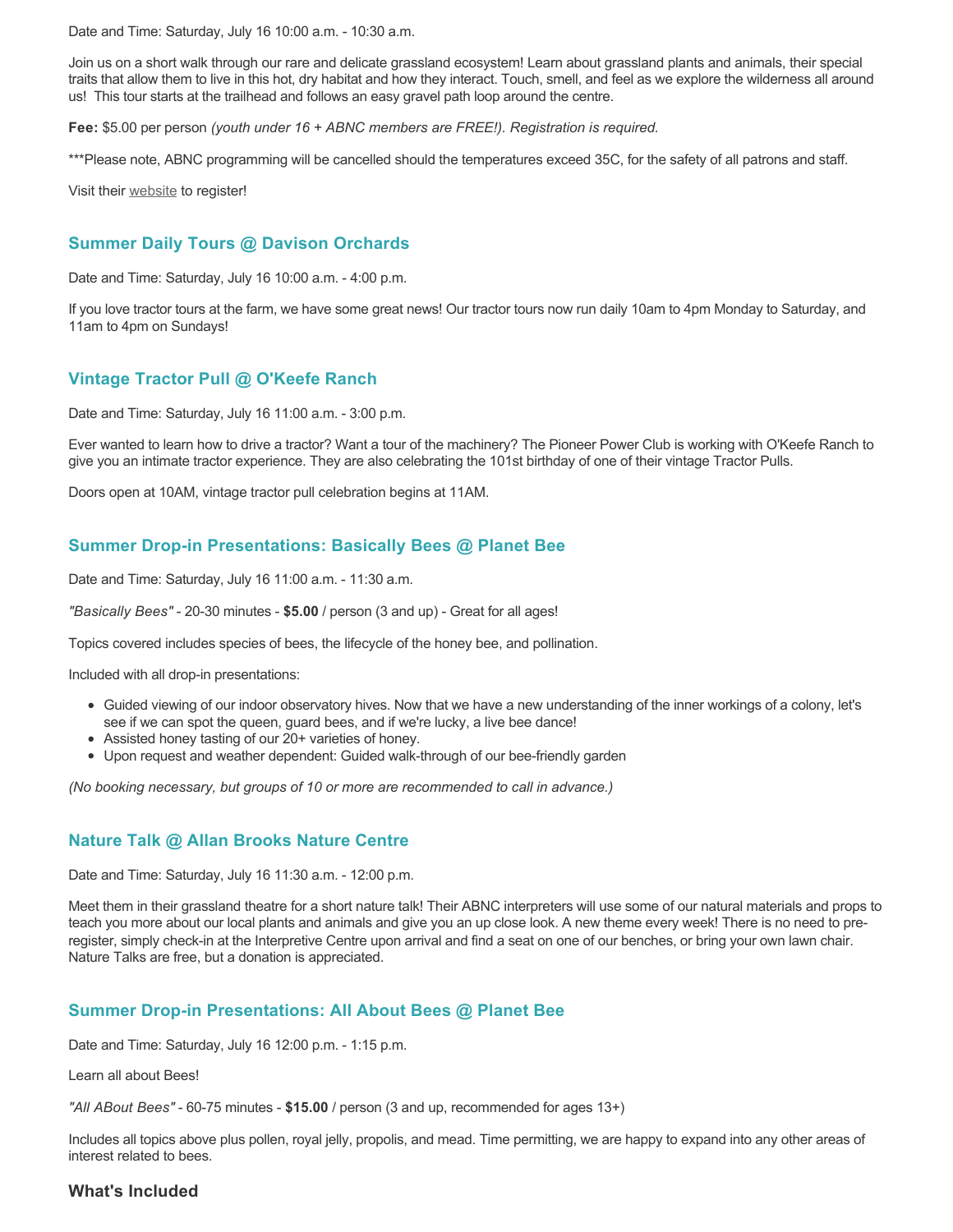1 hour PowerPoint presentation followed by a guided viewing of our indoor observatory hives.

- Now that we have a new understanding of the inner workings of a colony, let's see if we can spot the queen, guard bees, and if we're lucky, a live bee dance!
- Assisted honey tasting of our 20+ varieties of honey.
- Upon request and weather dependent: Guided walk-through of our bee-friendly garden.
- Personalized 150g jar of honey for each guest.

# **The Audio Land Walks @ Caravan Farm Theatre**

Date and Time: Saturday, July 16 01:00 p.m. - 4:30 p.m.

Caravan Farm Theatre presents the Audio Land Walk series.

An immersive audio experience, the Land Walks offer three unique, spellbinding audio creations that lead the listener on a 45 minute walk through our 80 acres. Created by four BC based artists, each story has been purpose built to guide the listener through the land: a meditation on the natural world and an experiment in the soundscape of storytelling.

Each walk is approximately 2.5km and 40-55 minutes long. Bookings can accommodate groups up to 6 people.

For more information and to buy tickets visit their [website!](https://caravanfarmtheatre.com/show/the-land-walks/)

## **Vernon Proms Oko Baroquo: A mixed bag of early music @ The Peace Lutheran Church**

Date and Time: Saturday, July 16 02:00 p.m. - 3:30 p.m.

A mixed bag of early music: a little bit of this and a little bit of that...

By donation.

[More info](https://proms.eventcalendarapp.com/u/36415/evt_external_62845d7084cce5260a3f5390?repeatId=evt_external_62845d7084cce5260a3f5390)

## **Summer Drop-in Presentations: Basically Bees @ Planet Bee**

Date and Time: Saturday, July 16 02:00 p.m. - 2:30 p.m.

*"Basically Bees"* - 20-30 minutes - **\$5.00** / person (3 and up) - Great for all ages!

Topics covered includes species of bees, the lifecycle of the honey bee, and pollination.

Included with all drop-in presentations:

- Guided viewing of our indoor observatory hives. Now that we have a new understanding of the inner workings of a colony, let's see if we can spot the queen, guard bees, and if we're lucky, a live bee dance!
- Assisted honey tasting of our 20+ varieties of honey.
- Upon request and weather dependent: Guided walk-through of our bee-friendly garden

## **Vernon Proms Jennifer Scott @ The Peace Lutheran Church**

Date and Time: Saturday, July 16 07:30 p.m. - 9:00 p.m.

A fabulous evening of jazz with Jennifer Scott, a Vancouver-based jazz vocalist and pianist, and her husband, bassist Rene Worst.

Jennifer Scott & Rene Worst are two of Canada's most respected musicians.

Collectively they have travelled throughout North America, the former Soviet Union & Europe working with artists as divergent as Jerry Douglas, Chet Baker, Moira Smiley, Clark Terry, Jon Batiste, David Bowie and many more!

As a duo, they have recorded two critically acclaimed CDs, Duets & the recently released Pairings.

Both are in demand as studio musicians, live performers and clinicians.

Tickets \$25/\$20, children 12y.o. and younger are free.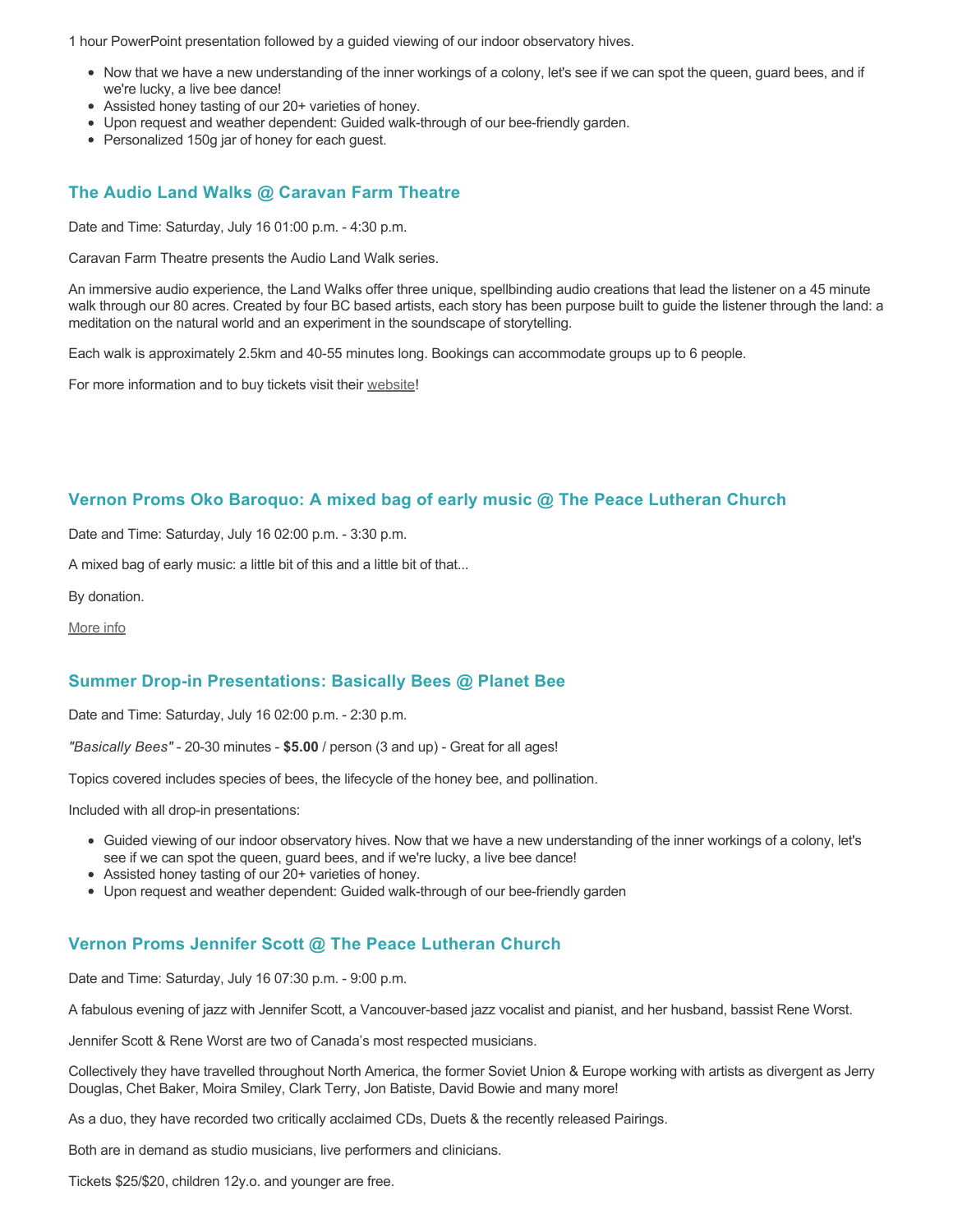# **Sunday, July 17, 2022**

## **Dirty Feet Trail Races - Trail Run #3 @ Kalamalka Provincial Park**

Date and Time: Sunday, July 17 08:00 a.m. - 2:00 p.m.

#### **JULY 17TH – VERNON, BC – 5KM, 10KM, 21KM**

#### **DIRTY FEET TRAIL RUN #3**

Trail Running Race in Kalamalka Prov. Park. Finish your run at the beach for a refreshing swim afterwards! Beautiful trails and beautiful views!

Sign up early this race will be capped at 300 people. Thanks in advance for signing up early.

#### **DISTANCES**

5km, 10km and 21km courses available! This run offers a 5km, 10km and 21km. Pick the distance that suits you and come out for an awesome day on the trails. There are great draw prizes to win so make sure to stick around to see what's new from our sponsors!!

### **TRAILS:**

The trails in Kalamalka Provincial Park are a mix of rocks and dirt and can be very dusty. These trails are surrounded by great scenery with the lake and the rocky hills, there should be some great views along the way. There will be sections of the race on double track trails to allow for passing and spreading out of the group however there will be a good portion of single track as well. The course is well marked with Dirty Feet flags and arrows.

#### **RACE SHIRTS AND MERCHANDISE**

New Dirty Feet T-shirt available at the race. Shirts are on sale for \$25. Hoodies and Hats will be available to purchase at the event. Cash and credit card are accepted. Check out the new shirts at the race!

### **RACE PACKAGE PICK-UP**

Friday July 15th from 3-5pm and Saturday July 16th from 11-1pm in Vernon at [The Starting Block](https://startingblock.ca/) in Vernon. - 3100 29 Ave,

For out of towners that cannot make these times you can pick them up on race day at the race location from 8am-8:45am.

### **RACER CHECK IN**

Begins July 17th at 8:00am at Start/Finish

### **RACE START TIMES**

21 km at 9:00am

- 10 km at 9:30am
- 5 km at 9:45am

### **ENTRY FEES \***

5 km early entry fee is \$40 includes GST.

10 km early entry fee is \$50 includes GST.

21 km race early entry fee is \$65 includes GST.

\*Entry Fees will increase by \$5 on January 1st, 2022 – and increase by \$5 – 1 week (July 10th) before the race.

\*Entry fees do not include on-line processing fee.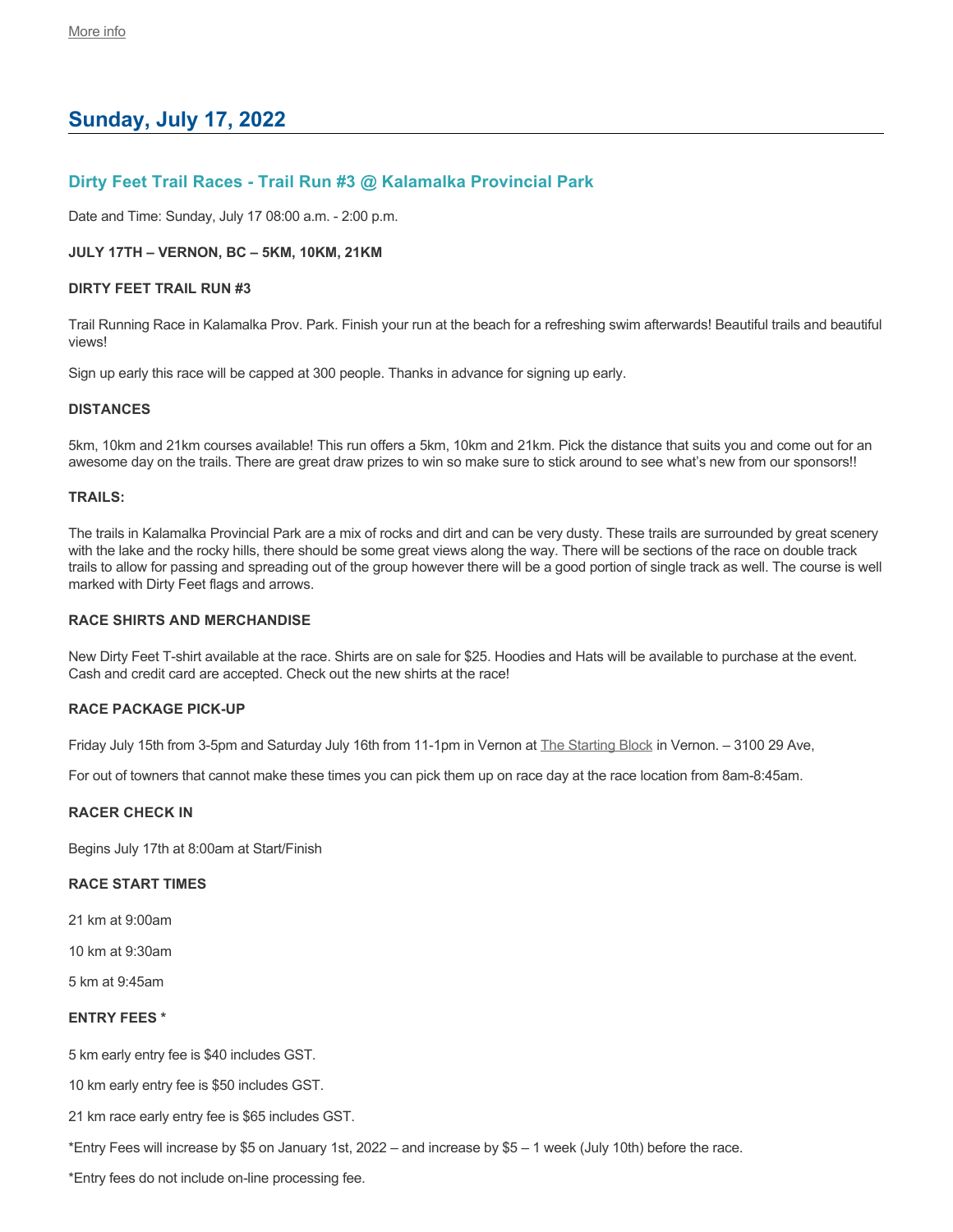If you would like to volunteer please email INFO@DIRTYFEET.CA regarding volunteering for this event.

### **ON-LINE REGISTRATION DEADLINE**

On line registration last day is July 16th, 2022. [Click here to Register!](https://raceroster.com/events/2022/56251/dirty-feet-trail-run-race-3?fbclid=IwAR1Z8VZD1XeFPyZXyeXkPbnLk8PVpsKxZfjrRq3R4B_98OQTA__Yci53QLg)

### **Audio Land Walks @ Caravan Farm Theatre**

Date and Time: Sunday, July 17 09:00 a.m. - 5:00 p.m.

Caravan Farm Theatre presents the Audio Land Walk series.

An immersive audio experience, the Land Walks offer three unique, spellbinding audio creations that lead the listener on a 30 minute walk through our 80 acres. Created by four BC based artists, each story has been purpose built to guide the listener through the land: a meditation on the natural world and an experiment in the soundscape of storytelling.

Each walk is approximately 2.5km and 30-45 minutes long. Each booking can accommodate a group of up to 6 people.

Each guest will receive a sanitized MP3 player and a sanitized pair of over-ear headphones.

#### **Showtime:**

Click "[Buy Tickets](https://caravanfarmtheatre.com/show/the-land-walks/?ct=t%28EMAIL_CAMPAIGN_4_19_2022_13_43SEASON+2022%29&mc_cid=c02afad356&mc_eid=4778eb8892)" to see available times.

## **Black Horse @ Caravan Farm Theatre**

Date and Time: Sunday, July 17 09:00 a.m. - 10:00 p.m.

#### **A SPECTACULAR NEW MUSICAL BY LINZ KENYON**

*Blackhorse* is a horse powered love story by Okinawan cowboy poet and raconteur Linz Kenyon, and marks a return to a spectacular incorporation of the horse as stage machine – a concept pioneered by Estelle Shook and Linz Kenyon in earlier works like *Cowboy King* and *IOU Land*.

Audiences can expect the same gritty, hilarious rural poetry and bust-out-of-the-gates indie rock score that is Linz's hallmark, as well as spectacular staging featuring six horses and a team of local horsewomen, led by heavy horse pulling champ Joyce Marchant. *Blackhorse* is the contemporary tale of a BC couple struggling to raise a family, own a home and cope with one parent away at work in the Alberta oilpatch.

[Tickets](https://caravanfarmtheatre.com/show/blackhorse-2/?ct=t%28EMAIL_CAMPAIGN_4_19_2022_13_43SEASON+2022%29&mc_cid=c02afad356&mc_eid=4778eb8892) go on sale April 25, 2022.

## **Yoga + Mimosas @ Predator Ridge Resort**

Date and Time: Sunday, July 17 10:00 a.m.

Grace & Flow is back at [Predator Ridge Resort](https://www.predatorridge.com/events) to bring you *Yoga + Mimosa's!* One ticket includes a 60 min yoga flow on the outdoor Lavender Platform set amongst gorgeous lavender fields.

After Savasana enjoy a juicy mimosa while taking in the view of one of the Okanagan's many treasures.

Class begins at 10 am. Access the Lavender Platform by vehicle in the Predator Ridge Commonage Neighbourhood. All levels welcome.

\*Please book early as spaces are limited\*

All classes are outdoors so please prepare for the weather. Vaccination passports not required.

Must bring your own yoga mat, no spare mats available to borrow. Directions to the platform will be emailed out to you along with a waiver once purchase is confirmed.

## **Summer Daily Tours @ Davison Orchards**

Date and Time: Sunday, July 17 11:00 a.m. - 4:00 p.m.

If you love tractor tours at the farm, we have some great news! Our tractor tours now run daily 10am to 4pm Monday to Saturday, and 11am to 4pm on Sundays!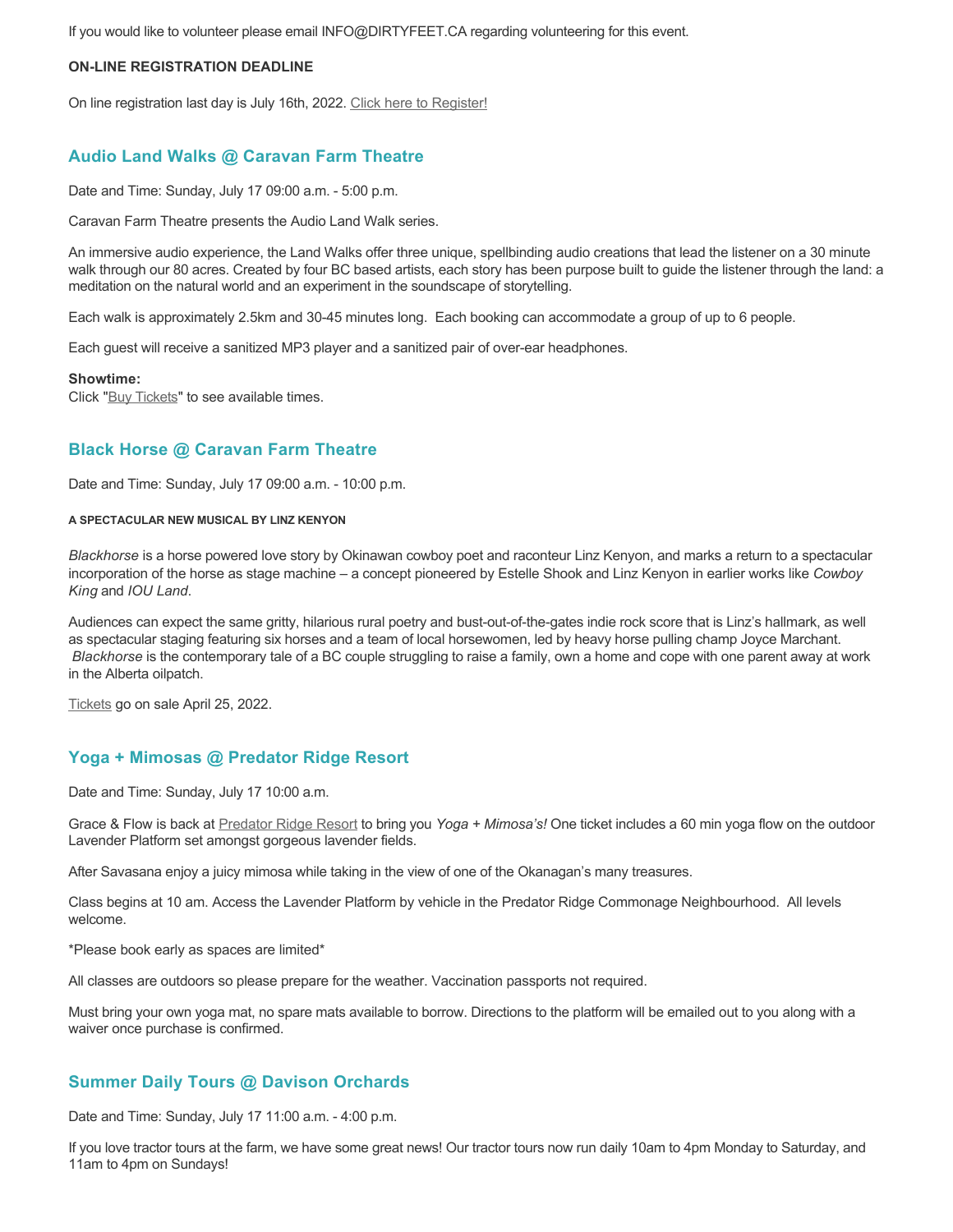# **Summer Drop-in Presentations: Basically Bees @ Planet Bee**

Date and Time: Sunday, July 17 11:00 a.m. - 11:30 a.m.

*"Basically Bees"* - 20-30 minutes - **\$5.00** / person (3 and up) - Great for all ages!

Topics covered includes species of bees, the lifecycle of the honey bee, and pollination.

Included with all drop-in presentations:

- Guided viewing of our indoor observatory hives. Now that we have a new understanding of the inner workings of a colony, let's see if we can spot the queen, guard bees, and if we're lucky, a live bee dance!
- Assisted honey tasting of our 20+ varieties of honey.
- Upon request and weather dependent: Guided walk-through of our bee-friendly garden

*(No booking necessary, but groups of 10 or more are recommended to call in advance.)*

## **Summer Drop-in Presentations: All About Bees @ Planet Bee**

Date and Time: Sunday, July 17 12:00 p.m. - 1:15 p.m.

Learn all about Bees!

*"All ABout Bees"* - 60-75 minutes - **\$15.00** / person (3 and up, recommended for ages 13+)

Includes all topics above plus pollen, royal jelly, propolis, and mead. Time permitting, we are happy to expand into any other areas of interest related to bees.

### **What's Included**

1 hour PowerPoint presentation followed by a guided viewing of our indoor observatory hives.

- Now that we have a new understanding of the inner workings of a colony, let's see if we can spot the queen, guard bees, and if we're lucky, a live bee dance!
- Assisted honey tasting of our 20+ varieties of honey.
- Upon request and weather dependent: Guided walk-through of our bee-friendly garden.
- Personalized 150g jar of honey for each guest.

## **Dog Days of Summer Art Show & amp; Sale @ The Vernon Community Art Centre**

Date and Time: Sunday, July 17 12:00 p.m. - 4:00 p.m.

We often hear about the "dog days" of summer but what does the expression actually mean and what does it have to do with dogs? Some suggest its about the hot sultry days of summer, while others suggest it's when dogs go mad from the heat. Historically, 'dog days' were associated with the star system Sirius (known as the "Dog Star") because it rises simultaneously with the sun during the hottest days. Here at the Arts Centre, the Dog Days of Summer is a celebration of our loyal companions and a chance for local artists and makers to create pieces that spoil the hounds and inspire the humans.

Artists and makers have been invited to create everything from fine art to functional artisan goods using any medium they wish (clay, metal, glass, paint, fibre/textiles, leather, wood, photos etc). You can hope to see tons of dog dishes, cozy beds, clothes, keychains, paw prints, paintings, portraits, accessories, and sculptures.

Visit the art show and sale from July 2-25th, Mon-Thurs 9-9, Fri-Sat 9-5, and Sunday 12-4pm.

Located at the entrance to Polson Park.

## **The Audio Land Walks @ Caravan Farm Theatre**

Date and Time: Sunday, July 17 01:00 p.m. - 4:30 p.m.

Caravan Farm Theatre presents the Audio Land Walk series.

An immersive audio experience, the Land Walks offer three unique, spellbinding audio creations that lead the listener on a 45 minute walk through our 80 acres. Created by four BC based artists, each story has been purpose built to guide the listener through the land: a meditation on the natural world and an experiment in the soundscape of storytelling.

Each walk is approximately 2.5km and 40-55 minutes long. Bookings can accommodate groups up to 6 people.

For more information and to buy tickets visit their [website!](https://caravanfarmtheatre.com/show/the-land-walks/)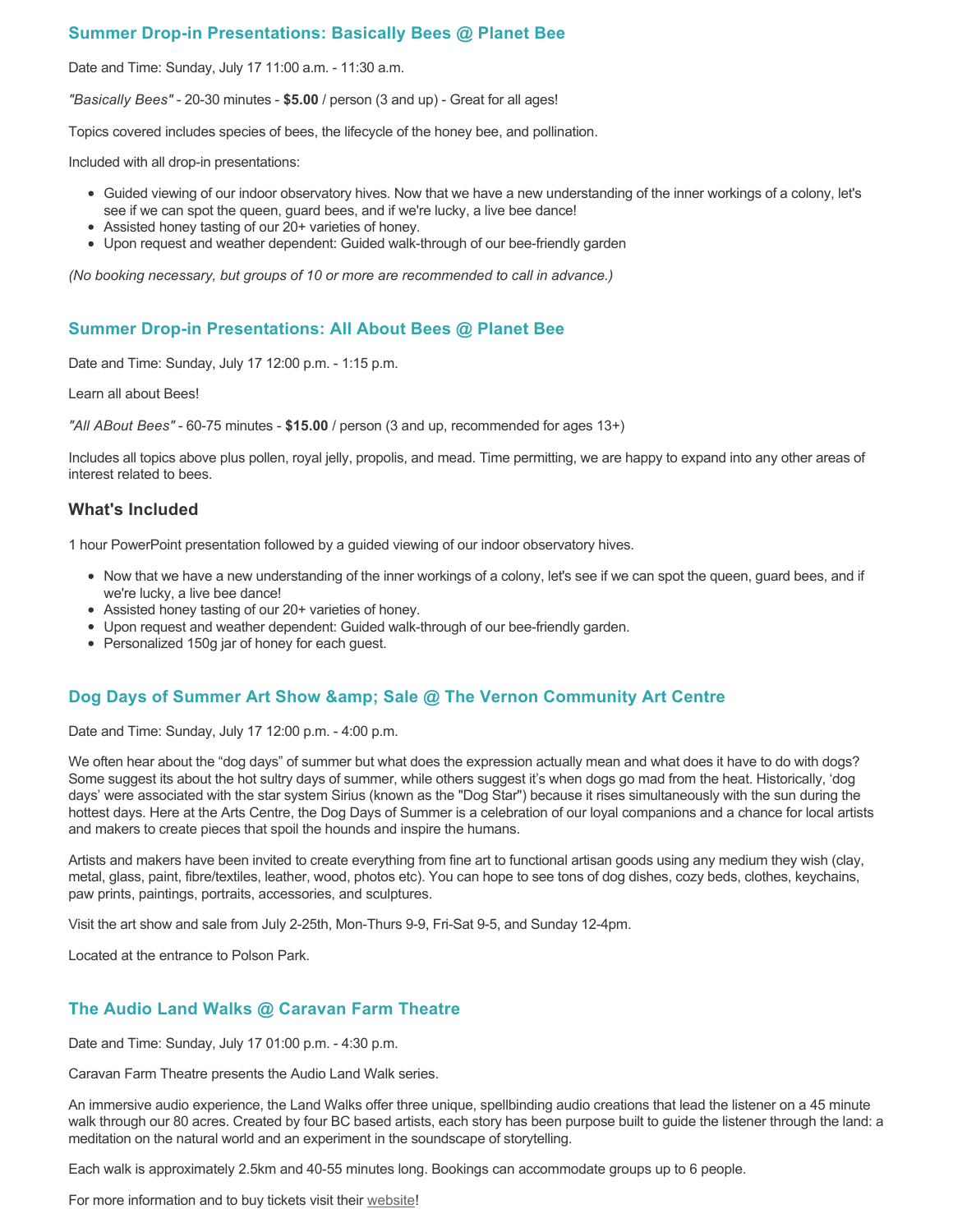# **Summer Drop-in Presentations: Basically Bees @ Planet Bee**

Date and Time: Sunday, July 17 02:00 p.m. - 2:30 p.m.

*"Basically Bees"* - 20-30 minutes - **\$5.00** / person (3 and up) - Great for all ages!

Topics covered includes species of bees, the lifecycle of the honey bee, and pollination.

Included with all drop-in presentations:

- Guided viewing of our indoor observatory hives. Now that we have a new understanding of the inner workings of a colony, let's see if we can spot the queen, guard bees, and if we're lucky, a live bee dance!
- Assisted honey tasting of our 20+ varieties of honey.
- Upon request and weather dependent: Guided walk-through of our bee-friendly garden

### **Vernon Proms Gala Concert "Art in Life" @ The Peace Lutheran Church**

Date and Time: Sunday, July 17 07:30 p.m. - 9:00 p.m.

The final Gala concert "Art in Life" with Sycamore String Quartet and vocal soloists. Vernon only, Sun Jul 17th. The program includes a premiere of Imant Raminsh's song cycle *O Language Where Language Ends* for a string quintet, mezzo-soprano and baritone, commissioned by the Proms; *Fratres by Arvo Part* (cello and piano); *Suite on Ukrainian Folk Themes, Op. 45, by Boris Lyatoshynsky*, composed in 1944, for a string quartet; and a selection of vocal gems.

[More info/Tickets](https://proms.eventcalendarapp.com/u/36415/evt_external_62845d7084cce5260a3f538c?repeatId=evt_external_62845d7084cce5260a3f538c)

# **Monday, July 18, 2022**

### **Vernon Farmer's Market @ Kal Tire Place Parking Lot**

Date and Time: Monday, July 18 08:00 a.m. - 1:00 p.m.

Join us every Monday and Thursday morning from 8:00 am to 1:00 pm from April to October for the Vernon Farmers' Market!

We are proud to be one of the Okanagan's oldest farmers' markets! Our market showcases a diverse number of delicious foods and one-of-a-kind products, which are all grown, made or baked by our local vendors. Discover fresh produce, fruit, eggs, meat, cheese, baked goods, plants, flowers, hand crafted products & so much more at the Vernon Farmers' Market!

### **Black Horse @ Caravan Farm Theatre**

Date and Time: Monday, July 18 09:00 a.m. - 10:00 p.m.

#### **A SPECTACULAR NEW MUSICAL BY LINZ KENYON**

*Blackhorse* is a horse powered love story by Okinawan cowboy poet and raconteur Linz Kenyon, and marks a return to a spectacular incorporation of the horse as stage machine – a concept pioneered by Estelle Shook and Linz Kenyon in earlier works like *Cowboy King* and *IOU Land*.

Audiences can expect the same gritty, hilarious rural poetry and bust-out-of-the-gates indie rock score that is Linz's hallmark, as well as spectacular staging featuring six horses and a team of local horsewomen, led by heavy horse pulling champ Joyce Marchant. *Blackhorse* is the contemporary tale of a BC couple struggling to raise a family, own a home and cope with one parent away at work in the Alberta oilpatch.

[Tickets](https://caravanfarmtheatre.com/show/blackhorse-2/?ct=t%28EMAIL_CAMPAIGN_4_19_2022_13_43SEASON+2022%29&mc_cid=c02afad356&mc_eid=4778eb8892) go on sale April 25, 2022.

## **Audio Land Walks @ Caravan Farm Theatre**

Date and Time: Monday, July 18 09:00 a.m. - 5:00 p.m.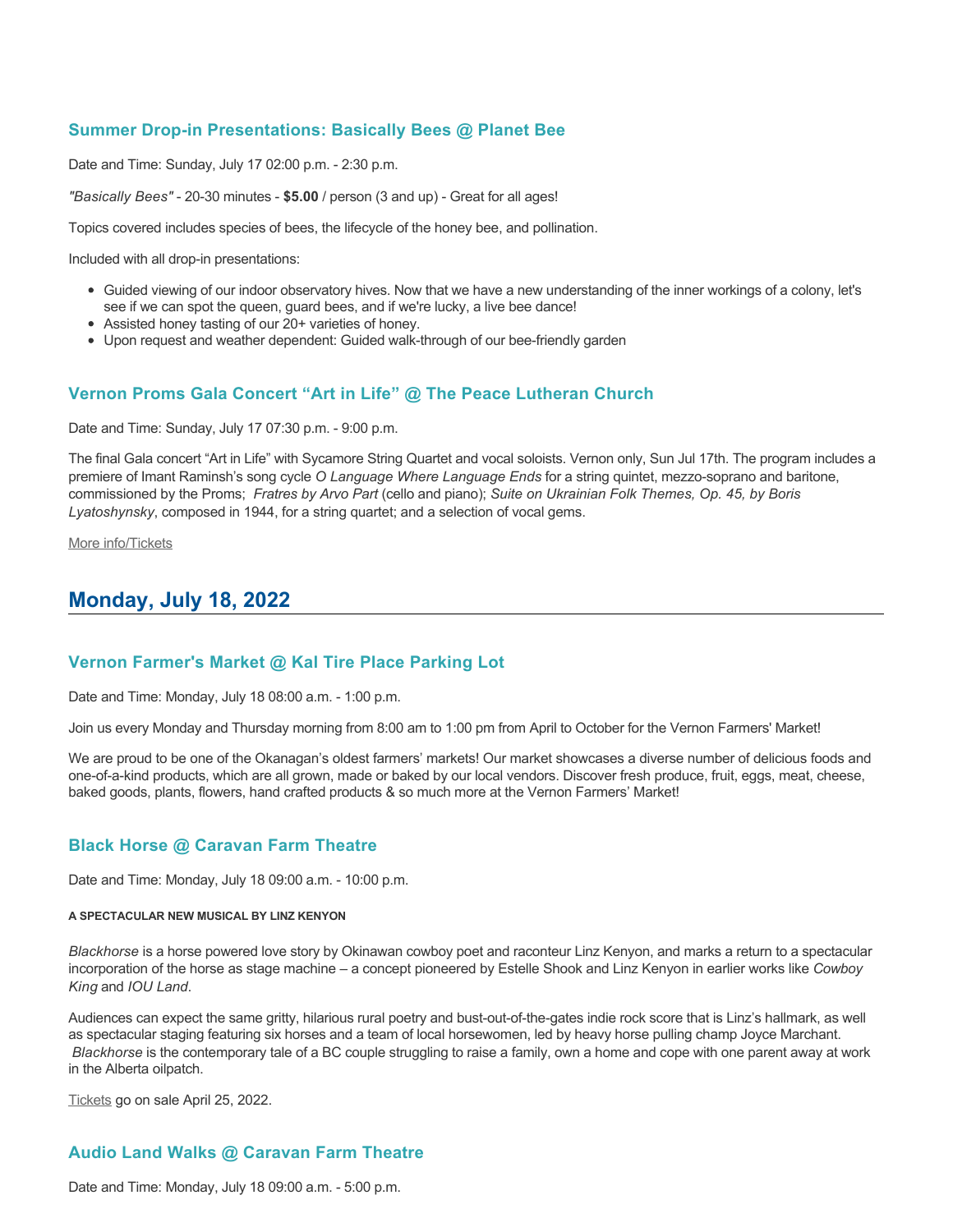Caravan Farm Theatre presents the Audio Land Walk series.

An immersive audio experience, the Land Walks offer three unique, spellbinding audio creations that lead the listener on a 30 minute walk through our 80 acres. Created by four BC based artists, each story has been purpose built to guide the listener through the land: a meditation on the natural world and an experiment in the soundscape of storytelling.

Each walk is approximately 2.5km and 30-45 minutes long. Each booking can accommodate a group of up to 6 people.

Each guest will receive a sanitized MP3 player and a sanitized pair of over-ear headphones.

#### **Showtime:**

Click "[Buy Tickets](https://caravanfarmtheatre.com/show/the-land-walks/?ct=t%28EMAIL_CAMPAIGN_4_19_2022_13_43SEASON+2022%29&mc_cid=c02afad356&mc_eid=4778eb8892)" to see available times.

# **Dog Days of Summer Art Show & amp; Sale @ The Vernon Community Art Centre**

Date and Time: Monday, July 18 09:00 a.m. - 9:00 p.m.

We often hear about the "dog days" of summer but what does the expression actually mean and what does it have to do with dogs? Some suggest its about the hot sultry days of summer, while others suggest it's when dogs go mad from the heat. Historically, 'dog days' were associated with the star system Sirius (known as the "Dog Star") because it rises simultaneously with the sun during the hottest days. Here at the Arts Centre, the Dog Days of Summer is a celebration of our loyal companions and a chance for local artists and makers to create pieces that spoil the hounds and inspire the humans.

Artists and makers have been invited to create everything from fine art to functional artisan goods using any medium they wish (clay, metal, glass, paint, fibre/textiles, leather, wood, photos etc). You can hope to see tons of dog dishes, cozy beds, clothes, keychains, paw prints, paintings, portraits, accessories, and sculptures.

Visit the art show and sale from July 2-25th, Mon-Thurs 9-9, Fri-Sat 9-5, and Sunday 12-4pm.

Located at the entrance to Polson Park.

## **Summer Daily Tours @ Davison Orchards**

Date and Time: Monday, July 18 10:00 a.m. - 4:00 p.m.

If you love tractor tours at the farm, we have some great news! Our tractor tours now run daily 10am to 4pm Monday to Saturday, and 11am to 4pm on Sundays!

### **Summer Drop-in Presentations: Basically Bees @ Planet Bee**

Date and Time: Monday, July 18 11:00 a.m. - 11:30 a.m.

*"Basically Bees"* - 20-30 minutes - **\$5.00** / person (3 and up) - Great for all ages!

Topics covered includes species of bees, the lifecycle of the honey bee, and pollination.

Included with all drop-in presentations:

- Guided viewing of our indoor observatory hives. Now that we have a new understanding of the inner workings of a colony, let's see if we can spot the queen, guard bees, and if we're lucky, a live bee dance!
- Assisted honey tasting of our 20+ varieties of honey.
- Upon request and weather dependent: Guided walk-through of our bee-friendly garden

*(No booking necessary, but groups of 10 or more are recommended to call in advance.)*

### **Summer Drop-in Presentations: All About Bees @ Planet Bee**

Date and Time: Monday, July 18 12:00 p.m. - 1:15 p.m.

Learn all about Bees!

*"All ABout Bees"* - 60-75 minutes - **\$15.00** / person (3 and up, recommended for ages 13+)

Includes all topics above plus pollen, royal jelly, propolis, and mead. Time permitting, we are happy to expand into any other areas of interest related to bees.

## **What's Included**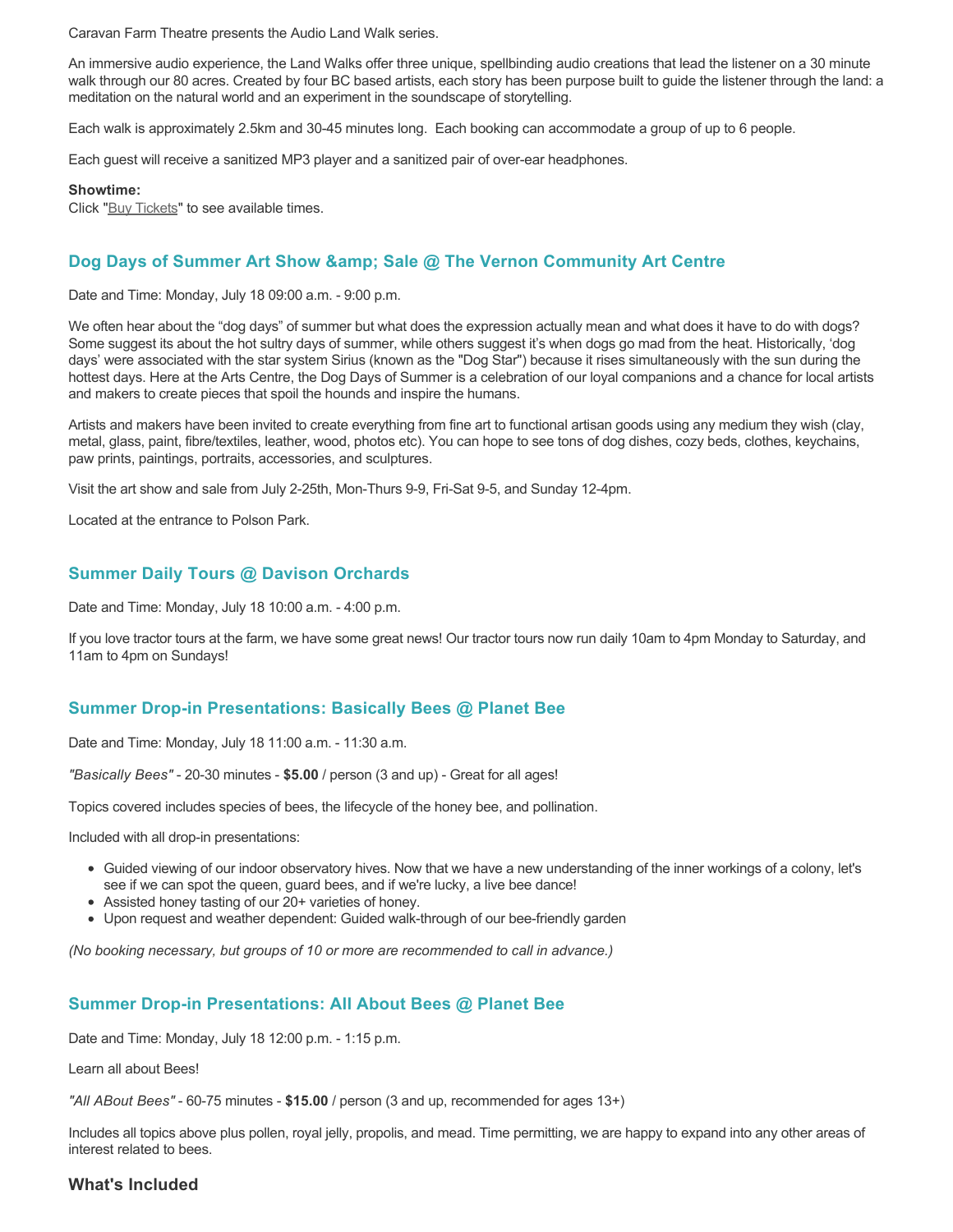1 hour PowerPoint presentation followed by a guided viewing of our indoor observatory hives.

- Now that we have a new understanding of the inner workings of a colony, let's see if we can spot the queen, guard bees, and if we're lucky, a live bee dance!
- Assisted honey tasting of our 20+ varieties of honey.
- Upon request and weather dependent: Guided walk-through of our bee-friendly garden.
- Personalized 150g jar of honey for each quest.

### **Summer Drop-in Presentations: Basically Bees @ Planet Bee**

Date and Time: Monday, July 18 02:00 p.m. - 2:30 p.m.

*"Basically Bees"* - 20-30 minutes - **\$5.00** / person (3 and up) - Great for all ages!

Topics covered includes species of bees, the lifecycle of the honey bee, and pollination.

Included with all drop-in presentations:

- Guided viewing of our indoor observatory hives. Now that we have a new understanding of the inner workings of a colony, let's see if we can spot the queen, guard bees, and if we're lucky, a live bee dance!
- Assisted honey tasting of our 20+ varieties of honey.
- Upon request and weather dependent: Guided walk-through of our bee-friendly garden

# **Tuesday, July 19, 2022**

### **Audio Land Walks @ Caravan Farm Theatre**

Date and Time: Tuesday, July 19 09:00 a.m. - 5:00 p.m.

Caravan Farm Theatre presents the Audio Land Walk series.

An immersive audio experience, the Land Walks offer three unique, spellbinding audio creations that lead the listener on a 30 minute walk through our 80 acres. Created by four BC based artists, each story has been purpose built to guide the listener through the land: a meditation on the natural world and an experiment in the soundscape of storytelling.

Each walk is approximately 2.5km and 30-45 minutes long. Each booking can accommodate a group of up to 6 people.

Each guest will receive a sanitized MP3 player and a sanitized pair of over-ear headphones.

#### **Showtime:**

Click "[Buy Tickets](https://caravanfarmtheatre.com/show/the-land-walks/?ct=t%28EMAIL_CAMPAIGN_4_19_2022_13_43SEASON+2022%29&mc_cid=c02afad356&mc_eid=4778eb8892)" to see available times.

### **Black Horse @ Caravan Farm Theatre**

Date and Time: Tuesday, July 19 09:00 a.m. - 10:00 p.m.

#### **A SPECTACULAR NEW MUSICAL BY LINZ KENYON**

*Blackhorse* is a horse powered love story by Okinawan cowboy poet and raconteur Linz Kenyon, and marks a return to a spectacular incorporation of the horse as stage machine – a concept pioneered by Estelle Shook and Linz Kenyon in earlier works like *Cowboy King* and *IOU Land*.

Audiences can expect the same gritty, hilarious rural poetry and bust-out-of-the-gates indie rock score that is Linz's hallmark, as well as spectacular staging featuring six horses and a team of local horsewomen, led by heavy horse pulling champ Joyce Marchant. *Blackhorse* is the contemporary tale of a BC couple struggling to raise a family, own a home and cope with one parent away at work in the Alberta oilpatch.

[Tickets](https://caravanfarmtheatre.com/show/blackhorse-2/?ct=t%28EMAIL_CAMPAIGN_4_19_2022_13_43SEASON+2022%29&mc_cid=c02afad356&mc_eid=4778eb8892) go on sale April 25, 2022.

## **Dog Days of Summer Art Show & amp; Sale @ The Vernon Community Art Centre**

Date and Time: Tuesday, July 19 09:00 a.m. - 9:00 p.m.

We often hear about the "dog days" of summer but what does the expression actually mean and what does it have to do with dogs? Some suggest its about the hot sultry days of summer, while others suggest it's when dogs go mad from the heat. Historically, 'dog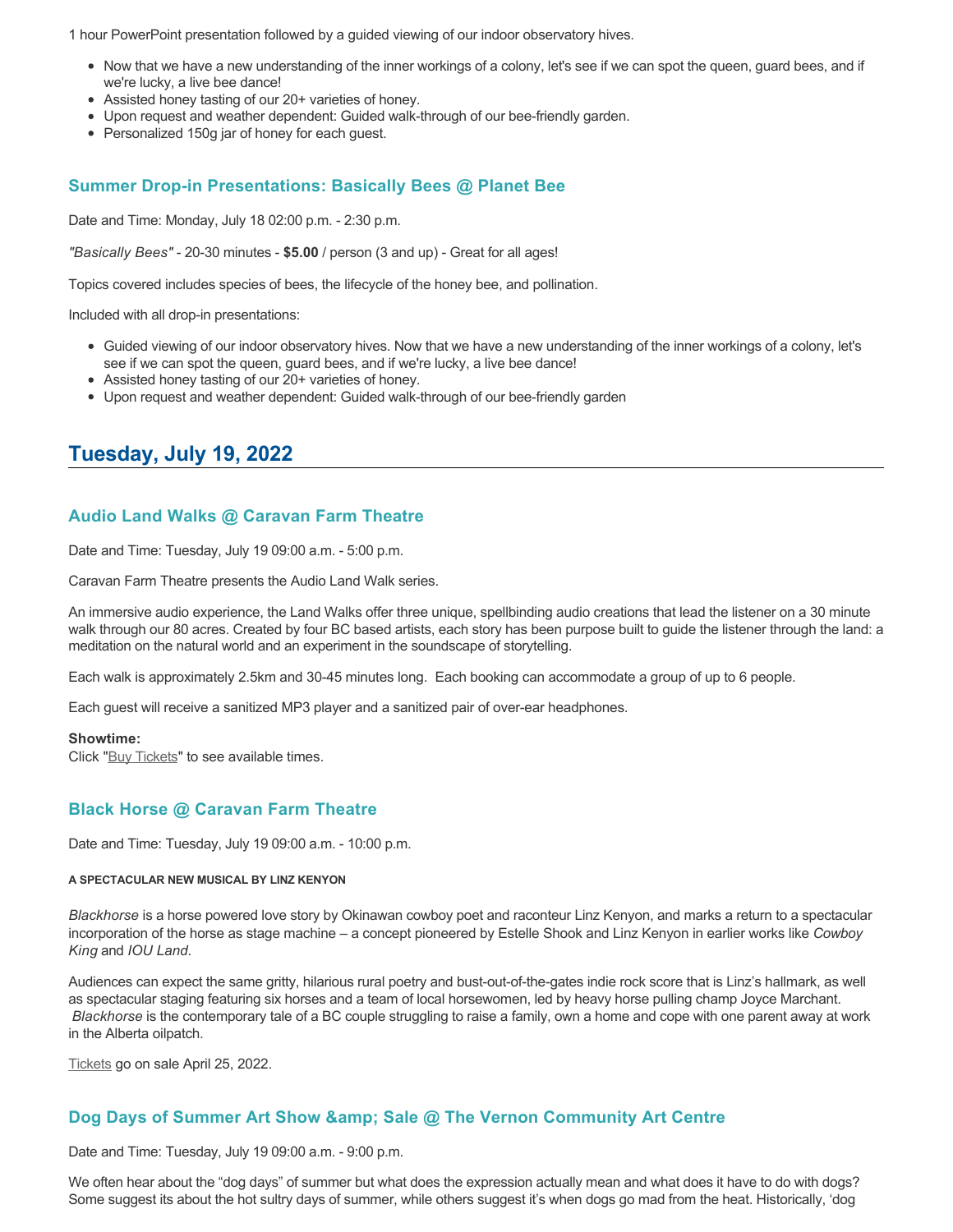days' were associated with the star system Sirius (known as the "Dog Star") because it rises simultaneously with the sun during the hottest days. Here at the Arts Centre, the Dog Days of Summer is a celebration of our loyal companions and a chance for local artists and makers to create pieces that spoil the hounds and inspire the humans.

Artists and makers have been invited to create everything from fine art to functional artisan goods using any medium they wish (clay, metal, glass, paint, fibre/textiles, leather, wood, photos etc). You can hope to see tons of dog dishes, cozy beds, clothes, keychains, paw prints, paintings, portraits, accessories, and sculptures.

Visit the art show and sale from July 2-25th, Mon-Thurs 9-9, Fri-Sat 9-5, and Sunday 12-4pm.

Located at the entrance to Polson Park.

# **Summer Daily Tours @ Davison Orchards**

Date and Time: Tuesday, July 19 10:00 a.m. - 4:00 p.m.

If you love tractor tours at the farm, we have some great news! Our tractor tours now run daily 10am to 4pm Monday to Saturday, and 11am to 4pm on Sundays!

### **Private Tours @ Mackie Lake House**

Date and Time: Tuesday, July 19 10:00 a.m. - 4:00 p.m.

A tale of three teapots, a rattlesnake hunting Reverend, and a gift from the King of Naples! Discover these and a multitude of other fascinating stories at this historic grand home.

Pre-booked tours are available starting May 1, 2022. Tours can be booked from 10am-4pm Tuesdays, Wednesdays and Thursdays ONLY. We are currently unable to facilitate weekend tours due to spring and summer events.

Please call 250-545-1019 to reserve.

Tickets are \$13 per person – \$5 for young children.

Refreshing beverages are available for purchase after your tour as you enjoy the grounds at Mackie Lake House.

# **Summer Drop-in Presentations: Basically Bees @ Planet Bee**

Date and Time: Tuesday, July 19 11:00 a.m. - 11:30 a.m.

*"Basically Bees"* - 20-30 minutes - **\$5.00** / person (3 and up) - Great for all ages!

Topics covered includes species of bees, the lifecycle of the honey bee, and pollination.

Included with all drop-in presentations:

- Guided viewing of our indoor observatory hives. Now that we have a new understanding of the inner workings of a colony, let's see if we can spot the queen, guard bees, and if we're lucky, a live bee dance!
- Assisted honey tasting of our 20+ varieties of honey.
- Upon request and weather dependent: Guided walk-through of our bee-friendly garden

*(No booking necessary, but groups of 10 or more are recommended to call in advance.)*

## **Summer Drop-in Presentations: All About Bees @ Planet Bee**

Date and Time: Tuesday, July 19 12:00 p.m. - 1:15 p.m.

Learn all about Bees!

*"All ABout Bees"* - 60-75 minutes - **\$15.00** / person (3 and up, recommended for ages 13+)

Includes all topics above plus pollen, royal jelly, propolis, and mead. Time permitting, we are happy to expand into any other areas of interest related to bees.

## **What's Included**

1 hour PowerPoint presentation followed by a guided viewing of our indoor observatory hives.

Now that we have a new understanding of the inner workings of a colony, let's see if we can spot the queen, guard bees, and if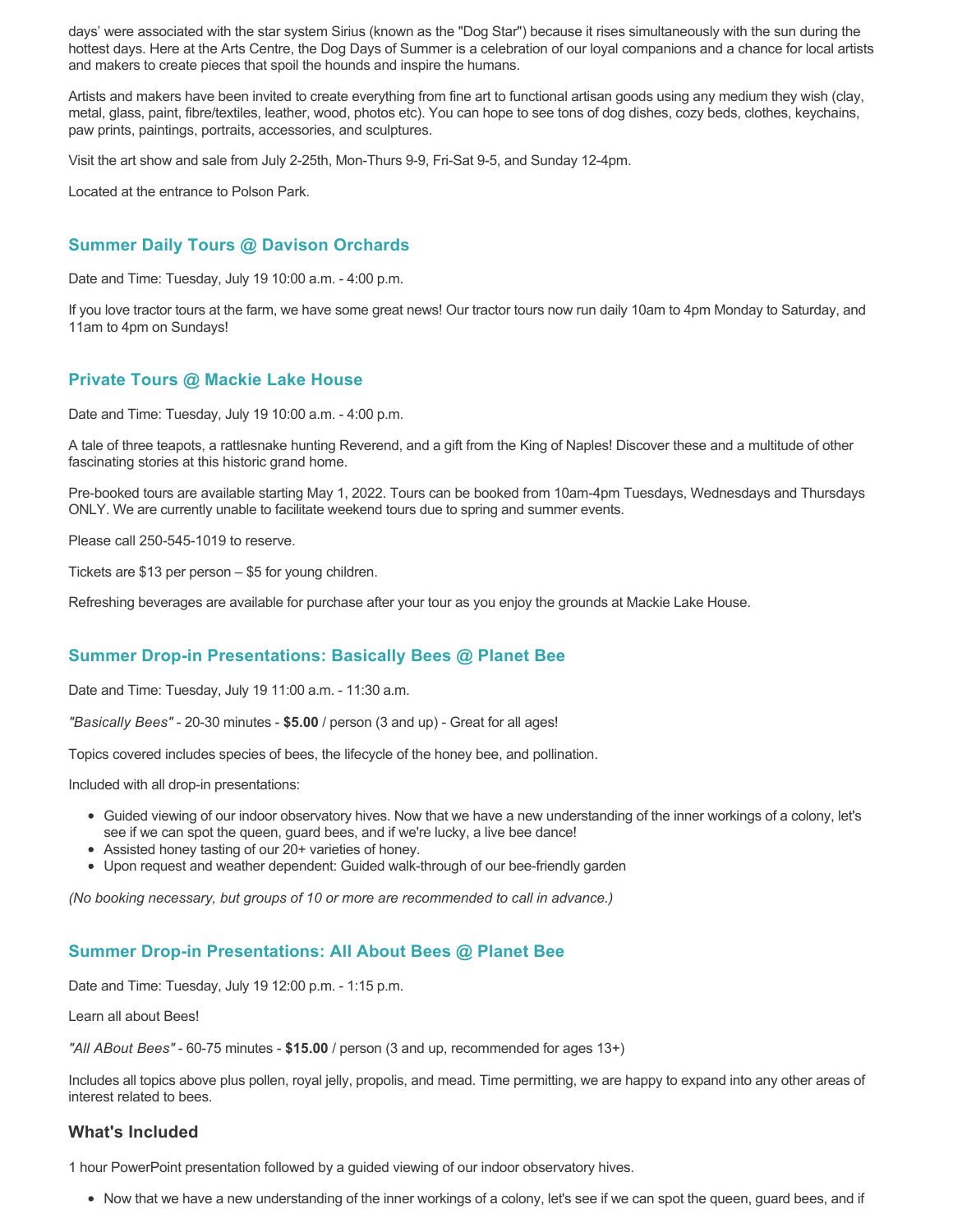we're lucky, a live bee dance!

- Assisted honey tasting of our 20+ varieties of honey.
- Upon request and weather dependent: Guided walk-through of our bee-friendly garden.
- Personalized 150g jar of honey for each guest.

# **Kalamalka Garden (K'nmaĺka? Sәnqâĺtәn) Indigenous Garden Tours @ Okanagan College**

Date and Time: Tuesday, July 19 02:00 p.m. - 3:30 p.m.

The tour of Kalamalka Garden will allow visitors to learn a brief history of Syilx (pronounced: see-eel), who are the Indigenous people of the Okanagan - and the Captikʷł (pronounced: chap-teek-cool) which are the stories, laws and cultural values of the Syilx Okanagan people, which have been passed down from generation to generation by oral tradition. Through these ancient stories, the Syilx have preserved their worldwide view and relationship with nature. Here at the Kalamalka Garden, guests will get to experience first hand the beauty and importance of both the Indigenous plant life and the traditional Indigenous knowledge that has existed for thousands of years, and still exists today.

Guests will have the opportunity to learn to identify traditional plants, understand how these plants are used for medicinal and food purposes, and see demonstrations of how to harvest and use the plants.

The tour presenter will provide short workshop on an Indigenous garden product and how it is grown, harvested and made into a gift. The workshop will explore the elements of traditional foods and medicines, history of the Okanagan area, Indigenous gardening techniques, and samples of foods from the garden.

# **Tour Details**

**DURATION:** Tours are available on Tuesdays and Thursdays starting at 2:00pm Tours are 1 hour – 1.5 hour.

**RATES:** \$30.00 – Adults \$5.00 – Children under 16 years old

All proceeds from the Garden Tours are used for operations.

Get your tickets [here!](https://www.eventbrite.ca/e/kalamalka-garden-tour-tickets-158617843239)

## **Summer Drop-in Presentations: Basically Bees @ Planet Bee**

Date and Time: Tuesday, July 19 02:00 p.m. - 2:30 p.m.

*"Basically Bees"* - 20-30 minutes - **\$5.00** / person (3 and up) - Great for all ages!

Topics covered includes species of bees, the lifecycle of the honey bee, and pollination.

Included with all drop-in presentations:

- Guided viewing of our indoor observatory hives. Now that we have a new understanding of the inner workings of a colony, let's see if we can spot the queen, guard bees, and if we're lucky, a live bee dance!
- Assisted honey tasting of our 20+ varieties of honey.
- Upon request and weather dependent: Guided walk-through of our bee-friendly garden

## **Live Music @ Range Lounge & Grill (Predator Ridge Resort)**

Date and Time: Tuesday, July 19 05:00 p.m. - 7:00 p.m.

During the summer, join us every Tuesday from 5 -7pm for our series of live music performances by local Okanagan artists.

Join us in Range & Lounge Grill to enjoy dinner during the event (dinner reservations are recommended).

## **Historic Downtown Mural Tours @ Greater Vernon Museum & Archives**

Date and Time: Tuesday, July 19 06:00 p.m. - 8:00 p.m.

The Historic Mural Tour takes you on a walking trip back into the past through Downtown Vernon. Discover all the places and ways our past meets our present.

Join our tour guides as they explore the lives and times of the individuals whose faces grace our city walls. Share in some of the stories of the people that helped create the vibrant, multicultural city that Vernon is today.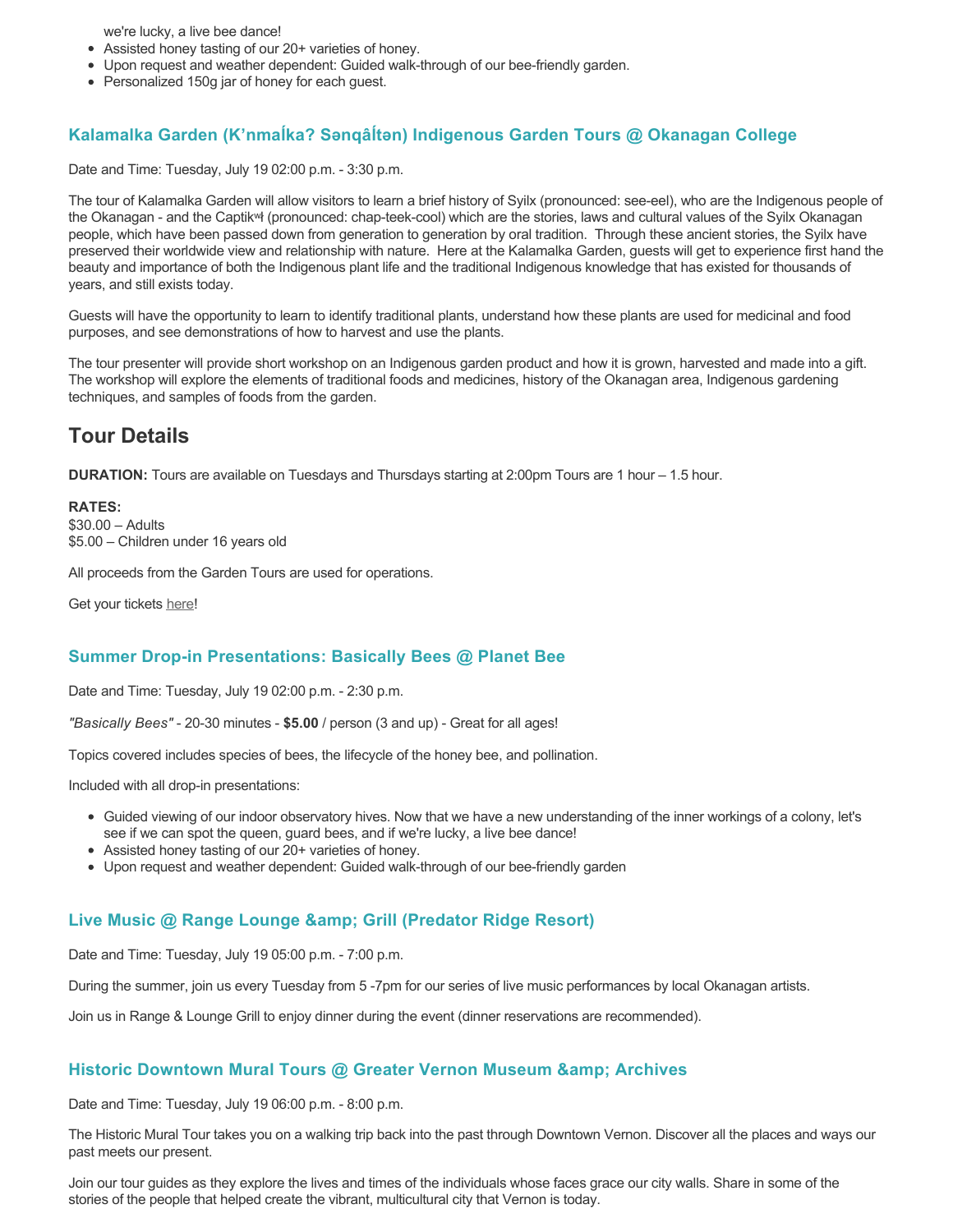#### **Tour FAQs**

- Tours must be pre-booked. Tours will not run if there are no bookings.
- Tours are best for those aged 12+ with an intermediate level of activity anticipated (tours are  $\sim$ 5km and run from 1.5 2 hours).
- Comfortable shoes, layers of clothing, sunglasses and/or sun hat, raingear if necessary, water bottle, and camera are recommended.
- Tours go rain or shine and are non-refundable.
- For groups larger than 20, private bookings or community groups, please contact us for details.
- Tours start at the Museum & Archives of Vernon 3009 32nd Avenue

Get your tickets [here!](https://www.eventbrite.com/e/historic-downtown-mural-tours-tickets-304983342387)

# **Wednesday, July 20, 2022**

# **Black Horse @ Caravan Farm Theatre**

Date and Time: Wednesday, July 20 09:00 a.m. - 10:00 p.m.

#### **A SPECTACULAR NEW MUSICAL BY LINZ KENYON**

*Blackhorse* is a horse powered love story by Okinawan cowboy poet and raconteur Linz Kenyon, and marks a return to a spectacular incorporation of the horse as stage machine – a concept pioneered by Estelle Shook and Linz Kenyon in earlier works like *Cowboy King* and *IOU Land*.

Audiences can expect the same gritty, hilarious rural poetry and bust-out-of-the-gates indie rock score that is Linz's hallmark, as well as spectacular staging featuring six horses and a team of local horsewomen, led by heavy horse pulling champ Joyce Marchant. *Blackhorse* is the contemporary tale of a BC couple struggling to raise a family, own a home and cope with one parent away at work in the Alberta oilpatch.

[Tickets](https://caravanfarmtheatre.com/show/blackhorse-2/?ct=t%28EMAIL_CAMPAIGN_4_19_2022_13_43SEASON+2022%29&mc_cid=c02afad356&mc_eid=4778eb8892) go on sale April 25, 2022.

# **Audio Land Walks @ Caravan Farm Theatre**

Date and Time: Wednesday, July 20 09:00 a.m. - 5:00 p.m.

Caravan Farm Theatre presents the Audio Land Walk series.

An immersive audio experience, the Land Walks offer three unique, spellbinding audio creations that lead the listener on a 30 minute walk through our 80 acres. Created by four BC based artists, each story has been purpose built to guide the listener through the land: a meditation on the natural world and an experiment in the soundscape of storytelling.

Each walk is approximately 2.5km and 30-45 minutes long. Each booking can accommodate a group of up to 6 people.

Each guest will receive a sanitized MP3 player and a sanitized pair of over-ear headphones.

#### **Showtime:**

Click "[Buy Tickets](https://caravanfarmtheatre.com/show/the-land-walks/?ct=t%28EMAIL_CAMPAIGN_4_19_2022_13_43SEASON+2022%29&mc_cid=c02afad356&mc_eid=4778eb8892)" to see available times.

## **Dog Days of Summer Art Show & amp; Sale @ The Vernon Community Art Centre**

Date and Time: Wednesday, July 20 09:00 a.m. - 9:00 p.m.

We often hear about the "dog days" of summer but what does the expression actually mean and what does it have to do with dogs? Some suggest its about the hot sultry days of summer, while others suggest it's when dogs go mad from the heat. Historically, 'dog days' were associated with the star system Sirius (known as the "Dog Star") because it rises simultaneously with the sun during the hottest days. Here at the Arts Centre, the Dog Days of Summer is a celebration of our loyal companions and a chance for local artists and makers to create pieces that spoil the hounds and inspire the humans.

Artists and makers have been invited to create everything from fine art to functional artisan goods using any medium they wish (clay, metal, glass, paint, fibre/textiles, leather, wood, photos etc). You can hope to see tons of dog dishes, cozy beds, clothes, keychains, paw prints, paintings, portraits, accessories, and sculptures.

Visit the art show and sale from July 2-25th, Mon-Thurs 9-9, Fri-Sat 9-5, and Sunday 12-4pm.

Located at the entrance to Polson Park.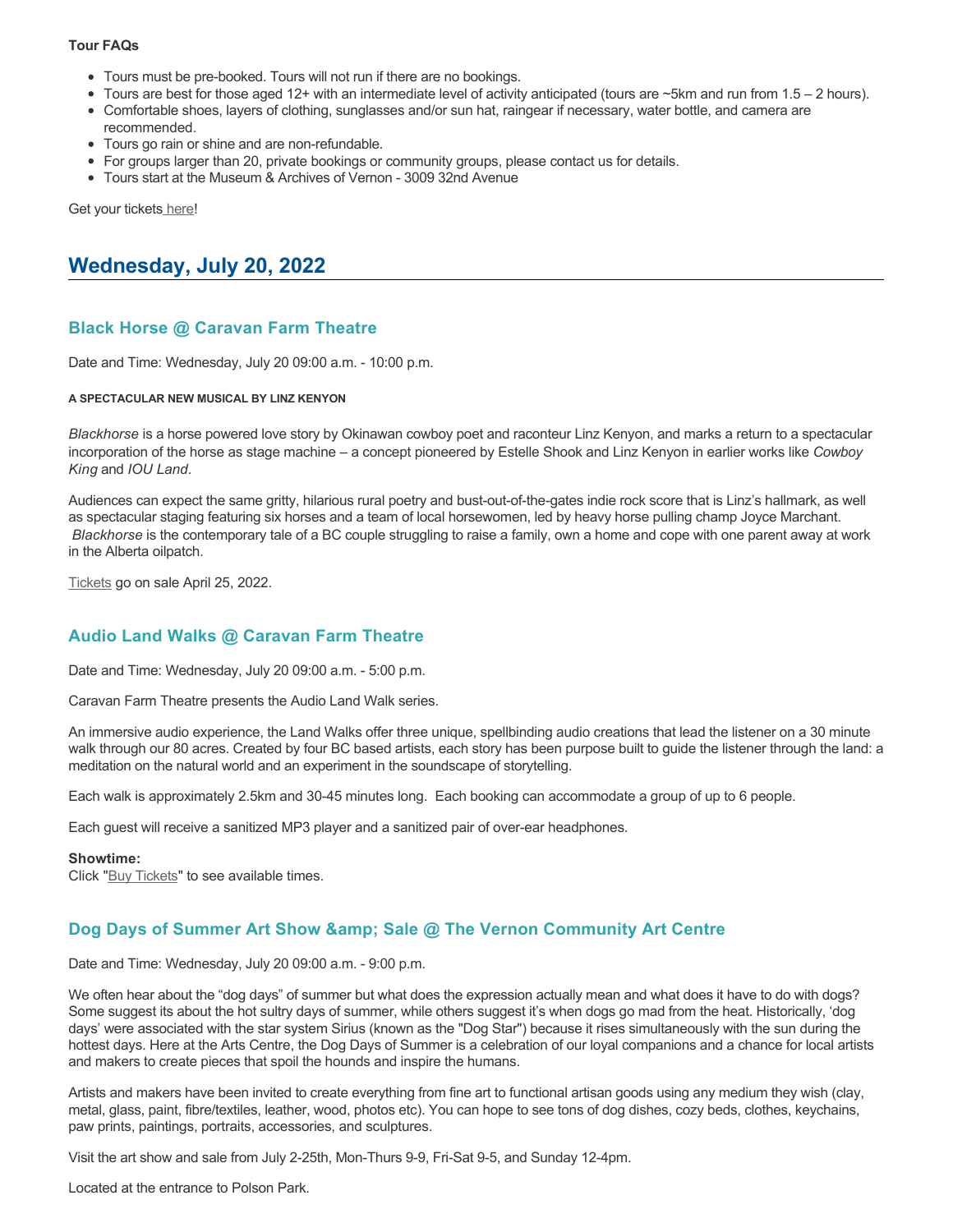# **Summer Daily Tours @ Davison Orchards**

Date and Time: Wednesday, July 20 10:00 a.m. - 4:00 p.m.

If you love tractor tours at the farm, we have some great news! Our tractor tours now run daily 10am to 4pm Monday to Saturday, and 11am to 4pm on Sundays!

#### **Private Tours @ Mackie Lake House**

Date and Time: Wednesday, July 20 10:00 a.m. - 4:00 p.m.

A tale of three teapots, a rattlesnake hunting Reverend, and a gift from the King of Naples! Discover these and a multitude of other fascinating stories at this historic grand home.

Pre-booked tours are available starting May 1, 2022. Tours can be booked from 10am-4pm Tuesdays, Wednesdays and Thursdays ONLY. We are currently unable to facilitate weekend tours due to spring and summer events.

Please call 250-545-1019 to reserve.

Tickets are \$13 per person – \$5 for young children.

Refreshing beverages are available for purchase after your tour as you enjoy the grounds at Mackie Lake House.

# **Summer Drop-in Presentations: Basically Bees @ Planet Bee**

Date and Time: Wednesday, July 20 11:00 a.m. - 11:30 a.m.

*"Basically Bees"* - 20-30 minutes - **\$5.00** / person (3 and up) - Great for all ages!

Topics covered includes species of bees, the lifecycle of the honey bee, and pollination.

Included with all drop-in presentations:

- Guided viewing of our indoor observatory hives. Now that we have a new understanding of the inner workings of a colony, let's see if we can spot the queen, guard bees, and if we're lucky, a live bee dance!
- Assisted honey tasting of our 20+ varieties of honey.
- Upon request and weather dependent: Guided walk-through of our bee-friendly garden

*(No booking necessary, but groups of 10 or more are recommended to call in advance.)*

### **Summer Drop-in Presentations: All About Bees @ Planet Bee**

Date and Time: Wednesday, July 20 12:00 p.m. - 1:15 p.m.

Learn all about Bees!

*"All ABout Bees"* - 60-75 minutes - **\$15.00** / person (3 and up, recommended for ages 13+)

Includes all topics above plus pollen, royal jelly, propolis, and mead. Time permitting, we are happy to expand into any other areas of interest related to bees.

#### **What's Included**

1 hour PowerPoint presentation followed by a guided viewing of our indoor observatory hives.

- Now that we have a new understanding of the inner workings of a colony, let's see if we can spot the queen, guard bees, and if we're lucky, a live bee dance!
- Assisted honey tasting of our 20+ varieties of honey.
- Upon request and weather dependent: Guided walk-through of our bee-friendly garden.
- Personalized 150g jar of honey for each guest.

### **Summer Drop-in Presentations: Basically Bees @ Planet Bee**

Date and Time: Wednesday, July 20 02:00 p.m. - 2:30 p.m.

*"Basically Bees"* - 20-30 minutes - **\$5.00** / person (3 and up) - Great for all ages!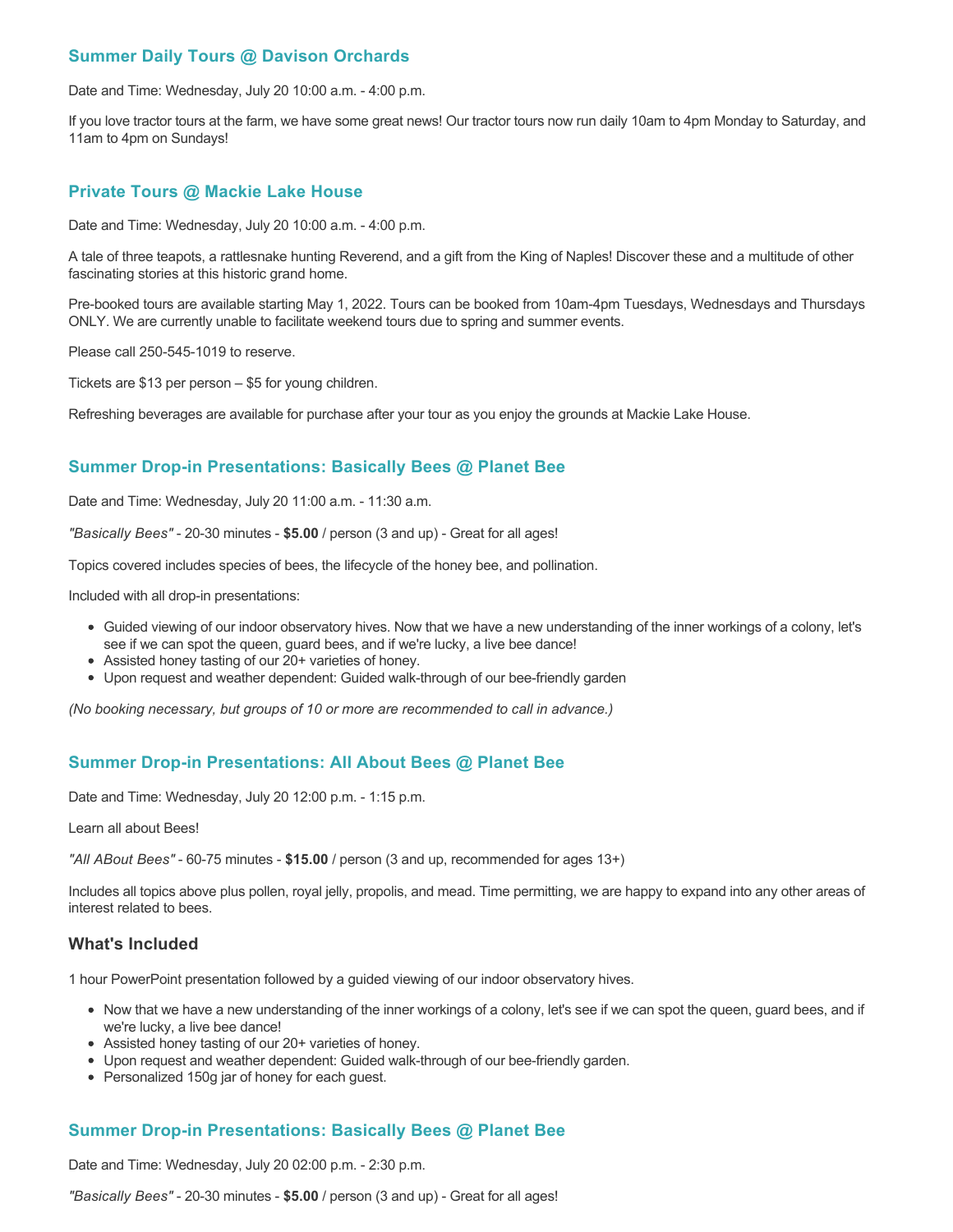Topics covered includes species of bees, the lifecycle of the honey bee, and pollination.

Included with all drop-in presentations:

- Guided viewing of our indoor observatory hives. Now that we have a new understanding of the inner workings of a colony, let's see if we can spot the queen, guard bees, and if we're lucky, a live bee dance!
- Assisted honey tasting of our 20+ varieties of honey.
- Upon request and weather dependent: Guided walk-through of our bee-friendly garden

#### **Midsummer Eve of the Arts**

Date and Time: Wednesday, July 20 05:00 p.m. - 10:00 p.m.

The 36th annual art auction event, Midsummer's Eve of the Arts, will take place on **Wednesday, July 20th, 2022**. Once again, this year's fundraiser will be a hybrid of live and virtual formats, allowing those who aren't able to attend in person to still take part in the silent and live auctions!

Enjoy a vibrant evening of art and celebration as we look towards the bright future for the VPAG and art in Greater Vernon. Funds raised during the live and silent auctions provide important support to the Gallery throughout the year.

By donating to this year's Midsummer's Eve of the Arts, you will be investing into the future of British Columbia's arts and culture. The deadline for artists' donations is **June 21st, 2022 at 5:00 PM**. There are no application fees.

If you or anyone you know would like to be a part of this year's MEA by donating artwork, you can drop off the artwork and donation form at the gallery no later than June 21, 2022 by 5:00 PM.

More details to come.

# **Wahine Wednesday (SUP'n Social Paddle Night) @ Kalavida Surf Shop**

Date and Time: Wednesday, July 20 06:00 p.m.

A weekly womens SUP'n social paddle night! Wahine Wednesdays are all about the girls getting together on the water – *The Ladies of the Lake!* Launching from Kal Beach, each week will include something a little different – it could be a soothing sunset paddle, a cruise alongside the Okanagan Rail Trail, story telling, or maybe even a yoga move or two.

#### **How to Register?**

No need to pre-register, just drop in and register between 5pm-5:45pm each Wednesday.

#### **What's Included?**

Beverages, snacks and good vibes are supplied after the paddle. Each week will feature a new sponsor

#### **How Much?**

\$5.00 with your own board and gear \$20.00 – Includes board rental (includes pfd and paddle)

#### **Who should join in?**

This is a group paddle for those who have some experience paddle boarding. If you are new to SUP, we encourage you to rent a couple of times before joining a Wahine Paddle Night.

#### **Wahine Warm-Up**

5:30-5:50pm – Get warmed up before the official start of the paddle. 6pm: Group departs from Kal Beach

#### **Where to Park?**

We have limited space in our parking lot. If you have your own board, drop it at Kal Beach on the West side of the beach and park at Kal Beach Parking Lot or along WestKal Road. We have staff at the beach from 5:30pm onward so your board should be safe there.

Check their [website](https://kalavidasurfshop.com/wahine-wednesday-kalavida/) or [Facebook](https://www.facebook.com/kalavidasurfshop/) for more details!

### **Sunset Stretch & amp; Sip @ Predator Ridge Resort**

Date and Time: Wednesday, July 20 06:00 p.m.

Wind down on with us from 6-8pm with a deep stretch on the outdoor yoga platform at [Predator Ridge](https://www.predatorridge.com/events) while watching the sunset . One ticket includes a guided moderate 18-minute hike up to the platform, a 60 minute yoga flow while you take in the spectacular view of Okanagan Lake and move and flow with your breath.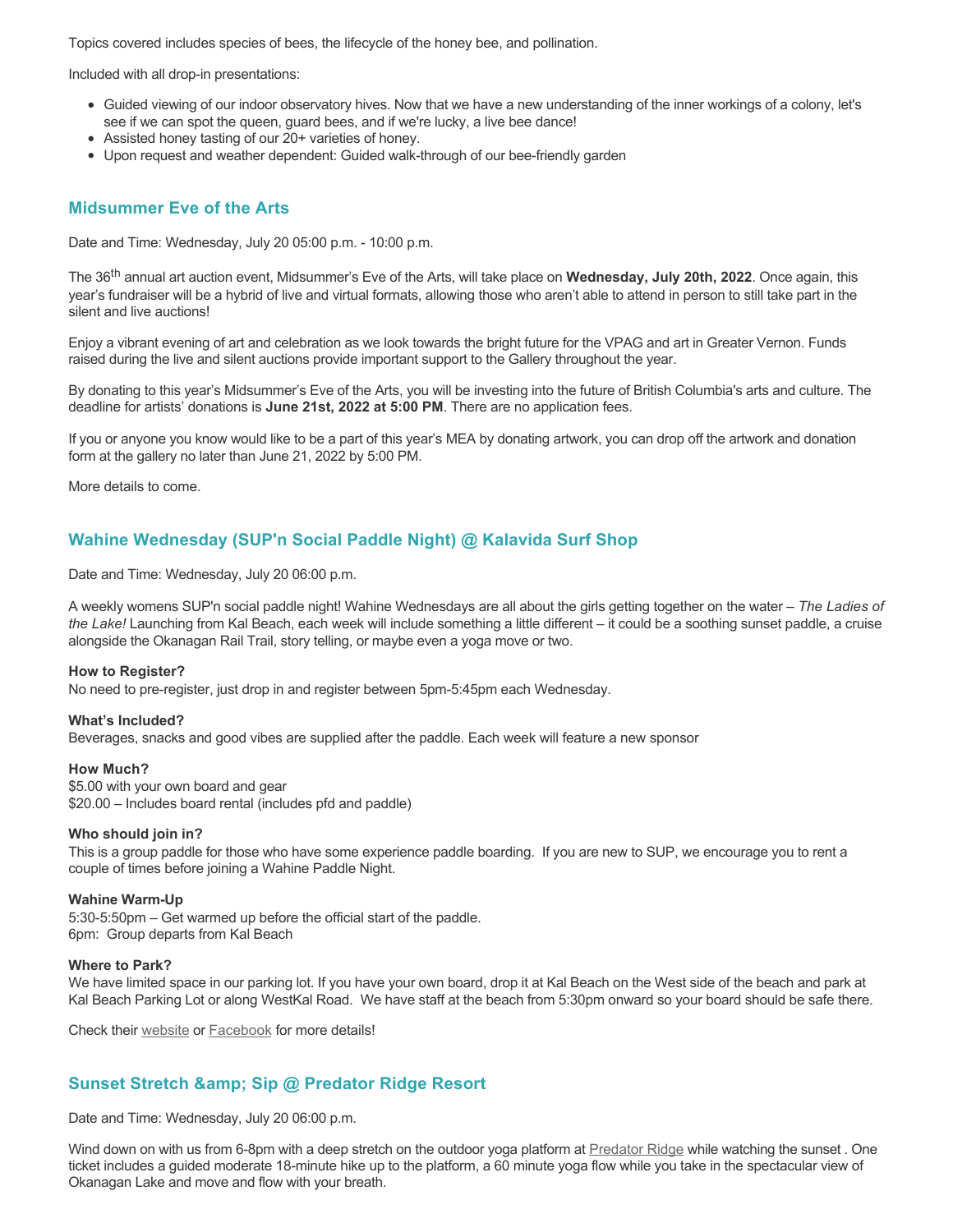After Savasana enjoy a glass of local Okanagan wine as you watch the sunset over the hills from the Namaste Platform.

This class is a perfect end to a long day of riding, hiking or golfing. We meet at 6pm: directions to the meeting spot will be emailed to you once purchase is confirmed. Please wear hiking shoes, bring water, and your own mat. All levels welcome.

Purchase your own individual box of charcuterie from [Crudité & Co.](https://cruditeandco.com/product/picnic-platter/) and we will bring it to the platform for you to enjoy after class! Order must be placed with plenty of notice, minimum 48 hours.

\*Please book early as spaces are limited\*

All classes are outdoors so please prepare for the weather. Vaccination passports not required.

# **Thursday, July 21, 2022**

#### **Vernon Farmer's Market @ Kal Tire Place Parking Lot**

Date and Time: Thursday, July 21 08:00 a.m. - 1:00 p.m.

Join us every Monday and Thursday morning from 8:00 am to 1:00 pm from April to October for the Vernon Farmers' Market!

We are proud to be one of the Okanagan's oldest farmers' markets! Our market showcases a diverse number of delicious foods and one-of-a-kind products, which are all grown, made or baked by our local vendors. Discover fresh produce, fruit, eggs, meat, cheese, baked goods, plants, flowers, hand crafted products & so much more at the Vernon Farmers' Market!

#### **Black Horse @ Caravan Farm Theatre**

Date and Time: Thursday, July 21 09:00 a.m. - 10:00 p.m.

#### **A SPECTACULAR NEW MUSICAL BY LINZ KENYON**

*Blackhorse* is a horse powered love story by Okinawan cowboy poet and raconteur Linz Kenyon, and marks a return to a spectacular incorporation of the horse as stage machine – a concept pioneered by Estelle Shook and Linz Kenyon in earlier works like *Cowboy King* and *IOU Land*.

Audiences can expect the same gritty, hilarious rural poetry and bust-out-of-the-gates indie rock score that is Linz's hallmark, as well as spectacular staging featuring six horses and a team of local horsewomen, led by heavy horse pulling champ Joyce Marchant. *Blackhorse* is the contemporary tale of a BC couple struggling to raise a family, own a home and cope with one parent away at work in the Alberta oilpatch.

[Tickets](https://caravanfarmtheatre.com/show/blackhorse-2/?ct=t%28EMAIL_CAMPAIGN_4_19_2022_13_43SEASON+2022%29&mc_cid=c02afad356&mc_eid=4778eb8892) go on sale April 25, 2022.

#### **Audio Land Walks @ Caravan Farm Theatre**

Date and Time: Thursday, July 21 09:00 a.m. - 5:00 p.m.

Caravan Farm Theatre presents the Audio Land Walk series.

An immersive audio experience, the Land Walks offer three unique, spellbinding audio creations that lead the listener on a 30 minute walk through our 80 acres. Created by four BC based artists, each story has been purpose built to guide the listener through the land: a meditation on the natural world and an experiment in the soundscape of storytelling.

Each walk is approximately 2.5km and 30-45 minutes long. Each booking can accommodate a group of up to 6 people.

Each guest will receive a sanitized MP3 player and a sanitized pair of over-ear headphones.

#### **Showtime:**

Click "[Buy Tickets](https://caravanfarmtheatre.com/show/the-land-walks/?ct=t%28EMAIL_CAMPAIGN_4_19_2022_13_43SEASON+2022%29&mc_cid=c02afad356&mc_eid=4778eb8892)" to see available times.

#### **Dog Days of Summer Art Show & amp; Sale @ The Vernon Community Art Centre**

Date and Time: Thursday, July 21 09:00 a.m. - 9:00 p.m.

We often hear about the "dog days" of summer but what does the expression actually mean and what does it have to do with dogs? Some suggest its about the hot sultry days of summer, while others suggest it's when dogs go mad from the heat. Historically, 'dog days' were associated with the star system Sirius (known as the "Dog Star") because it rises simultaneously with the sun during the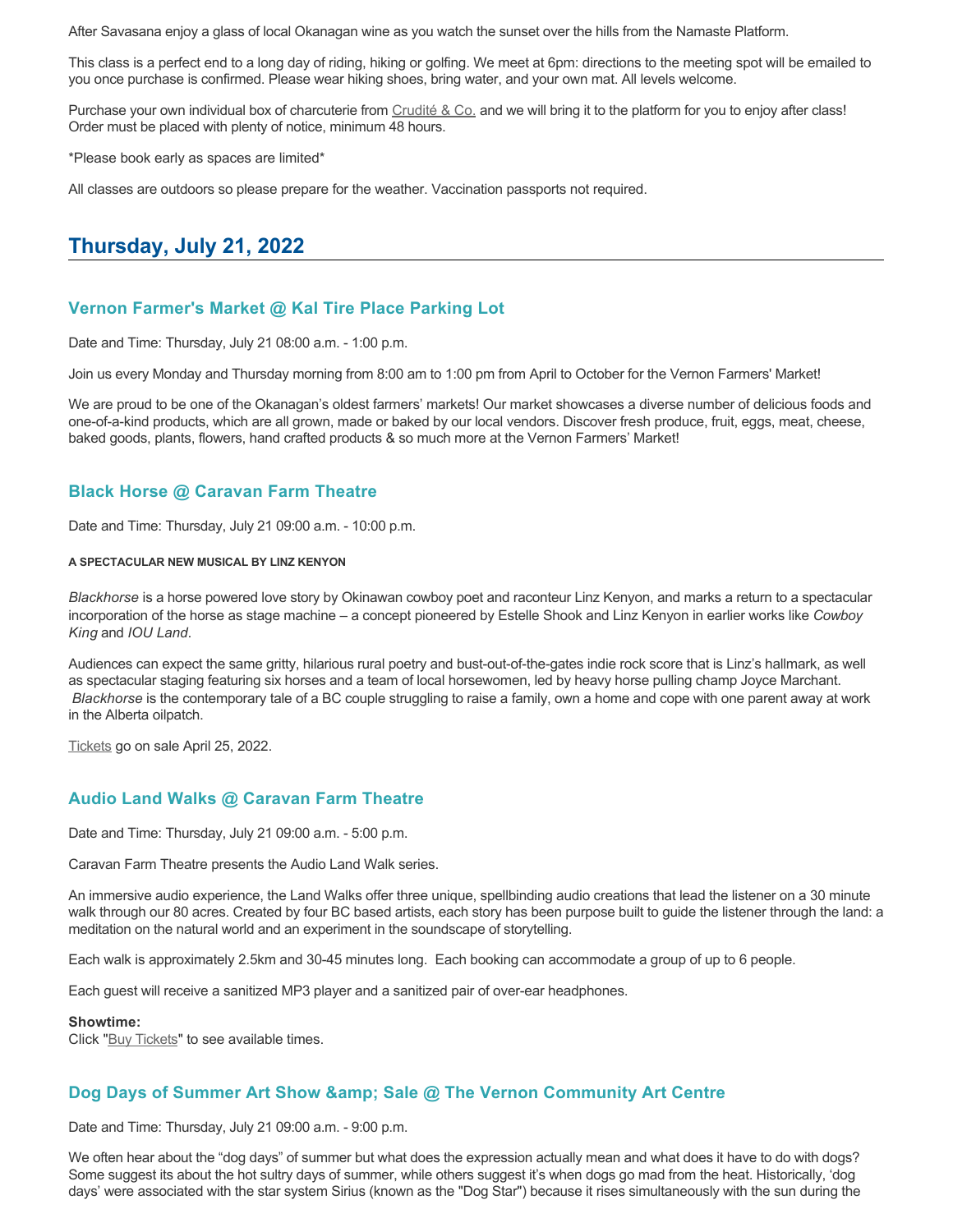hottest days. Here at the Arts Centre, the Dog Days of Summer is a celebration of our loyal companions and a chance for local artists and makers to create pieces that spoil the hounds and inspire the humans.

Artists and makers have been invited to create everything from fine art to functional artisan goods using any medium they wish (clay, metal, glass, paint, fibre/textiles, leather, wood, photos etc). You can hope to see tons of dog dishes, cozy beds, clothes, keychains, paw prints, paintings, portraits, accessories, and sculptures.

Visit the art show and sale from July 2-25th, Mon-Thurs 9-9, Fri-Sat 9-5, and Sunday 12-4pm.

Located at the entrance to Polson Park.

# **Summer Daily Tours @ Davison Orchards**

Date and Time: Thursday, July 21 10:00 a.m. - 4:00 p.m.

If you love tractor tours at the farm, we have some great news! Our tractor tours now run daily 10am to 4pm Monday to Saturday, and 11am to 4pm on Sundays!

### **Private Tours @ Mackie Lake House**

Date and Time: Thursday, July 21 10:00 a.m. - 4:00 p.m.

A tale of three teapots, a rattlesnake hunting Reverend, and a gift from the King of Naples! Discover these and a multitude of other fascinating stories at this historic grand home.

Pre-booked tours are available starting May 1, 2022. Tours can be booked from 10am-4pm Tuesdays, Wednesdays and Thursdays ONLY. We are currently unable to facilitate weekend tours due to spring and summer events.

Please call 250-545-1019 to reserve.

Tickets are \$13 per person – \$5 for young children.

Refreshing beverages are available for purchase after your tour as you enjoy the grounds at Mackie Lake House.

### **Summer Drop-in Presentations: Basically Bees @ Planet Bee**

Date and Time: Thursday, July 21 11:00 a.m. - 11:30 a.m.

*"Basically Bees"* - 20-30 minutes - **\$5.00** / person (3 and up) - Great for all ages!

Topics covered includes species of bees, the lifecycle of the honey bee, and pollination.

Included with all drop-in presentations:

- Guided viewing of our indoor observatory hives. Now that we have a new understanding of the inner workings of a colony, let's see if we can spot the queen, guard bees, and if we're lucky, a live bee dance!
- Assisted honey tasting of our 20+ varieties of honey.
- Upon request and weather dependent: Guided walk-through of our bee-friendly garden

*(No booking necessary, but groups of 10 or more are recommended to call in advance.)*

#### **Summer Drop-in Presentations: All About Bees @ Planet Bee**

Date and Time: Thursday, July 21 12:00 p.m. - 1:15 p.m.

Learn all about Bees!

*"All ABout Bees"* - 60-75 minutes - **\$15.00** / person (3 and up, recommended for ages 13+)

Includes all topics above plus pollen, royal jelly, propolis, and mead. Time permitting, we are happy to expand into any other areas of interest related to bees.

#### **What's Included**

1 hour PowerPoint presentation followed by a guided viewing of our indoor observatory hives.

Now that we have a new understanding of the inner workings of a colony, let's see if we can spot the queen, guard bees, and if we're lucky, a live bee dance!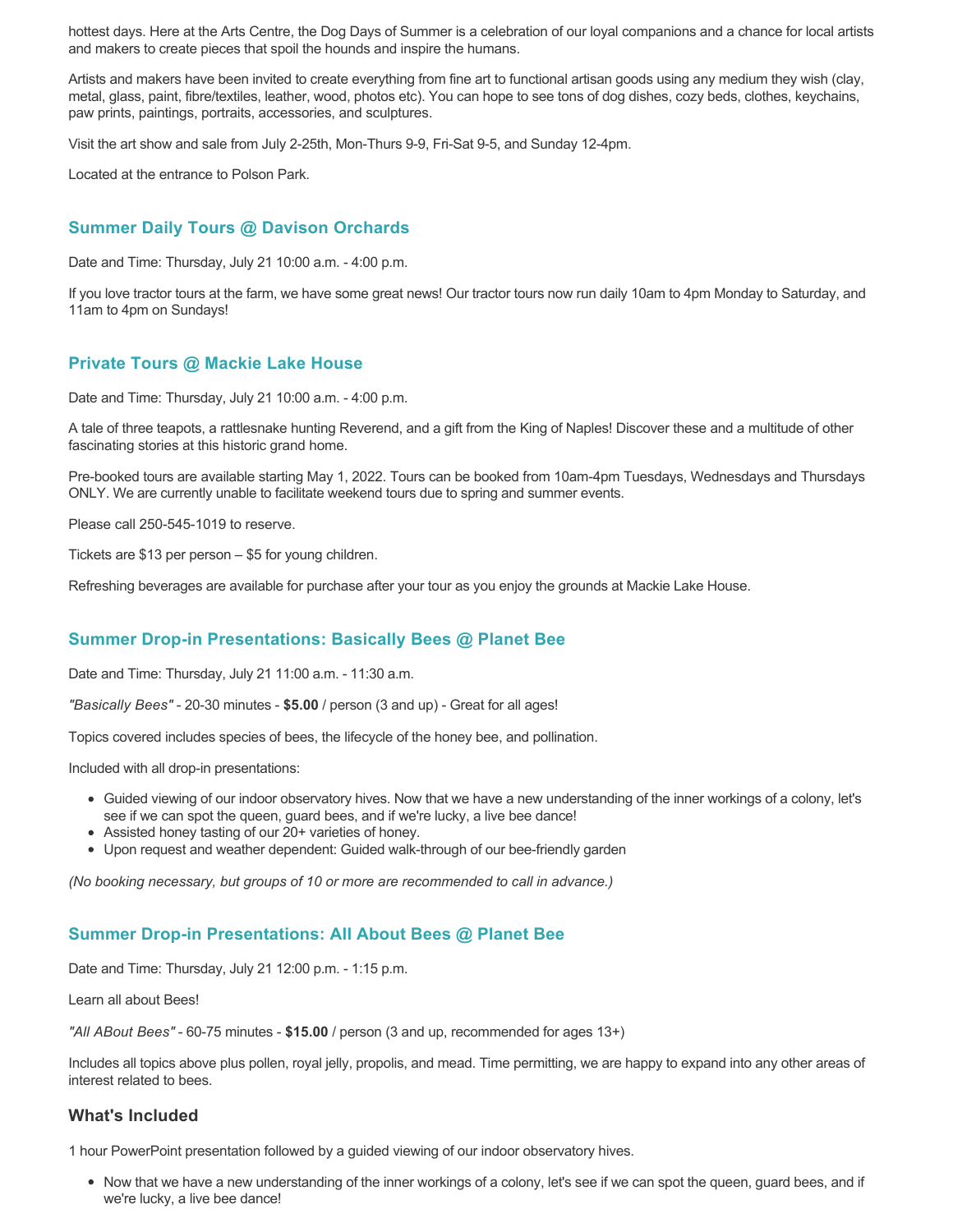- Assisted honey tasting of our 20+ varieties of honey.
- Upon request and weather dependent: Guided walk-through of our bee-friendly garden.
- Personalized 150g jar of honey for each guest.

# **Kalamalka Garden (K'nmaĺka? Sәnqâĺtәn) Indigenous Garden Tours @ Okanagan College**

Date and Time: Thursday, July 21 02:00 p.m. - 3:30 p.m.

The tour of Kalamalka Garden will allow visitors to learn a brief history of Syilx (pronounced: see-eel), who are the Indigenous people of the Okanagan - and the Captikʷł (pronounced: chap-teek-cool) which are the stories, laws and cultural values of the Syilx Okanagan people, which have been passed down from generation to generation by oral tradition. Through these ancient stories, the Syilx have preserved their worldwide view and relationship with nature. Here at the Kalamalka Garden, guests will get to experience first hand the beauty and importance of both the Indigenous plant life and the traditional Indigenous knowledge that has existed for thousands of years, and still exists today.

Guests will have the opportunity to learn to identify traditional plants, understand how these plants are used for medicinal and food purposes, and see demonstrations of how to harvest and use the plants.

The tour presenter will provide short workshop on an Indigenous garden product and how it is grown, harvested and made into a gift. The workshop will explore the elements of traditional foods and medicines, history of the Okanagan area, Indigenous gardening techniques, and samples of foods from the garden.

# **Tour Details**

**DURATION:** Tours are available on Tuesdays and Thursdays starting at 2:00pm Tours are 1 hour – 1.5 hour.

**RATES:** \$30.00 – Adults \$5.00 – Children under 16 years old

All proceeds from the Garden Tours are used for operations.

Get your tickets [here!](https://www.eventbrite.ca/e/kalamalka-garden-tour-tickets-158617843239)

### **Summer Drop-in Presentations: Basically Bees @ Planet Bee**

Date and Time: Thursday, July 21 02:00 p.m. - 2:30 p.m.

*"Basically Bees"* - 20-30 minutes - **\$5.00** / person (3 and up) - Great for all ages!

Topics covered includes species of bees, the lifecycle of the honey bee, and pollination.

Included with all drop-in presentations:

- Guided viewing of our indoor observatory hives. Now that we have a new understanding of the inner workings of a colony, let's see if we can spot the queen, guard bees, and if we're lucky, a live bee dance!
- Assisted honey tasting of our 20+ varieties of honey.
- Upon request and weather dependent: Guided walk-through of our bee-friendly garden

#### **Downtown Sounds @ 2900 Plaza**

Date and Time: Thursday, July 21 06:00 p.m. - 7:30 p.m.

Join us at the 2900 Plaza every Thursday this summer to enjoy some awesome (free) music from 6pm-7:30pm!

July 7- Feet First

July 14- The Garcia Band

July 21- Forty Foot Fred

July 28- The Rockin Horse Band

August 4- The Shawn Lightfoot Band

August 11- The Keys

August 18- The Young'uns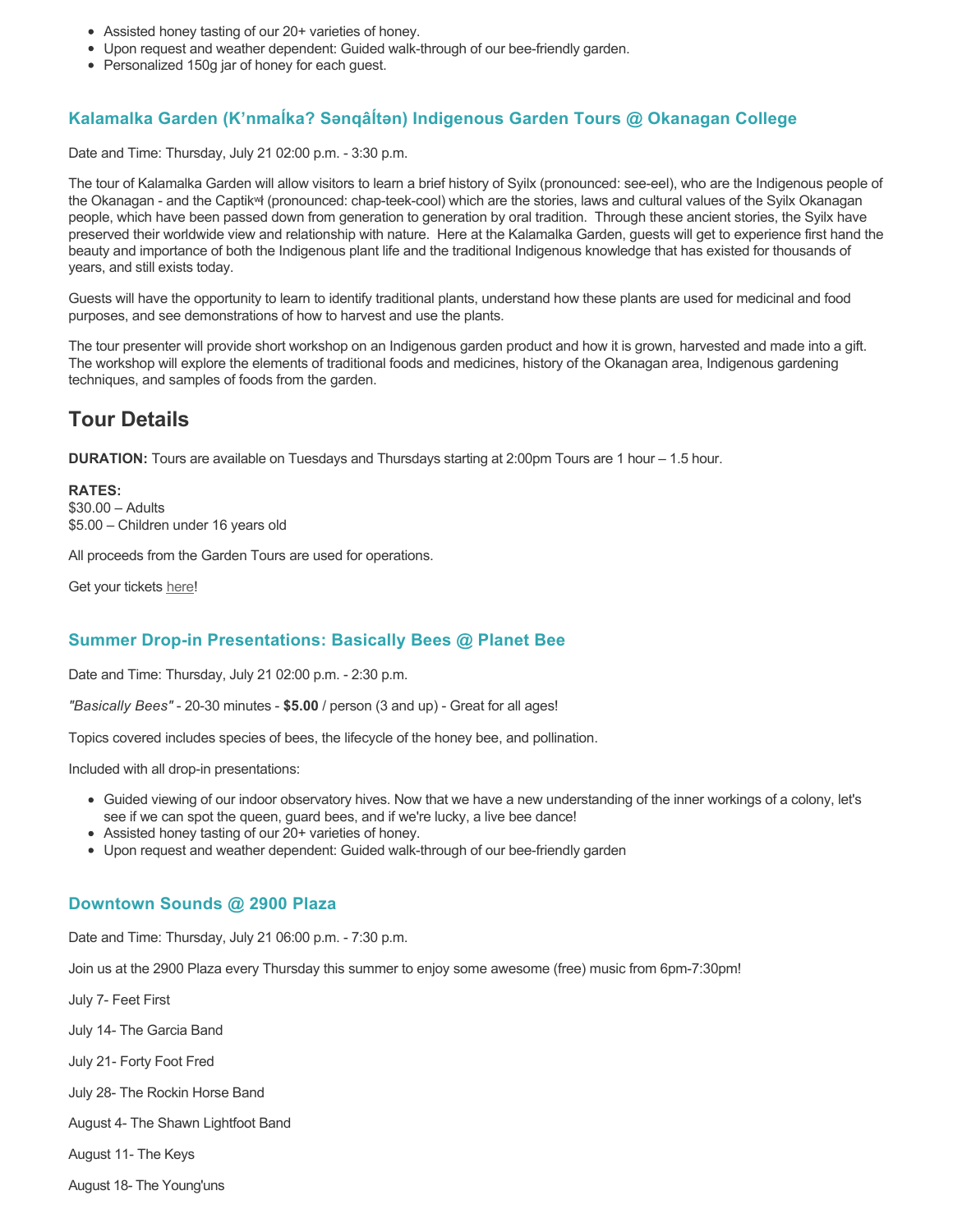Check the [Downtown Vernon Associations Facebook](https://www.facebook.com/downtownvernon/) for more details!

# **Queer Family Game Night @ The Boarding House Cafe**

Date and Time: Thursday, July 21 07:00 p.m. - 9:00 p.m.

Come join the Family Resource Centre for a Queer Family Game Night! Starting on June 16th, families, adults, and allies of all ages are invited for a fun night of games at The Boarding House Cafe!

# **Friday, July 22, 2022**

# **Audio Land Walks @ Caravan Farm Theatre**

Date and Time: Friday, July 22 09:00 a.m. - 5:00 p.m.

Caravan Farm Theatre presents the Audio Land Walk series.

An immersive audio experience, the Land Walks offer three unique, spellbinding audio creations that lead the listener on a 30 minute walk through our 80 acres. Created by four BC based artists, each story has been purpose built to guide the listener through the land: a meditation on the natural world and an experiment in the soundscape of storytelling.

Each walk is approximately 2.5km and 30-45 minutes long. Each booking can accommodate a group of up to 6 people.

Each guest will receive a sanitized MP3 player and a sanitized pair of over-ear headphones.

#### **Showtime:**

Click "[Buy Tickets](https://caravanfarmtheatre.com/show/the-land-walks/?ct=t%28EMAIL_CAMPAIGN_4_19_2022_13_43SEASON+2022%29&mc_cid=c02afad356&mc_eid=4778eb8892)" to see available times.

### **Black Horse @ Caravan Farm Theatre**

Date and Time: Friday, July 22 09:00 a.m. - 10:00 p.m.

#### **A SPECTACULAR NEW MUSICAL BY LINZ KENYON**

*Blackhorse* is a horse powered love story by Okinawan cowboy poet and raconteur Linz Kenyon, and marks a return to a spectacular incorporation of the horse as stage machine – a concept pioneered by Estelle Shook and Linz Kenyon in earlier works like *Cowboy King* and *IOU Land*.

Audiences can expect the same gritty, hilarious rural poetry and bust-out-of-the-gates indie rock score that is Linz's hallmark, as well as spectacular staging featuring six horses and a team of local horsewomen, led by heavy horse pulling champ Joyce Marchant. *Blackhorse* is the contemporary tale of a BC couple struggling to raise a family, own a home and cope with one parent away at work in the Alberta oilpatch.

[Tickets](https://caravanfarmtheatre.com/show/blackhorse-2/?ct=t%28EMAIL_CAMPAIGN_4_19_2022_13_43SEASON+2022%29&mc_cid=c02afad356&mc_eid=4778eb8892) go on sale April 25, 2022.

### **Historic Downtown Mural Tours @ Greater Vernon Museum & Archives**

Date and Time: Friday, July 22 09:00 a.m. - 11:00 a.m.

The Historic Mural Tour takes you on a walking trip back into the past through Downtown Vernon. Discover all the places and ways our past meets our present.

Join our tour guides as they explore the lives and times of the individuals whose faces grace our city walls. Share in some of the stories of the people that helped create the vibrant, multicultural city that Vernon is today.

#### **Tour FAQs**

- Tours must be pre-booked. Tours will not run if there are no bookings.
- Tours are best for those aged 12+ with an intermediate level of activity anticipated (tours are  $\sim$ 5km and run from 1.5 2 hours).
- Comfortable shoes, layers of clothing, sunglasses and/or sun hat, raingear if necessary, water bottle, and camera are recommended.
- Tours go rain or shine and are non-refundable.
- For groups larger than 20, private bookings or community groups, please contact us for details.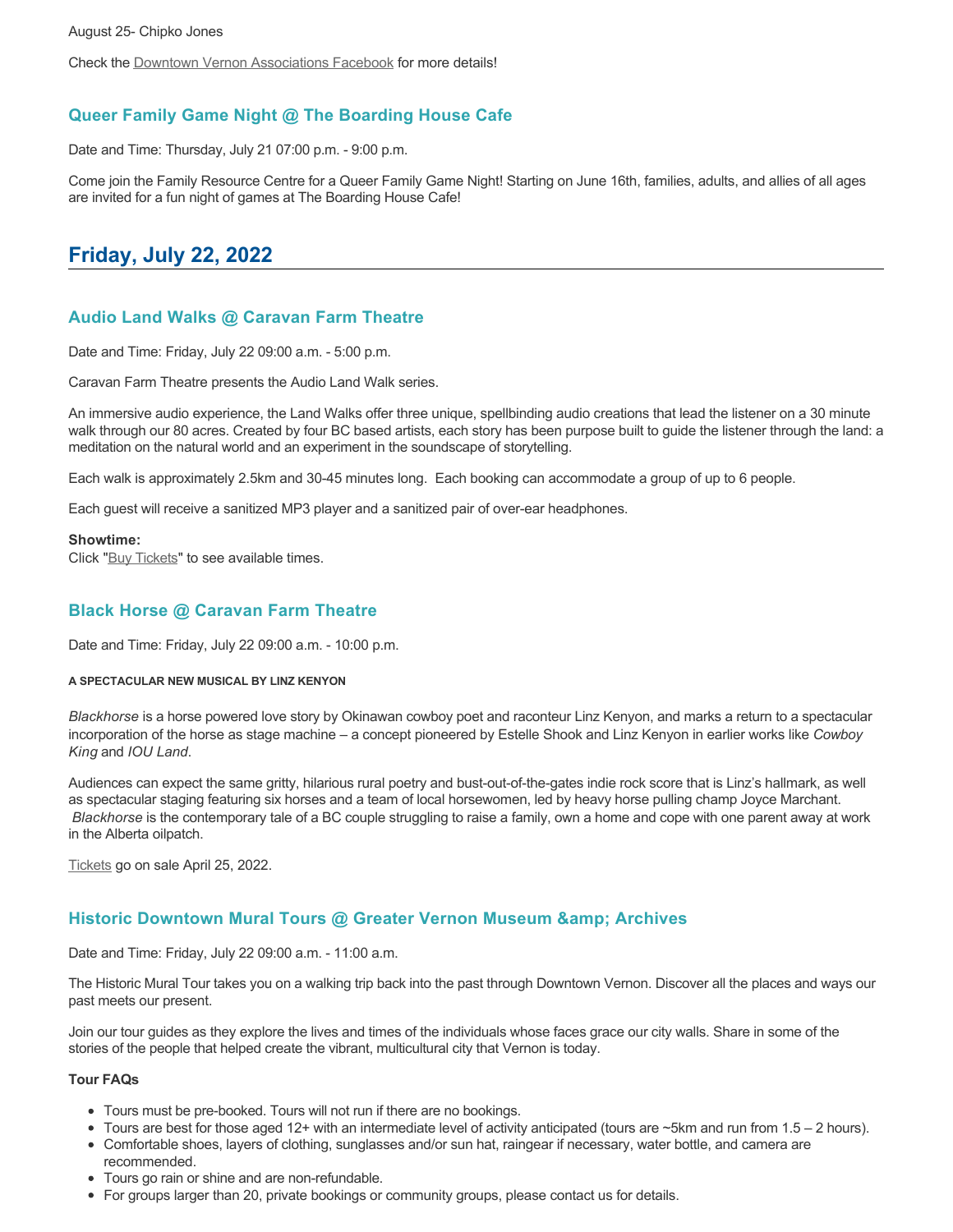Tours start at the Museum & Archives of Vernon - 3009 - 32 Avenue

Get your tickets [here!](https://www.eventbrite.com/e/historic-downtown-mural-tours-tickets-304983342387)

# **Summer Daily Tours @ Davison Orchards**

Date and Time: Friday, July 22 10:00 a.m. - 4:00 p.m.

If you love tractor tours at the farm, we have some great news! Our tractor tours now run daily 10am to 4pm Monday to Saturday, and 11am to 4pm on Sundays!

## **Summer Drop-in Presentations: Basically Bees @ Planet Bee**

Date and Time: Friday, July 22 11:00 a.m. - 11:30 a.m.

*"Basically Bees"* - 20-30 minutes - **\$5.00** / person (3 and up) - Great for all ages!

Topics covered includes species of bees, the lifecycle of the honey bee, and pollination.

Included with all drop-in presentations:

- Guided viewing of our indoor observatory hives. Now that we have a new understanding of the inner workings of a colony, let's see if we can spot the queen, guard bees, and if we're lucky, a live bee dance!
- Assisted honey tasting of our 20+ varieties of honey.
- Upon request and weather dependent: Guided walk-through of our bee-friendly garden

*(No booking necessary, but groups of 10 or more are recommended to call in advance.)*

# **Summer Drop-in Presentations: All About Bees @ Planet Bee**

Date and Time: Friday, July 22 12:00 p.m. - 1:15 p.m.

Learn all about Bees!

*"All ABout Bees"* - 60-75 minutes - **\$15.00** / person (3 and up, recommended for ages 13+)

Includes all topics above plus pollen, royal jelly, propolis, and mead. Time permitting, we are happy to expand into any other areas of interest related to bees.

### **What's Included**

1 hour PowerPoint presentation followed by a guided viewing of our indoor observatory hives.

- Now that we have a new understanding of the inner workings of a colony, let's see if we can spot the queen, guard bees, and if we're lucky, a live bee dance!
- Assisted honey tasting of our 20+ varieties of honey.
- Upon request and weather dependent: Guided walk-through of our bee-friendly garden.
- Personalized 150g jar of honey for each guest.

### **Dog Days of Summer Art Show & amp; Sale @ The Vernon Community Art Centre**

Date and Time: Friday, July 22 12:00 p.m. - 4:00 p.m.

We often hear about the "dog days" of summer but what does the expression actually mean and what does it have to do with dogs? Some suggest its about the hot sultry days of summer, while others suggest it's when dogs go mad from the heat. Historically, 'dog days' were associated with the star system Sirius (known as the "Dog Star") because it rises simultaneously with the sun during the hottest days. Here at the Arts Centre, the Dog Days of Summer is a celebration of our loyal companions and a chance for local artists and makers to create pieces that spoil the hounds and inspire the humans.

Artists and makers have been invited to create everything from fine art to functional artisan goods using any medium they wish (clay, metal, glass, paint, fibre/textiles, leather, wood, photos etc). You can hope to see tons of dog dishes, cozy beds, clothes, keychains, paw prints, paintings, portraits, accessories, and sculptures.

Visit the art show and sale from July 2-25th, Mon-Thurs 9-9, Fri-Sat 9-5, and Sunday 12-4pm.

Located at the entrance to Polson Park.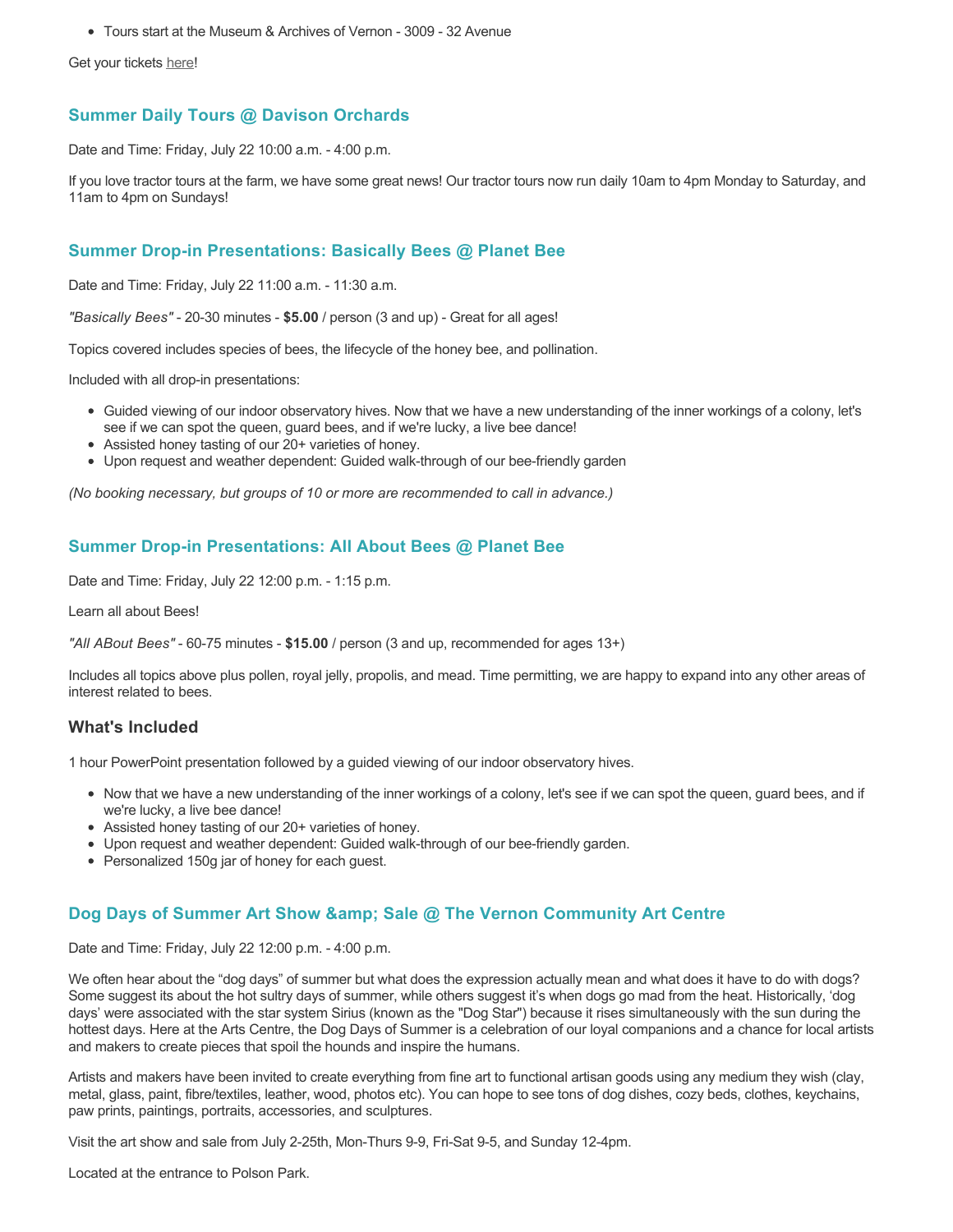# **The Audio Land Walks @ Caravan Farm Theatre**

Date and Time: Friday, July 22 01:00 p.m. - 4:30 p.m.

Caravan Farm Theatre presents the Audio Land Walk series.

An immersive audio experience, the Land Walks offer three unique, spellbinding audio creations that lead the listener on a 45 minute walk through our 80 acres. Created by four BC based artists, each story has been purpose built to guide the listener through the land: a meditation on the natural world and an experiment in the soundscape of storytelling.

Each walk is approximately 2.5km and 40-55 minutes long. Bookings can accommodate groups up to 6 people.

For more information and to buy tickets visit their [website!](https://caravanfarmtheatre.com/show/the-land-walks/)

# **Summer Drop-in Presentations: Basically Bees @ Planet Bee**

Date and Time: Friday, July 22 02:00 p.m. - 2:30 p.m.

*"Basically Bees"* - 20-30 minutes - **\$5.00** / person (3 and up) - Great for all ages!

Topics covered includes species of bees, the lifecycle of the honey bee, and pollination.

Included with all drop-in presentations:

- Guided viewing of our indoor observatory hives. Now that we have a new understanding of the inner workings of a colony, let's see if we can spot the queen, guard bees, and if we're lucky, a live bee dance!
- Assisted honey tasting of our 20+ varieties of honey.
- Upon request and weather dependent: Guided walk-through of our bee-friendly garden

#### **Polson Artisan Night Market @ Polson Park**

Date and Time: Friday, July 22 04:00 p.m. - 8:00 p.m.

From May 20 to September 2, 2022, the Polson Artisan Night Market will be operating in Polson Park, Vernon BC.

Join us Friday nights at this fun event featuring 50 vendors from the surrounding area.

Come check out a mix of skilled local producers, makers and growers each week.

### **Music at Mackie Summer Concert Series @ Mackie Lake House**

Date and Time: Friday, July 22 05:00 p.m. - 10:00 p.m.

#### **Music at Mackie Summer Concert Series**

We're dedicating the first performance to all Father's and hope they had a wonderful Father's Day.

We're pleased to once again offer six (6) music events for the 2022 summer concert series. We will offer package sales and/or individual sales to each music event. Tickets go on sale in early April!

(Thursday) June 30th - We welcome back [Amy Bishop.](https://protect-ca.mimecast.com/s/97KDCk8v46IYY8Pc4eTtT?domain=mackiehouse.us3.list-manage.com) The crowd went crazy for this artist last year and we love the fact that she's joining us for our series. We will have [Shabbang Food Truck](https://protect-ca.mimecast.com/s/hGWiClxw48FOO0jTKiFD6?domain=mackiehouse.us3.list-manage.com) on site for this performance so please bring your appetite!

(Friday) July 8th - TBD

(Friday) July 22nd - [Josh + Bex](https://protect-ca.mimecast.com/s/LfcBCmOx47s11B9u0QwFr?domain=mackiehouse.us3.list-manage.com)

This sensational folk duo will be bringing their original material and we are sure they will be a crowd pleaser. Once again, please save room and buy dinner at [Gord Oh's Food Truck](https://protect-ca.mimecast.com/s/oREECnxy4GFllAkujC-Hs?domain=mackiehouse.us3.list-manage.com) which will be on site for the performance.

#### (Friday) August 12th - [Under the Rocks Band](https://protect-ca.mimecast.com/s/wmzjCoVz4AhlljQujeM8P?domain=mackiehouse.us3.list-manage.com)

We're going to have a lot of fun with this band and we're hoping that all the bluegrass lovers out there will join us for their first-time performance at Mackie Lake House. We just know you won't be able to stay in your seat! [Mi Taqueria Mexican Cantina](https://protect-ca.mimecast.com/s/IidvCp8A59IQQ17s1mbiS?domain=mackiehouse.us3.list-manage.com) will be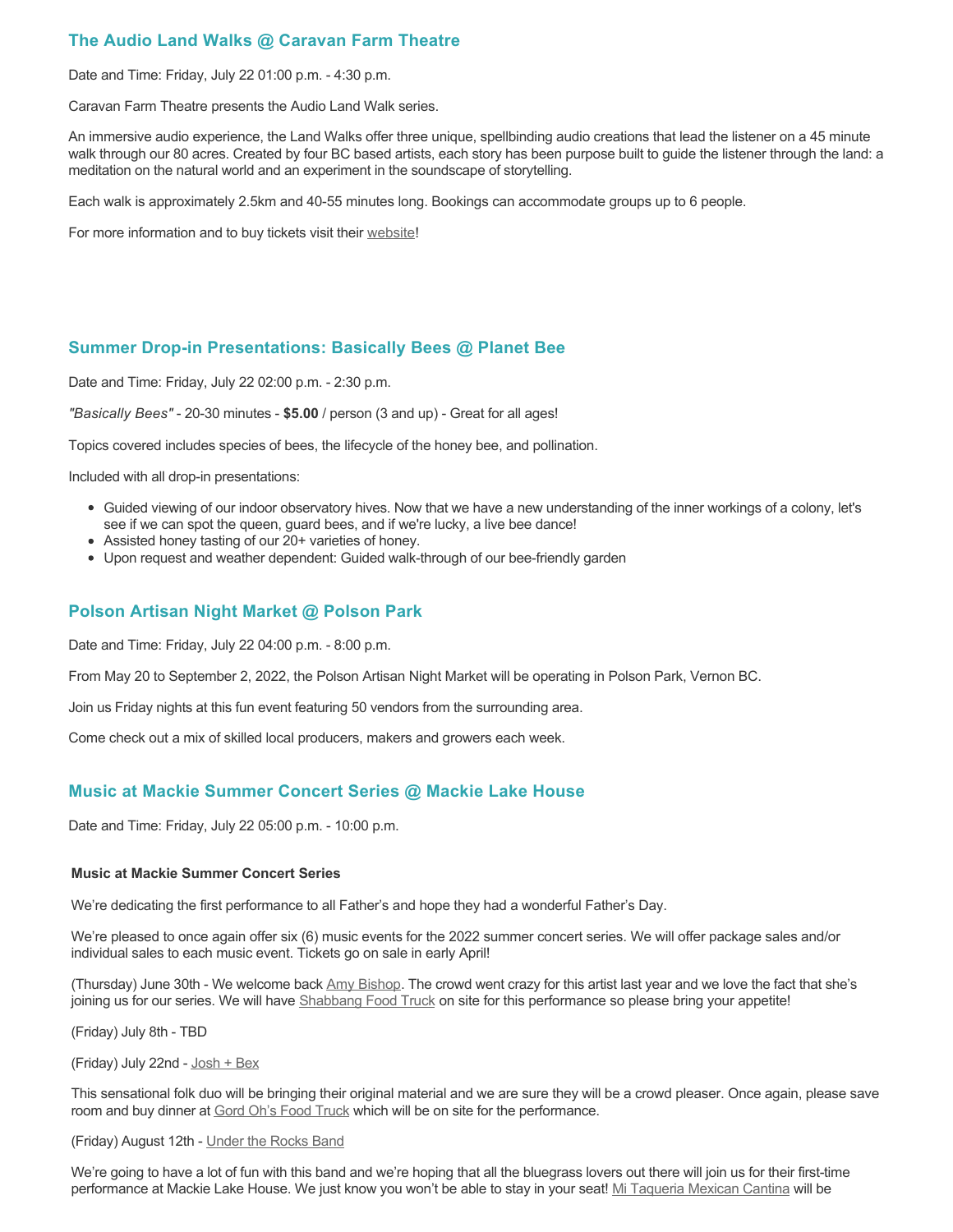providing some delicious Mexican food for your dinner purchase.

#### (Friday) August 26th - [Emily Rault Duo](https://protect-ca.mimecast.com/s/1ZJZCq7B4AsLLKVczxAAc?domain=mackiehouse.us3.list-manage.com)

This young singer comes to us from Vancouver. She'll be offering a bit of Motown, a bit of Jazz, and will just be returning from a European tour, in time to perform for us at Mackie Lake House.

(Friday) Sept. 9th - We end our season with the Lent Brothers and Neil Fraser. Most of you will be familiar with their smooth blues sound and jazz repertoire. It'll be a great way to wind up our season. Make sure you don't miss it. [Mi Taqueria Mexican Cantina](https://protect-ca.mimecast.com/s/mUjmCr8D4gIwwPWTPinKw?domain=mackiehouse.us3.list-manage.com) will be the food truck on site for this event.

Ticket sales begin April 2022 on [ticketseller.ca.](https://ticketseller.ca/) You do not want to miss your chance to see all these great artists!

#### Live Music @ Marten Brewing Bar & amp; Grill

Date and Time: Friday, July 22 07:00 p.m. - 11:30 p.m.

Join Marten Brewing Bar & Grill every Friday night this summer for live music!

#### **Upcoming atractions:**

- June 10- The Jaz Tex
- June 17- Tracey Lyn
- June 24-James Hay
- July 1- Three Scotch In
- July 8- Conroy Ross
- July 15- Mozi Bones
- July 22- Marv Machura
- July 29- Poppa Dawg
- Aug 5- Steve Smith
- Aug 12- Makayla Gough

# **Saturday, July 23, 2022**

#### **Liv Bombshell Enduro - Women's Mountain Bike Race @ SilverStar Mountain Resort**

Date and Time: Saturday, July 23 08:00 a.m. - 8:00 p.m.

Let's do it again! Our first race in 2019 was a huge success thanks to all the amazing ladies and volunteers that came out. We are very excited to have the second Bombshell race in the works for 2022. Obviously, 2022 will look a little different. Safety for everyone is our main priority and we are working hard to come up with creative ideas to make this a fun, rewarding and safe event for all.

Racing provides an opportunity to push your limits, embrace your inner competitive spirit, and to meet rad like-minded people. The most important thing with this race is to have FUN whether you are a first timer looking to take on a new challenge or you are a seasoned vet that is going pin-it-to-win-it. Either way the best part is hanging out with other bike-loving women.

Registration for this event is full, but please come out and cheer on these amazing racers!

#### **Black Horse @ Caravan Farm Theatre**

Date and Time: Saturday, July 23 09:00 a.m. - 10:00 p.m.

#### **A SPECTACULAR NEW MUSICAL BY LINZ KENYON**

*Blackhorse* is a horse powered love story by Okinawan cowboy poet and raconteur Linz Kenyon, and marks a return to a spectacular incorporation of the horse as stage machine – a concept pioneered by Estelle Shook and Linz Kenyon in earlier works like *Cowboy King* and *IOU Land*.

Audiences can expect the same gritty, hilarious rural poetry and bust-out-of-the-gates indie rock score that is Linz's hallmark, as well as spectacular staging featuring six horses and a team of local horsewomen, led by heavy horse pulling champ Joyce Marchant. *Blackhorse* is the contemporary tale of a BC couple struggling to raise a family, own a home and cope with one parent away at work in the Alberta oilpatch.

[Tickets](https://caravanfarmtheatre.com/show/blackhorse-2/?ct=t%28EMAIL_CAMPAIGN_4_19_2022_13_43SEASON+2022%29&mc_cid=c02afad356&mc_eid=4778eb8892) go on sale April 25, 2022.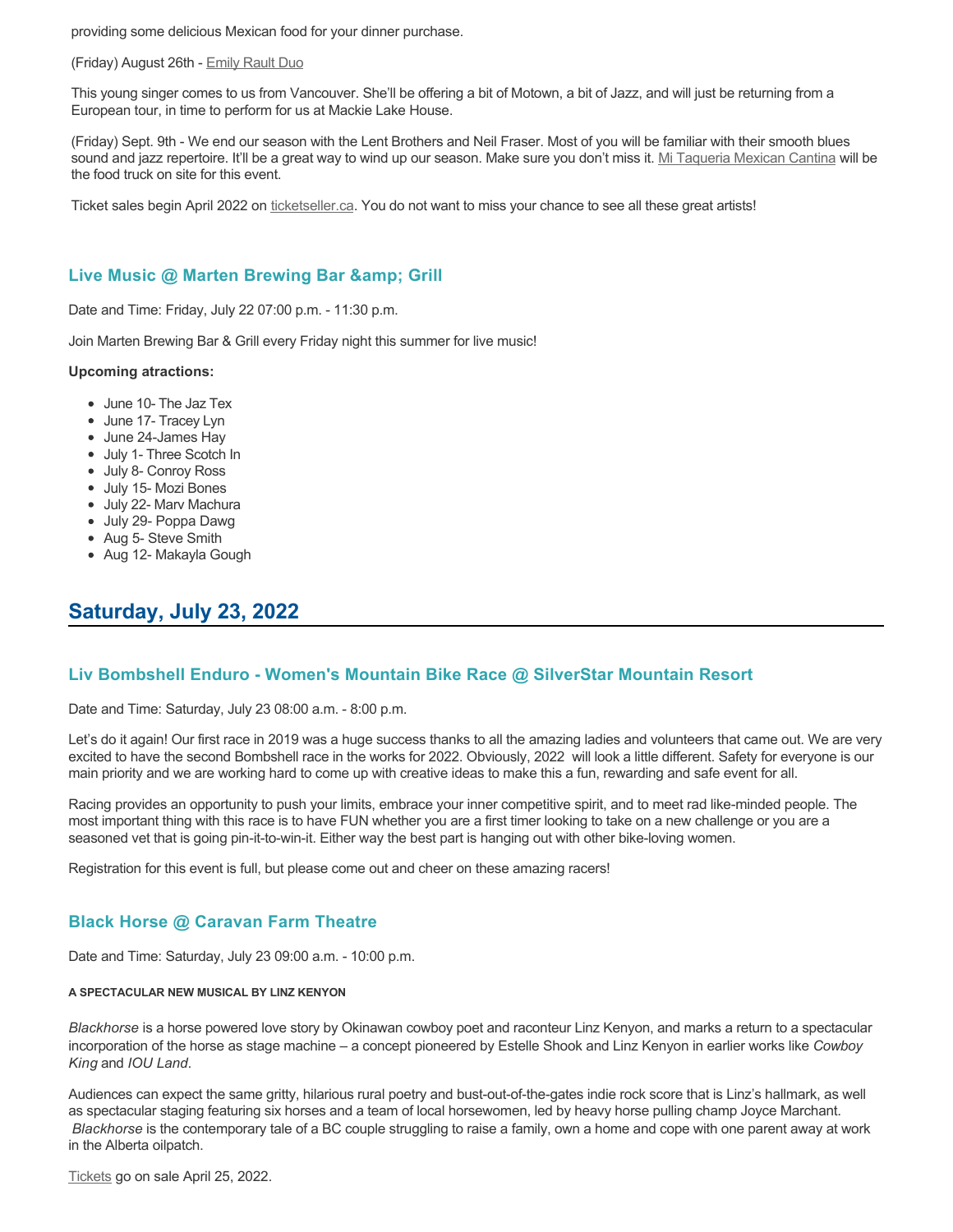# **Audio Land Walks @ Caravan Farm Theatre**

Date and Time: Saturday, July 23 09:00 a.m. - 5:00 p.m.

Caravan Farm Theatre presents the Audio Land Walk series.

An immersive audio experience, the Land Walks offer three unique, spellbinding audio creations that lead the listener on a 30 minute walk through our 80 acres. Created by four BC based artists, each story has been purpose built to guide the listener through the land: a meditation on the natural world and an experiment in the soundscape of storytelling.

Each walk is approximately 2.5km and 30-45 minutes long. Each booking can accommodate a group of up to 6 people.

Each guest will receive a sanitized MP3 player and a sanitized pair of over-ear headphones.

#### **Showtime:**

Click "[Buy Tickets](https://caravanfarmtheatre.com/show/the-land-walks/?ct=t%28EMAIL_CAMPAIGN_4_19_2022_13_43SEASON+2022%29&mc_cid=c02afad356&mc_eid=4778eb8892)" to see available times.

# **Dog Days of Summer Art Show & amp; Sale @ The Vernon Community Art Centre**

Date and Time: Saturday, July 23 09:00 a.m. - 5:00 p.m.

We often hear about the "dog days" of summer but what does the expression actually mean and what does it have to do with dogs? Some suggest its about the hot sultry days of summer, while others suggest it's when dogs go mad from the heat. Historically, 'dog days' were associated with the star system Sirius (known as the "Dog Star") because it rises simultaneously with the sun during the hottest days. Here at the Arts Centre, the Dog Days of Summer is a celebration of our loyal companions and a chance for local artists and makers to create pieces that spoil the hounds and inspire the humans.

Artists and makers have been invited to create everything from fine art to functional artisan goods using any medium they wish (clay, metal, glass, paint, fibre/textiles, leather, wood, photos etc). You can hope to see tons of dog dishes, cozy beds, clothes, keychains, paw prints, paintings, portraits, accessories, and sculptures.

Visit the art show and sale from July 2-25th, Mon-Thurs 9-9, Fri-Sat 9-5, and Sunday 12-4pm.

Located at the entrance to Polson Park.

### **Guided Trail Tour @ Allan Brooks Nature Centre**

Date and Time: Saturday, July 23 10:00 a.m. - 10:30 a.m.

Join us on a short walk through our rare and delicate grassland ecosystem! Learn about grassland plants and animals, their special traits that allow them to live in this hot, dry habitat and how they interact. Touch, smell, and feel as we explore the wilderness all around us! This tour starts at the trailhead and follows an easy gravel path loop around the centre.

**Fee:** \$5.00 per person *(youth under 16 + ABNC members are FREE!). Registration is required.* 

\*\*\*Please note, ABNC programming will be cancelled should the temperatures exceed 35C, for the safety of all patrons and staff.

Visit their [website](https://abnc.ca/events/events-calendar/) to register!

### **Summer Daily Tours @ Davison Orchards**

Date and Time: Saturday, July 23 10:00 a.m. - 4:00 p.m.

If you love tractor tours at the farm, we have some great news! Our tractor tours now run daily 10am to 4pm Monday to Saturday, and 11am to 4pm on Sundays!

### **Summer Drop-in Presentations: Basically Bees @ Planet Bee**

Date and Time: Saturday, July 23 11:00 a.m. - 11:30 a.m.

*"Basically Bees"* - 20-30 minutes - **\$5.00** / person (3 and up) - Great for all ages!

Topics covered includes species of bees, the lifecycle of the honey bee, and pollination.

Included with all drop-in presentations:

Guided viewing of our indoor observatory hives. Now that we have a new understanding of the inner workings of a colony, let's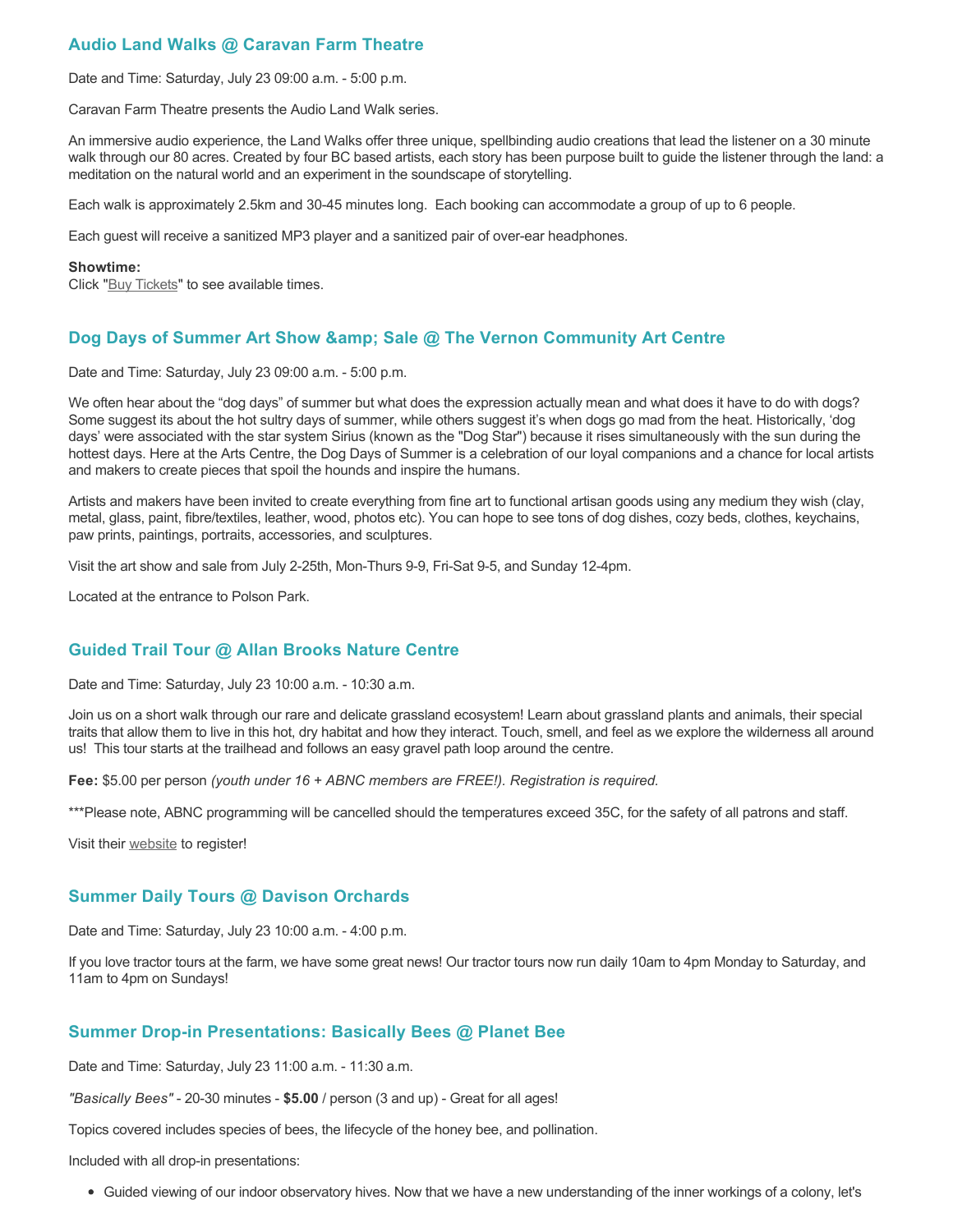see if we can spot the queen, guard bees, and if we're lucky, a live bee dance!

- Assisted honey tasting of our 20+ varieties of honey.
- Upon request and weather dependent: Guided walk-through of our bee-friendly garden

*(No booking necessary, but groups of 10 or more are recommended to call in advance.)*

#### **Nature Talk @ Allan Brooks Nature Centre**

Date and Time: Saturday, July 23 11:30 a.m. - 12:00 p.m.

Meet them in their grassland theatre for a short nature talk! Their ABNC interpreters will use some of our natural materials and props to teach you more about our local plants and animals and give you an up close look. A new theme every week! There is no need to preregister, simply check-in at the Interpretive Centre upon arrival and find a seat on one of our benches, or bring your own lawn chair. Nature Talks are free, but a donation is appreciated.

#### **Summer Drop-in Presentations: All About Bees @ Planet Bee**

Date and Time: Saturday, July 23 12:00 p.m. - 1:15 p.m.

Learn all about Bees!

*"All ABout Bees"* - 60-75 minutes - **\$15.00** / person (3 and up, recommended for ages 13+)

Includes all topics above plus pollen, royal jelly, propolis, and mead. Time permitting, we are happy to expand into any other areas of interest related to bees.

#### **What's Included**

1 hour PowerPoint presentation followed by a guided viewing of our indoor observatory hives.

- Now that we have a new understanding of the inner workings of a colony, let's see if we can spot the queen, guard bees, and if we're lucky, a live bee dance!
- Assisted honey tasting of our 20+ varieties of honey.
- Upon request and weather dependent: Guided walk-through of our bee-friendly garden.
- Personalized 150g jar of honey for each guest.

#### **The Audio Land Walks @ Caravan Farm Theatre**

Date and Time: Saturday, July 23 01:00 p.m. - 4:30 p.m.

Caravan Farm Theatre presents the Audio Land Walk series.

An immersive audio experience, the Land Walks offer three unique, spellbinding audio creations that lead the listener on a 45 minute walk through our 80 acres. Created by four BC based artists, each story has been purpose built to guide the listener through the land: a meditation on the natural world and an experiment in the soundscape of storytelling.

Each walk is approximately 2.5km and 40-55 minutes long. Bookings can accommodate groups up to 6 people.

For more information and to buy tickets visit their [website!](https://caravanfarmtheatre.com/show/the-land-walks/)

#### **Summer Music Festival @ The Caetani Centre**

Date and Time: Saturday, July 23 01:00 p.m. - 9:30 p.m.

#### *Rain or Shine! Bring a friend!*

Mark your calendars and get ready to dance and sing along — **Saturday July 23rd** on their day long festival of music.

The series showcases talent from all over the Okanagan and Canada with concerts taking place in the beautiful setting of the Caetani gardens.

*2022 Line Up*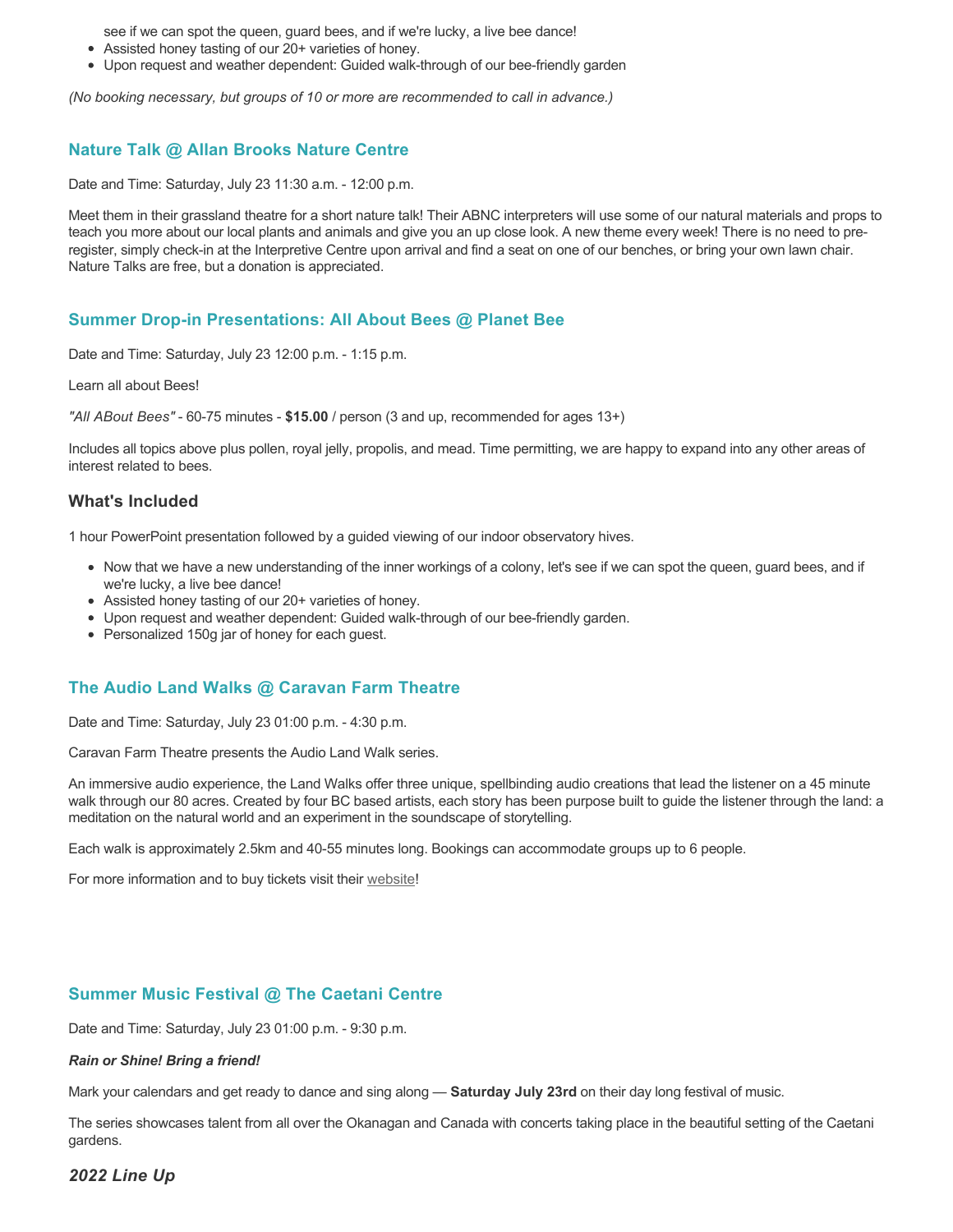#### **1pm – GATES OPEN**

1:30 – 2:15 Bran Sanders 2:30 – 3:15 Blue and Kelly Hopkins 3:30 – 4:15 Songwriter's Showcase (acts TBA) 4:30 – 5:30 Cod Gone Wild

#### **5:30 – 6:30 Break – Food trucks will be available on site**

6:30 to 7:45 Songs of the Southern Belles 8:00 – 9:30 Shred Kelly

**TICKETS: FULL DAY TICKET 1pm – 9:30pm:** \$85.00 **Day Pass Only 1pm – 5pm:** \$40.00 **Evening Pass Only 6pm –** 9:30**pm:** \$50.00

Buy tickets [here!](https://www.ticketseller.ca/tickets/event/caetani-summer-music-festival)

Bring your blankets, folding chairs, and even a picnic and enjoy a relaxing afternoon of music presented by the Caetani Cultural Centre.

### **Summer Drop-in Presentations: Basically Bees @ Planet Bee**

Date and Time: Saturday, July 23 02:00 p.m. - 2:30 p.m.

*"Basically Bees"* - 20-30 minutes - **\$5.00** / person (3 and up) - Great for all ages!

Topics covered includes species of bees, the lifecycle of the honey bee, and pollination.

Included with all drop-in presentations:

- Guided viewing of our indoor observatory hives. Now that we have a new understanding of the inner workings of a colony, let's see if we can spot the queen, guard bees, and if we're lucky, a live bee dance!
- Assisted honey tasting of our 20+ varieties of honey.
- Upon request and weather dependent: Guided walk-through of our bee-friendly garden

# **The Okanagan Military Tattoo @ Kal Tire Place**

Date and Time: Saturday, July 23 07:00 p.m. - 9:00 p.m.

A musical extravaganza of pipers, drummers, musicians, military bands, marching troops, multicultural dancers and singers of all ages brought together in an action packed, non-stop choreographed two-hour event. Featuring over 400 performers from all over North America paying tribute to our military past and present.

A musical tattoo is a demonstration of military drumming, piping and skills. Known as a 'tattoo' from when the British Army was fighting in Belgium 300 years ago, soldiers were called in from the pubs each night for curfew, or Doe den tap toe, Dutch for 'Turn off the taps, too'.

The expression evolved to 'tap-too' and then 'tattoo': an exhilarating showcase of military bands, choirs and skills as well as the sounds and dances of today's finest performers from around the world.

The inaugural 2014 Okanagan Military Tattoo - A Celebration of Traditions, was the brainchild of a few valley pipers who thought Vernon would be the perfect place for a tattoo. In 2022, we're building on this exciting event for all ages, making it bigger and better than ever!

#### **Those with special needs please call the Box Office**

#### **Sections B to G & L to R**

\$45.00 Adult \$40.00 Senior 55+/Veteran \$40.00 Student all ages \$40.00 Child

\*1 free youth ticket with the purchase of 1 regular Adult ticket Offer only available by calling the box office - 250-549-7469

**Sections H-K** \$55.00Adult \$50.00 Senior 55+/Veteran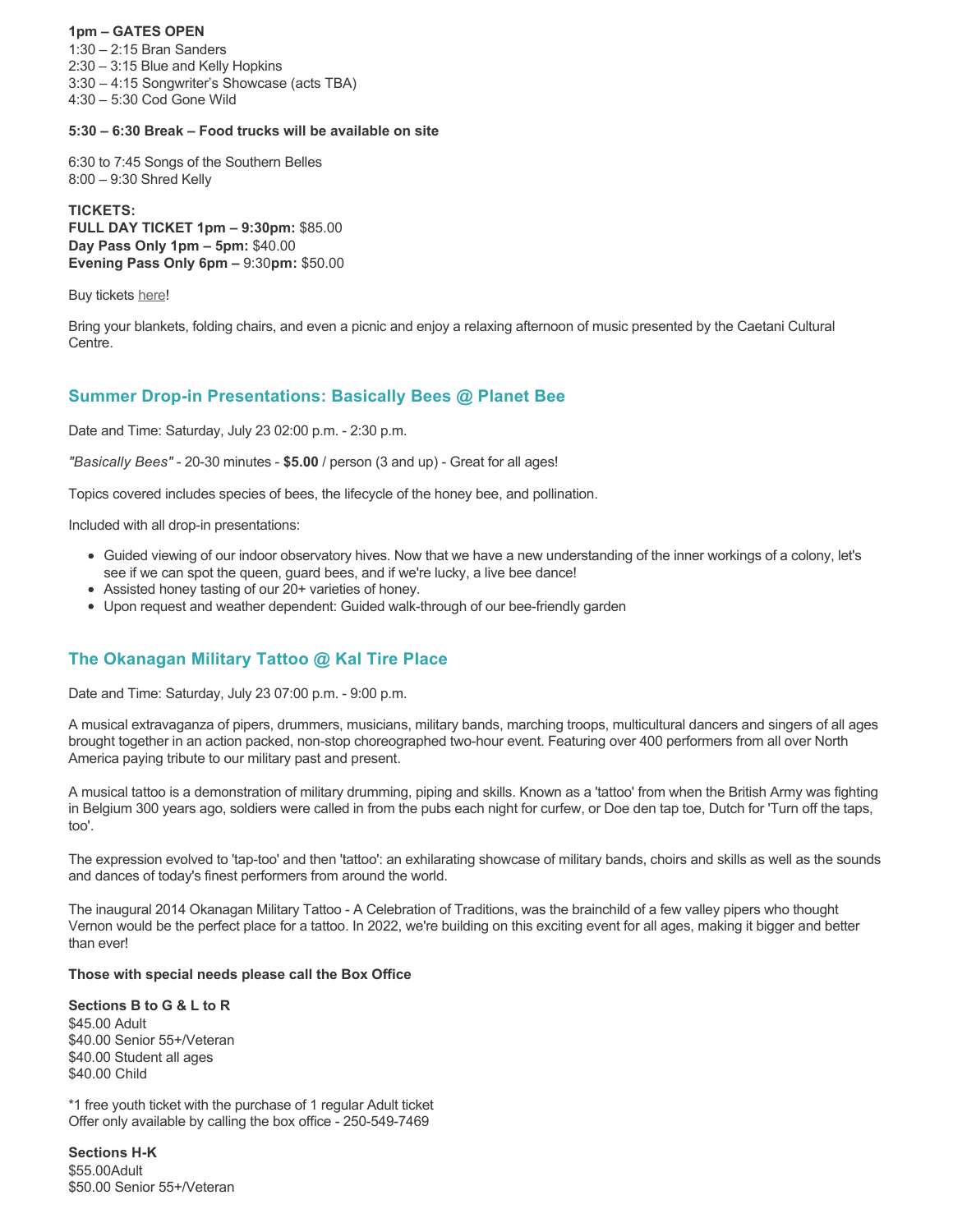\$50.00 Student all ages \$50.00Child

**Section J** \$60.00 Adult

#### **PROOF OF FULL VACCINATION MAY BE REQUIRED (2 dose)**

10% Discount on 10 or more tickets World War II and/or Korean War veterans are free (Including caregiver/companion) excluding H, J and K.

Get your tickets [here!](https://tickets.ticketseller.ca/TheatreManager/1/login&event=3239)

# **Sunday, July 24, 2022**

# **Black Horse @ Caravan Farm Theatre**

Date and Time: Sunday, July 24 09:00 a.m. - 10:00 p.m.

#### **A SPECTACULAR NEW MUSICAL BY LINZ KENYON**

*Blackhorse* is a horse powered love story by Okinawan cowboy poet and raconteur Linz Kenyon, and marks a return to a spectacular incorporation of the horse as stage machine – a concept pioneered by Estelle Shook and Linz Kenyon in earlier works like *Cowboy King* and *IOU Land*.

Audiences can expect the same gritty, hilarious rural poetry and bust-out-of-the-gates indie rock score that is Linz's hallmark, as well as spectacular staging featuring six horses and a team of local horsewomen, led by heavy horse pulling champ Joyce Marchant. *Blackhorse* is the contemporary tale of a BC couple struggling to raise a family, own a home and cope with one parent away at work in the Alberta oilpatch.

[Tickets](https://caravanfarmtheatre.com/show/blackhorse-2/?ct=t%28EMAIL_CAMPAIGN_4_19_2022_13_43SEASON+2022%29&mc_cid=c02afad356&mc_eid=4778eb8892) go on sale April 25, 2022.

# **Audio Land Walks @ Caravan Farm Theatre**

Date and Time: Sunday, July 24 09:00 a.m. - 5:00 p.m.

Caravan Farm Theatre presents the Audio Land Walk series.

An immersive audio experience, the Land Walks offer three unique, spellbinding audio creations that lead the listener on a 30 minute walk through our 80 acres. Created by four BC based artists, each story has been purpose built to guide the listener through the land: a meditation on the natural world and an experiment in the soundscape of storytelling.

Each walk is approximately 2.5km and 30-45 minutes long. Each booking can accommodate a group of up to 6 people.

Each guest will receive a sanitized MP3 player and a sanitized pair of over-ear headphones.

#### **Showtime:**

Click "[Buy Tickets](https://caravanfarmtheatre.com/show/the-land-walks/?ct=t%28EMAIL_CAMPAIGN_4_19_2022_13_43SEASON+2022%29&mc_cid=c02afad356&mc_eid=4778eb8892)" to see available times.

# **Yoga + Mimosas @ Predator Ridge Resort**

Date and Time: Sunday, July 24 10:00 a.m.

Grace & Flow is back at [Predator Ridge Resort](https://www.predatorridge.com/events) to bring you *Yoga + Mimosa's!* One ticket includes a 60 min yoga flow on the outdoor Lavender Platform set amongst gorgeous lavender fields.

After Savasana enjoy a juicy mimosa while taking in the view of one of the Okanagan's many treasures.

Class begins at 10 am. Access the Lavender Platform by vehicle in the Predator Ridge Commonage Neighbourhood. All levels welcome.

\*Please book early as spaces are limited\*

All classes are outdoors so please prepare for the weather. Vaccination passports not required.

Must bring your own yoga mat, no spare mats available to borrow. Directions to the platform will be emailed out to you along with a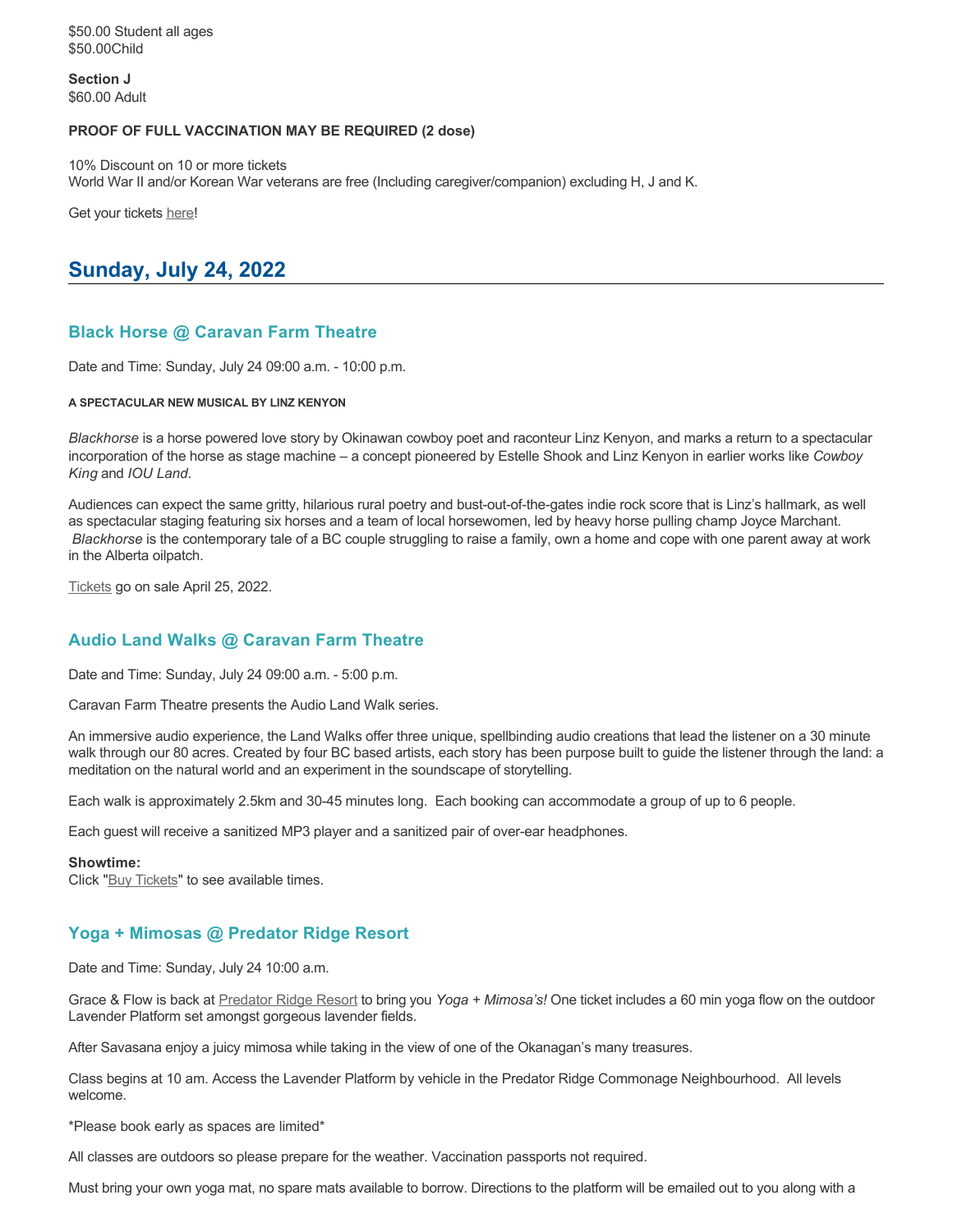# **Summer Drop-in Presentations: Basically Bees @ Planet Bee**

Date and Time: Sunday, July 24 11:00 a.m. - 11:30 a.m.

*"Basically Bees"* - 20-30 minutes - **\$5.00** / person (3 and up) - Great for all ages!

Topics covered includes species of bees, the lifecycle of the honey bee, and pollination.

Included with all drop-in presentations:

- Guided viewing of our indoor observatory hives. Now that we have a new understanding of the inner workings of a colony, let's see if we can spot the queen, guard bees, and if we're lucky, a live bee dance!
- Assisted honey tasting of our 20+ varieties of honey.
- Upon request and weather dependent: Guided walk-through of our bee-friendly garden

*(No booking necessary, but groups of 10 or more are recommended to call in advance.)*

# **Summer Daily Tours @ Davison Orchards**

Date and Time: Sunday, July 24 11:00 a.m. - 4:00 p.m.

If you love tractor tours at the farm, we have some great news! Our tractor tours now run daily 10am to 4pm Monday to Saturday, and 11am to 4pm on Sundays!

### **Summer Drop-in Presentations: All About Bees @ Planet Bee**

Date and Time: Sunday, July 24 12:00 p.m. - 1:15 p.m.

Learn all about Bees!

*"All ABout Bees"* - 60-75 minutes - **\$15.00** / person (3 and up, recommended for ages 13+)

Includes all topics above plus pollen, royal jelly, propolis, and mead. Time permitting, we are happy to expand into any other areas of interest related to bees.

### **What's Included**

1 hour PowerPoint presentation followed by a guided viewing of our indoor observatory hives.

- Now that we have a new understanding of the inner workings of a colony, let's see if we can spot the queen, guard bees, and if we're lucky, a live bee dance!
- Assisted honey tasting of our 20+ varieties of honey.
- Upon request and weather dependent: Guided walk-through of our bee-friendly garden.
- Personalized 150g jar of honey for each guest.

### **Dog Days of Summer Art Show & amp: Sale @ The Vernon Community Art Centre**

Date and Time: Sunday, July 24 12:00 p.m. - 4:00 p.m.

We often hear about the "dog days" of summer but what does the expression actually mean and what does it have to do with dogs? Some suggest its about the hot sultry days of summer, while others suggest it's when dogs go mad from the heat. Historically, 'dog days' were associated with the star system Sirius (known as the "Dog Star") because it rises simultaneously with the sun during the hottest days. Here at the Arts Centre, the Dog Days of Summer is a celebration of our loyal companions and a chance for local artists and makers to create pieces that spoil the hounds and inspire the humans.

Artists and makers have been invited to create everything from fine art to functional artisan goods using any medium they wish (clay, metal, glass, paint, fibre/textiles, leather, wood, photos etc). You can hope to see tons of dog dishes, cozy beds, clothes, keychains, paw prints, paintings, portraits, accessories, and sculptures.

Visit the art show and sale from July 2-25th, Mon-Thurs 9-9, Fri-Sat 9-5, and Sunday 12-4pm.

Located at the entrance to Polson Park.

# **The Audio Land Walks @ Caravan Farm Theatre**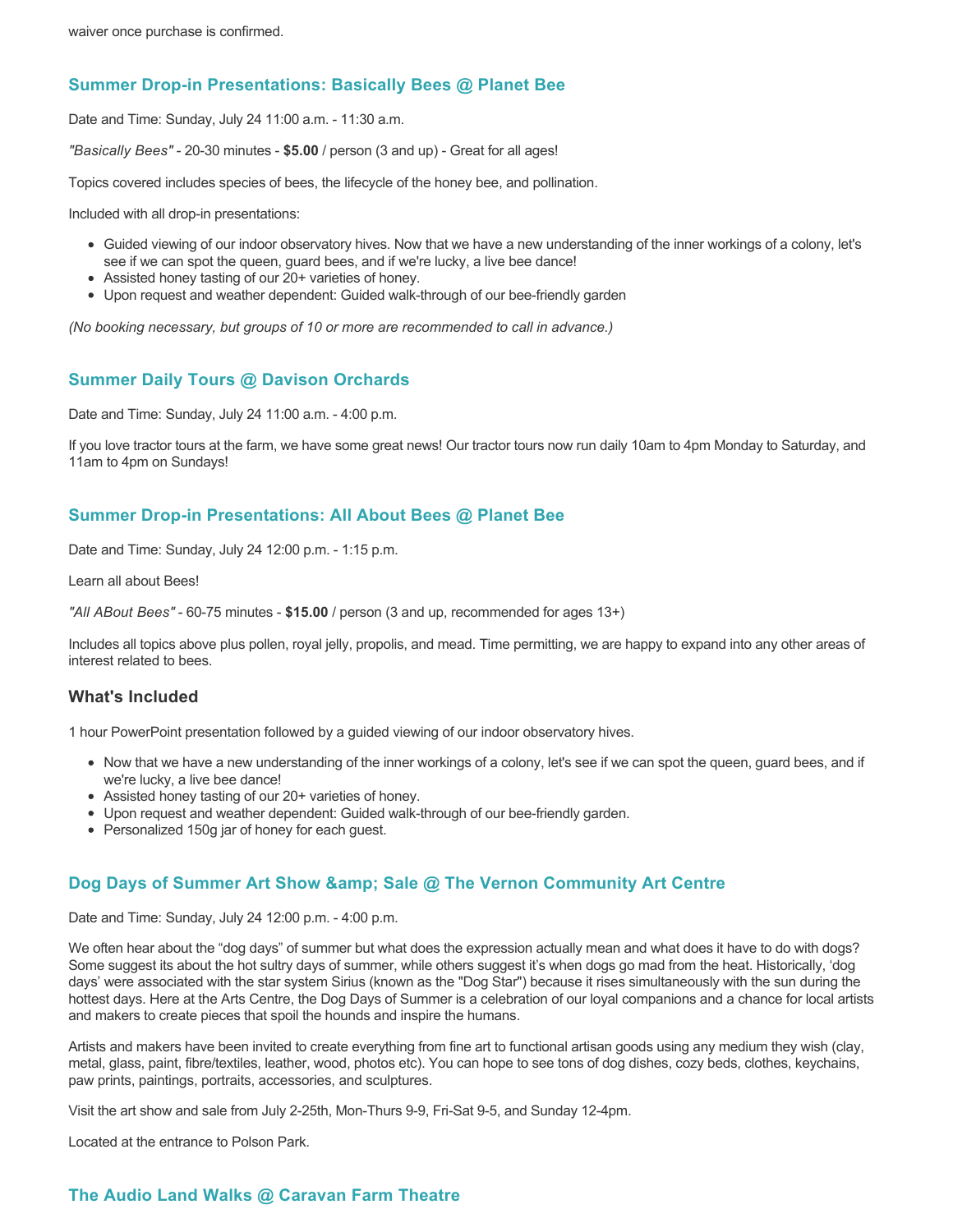Date and Time: Sunday, July 24 01:00 p.m. - 4:30 p.m.

Caravan Farm Theatre presents the Audio Land Walk series.

An immersive audio experience, the Land Walks offer three unique, spellbinding audio creations that lead the listener on a 45 minute walk through our 80 acres. Created by four BC based artists, each story has been purpose built to guide the listener through the land: a meditation on the natural world and an experiment in the soundscape of storytelling.

Each walk is approximately 2.5km and 40-55 minutes long. Bookings can accommodate groups up to 6 people.

For more information and to buy tickets visit their [website!](https://caravanfarmtheatre.com/show/the-land-walks/)

# **The Okanagan Military Tattoo @ Kal Tire Place**

Date and Time: Sunday, July 24 02:00 p.m. - 4:00 p.m.

A musical extravaganza of pipers, drummers, musicians, military bands, marching troops, multicultural dancers and singers of all ages brought together in an action packed, non-stop choreographed two-hour event. Featuring over 400 performers from all over North America paying tribute to our military past and present.

A musical tattoo is a demonstration of military drumming, piping and skills. Known as a 'tattoo' from when the British Army was fighting in Belgium 300 years ago, soldiers were called in from the pubs each night for curfew, or Doe den tap toe, Dutch for 'Turn off the taps, too'.

The expression evolved to 'tap-too' and then 'tattoo': an exhilarating showcase of military bands, choirs and skills as well as the sounds and dances of today's finest performers from around the world.

The inaugural 2014 Okanagan Military Tattoo - A Celebration of Traditions, was the brainchild of a few valley pipers who thought Vernon would be the perfect place for a tattoo. In 2022, we're building on this exciting event for all ages, making it bigger and better than ever!

#### **Those with special needs please call the Box Office**

#### **Sections B to G & L to R**

\$45.00 Adult \$40.00 Senior 55+/Veteran \$40.00 Student all ages \$40.00 Child

\*1 free youth ticket with the purchase of 1 regular Adult ticket Offer only available by calling the box office - 250-549-7469

#### **Sections H-K**

\$55.00Adult \$50.00 Senior 55+/Veteran \$50.00 Student all ages \$50.00Child

**Section J** \$60.00 Adult

#### **PROOF OF FULL VACCINATION MAY BE REQUIRED (2 dose)**

10% Discount on 10 or more tickets World War II and/or Korean War veterans are free (Including caregiver/companion) excluding H, J and K.

Get your tickets [here!](https://tickets.ticketseller.ca/TheatreManager/1/login&event=3239)

# **Summer Drop-in Presentations: Basically Bees @ Planet Bee**

Date and Time: Sunday, July 24 02:00 p.m. - 2:30 p.m.

*"Basically Bees"* - 20-30 minutes - **\$5.00** / person (3 and up) - Great for all ages!

Topics covered includes species of bees, the lifecycle of the honey bee, and pollination.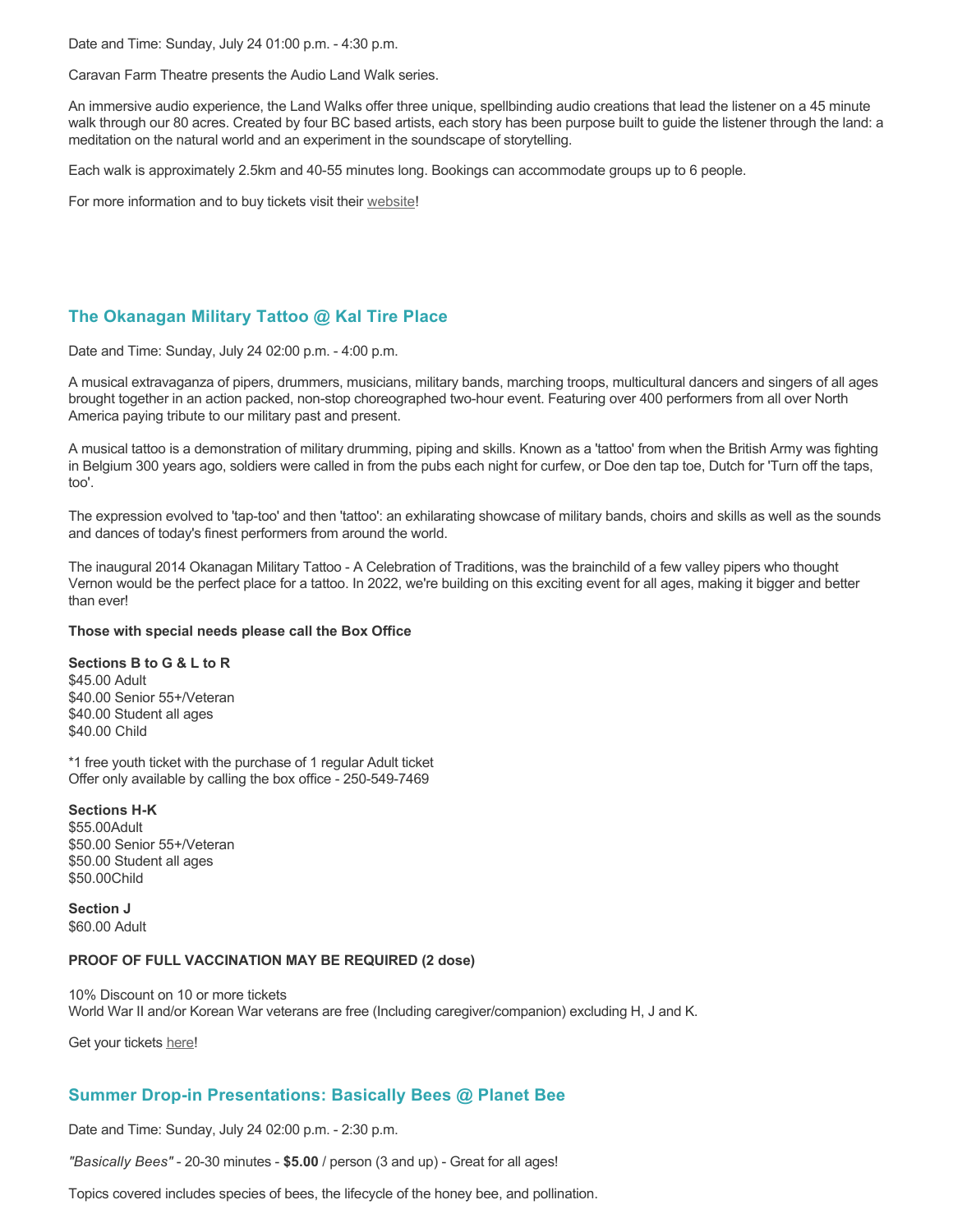Included with all drop-in presentations:

- Guided viewing of our indoor observatory hives. Now that we have a new understanding of the inner workings of a colony, let's see if we can spot the queen, guard bees, and if we're lucky, a live bee dance!
- Assisted honey tasting of our 20+ varieties of honey.
- Upon request and weather dependent: Guided walk-through of our bee-friendly garden

# **Monday, July 25, 2022**

## **Vernon Farmer's Market @ Kal Tire Place Parking Lot**

Date and Time: Monday, July 25 08:00 a.m. - 1:00 p.m.

Join us every Monday and Thursday morning from 8:00 am to 1:00 pm from April to October for the Vernon Farmers' Market!

We are proud to be one of the Okanagan's oldest farmers' markets! Our market showcases a diverse number of delicious foods and one-of-a-kind products, which are all grown, made or baked by our local vendors. Discover fresh produce, fruit, eggs, meat, cheese, baked goods, plants, flowers, hand crafted products & so much more at the Vernon Farmers' Market!

# **Black Horse @ Caravan Farm Theatre**

Date and Time: Monday, July 25 09:00 a.m. - 10:00 p.m.

#### **A SPECTACULAR NEW MUSICAL BY LINZ KENYON**

*Blackhorse* is a horse powered love story by Okinawan cowboy poet and raconteur Linz Kenyon, and marks a return to a spectacular incorporation of the horse as stage machine – a concept pioneered by Estelle Shook and Linz Kenyon in earlier works like *Cowboy King* and *IOU Land*.

Audiences can expect the same gritty, hilarious rural poetry and bust-out-of-the-gates indie rock score that is Linz's hallmark, as well as spectacular staging featuring six horses and a team of local horsewomen, led by heavy horse pulling champ Joyce Marchant. *Blackhorse* is the contemporary tale of a BC couple struggling to raise a family, own a home and cope with one parent away at work in the Alberta oilpatch.

[Tickets](https://caravanfarmtheatre.com/show/blackhorse-2/?ct=t%28EMAIL_CAMPAIGN_4_19_2022_13_43SEASON+2022%29&mc_cid=c02afad356&mc_eid=4778eb8892) go on sale April 25, 2022.

# **Audio Land Walks @ Caravan Farm Theatre**

Date and Time: Monday, July 25 09:00 a.m. - 5:00 p.m.

Caravan Farm Theatre presents the Audio Land Walk series.

An immersive audio experience, the Land Walks offer three unique, spellbinding audio creations that lead the listener on a 30 minute walk through our 80 acres. Created by four BC based artists, each story has been purpose built to guide the listener through the land: a meditation on the natural world and an experiment in the soundscape of storytelling.

Each walk is approximately 2.5km and 30-45 minutes long. Each booking can accommodate a group of up to 6 people.

Each guest will receive a sanitized MP3 player and a sanitized pair of over-ear headphones.

#### **Showtime:**

Click "[Buy Tickets](https://caravanfarmtheatre.com/show/the-land-walks/?ct=t%28EMAIL_CAMPAIGN_4_19_2022_13_43SEASON+2022%29&mc_cid=c02afad356&mc_eid=4778eb8892)" to see available times.

### **Dog Days of Summer Art Show & amp; Sale @ The Vernon Community Art Centre**

Date and Time: Monday, July 25 09:00 a.m. - 9:00 p.m.

We often hear about the "dog days" of summer but what does the expression actually mean and what does it have to do with dogs? Some suggest its about the hot sultry days of summer, while others suggest it's when dogs go mad from the heat. Historically, 'dog days' were associated with the star system Sirius (known as the "Dog Star") because it rises simultaneously with the sun during the hottest days. Here at the Arts Centre, the Dog Days of Summer is a celebration of our loyal companions and a chance for local artists and makers to create pieces that spoil the hounds and inspire the humans.

Artists and makers have been invited to create everything from fine art to functional artisan goods using any medium they wish (clay,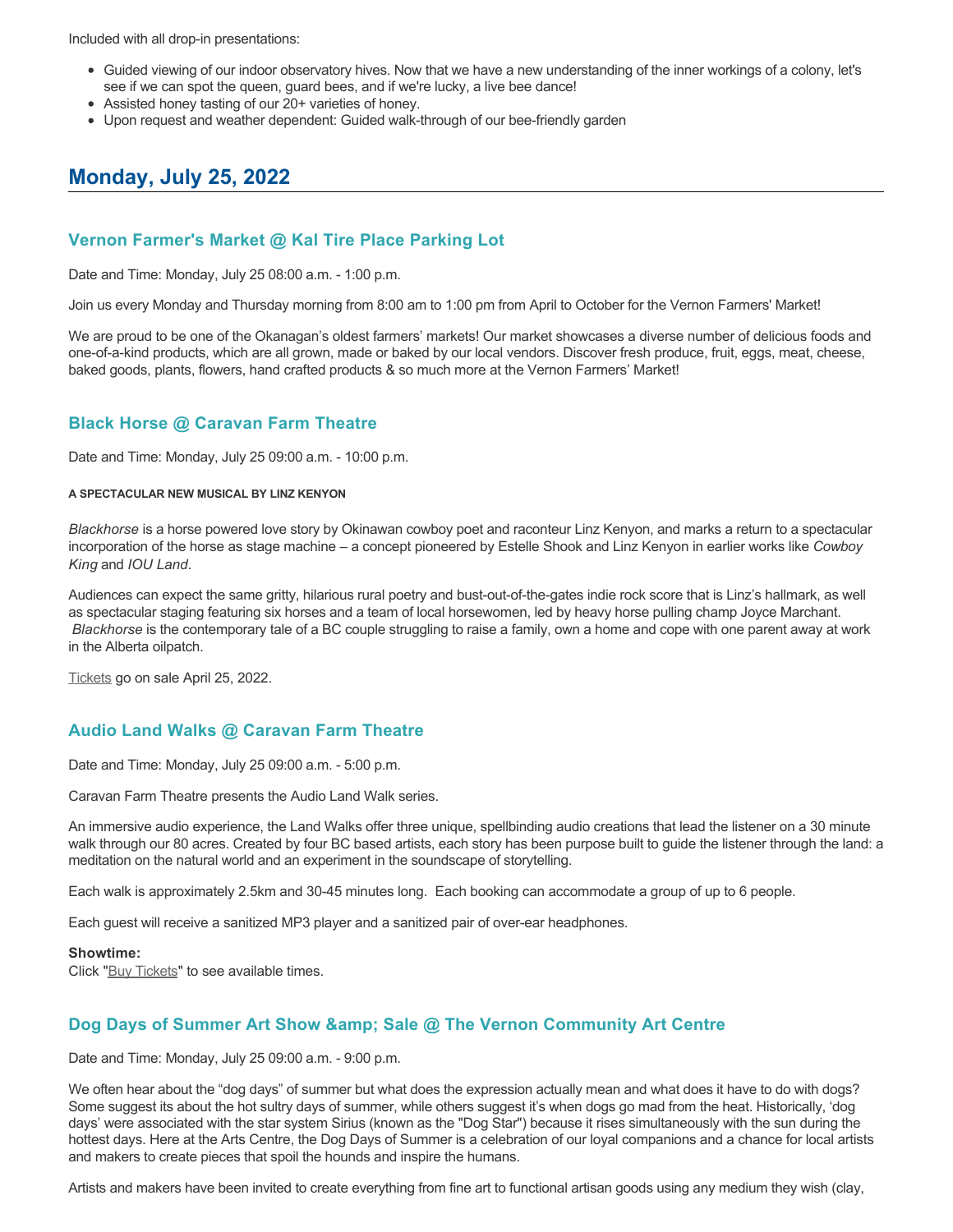metal, glass, paint, fibre/textiles, leather, wood, photos etc). You can hope to see tons of dog dishes, cozy beds, clothes, keychains, paw prints, paintings, portraits, accessories, and sculptures.

Visit the art show and sale from July 2-25th, Mon-Thurs 9-9, Fri-Sat 9-5, and Sunday 12-4pm.

Located at the entrance to Polson Park.

# **Summer Daily Tours @ Davison Orchards**

Date and Time: Monday, July 25 10:00 a.m. - 4:00 p.m.

If you love tractor tours at the farm, we have some great news! Our tractor tours now run daily 10am to 4pm Monday to Saturday, and 11am to 4pm on Sundays!

## **Summer Drop-in Presentations: Basically Bees @ Planet Bee**

Date and Time: Monday, July 25 11:00 a.m. - 11:30 a.m.

*"Basically Bees"* - 20-30 minutes - **\$5.00** / person (3 and up) - Great for all ages!

Topics covered includes species of bees, the lifecycle of the honey bee, and pollination.

Included with all drop-in presentations:

- Guided viewing of our indoor observatory hives. Now that we have a new understanding of the inner workings of a colony, let's see if we can spot the queen, guard bees, and if we're lucky, a live bee dance!
- Assisted honey tasting of our 20+ varieties of honey.
- Upon request and weather dependent: Guided walk-through of our bee-friendly garden

*(No booking necessary, but groups of 10 or more are recommended to call in advance.)*

# **Summer Drop-in Presentations: All About Bees @ Planet Bee**

Date and Time: Monday, July 25 12:00 p.m. - 1:15 p.m.

Learn all about Bees!

*"All ABout Bees"* - 60-75 minutes - **\$15.00** / person (3 and up, recommended for ages 13+)

Includes all topics above plus pollen, royal jelly, propolis, and mead. Time permitting, we are happy to expand into any other areas of interest related to bees.

### **What's Included**

1 hour PowerPoint presentation followed by a guided viewing of our indoor observatory hives.

- Now that we have a new understanding of the inner workings of a colony, let's see if we can spot the queen, guard bees, and if we're lucky, a live bee dance!
- Assisted honey tasting of our 20+ varieties of honey.
- Upon request and weather dependent: Guided walk-through of our bee-friendly garden.
- Personalized 150g jar of honey for each guest.

### **Summer Drop-in Presentations: Basically Bees @ Planet Bee**

Date and Time: Monday, July 25 02:00 p.m. - 2:30 p.m.

*"Basically Bees"* - 20-30 minutes - **\$5.00** / person (3 and up) - Great for all ages!

Topics covered includes species of bees, the lifecycle of the honey bee, and pollination.

Included with all drop-in presentations:

- Guided viewing of our indoor observatory hives. Now that we have a new understanding of the inner workings of a colony, let's see if we can spot the queen, guard bees, and if we're lucky, a live bee dance!
- Assisted honey tasting of our 20+ varieties of honey.
- Upon request and weather dependent: Guided walk-through of our bee-friendly garden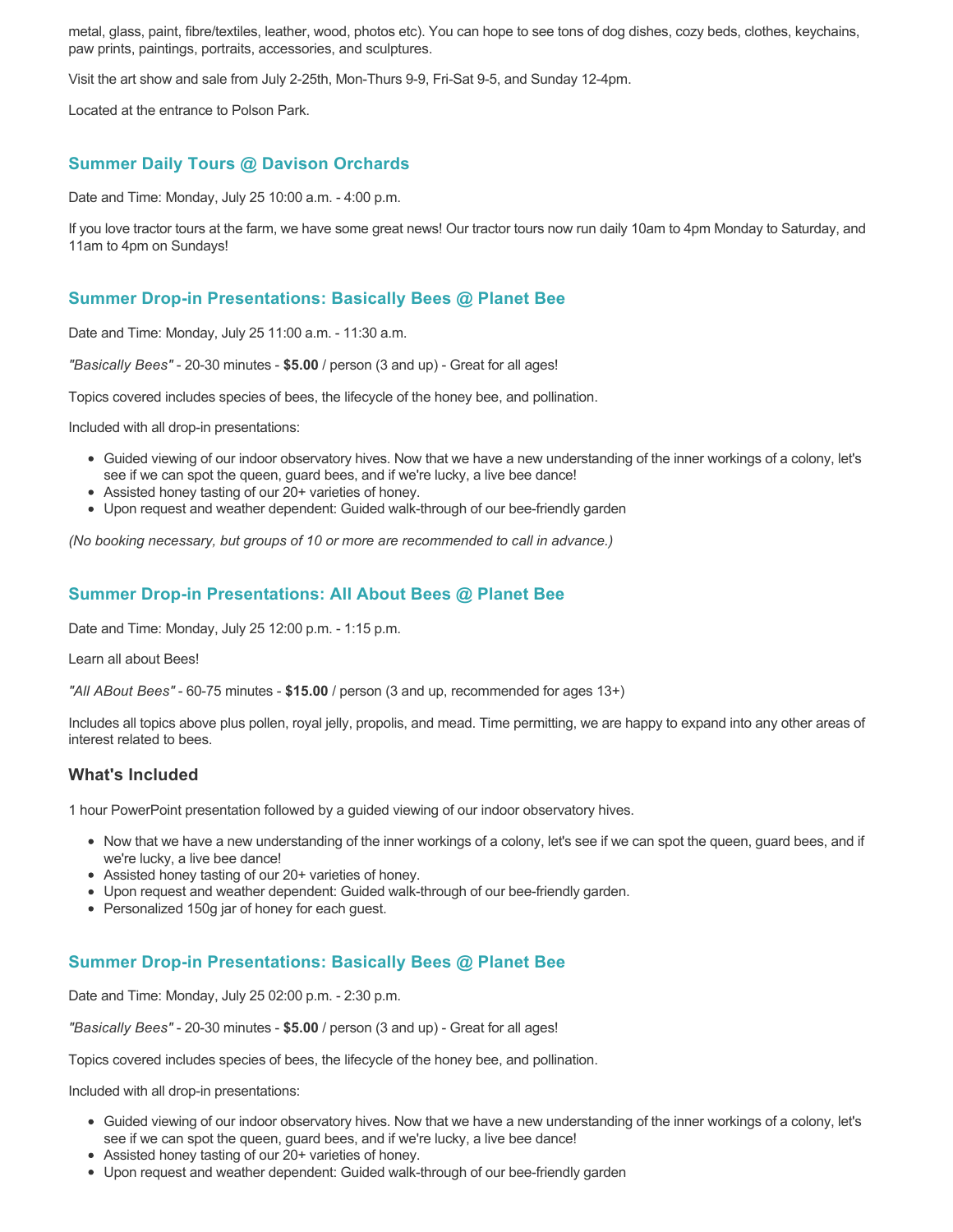# **Audio Land Walks @ Caravan Farm Theatre**

Date and Time: Tuesday, July 26 09:00 a.m. - 5:00 p.m.

Caravan Farm Theatre presents the Audio Land Walk series.

An immersive audio experience, the Land Walks offer three unique, spellbinding audio creations that lead the listener on a 30 minute walk through our 80 acres. Created by four BC based artists, each story has been purpose built to guide the listener through the land: a meditation on the natural world and an experiment in the soundscape of storytelling.

Each walk is approximately 2.5km and 30-45 minutes long. Each booking can accommodate a group of up to 6 people.

Each guest will receive a sanitized MP3 player and a sanitized pair of over-ear headphones.

#### **Showtime:**

Click "[Buy Tickets](https://caravanfarmtheatre.com/show/the-land-walks/?ct=t%28EMAIL_CAMPAIGN_4_19_2022_13_43SEASON+2022%29&mc_cid=c02afad356&mc_eid=4778eb8892)" to see available times.

#### **Black Horse @ Caravan Farm Theatre**

Date and Time: Tuesday, July 26 09:00 a.m. - 10:00 p.m.

#### **A SPECTACULAR NEW MUSICAL BY LINZ KENYON**

*Blackhorse* is a horse powered love story by Okinawan cowboy poet and raconteur Linz Kenyon, and marks a return to a spectacular incorporation of the horse as stage machine – a concept pioneered by Estelle Shook and Linz Kenyon in earlier works like *Cowboy King* and *IOU Land*.

Audiences can expect the same gritty, hilarious rural poetry and bust-out-of-the-gates indie rock score that is Linz's hallmark, as well as spectacular staging featuring six horses and a team of local horsewomen, led by heavy horse pulling champ Joyce Marchant. *Blackhorse* is the contemporary tale of a BC couple struggling to raise a family, own a home and cope with one parent away at work in the Alberta oilpatch.

[Tickets](https://caravanfarmtheatre.com/show/blackhorse-2/?ct=t%28EMAIL_CAMPAIGN_4_19_2022_13_43SEASON+2022%29&mc_cid=c02afad356&mc_eid=4778eb8892) go on sale April 25, 2022.

### **Summer Daily Tours @ Davison Orchards**

Date and Time: Tuesday, July 26 10:00 a.m. - 4:00 p.m.

If you love tractor tours at the farm, we have some great news! Our tractor tours now run daily 10am to 4pm Monday to Saturday, and 11am to 4pm on Sundays!

### **Private Tours @ Mackie Lake House**

Date and Time: Tuesday, July 26 10:00 a.m. - 4:00 p.m.

A tale of three teapots, a rattlesnake hunting Reverend, and a gift from the King of Naples! Discover these and a multitude of other fascinating stories at this historic grand home.

Pre-booked tours are available starting May 1, 2022. Tours can be booked from 10am-4pm Tuesdays, Wednesdays and Thursdays ONLY. We are currently unable to facilitate weekend tours due to spring and summer events.

Please call 250-545-1019 to reserve.

Tickets are \$13 per person – \$5 for young children.

Refreshing beverages are available for purchase after your tour as you enjoy the grounds at Mackie Lake House.

### **Summer Drop-in Presentations: Basically Bees @ Planet Bee**

Date and Time: Tuesday, July 26 11:00 a.m. - 11:30 a.m.

*"Basically Bees"* - 20-30 minutes - **\$5.00** / person (3 and up) - Great for all ages!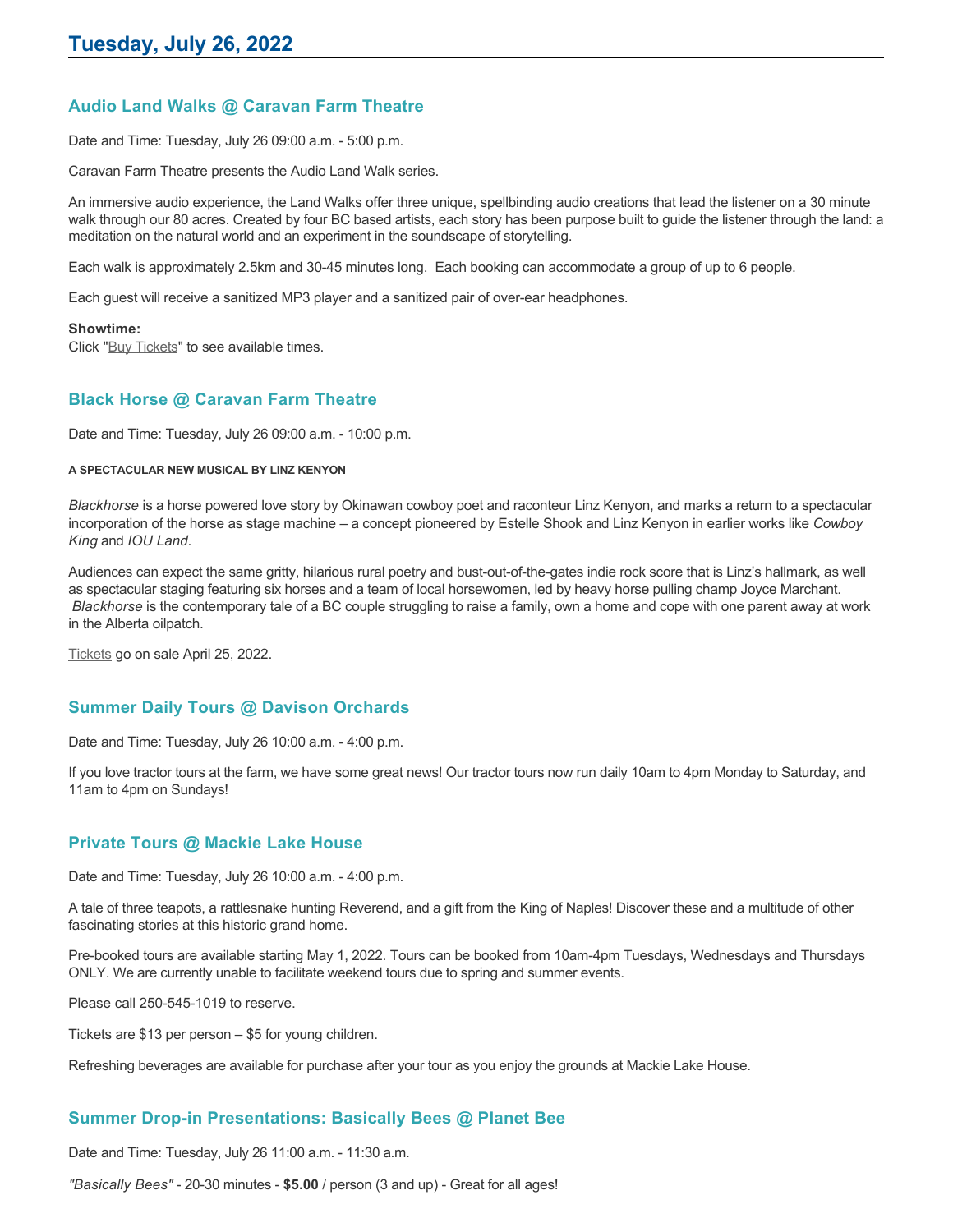Topics covered includes species of bees, the lifecycle of the honey bee, and pollination.

Included with all drop-in presentations:

- Guided viewing of our indoor observatory hives. Now that we have a new understanding of the inner workings of a colony, let's see if we can spot the queen, guard bees, and if we're lucky, a live bee dance!
- Assisted honey tasting of our 20+ varieties of honey.
- Upon request and weather dependent: Guided walk-through of our bee-friendly garden

*(No booking necessary, but groups of 10 or more are recommended to call in advance.)*

# **Summer Drop-in Presentations: All About Bees @ Planet Bee**

Date and Time: Tuesday, July 26 12:00 p.m. - 1:15 p.m.

Learn all about Bees!

*"All ABout Bees"* - 60-75 minutes - **\$15.00** / person (3 and up, recommended for ages 13+)

Includes all topics above plus pollen, royal jelly, propolis, and mead. Time permitting, we are happy to expand into any other areas of interest related to bees.

#### **What's Included**

1 hour PowerPoint presentation followed by a guided viewing of our indoor observatory hives.

- Now that we have a new understanding of the inner workings of a colony, let's see if we can spot the queen, guard bees, and if we're lucky, a live bee dance!
- Assisted honey tasting of our 20+ varieties of honey.
- Upon request and weather dependent: Guided walk-through of our bee-friendly garden.
- Personalized 150g jar of honey for each guest.

# **Kalamalka Garden (K'nmaĺka? Sәnqâĺtәn) Indigenous Garden Tours @ Okanagan College**

Date and Time: Tuesday, July 26 02:00 p.m. - 3:30 p.m.

The tour of Kalamalka Garden will allow visitors to learn a brief history of Syilx (pronounced: see-eel), who are the Indigenous people of the Okanagan - and the Captikʷł (pronounced: chap-teek-cool) which are the stories, laws and cultural values of the Syilx Okanagan people, which have been passed down from generation to generation by oral tradition. Through these ancient stories, the Syilx have preserved their worldwide view and relationship with nature. Here at the Kalamalka Garden, guests will get to experience first hand the beauty and importance of both the Indigenous plant life and the traditional Indigenous knowledge that has existed for thousands of years, and still exists today.

Guests will have the opportunity to learn to identify traditional plants, understand how these plants are used for medicinal and food purposes, and see demonstrations of how to harvest and use the plants.

The tour presenter will provide short workshop on an Indigenous garden product and how it is grown, harvested and made into a gift. The workshop will explore the elements of traditional foods and medicines, history of the Okanagan area, Indigenous gardening techniques, and samples of foods from the garden.

# **Tour Details**

**DURATION:** Tours are available on Tuesdays and Thursdays starting at 2:00pm Tours are 1 hour – 1.5 hour.

**RATES:** \$30.00 – Adults \$5.00 – Children under 16 years old

All proceeds from the Garden Tours are used for operations.

Get your tickets [here!](https://www.eventbrite.ca/e/kalamalka-garden-tour-tickets-158617843239)

### **Summer Drop-in Presentations: Basically Bees @ Planet Bee**

Date and Time: Tuesday, July 26 02:00 p.m. - 2:30 p.m.

*"Basically Bees"* - 20-30 minutes - **\$5.00** / person (3 and up) - Great for all ages!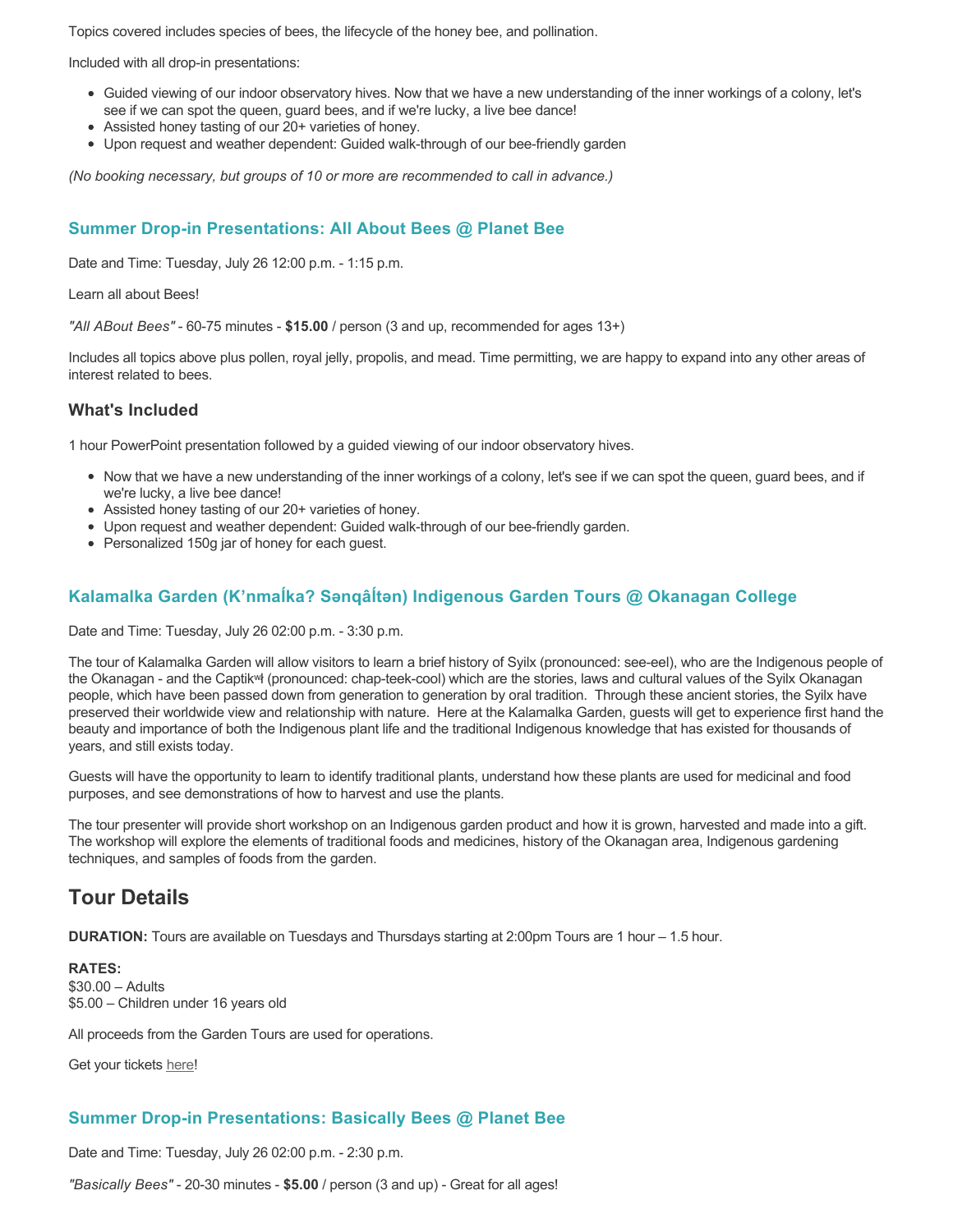Topics covered includes species of bees, the lifecycle of the honey bee, and pollination.

Included with all drop-in presentations:

- Guided viewing of our indoor observatory hives. Now that we have a new understanding of the inner workings of a colony, let's see if we can spot the queen, guard bees, and if we're lucky, a live bee dance!
- Assisted honey tasting of our 20+ varieties of honey.
- Upon request and weather dependent: Guided walk-through of our bee-friendly garden

# **Live Music @ Range Lounge & Grill (Predator Ridge Resort)**

Date and Time: Tuesday, July 26 05:00 p.m. - 7:00 p.m.

During the summer, join us every Tuesday from 5 -7pm for our series of live music performances by local Okanagan artists.

Join us in Range & Lounge Grill to enjoy dinner during the event (dinner reservations are recommended).

# **Historic Downtown Mural Tours @ Greater Vernon Museum & Archives**

Date and Time: Tuesday, July 26 06:00 p.m. - 8:00 p.m.

The Historic Mural Tour takes you on a walking trip back into the past through Downtown Vernon. Discover all the places and ways our past meets our present.

Join our tour guides as they explore the lives and times of the individuals whose faces grace our city walls. Share in some of the stories of the people that helped create the vibrant, multicultural city that Vernon is today.

#### **Tour FAQs**

- Tours must be pre-booked. Tours will not run if there are no bookings.
- Tours are best for those aged 12+ with an intermediate level of activity anticipated (tours are  $\sim$ 5km and run from 1.5 2 hours).
- Comfortable shoes, layers of clothing, sunglasses and/or sun hat, raingear if necessary, water bottle, and camera are recommended.
- Tours go rain or shine and are non-refundable.
- For groups larger than 20, private bookings or community groups, please contact us for details.
- Tours start at the Museum & Archives of Vernon 3009 32nd Avenue

Get your tickets [here!](https://www.eventbrite.com/e/historic-downtown-mural-tours-tickets-304983342387)

# **Jethro Tull's Martin Barre - Aqualung 50th Anniversary Tour @ Vernon & amp: District Performing Arts Centre**

Date and Time: Tuesday, July 26 07:30 p.m. - 9:30 p.m.

Join the Martin Barre Band at the Vernon District Performing Arts Centre on July 26th, 2022.

The Martin's Aqualung 50th Anniversary show has been touring across Europe, and USA throughout 2022.Catch special guest and former Jethro Tull member Clive Bunker on select dates and all of Martin's Canadian tour.

In 1969, a band of four English musicians arrived in New York and literally took America by storm. Over the next 50 years, this legendary band accumulated over 65 million record sales and a following of loyal fans that are the envy of rock bands worldwide! This band was **Jethro Tull.** *Aqualung*, probably the most famous and celebrated of all of Jethro Tull's albums, is now celebrating 50 years since its release in 1971. At the centre of Tull's unique sound is guitarist Martin Barre, who is renowned for his formidable mastery of historic riffs, power chords and soaring melodic solos.

Martin is celebrating the 50th anniversary of the release of the iconic and legendary album *Aqualung* with a worldwide tour. He will be bringing a spectacular show playing the album in its entirety with his touring band **The Martin Barre Band** – featuring Dan Crisp on lead vocals, Alan Thomson on keyboard, and Darby Todd on drums; together with former Jethro Tull band member Clive Bunker on drums and percussion.

#### **The performance welcomes all ages.**

**For more infomation and background on the band vistit their [website!](https://martinbarre.com/martin-barre-tour/)**

Get your tickets [here!](https://tickets.ticketseller.ca/TheatreManager/1/login&event=2917)

# **Wednesday, July 27, 2022**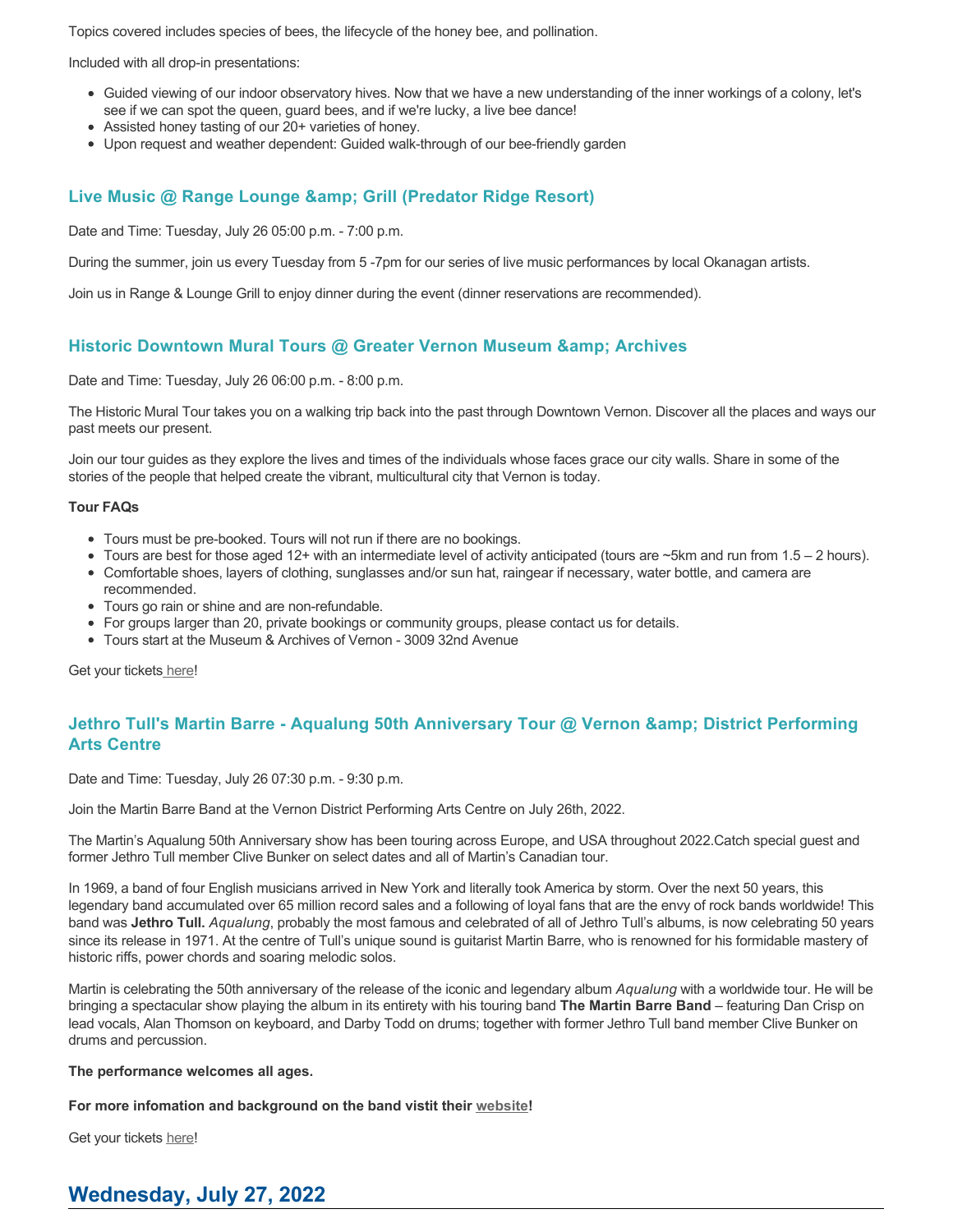## **Black Horse @ Caravan Farm Theatre**

Date and Time: Wednesday, July 27 09:00 a.m. - 10:00 p.m.

#### **A SPECTACULAR NEW MUSICAL BY LINZ KENYON**

*Blackhorse* is a horse powered love story by Okinawan cowboy poet and raconteur Linz Kenyon, and marks a return to a spectacular incorporation of the horse as stage machine – a concept pioneered by Estelle Shook and Linz Kenyon in earlier works like *Cowboy King* and *IOU Land*.

Audiences can expect the same gritty, hilarious rural poetry and bust-out-of-the-gates indie rock score that is Linz's hallmark, as well as spectacular staging featuring six horses and a team of local horsewomen, led by heavy horse pulling champ Joyce Marchant. *Blackhorse* is the contemporary tale of a BC couple struggling to raise a family, own a home and cope with one parent away at work in the Alberta oilpatch.

[Tickets](https://caravanfarmtheatre.com/show/blackhorse-2/?ct=t%28EMAIL_CAMPAIGN_4_19_2022_13_43SEASON+2022%29&mc_cid=c02afad356&mc_eid=4778eb8892) go on sale April 25, 2022.

### **Audio Land Walks @ Caravan Farm Theatre**

Date and Time: Wednesday, July 27 09:00 a.m. - 5:00 p.m.

Caravan Farm Theatre presents the Audio Land Walk series.

An immersive audio experience, the Land Walks offer three unique, spellbinding audio creations that lead the listener on a 30 minute walk through our 80 acres. Created by four BC based artists, each story has been purpose built to guide the listener through the land: a meditation on the natural world and an experiment in the soundscape of storytelling.

Each walk is approximately 2.5km and 30-45 minutes long. Each booking can accommodate a group of up to 6 people.

Each guest will receive a sanitized MP3 player and a sanitized pair of over-ear headphones.

#### **Showtime:**

Click "[Buy Tickets](https://caravanfarmtheatre.com/show/the-land-walks/?ct=t%28EMAIL_CAMPAIGN_4_19_2022_13_43SEASON+2022%29&mc_cid=c02afad356&mc_eid=4778eb8892)" to see available times.

### **Goat Yoga @ O'Keefe Ranch**

Date and Time: Wednesday, July 27 09:00 a.m. - 12:00 p.m.

Yoga with Goats is back! Join Samantha Richardson for a season of yoga with four legged friends.

Ticket includes a one-hour yoga session prior to the Ranch opening. Yoga is located outdoors in the company of the Ranch's goats. Each goat has its own personality to woo you over, whether they are looking for some extra scratches, trying to make you laugh or just want to take a nap under your downward dog, you never know what they will do!

Afterwards, enjoy the Ranches grounds, take a tour of the mansion, visit the general store, and explore the buildings. Each ticket includes a complimentary general store candy bag. If you book on a Saturday, you can also enjoy the many role play artists including live music and song, demonstrations, school sessions and much, much more. Allow yourself about 2 hours to see the grounds and another hour if you stay for lunch.

To book your tickets click [here!](https://tickets.ticketseller.ca/TheatreManager/1/login&event=3417)

### **Summertime Tea @ Mackie Lake House**

Date and Time: Wednesday, July 27 10:00 a.m. - 12:00 p.m.

Make sweet summer memories with the Mackie Lake House! You'll love their selection of teas, delicious sandwiches, and delicate desserts. Tea is served in elegant fine bone China on the beautiful verandah that overlooks Kalamalka Lake and Mackie's scenic gardens. You cannot beat this location! Tickets are \$49 per person, available [here](https://tickets.ticketseller.ca/TheatreManager/1/login&event=3455)!

# **Summer Daily Tours @ Davison Orchards**

Date and Time: Wednesday, July 27 10:00 a.m. - 4:00 p.m.

If you love tractor tours at the farm, we have some great news! Our tractor tours now run daily 10am to 4pm Monday to Saturday, and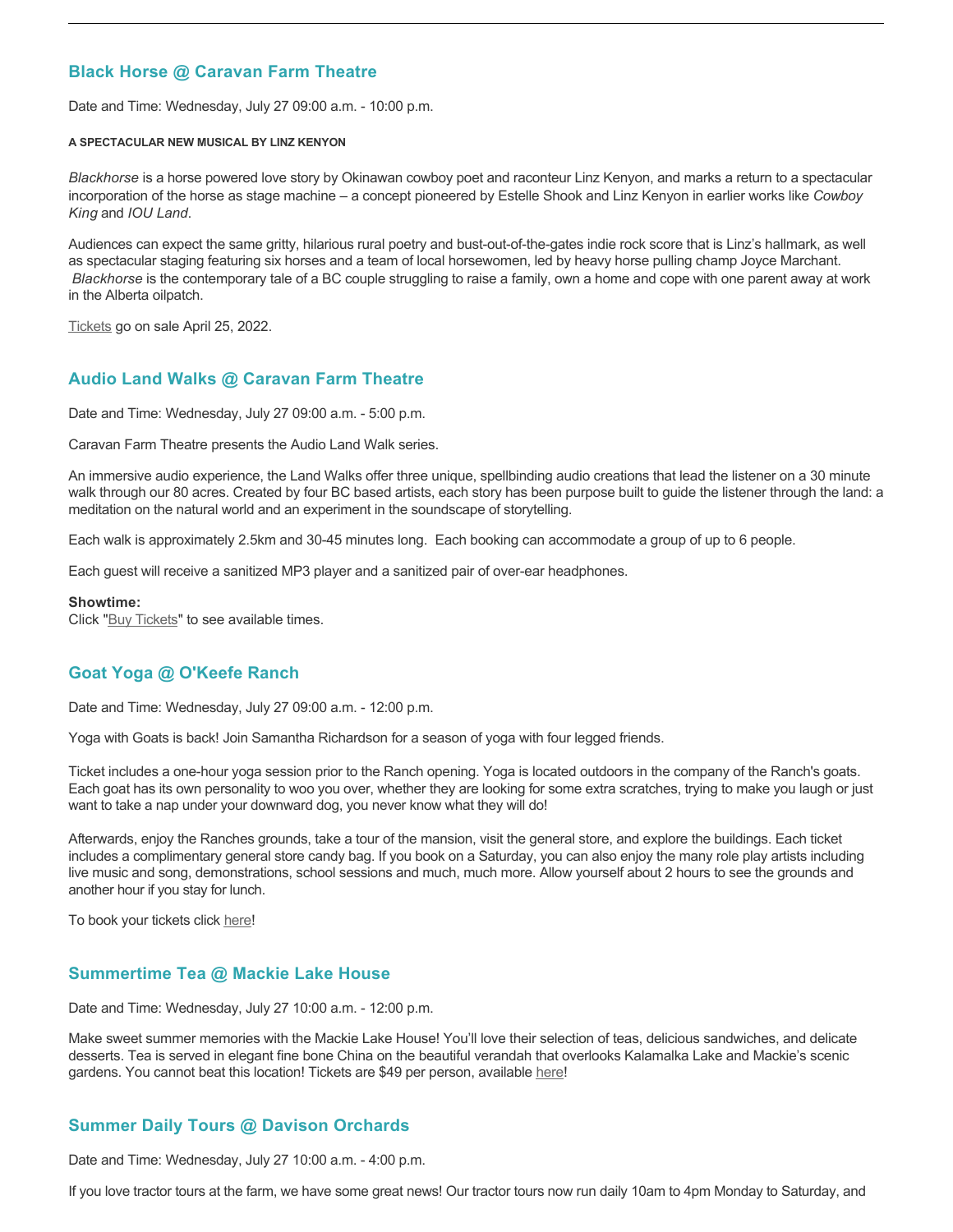#### **Private Tours @ Mackie Lake House**

Date and Time: Wednesday, July 27 10:00 a.m. - 4:00 p.m.

A tale of three teapots, a rattlesnake hunting Reverend, and a gift from the King of Naples! Discover these and a multitude of other fascinating stories at this historic grand home.

Pre-booked tours are available starting May 1, 2022. Tours can be booked from 10am-4pm Tuesdays, Wednesdays and Thursdays ONLY. We are currently unable to facilitate weekend tours due to spring and summer events.

Please call 250-545-1019 to reserve.

Tickets are \$13 per person – \$5 for young children.

Refreshing beverages are available for purchase after your tour as you enjoy the grounds at Mackie Lake House.

#### **Summer Drop-in Presentations: Basically Bees @ Planet Bee**

Date and Time: Wednesday, July 27 11:00 a.m. - 11:30 a.m.

*"Basically Bees"* - 20-30 minutes - **\$5.00** / person (3 and up) - Great for all ages!

Topics covered includes species of bees, the lifecycle of the honey bee, and pollination.

Included with all drop-in presentations:

- Guided viewing of our indoor observatory hives. Now that we have a new understanding of the inner workings of a colony, let's see if we can spot the queen, guard bees, and if we're lucky, a live bee dance!
- Assisted honey tasting of our 20+ varieties of honey.
- Upon request and weather dependent: Guided walk-through of our bee-friendly garden

*(No booking necessary, but groups of 10 or more are recommended to call in advance.)*

#### **Summer Drop-in Presentations: All About Bees @ Planet Bee**

Date and Time: Wednesday, July 27 12:00 p.m. - 1:15 p.m.

Learn all about Bees!

*"All ABout Bees"* - 60-75 minutes - **\$15.00** / person (3 and up, recommended for ages 13+)

Includes all topics above plus pollen, royal jelly, propolis, and mead. Time permitting, we are happy to expand into any other areas of interest related to bees.

#### **What's Included**

1 hour PowerPoint presentation followed by a guided viewing of our indoor observatory hives.

- Now that we have a new understanding of the inner workings of a colony, let's see if we can spot the queen, guard bees, and if we're lucky, a live bee dance!
- Assisted honey tasting of our 20+ varieties of honey.
- Upon request and weather dependent: Guided walk-through of our bee-friendly garden.
- Personalized 150g jar of honey for each guest.

#### **Summer Drop-in Presentations: Basically Bees @ Planet Bee**

Date and Time: Wednesday, July 27 02:00 p.m. - 2:30 p.m.

*"Basically Bees"* - 20-30 minutes - **\$5.00** / person (3 and up) - Great for all ages!

Topics covered includes species of bees, the lifecycle of the honey bee, and pollination.

Included with all drop-in presentations:

Guided viewing of our indoor observatory hives. Now that we have a new understanding of the inner workings of a colony, let's see if we can spot the queen, guard bees, and if we're lucky, a live bee dance!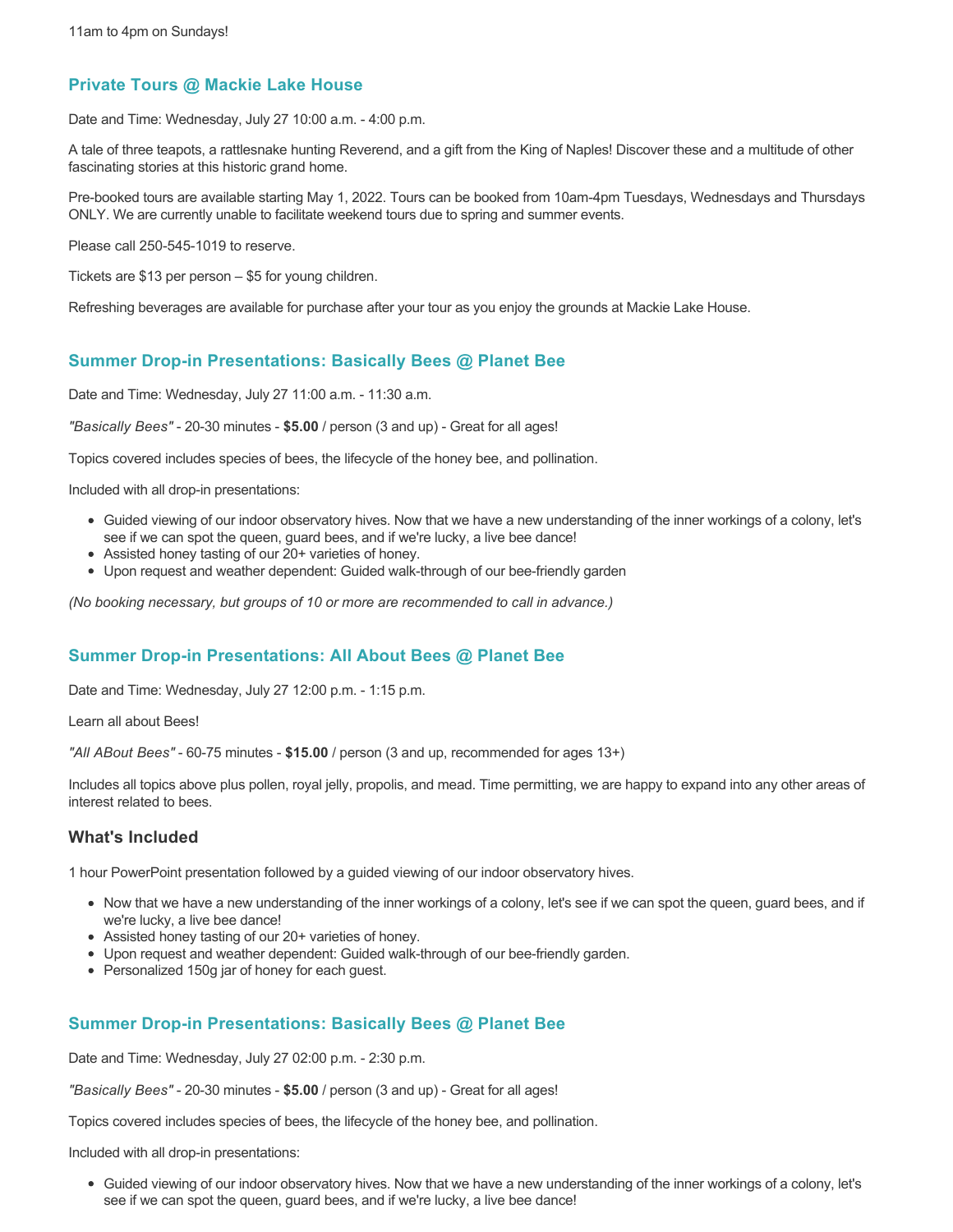- Assisted honey tasting of our 20+ varieties of honey.
- Upon request and weather dependent: Guided walk-through of our bee-friendly garden

# **Summertime Tea @ Mackie Lake House**

Date and Time: Wednesday, July 27 02:00 p.m. - 4:00 p.m.

Make sweet summer memories with the Mackie Lake House! You'll love their selection of teas, delicious sandwiches, and delicate desserts. Tea is served in elegant fine bone China on the beautiful verandah that overlooks Kalamalka Lake and Mackie's scenic gardens. You cannot beat this location! Tickets are \$49 per person, available [here](https://tickets.ticketseller.ca/TheatreManager/1/login&event=3455)!

#### **Wahine Wednesday (SUP'n Social Paddle Night) @ Kalavida Surf Shop**

Date and Time: Wednesday, July 27 06:00 p.m.

A weekly womens SUP'n social paddle night! Wahine Wednesdays are all about the girls getting together on the water – *The Ladies of the Lake!* Launching from Kal Beach, each week will include something a little different – it could be a soothing sunset paddle, a cruise alongside the Okanagan Rail Trail, story telling, or maybe even a yoga move or two.

#### **How to Register?**

No need to pre-register, just drop in and register between 5pm-5:45pm each Wednesday.

#### **What's Included?**

Beverages, snacks and good vibes are supplied after the paddle. Each week will feature a new sponsor

#### **How Much?**

\$5.00 with your own board and gear \$20.00 – Includes board rental (includes pfd and paddle)

#### **Who should join in?**

This is a group paddle for those who have some experience paddle boarding. If you are new to SUP, we encourage you to rent a couple of times before joining a Wahine Paddle Night.

#### **Wahine Warm-Up**

5:30-5:50pm – Get warmed up before the official start of the paddle. 6pm: Group departs from Kal Beach

#### **Where to Park?**

We have limited space in our parking lot. If you have your own board, drop it at Kal Beach on the West side of the beach and park at Kal Beach Parking Lot or along WestKal Road. We have staff at the beach from 5:30pm onward so your board should be safe there.

Check their [website](https://kalavidasurfshop.com/wahine-wednesday-kalavida/) or [Facebook](https://www.facebook.com/kalavidasurfshop/) for more details!

#### **Sunset Stretch & amp; Sip @ Predator Ridge Resort**

Date and Time: Wednesday, July 27 06:00 p.m.

Wind down on with us from 6-8pm with a deep stretch on the outdoor yoga platform at [Predator Ridge](https://www.predatorridge.com/events) while watching the sunset. One ticket includes a guided moderate 18-minute hike up to the platform, a 60 minute yoga flow while you take in the spectacular view of Okanagan Lake and move and flow with your breath.

After Savasana enjoy a glass of local Okanagan wine as you watch the sunset over the hills from the Namaste Platform.

This class is a perfect end to a long day of riding, hiking or golfing. We meet at 6pm: directions to the meeting spot will be emailed to you once purchase is confirmed. Please wear hiking shoes, bring water, and your own mat. All levels welcome.

Purchase your own individual box of charcuterie from [Crudité & Co.](https://cruditeandco.com/product/picnic-platter/) and we will bring it to the platform for you to enjoy after class! Order must be placed with plenty of notice, minimum 48 hours.

\*Please book early as spaces are limited\*

All classes are outdoors so please prepare for the weather. Vaccination passports not required.

# **Thursday, July 28, 2022**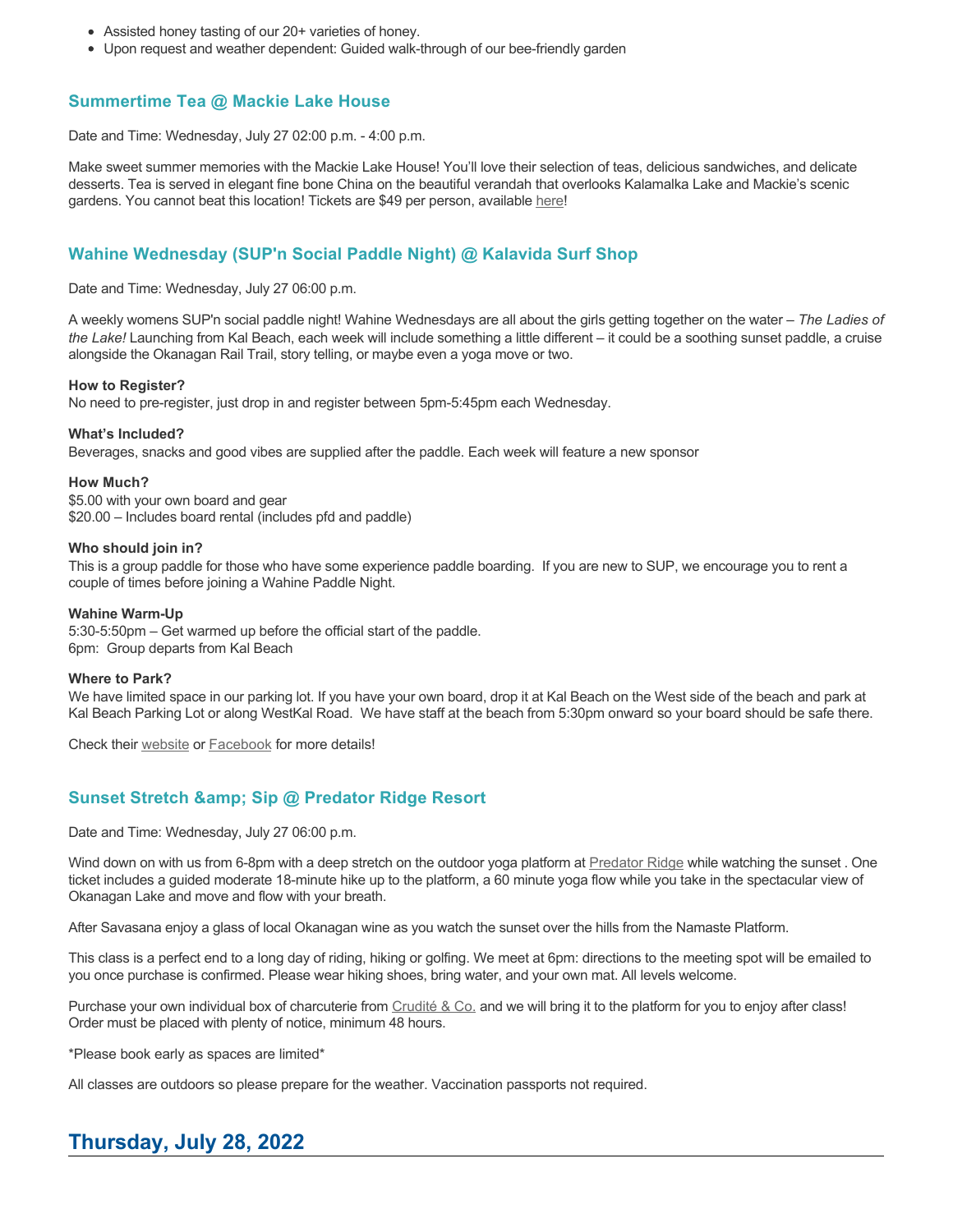# **Vernon Farmer's Market @ Kal Tire Place Parking Lot**

Date and Time: Thursday, July 28 08:00 a.m. - 1:00 p.m.

Join us every Monday and Thursday morning from 8:00 am to 1:00 pm from April to October for the Vernon Farmers' Market!

We are proud to be one of the Okanagan's oldest farmers' markets! Our market showcases a diverse number of delicious foods and one-of-a-kind products, which are all grown, made or baked by our local vendors. Discover fresh produce, fruit, eggs, meat, cheese, baked goods, plants, flowers, hand crafted products & so much more at the Vernon Farmers' Market!

# **Crankworx Summer Series @ SilverStar Mountain Resort**

Date and Time: Thursday, July 28 08:30 a.m. - 4:30 p.m.

The festival will feature a Freestyle Mountain Bike (FMB) World Tour Slopestyle, with course designed and built by athlete Brett Rheeder, and include a variety of multi-discipline bike events for all levels and ages, as well as music, art, culture and great food. Each core festival pillar is designed to involve and engage core bike, food, tourism and travel audiences.

#### **Four Signature Competitions:**

- 1. FMB World Tour Slopestyle | spots available to qualify for Crankworx
- 2. Air DH | qualifier for Crankworx, categories including u19, u17 and u15
- 3. Dual Slalom | qualifier for Crankworx, categories including u19, u17 and u15
- 4. Pump Track | qualifier for Crankworx, categories including u19, u17 and u1 Challenge 5

The event is family friendly and includes daily live music, games, a outdoor bar, and BBQs.

#### **Weekend Schedule:**

July 28: Slopestyle Training: Dual Slalom July 29: Pump Track July 30: Air DH July 31: FMB Gold Slopestyle

For more information and athlete registration visit their [website](https://www.crankworx.com/crankworx-summer-series-canada/silverstar/)!

# **Black Horse @ Caravan Farm Theatre**

Date and Time: Thursday, July 28 09:00 a.m. - 10:00 p.m.

#### **A SPECTACULAR NEW MUSICAL BY LINZ KENYON**

*Blackhorse* is a horse powered love story by Okinawan cowboy poet and raconteur Linz Kenyon, and marks a return to a spectacular incorporation of the horse as stage machine – a concept pioneered by Estelle Shook and Linz Kenyon in earlier works like *Cowboy King* and *IOU Land*.

Audiences can expect the same gritty, hilarious rural poetry and bust-out-of-the-gates indie rock score that is Linz's hallmark, as well as spectacular staging featuring six horses and a team of local horsewomen, led by heavy horse pulling champ Joyce Marchant. *Blackhorse* is the contemporary tale of a BC couple struggling to raise a family, own a home and cope with one parent away at work in the Alberta oilpatch.

[Tickets](https://caravanfarmtheatre.com/show/blackhorse-2/?ct=t%28EMAIL_CAMPAIGN_4_19_2022_13_43SEASON+2022%29&mc_cid=c02afad356&mc_eid=4778eb8892) go on sale April 25, 2022.

### **Audio Land Walks @ Caravan Farm Theatre**

Date and Time: Thursday, July 28 09:00 a.m. - 5:00 p.m.

Caravan Farm Theatre presents the Audio Land Walk series.

An immersive audio experience, the Land Walks offer three unique, spellbinding audio creations that lead the listener on a 30 minute walk through our 80 acres. Created by four BC based artists, each story has been purpose built to guide the listener through the land: a meditation on the natural world and an experiment in the soundscape of storytelling.

Each walk is approximately 2.5km and 30-45 minutes long. Each booking can accommodate a group of up to 6 people.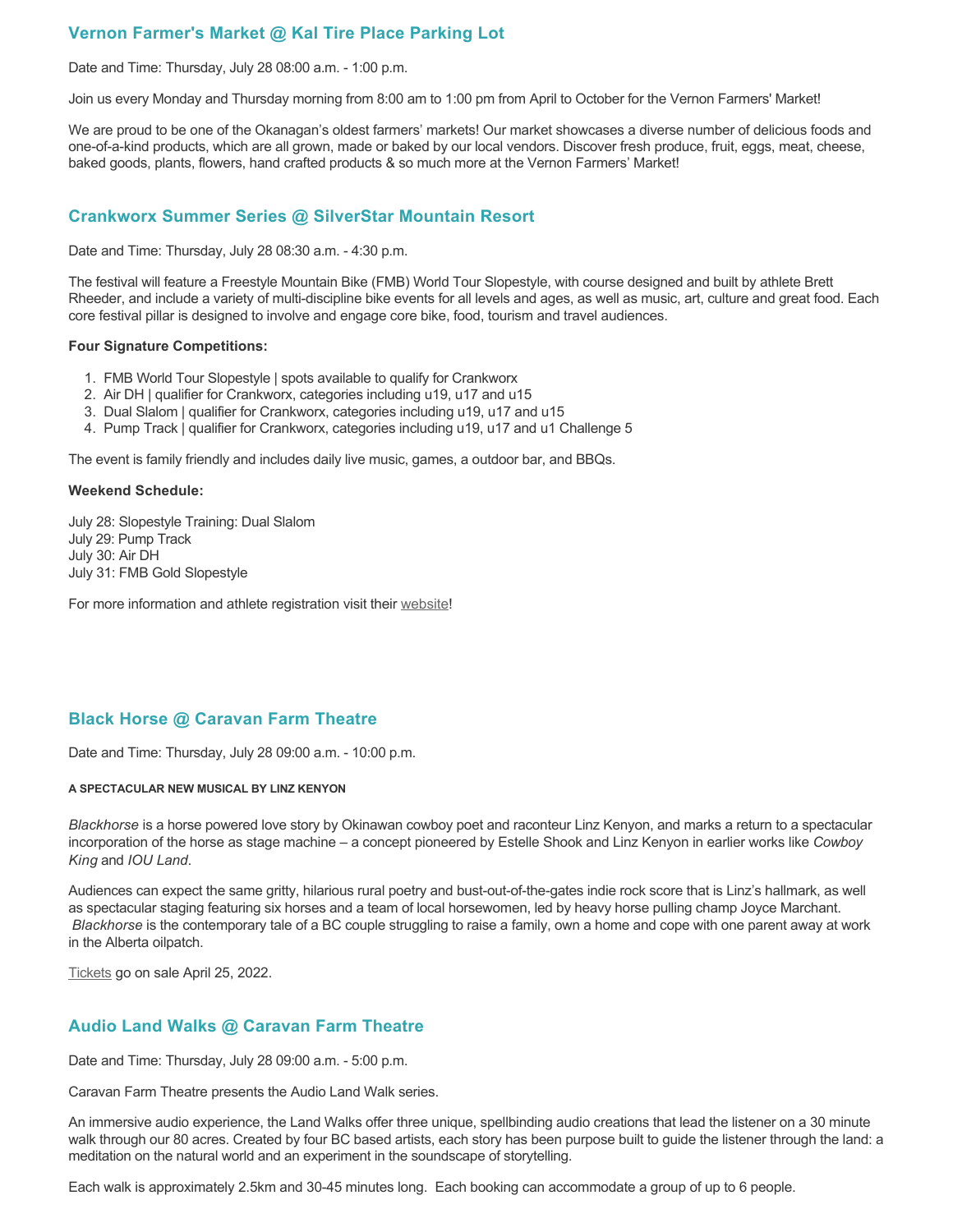Each guest will receive a sanitized MP3 player and a sanitized pair of over-ear headphones.

#### **Showtime:**

Click "[Buy Tickets](https://caravanfarmtheatre.com/show/the-land-walks/?ct=t%28EMAIL_CAMPAIGN_4_19_2022_13_43SEASON+2022%29&mc_cid=c02afad356&mc_eid=4778eb8892)" to see available times.

# **Summer Daily Tours @ Davison Orchards**

Date and Time: Thursday, July 28 10:00 a.m. - 4:00 p.m.

If you love tractor tours at the farm, we have some great news! Our tractor tours now run daily 10am to 4pm Monday to Saturday, and 11am to 4pm on Sundays!

# **Private Tours @ Mackie Lake House**

Date and Time: Thursday, July 28 10:00 a.m. - 4:00 p.m.

A tale of three teapots, a rattlesnake hunting Reverend, and a gift from the King of Naples! Discover these and a multitude of other fascinating stories at this historic grand home.

Pre-booked tours are available starting May 1, 2022. Tours can be booked from 10am-4pm Tuesdays, Wednesdays and Thursdays ONLY. We are currently unable to facilitate weekend tours due to spring and summer events.

Please call 250-545-1019 to reserve.

Tickets are \$13 per person – \$5 for young children.

Refreshing beverages are available for purchase after your tour as you enjoy the grounds at Mackie Lake House.

# **Summer Drop-in Presentations: Basically Bees @ Planet Bee**

Date and Time: Thursday, July 28 11:00 a.m. - 11:30 a.m.

*"Basically Bees"* - 20-30 minutes - **\$5.00** / person (3 and up) - Great for all ages!

Topics covered includes species of bees, the lifecycle of the honey bee, and pollination.

Included with all drop-in presentations:

- Guided viewing of our indoor observatory hives. Now that we have a new understanding of the inner workings of a colony, let's see if we can spot the queen, guard bees, and if we're lucky, a live bee dance!
- Assisted honey tasting of our 20+ varieties of honey.
- Upon request and weather dependent: Guided walk-through of our bee-friendly garden

*(No booking necessary, but groups of 10 or more are recommended to call in advance.)*

### **Summer Drop-in Presentations: All About Bees @ Planet Bee**

Date and Time: Thursday, July 28 12:00 p.m. - 1:15 p.m.

Learn all about Bees!

*"All ABout Bees"* - 60-75 minutes - **\$15.00** / person (3 and up, recommended for ages 13+)

Includes all topics above plus pollen, royal jelly, propolis, and mead. Time permitting, we are happy to expand into any other areas of interest related to bees.

#### **What's Included**

1 hour PowerPoint presentation followed by a guided viewing of our indoor observatory hives.

- Now that we have a new understanding of the inner workings of a colony, let's see if we can spot the queen, guard bees, and if we're lucky, a live bee dance!
- Assisted honey tasting of our 20+ varieties of honey.
- Upon request and weather dependent: Guided walk-through of our bee-friendly garden.
- Personalized 150g jar of honey for each guest.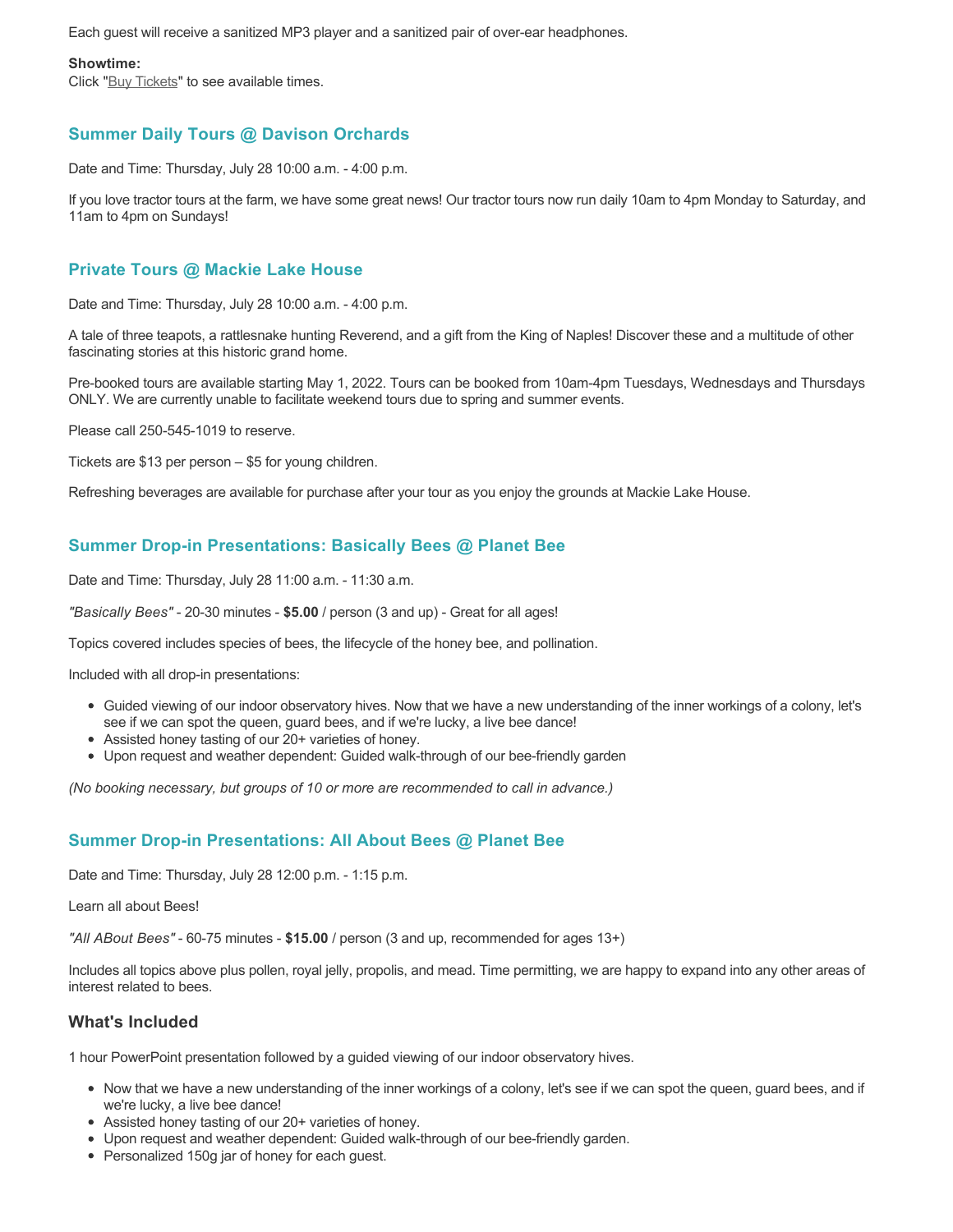# **Summer Drop-in Presentations: Basically Bees @ Planet Bee**

Date and Time: Thursday, July 28 02:00 p.m. - 2:30 p.m.

*"Basically Bees"* - 20-30 minutes - **\$5.00** / person (3 and up) - Great for all ages!

Topics covered includes species of bees, the lifecycle of the honey bee, and pollination.

Included with all drop-in presentations:

- Guided viewing of our indoor observatory hives. Now that we have a new understanding of the inner workings of a colony, let's see if we can spot the queen, guard bees, and if we're lucky, a live bee dance!
- Assisted honey tasting of our 20+ varieties of honey.
- Upon request and weather dependent: Guided walk-through of our bee-friendly garden

# **Kalamalka Garden (K'nmaĺka? Sәnqâĺtәn) Indigenous Garden Tours @ Okanagan College**

Date and Time: Thursday, July 28 02:00 p.m. - 3:30 p.m.

The tour of Kalamalka Garden will allow visitors to learn a brief history of Syilx (pronounced: see-eel), who are the Indigenous people of the Okanagan - and the Captikʷł (pronounced: chap-teek-cool) which are the stories, laws and cultural values of the Syilx Okanagan people, which have been passed down from generation to generation by oral tradition. Through these ancient stories, the Syilx have preserved their worldwide view and relationship with nature. Here at the Kalamalka Garden, guests will get to experience first hand the beauty and importance of both the Indigenous plant life and the traditional Indigenous knowledge that has existed for thousands of years, and still exists today.

Guests will have the opportunity to learn to identify traditional plants, understand how these plants are used for medicinal and food purposes, and see demonstrations of how to harvest and use the plants.

The tour presenter will provide short workshop on an Indigenous garden product and how it is grown, harvested and made into a gift. The workshop will explore the elements of traditional foods and medicines, history of the Okanagan area, Indigenous gardening techniques, and samples of foods from the garden.

# **Tour Details**

**DURATION:** Tours are available on Tuesdays and Thursdays starting at 2:00pm Tours are 1 hour – 1.5 hour.

**RATES:** \$30.00 – Adults \$5.00 – Children under 16 years old

All proceeds from the Garden Tours are used for operations.

Get your tickets [here!](https://www.eventbrite.ca/e/kalamalka-garden-tour-tickets-158617843239)

#### **Downtown Sounds @ 2900 Plaza**

Date and Time: Thursday, July 28 06:00 p.m. - 7:30 p.m.

Join us at the 2900 Plaza every Thursday this summer to enjoy some awesome (free) music from 6pm-7:30pm!

July 7- Feet First

July 14- The Garcia Band

July 21- Forty Foot Fred

July 28- The Rockin Horse Band

August 4- The Shawn Lightfoot Band

August 11- The Keys

August 18- The Young'uns

August 25- Chipko Jones

Check the [Downtown Vernon Associations Facebook](https://www.facebook.com/downtownvernon/) for more details!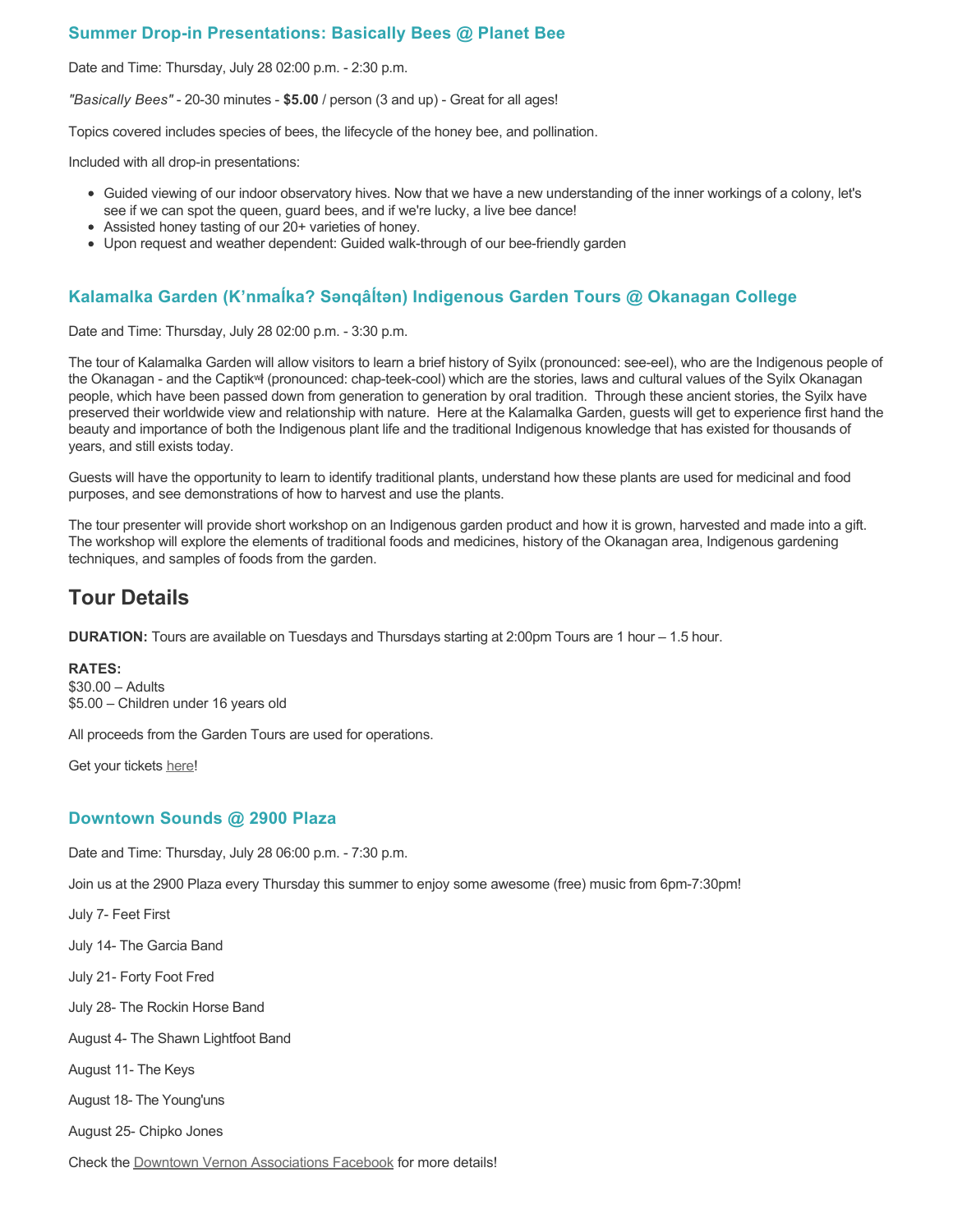# **Crankworx Summer Series @ SilverStar Mountain Resort**

Date and Time: Friday, July 29 08:30 a.m. - 4:30 p.m.

The festival will feature a Freestyle Mountain Bike (FMB) World Tour Slopestyle, with course designed and built by athlete Brett Rheeder, and include a variety of multi-discipline bike events for all levels and ages, as well as music, art, culture and great food. Each core festival pillar is designed to involve and engage core bike, food, tourism and travel audiences.

#### **Four Signature Competitions:**

- 1. FMB World Tour Slopestyle | spots available to qualify for Crankworx
- 2. Air DH | qualifier for Crankworx, categories including u19, u17 and u15
- 3. Dual Slalom | qualifier for Crankworx, categories including u19, u17 and u15
- 4. Pump Track | qualifier for Crankworx, categories including u19, u17 and u1 Challenge 5

The event is family friendly and includes daily live music, games, a outdoor bar, and BBQs.

#### **Weekend Schedule:**

July 28: Slopestyle Training: Dual Slalom July 29: Pump Track July 30: Air DH July 31: FMB Gold Slopestyle

For more information and athlete registration visit their [website](https://www.crankworx.com/crankworx-summer-series-canada/silverstar/)!

# **Audio Land Walks @ Caravan Farm Theatre**

Date and Time: Friday, July 29 09:00 a.m. - 5:00 p.m.

Caravan Farm Theatre presents the Audio Land Walk series.

An immersive audio experience, the Land Walks offer three unique, spellbinding audio creations that lead the listener on a 30 minute walk through our 80 acres. Created by four BC based artists, each story has been purpose built to guide the listener through the land: a meditation on the natural world and an experiment in the soundscape of storytelling.

Each walk is approximately 2.5km and 30-45 minutes long. Each booking can accommodate a group of up to 6 people.

Each guest will receive a sanitized MP3 player and a sanitized pair of over-ear headphones.

#### **Showtime:**

Click "[Buy Tickets](https://caravanfarmtheatre.com/show/the-land-walks/?ct=t%28EMAIL_CAMPAIGN_4_19_2022_13_43SEASON+2022%29&mc_cid=c02afad356&mc_eid=4778eb8892)" to see available times.

### **Black Horse @ Caravan Farm Theatre**

Date and Time: Friday, July 29 09:00 a.m. - 10:00 p.m.

#### **A SPECTACULAR NEW MUSICAL BY LINZ KENYON**

*Blackhorse* is a horse powered love story by Okinawan cowboy poet and raconteur Linz Kenyon, and marks a return to a spectacular incorporation of the horse as stage machine – a concept pioneered by Estelle Shook and Linz Kenyon in earlier works like *Cowboy King* and *IOU Land*.

Audiences can expect the same gritty, hilarious rural poetry and bust-out-of-the-gates indie rock score that is Linz's hallmark, as well as spectacular staging featuring six horses and a team of local horsewomen, led by heavy horse pulling champ Joyce Marchant. *Blackhorse* is the contemporary tale of a BC couple struggling to raise a family, own a home and cope with one parent away at work in the Alberta oilpatch.

[Tickets](https://caravanfarmtheatre.com/show/blackhorse-2/?ct=t%28EMAIL_CAMPAIGN_4_19_2022_13_43SEASON+2022%29&mc_cid=c02afad356&mc_eid=4778eb8892) go on sale April 25, 2022.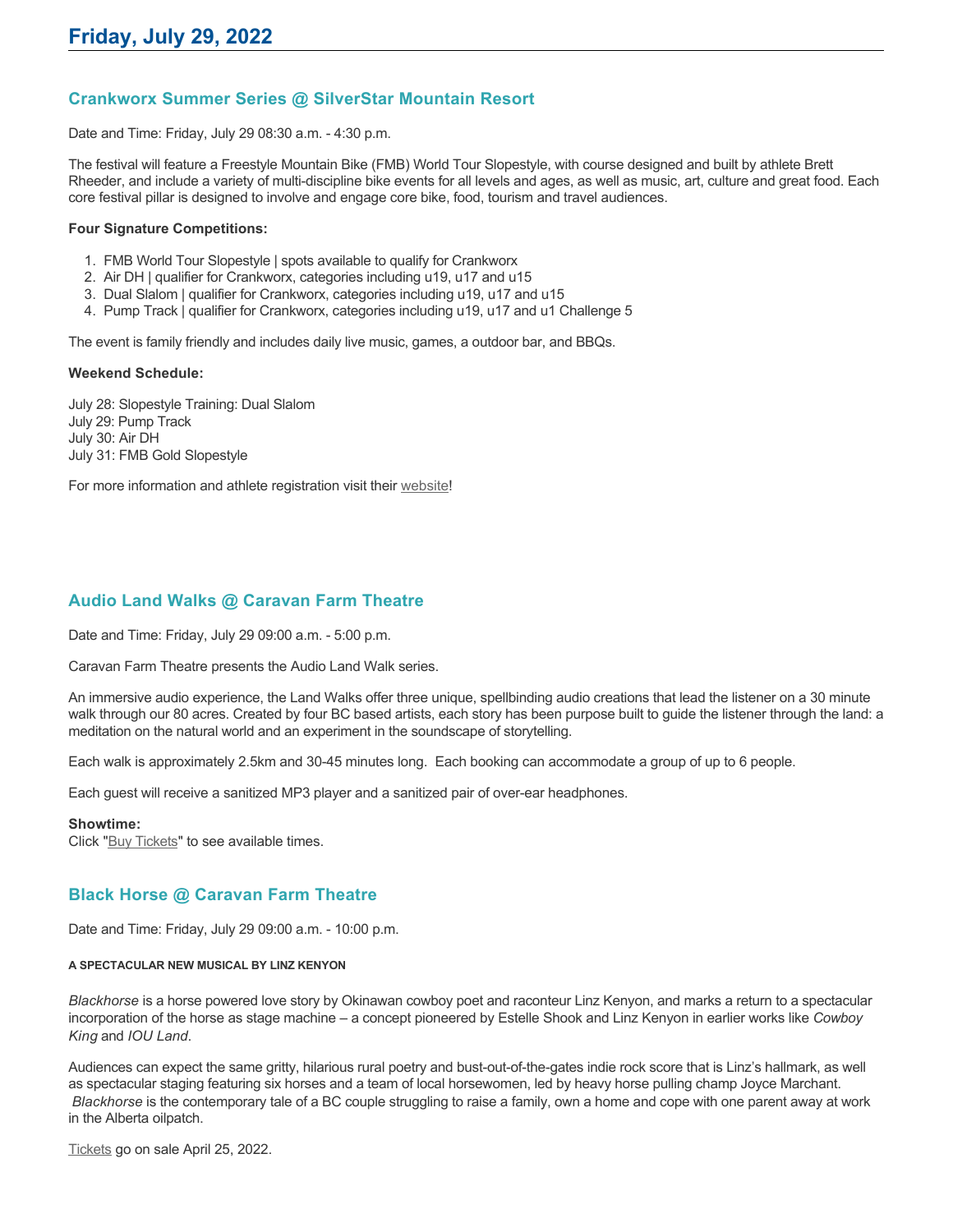# **Historic Downtown Mural Tours @ Greater Vernon Museum & Archives**

#### Date and Time: Friday, July 29 09:00 a.m. - 11:00 a.m.

The Historic Mural Tour takes you on a walking trip back into the past through Downtown Vernon. Discover all the places and ways our past meets our present.

Join our tour guides as they explore the lives and times of the individuals whose faces grace our city walls. Share in some of the stories of the people that helped create the vibrant, multicultural city that Vernon is today.

#### **Tour FAQs**

- Tours must be pre-booked. Tours will not run if there are no bookings.
- Tours are best for those aged 12+ with an intermediate level of activity anticipated (tours are  $\sim$ 5km and run from 1.5 2 hours).
- Comfortable shoes, layers of clothing, sunglasses and/or sun hat, raingear if necessary, water bottle, and camera are recommended.
- Tours go rain or shine and are non-refundable.
- For groups larger than 20, private bookings or community groups, please contact us for details.
- Tours start at the Museum & Archives of Vernon 3009 32 Avenue

Get your tickets [here!](https://www.eventbrite.com/e/historic-downtown-mural-tours-tickets-304983342387)

### **Summer Daily Tours @ Davison Orchards**

Date and Time: Friday, July 29 10:00 a.m. - 4:00 p.m.

If you love tractor tours at the farm, we have some great news! Our tractor tours now run daily 10am to 4pm Monday to Saturday, and 11am to 4pm on Sundays!

### **Summer Drop-in Presentations: Basically Bees @ Planet Bee**

Date and Time: Friday, July 29 11:00 a.m. - 11:30 a.m.

*"Basically Bees"* - 20-30 minutes - **\$5.00** / person (3 and up) - Great for all ages!

Topics covered includes species of bees, the lifecycle of the honey bee, and pollination.

Included with all drop-in presentations:

- Guided viewing of our indoor observatory hives. Now that we have a new understanding of the inner workings of a colony, let's see if we can spot the queen, guard bees, and if we're lucky, a live bee dance!
- Assisted honey tasting of our 20+ varieties of honey.
- Upon request and weather dependent: Guided walk-through of our bee-friendly garden

*(No booking necessary, but groups of 10 or more are recommended to call in advance.)*

### **Summer Drop-in Presentations: All About Bees @ Planet Bee**

Date and Time: Friday, July 29 12:00 p.m. - 1:15 p.m.

Learn all about Bees!

*"All ABout Bees"* - 60-75 minutes - **\$15.00** / person (3 and up, recommended for ages 13+)

Includes all topics above plus pollen, royal jelly, propolis, and mead. Time permitting, we are happy to expand into any other areas of interest related to bees.

#### **What's Included**

1 hour PowerPoint presentation followed by a guided viewing of our indoor observatory hives.

- Now that we have a new understanding of the inner workings of a colony, let's see if we can spot the queen, guard bees, and if we're lucky, a live bee dance!
- Assisted honey tasting of our 20+ varieties of honey.
- Upon request and weather dependent: Guided walk-through of our bee-friendly garden.
- Personalized 150g jar of honey for each guest.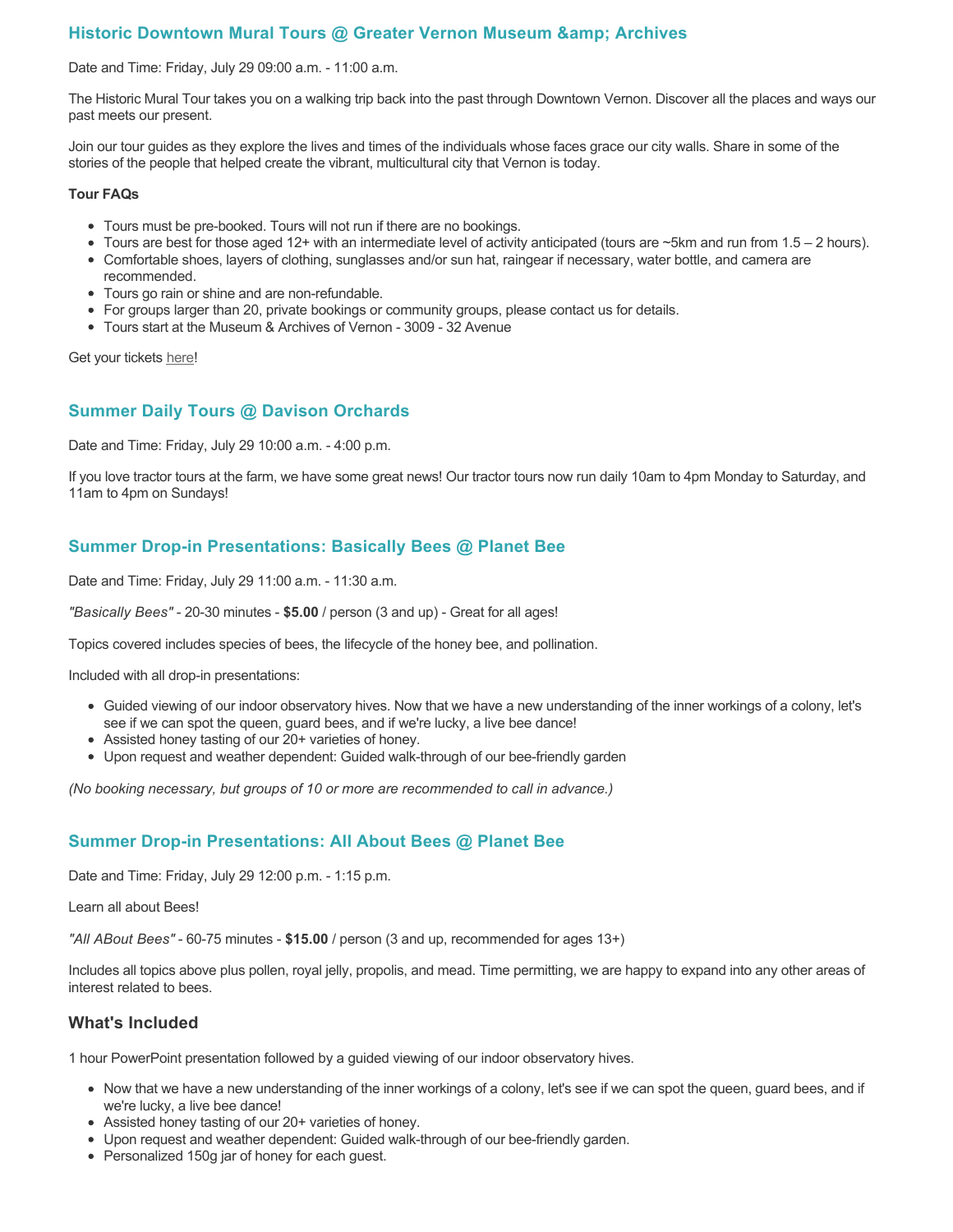# **The Audio Land Walks @ Caravan Farm Theatre**

Date and Time: Friday, July 29 01:00 p.m. - 4:30 p.m.

Caravan Farm Theatre presents the Audio Land Walk series.

An immersive audio experience, the Land Walks offer three unique, spellbinding audio creations that lead the listener on a 45 minute walk through our 80 acres. Created by four BC based artists, each story has been purpose built to guide the listener through the land: a meditation on the natural world and an experiment in the soundscape of storytelling.

Each walk is approximately 2.5km and 40-55 minutes long. Bookings can accommodate groups up to 6 people.

For more information and to buy tickets visit their [website!](https://caravanfarmtheatre.com/show/the-land-walks/)

### **Summer Drop-in Presentations: Basically Bees @ Planet Bee**

Date and Time: Friday, July 29 02:00 p.m. - 2:30 p.m.

*"Basically Bees"* - 20-30 minutes - **\$5.00** / person (3 and up) - Great for all ages!

Topics covered includes species of bees, the lifecycle of the honey bee, and pollination.

Included with all drop-in presentations:

- Guided viewing of our indoor observatory hives. Now that we have a new understanding of the inner workings of a colony, let's see if we can spot the queen, guard bees, and if we're lucky, a live bee dance!
- Assisted honey tasting of our 20+ varieties of honey.
- Upon request and weather dependent: Guided walk-through of our bee-friendly garden

# **Polson Artisan Night Market @ Polson Park**

Date and Time: Friday, July 29 04:00 p.m. - 8:00 p.m.

From May 20 to September 2, 2022, the Polson Artisan Night Market will be operating in Polson Park, Vernon BC.

Join us Friday nights at this fun event featuring 50 vendors from the surrounding area.

Come check out a mix of skilled local producers, makers and growers each week.

### **Live Music @ Marten Brewing Bar & amp; Grill**

Date and Time: Friday, July 29 07:00 p.m. - 11:30 p.m.

Join Marten Brewing Bar & Grill every Friday night this summer for live music!

#### **Upcoming atractions:**

- June 10- The Jaz Tex
- June 17- Tracey Lyn
- June 24-James Hay
- July 1- Three Scotch In
- July 8- Conroy Ross
- July 15- Mozi Bones
- July 22- Marv Machura
- July 29- Poppa Dawg
- Aug 5- Steve Smith
- Aug 12- Makayla Gough

# **Saturday, July 30, 2022**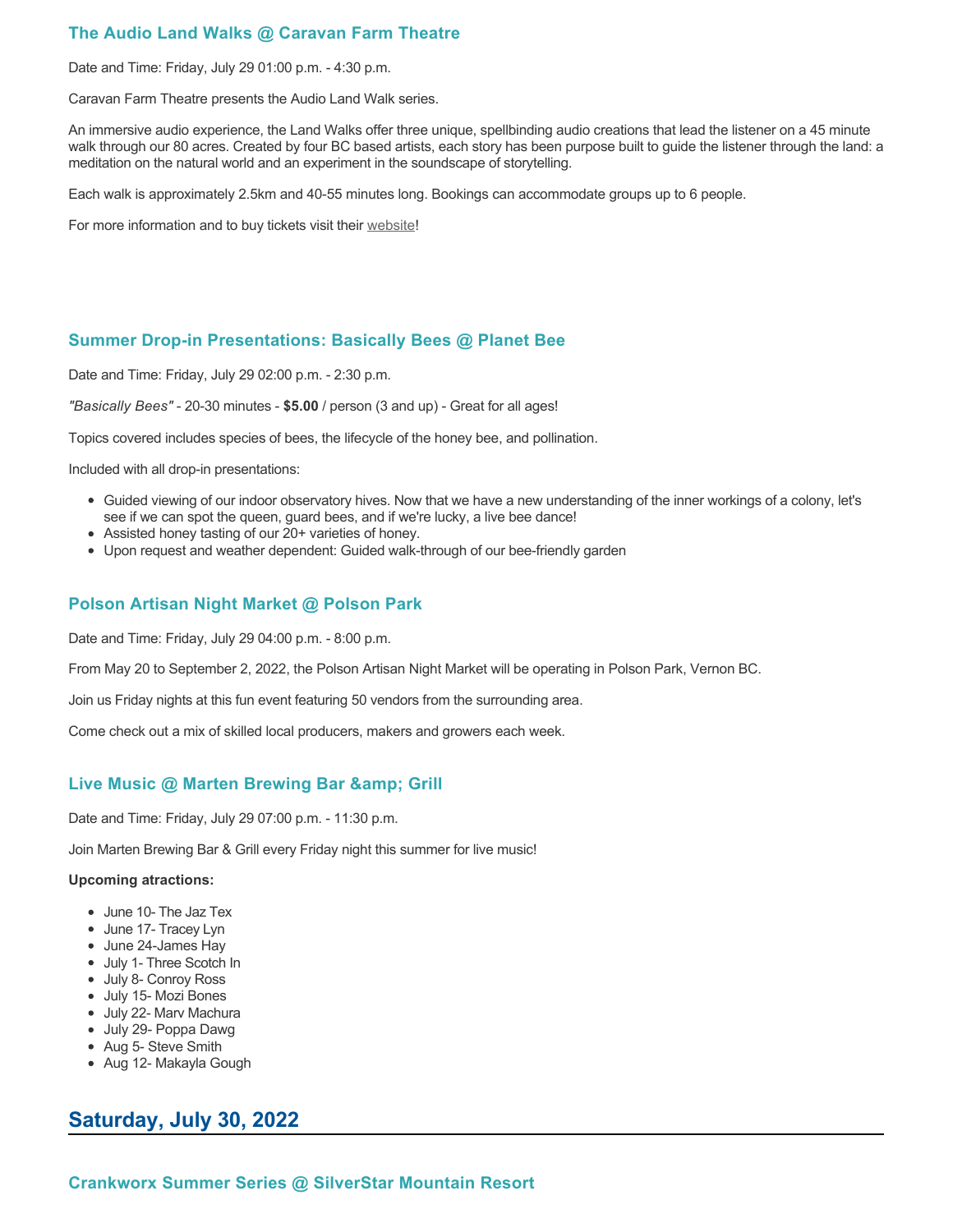Date and Time: Saturday, July 30 08:30 a.m. - 4:30 p.m.

The festival will feature a Freestyle Mountain Bike (FMB) World Tour Slopestyle, with course designed and built by athlete Brett Rheeder, and include a variety of multi-discipline bike events for all levels and ages, as well as music, art, culture and great food. Each core festival pillar is designed to involve and engage core bike, food, tourism and travel audiences.

#### **Four Signature Competitions:**

- 1. FMB World Tour Slopestyle | spots available to qualify for Crankworx
- 2. Air DH | qualifier for Crankworx, categories including u19, u17 and u15
- 3. Dual Slalom | qualifier for Crankworx, categories including u19, u17 and u15
- 4. Pump Track | qualifier for Crankworx, categories including u19, u17 and u1 Challenge 5

The event is family friendly and includes daily live music, games, a outdoor bar, and BBQs.

#### **Weekend Schedule:**

July 28: Slopestyle Training: Dual Slalom July 29: Pump Track July 30: Air DH July 31: FMB Gold Slopestyle

For more information and athlete registration visit their [website](https://www.crankworx.com/crankworx-summer-series-canada/silverstar/)!

# **Goat Yoga @ O'Keefe Ranch**

Date and Time: Saturday, July 30 09:00 a.m. - 12:00 p.m.

Yoga with Goats is back! Join Samantha Richardson for a season of yoga with four legged friends.

Ticket includes a one-hour yoga session prior to the Ranch opening. Yoga is located outdoors in the company of the Ranch's goats. Each goat has its own personality to woo you over, whether they are looking for some extra scratches, trying to make you laugh or just want to take a nap under your downward dog, you never know what they will do!

Afterwards, enjoy the Ranches grounds, take a tour of the mansion, visit the general store, and explore the buildings. Each ticket includes a complimentary general store candy bag. If you book on a Saturday, you can also enjoy the many role play artists including live music and song, demonstrations, school sessions and much, much more. Allow yourself about 2 hours to see the grounds and another hour if you stay for lunch.

To book your tickets click [here!](https://tickets.ticketseller.ca/TheatreManager/1/login&event=3417)

# **Black Horse @ Caravan Farm Theatre**

Date and Time: Saturday, July 30 09:00 a.m. - 10:00 p.m.

#### **A SPECTACULAR NEW MUSICAL BY LINZ KENYON**

*Blackhorse* is a horse powered love story by Okinawan cowboy poet and raconteur Linz Kenyon, and marks a return to a spectacular incorporation of the horse as stage machine – a concept pioneered by Estelle Shook and Linz Kenyon in earlier works like *Cowboy King* and *IOU Land*.

Audiences can expect the same gritty, hilarious rural poetry and bust-out-of-the-gates indie rock score that is Linz's hallmark, as well as spectacular staging featuring six horses and a team of local horsewomen, led by heavy horse pulling champ Joyce Marchant. *Blackhorse* is the contemporary tale of a BC couple struggling to raise a family, own a home and cope with one parent away at work in the Alberta oilpatch.

[Tickets](https://caravanfarmtheatre.com/show/blackhorse-2/?ct=t%28EMAIL_CAMPAIGN_4_19_2022_13_43SEASON+2022%29&mc_cid=c02afad356&mc_eid=4778eb8892) go on sale April 25, 2022.

# **Audio Land Walks @ Caravan Farm Theatre**

Date and Time: Saturday, July 30 09:00 a.m. - 5:00 p.m.

Caravan Farm Theatre presents the Audio Land Walk series.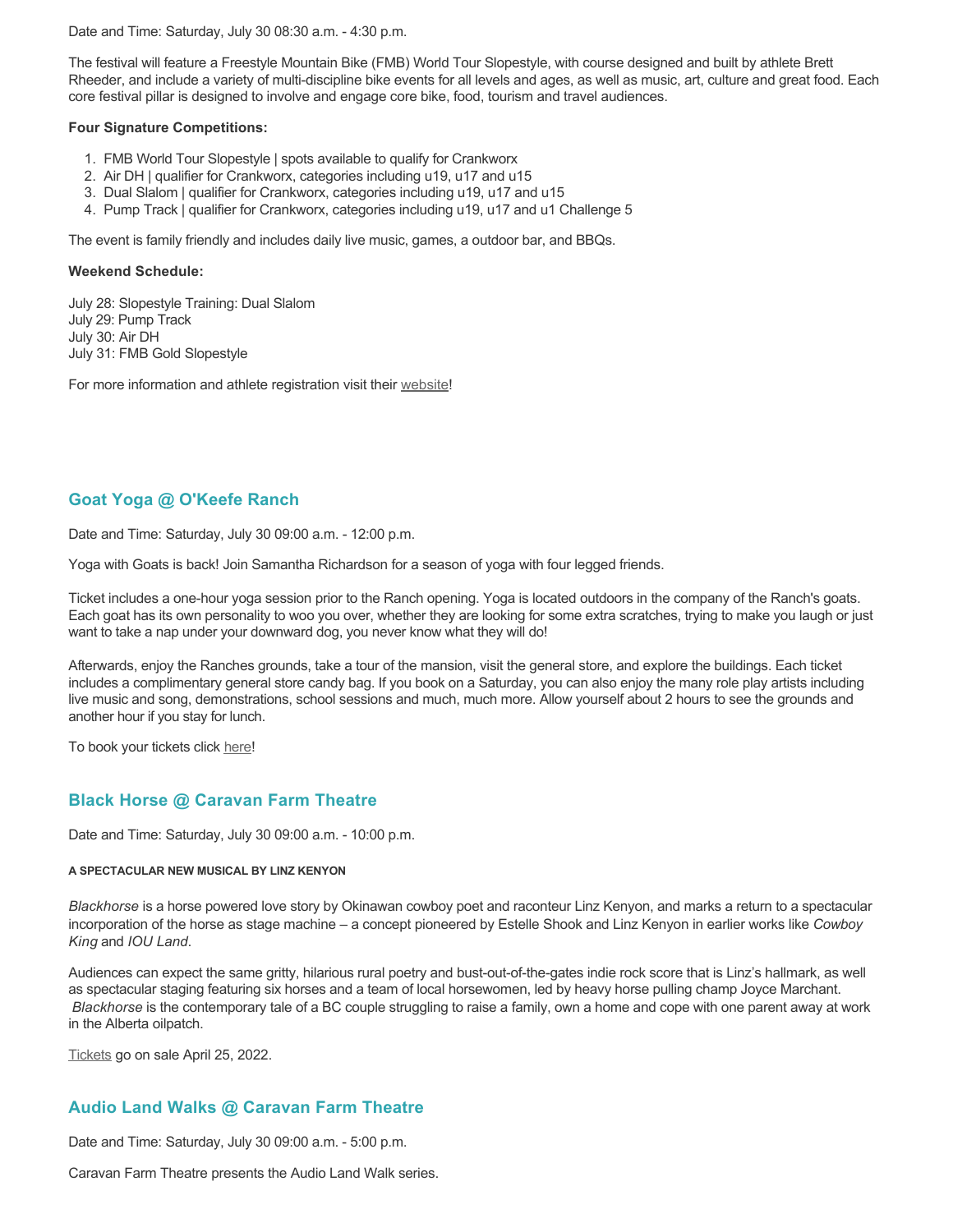An immersive audio experience, the Land Walks offer three unique, spellbinding audio creations that lead the listener on a 30 minute walk through our 80 acres. Created by four BC based artists, each story has been purpose built to guide the listener through the land: a meditation on the natural world and an experiment in the soundscape of storytelling.

Each walk is approximately 2.5km and 30-45 minutes long. Each booking can accommodate a group of up to 6 people.

Each guest will receive a sanitized MP3 player and a sanitized pair of over-ear headphones.

#### **Showtime:**

Click "[Buy Tickets](https://caravanfarmtheatre.com/show/the-land-walks/?ct=t%28EMAIL_CAMPAIGN_4_19_2022_13_43SEASON+2022%29&mc_cid=c02afad356&mc_eid=4778eb8892)" to see available times.

### **Guided Trail Tour @ Allan Brooks Nature Centre**

Date and Time: Saturday, July 30 10:00 a.m. - 10:30 a.m.

Join us on a short walk through our rare and delicate grassland ecosystem! Learn about grassland plants and animals, their special traits that allow them to live in this hot, dry habitat and how they interact. Touch, smell, and feel as we explore the wilderness all around us! This tour starts at the trailhead and follows an easy gravel path loop around the centre.

**Fee:** \$5.00 per person *(youth under 16 + ABNC members are FREE!). Registration is required.* 

\*\*\*Please note, ABNC programming will be cancelled should the temperatures exceed 35C, for the safety of all patrons and staff.

Visit their [website](https://abnc.ca/events/events-calendar/) to register!

# **Summer Daily Tours @ Davison Orchards**

Date and Time: Saturday, July 30 10:00 a.m. - 4:00 p.m.

If you love tractor tours at the farm, we have some great news! Our tractor tours now run daily 10am to 4pm Monday to Saturday, and 11am to 4pm on Sundays!

### **Summer Drop-in Presentations: Basically Bees @ Planet Bee**

Date and Time: Saturday, July 30 11:00 a.m. - 11:30 a.m.

*"Basically Bees"* - 20-30 minutes - **\$5.00** / person (3 and up) - Great for all ages!

Topics covered includes species of bees, the lifecycle of the honey bee, and pollination.

Included with all drop-in presentations:

- Guided viewing of our indoor observatory hives. Now that we have a new understanding of the inner workings of a colony, let's see if we can spot the queen, guard bees, and if we're lucky, a live bee dance!
- Assisted honey tasting of our 20+ varieties of honey.
- Upon request and weather dependent: Guided walk-through of our bee-friendly garden

*(No booking necessary, but groups of 10 or more are recommended to call in advance.)*

#### **Nature Talk @ Allan Brooks Nature Centre**

Date and Time: Saturday, July 30 11:30 a.m. - 12:00 p.m.

Meet them in their grassland theatre for a short nature talk! Their ABNC interpreters will use some of our natural materials and props to teach you more about our local plants and animals and give you an up close look. A new theme every week! There is no need to preregister, simply check-in at the Interpretive Centre upon arrival and find a seat on one of our benches, or bring your own lawn chair. Nature Talks are free, but a donation is appreciated.

#### **Summer Drop-in Presentations: All About Bees @ Planet Bee**

Date and Time: Saturday, July 30 12:00 p.m. - 1:15 p.m.

Learn all about Bees!

*"All ABout Bees"* - 60-75 minutes - **\$15.00** / person (3 and up, recommended for ages 13+)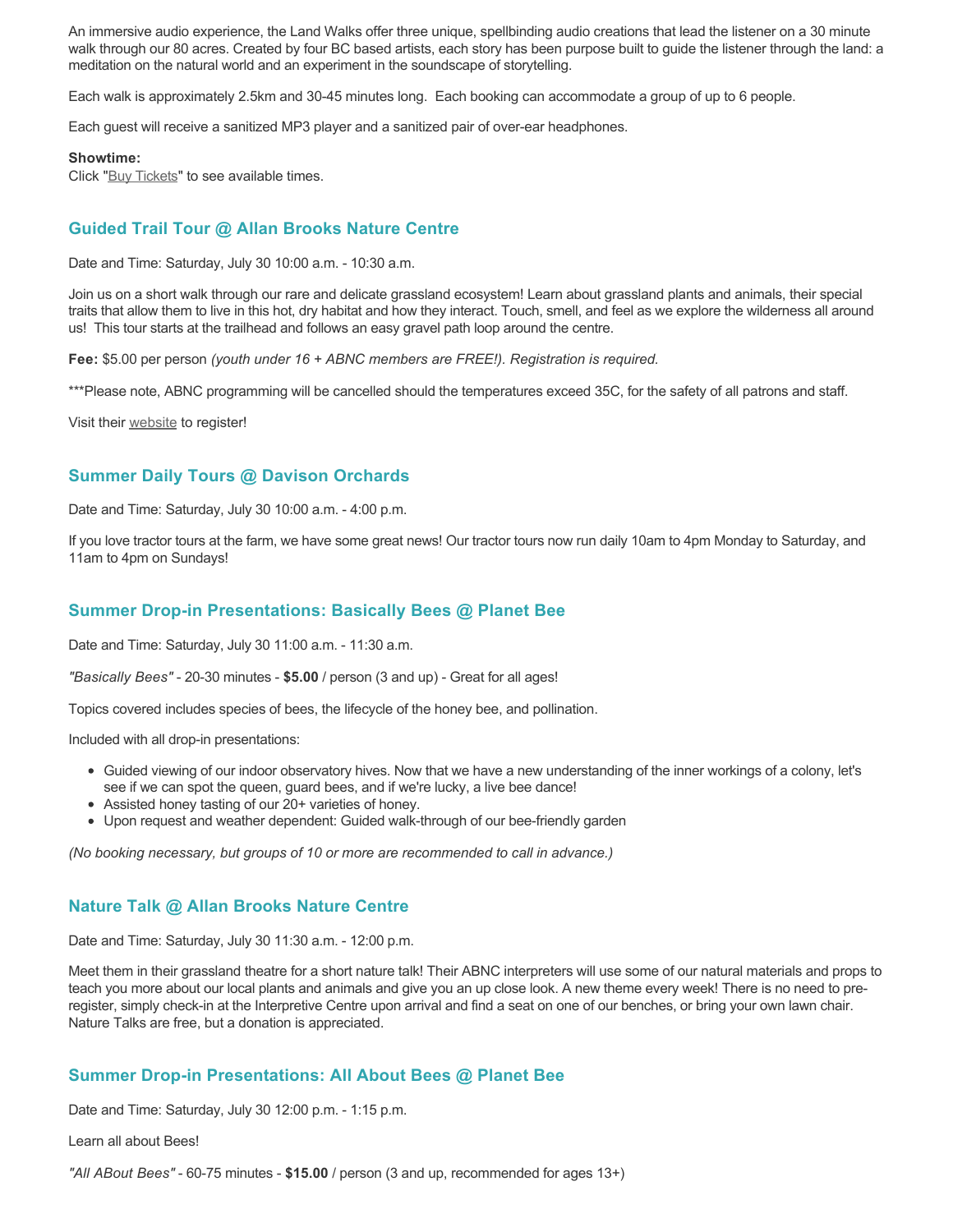Includes all topics above plus pollen, royal jelly, propolis, and mead. Time permitting, we are happy to expand into any other areas of interest related to bees.

# **What's Included**

1 hour PowerPoint presentation followed by a guided viewing of our indoor observatory hives.

- Now that we have a new understanding of the inner workings of a colony, let's see if we can spot the queen, guard bees, and if we're lucky, a live bee dance!
- Assisted honey tasting of our 20+ varieties of honey.
- Upon request and weather dependent: Guided walk-through of our bee-friendly garden.
- Personalized 150g jar of honey for each guest.

# **The Audio Land Walks @ Caravan Farm Theatre**

Date and Time: Saturday, July 30 01:00 p.m. - 4:30 p.m.

Caravan Farm Theatre presents the Audio Land Walk series.

An immersive audio experience, the Land Walks offer three unique, spellbinding audio creations that lead the listener on a 45 minute walk through our 80 acres. Created by four BC based artists, each story has been purpose built to guide the listener through the land: a meditation on the natural world and an experiment in the soundscape of storytelling.

Each walk is approximately 2.5km and 40-55 minutes long. Bookings can accommodate groups up to 6 people.

For more information and to buy tickets visit their [website!](https://caravanfarmtheatre.com/show/the-land-walks/)

### **Summer Drop-in Presentations: Basically Bees @ Planet Bee**

Date and Time: Saturday, July 30 02:00 p.m. - 2:30 p.m.

*"Basically Bees"* - 20-30 minutes - **\$5.00** / person (3 and up) - Great for all ages!

Topics covered includes species of bees, the lifecycle of the honey bee, and pollination.

Included with all drop-in presentations:

- Guided viewing of our indoor observatory hives. Now that we have a new understanding of the inner workings of a colony, let's see if we can spot the queen, guard bees, and if we're lucky, a live bee dance!
- Assisted honey tasting of our 20+ varieties of honey.
- Upon request and weather dependent: Guided walk-through of our bee-friendly garden

# **Sunday, July 31, 2022**

#### **Crankworx Summer Series @ SilverStar Mountain Resort**

Date and Time: Sunday, July 31 08:30 a.m. - 4:30 p.m.

The festival will feature a Freestyle Mountain Bike (FMB) World Tour Slopestyle, with course designed and built by athlete Brett Rheeder, and include a variety of multi-discipline bike events for all levels and ages, as well as music, art, culture and great food. Each core festival pillar is designed to involve and engage core bike, food, tourism and travel audiences.

#### **Four Signature Competitions:**

- 1. FMB World Tour Slopestyle | spots available to qualify for Crankworx
- 2. Air DH | qualifier for Crankworx, categories including u19, u17 and u15
- 3. Dual Slalom | qualifier for Crankworx, categories including u19, u17 and u15
- 4. Pump Track | qualifier for Crankworx, categories including u19, u17 and u1 Challenge 5

The event is family friendly and includes daily live music, games, a outdoor bar, and BBQs.

#### **Weekend Schedule:**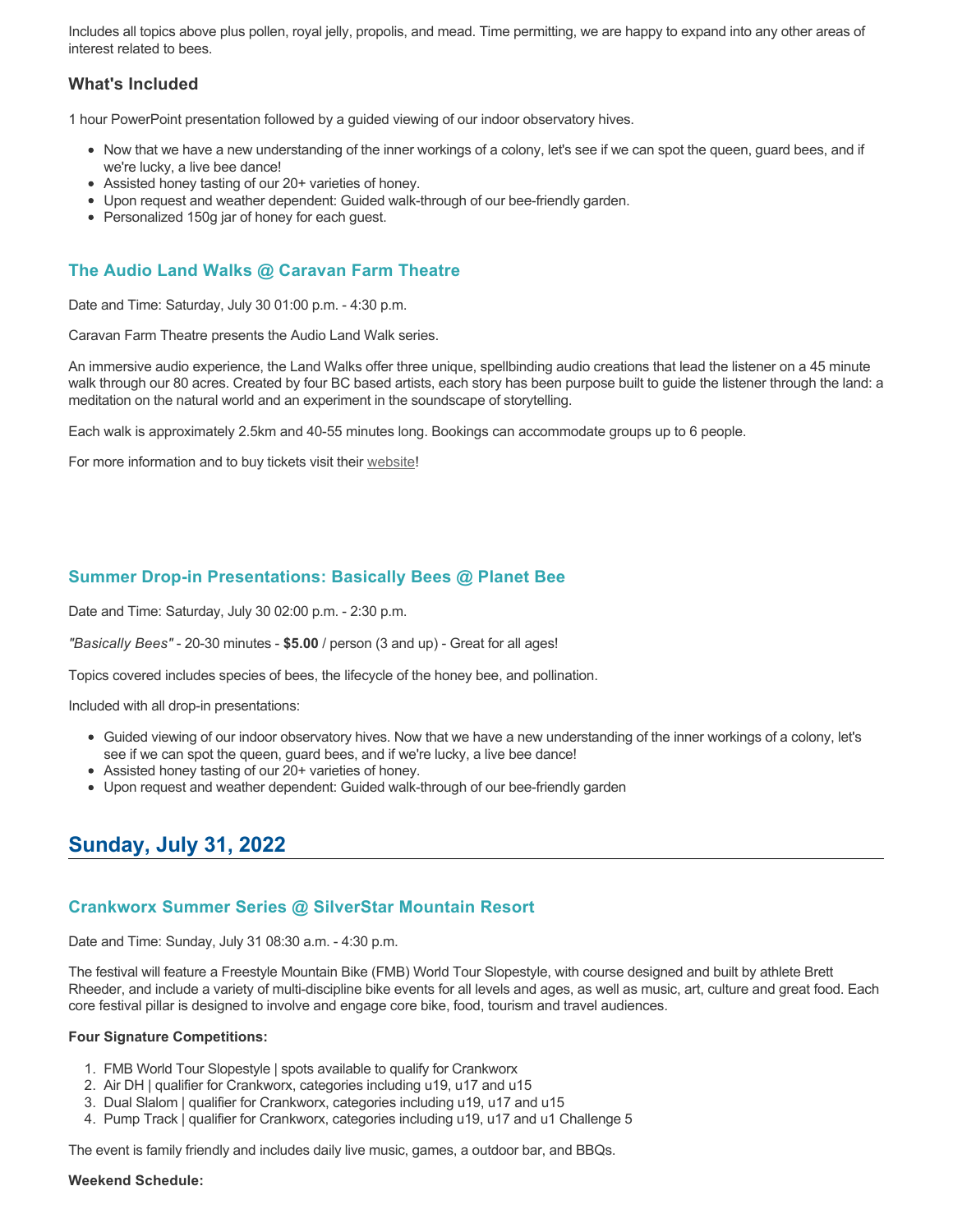July 28: Slopestyle Training: Dual Slalom July 29: Pump Track July 30: Air DH July 31: FMB Gold Slopestyle

For more information and athlete registration visit their [website](https://www.crankworx.com/crankworx-summer-series-canada/silverstar/)!

# **Audio Land Walks @ Caravan Farm Theatre**

Date and Time: Sunday, July 31 09:00 a.m. - 5:00 p.m.

Caravan Farm Theatre presents the Audio Land Walk series.

An immersive audio experience, the Land Walks offer three unique, spellbinding audio creations that lead the listener on a 30 minute walk through our 80 acres. Created by four BC based artists, each story has been purpose built to guide the listener through the land: a meditation on the natural world and an experiment in the soundscape of storytelling.

Each walk is approximately 2.5km and 30-45 minutes long. Each booking can accommodate a group of up to 6 people.

Each guest will receive a sanitized MP3 player and a sanitized pair of over-ear headphones.

#### **Showtime:**

Click "[Buy Tickets](https://caravanfarmtheatre.com/show/the-land-walks/?ct=t%28EMAIL_CAMPAIGN_4_19_2022_13_43SEASON+2022%29&mc_cid=c02afad356&mc_eid=4778eb8892)" to see available times.

# **Black Horse @ Caravan Farm Theatre**

Date and Time: Sunday, July 31 09:00 a.m. - 10:00 p.m.

#### **A SPECTACULAR NEW MUSICAL BY LINZ KENYON**

*Blackhorse* is a horse powered love story by Okinawan cowboy poet and raconteur Linz Kenyon, and marks a return to a spectacular incorporation of the horse as stage machine – a concept pioneered by Estelle Shook and Linz Kenyon in earlier works like *Cowboy King* and *IOU Land*.

Audiences can expect the same gritty, hilarious rural poetry and bust-out-of-the-gates indie rock score that is Linz's hallmark, as well as spectacular staging featuring six horses and a team of local horsewomen, led by heavy horse pulling champ Joyce Marchant. *Blackhorse* is the contemporary tale of a BC couple struggling to raise a family, own a home and cope with one parent away at work in the Alberta oilpatch.

[Tickets](https://caravanfarmtheatre.com/show/blackhorse-2/?ct=t%28EMAIL_CAMPAIGN_4_19_2022_13_43SEASON+2022%29&mc_cid=c02afad356&mc_eid=4778eb8892) go on sale April 25, 2022.

#### **Yoga + Mimosas @ Predator Ridge Resort**

Date and Time: Sunday, July 31 10:00 a.m.

Grace & Flow is back at [Predator Ridge Resort](https://www.predatorridge.com/events) to bring you *Yoga + Mimosa's!* One ticket includes a 60 min yoga flow on the outdoor Lavender Platform set amongst gorgeous lavender fields.

After Savasana enjoy a juicy mimosa while taking in the view of one of the Okanagan's many treasures.

Class begins at 10 am. Access the Lavender Platform by vehicle in the Predator Ridge Commonage Neighbourhood. All levels welcome.

\*Please book early as spaces are limited\*

All classes are outdoors so please prepare for the weather. Vaccination passports not required.

Must bring your own yoga mat, no spare mats available to borrow. Directions to the platform will be emailed out to you along with a waiver once purchase is confirmed.

### **Summer Drop-in Presentations: Basically Bees @ Planet Bee**

Date and Time: Sunday, July 31 11:00 a.m. - 11:30 a.m.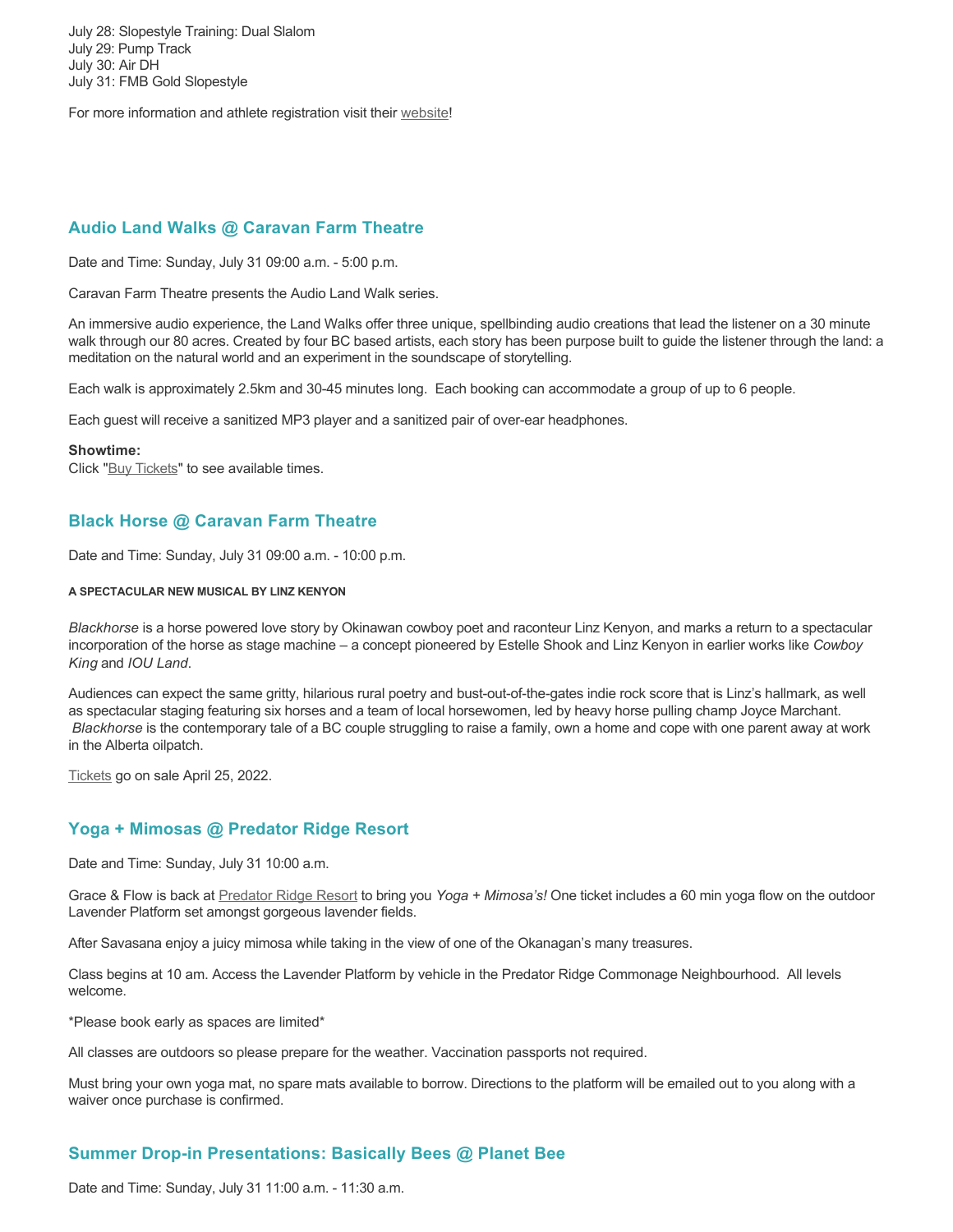*"Basically Bees"* - 20-30 minutes - **\$5.00** / person (3 and up) - Great for all ages!

Topics covered includes species of bees, the lifecycle of the honey bee, and pollination.

Included with all drop-in presentations:

- Guided viewing of our indoor observatory hives. Now that we have a new understanding of the inner workings of a colony, let's see if we can spot the queen, guard bees, and if we're lucky, a live bee dance!
- Assisted honey tasting of our 20+ varieties of honey.
- Upon request and weather dependent: Guided walk-through of our bee-friendly garden

*(No booking necessary, but groups of 10 or more are recommended to call in advance.)*

#### **Summer Daily Tours @ Davison Orchards**

Date and Time: Sunday, July 31 11:00 a.m. - 4:00 p.m.

If you love tractor tours at the farm, we have some great news! Our tractor tours now run daily 10am to 4pm Monday to Saturday, and 11am to 4pm on Sundays!

#### **Summer Drop-in Presentations: All About Bees @ Planet Bee**

Date and Time: Sunday, July 31 12:00 p.m. - 1:15 p.m.

Learn all about Bees!

*"All ABout Bees"* - 60-75 minutes - **\$15.00** / person (3 and up, recommended for ages 13+)

Includes all topics above plus pollen, royal jelly, propolis, and mead. Time permitting, we are happy to expand into any other areas of interest related to bees.

#### **What's Included**

1 hour PowerPoint presentation followed by a guided viewing of our indoor observatory hives.

- Now that we have a new understanding of the inner workings of a colony, let's see if we can spot the queen, guard bees, and if we're lucky, a live bee dance!
- Assisted honey tasting of our 20+ varieties of honey.
- Upon request and weather dependent: Guided walk-through of our bee-friendly garden.
- Personalized 150g jar of honey for each guest.

#### **The Audio Land Walks @ Caravan Farm Theatre**

Date and Time: Sunday, July 31 01:00 p.m. - 4:30 p.m.

Caravan Farm Theatre presents the Audio Land Walk series.

An immersive audio experience, the Land Walks offer three unique, spellbinding audio creations that lead the listener on a 45 minute walk through our 80 acres. Created by four BC based artists, each story has been purpose built to guide the listener through the land: a meditation on the natural world and an experiment in the soundscape of storytelling.

Each walk is approximately 2.5km and 40-55 minutes long. Bookings can accommodate groups up to 6 people.

For more information and to buy tickets visit their [website!](https://caravanfarmtheatre.com/show/the-land-walks/)

#### **Summer Drop-in Presentations: Basically Bees @ Planet Bee**

Date and Time: Sunday, July 31 02:00 p.m. - 2:30 p.m.

*"Basically Bees"* - 20-30 minutes - **\$5.00** / person (3 and up) - Great for all ages!

Topics covered includes species of bees, the lifecycle of the honey bee, and pollination.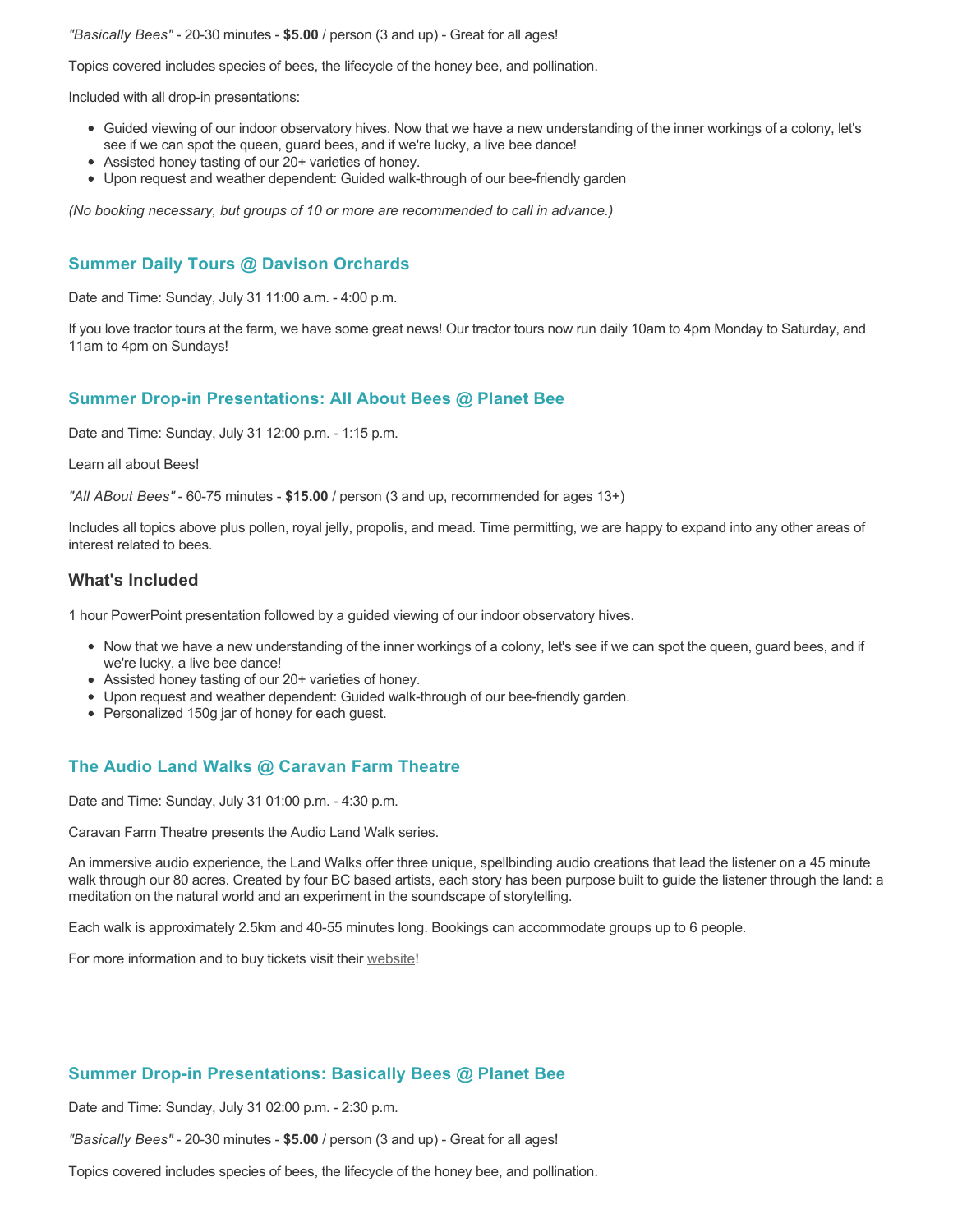Included with all drop-in presentations:

- Guided viewing of our indoor observatory hives. Now that we have a new understanding of the inner workings of a colony, let's see if we can spot the queen, guard bees, and if we're lucky, a live bee dance!
- Assisted honey tasting of our 20+ varieties of honey.
- Upon request and weather dependent: Guided walk-through of our bee-friendly garden

# **Monday, August 1, 2022**

### **Vernon Farmer's Market @ Kal Tire Place Parking Lot**

Date and Time: Monday, August 1 08:00 a.m. - 1:00 p.m.

Join us every Monday and Thursday morning from 8:00 am to 1:00 pm from April to October for the Vernon Farmers' Market!

We are proud to be one of the Okanagan's oldest farmers' markets! Our market showcases a diverse number of delicious foods and one-of-a-kind products, which are all grown, made or baked by our local vendors. Discover fresh produce, fruit, eggs, meat, cheese, baked goods, plants, flowers, hand crafted products & so much more at the Vernon Farmers' Market!

### **Black Horse @ Caravan Farm Theatre**

Date and Time: Monday, August 1 09:00 a.m. - 10:00 p.m.

#### **A SPECTACULAR NEW MUSICAL BY LINZ KENYON**

*Blackhorse* is a horse powered love story by Okinawan cowboy poet and raconteur Linz Kenyon, and marks a return to a spectacular incorporation of the horse as stage machine – a concept pioneered by Estelle Shook and Linz Kenyon in earlier works like *Cowboy King* and *IOU Land*.

Audiences can expect the same gritty, hilarious rural poetry and bust-out-of-the-gates indie rock score that is Linz's hallmark, as well as spectacular staging featuring six horses and a team of local horsewomen, led by heavy horse pulling champ Joyce Marchant. *Blackhorse* is the contemporary tale of a BC couple struggling to raise a family, own a home and cope with one parent away at work in the Alberta oilpatch.

[Tickets](https://caravanfarmtheatre.com/show/blackhorse-2/?ct=t%28EMAIL_CAMPAIGN_4_19_2022_13_43SEASON+2022%29&mc_cid=c02afad356&mc_eid=4778eb8892) go on sale April 25, 2022.

### **Audio Land Walks @ Caravan Farm Theatre**

Date and Time: Monday, August 1 09:00 a.m. - 5:00 p.m.

Caravan Farm Theatre presents the Audio Land Walk series.

An immersive audio experience, the Land Walks offer three unique, spellbinding audio creations that lead the listener on a 30 minute walk through our 80 acres. Created by four BC based artists, each story has been purpose built to guide the listener through the land: a meditation on the natural world and an experiment in the soundscape of storytelling.

Each walk is approximately 2.5km and 30-45 minutes long. Each booking can accommodate a group of up to 6 people.

Each guest will receive a sanitized MP3 player and a sanitized pair of over-ear headphones.

#### **Showtime:**

Click "[Buy Tickets](https://caravanfarmtheatre.com/show/the-land-walks/?ct=t%28EMAIL_CAMPAIGN_4_19_2022_13_43SEASON+2022%29&mc_cid=c02afad356&mc_eid=4778eb8892)" to see available times.

#### **Summer Daily Tours @ Davison Orchards**

Date and Time: Monday, August 1 10:00 a.m. - 4:00 p.m.

If you love tractor tours at the farm, we have some great news! Our tractor tours now run daily 10am to 4pm Monday to Saturday, and 11am to 4pm on Sundays!

### **Summer Drop-in Presentations: Basically Bees @ Planet Bee**

Date and Time: Monday, August 1 11:00 a.m. - 11:30 a.m.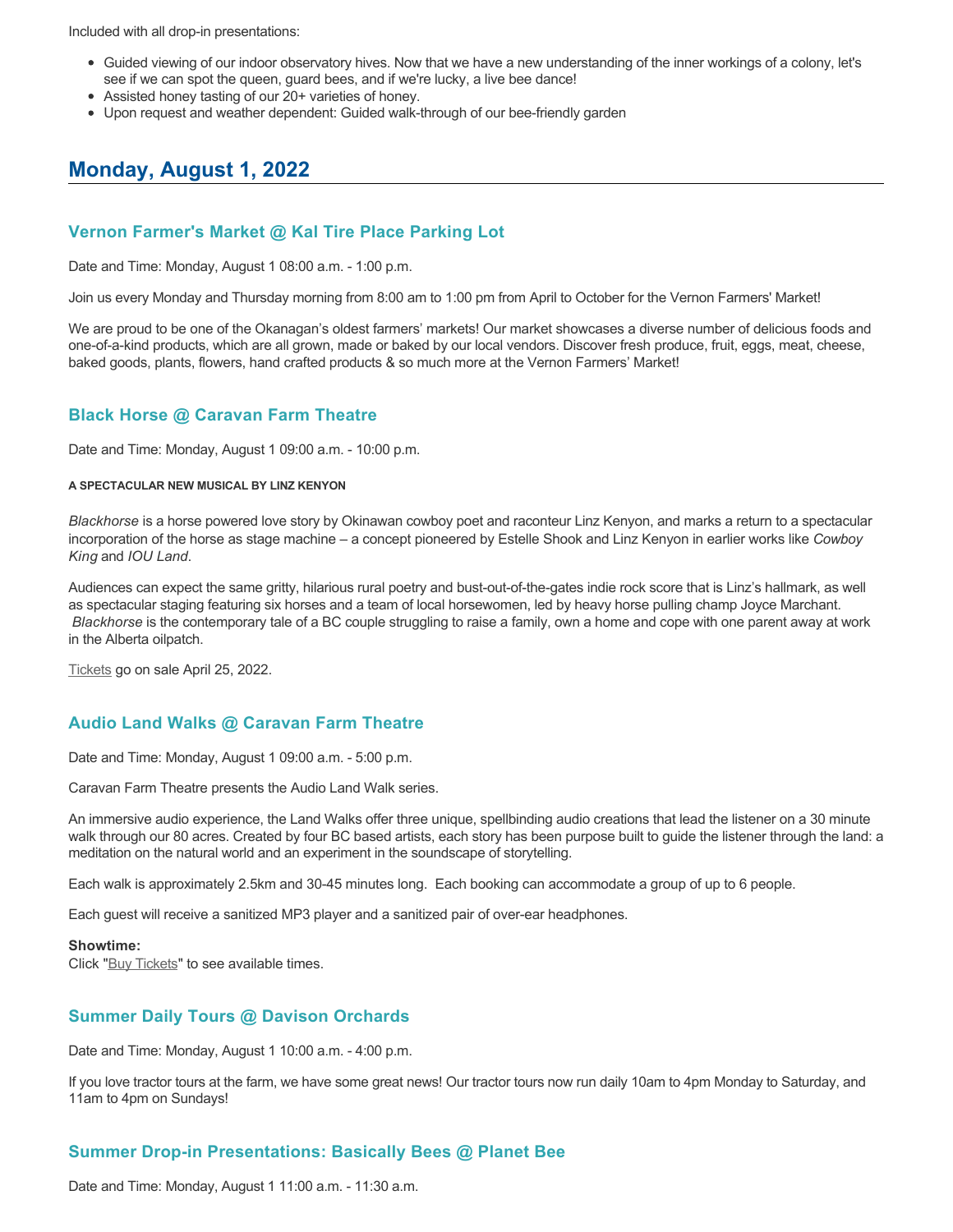*"Basically Bees"* - 20-30 minutes - **\$5.00** / person (3 and up) - Great for all ages!

Topics covered includes species of bees, the lifecycle of the honey bee, and pollination.

Included with all drop-in presentations:

- Guided viewing of our indoor observatory hives. Now that we have a new understanding of the inner workings of a colony, let's see if we can spot the queen, guard bees, and if we're lucky, a live bee dance!
- Assisted honey tasting of our 20+ varieties of honey.
- Upon request and weather dependent: Guided walk-through of our bee-friendly garden

*(No booking necessary, but groups of 10 or more are recommended to call in advance.)*

## **Summer Drop-in Presentations: All About Bees @ Planet Bee**

Date and Time: Monday, August 1 12:00 p.m. - 1:15 p.m.

Learn all about Bees!

*"All ABout Bees"* - 60-75 minutes - **\$15.00** / person (3 and up, recommended for ages 13+)

Includes all topics above plus pollen, royal jelly, propolis, and mead. Time permitting, we are happy to expand into any other areas of interest related to bees.

#### **What's Included**

1 hour PowerPoint presentation followed by a guided viewing of our indoor observatory hives.

- Now that we have a new understanding of the inner workings of a colony, let's see if we can spot the queen, guard bees, and if we're lucky, a live bee dance!
- Assisted honey tasting of our 20+ varieties of honey.
- Upon request and weather dependent: Guided walk-through of our bee-friendly garden.
- Personalized 150g jar of honey for each quest.

### **Summer Drop-in Presentations: Basically Bees @ Planet Bee**

Date and Time: Monday, August 1 02:00 p.m. - 2:30 p.m.

*"Basically Bees"* - 20-30 minutes - **\$5.00** / person (3 and up) - Great for all ages!

Topics covered includes species of bees, the lifecycle of the honey bee, and pollination.

Included with all drop-in presentations:

- Guided viewing of our indoor observatory hives. Now that we have a new understanding of the inner workings of a colony, let's see if we can spot the queen, guard bees, and if we're lucky, a live bee dance!
- Assisted honey tasting of our 20+ varieties of honey.
- Upon request and weather dependent: Guided walk-through of our bee-friendly garden

# **Tuesday, August 2, 2022**

### **Audio Land Walks @ Caravan Farm Theatre**

Date and Time: Tuesday, August 2 09:00 a.m. - 5:00 p.m.

Caravan Farm Theatre presents the Audio Land Walk series.

An immersive audio experience, the Land Walks offer three unique, spellbinding audio creations that lead the listener on a 30 minute walk through our 80 acres. Created by four BC based artists, each story has been purpose built to guide the listener through the land: a meditation on the natural world and an experiment in the soundscape of storytelling.

Each walk is approximately 2.5km and 30-45 minutes long. Each booking can accommodate a group of up to 6 people.

Each guest will receive a sanitized MP3 player and a sanitized pair of over-ear headphones.

#### **Showtime:**

Click "[Buy Tickets](https://caravanfarmtheatre.com/show/the-land-walks/?ct=t%28EMAIL_CAMPAIGN_4_19_2022_13_43SEASON+2022%29&mc_cid=c02afad356&mc_eid=4778eb8892)" to see available times.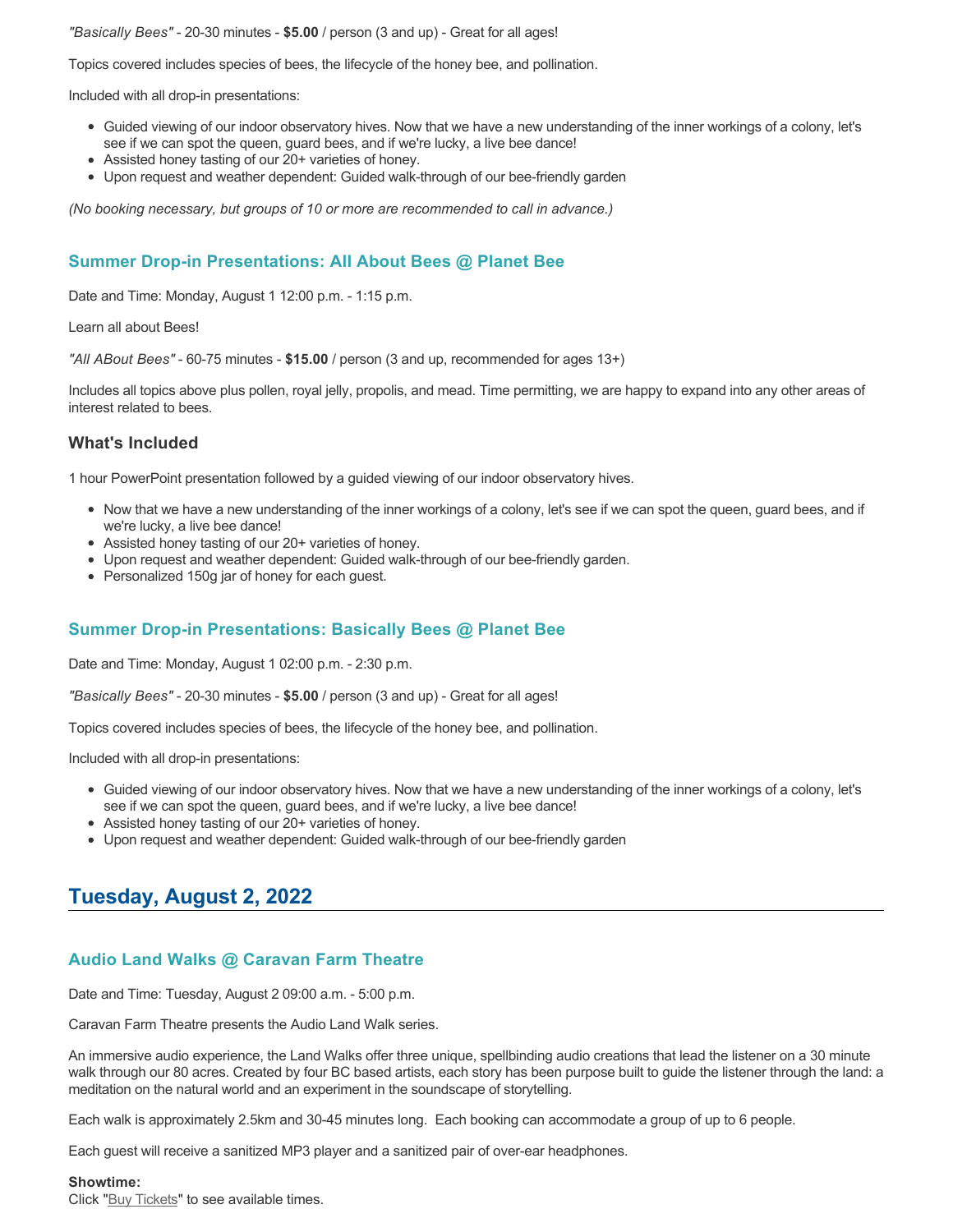### **Black Horse @ Caravan Farm Theatre**

Date and Time: Tuesday, August 2 09:00 a.m. - 10:00 p.m.

#### **A SPECTACULAR NEW MUSICAL BY LINZ KENYON**

*Blackhorse* is a horse powered love story by Okinawan cowboy poet and raconteur Linz Kenyon, and marks a return to a spectacular incorporation of the horse as stage machine – a concept pioneered by Estelle Shook and Linz Kenyon in earlier works like *Cowboy King* and *IOU Land*.

Audiences can expect the same gritty, hilarious rural poetry and bust-out-of-the-gates indie rock score that is Linz's hallmark, as well as spectacular staging featuring six horses and a team of local horsewomen, led by heavy horse pulling champ Joyce Marchant. *Blackhorse* is the contemporary tale of a BC couple struggling to raise a family, own a home and cope with one parent away at work in the Alberta oilpatch.

[Tickets](https://caravanfarmtheatre.com/show/blackhorse-2/?ct=t%28EMAIL_CAMPAIGN_4_19_2022_13_43SEASON+2022%29&mc_cid=c02afad356&mc_eid=4778eb8892) go on sale April 25, 2022.

### **Summer Daily Tours @ Davison Orchards**

Date and Time: Tuesday, August 2 10:00 a.m. - 4:00 p.m.

If you love tractor tours at the farm, we have some great news! Our tractor tours now run daily 10am to 4pm Monday to Saturday, and 11am to 4pm on Sundays!

### **Private Tours @ Mackie Lake House**

Date and Time: Tuesday, August 2 10:00 a.m. - 4:00 p.m.

A tale of three teapots, a rattlesnake hunting Reverend, and a gift from the King of Naples! Discover these and a multitude of other fascinating stories at this historic grand home.

Pre-booked tours are available starting May 1, 2022. Tours can be booked from 10am-4pm Tuesdays, Wednesdays and Thursdays ONLY. We are currently unable to facilitate weekend tours due to spring and summer events.

Please call 250-545-1019 to reserve.

Tickets are \$13 per person – \$5 for young children.

Refreshing beverages are available for purchase after your tour as you enjoy the grounds at Mackie Lake House.

### **Summer Drop-in Presentations: Basically Bees @ Planet Bee**

Date and Time: Tuesday, August 2 11:00 a.m. - 11:30 a.m.

*"Basically Bees"* - 20-30 minutes - **\$5.00** / person (3 and up) - Great for all ages!

Topics covered includes species of bees, the lifecycle of the honey bee, and pollination.

Included with all drop-in presentations:

- Guided viewing of our indoor observatory hives. Now that we have a new understanding of the inner workings of a colony, let's see if we can spot the queen, guard bees, and if we're lucky, a live bee dance!
- Assisted honey tasting of our 20+ varieties of honey.
- Upon request and weather dependent: Guided walk-through of our bee-friendly garden

*(No booking necessary, but groups of 10 or more are recommended to call in advance.)*

### **Summer Drop-in Presentations: All About Bees @ Planet Bee**

Date and Time: Tuesday, August 2 12:00 p.m. - 1:15 p.m.

Learn all about Bees!

*"All ABout Bees"* - 60-75 minutes - **\$15.00** / person (3 and up, recommended for ages 13+)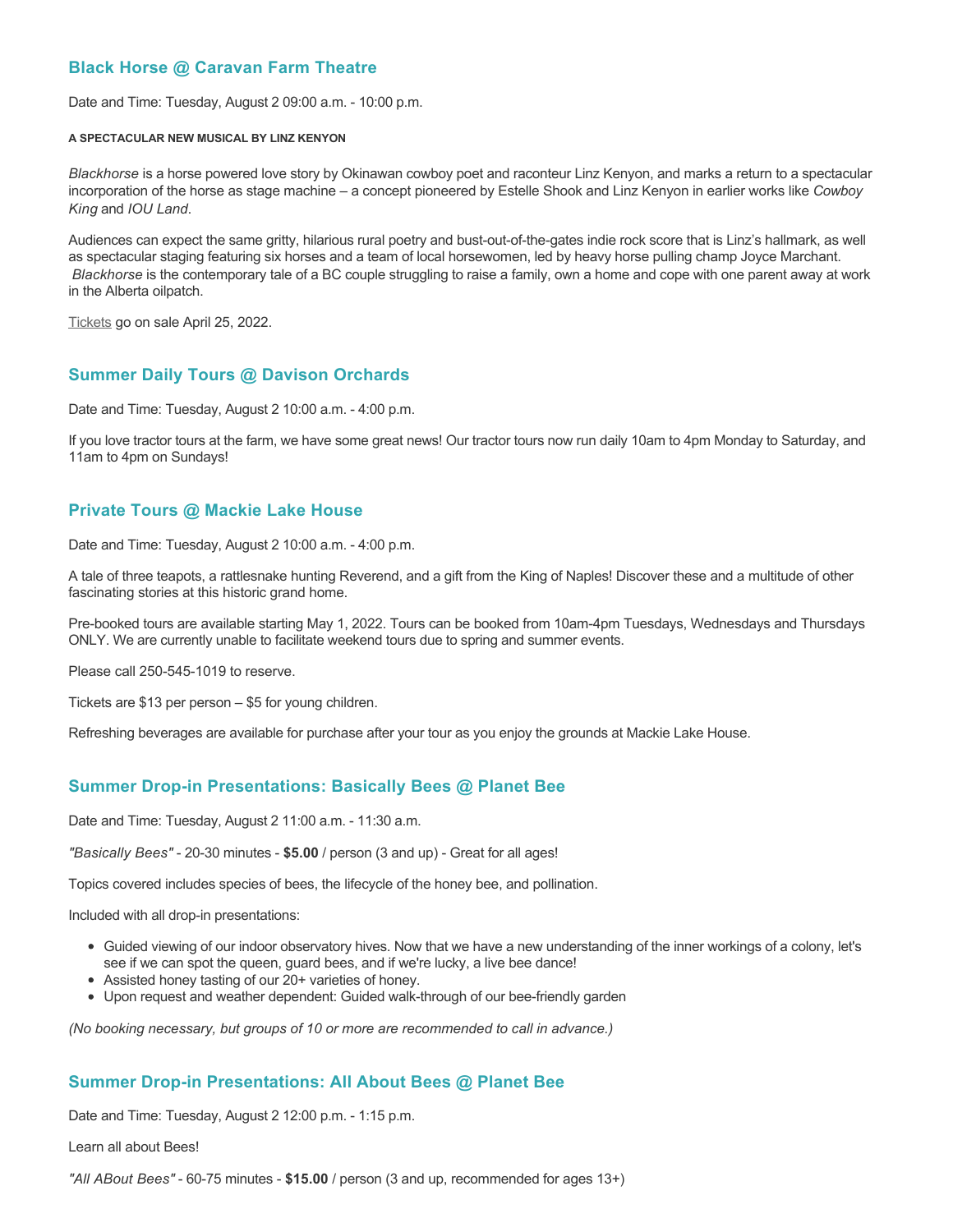Includes all topics above plus pollen, royal jelly, propolis, and mead. Time permitting, we are happy to expand into any other areas of interest related to bees.

### **What's Included**

1 hour PowerPoint presentation followed by a guided viewing of our indoor observatory hives.

- Now that we have a new understanding of the inner workings of a colony, let's see if we can spot the queen, guard bees, and if we're lucky, a live bee dance!
- Assisted honey tasting of our 20+ varieties of honey.
- Upon request and weather dependent: Guided walk-through of our bee-friendly garden.
- Personalized 150g jar of honey for each quest.

### **Summer Drop-in Presentations: Basically Bees @ Planet Bee**

Date and Time: Tuesday, August 2 02:00 p.m. - 2:30 p.m.

*"Basically Bees"* - 20-30 minutes - **\$5.00** / person (3 and up) - Great for all ages!

Topics covered includes species of bees, the lifecycle of the honey bee, and pollination.

Included with all drop-in presentations:

- Guided viewing of our indoor observatory hives. Now that we have a new understanding of the inner workings of a colony, let's see if we can spot the queen, guard bees, and if we're lucky, a live bee dance!
- Assisted honey tasting of our 20+ varieties of honey.
- Upon request and weather dependent: Guided walk-through of our bee-friendly garden

### **Kalamalka Garden (K'nmaĺka? Sәnqâĺtәn) Indigenous Garden Tours @ Okanagan College**

Date and Time: Tuesday, August 2 02:00 p.m. - 3:30 p.m.

The tour of Kalamalka Garden will allow visitors to learn a brief history of Syilx (pronounced: see-eel), who are the Indigenous people of the Okanagan - and the Captikʷł (pronounced: chap-teek-cool) which are the stories, laws and cultural values of the Syilx Okanagan people, which have been passed down from generation to generation by oral tradition. Through these ancient stories, the Syilx have preserved their worldwide view and relationship with nature. Here at the Kalamalka Garden, guests will get to experience first hand the beauty and importance of both the Indigenous plant life and the traditional Indigenous knowledge that has existed for thousands of years, and still exists today.

Guests will have the opportunity to learn to identify traditional plants, understand how these plants are used for medicinal and food purposes, and see demonstrations of how to harvest and use the plants.

The tour presenter will provide short workshop on an Indigenous garden product and how it is grown, harvested and made into a gift. The workshop will explore the elements of traditional foods and medicines, history of the Okanagan area, Indigenous gardening techniques, and samples of foods from the garden.

## **Tour Details**

**DURATION:** Tours are available on Tuesdays and Thursdays starting at 2:00pm Tours are 1 hour – 1.5 hour.

**RATES:** \$30.00 – Adults \$5.00 – Children under 16 years old

All proceeds from the Garden Tours are used for operations.

Get your tickets [here!](https://www.eventbrite.ca/e/kalamalka-garden-tour-tickets-158617843239)

### **Live Music @ Range Lounge & Grill (Predator Ridge Resort)**

Date and Time: Tuesday, August 2 05:00 p.m. - 7:00 p.m.

During the summer, join us every Tuesday from 5 -7pm for our series of live music performances by local Okanagan artists.

Join us in Range & Lounge Grill to enjoy dinner during the event (dinner reservations are recommended).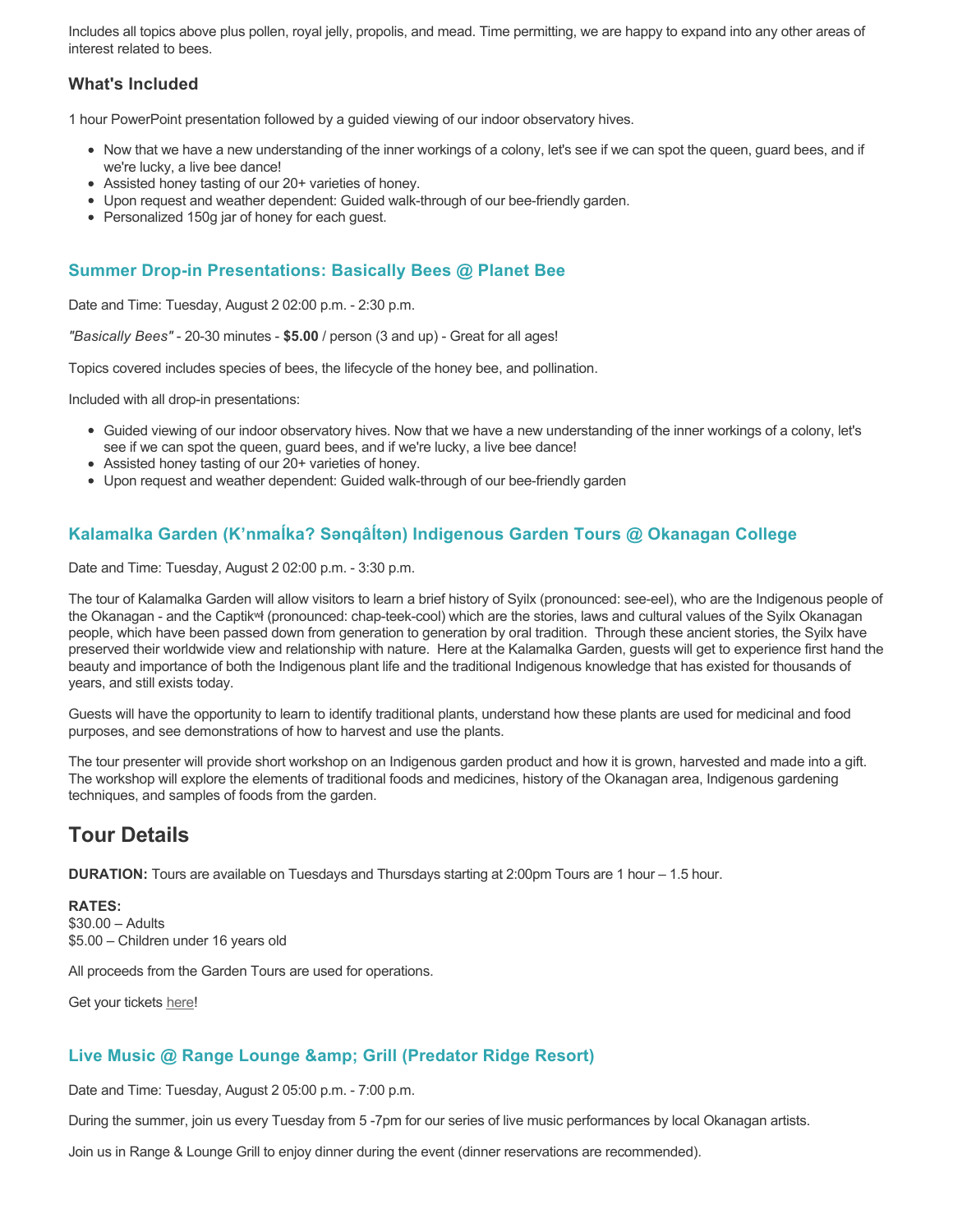### **Historic Downtown Mural Tours @ Greater Vernon Museum & Archives**

#### Date and Time: Tuesday, August 2 06:00 p.m. - 8:00 p.m.

The Historic Mural Tour takes you on a walking trip back into the past through Downtown Vernon. Discover all the places and ways our past meets our present.

Join our tour guides as they explore the lives and times of the individuals whose faces grace our city walls. Share in some of the stories of the people that helped create the vibrant, multicultural city that Vernon is today.

#### **Tour FAQs**

- Tours must be pre-booked. Tours will not run if there are no bookings.
- Tours are best for those aged 12+ with an intermediate level of activity anticipated (tours are  $\sim$ 5km and run from 1.5 2 hours).
- Comfortable shoes, layers of clothing, sunglasses and/or sun hat, raingear if necessary, water bottle, and camera are recommended.
- Tours go rain or shine and are non-refundable.
- For groups larger than 20, private bookings or community groups, please contact us for details.
- Tours start at the Museum & Archives of Vernon 3009 32nd Avenue

Get your tickets [here!](https://www.eventbrite.com/e/historic-downtown-mural-tours-tickets-304983342387)

## **Wednesday, August 3, 2022**

### **Black Horse @ Caravan Farm Theatre**

Date and Time: Wednesday, August 3 09:00 a.m. - 10:00 p.m.

#### **A SPECTACULAR NEW MUSICAL BY LINZ KENYON**

*Blackhorse* is a horse powered love story by Okinawan cowboy poet and raconteur Linz Kenyon, and marks a return to a spectacular incorporation of the horse as stage machine – a concept pioneered by Estelle Shook and Linz Kenyon in earlier works like *Cowboy King* and *IOU Land*.

Audiences can expect the same gritty, hilarious rural poetry and bust-out-of-the-gates indie rock score that is Linz's hallmark, as well as spectacular staging featuring six horses and a team of local horsewomen, led by heavy horse pulling champ Joyce Marchant. *Blackhorse* is the contemporary tale of a BC couple struggling to raise a family, own a home and cope with one parent away at work in the Alberta oilpatch.

[Tickets](https://caravanfarmtheatre.com/show/blackhorse-2/?ct=t%28EMAIL_CAMPAIGN_4_19_2022_13_43SEASON+2022%29&mc_cid=c02afad356&mc_eid=4778eb8892) go on sale April 25, 2022.

### **Audio Land Walks @ Caravan Farm Theatre**

Date and Time: Wednesday, August 3 09:00 a.m. - 5:00 p.m.

Caravan Farm Theatre presents the Audio Land Walk series.

An immersive audio experience, the Land Walks offer three unique, spellbinding audio creations that lead the listener on a 30 minute walk through our 80 acres. Created by four BC based artists, each story has been purpose built to guide the listener through the land: a meditation on the natural world and an experiment in the soundscape of storytelling.

Each walk is approximately 2.5km and 30-45 minutes long. Each booking can accommodate a group of up to 6 people.

Each guest will receive a sanitized MP3 player and a sanitized pair of over-ear headphones.

#### **Showtime:**

Click "[Buy Tickets](https://caravanfarmtheatre.com/show/the-land-walks/?ct=t%28EMAIL_CAMPAIGN_4_19_2022_13_43SEASON+2022%29&mc_cid=c02afad356&mc_eid=4778eb8892)" to see available times.

### **Summer Daily Tours @ Davison Orchards**

Date and Time: Wednesday, August 3 10:00 a.m. - 4:00 p.m.

If you love tractor tours at the farm, we have some great news! Our tractor tours now run daily 10am to 4pm Monday to Saturday, and 11am to 4pm on Sundays!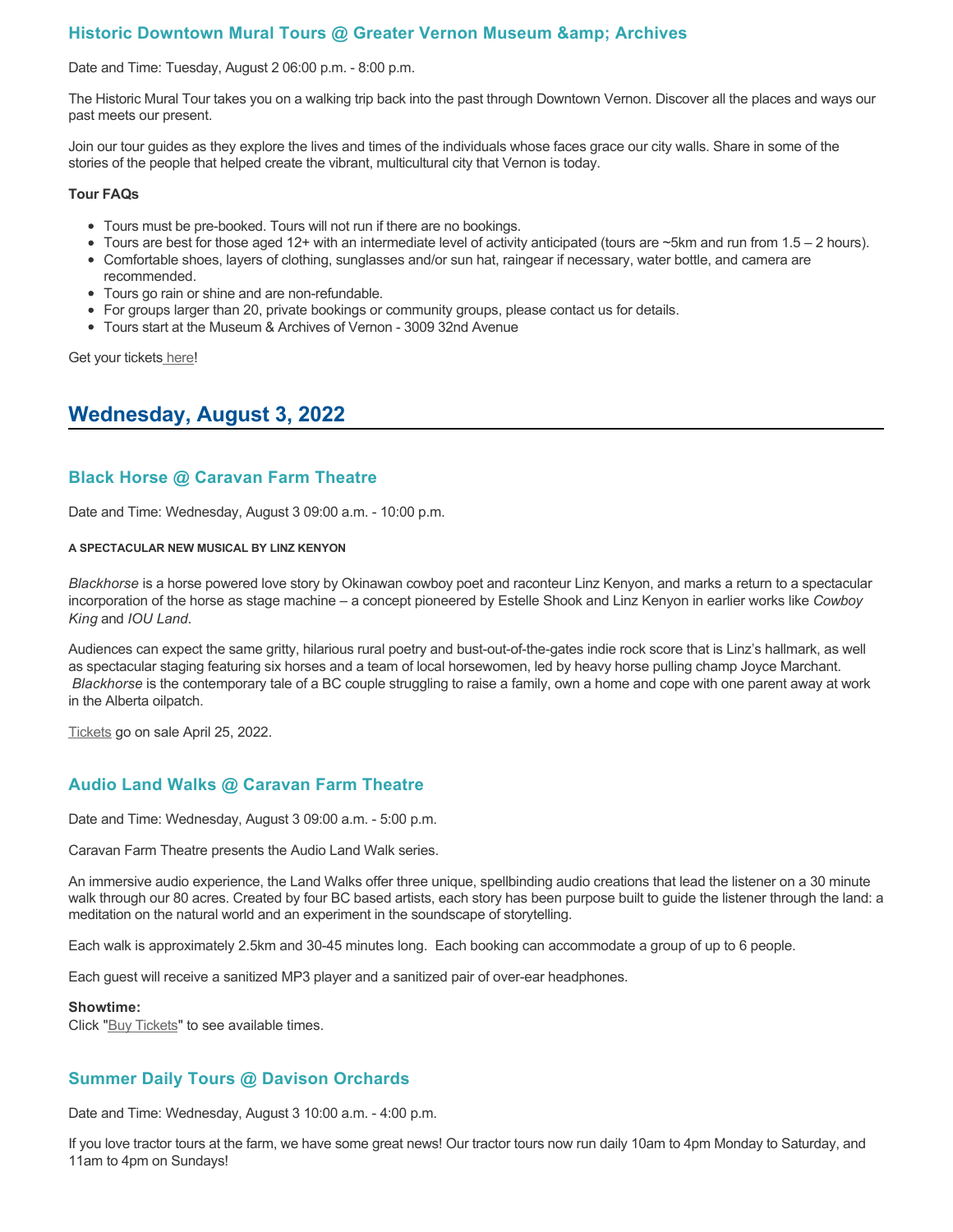### **Private Tours @ Mackie Lake House**

Date and Time: Wednesday, August 3 10:00 a.m. - 4:00 p.m.

A tale of three teapots, a rattlesnake hunting Reverend, and a gift from the King of Naples! Discover these and a multitude of other fascinating stories at this historic grand home.

Pre-booked tours are available starting May 1, 2022. Tours can be booked from 10am-4pm Tuesdays, Wednesdays and Thursdays ONLY. We are currently unable to facilitate weekend tours due to spring and summer events.

Please call 250-545-1019 to reserve.

Tickets are \$13 per person – \$5 for young children.

Refreshing beverages are available for purchase after your tour as you enjoy the grounds at Mackie Lake House.

### **Summer Drop-in Presentations: Basically Bees @ Planet Bee**

Date and Time: Wednesday, August 3 11:00 a.m. - 11:30 a.m.

*"Basically Bees"* - 20-30 minutes - **\$5.00** / person (3 and up) - Great for all ages!

Topics covered includes species of bees, the lifecycle of the honey bee, and pollination.

Included with all drop-in presentations:

- Guided viewing of our indoor observatory hives. Now that we have a new understanding of the inner workings of a colony, let's see if we can spot the queen, guard bees, and if we're lucky, a live bee dance!
- Assisted honey tasting of our 20+ varieties of honey.
- Upon request and weather dependent: Guided walk-through of our bee-friendly garden

*(No booking necessary, but groups of 10 or more are recommended to call in advance.)*

### **Summer Drop-in Presentations: All About Bees @ Planet Bee**

Date and Time: Wednesday, August 3 12:00 p.m. - 1:15 p.m.

Learn all about Bees!

*"All ABout Bees"* - 60-75 minutes - **\$15.00** / person (3 and up, recommended for ages 13+)

Includes all topics above plus pollen, royal jelly, propolis, and mead. Time permitting, we are happy to expand into any other areas of interest related to bees.

### **What's Included**

1 hour PowerPoint presentation followed by a guided viewing of our indoor observatory hives.

- Now that we have a new understanding of the inner workings of a colony, let's see if we can spot the queen, guard bees, and if we're lucky, a live bee dance!
- Assisted honey tasting of our 20+ varieties of honey.
- Upon request and weather dependent: Guided walk-through of our bee-friendly garden.
- Personalized 150g jar of honey for each guest.

### **Summer Drop-in Presentations: Basically Bees @ Planet Bee**

Date and Time: Wednesday, August 3 02:00 p.m. - 2:30 p.m.

*"Basically Bees"* - 20-30 minutes - **\$5.00** / person (3 and up) - Great for all ages!

Topics covered includes species of bees, the lifecycle of the honey bee, and pollination.

Included with all drop-in presentations:

- Guided viewing of our indoor observatory hives. Now that we have a new understanding of the inner workings of a colony, let's see if we can spot the queen, guard bees, and if we're lucky, a live bee dance!
- Assisted honey tasting of our 20+ varieties of honey.
- Upon request and weather dependent: Guided walk-through of our bee-friendly garden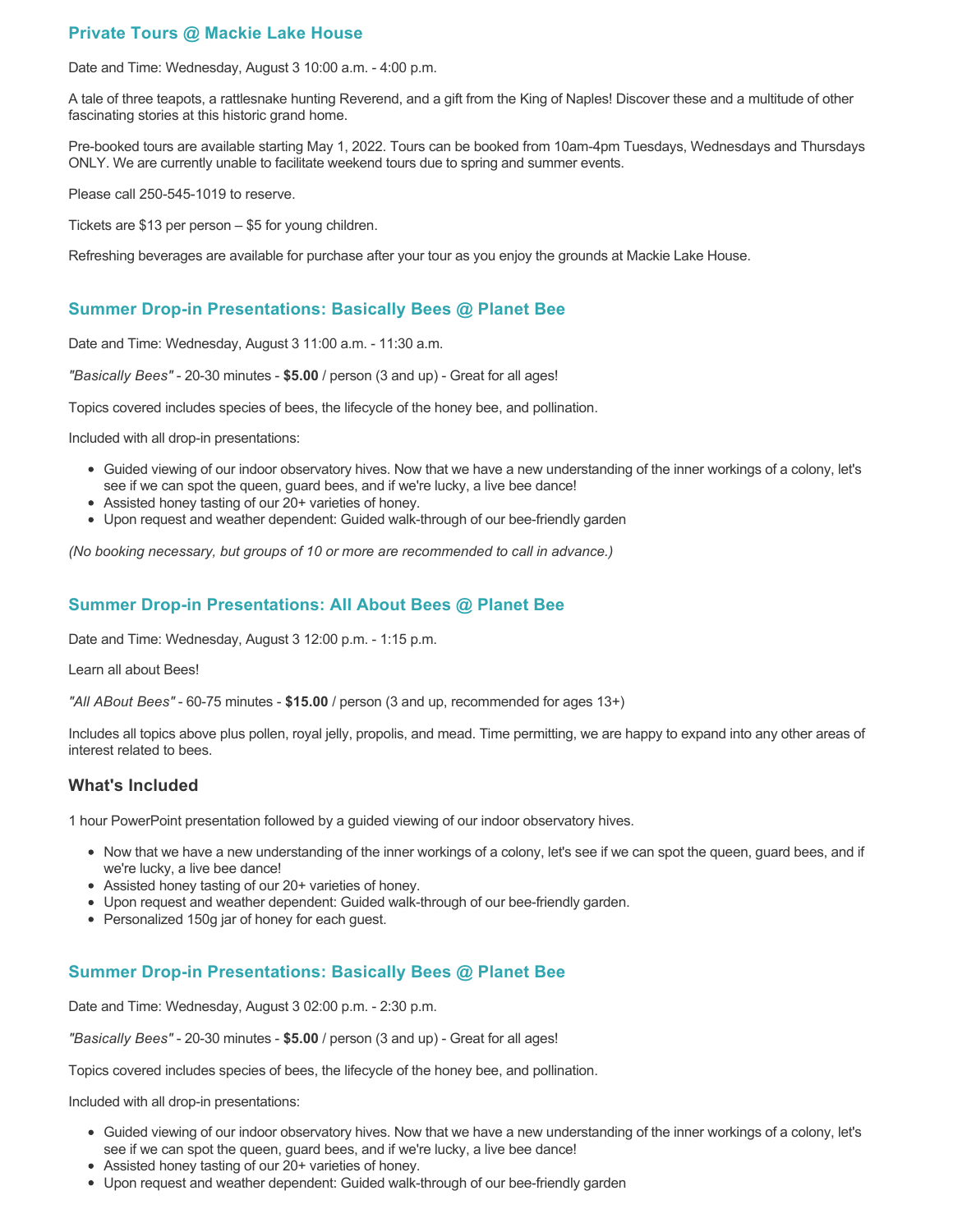### **Wahine Wednesday (SUP'n Social Paddle Night) @ Kalavida Surf Shop**

#### Date and Time: Wednesday, August 3 06:00 p.m.

A weekly womens SUP'n social paddle night! Wahine Wednesdays are all about the girls getting together on the water – *The Ladies of the Lake!* Launching from Kal Beach, each week will include something a little different – it could be a soothing sunset paddle, a cruise alongside the Okanagan Rail Trail, story telling, or maybe even a yoga move or two.

#### **How to Register?**

No need to pre-register, just drop in and register between 5pm-5:45pm each Wednesday.

#### **What's Included?**

Beverages, snacks and good vibes are supplied after the paddle. Each week will feature a new sponsor

#### **How Much?**

\$5.00 with your own board and gear \$20.00 – Includes board rental (includes pfd and paddle)

#### **Who should join in?**

This is a group paddle for those who have some experience paddle boarding. If you are new to SUP, we encourage you to rent a couple of times before joining a Wahine Paddle Night.

#### **Wahine Warm-Up**

5:30-5:50pm – Get warmed up before the official start of the paddle. 6pm: Group departs from Kal Beach

#### **Where to Park?**

We have limited space in our parking lot. If you have your own board, drop it at Kal Beach on the West side of the beach and park at Kal Beach Parking Lot or along WestKal Road. We have staff at the beach from 5:30pm onward so your board should be safe there.

Check their [website](https://kalavidasurfshop.com/wahine-wednesday-kalavida/) or [Facebook](https://www.facebook.com/kalavidasurfshop/) for more details!

### **Sunset Stretch & amp: Sip @ Predator Ridge Resort**

Date and Time: Wednesday, August 3 06:00 p.m.

Wind down on with us from 6-8pm with a deep stretch on the outdoor yoga platform at [Predator Ridge](https://www.predatorridge.com/events) while watching the sunset. One ticket includes a guided moderate 18-minute hike up to the platform, a 60 minute yoga flow while you take in the spectacular view of Okanagan Lake and move and flow with your breath.

After Savasana enjoy a glass of local Okanagan wine as you watch the sunset over the hills from the Namaste Platform.

This class is a perfect end to a long day of riding, hiking or golfing. We meet at 6pm: directions to the meeting spot will be emailed to you once purchase is confirmed. Please wear hiking shoes, bring water, and your own mat. All levels welcome.

Purchase your own individual box of charcuterie from [Crudité & Co.](https://cruditeandco.com/product/picnic-platter/) and we will bring it to the platform for you to enjoy after class! Order must be placed with plenty of notice, minimum 48 hours.

\*Please book early as spaces are limited\*

All classes are outdoors so please prepare for the weather. Vaccination passports not required.

## **Thursday, August 4, 2022**

### **Vernon Farmer's Market @ Kal Tire Place Parking Lot**

Date and Time: Thursday, August 4 08:00 a.m. - 1:00 p.m.

Join us every Monday and Thursday morning from 8:00 am to 1:00 pm from April to October for the Vernon Farmers' Market!

We are proud to be one of the Okanagan's oldest farmers' markets! Our market showcases a diverse number of delicious foods and one-of-a-kind products, which are all grown, made or baked by our local vendors. Discover fresh produce, fruit, eggs, meat, cheese, baked goods, plants, flowers, hand crafted products & so much more at the Vernon Farmers' Market!

### **Black Horse @ Caravan Farm Theatre**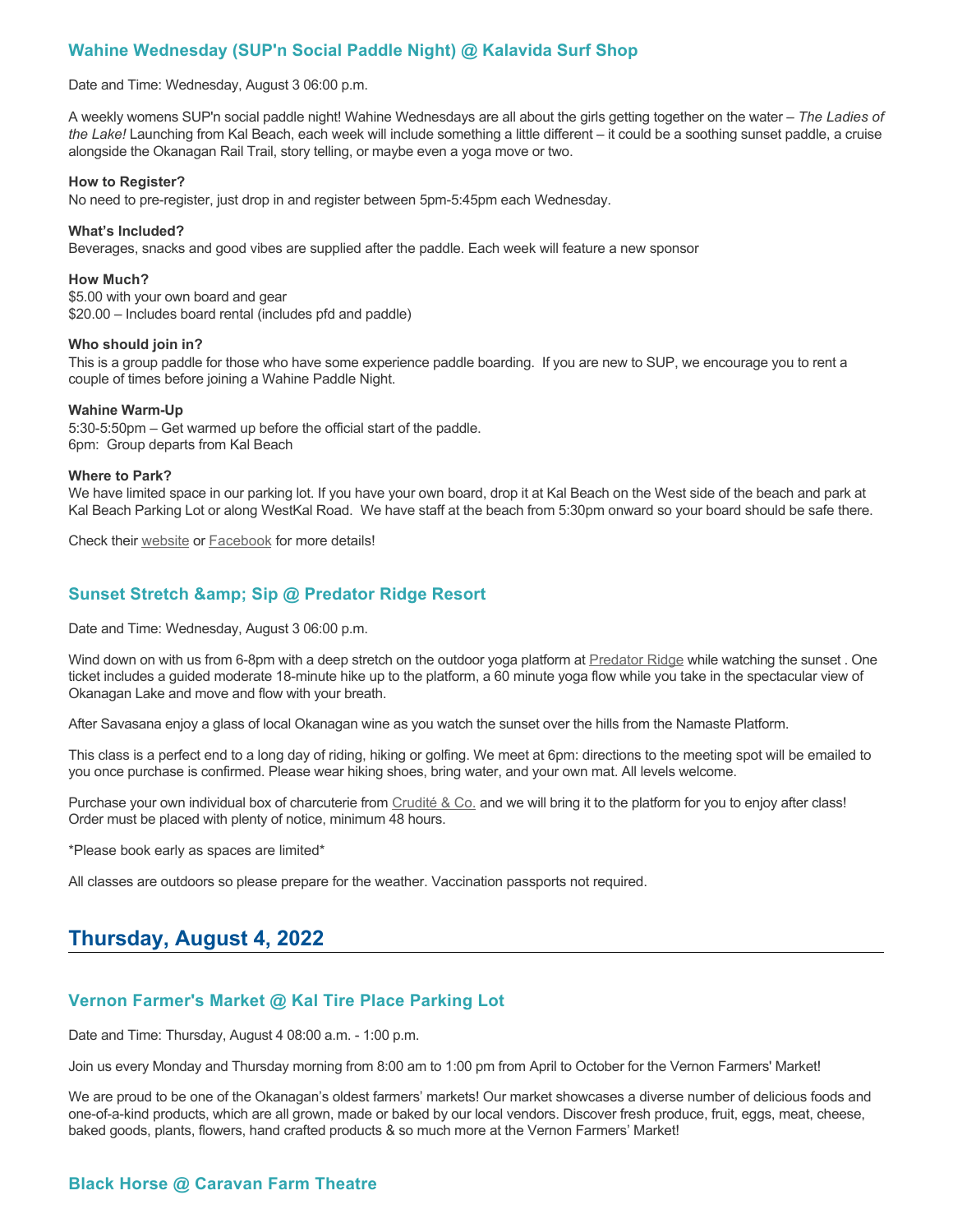Date and Time: Thursday, August 4 09:00 a.m. - 10:00 p.m.

#### **A SPECTACULAR NEW MUSICAL BY LINZ KENYON**

*Blackhorse* is a horse powered love story by Okinawan cowboy poet and raconteur Linz Kenyon, and marks a return to a spectacular incorporation of the horse as stage machine – a concept pioneered by Estelle Shook and Linz Kenyon in earlier works like *Cowboy King* and *IOU Land*.

Audiences can expect the same gritty, hilarious rural poetry and bust-out-of-the-gates indie rock score that is Linz's hallmark, as well as spectacular staging featuring six horses and a team of local horsewomen, led by heavy horse pulling champ Joyce Marchant. *Blackhorse* is the contemporary tale of a BC couple struggling to raise a family, own a home and cope with one parent away at work in the Alberta oilpatch.

[Tickets](https://caravanfarmtheatre.com/show/blackhorse-2/?ct=t%28EMAIL_CAMPAIGN_4_19_2022_13_43SEASON+2022%29&mc_cid=c02afad356&mc_eid=4778eb8892) go on sale April 25, 2022.

### **Audio Land Walks @ Caravan Farm Theatre**

Date and Time: Thursday, August 4 09:00 a.m. - 5:00 p.m.

Caravan Farm Theatre presents the Audio Land Walk series.

An immersive audio experience, the Land Walks offer three unique, spellbinding audio creations that lead the listener on a 30 minute walk through our 80 acres. Created by four BC based artists, each story has been purpose built to guide the listener through the land: a meditation on the natural world and an experiment in the soundscape of storytelling.

Each walk is approximately 2.5km and 30-45 minutes long. Each booking can accommodate a group of up to 6 people.

Each guest will receive a sanitized MP3 player and a sanitized pair of over-ear headphones.

#### **Showtime:**

Click "[Buy Tickets](https://caravanfarmtheatre.com/show/the-land-walks/?ct=t%28EMAIL_CAMPAIGN_4_19_2022_13_43SEASON+2022%29&mc_cid=c02afad356&mc_eid=4778eb8892)" to see available times.

### **Summer Daily Tours @ Davison Orchards**

Date and Time: Thursday, August 4 10:00 a.m. - 4:00 p.m.

If you love tractor tours at the farm, we have some great news! Our tractor tours now run daily 10am to 4pm Monday to Saturday, and 11am to 4pm on Sundays!

### **Private Tours @ Mackie Lake House**

Date and Time: Thursday, August 4 10:00 a.m. - 4:00 p.m.

A tale of three teapots, a rattlesnake hunting Reverend, and a gift from the King of Naples! Discover these and a multitude of other fascinating stories at this historic grand home.

Pre-booked tours are available starting May 1, 2022. Tours can be booked from 10am-4pm Tuesdays, Wednesdays and Thursdays ONLY. We are currently unable to facilitate weekend tours due to spring and summer events.

Please call 250-545-1019 to reserve.

Tickets are \$13 per person – \$5 for young children.

Refreshing beverages are available for purchase after your tour as you enjoy the grounds at Mackie Lake House.

### **Summer Drop-in Presentations: Basically Bees @ Planet Bee**

Date and Time: Thursday, August 4 11:00 a.m. - 11:30 a.m.

*"Basically Bees"* - 20-30 minutes - **\$5.00** / person (3 and up) - Great for all ages!

Topics covered includes species of bees, the lifecycle of the honey bee, and pollination.

Included with all drop-in presentations:

Guided viewing of our indoor observatory hives. Now that we have a new understanding of the inner workings of a colony, let's see if we can spot the queen, guard bees, and if we're lucky, a live bee dance!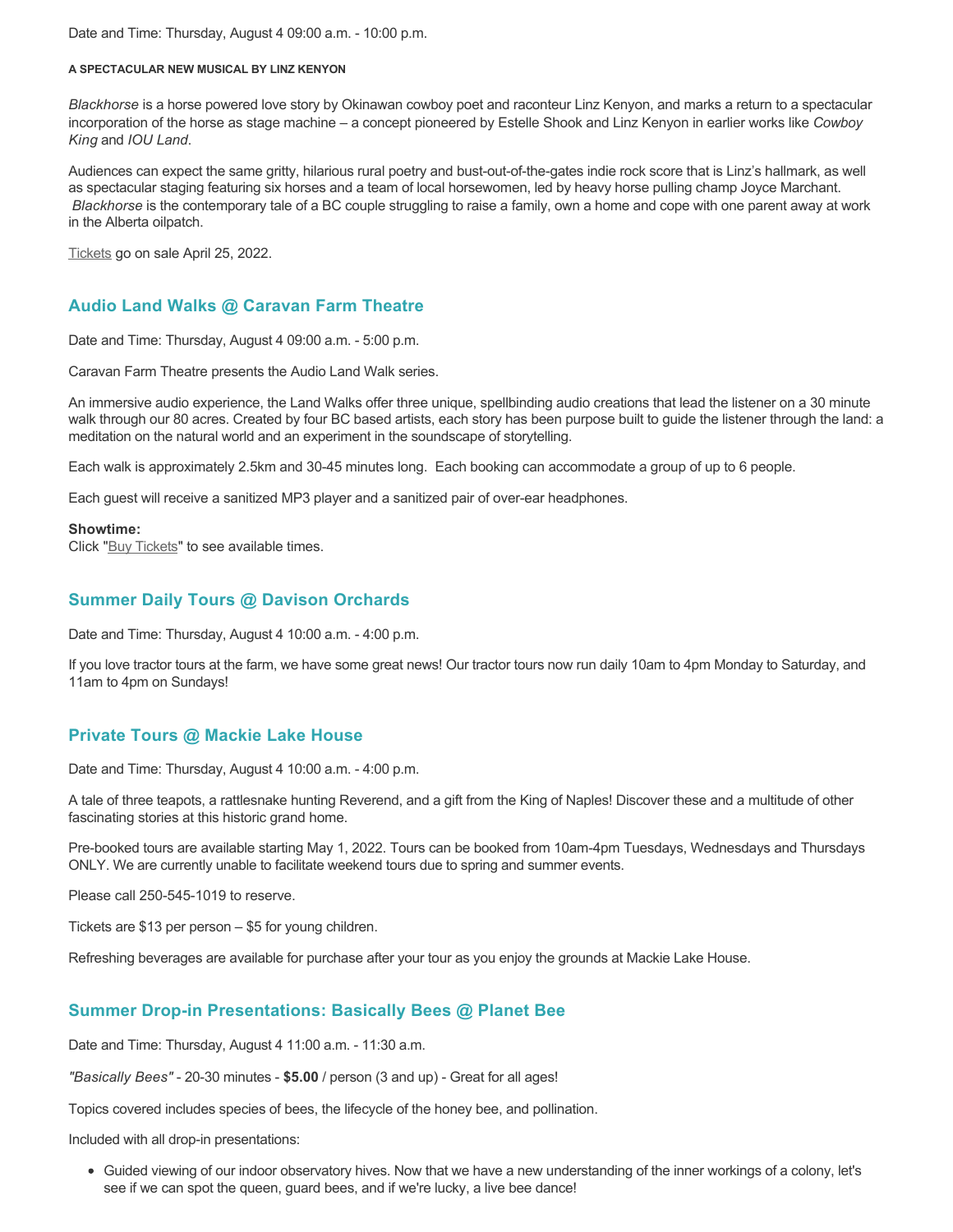- Assisted honey tasting of our 20+ varieties of honey.
- Upon request and weather dependent: Guided walk-through of our bee-friendly garden

*(No booking necessary, but groups of 10 or more are recommended to call in advance.)*

### **Summer Drop-in Presentations: All About Bees @ Planet Bee**

Date and Time: Thursday, August 4 12:00 p.m. - 1:15 p.m.

Learn all about Bees!

*"All ABout Bees"* - 60-75 minutes - **\$15.00** / person (3 and up, recommended for ages 13+)

Includes all topics above plus pollen, royal jelly, propolis, and mead. Time permitting, we are happy to expand into any other areas of interest related to bees.

### **What's Included**

1 hour PowerPoint presentation followed by a guided viewing of our indoor observatory hives.

- Now that we have a new understanding of the inner workings of a colony, let's see if we can spot the queen, guard bees, and if we're lucky, a live bee dance!
- Assisted honey tasting of our 20+ varieties of honey.
- Upon request and weather dependent: Guided walk-through of our bee-friendly garden.
- Personalized 150g jar of honey for each quest.

### **Summer Drop-in Presentations: Basically Bees @ Planet Bee**

Date and Time: Thursday, August 4 02:00 p.m. - 2:30 p.m.

*"Basically Bees"* - 20-30 minutes - **\$5.00** / person (3 and up) - Great for all ages!

Topics covered includes species of bees, the lifecycle of the honey bee, and pollination.

Included with all drop-in presentations:

- Guided viewing of our indoor observatory hives. Now that we have a new understanding of the inner workings of a colony, let's see if we can spot the queen, guard bees, and if we're lucky, a live bee dance!
- Assisted honey tasting of our 20+ varieties of honey.
- Upon request and weather dependent: Guided walk-through of our bee-friendly garden

### **Kalamalka Garden (K'nmaĺka? Sәnqâĺtәn) Indigenous Garden Tours @ Okanagan College**

Date and Time: Thursday, August 4 02:00 p.m. - 3:30 p.m.

The tour of Kalamalka Garden will allow visitors to learn a brief history of Syilx (pronounced: see-eel), who are the Indigenous people of the Okanagan - and the Captikʷł (pronounced: chap-teek-cool) which are the stories, laws and cultural values of the Syilx Okanagan people, which have been passed down from generation to generation by oral tradition. Through these ancient stories, the Syilx have preserved their worldwide view and relationship with nature. Here at the Kalamalka Garden, guests will get to experience first hand the beauty and importance of both the Indigenous plant life and the traditional Indigenous knowledge that has existed for thousands of years, and still exists today.

Guests will have the opportunity to learn to identify traditional plants, understand how these plants are used for medicinal and food purposes, and see demonstrations of how to harvest and use the plants.

The tour presenter will provide short workshop on an Indigenous garden product and how it is grown, harvested and made into a gift. The workshop will explore the elements of traditional foods and medicines, history of the Okanagan area, Indigenous gardening techniques, and samples of foods from the garden.

## **Tour Details**

**DURATION:** Tours are available on Tuesdays and Thursdays starting at 2:00pm Tours are 1 hour – 1.5 hour.

**RATES:** \$30.00 – Adults \$5.00 – Children under 16 years old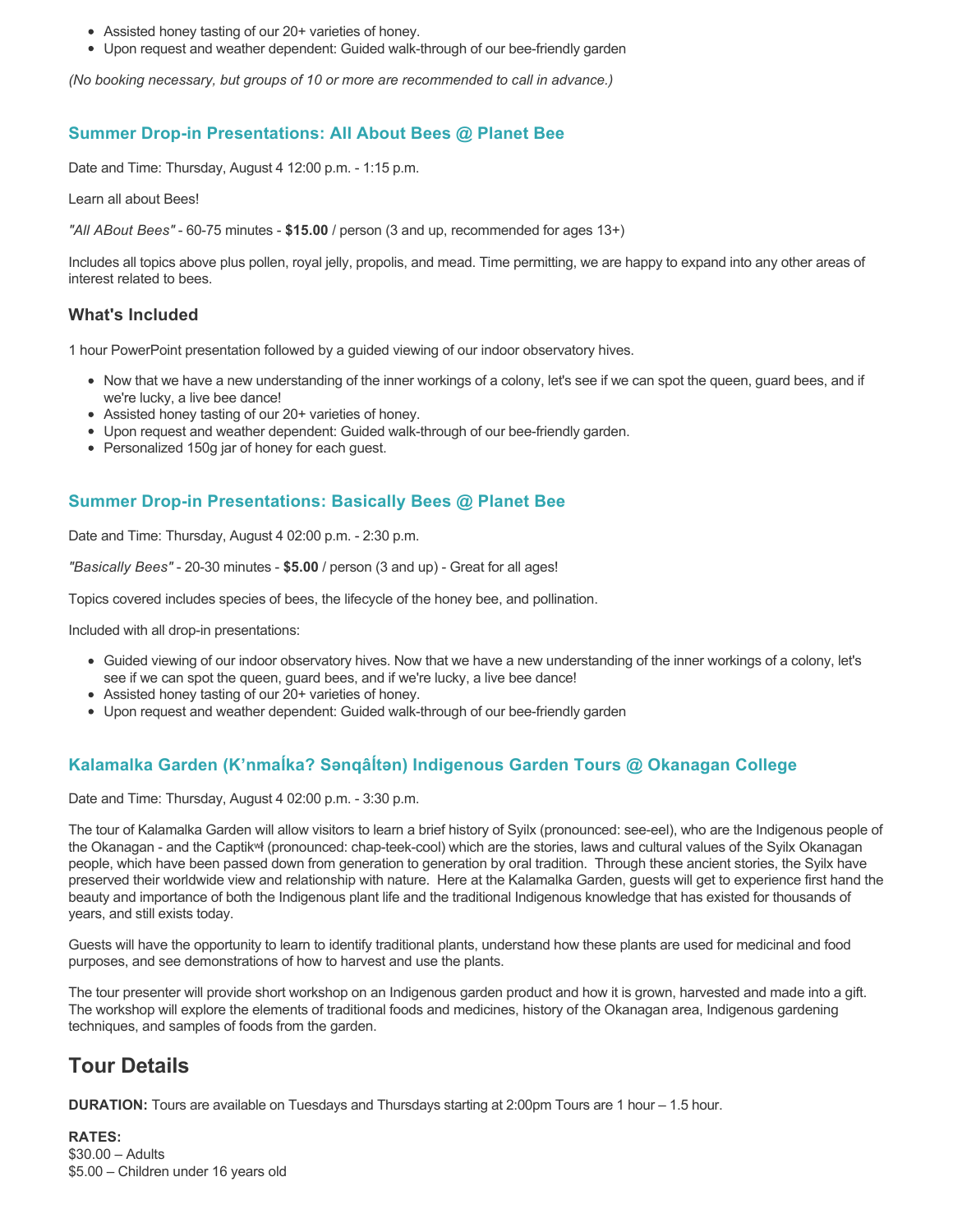All proceeds from the Garden Tours are used for operations.

Get your tickets [here!](https://www.eventbrite.ca/e/kalamalka-garden-tour-tickets-158617843239)

### **Downtown Sounds @ 2900 Plaza**

Date and Time: Thursday, August 4 06:00 p.m. - 7:30 p.m. Join us at the 2900 Plaza every Thursday this summer to enjoy some awesome (free) music from 6pm-7:30pm! July 7- Feet First July 14- The Garcia Band July 21- Forty Foot Fred July 28- The Rockin Horse Band August 4- The Shawn Lightfoot Band August 11- The Keys August 18- The Young'uns August 25- Chipko Jones Check the [Downtown Vernon Associations Facebook](https://www.facebook.com/downtownvernon/) for more details!

## **Friday, August 5, 2022**

### **Audio Land Walks @ Caravan Farm Theatre**

Date and Time: Friday, August 5 09:00 a.m. - 5:00 p.m.

Caravan Farm Theatre presents the Audio Land Walk series.

An immersive audio experience, the Land Walks offer three unique, spellbinding audio creations that lead the listener on a 30 minute walk through our 80 acres. Created by four BC based artists, each story has been purpose built to guide the listener through the land: a meditation on the natural world and an experiment in the soundscape of storytelling.

Each walk is approximately 2.5km and 30-45 minutes long. Each booking can accommodate a group of up to 6 people.

Each guest will receive a sanitized MP3 player and a sanitized pair of over-ear headphones.

#### **Showtime:**

Click "[Buy Tickets](https://caravanfarmtheatre.com/show/the-land-walks/?ct=t%28EMAIL_CAMPAIGN_4_19_2022_13_43SEASON+2022%29&mc_cid=c02afad356&mc_eid=4778eb8892)" to see available times.

### **Black Horse @ Caravan Farm Theatre**

Date and Time: Friday, August 5 09:00 a.m. - 10:00 p.m.

#### **A SPECTACULAR NEW MUSICAL BY LINZ KENYON**

*Blackhorse* is a horse powered love story by Okinawan cowboy poet and raconteur Linz Kenyon, and marks a return to a spectacular incorporation of the horse as stage machine – a concept pioneered by Estelle Shook and Linz Kenyon in earlier works like *Cowboy King* and *IOU Land*.

Audiences can expect the same gritty, hilarious rural poetry and bust-out-of-the-gates indie rock score that is Linz's hallmark, as well as spectacular staging featuring six horses and a team of local horsewomen, led by heavy horse pulling champ Joyce Marchant. *Blackhorse* is the contemporary tale of a BC couple struggling to raise a family, own a home and cope with one parent away at work in the Alberta oilpatch.

[Tickets](https://caravanfarmtheatre.com/show/blackhorse-2/?ct=t%28EMAIL_CAMPAIGN_4_19_2022_13_43SEASON+2022%29&mc_cid=c02afad356&mc_eid=4778eb8892) go on sale April 25, 2022.

### **Historic Downtown Mural Tours @ Greater Vernon Museum & Archives**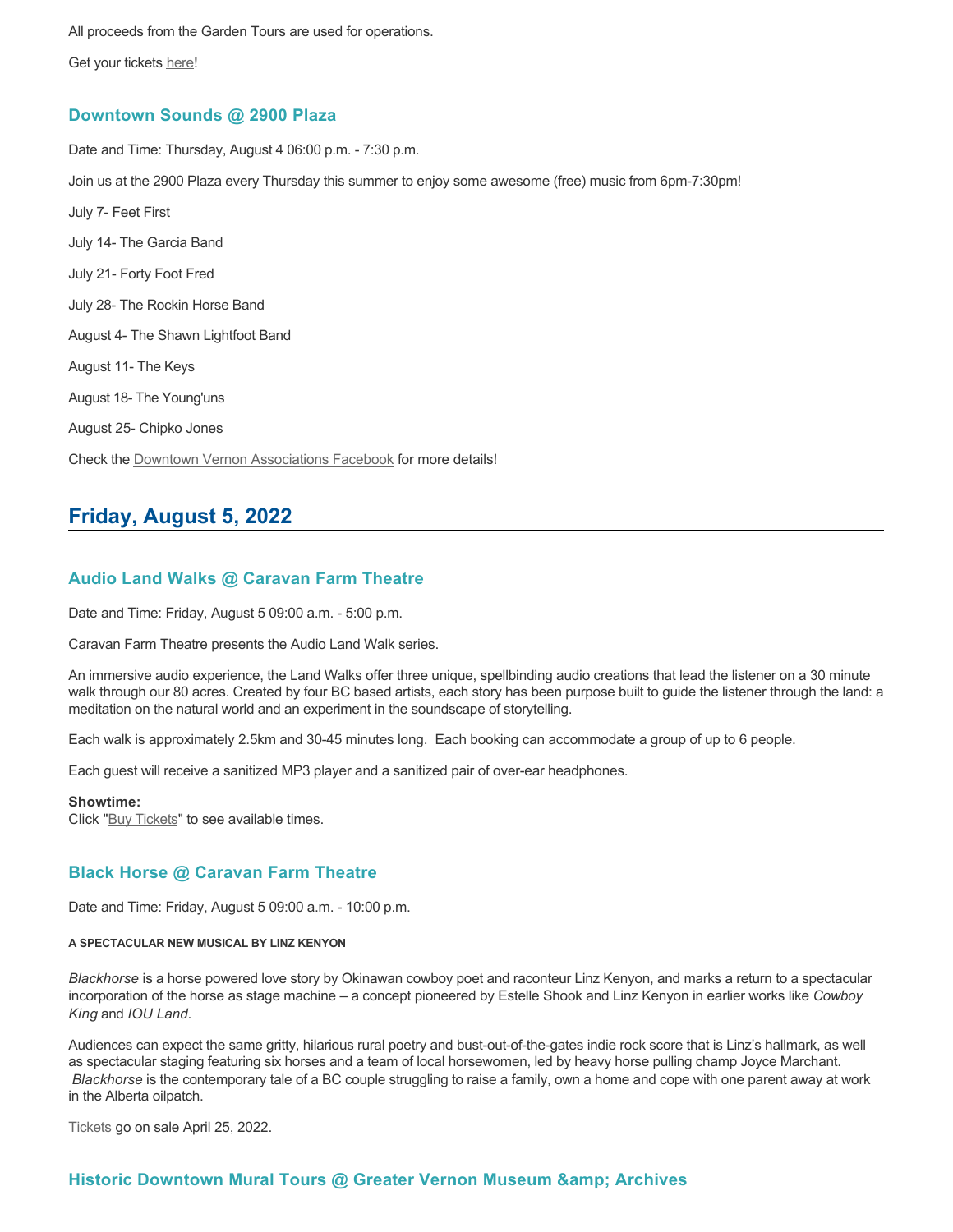Date and Time: Friday, August 5 09:00 a.m. - 11:00 a.m.

The Historic Mural Tour takes you on a walking trip back into the past through Downtown Vernon. Discover all the places and ways our past meets our present.

Join our tour guides as they explore the lives and times of the individuals whose faces grace our city walls. Share in some of the stories of the people that helped create the vibrant, multicultural city that Vernon is today.

#### **Tour FAQs**

- Tours must be pre-booked. Tours will not run if there are no bookings.
- Tours are best for those aged 12+ with an intermediate level of activity anticipated (tours are  $\sim$ 5km and run from 1.5 2 hours).
- Comfortable shoes, layers of clothing, sunglasses and/or sun hat, raingear if necessary, water bottle, and camera are recommended.
- Tours go rain or shine and are non-refundable.
- For groups larger than 20, private bookings or community groups, please contact us for details.
- Tours start at the Museum & Archives of Vernon 3009 32 Avenue

Get your tickets [here!](https://www.eventbrite.com/e/historic-downtown-mural-tours-tickets-304983342387)

### **Summer Daily Tours @ Davison Orchards**

Date and Time: Friday, August 5 10:00 a.m. - 4:00 p.m.

If you love tractor tours at the farm, we have some great news! Our tractor tours now run daily 10am to 4pm Monday to Saturday, and 11am to 4pm on Sundays!

### **Summer Drop-in Presentations: Basically Bees @ Planet Bee**

Date and Time: Friday, August 5 11:00 a.m. - 11:30 a.m.

*"Basically Bees"* - 20-30 minutes - **\$5.00** / person (3 and up) - Great for all ages!

Topics covered includes species of bees, the lifecycle of the honey bee, and pollination.

Included with all drop-in presentations:

- Guided viewing of our indoor observatory hives. Now that we have a new understanding of the inner workings of a colony, let's see if we can spot the queen, guard bees, and if we're lucky, a live bee dance!
- Assisted honey tasting of our 20+ varieties of honey.
- Upon request and weather dependent: Guided walk-through of our bee-friendly garden

*(No booking necessary, but groups of 10 or more are recommended to call in advance.)*

### **Summer Drop-in Presentations: All About Bees @ Planet Bee**

Date and Time: Friday, August 5 12:00 p.m. - 1:15 p.m.

Learn all about Bees!

*"All ABout Bees"* - 60-75 minutes - **\$15.00** / person (3 and up, recommended for ages 13+)

Includes all topics above plus pollen, royal jelly, propolis, and mead. Time permitting, we are happy to expand into any other areas of interest related to bees.

### **What's Included**

1 hour PowerPoint presentation followed by a guided viewing of our indoor observatory hives.

- Now that we have a new understanding of the inner workings of a colony, let's see if we can spot the queen, guard bees, and if we're lucky, a live bee dance!
- Assisted honey tasting of our 20+ varieties of honey.
- Upon request and weather dependent: Guided walk-through of our bee-friendly garden.
- Personalized 150g jar of honey for each guest.

## **The Audio Land Walks @ Caravan Farm Theatre**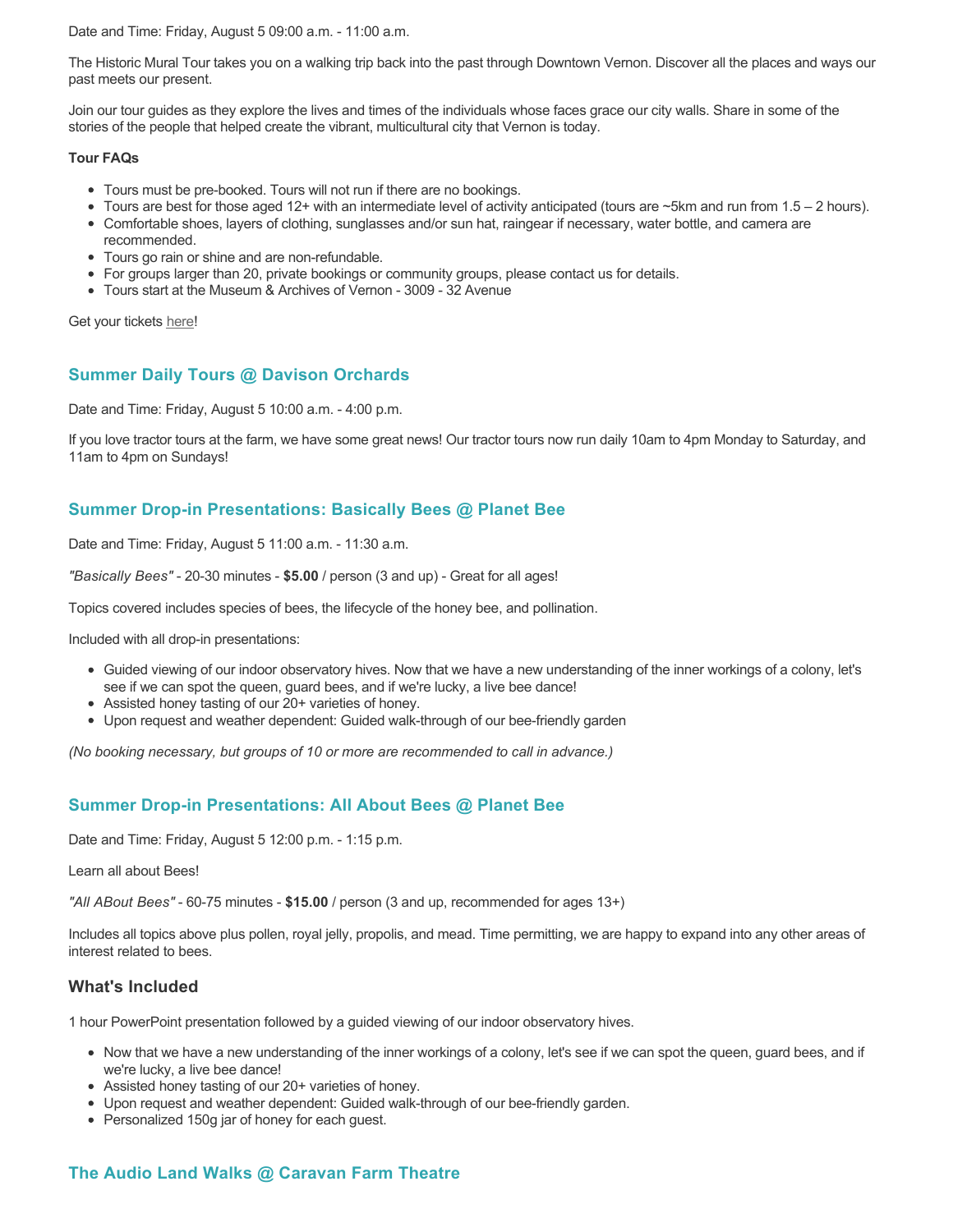Date and Time: Friday, August 5 01:00 p.m. - 4:30 p.m.

Caravan Farm Theatre presents the Audio Land Walk series.

An immersive audio experience, the Land Walks offer three unique, spellbinding audio creations that lead the listener on a 45 minute walk through our 80 acres. Created by four BC based artists, each story has been purpose built to guide the listener through the land: a meditation on the natural world and an experiment in the soundscape of storytelling.

Each walk is approximately 2.5km and 40-55 minutes long. Bookings can accommodate groups up to 6 people.

For more information and to buy tickets visit their [website!](https://caravanfarmtheatre.com/show/the-land-walks/)

### **Summer Drop-in Presentations: Basically Bees @ Planet Bee**

Date and Time: Friday, August 5 02:00 p.m. - 2:30 p.m.

*"Basically Bees"* - 20-30 minutes - **\$5.00** / person (3 and up) - Great for all ages!

Topics covered includes species of bees, the lifecycle of the honey bee, and pollination.

Included with all drop-in presentations:

- Guided viewing of our indoor observatory hives. Now that we have a new understanding of the inner workings of a colony, let's see if we can spot the queen, guard bees, and if we're lucky, a live bee dance!
- Assisted honey tasting of our 20+ varieties of honey.
- Upon request and weather dependent: Guided walk-through of our bee-friendly garden

### **Polson Artisan Night Market @ Polson Park**

Date and Time: Friday, August 5 04:00 p.m. - 8:00 p.m.

From May 20 to September 2, 2022, the Polson Artisan Night Market will be operating in Polson Park, Vernon BC.

Join us Friday nights at this fun event featuring 50 vendors from the surrounding area.

Come check out a mix of skilled local producers, makers and growers each week.

### Live Music @ Marten Brewing Bar & amp; Grill

Date and Time: Friday, August 5 07:00 p.m. - 11:30 p.m.

Join Marten Brewing Bar & Grill every Friday night this summer for live music!

#### **Upcoming atractions:**

- June 10- The Jaz Tex
- June 17- Tracey Lyn
- June 24-James Hay
- July 1- Three Scotch In
- July 8- Conroy Ross
- July 15- Mozi Bones
- July 22- Marv Machura
- July 29- Poppa Dawg
- Aug 5- Steve Smith
- Aug 12- Makayla Gough

## **Saturday, August 6, 2022**

### **Black Horse @ Caravan Farm Theatre**

Date and Time: Saturday, August 6 09:00 a.m. - 10:00 p.m.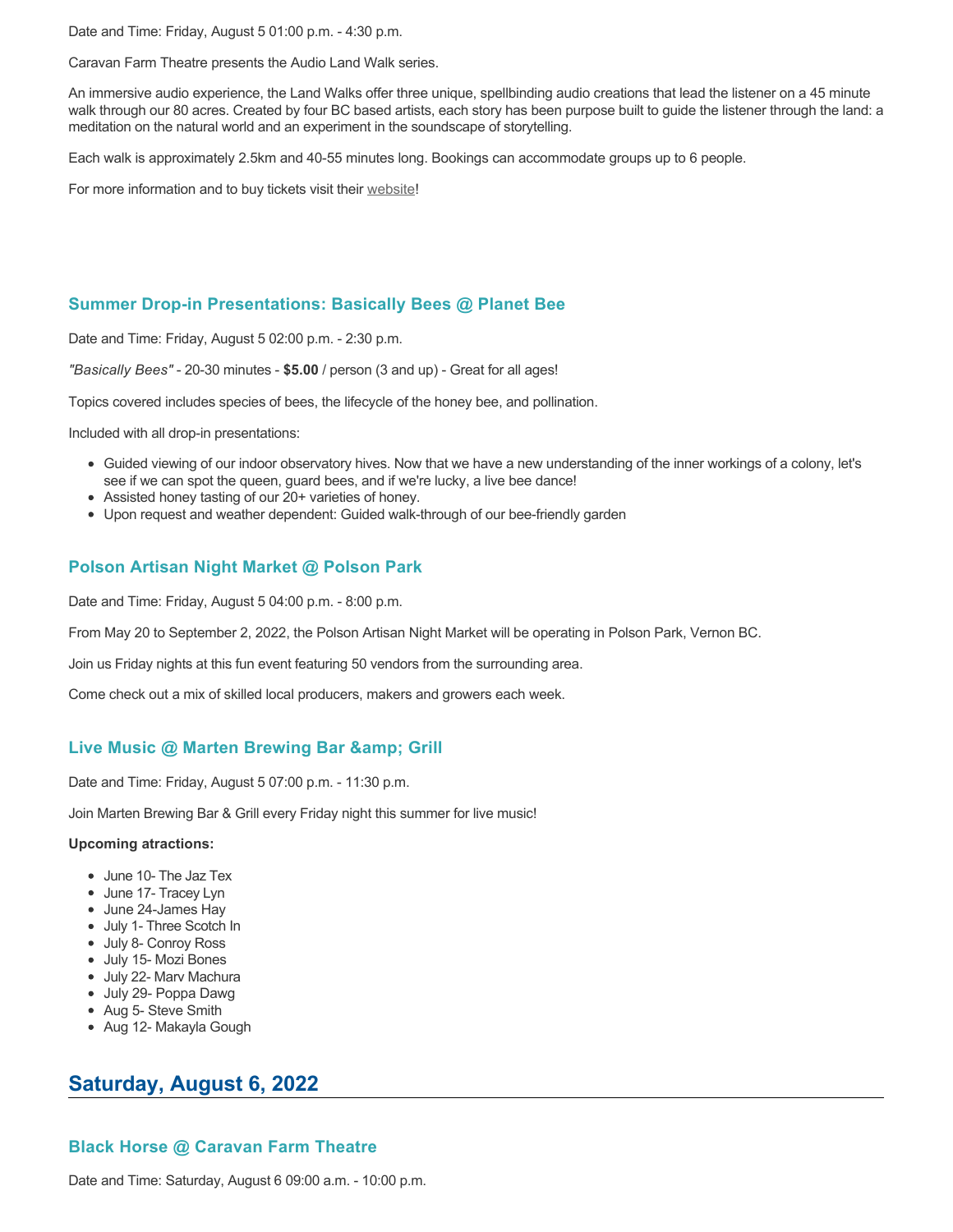#### **A SPECTACULAR NEW MUSICAL BY LINZ KENYON**

*Blackhorse* is a horse powered love story by Okinawan cowboy poet and raconteur Linz Kenyon, and marks a return to a spectacular incorporation of the horse as stage machine – a concept pioneered by Estelle Shook and Linz Kenyon in earlier works like *Cowboy King* and *IOU Land*.

Audiences can expect the same gritty, hilarious rural poetry and bust-out-of-the-gates indie rock score that is Linz's hallmark, as well as spectacular staging featuring six horses and a team of local horsewomen, led by heavy horse pulling champ Joyce Marchant. *Blackhorse* is the contemporary tale of a BC couple struggling to raise a family, own a home and cope with one parent away at work in the Alberta oilpatch.

[Tickets](https://caravanfarmtheatre.com/show/blackhorse-2/?ct=t%28EMAIL_CAMPAIGN_4_19_2022_13_43SEASON+2022%29&mc_cid=c02afad356&mc_eid=4778eb8892) go on sale April 25, 2022.

### **Audio Land Walks @ Caravan Farm Theatre**

Date and Time: Saturday, August 6 09:00 a.m. - 5:00 p.m.

Caravan Farm Theatre presents the Audio Land Walk series.

An immersive audio experience, the Land Walks offer three unique, spellbinding audio creations that lead the listener on a 30 minute walk through our 80 acres. Created by four BC based artists, each story has been purpose built to guide the listener through the land: a meditation on the natural world and an experiment in the soundscape of storytelling.

Each walk is approximately 2.5km and 30-45 minutes long. Each booking can accommodate a group of up to 6 people.

Each guest will receive a sanitized MP3 player and a sanitized pair of over-ear headphones.

#### **Showtime:**

Click "[Buy Tickets](https://caravanfarmtheatre.com/show/the-land-walks/?ct=t%28EMAIL_CAMPAIGN_4_19_2022_13_43SEASON+2022%29&mc_cid=c02afad356&mc_eid=4778eb8892)" to see available times.

### **Summer Daily Tours @ Davison Orchards**

Date and Time: Saturday, August 6 10:00 a.m. - 4:00 p.m.

If you love tractor tours at the farm, we have some great news! Our tractor tours now run daily 10am to 4pm Monday to Saturday, and 11am to 4pm on Sundays!

### **Guided Trail Tour @ Allan Brooks Nature Centre**

Date and Time: Saturday, August 6 10:00 a.m. - 10:30 a.m.

Join us on a short walk through our rare and delicate grassland ecosystem! Learn about grassland plants and animals, their special traits that allow them to live in this hot, dry habitat and how they interact. Touch, smell, and feel as we explore the wilderness all around us! This tour starts at the trailhead and follows an easy gravel path loop around the centre.

**Fee:** \$5.00 per person *(youth under 16 + ABNC members are FREE!). Registration is required.* 

\*\*\*Please note, ABNC programming will be cancelled should the temperatures exceed 35C, for the safety of all patrons and staff.

Visit their [website](https://abnc.ca/events/events-calendar/) to register!

### **Summer Drop-in Presentations: Basically Bees @ Planet Bee**

Date and Time: Saturday, August 6 11:00 a.m. - 11:30 a.m.

*"Basically Bees"* - 20-30 minutes - **\$5.00** / person (3 and up) - Great for all ages!

Topics covered includes species of bees, the lifecycle of the honey bee, and pollination.

Included with all drop-in presentations:

- Guided viewing of our indoor observatory hives. Now that we have a new understanding of the inner workings of a colony, let's see if we can spot the queen, guard bees, and if we're lucky, a live bee dance!
- Assisted honey tasting of our 20+ varieties of honey.
- Upon request and weather dependent: Guided walk-through of our bee-friendly garden

*(No booking necessary, but groups of 10 or more are recommended to call in advance.)*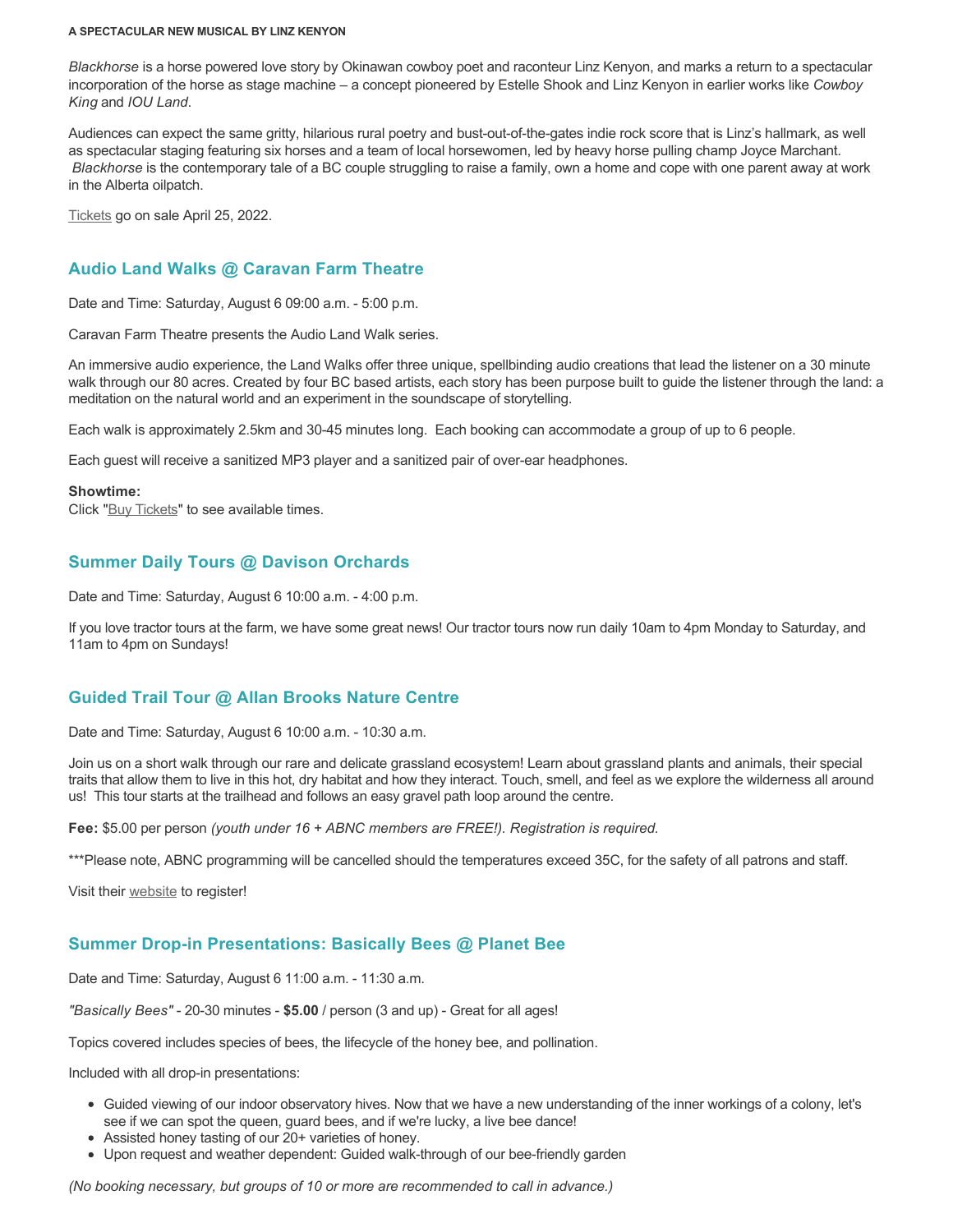### **Nature Talk @ Allan Brooks Nature Centre**

Date and Time: Saturday, August 6 11:30 a.m. - 12:00 p.m.

Meet them in their grassland theatre for a short nature talk! Their ABNC interpreters will use some of our natural materials and props to teach you more about our local plants and animals and give you an up close look. A new theme every week! There is no need to preregister, simply check-in at the Interpretive Centre upon arrival and find a seat on one of our benches, or bring your own lawn chair. Nature Talks are free, but a donation is appreciated.

### **Summer Drop-in Presentations: All About Bees @ Planet Bee**

Date and Time: Saturday, August 6 12:00 p.m. - 1:15 p.m.

Learn all about Bees!

*"All ABout Bees"* - 60-75 minutes - **\$15.00** / person (3 and up, recommended for ages 13+)

Includes all topics above plus pollen, royal jelly, propolis, and mead. Time permitting, we are happy to expand into any other areas of interest related to bees.

### **What's Included**

1 hour PowerPoint presentation followed by a guided viewing of our indoor observatory hives.

- Now that we have a new understanding of the inner workings of a colony, let's see if we can spot the queen, guard bees, and if we're lucky, a live bee dance!
- Assisted honey tasting of our 20+ varieties of honey.
- Upon request and weather dependent: Guided walk-through of our bee-friendly garden.
- Personalized 150g jar of honey for each guest.

### **The Audio Land Walks @ Caravan Farm Theatre**

Date and Time: Saturday, August 6 01:00 p.m. - 4:30 p.m.

Caravan Farm Theatre presents the Audio Land Walk series.

An immersive audio experience, the Land Walks offer three unique, spellbinding audio creations that lead the listener on a 45 minute walk through our 80 acres. Created by four BC based artists, each story has been purpose built to guide the listener through the land: a meditation on the natural world and an experiment in the soundscape of storytelling.

Each walk is approximately 2.5km and 40-55 minutes long. Bookings can accommodate groups up to 6 people.

For more information and to buy tickets visit their [website!](https://caravanfarmtheatre.com/show/the-land-walks/)

### **Summer Drop-in Presentations: Basically Bees @ Planet Bee**

Date and Time: Saturday, August 6 02:00 p.m. - 2:30 p.m.

*"Basically Bees"* - 20-30 minutes - **\$5.00** / person (3 and up) - Great for all ages!

Topics covered includes species of bees, the lifecycle of the honey bee, and pollination.

Included with all drop-in presentations:

- Guided viewing of our indoor observatory hives. Now that we have a new understanding of the inner workings of a colony, let's see if we can spot the queen, guard bees, and if we're lucky, a live bee dance!
- Assisted honey tasting of our 20+ varieties of honey.
- Upon request and weather dependent: Guided walk-through of our bee-friendly garden

## **Sunday, August 7, 2022**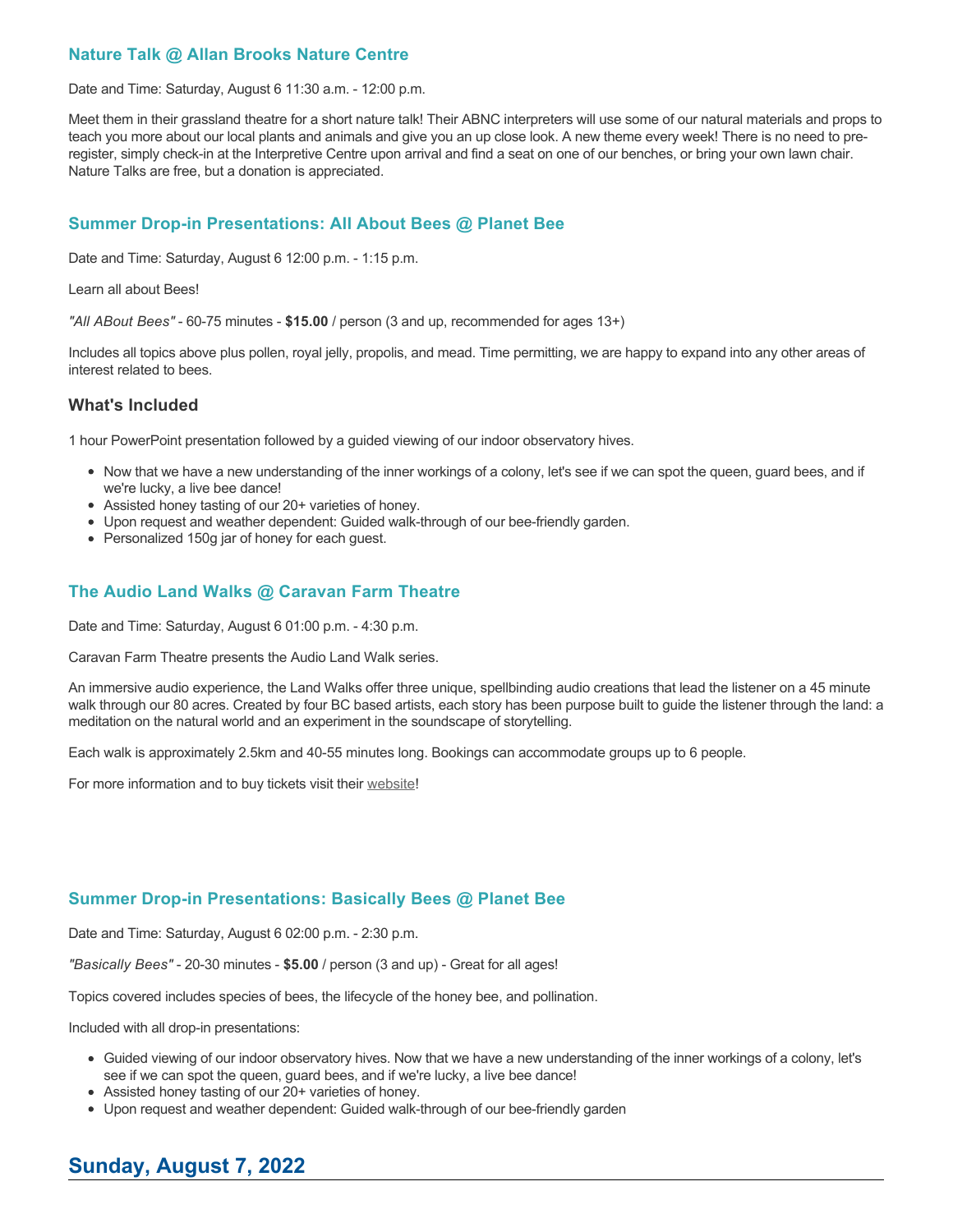## **Audio Land Walks @ Caravan Farm Theatre**

Date and Time: Sunday, August 7 09:00 a.m. - 5:00 p.m.

Caravan Farm Theatre presents the Audio Land Walk series.

An immersive audio experience, the Land Walks offer three unique, spellbinding audio creations that lead the listener on a 30 minute walk through our 80 acres. Created by four BC based artists, each story has been purpose built to guide the listener through the land: a meditation on the natural world and an experiment in the soundscape of storytelling.

Each walk is approximately 2.5km and 30-45 minutes long. Each booking can accommodate a group of up to 6 people.

Each guest will receive a sanitized MP3 player and a sanitized pair of over-ear headphones.

#### **Showtime:**

Click "[Buy Tickets](https://caravanfarmtheatre.com/show/the-land-walks/?ct=t%28EMAIL_CAMPAIGN_4_19_2022_13_43SEASON+2022%29&mc_cid=c02afad356&mc_eid=4778eb8892)" to see available times.

### **Black Horse @ Caravan Farm Theatre**

Date and Time: Sunday, August 7 09:00 a.m. - 10:00 p.m.

#### **A SPECTACULAR NEW MUSICAL BY LINZ KENYON**

*Blackhorse* is a horse powered love story by Okinawan cowboy poet and raconteur Linz Kenyon, and marks a return to a spectacular incorporation of the horse as stage machine – a concept pioneered by Estelle Shook and Linz Kenyon in earlier works like *Cowboy King* and *IOU Land*.

Audiences can expect the same gritty, hilarious rural poetry and bust-out-of-the-gates indie rock score that is Linz's hallmark, as well as spectacular staging featuring six horses and a team of local horsewomen, led by heavy horse pulling champ Joyce Marchant. *Blackhorse* is the contemporary tale of a BC couple struggling to raise a family, own a home and cope with one parent away at work in the Alberta oilpatch.

[Tickets](https://caravanfarmtheatre.com/show/blackhorse-2/?ct=t%28EMAIL_CAMPAIGN_4_19_2022_13_43SEASON+2022%29&mc_cid=c02afad356&mc_eid=4778eb8892) go on sale April 25, 2022.

### **Yoga + Mimosas @ Predator Ridge Resort**

Date and Time: Sunday, August 7 10:00 a.m.

Grace & Flow is back at [Predator Ridge Resort](https://www.predatorridge.com/events) to bring you *Yoga + Mimosa's!* One ticket includes a 60 min yoga flow on the outdoor Lavender Platform set amongst gorgeous lavender fields.

After Savasana enjoy a juicy mimosa while taking in the view of one of the Okanagan's many treasures.

Class begins at 10 am. Access the Lavender Platform by vehicle in the Predator Ridge Commonage Neighbourhood. All levels welcome.

\*Please book early as spaces are limited\*

All classes are outdoors so please prepare for the weather. Vaccination passports not required.

Must bring your own yoga mat, no spare mats available to borrow. Directions to the platform will be emailed out to you along with a waiver once purchase is confirmed.

### **Summer Drop-in Presentations: Basically Bees @ Planet Bee**

Date and Time: Sunday, August 7 11:00 a.m. - 11:30 a.m.

*"Basically Bees"* - 20-30 minutes - **\$5.00** / person (3 and up) - Great for all ages!

Topics covered includes species of bees, the lifecycle of the honey bee, and pollination.

Included with all drop-in presentations:

- Guided viewing of our indoor observatory hives. Now that we have a new understanding of the inner workings of a colony, let's see if we can spot the queen, guard bees, and if we're lucky, a live bee dance!
- Assisted honey tasting of our 20+ varieties of honey.
- Upon request and weather dependent: Guided walk-through of our bee-friendly garden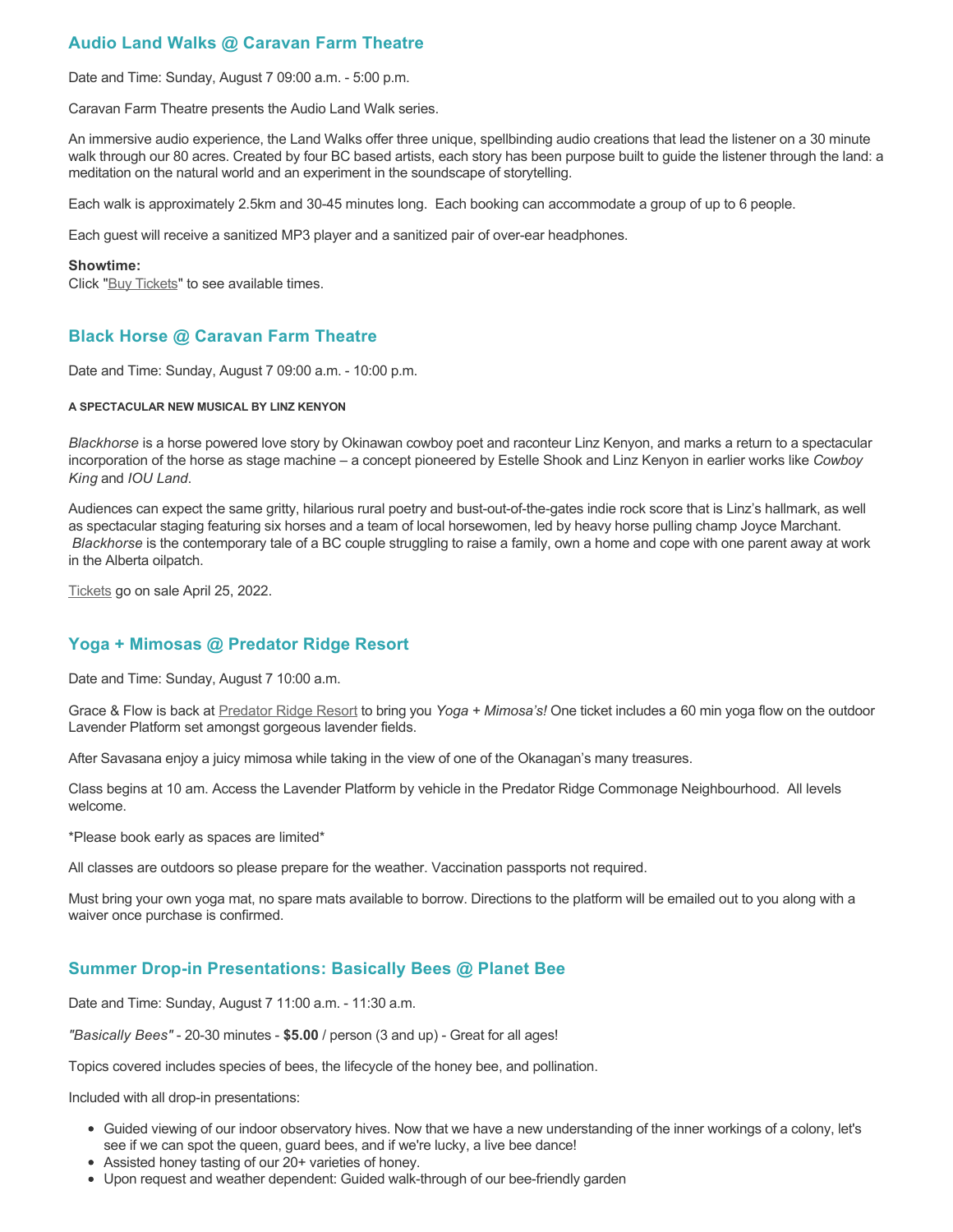*(No booking necessary, but groups of 10 or more are recommended to call in advance.)*

### **Summer Daily Tours @ Davison Orchards**

Date and Time: Sunday, August 7 11:00 a.m. - 4:00 p.m.

If you love tractor tours at the farm, we have some great news! Our tractor tours now run daily 10am to 4pm Monday to Saturday, and 11am to 4pm on Sundays!

### **Summer Drop-in Presentations: All About Bees @ Planet Bee**

Date and Time: Sunday, August 7 12:00 p.m. - 1:15 p.m.

Learn all about Bees!

*"All ABout Bees"* - 60-75 minutes - **\$15.00** / person (3 and up, recommended for ages 13+)

Includes all topics above plus pollen, royal jelly, propolis, and mead. Time permitting, we are happy to expand into any other areas of interest related to bees.

### **What's Included**

1 hour PowerPoint presentation followed by a guided viewing of our indoor observatory hives.

- Now that we have a new understanding of the inner workings of a colony, let's see if we can spot the queen, guard bees, and if we're lucky, a live bee dance!
- Assisted honey tasting of our 20+ varieties of honey.
- Upon request and weather dependent: Guided walk-through of our bee-friendly garden.
- Personalized 150g jar of honey for each guest.

### **The Audio Land Walks @ Caravan Farm Theatre**

Date and Time: Sunday, August 7 01:00 p.m. - 4:30 p.m.

Caravan Farm Theatre presents the Audio Land Walk series.

An immersive audio experience, the Land Walks offer three unique, spellbinding audio creations that lead the listener on a 45 minute walk through our 80 acres. Created by four BC based artists, each story has been purpose built to guide the listener through the land: a meditation on the natural world and an experiment in the soundscape of storytelling.

Each walk is approximately 2.5km and 40-55 minutes long. Bookings can accommodate groups up to 6 people.

For more information and to buy tickets visit their [website!](https://caravanfarmtheatre.com/show/the-land-walks/)

### **Summer Drop-in Presentations: Basically Bees @ Planet Bee**

Date and Time: Sunday, August 7 02:00 p.m. - 2:30 p.m.

*"Basically Bees"* - 20-30 minutes - **\$5.00** / person (3 and up) - Great for all ages!

Topics covered includes species of bees, the lifecycle of the honey bee, and pollination.

Included with all drop-in presentations:

- Guided viewing of our indoor observatory hives. Now that we have a new understanding of the inner workings of a colony, let's see if we can spot the queen, guard bees, and if we're lucky, a live bee dance!
- Assisted honey tasting of our 20+ varieties of honey.
- Upon request and weather dependent: Guided walk-through of our bee-friendly garden

## **Monday, August 8, 2022**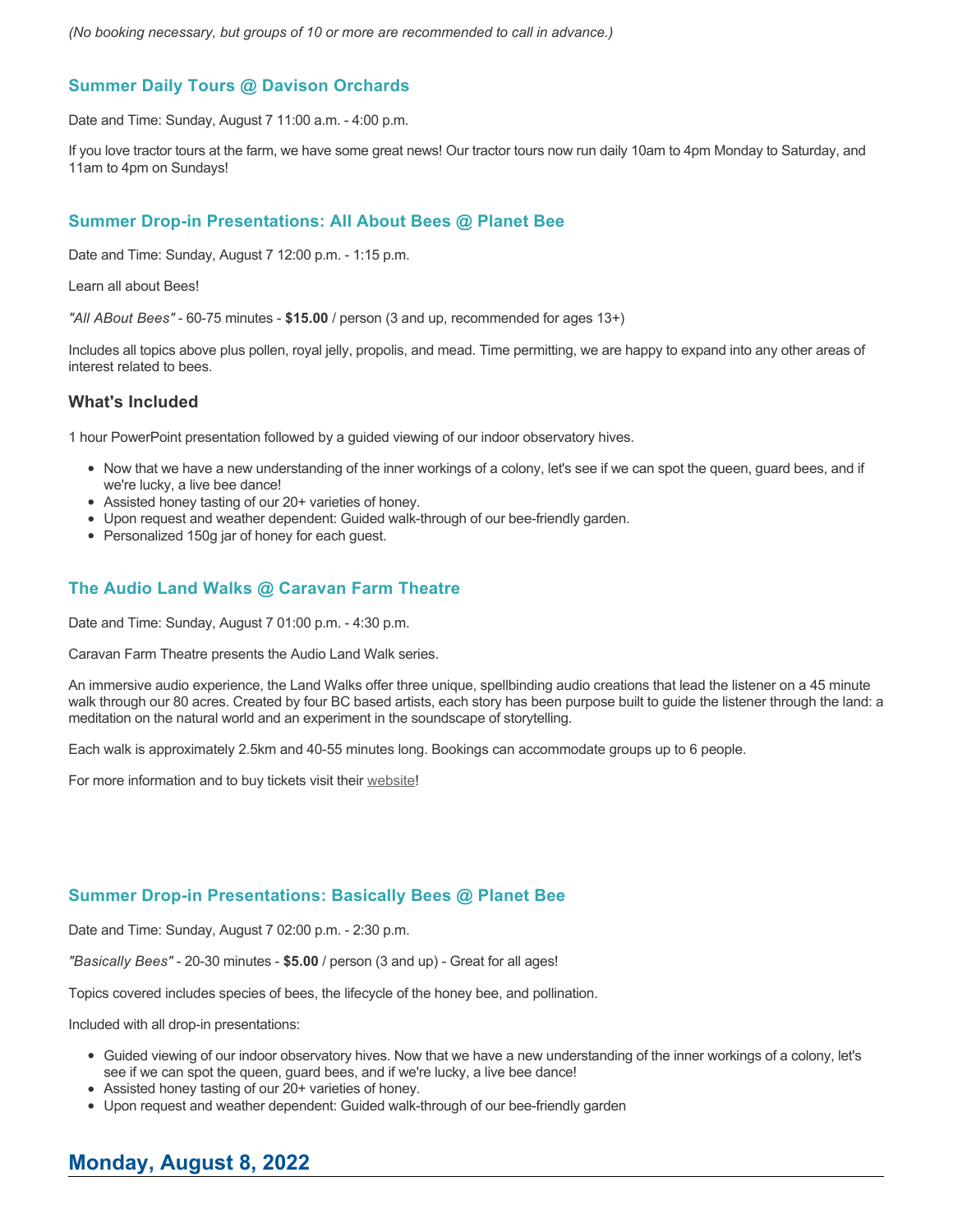### **Vernon Farmer's Market @ Kal Tire Place Parking Lot**

Date and Time: Monday, August 8 08:00 a.m. - 1:00 p.m.

Join us every Monday and Thursday morning from 8:00 am to 1:00 pm from April to October for the Vernon Farmers' Market!

We are proud to be one of the Okanagan's oldest farmers' markets! Our market showcases a diverse number of delicious foods and one-of-a-kind products, which are all grown, made or baked by our local vendors. Discover fresh produce, fruit, eggs, meat, cheese, baked goods, plants, flowers, hand crafted products & so much more at the Vernon Farmers' Market!

### **Audio Land Walks @ Caravan Farm Theatre**

Date and Time: Monday, August 8 09:00 a.m. - 5:00 p.m.

Caravan Farm Theatre presents the Audio Land Walk series.

An immersive audio experience, the Land Walks offer three unique, spellbinding audio creations that lead the listener on a 30 minute walk through our 80 acres. Created by four BC based artists, each story has been purpose built to guide the listener through the land: a meditation on the natural world and an experiment in the soundscape of storytelling.

Each walk is approximately 2.5km and 30-45 minutes long. Each booking can accommodate a group of up to 6 people.

Each guest will receive a sanitized MP3 player and a sanitized pair of over-ear headphones.

#### **Showtime:**

Click "[Buy Tickets](https://caravanfarmtheatre.com/show/the-land-walks/?ct=t%28EMAIL_CAMPAIGN_4_19_2022_13_43SEASON+2022%29&mc_cid=c02afad356&mc_eid=4778eb8892)" to see available times.

### **Summer Daily Tours @ Davison Orchards**

Date and Time: Monday, August 8 10:00 a.m. - 4:00 p.m.

If you love tractor tours at the farm, we have some great news! Our tractor tours now run daily 10am to 4pm Monday to Saturday, and 11am to 4pm on Sundays!

### **Summer Drop-in Presentations: Basically Bees @ Planet Bee**

Date and Time: Monday, August 8 11:00 a.m. - 11:30 a.m.

*"Basically Bees"* - 20-30 minutes - **\$5.00** / person (3 and up) - Great for all ages!

Topics covered includes species of bees, the lifecycle of the honey bee, and pollination.

Included with all drop-in presentations:

- Guided viewing of our indoor observatory hives. Now that we have a new understanding of the inner workings of a colony, let's see if we can spot the queen, guard bees, and if we're lucky, a live bee dance!
- Assisted honey tasting of our 20+ varieties of honey.
- Upon request and weather dependent: Guided walk-through of our bee-friendly garden

*(No booking necessary, but groups of 10 or more are recommended to call in advance.)*

### **Summer Drop-in Presentations: All About Bees @ Planet Bee**

Date and Time: Monday, August 8 12:00 p.m. - 1:15 p.m.

Learn all about Bees!

*"All ABout Bees"* - 60-75 minutes - **\$15.00** / person (3 and up, recommended for ages 13+)

Includes all topics above plus pollen, royal jelly, propolis, and mead. Time permitting, we are happy to expand into any other areas of interest related to bees.

### **What's Included**

1 hour PowerPoint presentation followed by a guided viewing of our indoor observatory hives.

Now that we have a new understanding of the inner workings of a colony, let's see if we can spot the queen, guard bees, and if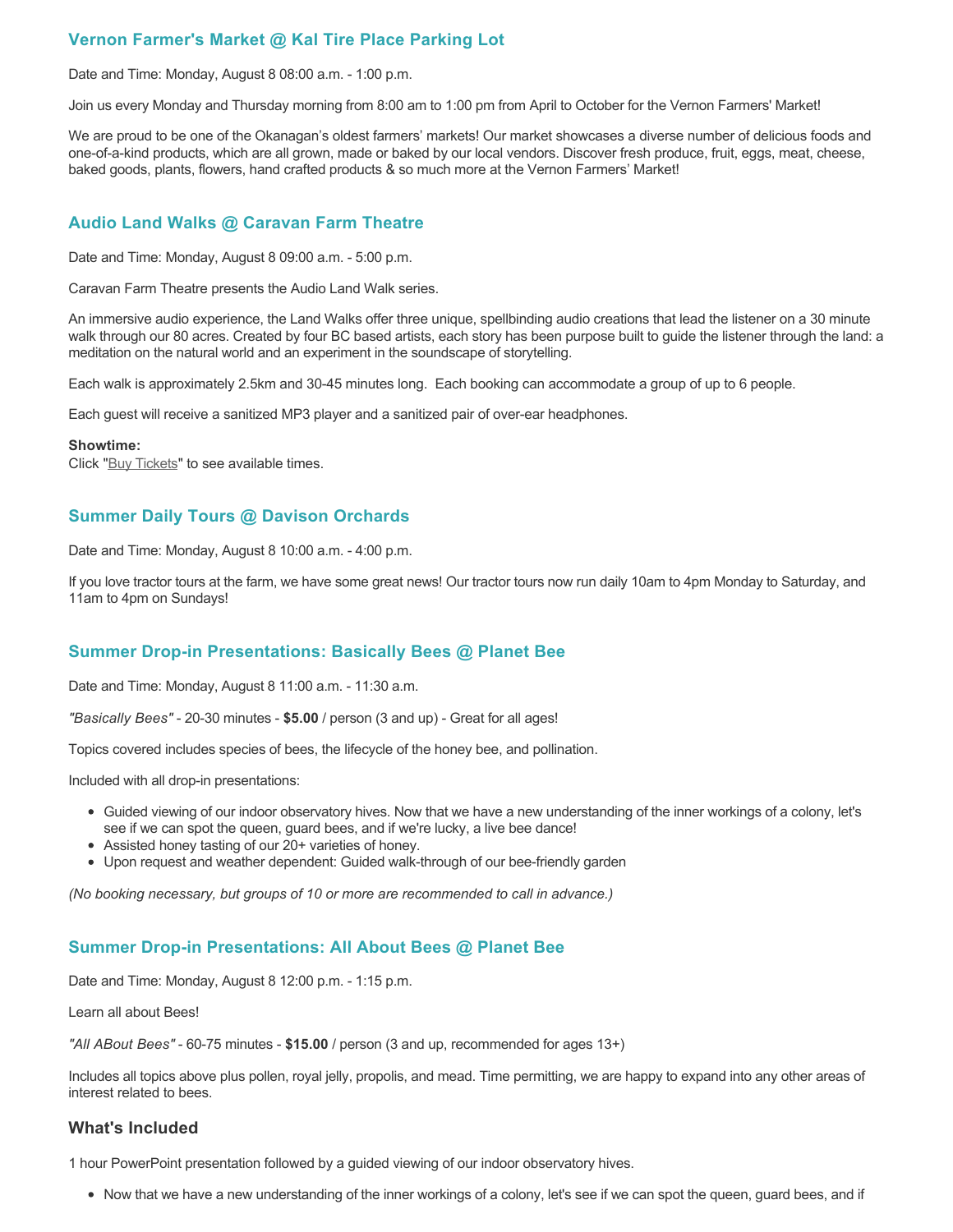we're lucky, a live bee dance!

- Assisted honey tasting of our 20+ varieties of honey.
- Upon request and weather dependent: Guided walk-through of our bee-friendly garden.
- Personalized 150g jar of honey for each guest.

### **Summer Drop-in Presentations: Basically Bees @ Planet Bee**

Date and Time: Monday, August 8 02:00 p.m. - 2:30 p.m.

*"Basically Bees"* - 20-30 minutes - **\$5.00** / person (3 and up) - Great for all ages!

Topics covered includes species of bees, the lifecycle of the honey bee, and pollination.

Included with all drop-in presentations:

- Guided viewing of our indoor observatory hives. Now that we have a new understanding of the inner workings of a colony, let's see if we can spot the queen, guard bees, and if we're lucky, a live bee dance!
- Assisted honey tasting of our 20+ varieties of honey.
- Upon request and weather dependent: Guided walk-through of our bee-friendly garden

## **Tuesday, August 9, 2022**

#### **Audio Land Walks @ Caravan Farm Theatre**

Date and Time: Tuesday, August 9 09:00 a.m. - 5:00 p.m.

Caravan Farm Theatre presents the Audio Land Walk series.

An immersive audio experience, the Land Walks offer three unique, spellbinding audio creations that lead the listener on a 30 minute walk through our 80 acres. Created by four BC based artists, each story has been purpose built to guide the listener through the land: a meditation on the natural world and an experiment in the soundscape of storytelling.

Each walk is approximately 2.5km and 30-45 minutes long. Each booking can accommodate a group of up to 6 people.

Each guest will receive a sanitized MP3 player and a sanitized pair of over-ear headphones.

#### **Showtime:**

Click "[Buy Tickets](https://caravanfarmtheatre.com/show/the-land-walks/?ct=t%28EMAIL_CAMPAIGN_4_19_2022_13_43SEASON+2022%29&mc_cid=c02afad356&mc_eid=4778eb8892)" to see available times.

#### **Summer Daily Tours @ Davison Orchards**

Date and Time: Tuesday, August 9 10:00 a.m. - 4:00 p.m.

If you love tractor tours at the farm, we have some great news! Our tractor tours now run daily 10am to 4pm Monday to Saturday, and 11am to 4pm on Sundays!

### **Private Tours @ Mackie Lake House**

Date and Time: Tuesday, August 9 10:00 a.m. - 4:00 p.m.

A tale of three teapots, a rattlesnake hunting Reverend, and a gift from the King of Naples! Discover these and a multitude of other fascinating stories at this historic grand home.

Pre-booked tours are available starting May 1, 2022. Tours can be booked from 10am-4pm Tuesdays, Wednesdays and Thursdays ONLY. We are currently unable to facilitate weekend tours due to spring and summer events.

Please call 250-545-1019 to reserve.

Tickets are \$13 per person – \$5 for young children.

Refreshing beverages are available for purchase after your tour as you enjoy the grounds at Mackie Lake House.

#### **Summer Drop-in Presentations: Basically Bees @ Planet Bee**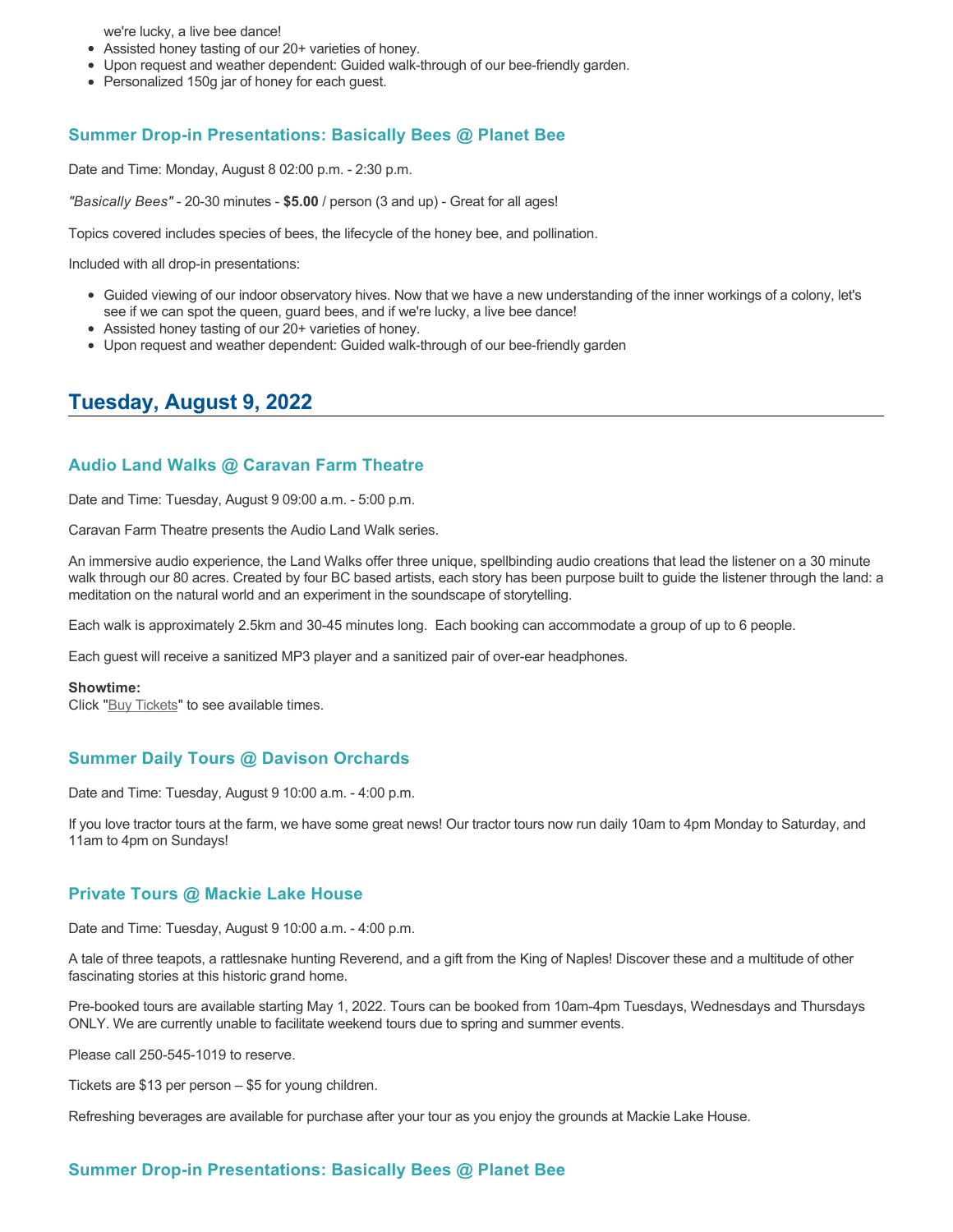Date and Time: Tuesday, August 9 11:00 a.m. - 11:30 a.m.

*"Basically Bees"* - 20-30 minutes - **\$5.00** / person (3 and up) - Great for all ages!

Topics covered includes species of bees, the lifecycle of the honey bee, and pollination.

Included with all drop-in presentations:

- Guided viewing of our indoor observatory hives. Now that we have a new understanding of the inner workings of a colony, let's see if we can spot the queen, guard bees, and if we're lucky, a live bee dance!
- Assisted honey tasting of our 20+ varieties of honey.
- Upon request and weather dependent: Guided walk-through of our bee-friendly garden

*(No booking necessary, but groups of 10 or more are recommended to call in advance.)*

### **Summer Drop-in Presentations: All About Bees @ Planet Bee**

Date and Time: Tuesday, August 9 12:00 p.m. - 1:15 p.m.

Learn all about Bees!

*"All ABout Bees"* - 60-75 minutes - **\$15.00** / person (3 and up, recommended for ages 13+)

Includes all topics above plus pollen, royal jelly, propolis, and mead. Time permitting, we are happy to expand into any other areas of interest related to bees.

### **What's Included**

1 hour PowerPoint presentation followed by a guided viewing of our indoor observatory hives.

- Now that we have a new understanding of the inner workings of a colony, let's see if we can spot the queen, guard bees, and if we're lucky, a live bee dance!
- Assisted honey tasting of our 20+ varieties of honey.
- Upon request and weather dependent: Guided walk-through of our bee-friendly garden.
- Personalized 150g jar of honey for each guest.

### **Summer Drop-in Presentations: Basically Bees @ Planet Bee**

Date and Time: Tuesday, August 9 02:00 p.m. - 2:30 p.m.

*"Basically Bees"* - 20-30 minutes - **\$5.00** / person (3 and up) - Great for all ages!

Topics covered includes species of bees, the lifecycle of the honey bee, and pollination.

Included with all drop-in presentations:

- Guided viewing of our indoor observatory hives. Now that we have a new understanding of the inner workings of a colony, let's see if we can spot the queen, guard bees, and if we're lucky, a live bee dance!
- Assisted honey tasting of our 20+ varieties of honey.
- Upon request and weather dependent: Guided walk-through of our bee-friendly garden

### **Kalamalka Garden (K'nmaĺka? Sәnqâĺtәn) Indigenous Garden Tours @ Okanagan College**

Date and Time: Tuesday, August 9 02:00 p.m. - 3:30 p.m.

The tour of Kalamalka Garden will allow visitors to learn a brief history of Syilx (pronounced: see-eel), who are the Indigenous people of the Okanagan - and the Captikʷł (pronounced: chap-teek-cool) which are the stories, laws and cultural values of the Syilx Okanagan people, which have been passed down from generation to generation by oral tradition. Through these ancient stories, the Syilx have preserved their worldwide view and relationship with nature. Here at the Kalamalka Garden, guests will get to experience first hand the beauty and importance of both the Indigenous plant life and the traditional Indigenous knowledge that has existed for thousands of years, and still exists today.

Guests will have the opportunity to learn to identify traditional plants, understand how these plants are used for medicinal and food purposes, and see demonstrations of how to harvest and use the plants.

The tour presenter will provide short workshop on an Indigenous garden product and how it is grown, harvested and made into a gift. The workshop will explore the elements of traditional foods and medicines, history of the Okanagan area, Indigenous gardening techniques, and samples of foods from the garden.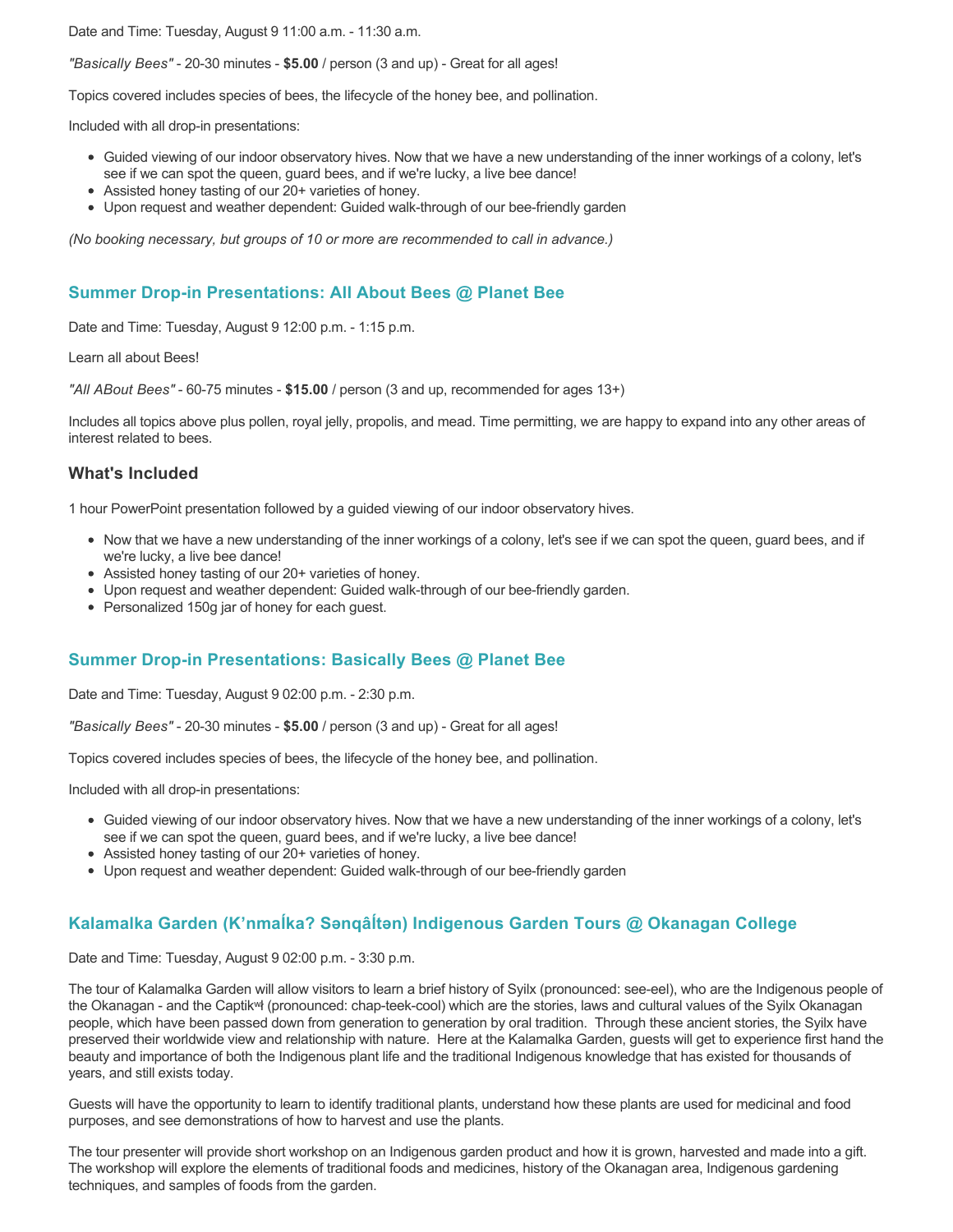# **Tour Details**

**DURATION:** Tours are available on Tuesdays and Thursdays starting at 2:00pm Tours are 1 hour – 1.5 hour.

**RATES:**

\$30.00 – Adults \$5.00 – Children under 16 years old

All proceeds from the Garden Tours are used for operations.

Get your tickets [here!](https://www.eventbrite.ca/e/kalamalka-garden-tour-tickets-158617843239)

### **Live Music @ Range Lounge & Grill (Predator Ridge Resort)**

Date and Time: Tuesday, August 9 05:00 p.m. - 7:00 p.m.

During the summer, join us every Tuesday from 5 -7pm for our series of live music performances by local Okanagan artists.

Join us in Range & Lounge Grill to enjoy dinner during the event (dinner reservations are recommended).

### **Historic Downtown Mural Tours @ Greater Vernon Museum & Archives**

Date and Time: Tuesday, August 9 06:00 p.m. - 8:00 p.m.

The Historic Mural Tour takes you on a walking trip back into the past through Downtown Vernon. Discover all the places and ways our past meets our present.

Join our tour guides as they explore the lives and times of the individuals whose faces grace our city walls. Share in some of the stories of the people that helped create the vibrant, multicultural city that Vernon is today.

#### **Tour FAQs**

- Tours must be pre-booked. Tours will not run if there are no bookings.
- Tours are best for those aged 12+ with an intermediate level of activity anticipated (tours are  $\sim$ 5km and run from 1.5 2 hours).
- Comfortable shoes, layers of clothing, sunglasses and/or sun hat, raingear if necessary, water bottle, and camera are recommended.
- Tours go rain or shine and are non-refundable.
- For groups larger than 20, private bookings or community groups, please contact us for details.
- Tours start at the Museum & Archives of Vernon 3009 32nd Avenue

Get your tickets\_here!

## **Wednesday, August 10, 2022**

### **Audio Land Walks @ Caravan Farm Theatre**

Date and Time: Wednesday, August 10 09:00 a.m. - 5:00 p.m.

Caravan Farm Theatre presents the Audio Land Walk series.

An immersive audio experience, the Land Walks offer three unique, spellbinding audio creations that lead the listener on a 30 minute walk through our 80 acres. Created by four BC based artists, each story has been purpose built to guide the listener through the land: a meditation on the natural world and an experiment in the soundscape of storytelling.

Each walk is approximately 2.5km and 30-45 minutes long. Each booking can accommodate a group of up to 6 people.

Each guest will receive a sanitized MP3 player and a sanitized pair of over-ear headphones.

#### **Showtime:**

Click "[Buy Tickets](https://caravanfarmtheatre.com/show/the-land-walks/?ct=t%28EMAIL_CAMPAIGN_4_19_2022_13_43SEASON+2022%29&mc_cid=c02afad356&mc_eid=4778eb8892)" to see available times.

## **Goat Yoga @ O'Keefe Ranch**

Date and Time: Wednesday, August 10 09:00 a.m. - 12:00 p.m.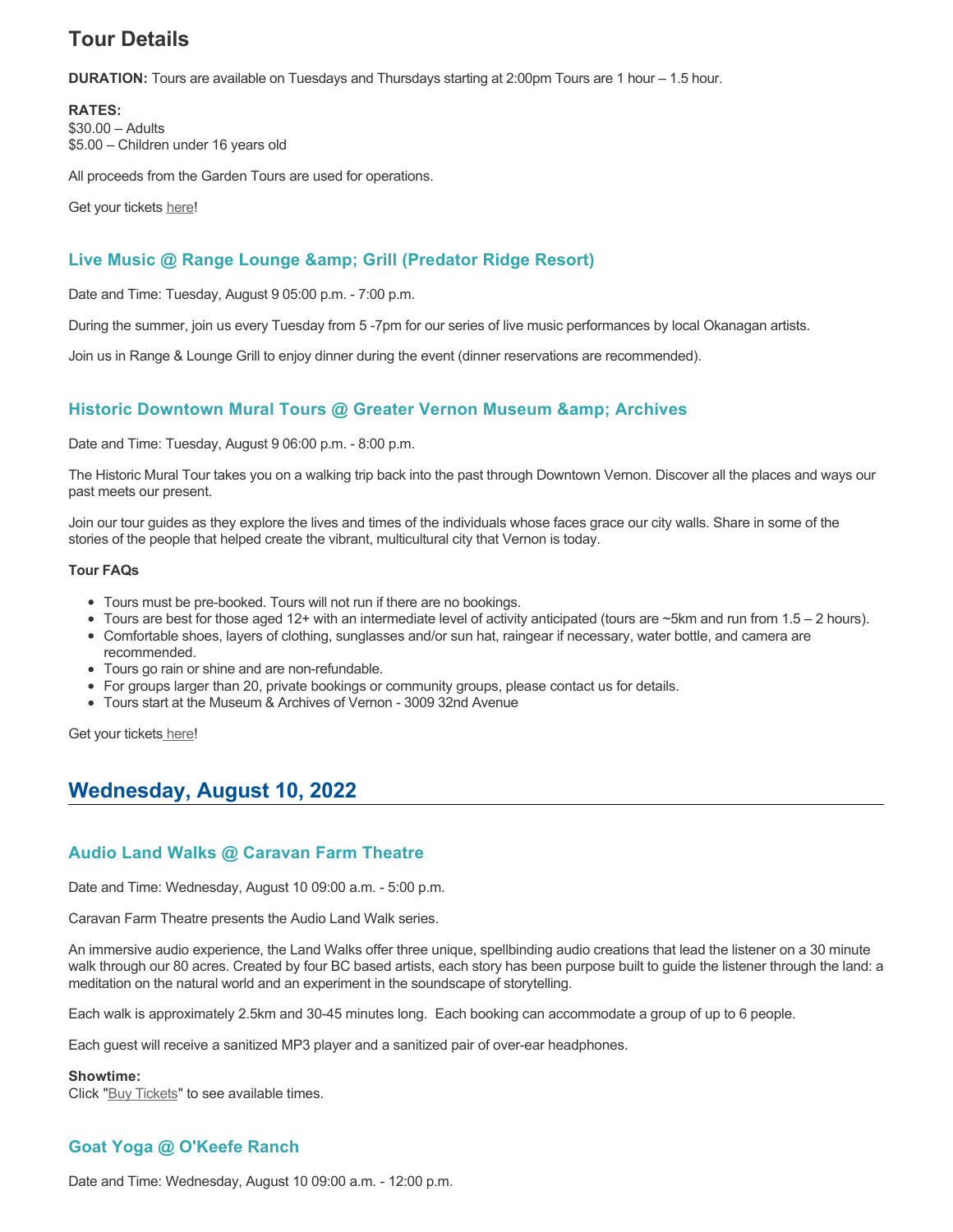Yoga with Goats is back! Join Samantha Richardson for a season of yoga with four legged friends.

Ticket includes a one-hour yoga session prior to the Ranch opening. Yoga is located outdoors in the company of the Ranch's goats. Each goat has its own personality to woo you over, whether they are looking for some extra scratches, trying to make you laugh or just want to take a nap under your downward dog, you never know what they will do!

Afterwards, enjoy the Ranches grounds, take a tour of the mansion, visit the general store, and explore the buildings. Each ticket includes a complimentary general store candy bag. If you book on a Saturday, you can also enjoy the many role play artists including live music and song, demonstrations, school sessions and much, much more. Allow yourself about 2 hours to see the grounds and another hour if you stay for lunch.

To book your tickets click [here!](https://tickets.ticketseller.ca/TheatreManager/1/login&event=3417)

### **Summer Daily Tours @ Davison Orchards**

Date and Time: Wednesday, August 10 10:00 a.m. - 4:00 p.m.

If you love tractor tours at the farm, we have some great news! Our tractor tours now run daily 10am to 4pm Monday to Saturday, and 11am to 4pm on Sundays!

### **Private Tours @ Mackie Lake House**

Date and Time: Wednesday, August 10 10:00 a.m. - 4:00 p.m.

A tale of three teapots, a rattlesnake hunting Reverend, and a gift from the King of Naples! Discover these and a multitude of other fascinating stories at this historic grand home.

Pre-booked tours are available starting May 1, 2022. Tours can be booked from 10am-4pm Tuesdays, Wednesdays and Thursdays ONLY. We are currently unable to facilitate weekend tours due to spring and summer events.

Please call 250-545-1019 to reserve.

Tickets are \$13 per person – \$5 for young children.

Refreshing beverages are available for purchase after your tour as you enjoy the grounds at Mackie Lake House.

### **Summer Drop-in Presentations: Basically Bees @ Planet Bee**

Date and Time: Wednesday, August 10 11:00 a.m. - 11:30 a.m.

*"Basically Bees"* - 20-30 minutes - **\$5.00** / person (3 and up) - Great for all ages!

Topics covered includes species of bees, the lifecycle of the honey bee, and pollination.

Included with all drop-in presentations:

- Guided viewing of our indoor observatory hives. Now that we have a new understanding of the inner workings of a colony, let's see if we can spot the queen, guard bees, and if we're lucky, a live bee dance!
- Assisted honey tasting of our 20+ varieties of honey.
- Upon request and weather dependent: Guided walk-through of our bee-friendly garden

*(No booking necessary, but groups of 10 or more are recommended to call in advance.)*

### **Summer Drop-in Presentations: All About Bees @ Planet Bee**

Date and Time: Wednesday, August 10 12:00 p.m. - 1:15 p.m.

Learn all about Bees!

*"All ABout Bees"* - 60-75 minutes - **\$15.00** / person (3 and up, recommended for ages 13+)

Includes all topics above plus pollen, royal jelly, propolis, and mead. Time permitting, we are happy to expand into any other areas of interest related to bees.

### **What's Included**

1 hour PowerPoint presentation followed by a guided viewing of our indoor observatory hives.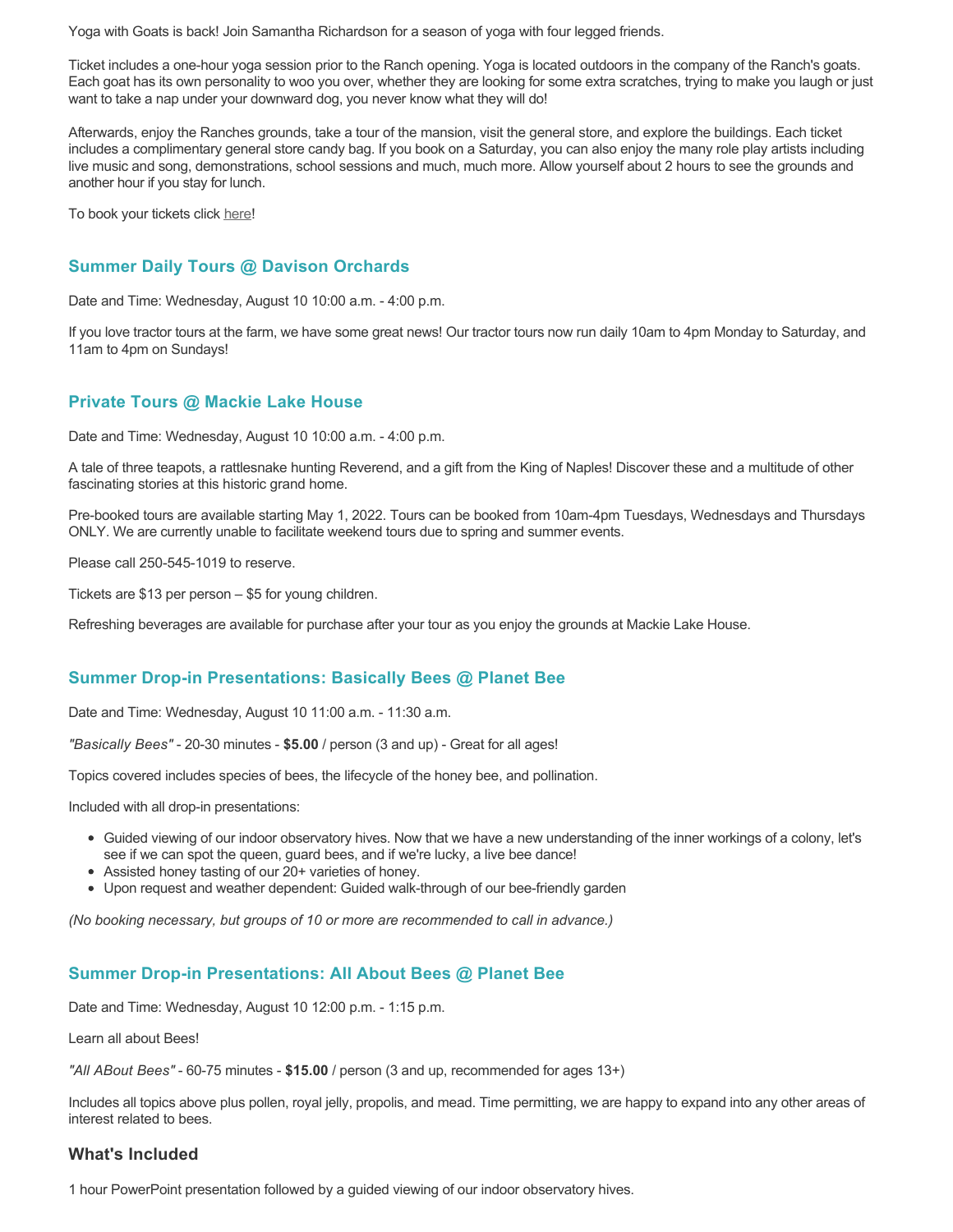- Now that we have a new understanding of the inner workings of a colony, let's see if we can spot the queen, guard bees, and if we're lucky, a live bee dance!
- Assisted honey tasting of our 20+ varieties of honey.
- Upon request and weather dependent: Guided walk-through of our bee-friendly garden.
- Personalized 150g jar of honey for each guest.

### **Summer Drop-in Presentations: Basically Bees @ Planet Bee**

Date and Time: Wednesday, August 10 02:00 p.m. - 2:30 p.m.

*"Basically Bees"* - 20-30 minutes - **\$5.00** / person (3 and up) - Great for all ages!

Topics covered includes species of bees, the lifecycle of the honey bee, and pollination.

Included with all drop-in presentations:

- Guided viewing of our indoor observatory hives. Now that we have a new understanding of the inner workings of a colony, let's see if we can spot the queen, guard bees, and if we're lucky, a live bee dance!
- Assisted honey tasting of our 20+ varieties of honey.
- Upon request and weather dependent: Guided walk-through of our bee-friendly garden

### **Wahine Wednesday (SUP'n Social Paddle Night) @ Kalavida Surf Shop**

Date and Time: Wednesday, August 10 06:00 p.m.

A weekly womens SUP'n social paddle night! Wahine Wednesdays are all about the girls getting together on the water – *The Ladies of the Lake!* Launching from Kal Beach, each week will include something a little different – it could be a soothing sunset paddle, a cruise alongside the Okanagan Rail Trail, story telling, or maybe even a yoga move or two.

#### **How to Register?**

No need to pre-register, just drop in and register between 5pm-5:45pm each Wednesday.

#### **What's Included?**

Beverages, snacks and good vibes are supplied after the paddle. Each week will feature a new sponsor

#### **How Much?**

\$5.00 with your own board and gear \$20.00 – Includes board rental (includes pfd and paddle)

#### **Who should join in?**

This is a group paddle for those who have some experience paddle boarding. If you are new to SUP, we encourage you to rent a couple of times before joining a Wahine Paddle Night.

#### **Wahine Warm-Up**

5:30-5:50pm – Get warmed up before the official start of the paddle. 6pm: Group departs from Kal Beach

#### **Where to Park?**

We have limited space in our parking lot. If you have your own board, drop it at Kal Beach on the West side of the beach and park at Kal Beach Parking Lot or along WestKal Road. We have staff at the beach from 5:30pm onward so your board should be safe there.

Check their [website](https://kalavidasurfshop.com/wahine-wednesday-kalavida/) or [Facebook](https://www.facebook.com/kalavidasurfshop/) for more details!

### **Sunset Stretch & Sip @ Predator Ridge Resort**

Date and Time: Wednesday, August 10 06:00 p.m.

Wind down on with us from 6-8pm with a deep stretch on the outdoor yoga platform at [Predator Ridge](https://www.predatorridge.com/events) while watching the sunset. One ticket includes a guided moderate 18-minute hike up to the platform, a 60 minute yoga flow while you take in the spectacular view of Okanagan Lake and move and flow with your breath.

After Savasana enjoy a glass of local Okanagan wine as you watch the sunset over the hills from the Namaste Platform.

This class is a perfect end to a long day of riding, hiking or golfing. We meet at 6pm: directions to the meeting spot will be emailed to you once purchase is confirmed. Please wear hiking shoes, bring water, and your own mat. All levels welcome.

Purchase your own individual box of charcuterie from [Crudité & Co.](https://cruditeandco.com/product/picnic-platter/) and we will bring it to the platform for you to enjoy after class! Order must be placed with plenty of notice, minimum 48 hours.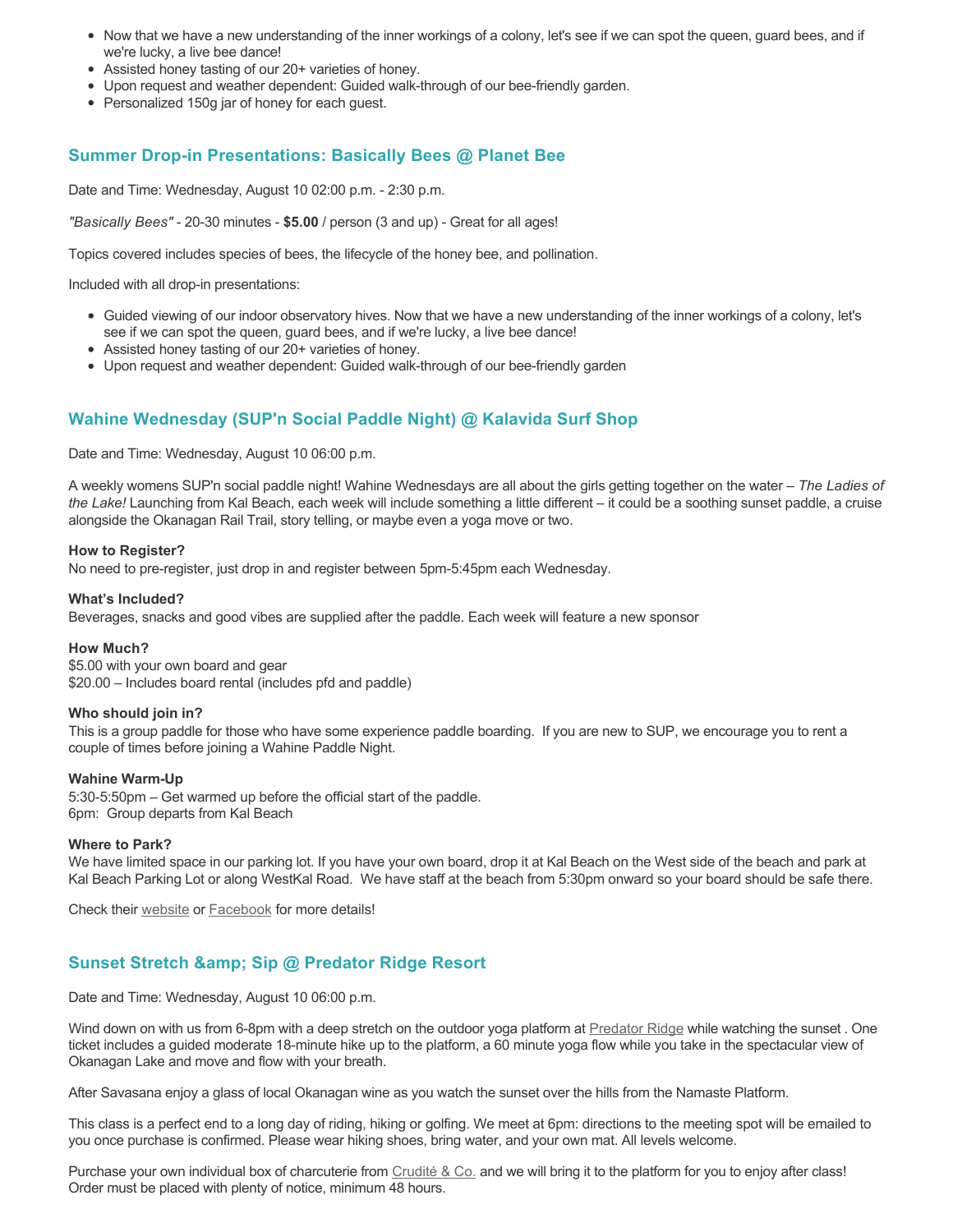\*Please book early as spaces are limited\*

All classes are outdoors so please prepare for the weather. Vaccination passports not required.

# **Thursday, August 11, 2022**

### **Vernon Farmer's Market @ Kal Tire Place Parking Lot**

Date and Time: Thursday, August 11 08:00 a.m. - 1:00 p.m.

Join us every Monday and Thursday morning from 8:00 am to 1:00 pm from April to October for the Vernon Farmers' Market!

We are proud to be one of the Okanagan's oldest farmers' markets! Our market showcases a diverse number of delicious foods and one-of-a-kind products, which are all grown, made or baked by our local vendors. Discover fresh produce, fruit, eggs, meat, cheese, baked goods, plants, flowers, hand crafted products & so much more at the Vernon Farmers' Market!

### **Audio Land Walks @ Caravan Farm Theatre**

Date and Time: Thursday, August 11 09:00 a.m. - 5:00 p.m.

Caravan Farm Theatre presents the Audio Land Walk series.

An immersive audio experience, the Land Walks offer three unique, spellbinding audio creations that lead the listener on a 30 minute walk through our 80 acres. Created by four BC based artists, each story has been purpose built to guide the listener through the land: a meditation on the natural world and an experiment in the soundscape of storytelling.

Each walk is approximately 2.5km and 30-45 minutes long. Each booking can accommodate a group of up to 6 people.

Each guest will receive a sanitized MP3 player and a sanitized pair of over-ear headphones.

#### **Showtime:**

Click "[Buy Tickets](https://caravanfarmtheatre.com/show/the-land-walks/?ct=t%28EMAIL_CAMPAIGN_4_19_2022_13_43SEASON+2022%29&mc_cid=c02afad356&mc_eid=4778eb8892)" to see available times.

### **Summer Daily Tours @ Davison Orchards**

Date and Time: Thursday, August 11 10:00 a.m. - 4:00 p.m.

If you love tractor tours at the farm, we have some great news! Our tractor tours now run daily 10am to 4pm Monday to Saturday, and 11am to 4pm on Sundays!

### **Private Tours @ Mackie Lake House**

Date and Time: Thursday, August 11 10:00 a.m. - 4:00 p.m.

A tale of three teapots, a rattlesnake hunting Reverend, and a gift from the King of Naples! Discover these and a multitude of other fascinating stories at this historic grand home.

Pre-booked tours are available starting May 1, 2022. Tours can be booked from 10am-4pm Tuesdays, Wednesdays and Thursdays ONLY. We are currently unable to facilitate weekend tours due to spring and summer events.

Please call 250-545-1019 to reserve.

Tickets are \$13 per person – \$5 for young children.

Refreshing beverages are available for purchase after your tour as you enjoy the grounds at Mackie Lake House.

### **Summer Drop-in Presentations: Basically Bees @ Planet Bee**

Date and Time: Thursday, August 11 11:00 a.m. - 11:30 a.m.

*"Basically Bees"* - 20-30 minutes - **\$5.00** / person (3 and up) - Great for all ages!

Topics covered includes species of bees, the lifecycle of the honey bee, and pollination.

Included with all drop-in presentations: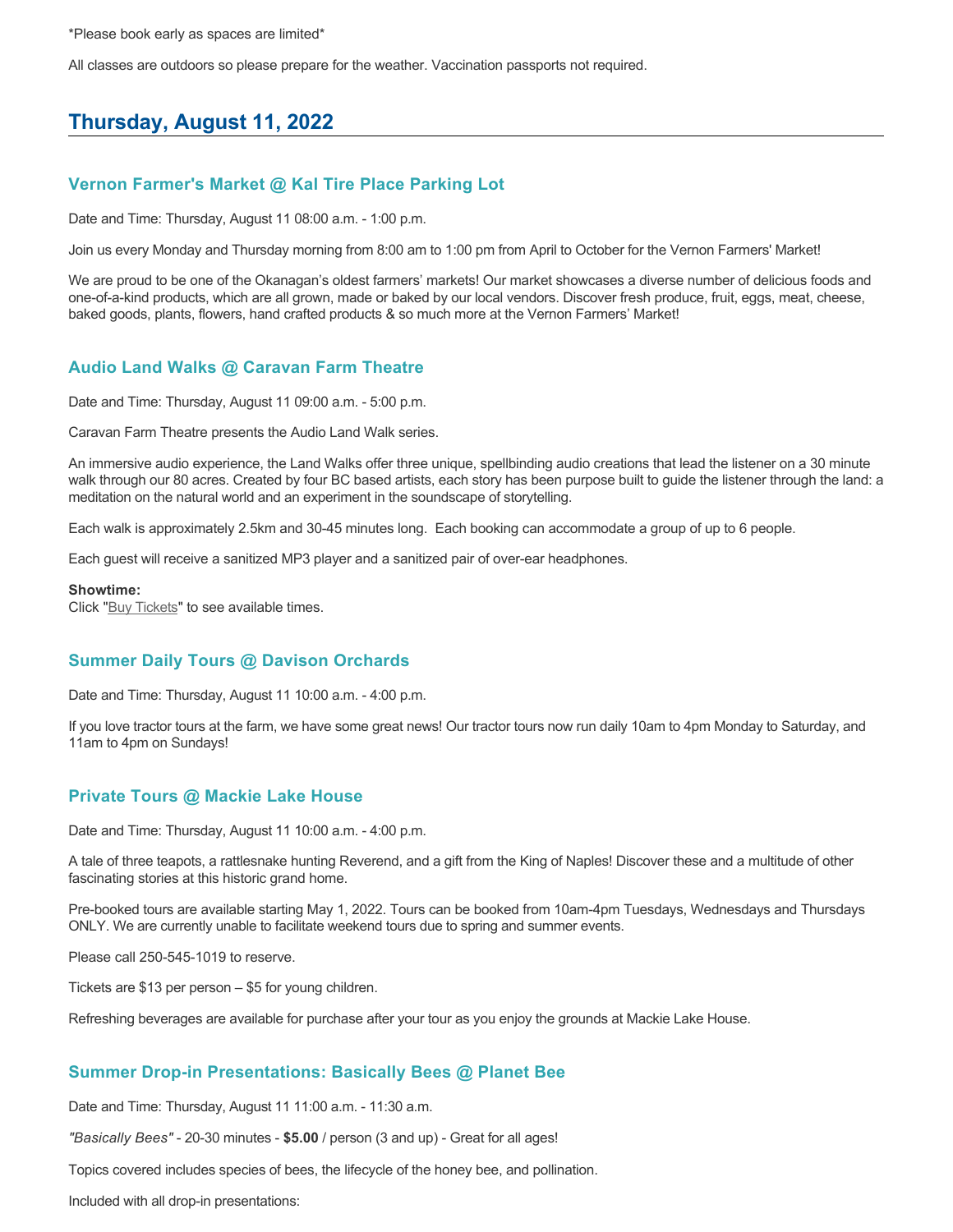- Guided viewing of our indoor observatory hives. Now that we have a new understanding of the inner workings of a colony, let's see if we can spot the queen, guard bees, and if we're lucky, a live bee dance!
- Assisted honey tasting of our 20+ varieties of honey.
- Upon request and weather dependent: Guided walk-through of our bee-friendly garden

*(No booking necessary, but groups of 10 or more are recommended to call in advance.)*

### **Summer Drop-in Presentations: All About Bees @ Planet Bee**

Date and Time: Thursday, August 11 12:00 p.m. - 1:15 p.m.

Learn all about Bees!

*"All ABout Bees"* - 60-75 minutes - **\$15.00** / person (3 and up, recommended for ages 13+)

Includes all topics above plus pollen, royal jelly, propolis, and mead. Time permitting, we are happy to expand into any other areas of interest related to bees.

### **What's Included**

1 hour PowerPoint presentation followed by a guided viewing of our indoor observatory hives.

- Now that we have a new understanding of the inner workings of a colony, let's see if we can spot the queen, guard bees, and if we're lucky, a live bee dance!
- Assisted honey tasting of our 20+ varieties of honey.
- Upon request and weather dependent: Guided walk-through of our bee-friendly garden.
- Personalized 150g jar of honey for each guest.

### **Summer Drop-in Presentations: Basically Bees @ Planet Bee**

Date and Time: Thursday, August 11 02:00 p.m. - 2:30 p.m.

*"Basically Bees"* - 20-30 minutes - **\$5.00** / person (3 and up) - Great for all ages!

Topics covered includes species of bees, the lifecycle of the honey bee, and pollination.

Included with all drop-in presentations:

- Guided viewing of our indoor observatory hives. Now that we have a new understanding of the inner workings of a colony, let's see if we can spot the queen, guard bees, and if we're lucky, a live bee dance!
- Assisted honey tasting of our 20+ varieties of honey.
- Upon request and weather dependent: Guided walk-through of our bee-friendly garden

### **Kalamalka Garden (K'nmaĺka? Sәnqâĺtәn) Indigenous Garden Tours @ Okanagan College**

Date and Time: Thursday, August 11 02:00 p.m. - 3:30 p.m.

The tour of Kalamalka Garden will allow visitors to learn a brief history of Syilx (pronounced: see-eel), who are the Indigenous people of the Okanagan - and the Captikʷł (pronounced: chap-teek-cool) which are the stories, laws and cultural values of the Syilx Okanagan people, which have been passed down from generation to generation by oral tradition. Through these ancient stories, the Syilx have preserved their worldwide view and relationship with nature. Here at the Kalamalka Garden, guests will get to experience first hand the beauty and importance of both the Indigenous plant life and the traditional Indigenous knowledge that has existed for thousands of years, and still exists today.

Guests will have the opportunity to learn to identify traditional plants, understand how these plants are used for medicinal and food purposes, and see demonstrations of how to harvest and use the plants.

The tour presenter will provide short workshop on an Indigenous garden product and how it is grown, harvested and made into a gift. The workshop will explore the elements of traditional foods and medicines, history of the Okanagan area, Indigenous gardening techniques, and samples of foods from the garden.

## **Tour Details**

**DURATION:** Tours are available on Tuesdays and Thursdays starting at 2:00pm Tours are 1 hour – 1.5 hour.

**RATES:**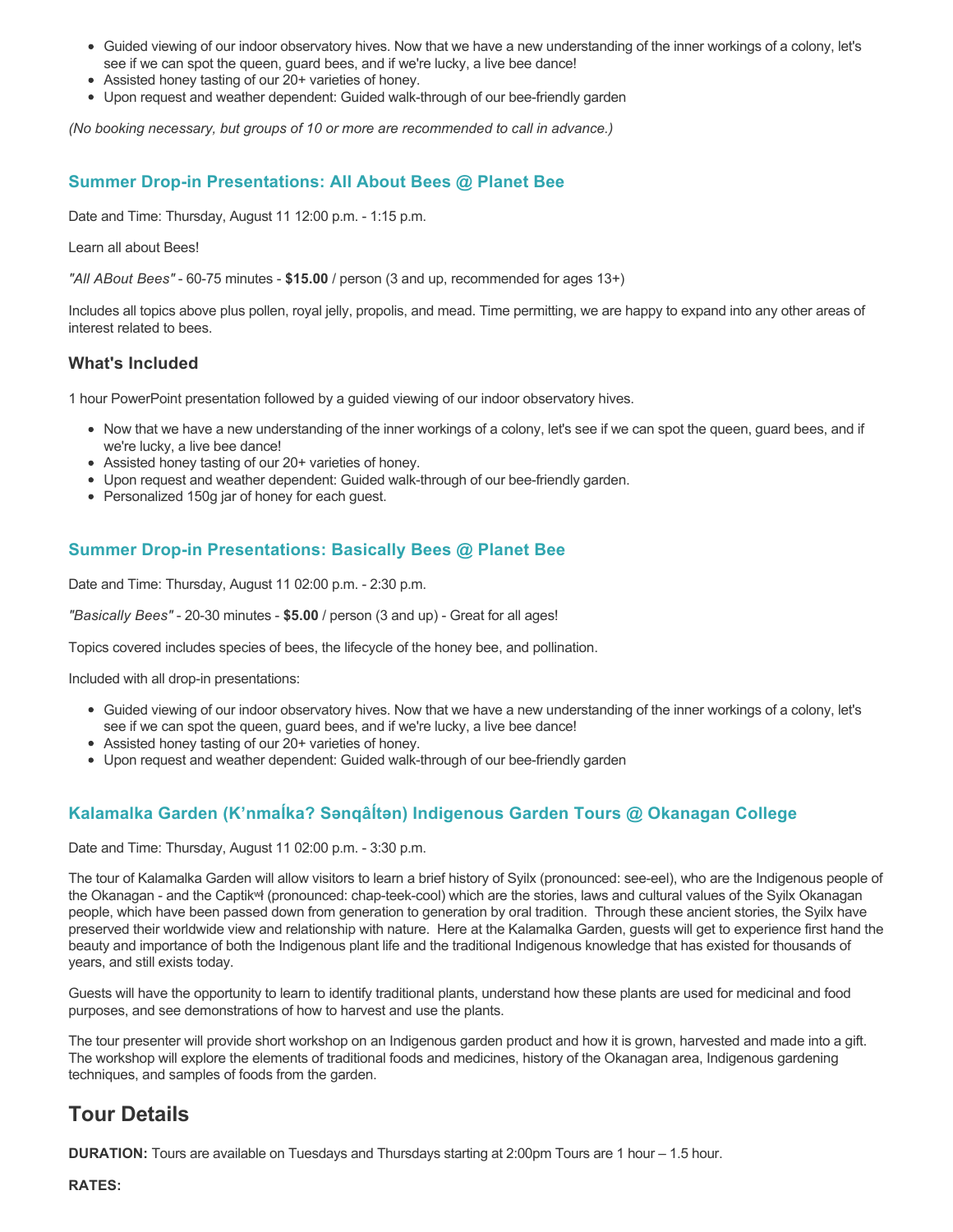\$30.00 – Adults \$5.00 – Children under 16 years old All proceeds from the Garden Tours are used for operations. Get your tickets [here!](https://www.eventbrite.ca/e/kalamalka-garden-tour-tickets-158617843239) **Downtown Sounds @ 2900 Plaza**

Date and Time: Thursday, August 11 06:00 p.m. - 7:30 p.m. Join us at the 2900 Plaza every Thursday this summer to enjoy some awesome (free) music from 6pm-7:30pm! July 7- Feet First July 14- The Garcia Band July 21- Forty Foot Fred July 28- The Rockin Horse Band August 4- The Shawn Lightfoot Band August 11- The Keys August 18- The Young'uns August 25- Chipko Jones Check the [Downtown Vernon Associations Facebook](https://www.facebook.com/downtownvernon/) for more details!

# **Friday, August 12, 2022**

### **Audio Land Walks @ Caravan Farm Theatre**

Date and Time: Friday, August 12 09:00 a.m. - 5:00 p.m.

Caravan Farm Theatre presents the Audio Land Walk series.

An immersive audio experience, the Land Walks offer three unique, spellbinding audio creations that lead the listener on a 30 minute walk through our 80 acres. Created by four BC based artists, each story has been purpose built to guide the listener through the land: a meditation on the natural world and an experiment in the soundscape of storytelling.

Each walk is approximately 2.5km and 30-45 minutes long. Each booking can accommodate a group of up to 6 people.

Each guest will receive a sanitized MP3 player and a sanitized pair of over-ear headphones.

#### **Showtime:**

Click "[Buy Tickets](https://caravanfarmtheatre.com/show/the-land-walks/?ct=t%28EMAIL_CAMPAIGN_4_19_2022_13_43SEASON+2022%29&mc_cid=c02afad356&mc_eid=4778eb8892)" to see available times.

### **Historic Downtown Mural Tours @ Greater Vernon Museum & Archives**

Date and Time: Friday, August 12 09:00 a.m. - 11:00 a.m.

The Historic Mural Tour takes you on a walking trip back into the past through Downtown Vernon. Discover all the places and ways our past meets our present.

Join our tour guides as they explore the lives and times of the individuals whose faces grace our city walls. Share in some of the stories of the people that helped create the vibrant, multicultural city that Vernon is today.

#### **Tour FAQs**

- Tours must be pre-booked. Tours will not run if there are no bookings.
- Tours are best for those aged 12+ with an intermediate level of activity anticipated (tours are ~5km and run from 1.5 2 hours).
- Comfortable shoes, layers of clothing, sunglasses and/or sun hat, raingear if necessary, water bottle, and camera are recommended.
- Tours go rain or shine and are non-refundable.
- For groups larger than 20, private bookings or community groups, please contact us for details.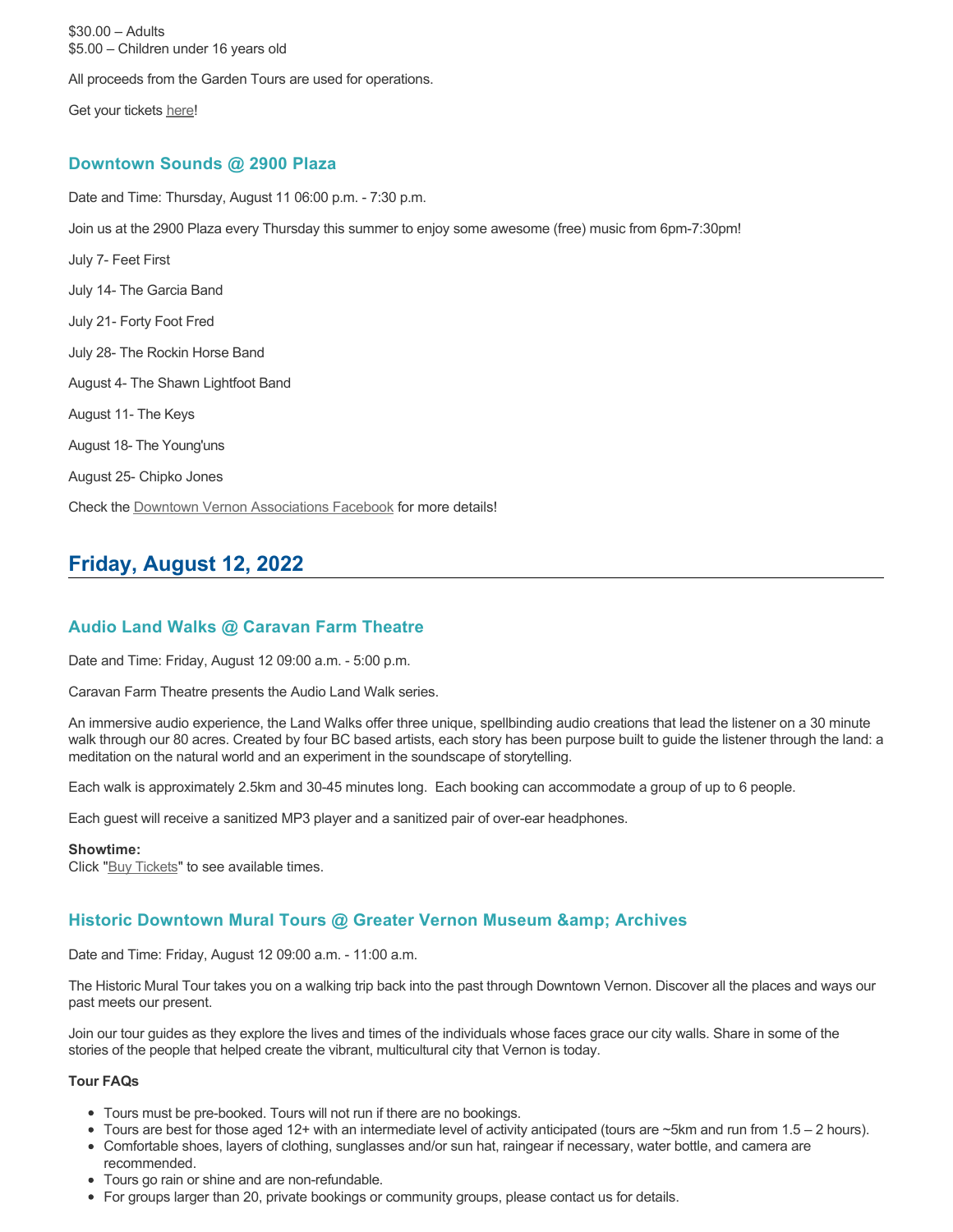Tours start at the Museum & Archives of Vernon - 3009 - 32 Avenue

Get your tickets [here!](https://www.eventbrite.com/e/historic-downtown-mural-tours-tickets-304983342387)

### **Summer Daily Tours @ Davison Orchards**

Date and Time: Friday, August 12 10:00 a.m. - 4:00 p.m.

If you love tractor tours at the farm, we have some great news! Our tractor tours now run daily 10am to 4pm Monday to Saturday, and 11am to 4pm on Sundays!

### **Summer Drop-in Presentations: Basically Bees @ Planet Bee**

Date and Time: Friday, August 12 11:00 a.m. - 11:30 a.m.

*"Basically Bees"* - 20-30 minutes - **\$5.00** / person (3 and up) - Great for all ages!

Topics covered includes species of bees, the lifecycle of the honey bee, and pollination.

Included with all drop-in presentations:

- Guided viewing of our indoor observatory hives. Now that we have a new understanding of the inner workings of a colony, let's see if we can spot the queen, guard bees, and if we're lucky, a live bee dance!
- Assisted honey tasting of our 20+ varieties of honey.
- Upon request and weather dependent: Guided walk-through of our bee-friendly garden

*(No booking necessary, but groups of 10 or more are recommended to call in advance.)*

### **Summer Drop-in Presentations: All About Bees @ Planet Bee**

Date and Time: Friday, August 12 12:00 p.m. - 1:15 p.m.

Learn all about Bees!

*"All ABout Bees"* - 60-75 minutes - **\$15.00** / person (3 and up, recommended for ages 13+)

Includes all topics above plus pollen, royal jelly, propolis, and mead. Time permitting, we are happy to expand into any other areas of interest related to bees.

### **What's Included**

1 hour PowerPoint presentation followed by a guided viewing of our indoor observatory hives.

- Now that we have a new understanding of the inner workings of a colony, let's see if we can spot the queen, guard bees, and if we're lucky, a live bee dance!
- Assisted honey tasting of our 20+ varieties of honey.
- Upon request and weather dependent: Guided walk-through of our bee-friendly garden.
- Personalized 150g jar of honey for each guest.

### **The Audio Land Walks @ Caravan Farm Theatre**

Date and Time: Friday, August 12 01:00 p.m. - 4:30 p.m.

Caravan Farm Theatre presents the Audio Land Walk series.

An immersive audio experience, the Land Walks offer three unique, spellbinding audio creations that lead the listener on a 45 minute walk through our 80 acres. Created by four BC based artists, each story has been purpose built to guide the listener through the land: a meditation on the natural world and an experiment in the soundscape of storytelling.

Each walk is approximately 2.5km and 40-55 minutes long. Bookings can accommodate groups up to 6 people.

For more information and to buy tickets visit their [website!](https://caravanfarmtheatre.com/show/the-land-walks/)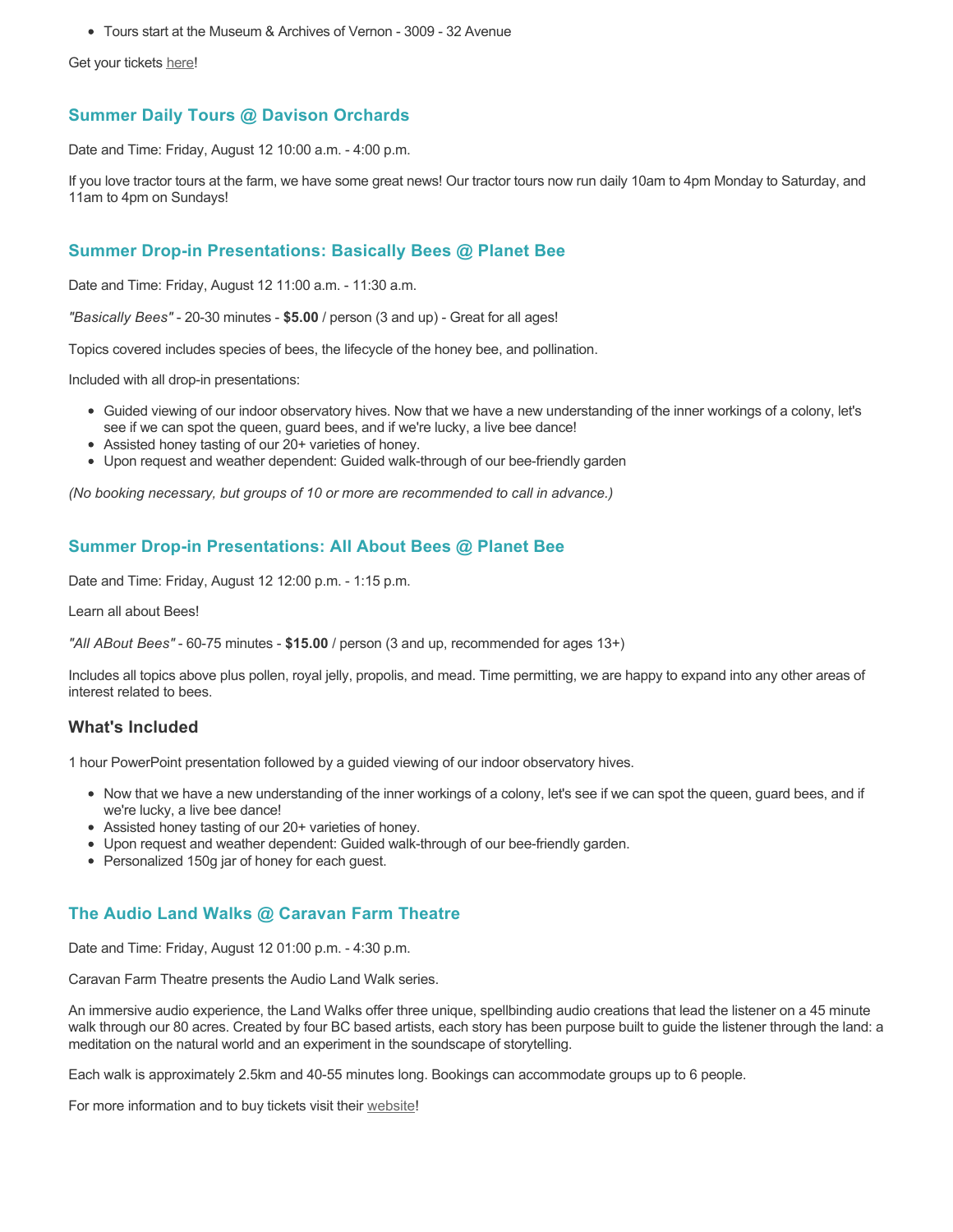### **Summer Drop-in Presentations: Basically Bees @ Planet Bee**

Date and Time: Friday, August 12 02:00 p.m. - 2:30 p.m.

*"Basically Bees"* - 20-30 minutes - **\$5.00** / person (3 and up) - Great for all ages!

Topics covered includes species of bees, the lifecycle of the honey bee, and pollination.

Included with all drop-in presentations:

- Guided viewing of our indoor observatory hives. Now that we have a new understanding of the inner workings of a colony, let's see if we can spot the queen, guard bees, and if we're lucky, a live bee dance!
- Assisted honey tasting of our 20+ varieties of honey.
- Upon request and weather dependent: Guided walk-through of our bee-friendly garden

### **Polson Artisan Night Market @ Polson Park**

Date and Time: Friday, August 12 04:00 p.m. - 8:00 p.m.

From May 20 to September 2, 2022, the Polson Artisan Night Market will be operating in Polson Park, Vernon BC.

Join us Friday nights at this fun event featuring 50 vendors from the surrounding area.

Come check out a mix of skilled local producers, makers and growers each week.

### **Friday Night Market @ The Vernon Community Arts Centre**

Date and Time: Friday, August 12 05:00 p.m. - 7:00 p.m.

Help the Vernon Community Arts Centre celebrate diversity in the arts! Come down to the Joining Hands Friday Night Market where you'll find an array of local art. Proceeds support local artists with diverse and differing abilities. The Joining Hands Program will be hosting these markets on the 2nd Friday of each month, as part of their Art for All initiative.

Mark your calendars and head down to the Vernon Community Arts Centre!

### **Music at Mackie Summer Concert Series @ Mackie Lake House**

Date and Time: Friday, August 12 05:00 p.m. - 10:00 p.m.

#### **Music at Mackie Summer Concert Series**

We're dedicating the first performance to all Father's and hope they had a wonderful Father's Day.

We're pleased to once again offer six (6) music events for the 2022 summer concert series. We will offer package sales and/or individual sales to each music event. Tickets go on sale in early April!

(Thursday) June 30th - We welcome back [Amy Bishop.](https://protect-ca.mimecast.com/s/97KDCk8v46IYY8Pc4eTtT?domain=mackiehouse.us3.list-manage.com) The crowd went crazy for this artist last year and we love the fact that she's joining us for our series. We will have [Shabbang Food Truck](https://protect-ca.mimecast.com/s/hGWiClxw48FOO0jTKiFD6?domain=mackiehouse.us3.list-manage.com) on site for this performance so please bring your appetite!

(Friday) July 8th - TBD

(Friday) July 22nd - [Josh + Bex](https://protect-ca.mimecast.com/s/LfcBCmOx47s11B9u0QwFr?domain=mackiehouse.us3.list-manage.com)

This sensational folk duo will be bringing their original material and we are sure they will be a crowd pleaser. Once again, please save room and buy dinner at [Gord Oh's Food Truck](https://protect-ca.mimecast.com/s/oREECnxy4GFllAkujC-Hs?domain=mackiehouse.us3.list-manage.com) which will be on site for the performance.

#### (Friday) August 12th - [Under the Rocks Band](https://protect-ca.mimecast.com/s/wmzjCoVz4AhlljQujeM8P?domain=mackiehouse.us3.list-manage.com)

We're going to have a lot of fun with this band and we're hoping that all the bluegrass lovers out there will join us for their first-time performance at Mackie Lake House. We just know you won't be able to stay in your seat! [Mi Taqueria Mexican Cantina](https://protect-ca.mimecast.com/s/IidvCp8A59IQQ17s1mbiS?domain=mackiehouse.us3.list-manage.com) will be providing some delicious Mexican food for your dinner purchase.

#### (Friday) August 26th - [Emily Rault Duo](https://protect-ca.mimecast.com/s/1ZJZCq7B4AsLLKVczxAAc?domain=mackiehouse.us3.list-manage.com)

This young singer comes to us from Vancouver. She'll be offering a bit of Motown, a bit of Jazz, and will just be returning from a European tour, in time to perform for us at Mackie Lake House.

(Friday) Sept. 9th - We end our season with the Lent Brothers and Neil Fraser. Most of you will be familiar with their smooth blues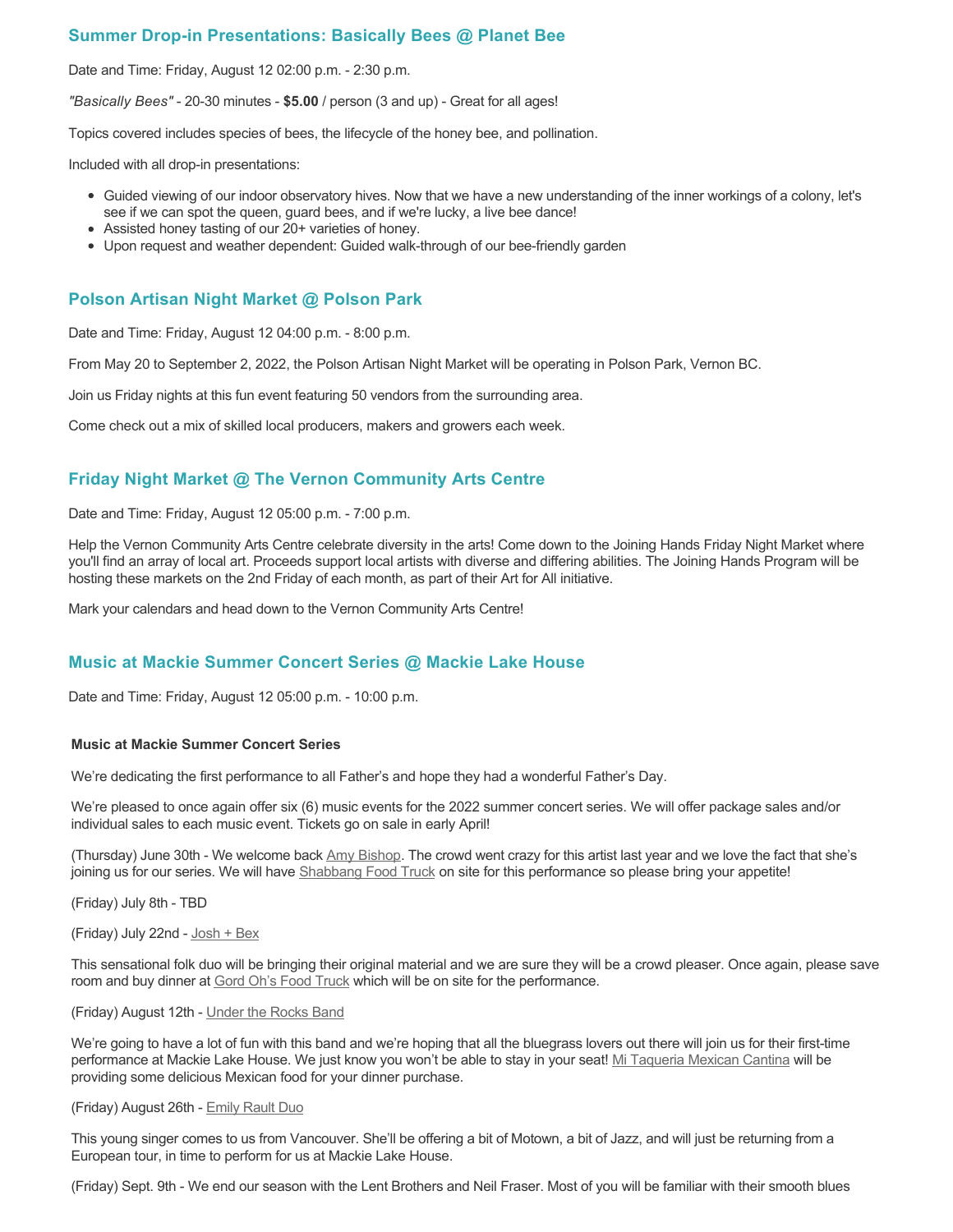sound and jazz repertoire. It'll be a great way to wind up our season. Make sure you don't miss it. [Mi Taqueria Mexican Cantina](https://protect-ca.mimecast.com/s/mUjmCr8D4gIwwPWTPinKw?domain=mackiehouse.us3.list-manage.com) will be the food truck on site for this event.

Ticket sales begin April 2022 on [ticketseller.ca.](https://ticketseller.ca/) You do not want to miss your chance to see all these great artists!

### **Live Music @ Marten Brewing Bar & amp; Grill**

Date and Time: Friday, August 12 07:00 p.m. - 11:30 p.m.

Join Marten Brewing Bar & Grill every Friday night this summer for live music!

#### **Upcoming atractions:**

- June 10- The Jaz Tex
- June 17- Tracey Lyn
- June 24-James Hay
- July 1- Three Scotch In
- July 8- Conroy Ross
- July 15- Mozi Bones
- July 22- Marv Machura
- July 29- Poppa Dawg
- Aug 5- Steve Smith
- Aug 12- Makayla Gough

### **Behind the Scene Tour of O'Keefe Ranch**

Date and Time: Friday, August 12 08:00 p.m. - 10:00 p.m.

The Behind the Scene Tour begins in the main administrative building. Snacks and drinks will be provided when you arrive. Enjoy an overview of the O'Keefe Ranch setup and feel free to ask questions. Next we will tour through some of the staff and volunteer areas which are not historic, but are crucial, to the operation of the Ranch. By this time, the sun will have set and we will explore some of the behind the scenes of the historic buildings.

Although the tour has a planned path, questions and suggestions are welcomed and we are happy to veer off course. If you have visited the Ranch during the day and you've always wondered what's behind a specific door - we will go look!

Tickets are \$35 per person and includes snacks and drinks during the introduction. Introduction starts at 8PM and tour will last until approximately 10PM.

## **Saturday, August 13, 2022**

### **Audio Land Walks @ Caravan Farm Theatre**

Date and Time: Saturday, August 13 09:00 a.m. - 5:00 p.m.

Caravan Farm Theatre presents the Audio Land Walk series.

An immersive audio experience, the Land Walks offer three unique, spellbinding audio creations that lead the listener on a 30 minute walk through our 80 acres. Created by four BC based artists, each story has been purpose built to guide the listener through the land: a meditation on the natural world and an experiment in the soundscape of storytelling.

Each walk is approximately 2.5km and 30-45 minutes long. Each booking can accommodate a group of up to 6 people.

Each guest will receive a sanitized MP3 player and a sanitized pair of over-ear headphones.

#### **Showtime:**

Click "[Buy Tickets](https://caravanfarmtheatre.com/show/the-land-walks/?ct=t%28EMAIL_CAMPAIGN_4_19_2022_13_43SEASON+2022%29&mc_cid=c02afad356&mc_eid=4778eb8892)" to see available times.

### **Goat Yoga @ O'Keefe Ranch**

Date and Time: Saturday, August 13 09:00 a.m. - 12:00 p.m.

Yoga with Goats is back! Join Samantha Richardson for a season of yoga with four legged friends.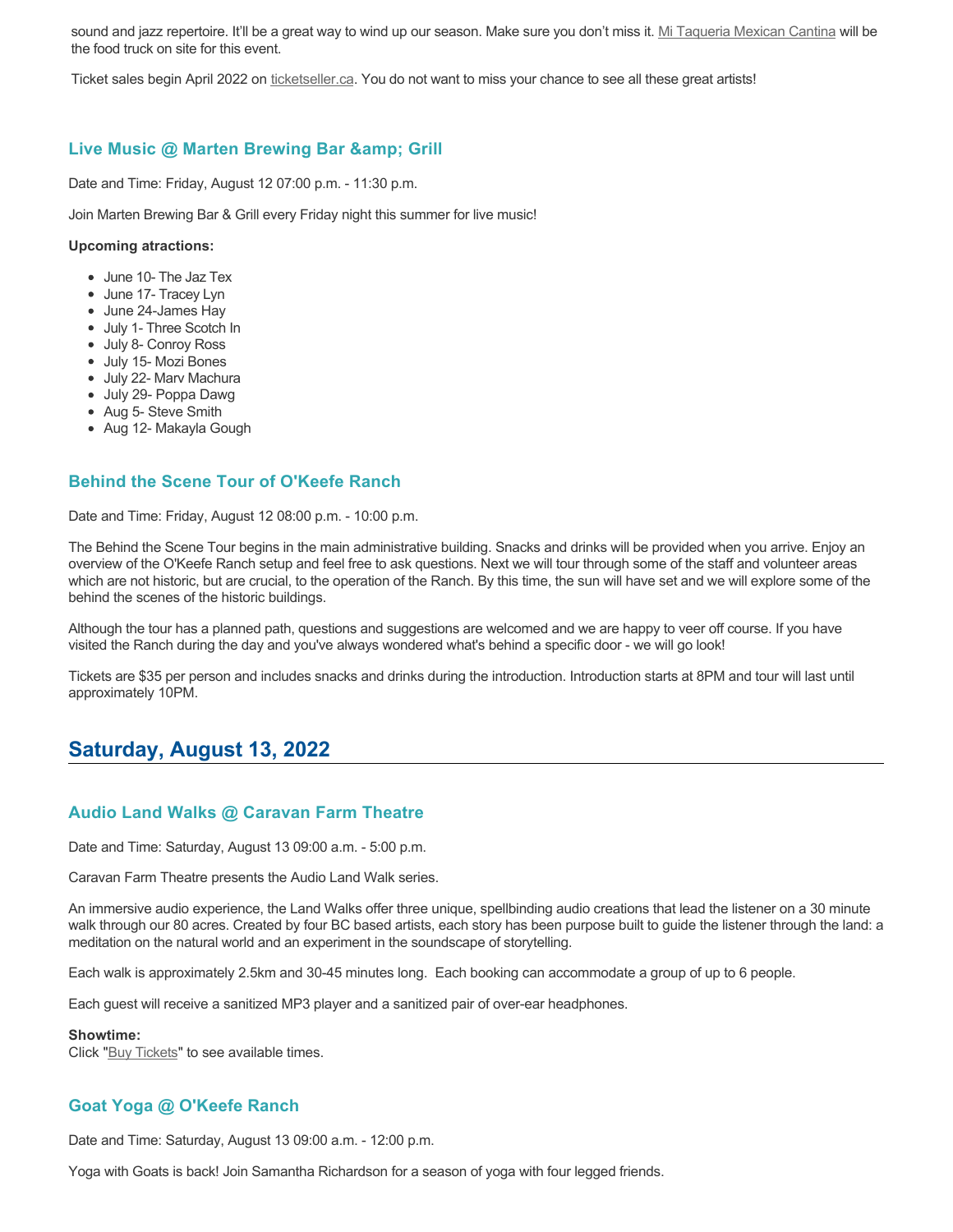Ticket includes a one-hour yoga session prior to the Ranch opening. Yoga is located outdoors in the company of the Ranch's goats. Each goat has its own personality to woo you over, whether they are looking for some extra scratches, trying to make you laugh or just want to take a nap under your downward dog, you never know what they will do!

Afterwards, enjoy the Ranches grounds, take a tour of the mansion, visit the general store, and explore the buildings. Each ticket includes a complimentary general store candy bag. If you book on a Saturday, you can also enjoy the many role play artists including live music and song, demonstrations, school sessions and much, much more. Allow yourself about 2 hours to see the grounds and another hour if you stay for lunch.

To book your tickets click [here!](https://tickets.ticketseller.ca/TheatreManager/1/login&event=3417)

### **Guided Trail Tour @ Allan Brooks Nature Centre**

Date and Time: Saturday, August 13 10:00 a.m. - 10:30 a.m.

Join us on a short walk through our rare and delicate grassland ecosystem! Learn about grassland plants and animals, their special traits that allow them to live in this hot, dry habitat and how they interact. Touch, smell, and feel as we explore the wilderness all around us! This tour starts at the trailhead and follows an easy gravel path loop around the centre.

**Fee:** \$5.00 per person *(youth under 16 + ABNC members are FREE!). Registration is required.* 

\*\*\*Please note, ABNC programming will be cancelled should the temperatures exceed 35C, for the safety of all patrons and staff.

Visit their [website](https://abnc.ca/events/events-calendar/) to register!

### **Summer Daily Tours @ Davison Orchards**

Date and Time: Saturday, August 13 10:00 a.m. - 4:00 p.m.

If you love tractor tours at the farm, we have some great news! Our tractor tours now run daily 10am to 4pm Monday to Saturday, and 11am to 4pm on Sundays!

### **Summer Drop-in Presentations: Basically Bees @ Planet Bee**

Date and Time: Saturday, August 13 11:00 a.m. - 11:30 a.m.

*"Basically Bees"* - 20-30 minutes - **\$5.00** / person (3 and up) - Great for all ages!

Topics covered includes species of bees, the lifecycle of the honey bee, and pollination.

Included with all drop-in presentations:

- Guided viewing of our indoor observatory hives. Now that we have a new understanding of the inner workings of a colony, let's see if we can spot the queen, guard bees, and if we're lucky, a live bee dance!
- Assisted honey tasting of our 20+ varieties of honey.
- Upon request and weather dependent: Guided walk-through of our bee-friendly garden

*(No booking necessary, but groups of 10 or more are recommended to call in advance.)*

### **Nature Talk @ Allan Brooks Nature Centre**

Date and Time: Saturday, August 13 11:30 a.m. - 12:00 p.m.

Meet them in their grassland theatre for a short nature talk! Their ABNC interpreters will use some of our natural materials and props to teach you more about our local plants and animals and give you an up close look. A new theme every week! There is no need to preregister, simply check-in at the Interpretive Centre upon arrival and find a seat on one of our benches, or bring your own lawn chair. Nature Talks are free, but a donation is appreciated.

### **Summer Drop-in Presentations: All About Bees @ Planet Bee**

Date and Time: Saturday, August 13 12:00 p.m. - 1:15 p.m.

Learn all about Bees!

*"All ABout Bees"* - 60-75 minutes - **\$15.00** / person (3 and up, recommended for ages 13+)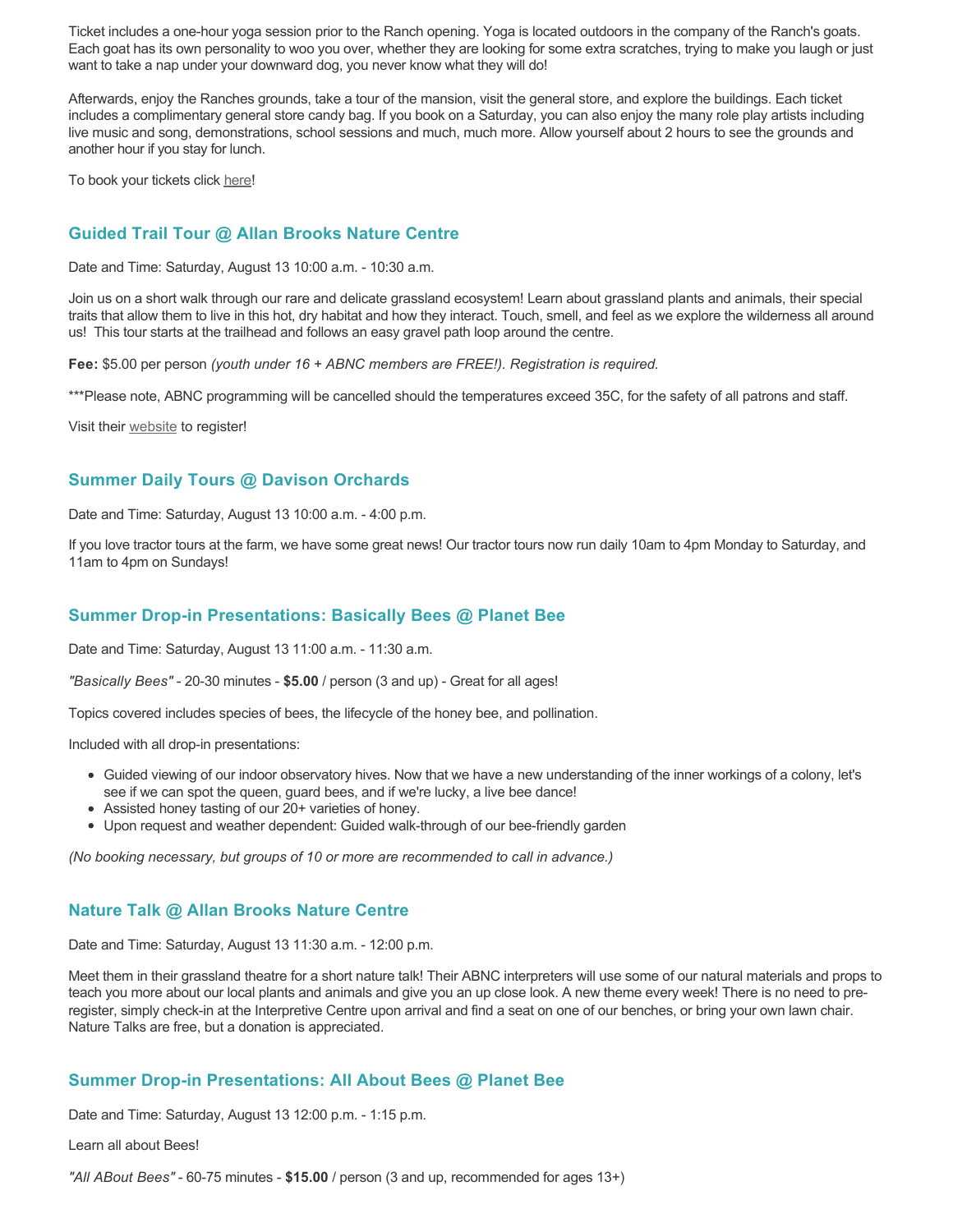Includes all topics above plus pollen, royal jelly, propolis, and mead. Time permitting, we are happy to expand into any other areas of interest related to bees.

### **What's Included**

1 hour PowerPoint presentation followed by a guided viewing of our indoor observatory hives.

- Now that we have a new understanding of the inner workings of a colony, let's see if we can spot the queen, guard bees, and if we're lucky, a live bee dance!
- Assisted honey tasting of our 20+ varieties of honey.
- Upon request and weather dependent: Guided walk-through of our bee-friendly garden.
- Personalized 150g jar of honey for each guest.

### **The Audio Land Walks @ Caravan Farm Theatre**

Date and Time: Saturday, August 13 01:00 p.m. - 4:30 p.m.

Caravan Farm Theatre presents the Audio Land Walk series.

An immersive audio experience, the Land Walks offer three unique, spellbinding audio creations that lead the listener on a 45 minute walk through our 80 acres. Created by four BC based artists, each story has been purpose built to guide the listener through the land: a meditation on the natural world and an experiment in the soundscape of storytelling.

Each walk is approximately 2.5km and 40-55 minutes long. Bookings can accommodate groups up to 6 people.

For more information and to buy tickets visit their [website!](https://caravanfarmtheatre.com/show/the-land-walks/)

### **Summer Drop-in Presentations: Basically Bees @ Planet Bee**

Date and Time: Saturday, August 13 02:00 p.m. - 2:30 p.m.

*"Basically Bees"* - 20-30 minutes - **\$5.00** / person (3 and up) - Great for all ages!

Topics covered includes species of bees, the lifecycle of the honey bee, and pollination.

Included with all drop-in presentations:

- Guided viewing of our indoor observatory hives. Now that we have a new understanding of the inner workings of a colony, let's see if we can spot the queen, guard bees, and if we're lucky, a live bee dance!
- Assisted honey tasting of our 20+ varieties of honey.
- Upon request and weather dependent: Guided walk-through of our bee-friendly garden

## **Sunday, August 14, 2022**

### **Audio Land Walks @ Caravan Farm Theatre**

Date and Time: Sunday, August 14 09:00 a.m. - 5:00 p.m.

Caravan Farm Theatre presents the Audio Land Walk series.

An immersive audio experience, the Land Walks offer three unique, spellbinding audio creations that lead the listener on a 30 minute walk through our 80 acres. Created by four BC based artists, each story has been purpose built to guide the listener through the land: a meditation on the natural world and an experiment in the soundscape of storytelling.

Each walk is approximately 2.5km and 30-45 minutes long. Each booking can accommodate a group of up to 6 people.

Each guest will receive a sanitized MP3 player and a sanitized pair of over-ear headphones.

#### **Showtime:**

Click "[Buy Tickets](https://caravanfarmtheatre.com/show/the-land-walks/?ct=t%28EMAIL_CAMPAIGN_4_19_2022_13_43SEASON+2022%29&mc_cid=c02afad356&mc_eid=4778eb8892)" to see available times.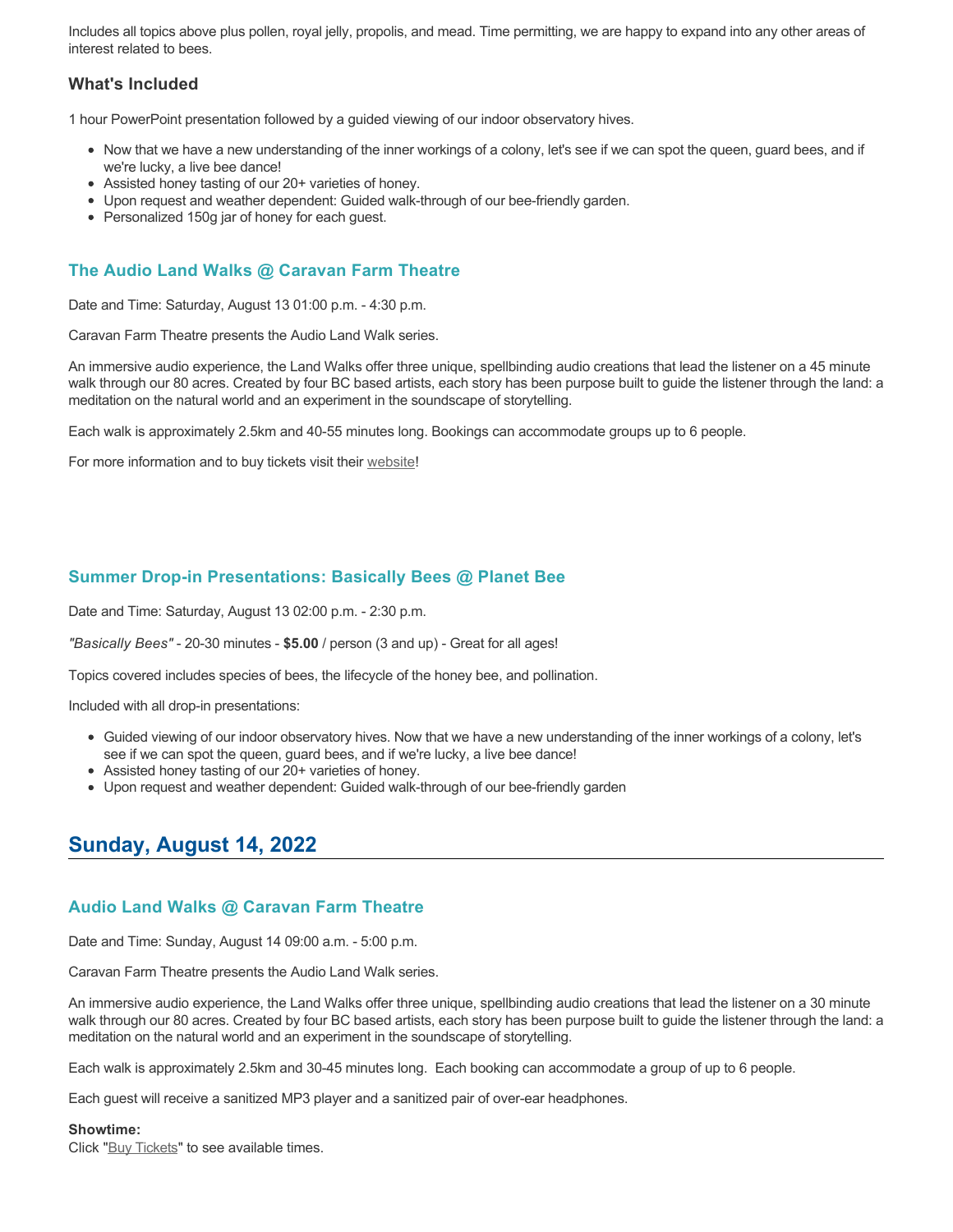### **Yoga + Mimosas @ Predator Ridge Resort**

Date and Time: Sunday, August 14 10:00 a.m.

Grace & Flow is back at [Predator Ridge Resort](https://www.predatorridge.com/events) to bring you *Yoga + Mimosa's!* One ticket includes a 60 min yoga flow on the outdoor Lavender Platform set amongst gorgeous lavender fields.

After Savasana enjoy a juicy mimosa while taking in the view of one of the Okanagan's many treasures.

Class begins at 10 am. Access the Lavender Platform by vehicle in the Predator Ridge Commonage Neighbourhood. All levels welcome.

\*Please book early as spaces are limited\*

All classes are outdoors so please prepare for the weather. Vaccination passports not required.

Must bring your own yoga mat, no spare mats available to borrow. Directions to the platform will be emailed out to you along with a waiver once purchase is confirmed.

### **Summer Drop-in Presentations: Basically Bees @ Planet Bee**

Date and Time: Sunday, August 14 11:00 a.m. - 11:30 a.m.

*"Basically Bees"* - 20-30 minutes - **\$5.00** / person (3 and up) - Great for all ages!

Topics covered includes species of bees, the lifecycle of the honey bee, and pollination.

Included with all drop-in presentations:

- Guided viewing of our indoor observatory hives. Now that we have a new understanding of the inner workings of a colony, let's see if we can spot the queen, guard bees, and if we're lucky, a live bee dance!
- Assisted honey tasting of our 20+ varieties of honey.
- Upon request and weather dependent: Guided walk-through of our bee-friendly garden

*(No booking necessary, but groups of 10 or more are recommended to call in advance.)*

### **Summer Daily Tours @ Davison Orchards**

Date and Time: Sunday, August 14 11:00 a.m. - 4:00 p.m.

If you love tractor tours at the farm, we have some great news! Our tractor tours now run daily 10am to 4pm Monday to Saturday, and 11am to 4pm on Sundays!

### **Summer Drop-in Presentations: All About Bees @ Planet Bee**

Date and Time: Sunday, August 14 12:00 p.m. - 1:15 p.m.

Learn all about Bees!

*"All ABout Bees"* - 60-75 minutes - **\$15.00** / person (3 and up, recommended for ages 13+)

Includes all topics above plus pollen, royal jelly, propolis, and mead. Time permitting, we are happy to expand into any other areas of interest related to bees.

### **What's Included**

1 hour PowerPoint presentation followed by a guided viewing of our indoor observatory hives.

- Now that we have a new understanding of the inner workings of a colony, let's see if we can spot the queen, guard bees, and if we're lucky, a live bee dance!
- Assisted honey tasting of our 20+ varieties of honey.
- Upon request and weather dependent: Guided walk-through of our bee-friendly garden.
- Personalized 150g jar of honey for each guest.

### **The Audio Land Walks @ Caravan Farm Theatre**

Date and Time: Sunday, August 14 01:00 p.m. - 4:30 p.m.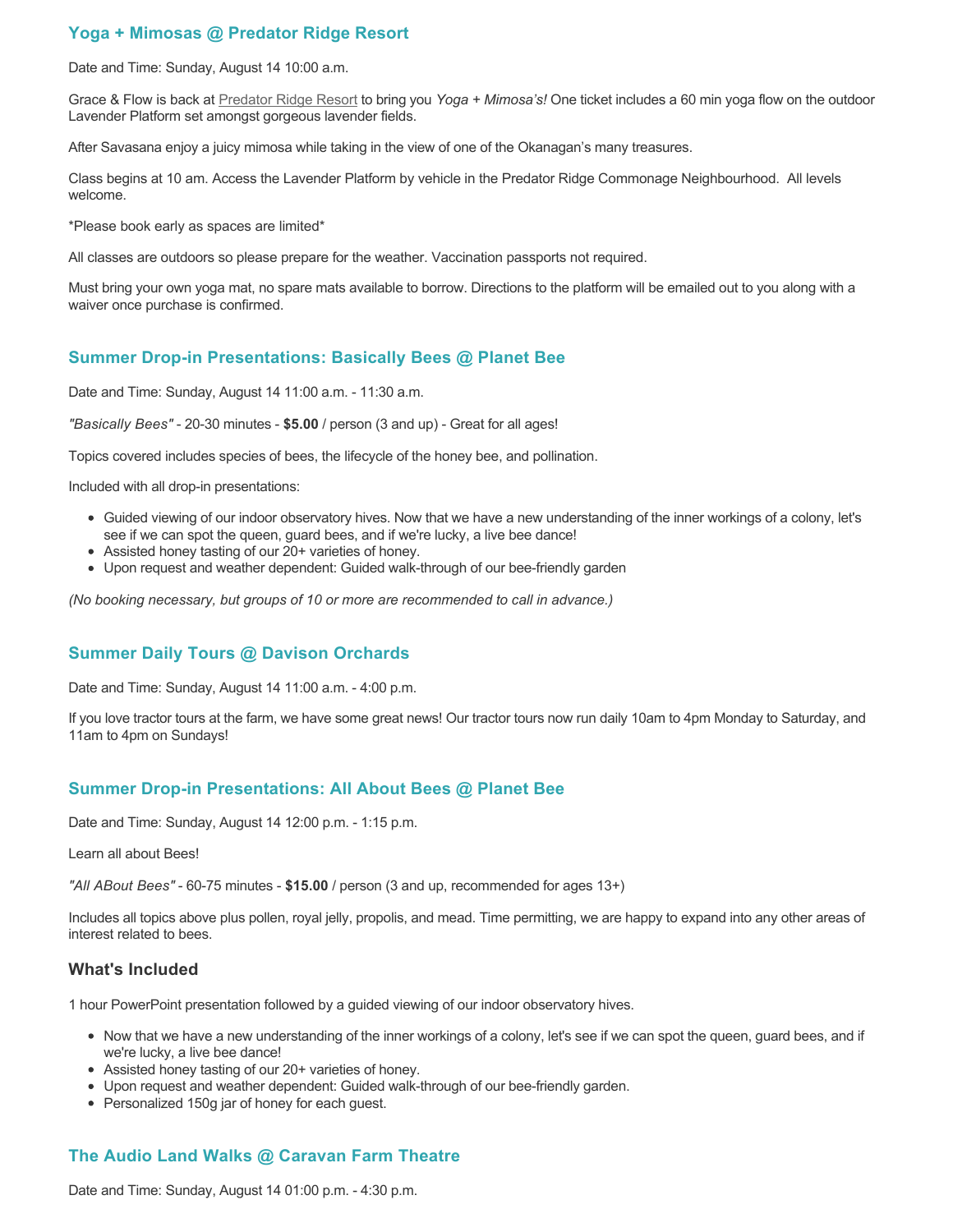Caravan Farm Theatre presents the Audio Land Walk series.

An immersive audio experience, the Land Walks offer three unique, spellbinding audio creations that lead the listener on a 45 minute walk through our 80 acres. Created by four BC based artists, each story has been purpose built to guide the listener through the land: a meditation on the natural world and an experiment in the soundscape of storytelling.

Each walk is approximately 2.5km and 40-55 minutes long. Bookings can accommodate groups up to 6 people.

For more information and to buy tickets visit their [website!](https://caravanfarmtheatre.com/show/the-land-walks/)

### **Summer Drop-in Presentations: Basically Bees @ Planet Bee**

Date and Time: Sunday, August 14 02:00 p.m. - 2:30 p.m.

*"Basically Bees"* - 20-30 minutes - **\$5.00** / person (3 and up) - Great for all ages!

Topics covered includes species of bees, the lifecycle of the honey bee, and pollination.

Included with all drop-in presentations:

- Guided viewing of our indoor observatory hives. Now that we have a new understanding of the inner workings of a colony, let's see if we can spot the queen, guard bees, and if we're lucky, a live bee dance!
- Assisted honey tasting of our 20+ varieties of honey.
- Upon request and weather dependent: Guided walk-through of our bee-friendly garden

# **Monday, August 15, 2022**

### **Vernon Farmer's Market @ Kal Tire Place Parking Lot**

Date and Time: Monday, August 15 08:00 a.m. - 1:00 p.m.

Join us every Monday and Thursday morning from 8:00 am to 1:00 pm from April to October for the Vernon Farmers' Market!

We are proud to be one of the Okanagan's oldest farmers' markets! Our market showcases a diverse number of delicious foods and one-of-a-kind products, which are all grown, made or baked by our local vendors. Discover fresh produce, fruit, eggs, meat, cheese, baked goods, plants, flowers, hand crafted products & so much more at the Vernon Farmers' Market!

### **Audio Land Walks @ Caravan Farm Theatre**

Date and Time: Monday, August 15 09:00 a.m. - 5:00 p.m.

Caravan Farm Theatre presents the Audio Land Walk series.

An immersive audio experience, the Land Walks offer three unique, spellbinding audio creations that lead the listener on a 30 minute walk through our 80 acres. Created by four BC based artists, each story has been purpose built to guide the listener through the land: a meditation on the natural world and an experiment in the soundscape of storytelling.

Each walk is approximately 2.5km and 30-45 minutes long. Each booking can accommodate a group of up to 6 people.

Each guest will receive a sanitized MP3 player and a sanitized pair of over-ear headphones.

#### **Showtime:**

Click "[Buy Tickets](https://caravanfarmtheatre.com/show/the-land-walks/?ct=t%28EMAIL_CAMPAIGN_4_19_2022_13_43SEASON+2022%29&mc_cid=c02afad356&mc_eid=4778eb8892)" to see available times.

### **Summer Daily Tours @ Davison Orchards**

Date and Time: Monday, August 15 10:00 a.m. - 4:00 p.m.

If you love tractor tours at the farm, we have some great news! Our tractor tours now run daily 10am to 4pm Monday to Saturday, and 11am to 4pm on Sundays!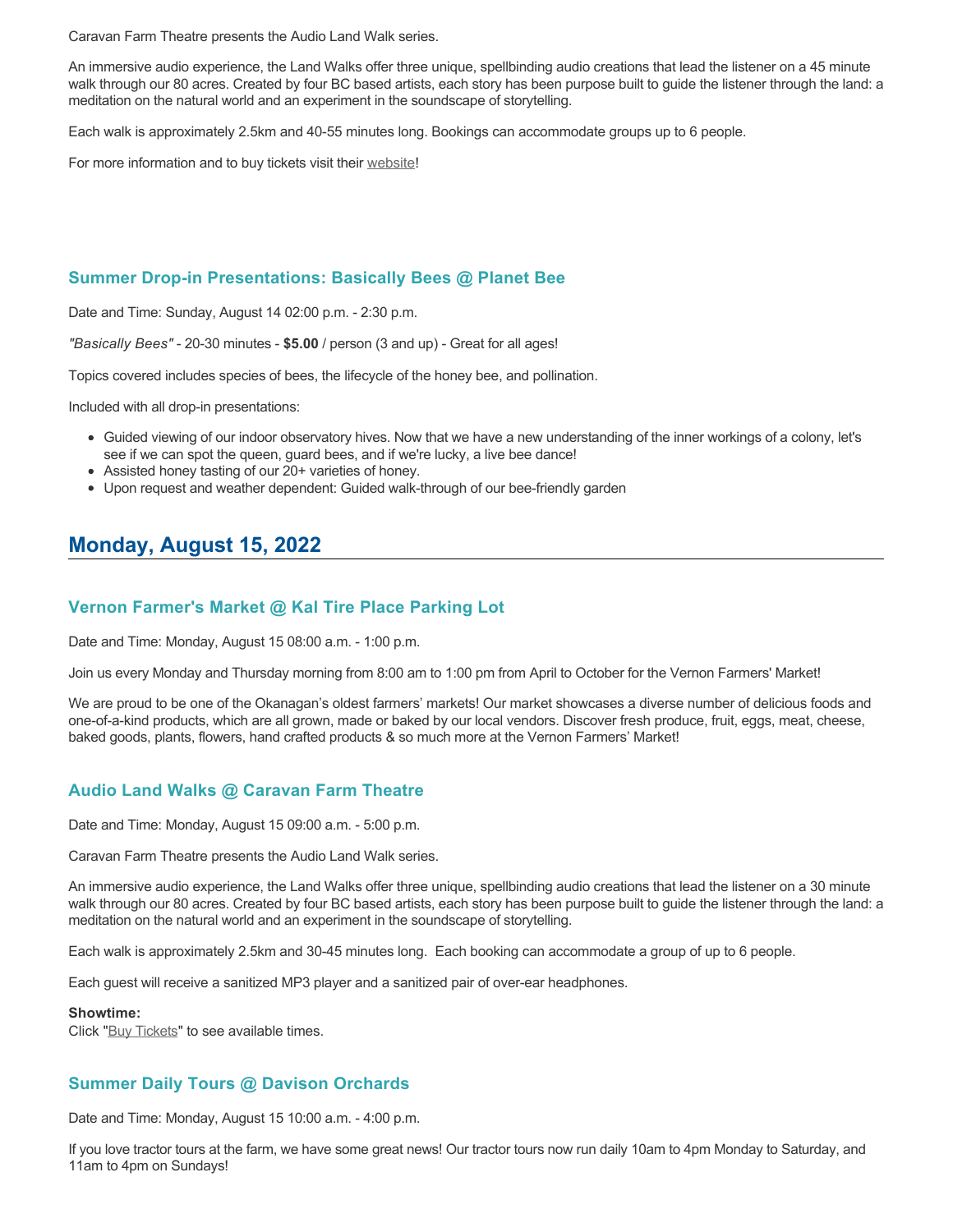### **Summer Drop-in Presentations: Basically Bees @ Planet Bee**

Date and Time: Monday, August 15 11:00 a.m. - 11:30 a.m.

*"Basically Bees"* - 20-30 minutes - **\$5.00** / person (3 and up) - Great for all ages!

Topics covered includes species of bees, the lifecycle of the honey bee, and pollination.

Included with all drop-in presentations:

- Guided viewing of our indoor observatory hives. Now that we have a new understanding of the inner workings of a colony, let's see if we can spot the queen, guard bees, and if we're lucky, a live bee dance!
- Assisted honey tasting of our 20+ varieties of honey.
- Upon request and weather dependent: Guided walk-through of our bee-friendly garden

*(No booking necessary, but groups of 10 or more are recommended to call in advance.)*

### **Summer Drop-in Presentations: All About Bees @ Planet Bee**

Date and Time: Monday, August 15 12:00 p.m. - 1:15 p.m.

Learn all about Bees!

*"All ABout Bees"* - 60-75 minutes - **\$15.00** / person (3 and up, recommended for ages 13+)

Includes all topics above plus pollen, royal jelly, propolis, and mead. Time permitting, we are happy to expand into any other areas of interest related to bees.

### **What's Included**

1 hour PowerPoint presentation followed by a guided viewing of our indoor observatory hives.

- Now that we have a new understanding of the inner workings of a colony, let's see if we can spot the queen, guard bees, and if we're lucky, a live bee dance!
- Assisted honey tasting of our 20+ varieties of honey.
- Upon request and weather dependent: Guided walk-through of our bee-friendly garden.
- Personalized 150g jar of honey for each guest.

### **Summer Drop-in Presentations: Basically Bees @ Planet Bee**

Date and Time: Monday, August 15 02:00 p.m. - 2:30 p.m.

*"Basically Bees"* - 20-30 minutes - **\$5.00** / person (3 and up) - Great for all ages!

Topics covered includes species of bees, the lifecycle of the honey bee, and pollination.

Included with all drop-in presentations:

- Guided viewing of our indoor observatory hives. Now that we have a new understanding of the inner workings of a colony, let's see if we can spot the queen, guard bees, and if we're lucky, a live bee dance!
- Assisted honey tasting of our 20+ varieties of honey.
- Upon request and weather dependent: Guided walk-through of our bee-friendly garden

## **Tuesday, August 16, 2022**

### **Audio Land Walks @ Caravan Farm Theatre**

Date and Time: Tuesday, August 16 09:00 a.m. - 5:00 p.m.

Caravan Farm Theatre presents the Audio Land Walk series.

An immersive audio experience, the Land Walks offer three unique, spellbinding audio creations that lead the listener on a 30 minute walk through our 80 acres. Created by four BC based artists, each story has been purpose built to guide the listener through the land: a meditation on the natural world and an experiment in the soundscape of storytelling.

Each walk is approximately 2.5km and 30-45 minutes long. Each booking can accommodate a group of up to 6 people.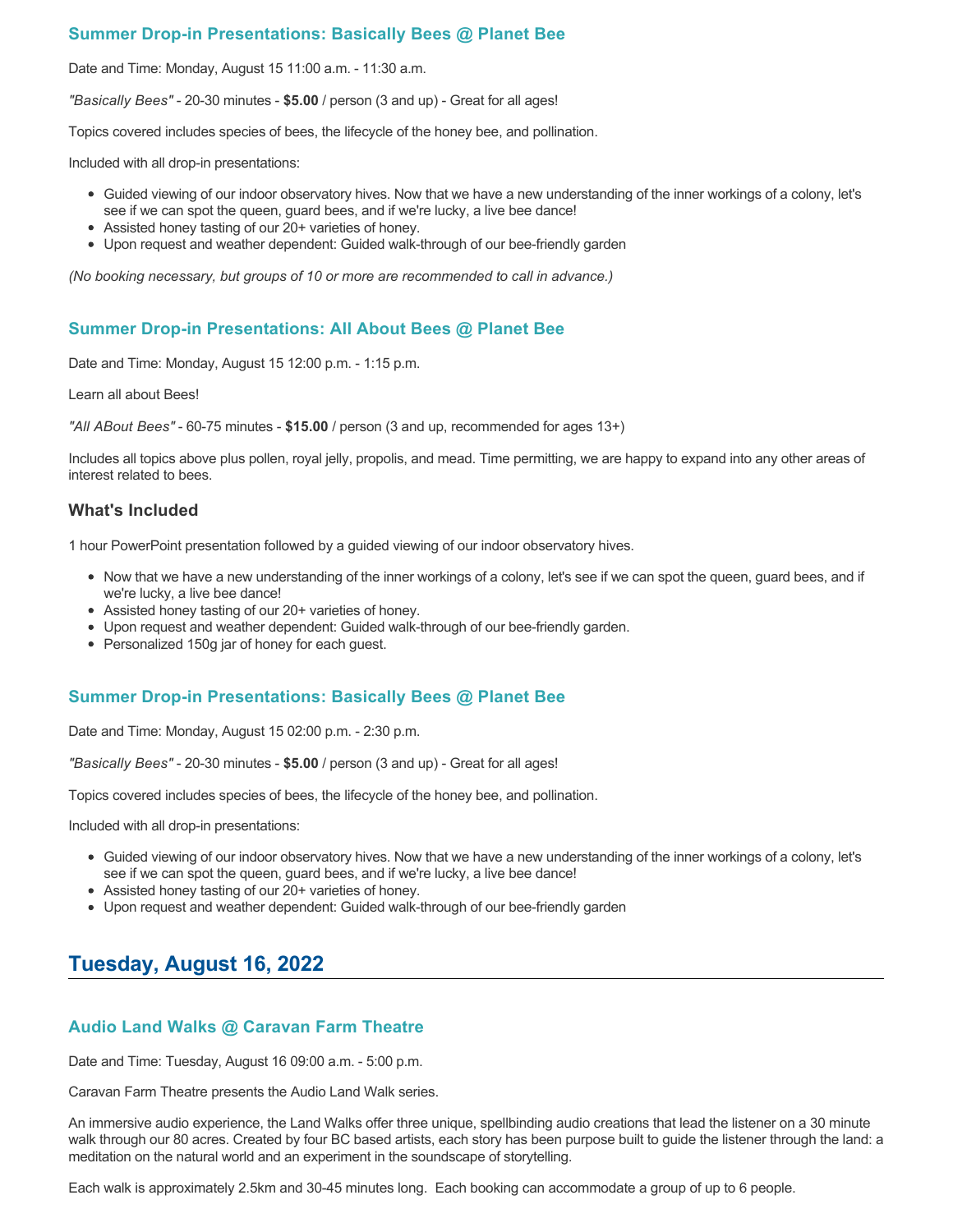Each guest will receive a sanitized MP3 player and a sanitized pair of over-ear headphones.

#### **Showtime:**

Click "[Buy Tickets](https://caravanfarmtheatre.com/show/the-land-walks/?ct=t%28EMAIL_CAMPAIGN_4_19_2022_13_43SEASON+2022%29&mc_cid=c02afad356&mc_eid=4778eb8892)" to see available times.

### **Summer Daily Tours @ Davison Orchards**

Date and Time: Tuesday, August 16 10:00 a.m. - 4:00 p.m.

If you love tractor tours at the farm, we have some great news! Our tractor tours now run daily 10am to 4pm Monday to Saturday, and 11am to 4pm on Sundays!

### **Private Tours @ Mackie Lake House**

Date and Time: Tuesday, August 16 10:00 a.m. - 4:00 p.m.

A tale of three teapots, a rattlesnake hunting Reverend, and a gift from the King of Naples! Discover these and a multitude of other fascinating stories at this historic grand home.

Pre-booked tours are available starting May 1, 2022. Tours can be booked from 10am-4pm Tuesdays, Wednesdays and Thursdays ONLY. We are currently unable to facilitate weekend tours due to spring and summer events.

Please call 250-545-1019 to reserve.

Tickets are \$13 per person – \$5 for young children.

Refreshing beverages are available for purchase after your tour as you enjoy the grounds at Mackie Lake House.

### **Summer Drop-in Presentations: Basically Bees @ Planet Bee**

Date and Time: Tuesday, August 16 11:00 a.m. - 11:30 a.m.

*"Basically Bees"* - 20-30 minutes - **\$5.00** / person (3 and up) - Great for all ages!

Topics covered includes species of bees, the lifecycle of the honey bee, and pollination.

Included with all drop-in presentations:

- Guided viewing of our indoor observatory hives. Now that we have a new understanding of the inner workings of a colony, let's see if we can spot the queen, guard bees, and if we're lucky, a live bee dance!
- Assisted honey tasting of our 20+ varieties of honey.
- Upon request and weather dependent: Guided walk-through of our bee-friendly garden

*(No booking necessary, but groups of 10 or more are recommended to call in advance.)*

### **Summer Drop-in Presentations: All About Bees @ Planet Bee**

Date and Time: Tuesday, August 16 12:00 p.m. - 1:15 p.m.

Learn all about Bees!

*"All ABout Bees"* - 60-75 minutes - **\$15.00** / person (3 and up, recommended for ages 13+)

Includes all topics above plus pollen, royal jelly, propolis, and mead. Time permitting, we are happy to expand into any other areas of interest related to bees.

### **What's Included**

1 hour PowerPoint presentation followed by a guided viewing of our indoor observatory hives.

- Now that we have a new understanding of the inner workings of a colony, let's see if we can spot the queen, guard bees, and if we're lucky, a live bee dance!
- Assisted honey tasting of our 20+ varieties of honey.
- Upon request and weather dependent: Guided walk-through of our bee-friendly garden.
- Personalized 150g jar of honey for each guest.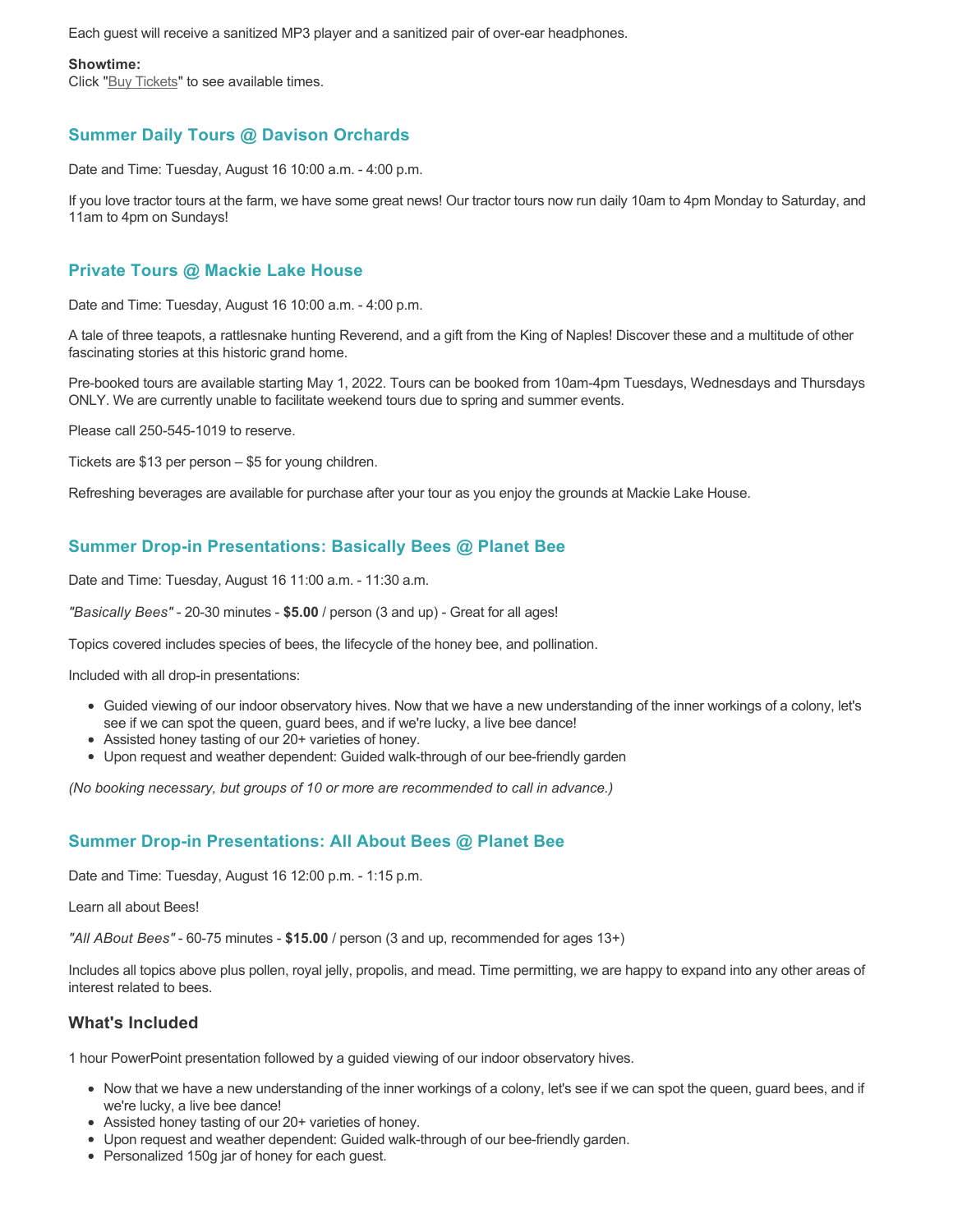### **Summer Drop-in Presentations: Basically Bees @ Planet Bee**

Date and Time: Tuesday, August 16 02:00 p.m. - 2:30 p.m.

*"Basically Bees"* - 20-30 minutes - **\$5.00** / person (3 and up) - Great for all ages!

Topics covered includes species of bees, the lifecycle of the honey bee, and pollination.

Included with all drop-in presentations:

- Guided viewing of our indoor observatory hives. Now that we have a new understanding of the inner workings of a colony, let's see if we can spot the queen, guard bees, and if we're lucky, a live bee dance!
- Assisted honey tasting of our 20+ varieties of honey.
- Upon request and weather dependent: Guided walk-through of our bee-friendly garden

### **Kalamalka Garden (K'nmaĺka? Sәnqâĺtәn) Indigenous Garden Tours @ Okanagan College**

Date and Time: Tuesday, August 16 02:00 p.m. - 3:30 p.m.

The tour of Kalamalka Garden will allow visitors to learn a brief history of Syilx (pronounced: see-eel), who are the Indigenous people of the Okanagan - and the Captikʷł (pronounced: chap-teek-cool) which are the stories, laws and cultural values of the Syilx Okanagan people, which have been passed down from generation to generation by oral tradition. Through these ancient stories, the Syilx have preserved their worldwide view and relationship with nature. Here at the Kalamalka Garden, guests will get to experience first hand the beauty and importance of both the Indigenous plant life and the traditional Indigenous knowledge that has existed for thousands of years, and still exists today.

Guests will have the opportunity to learn to identify traditional plants, understand how these plants are used for medicinal and food purposes, and see demonstrations of how to harvest and use the plants.

The tour presenter will provide short workshop on an Indigenous garden product and how it is grown, harvested and made into a gift. The workshop will explore the elements of traditional foods and medicines, history of the Okanagan area, Indigenous gardening techniques, and samples of foods from the garden.

## **Tour Details**

**DURATION:** Tours are available on Tuesdays and Thursdays starting at 2:00pm Tours are 1 hour – 1.5 hour.

**RATES:** \$30.00 – Adults \$5.00 – Children under 16 years old

All proceeds from the Garden Tours are used for operations.

Get your tickets [here!](https://www.eventbrite.ca/e/kalamalka-garden-tour-tickets-158617843239)

### **Live Music @ Range Lounge & Grill (Predator Ridge Resort)**

Date and Time: Tuesday, August 16 05:00 p.m. - 7:00 p.m.

During the summer, join us every Tuesday from 5 -7pm for our series of live music performances by local Okanagan artists.

Join us in Range & Lounge Grill to enjoy dinner during the event (dinner reservations are recommended).

### **Historic Downtown Mural Tours @ Greater Vernon Museum & Archives**

Date and Time: Tuesday, August 16 06:00 p.m. - 8:00 p.m.

The Historic Mural Tour takes you on a walking trip back into the past through Downtown Vernon. Discover all the places and ways our past meets our present.

Join our tour guides as they explore the lives and times of the individuals whose faces grace our city walls. Share in some of the stories of the people that helped create the vibrant, multicultural city that Vernon is today.

#### **Tour FAQs**

- Tours must be pre-booked. Tours will not run if there are no bookings.
- $\bullet$  Tours are best for those aged 12+ with an intermediate level of activity anticipated (tours are  $\sim$ 5km and run from 1.5 2 hours).
- Comfortable shoes, layers of clothing, sunglasses and/or sun hat, raingear if necessary, water bottle, and camera are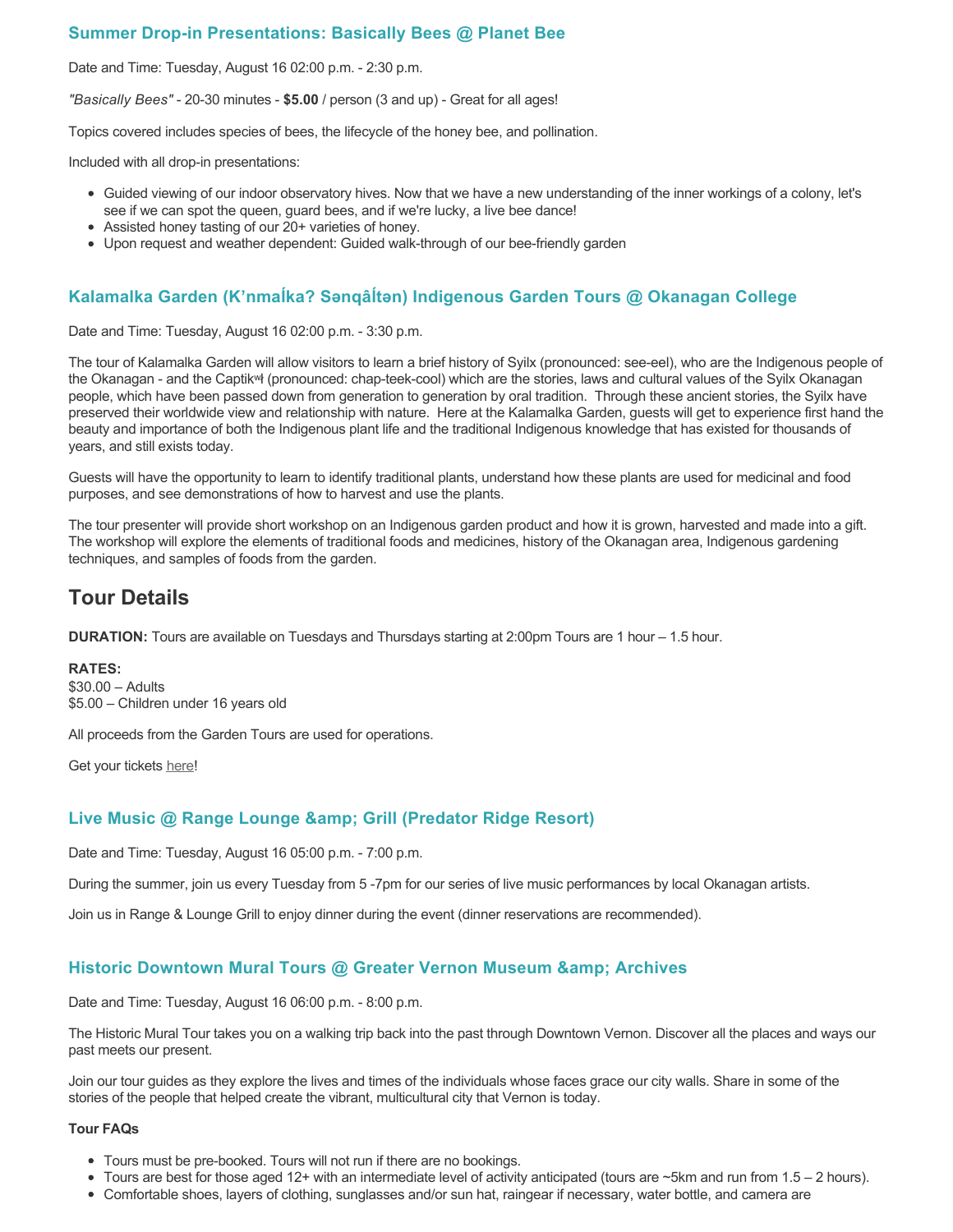recommended.

- Tours go rain or shine and are non-refundable.
- For groups larger than 20, private bookings or community groups, please contact us for details.
- Tours start at the Museum & Archives of Vernon 3009 32nd Avenue

Get your tickets [here!](https://www.eventbrite.com/e/historic-downtown-mural-tours-tickets-304983342387)

# **Wednesday, August 17, 2022**

### **Audio Land Walks @ Caravan Farm Theatre**

Date and Time: Wednesday, August 17 09:00 a.m. - 5:00 p.m.

Caravan Farm Theatre presents the Audio Land Walk series.

An immersive audio experience, the Land Walks offer three unique, spellbinding audio creations that lead the listener on a 30 minute walk through our 80 acres. Created by four BC based artists, each story has been purpose built to guide the listener through the land: a meditation on the natural world and an experiment in the soundscape of storytelling.

Each walk is approximately 2.5km and 30-45 minutes long. Each booking can accommodate a group of up to 6 people.

Each guest will receive a sanitized MP3 player and a sanitized pair of over-ear headphones.

#### **Showtime:**

Click "[Buy Tickets](https://caravanfarmtheatre.com/show/the-land-walks/?ct=t%28EMAIL_CAMPAIGN_4_19_2022_13_43SEASON+2022%29&mc_cid=c02afad356&mc_eid=4778eb8892)" to see available times.

### **Summer Daily Tours @ Davison Orchards**

Date and Time: Wednesday, August 17 10:00 a.m. - 4:00 p.m.

If you love tractor tours at the farm, we have some great news! Our tractor tours now run daily 10am to 4pm Monday to Saturday, and 11am to 4pm on Sundays!

### **Private Tours @ Mackie Lake House**

Date and Time: Wednesday, August 17 10:00 a.m. - 4:00 p.m.

A tale of three teapots, a rattlesnake hunting Reverend, and a gift from the King of Naples! Discover these and a multitude of other fascinating stories at this historic grand home.

Pre-booked tours are available starting May 1, 2022. Tours can be booked from 10am-4pm Tuesdays, Wednesdays and Thursdays ONLY. We are currently unable to facilitate weekend tours due to spring and summer events.

Please call 250-545-1019 to reserve.

Tickets are \$13 per person – \$5 for young children.

Refreshing beverages are available for purchase after your tour as you enjoy the grounds at Mackie Lake House.

### **Summer Drop-in Presentations: Basically Bees @ Planet Bee**

Date and Time: Wednesday, August 17 11:00 a.m. - 11:30 a.m.

*"Basically Bees"* - 20-30 minutes - **\$5.00** / person (3 and up) - Great for all ages!

Topics covered includes species of bees, the lifecycle of the honey bee, and pollination.

Included with all drop-in presentations:

- Guided viewing of our indoor observatory hives. Now that we have a new understanding of the inner workings of a colony, let's see if we can spot the queen, guard bees, and if we're lucky, a live bee dance!
- Assisted honey tasting of our 20+ varieties of honey.
- Upon request and weather dependent: Guided walk-through of our bee-friendly garden

*(No booking necessary, but groups of 10 or more are recommended to call in advance.)*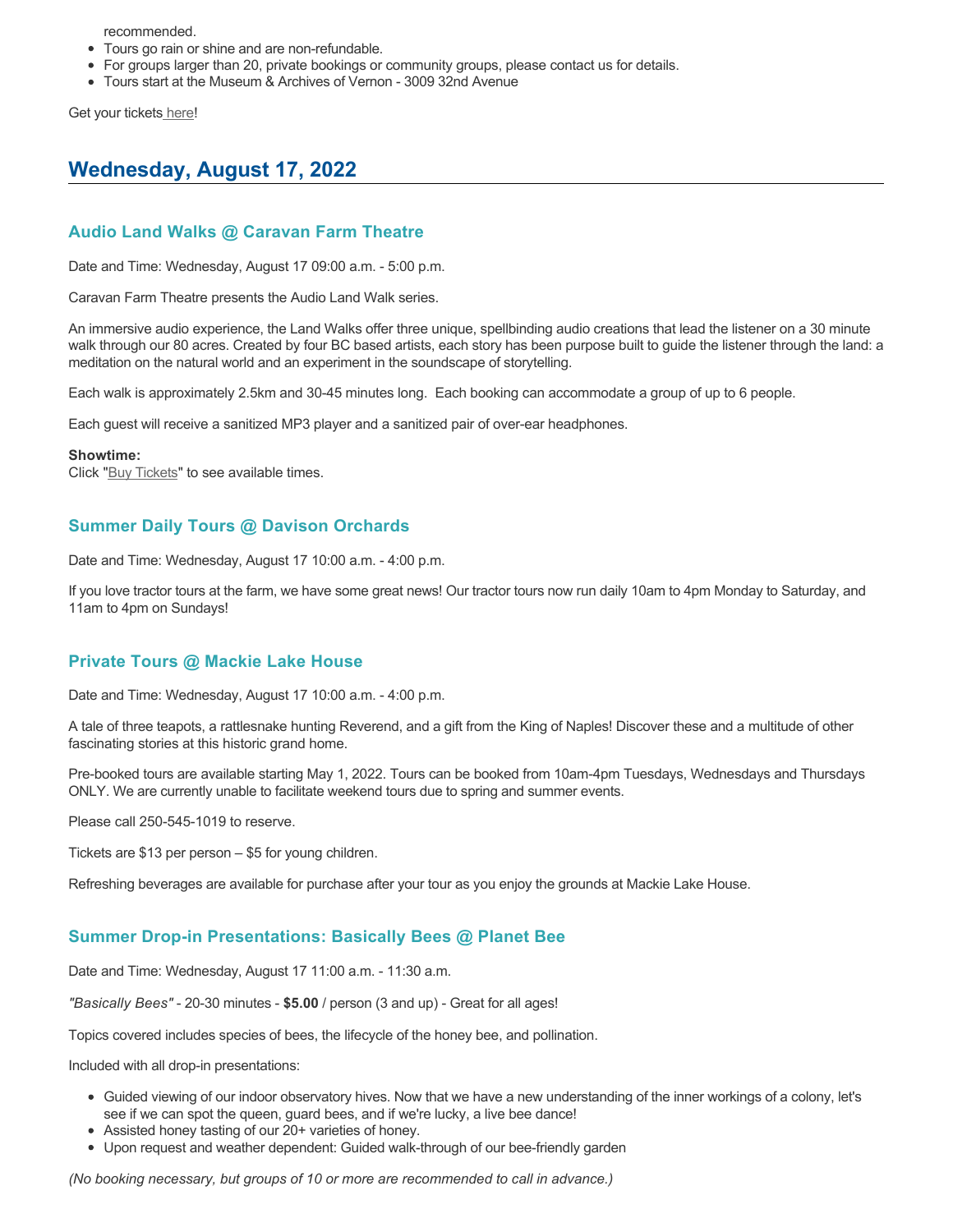### **Summer Drop-in Presentations: All About Bees @ Planet Bee**

Date and Time: Wednesday, August 17 12:00 p.m. - 1:15 p.m.

Learn all about Bees!

*"All ABout Bees"* - 60-75 minutes - **\$15.00** / person (3 and up, recommended for ages 13+)

Includes all topics above plus pollen, royal jelly, propolis, and mead. Time permitting, we are happy to expand into any other areas of interest related to bees.

### **What's Included**

1 hour PowerPoint presentation followed by a guided viewing of our indoor observatory hives.

- Now that we have a new understanding of the inner workings of a colony, let's see if we can spot the queen, guard bees, and if we're lucky, a live bee dance!
- Assisted honey tasting of our 20+ varieties of honey.
- Upon request and weather dependent: Guided walk-through of our bee-friendly garden.
- Personalized 150g jar of honey for each quest.

### **Summer Drop-in Presentations: Basically Bees @ Planet Bee**

Date and Time: Wednesday, August 17 02:00 p.m. - 2:30 p.m.

*"Basically Bees"* - 20-30 minutes - **\$5.00** / person (3 and up) - Great for all ages!

Topics covered includes species of bees, the lifecycle of the honey bee, and pollination.

Included with all drop-in presentations:

- Guided viewing of our indoor observatory hives. Now that we have a new understanding of the inner workings of a colony, let's see if we can spot the queen, guard bees, and if we're lucky, a live bee dance!
- Assisted honey tasting of our 20+ varieties of honey.
- Upon request and weather dependent: Guided walk-through of our bee-friendly garden

### **Wahine Wednesday (SUP'n Social Paddle Night) @ Kalavida Surf Shop**

Date and Time: Wednesday, August 17 06:00 p.m.

A weekly womens SUP'n social paddle night! Wahine Wednesdays are all about the girls getting together on the water – *The Ladies of the Lake!* Launching from Kal Beach, each week will include something a little different – it could be a soothing sunset paddle, a cruise alongside the Okanagan Rail Trail, story telling, or maybe even a yoga move or two.

#### **How to Register?**

No need to pre-register, just drop in and register between 5pm-5:45pm each Wednesday.

#### **What's Included?**

Beverages, snacks and good vibes are supplied after the paddle. Each week will feature a new sponsor

#### **How Much?**

\$5.00 with your own board and gear \$20.00 – Includes board rental (includes pfd and paddle)

#### **Who should join in?**

This is a group paddle for those who have some experience paddle boarding. If you are new to SUP, we encourage you to rent a couple of times before joining a Wahine Paddle Night.

#### **Wahine Warm-Up**

5:30-5:50pm – Get warmed up before the official start of the paddle. 6pm: Group departs from Kal Beach

#### **Where to Park?**

We have limited space in our parking lot. If you have your own board, drop it at Kal Beach on the West side of the beach and park at Kal Beach Parking Lot or along WestKal Road. We have staff at the beach from 5:30pm onward so your board should be safe there.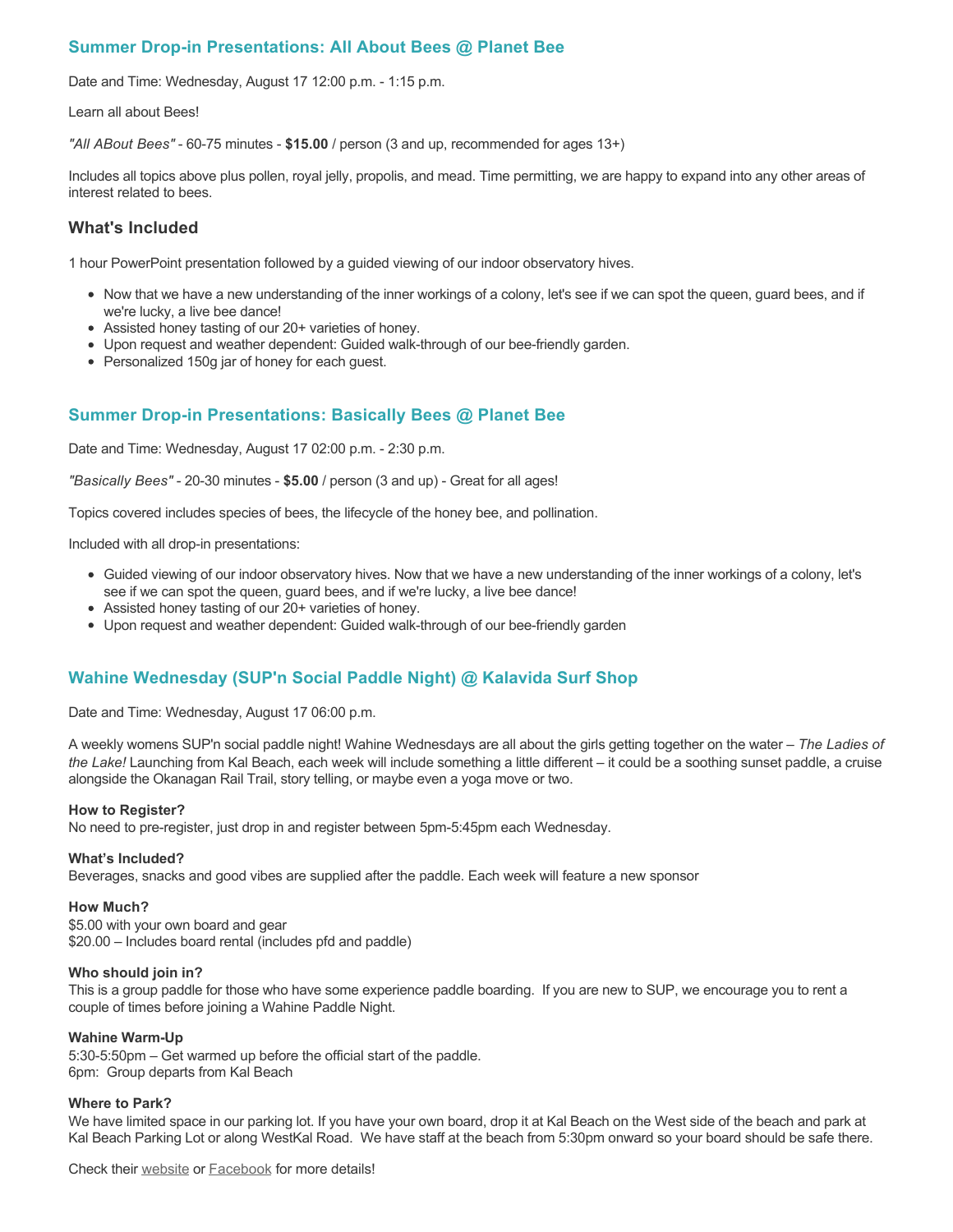### **Sunset Stretch & amp: Sip @ Predator Ridge Resort**

Date and Time: Wednesday, August 17 06:00 p.m.

Wind down on with us from 6-8pm with a deep stretch on the outdoor yoga platform at [Predator Ridge](https://www.predatorridge.com/events) while watching the sunset. One ticket includes a guided moderate 18-minute hike up to the platform, a 60 minute yoga flow while you take in the spectacular view of Okanagan Lake and move and flow with your breath.

After Savasana enjoy a glass of local Okanagan wine as you watch the sunset over the hills from the Namaste Platform.

This class is a perfect end to a long day of riding, hiking or golfing. We meet at 6pm: directions to the meeting spot will be emailed to you once purchase is confirmed. Please wear hiking shoes, bring water, and your own mat. All levels welcome.

Purchase your own individual box of charcuterie from [Crudité & Co.](https://cruditeandco.com/product/picnic-platter/) and we will bring it to the platform for you to enjoy after class! Order must be placed with plenty of notice, minimum 48 hours.

\*Please book early as spaces are limited\*

All classes are outdoors so please prepare for the weather. Vaccination passports not required.

## **Thursday, August 18, 2022**

### **Vernon Farmer's Market @ Kal Tire Place Parking Lot**

Date and Time: Thursday, August 18 08:00 a.m. - 1:00 p.m.

Join us every Monday and Thursday morning from 8:00 am to 1:00 pm from April to October for the Vernon Farmers' Market!

We are proud to be one of the Okanagan's oldest farmers' markets! Our market showcases a diverse number of delicious foods and one-of-a-kind products, which are all grown, made or baked by our local vendors. Discover fresh produce, fruit, eggs, meat, cheese, baked goods, plants, flowers, hand crafted products & so much more at the Vernon Farmers' Market!

### **Audio Land Walks @ Caravan Farm Theatre**

Date and Time: Thursday, August 18 09:00 a.m. - 5:00 p.m.

Caravan Farm Theatre presents the Audio Land Walk series.

An immersive audio experience, the Land Walks offer three unique, spellbinding audio creations that lead the listener on a 30 minute walk through our 80 acres. Created by four BC based artists, each story has been purpose built to guide the listener through the land: a meditation on the natural world and an experiment in the soundscape of storytelling.

Each walk is approximately 2.5km and 30-45 minutes long. Each booking can accommodate a group of up to 6 people.

Each guest will receive a sanitized MP3 player and a sanitized pair of over-ear headphones.

#### **Showtime:**

Click "[Buy Tickets](https://caravanfarmtheatre.com/show/the-land-walks/?ct=t%28EMAIL_CAMPAIGN_4_19_2022_13_43SEASON+2022%29&mc_cid=c02afad356&mc_eid=4778eb8892)" to see available times.

### **Summer Daily Tours @ Davison Orchards**

Date and Time: Thursday, August 18 10:00 a.m. - 4:00 p.m.

If you love tractor tours at the farm, we have some great news! Our tractor tours now run daily 10am to 4pm Monday to Saturday, and 11am to 4pm on Sundays!

### **Private Tours @ Mackie Lake House**

Date and Time: Thursday, August 18 10:00 a.m. - 4:00 p.m.

A tale of three teapots, a rattlesnake hunting Reverend, and a gift from the King of Naples! Discover these and a multitude of other fascinating stories at this historic grand home.

Pre-booked tours are available starting May 1, 2022. Tours can be booked from 10am-4pm Tuesdays, Wednesdays and Thursdays ONLY. We are currently unable to facilitate weekend tours due to spring and summer events.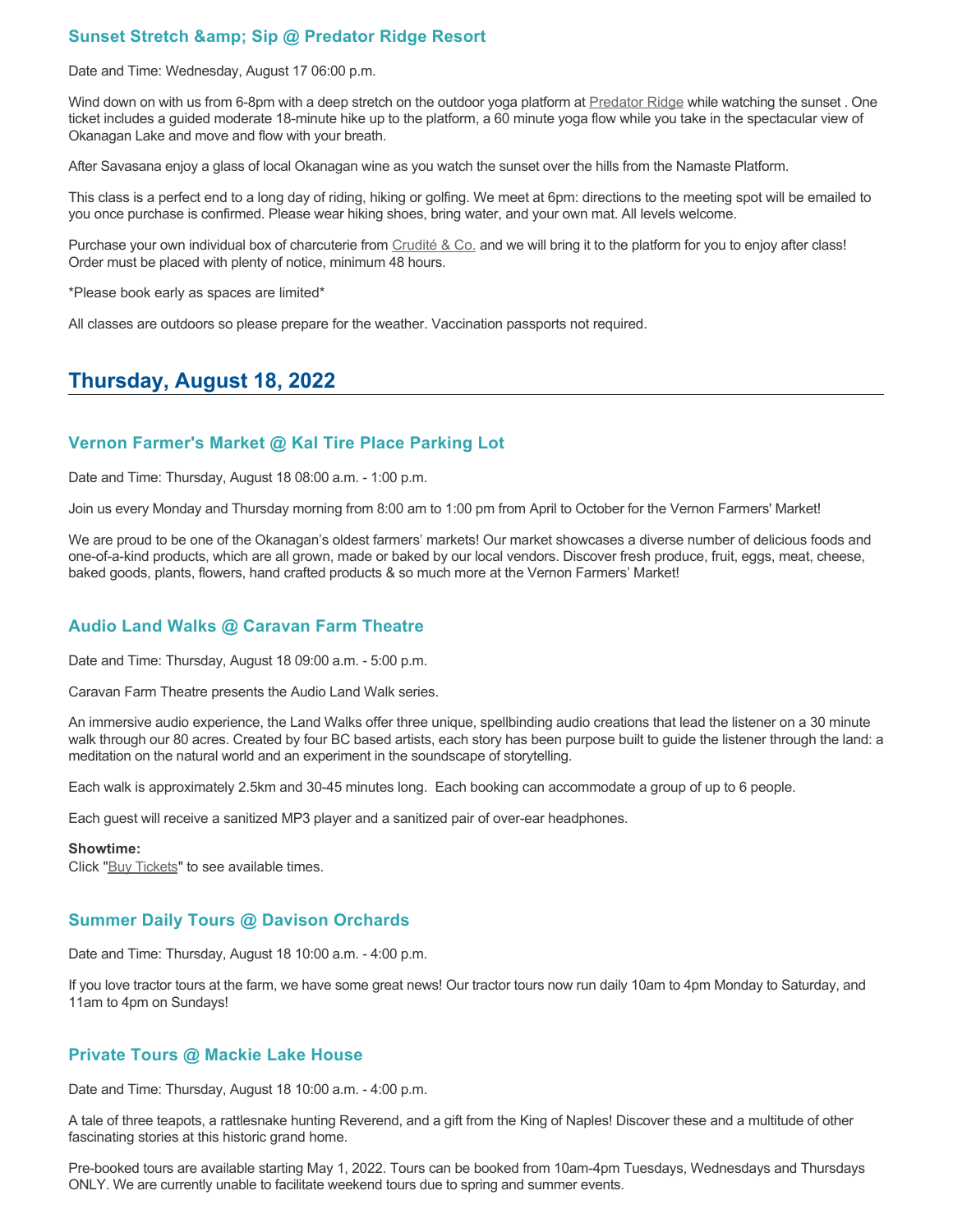Please call 250-545-1019 to reserve.

Tickets are \$13 per person – \$5 for young children.

Refreshing beverages are available for purchase after your tour as you enjoy the grounds at Mackie Lake House.

# **Summer Drop-in Presentations: Basically Bees @ Planet Bee**

Date and Time: Thursday, August 18 11:00 a.m. - 11:30 a.m.

*"Basically Bees"* - 20-30 minutes - **\$5.00** / person (3 and up) - Great for all ages!

Topics covered includes species of bees, the lifecycle of the honey bee, and pollination.

Included with all drop-in presentations:

- Guided viewing of our indoor observatory hives. Now that we have a new understanding of the inner workings of a colony, let's see if we can spot the queen, guard bees, and if we're lucky, a live bee dance!
- Assisted honey tasting of our 20+ varieties of honey.
- Upon request and weather dependent: Guided walk-through of our bee-friendly garden

*(No booking necessary, but groups of 10 or more are recommended to call in advance.)*

# **Summer Drop-in Presentations: All About Bees @ Planet Bee**

Date and Time: Thursday, August 18 12:00 p.m. - 1:15 p.m.

Learn all about Bees!

*"All ABout Bees"* - 60-75 minutes - **\$15.00** / person (3 and up, recommended for ages 13+)

Includes all topics above plus pollen, royal jelly, propolis, and mead. Time permitting, we are happy to expand into any other areas of interest related to bees.

### **What's Included**

1 hour PowerPoint presentation followed by a guided viewing of our indoor observatory hives.

- Now that we have a new understanding of the inner workings of a colony, let's see if we can spot the queen, guard bees, and if we're lucky, a live bee dance!
- Assisted honey tasting of our 20+ varieties of honey.
- Upon request and weather dependent: Guided walk-through of our bee-friendly garden.
- Personalized 150g jar of honey for each guest.

# **Summer Drop-in Presentations: Basically Bees @ Planet Bee**

Date and Time: Thursday, August 18 02:00 p.m. - 2:30 p.m.

*"Basically Bees"* - 20-30 minutes - **\$5.00** / person (3 and up) - Great for all ages!

Topics covered includes species of bees, the lifecycle of the honey bee, and pollination.

Included with all drop-in presentations:

- Guided viewing of our indoor observatory hives. Now that we have a new understanding of the inner workings of a colony, let's see if we can spot the queen, guard bees, and if we're lucky, a live bee dance!
- Assisted honey tasting of our 20+ varieties of honey.
- Upon request and weather dependent: Guided walk-through of our bee-friendly garden

# **Kalamalka Garden (K'nmaĺka? Sәnqâĺtәn) Indigenous Garden Tours @ Okanagan College**

Date and Time: Thursday, August 18 02:00 p.m. - 3:30 p.m.

The tour of Kalamalka Garden will allow visitors to learn a brief history of Syilx (pronounced: see-eel), who are the Indigenous people of the Okanagan - and the Captikʷł (pronounced: chap-teek-cool) which are the stories, laws and cultural values of the Syilx Okanagan people, which have been passed down from generation to generation by oral tradition. Through these ancient stories, the Syilx have preserved their worldwide view and relationship with nature. Here at the Kalamalka Garden, guests will get to experience first hand the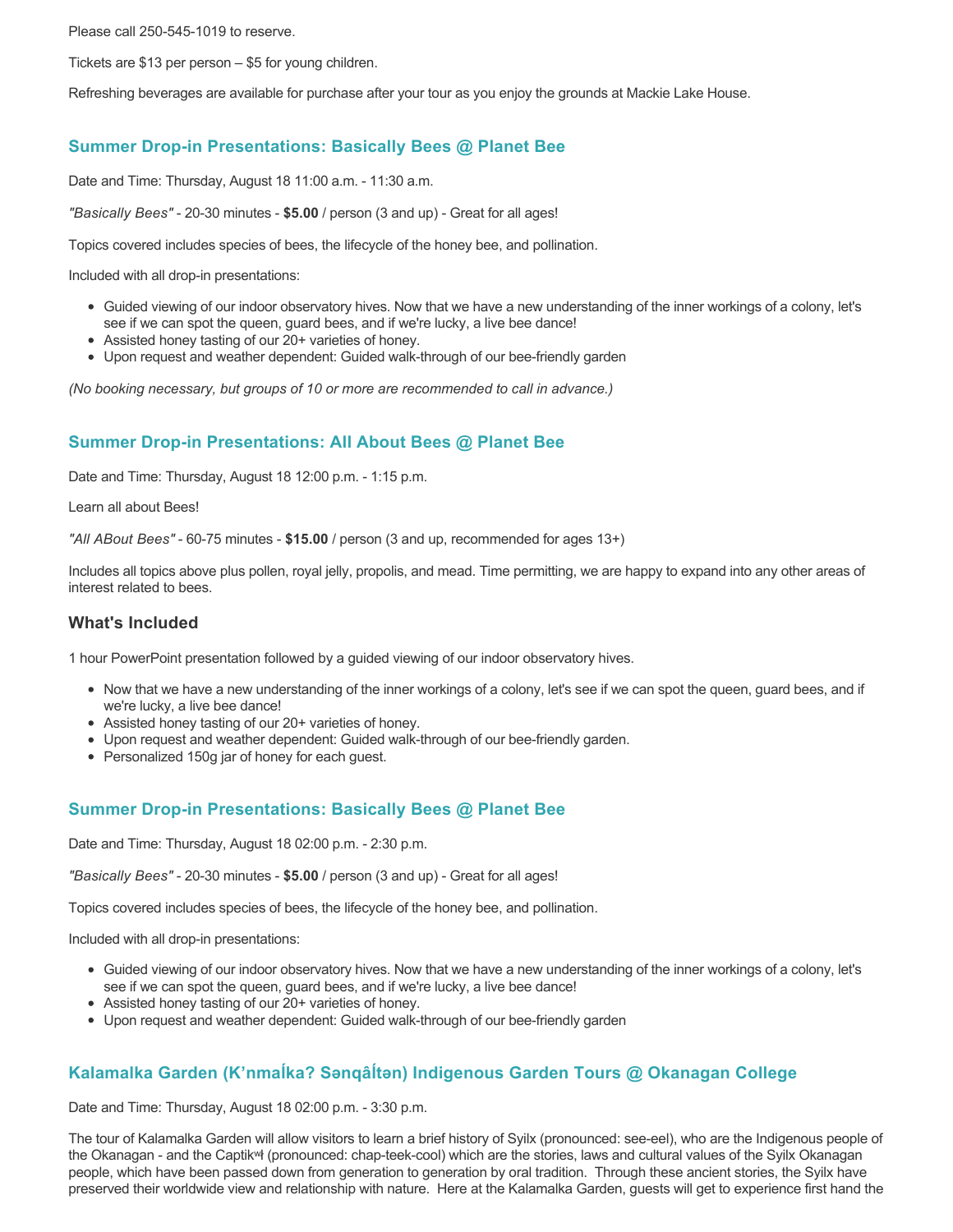beauty and importance of both the Indigenous plant life and the traditional Indigenous knowledge that has existed for thousands of years, and still exists today.

Guests will have the opportunity to learn to identify traditional plants, understand how these plants are used for medicinal and food purposes, and see demonstrations of how to harvest and use the plants.

The tour presenter will provide short workshop on an Indigenous garden product and how it is grown, harvested and made into a gift. The workshop will explore the elements of traditional foods and medicines, history of the Okanagan area, Indigenous gardening techniques, and samples of foods from the garden.

# **Tour Details**

**DURATION:** Tours are available on Tuesdays and Thursdays starting at 2:00pm Tours are 1 hour – 1.5 hour.

**RATES:**

\$30.00 – Adults \$5.00 – Children under 16 years old

All proceeds from the Garden Tours are used for operations.

Get your tickets [here!](https://www.eventbrite.ca/e/kalamalka-garden-tour-tickets-158617843239)

# **Downtown Sounds @ 2900 Plaza**

Date and Time: Thursday, August 18 06:00 p.m. - 7:30 p.m. Join us at the 2900 Plaza every Thursday this summer to enjoy some awesome (free) music from 6pm-7:30pm! July 7- Feet First July 14- The Garcia Band July 21- Forty Foot Fred July 28- The Rockin Horse Band August 4- The Shawn Lightfoot Band August 11- The Keys August 18- The Young'uns August 25- Chipko Jones Check the [Downtown Vernon Associations Facebook](https://www.facebook.com/downtownvernon/) for more details!

# **Queer Family Game Night @ The Boarding House Cafe**

Date and Time: Thursday, August 18 07:00 p.m. - 9:00 p.m.

Come join the Family Resource Centre for a Queer Family Game Night! Starting on June 16th, families, adults, and allies of all ages are invited for a fun night of games at The Boarding House Cafe!

# **Friday, August 19, 2022**

# **Audio Land Walks @ Caravan Farm Theatre**

Date and Time: Friday, August 19 09:00 a.m. - 5:00 p.m.

Caravan Farm Theatre presents the Audio Land Walk series.

An immersive audio experience, the Land Walks offer three unique, spellbinding audio creations that lead the listener on a 30 minute walk through our 80 acres. Created by four BC based artists, each story has been purpose built to guide the listener through the land: a meditation on the natural world and an experiment in the soundscape of storytelling.

Each walk is approximately 2.5km and 30-45 minutes long. Each booking can accommodate a group of up to 6 people.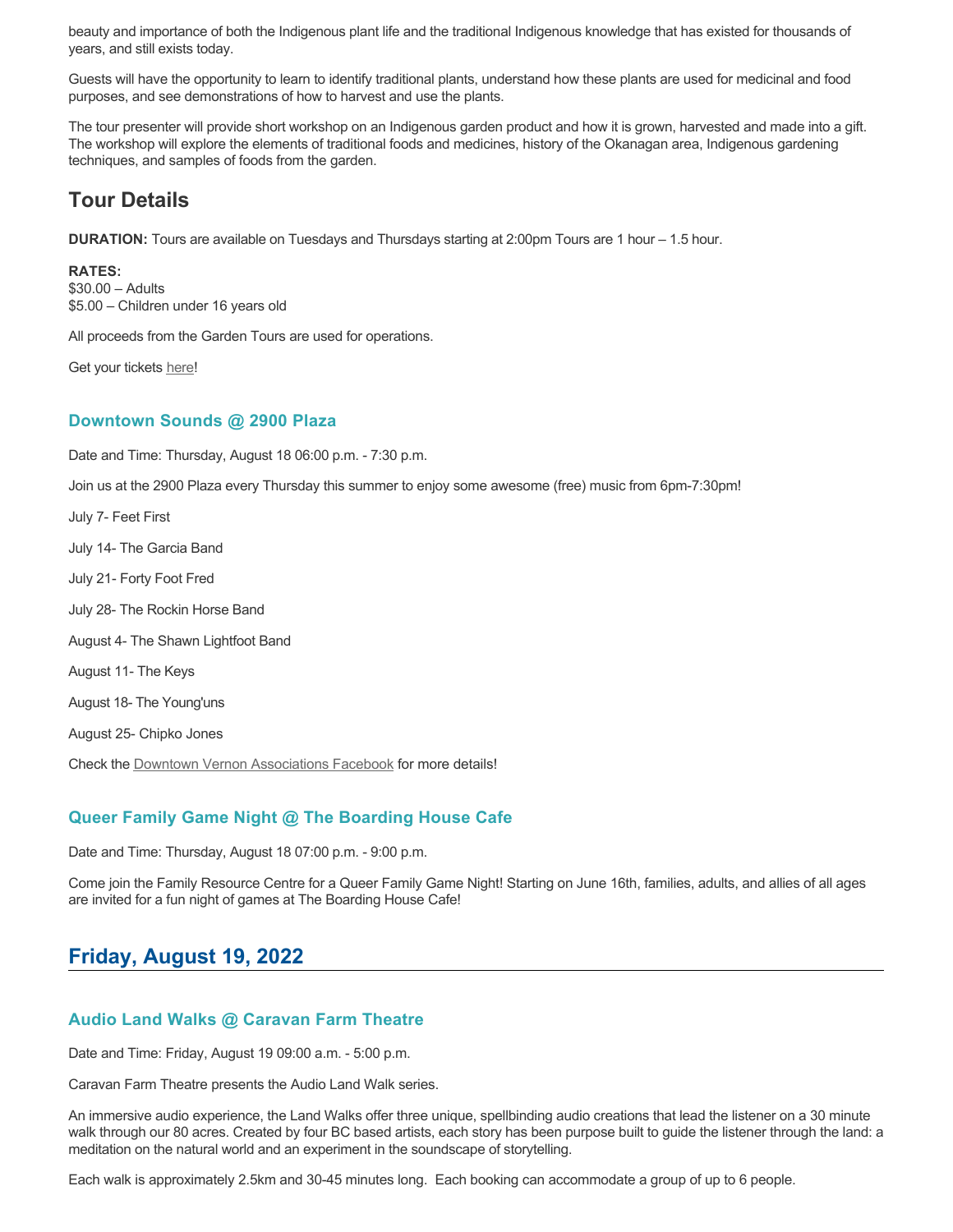Each guest will receive a sanitized MP3 player and a sanitized pair of over-ear headphones.

#### **Showtime:**

Click "[Buy Tickets](https://caravanfarmtheatre.com/show/the-land-walks/?ct=t%28EMAIL_CAMPAIGN_4_19_2022_13_43SEASON+2022%29&mc_cid=c02afad356&mc_eid=4778eb8892)" to see available times.

# **Historic Downtown Mural Tours @ Greater Vernon Museum & Archives**

Date and Time: Friday, August 19 09:00 a.m. - 11:00 a.m.

The Historic Mural Tour takes you on a walking trip back into the past through Downtown Vernon. Discover all the places and ways our past meets our present.

Join our tour guides as they explore the lives and times of the individuals whose faces grace our city walls. Share in some of the stories of the people that helped create the vibrant, multicultural city that Vernon is today.

#### **Tour FAQs**

- Tours must be pre-booked. Tours will not run if there are no bookings.
- Tours are best for those aged 12+ with an intermediate level of activity anticipated (tours are ~5km and run from 1.5 2 hours).
- Comfortable shoes, layers of clothing, sunglasses and/or sun hat, raingear if necessary, water bottle, and camera are recommended.
- Tours go rain or shine and are non-refundable.
- For groups larger than 20, private bookings or community groups, please contact us for details.
- Tours start at the Museum & Archives of Vernon 3009 32 Avenue

Get your tickets [here!](https://www.eventbrite.com/e/historic-downtown-mural-tours-tickets-304983342387)

# **Summer Daily Tours @ Davison Orchards**

Date and Time: Friday, August 19 10:00 a.m. - 4:00 p.m.

If you love tractor tours at the farm, we have some great news! Our tractor tours now run daily 10am to 4pm Monday to Saturday, and 11am to 4pm on Sundays!

# **Summer Drop-in Presentations: Basically Bees @ Planet Bee**

Date and Time: Friday, August 19 11:00 a.m. - 11:30 a.m.

*"Basically Bees"* - 20-30 minutes - **\$5.00** / person (3 and up) - Great for all ages!

Topics covered includes species of bees, the lifecycle of the honey bee, and pollination.

Included with all drop-in presentations:

- Guided viewing of our indoor observatory hives. Now that we have a new understanding of the inner workings of a colony, let's see if we can spot the queen, guard bees, and if we're lucky, a live bee dance!
- Assisted honey tasting of our 20+ varieties of honey.
- Upon request and weather dependent: Guided walk-through of our bee-friendly garden

*(No booking necessary, but groups of 10 or more are recommended to call in advance.)*

# **Summer Drop-in Presentations: All About Bees @ Planet Bee**

Date and Time: Friday, August 19 12:00 p.m. - 1:15 p.m.

Learn all about Bees!

*"All ABout Bees"* - 60-75 minutes - **\$15.00** / person (3 and up, recommended for ages 13+)

Includes all topics above plus pollen, royal jelly, propolis, and mead. Time permitting, we are happy to expand into any other areas of interest related to bees.

# **What's Included**

1 hour PowerPoint presentation followed by a guided viewing of our indoor observatory hives.

Now that we have a new understanding of the inner workings of a colony, let's see if we can spot the queen, guard bees, and if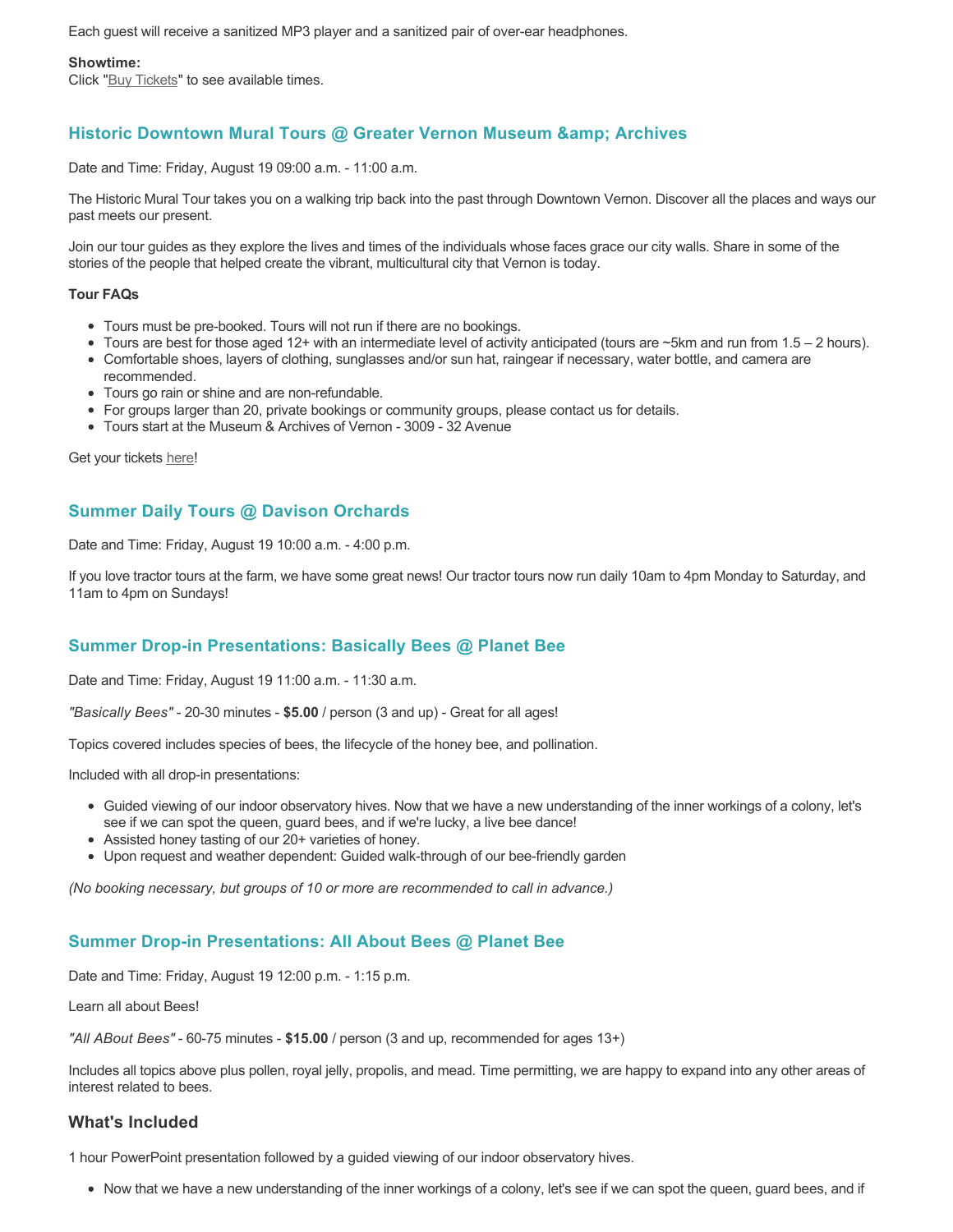we're lucky, a live bee dance!

- Assisted honey tasting of our 20+ varieties of honey.
- Upon request and weather dependent: Guided walk-through of our bee-friendly garden.
- Personalized 150g jar of honey for each guest.

### **The Audio Land Walks @ Caravan Farm Theatre**

Date and Time: Friday, August 19 01:00 p.m. - 4:30 p.m.

Caravan Farm Theatre presents the Audio Land Walk series.

An immersive audio experience, the Land Walks offer three unique, spellbinding audio creations that lead the listener on a 45 minute walk through our 80 acres. Created by four BC based artists, each story has been purpose built to guide the listener through the land: a meditation on the natural world and an experiment in the soundscape of storytelling.

Each walk is approximately 2.5km and 40-55 minutes long. Bookings can accommodate groups up to 6 people.

For more information and to buy tickets visit their [website!](https://caravanfarmtheatre.com/show/the-land-walks/)

#### **Summer Drop-in Presentations: Basically Bees @ Planet Bee**

Date and Time: Friday, August 19 02:00 p.m. - 2:30 p.m.

*"Basically Bees"* - 20-30 minutes - **\$5.00** / person (3 and up) - Great for all ages!

Topics covered includes species of bees, the lifecycle of the honey bee, and pollination.

Included with all drop-in presentations:

- Guided viewing of our indoor observatory hives. Now that we have a new understanding of the inner workings of a colony, let's see if we can spot the queen, guard bees, and if we're lucky, a live bee dance!
- Assisted honey tasting of our 20+ varieties of honey.
- Upon request and weather dependent: Guided walk-through of our bee-friendly garden

#### **Polson Artisan Night Market @ Polson Park**

Date and Time: Friday, August 19 04:00 p.m. - 8:00 p.m.

From May 20 to September 2, 2022, the Polson Artisan Night Market will be operating in Polson Park, Vernon BC.

Join us Friday nights at this fun event featuring 50 vendors from the surrounding area.

Come check out a mix of skilled local producers, makers and growers each week.

# **Saturday, August 20, 2022**

#### **Kal Classic - Stand Up Paddle Board Festival @ Kalamalka Beach**

Date and Time: Saturday, August 20 08:00 a.m. - 8:00 p.m.

We have missed the energy and excitement of the 'Kal Classic' and we now want get back on the water in 2022. What will be the 11th Kalamalka Classic will run on **August 20 & 21**.

The iconic 10-mile **Kalamalka Crossing** will run on the Sunday, while Saturday's events will include a kids event, inflatable SUP challenge and more.

Stay tuned for details and hype!

#### **Audio Land Walks @ Caravan Farm Theatre**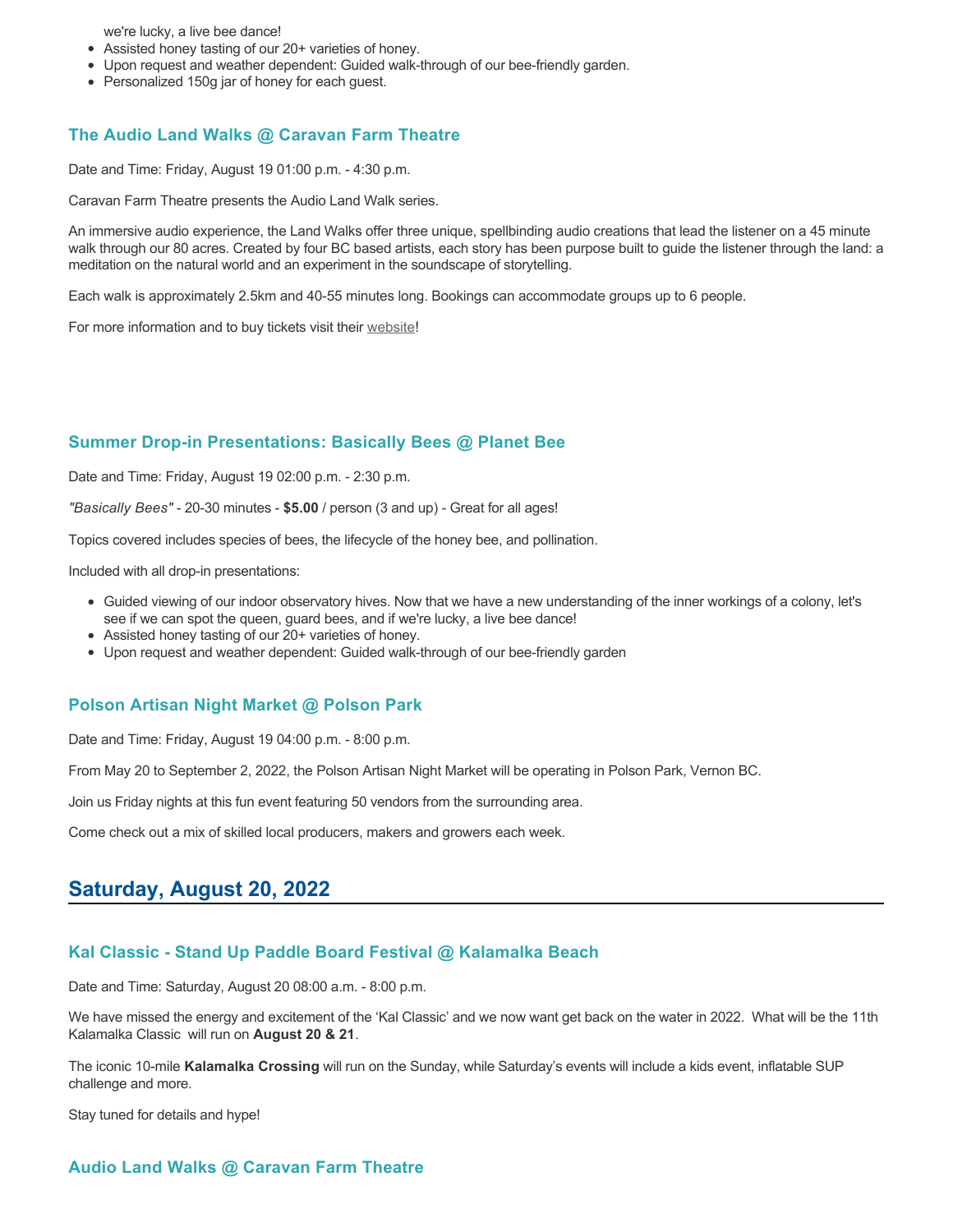Date and Time: Saturday, August 20 09:00 a.m. - 5:00 p.m.

Caravan Farm Theatre presents the Audio Land Walk series.

An immersive audio experience, the Land Walks offer three unique, spellbinding audio creations that lead the listener on a 30 minute walk through our 80 acres. Created by four BC based artists, each story has been purpose built to guide the listener through the land: a meditation on the natural world and an experiment in the soundscape of storytelling.

Each walk is approximately 2.5km and 30-45 minutes long. Each booking can accommodate a group of up to 6 people.

Each guest will receive a sanitized MP3 player and a sanitized pair of over-ear headphones.

#### **Showtime:**

Click "[Buy Tickets](https://caravanfarmtheatre.com/show/the-land-walks/?ct=t%28EMAIL_CAMPAIGN_4_19_2022_13_43SEASON+2022%29&mc_cid=c02afad356&mc_eid=4778eb8892)" to see available times.

# **Summer Daily Tours @ Davison Orchards**

Date and Time: Saturday, August 20 10:00 a.m. - 4:00 p.m.

If you love tractor tours at the farm, we have some great news! Our tractor tours now run daily 10am to 4pm Monday to Saturday, and 11am to 4pm on Sundays!

# **Guided Trail Tour @ Allan Brooks Nature Centre**

Date and Time: Saturday, August 20 10:00 a.m. - 10:30 a.m.

Join us on a short walk through our rare and delicate grassland ecosystem! Learn about grassland plants and animals, their special traits that allow them to live in this hot, dry habitat and how they interact. Touch, smell, and feel as we explore the wilderness all around us! This tour starts at the trailhead and follows an easy gravel path loop around the centre.

**Fee:** \$5.00 per person *(youth under 16 + ABNC members are FREE!). Registration is required.* 

\*\*\*Please note, ABNC programming will be cancelled should the temperatures exceed 35C, for the safety of all patrons and staff.

Visit their [website](https://abnc.ca/events/events-calendar/) to register!

# **Summer Drop-in Presentations: Basically Bees @ Planet Bee**

Date and Time: Saturday, August 20 11:00 a.m. - 11:30 a.m.

*"Basically Bees"* - 20-30 minutes - **\$5.00** / person (3 and up) - Great for all ages!

Topics covered includes species of bees, the lifecycle of the honey bee, and pollination.

Included with all drop-in presentations:

- Guided viewing of our indoor observatory hives. Now that we have a new understanding of the inner workings of a colony, let's see if we can spot the queen, guard bees, and if we're lucky, a live bee dance!
- Assisted honey tasting of our 20+ varieties of honey.
- Upon request and weather dependent: Guided walk-through of our bee-friendly garden

*(No booking necessary, but groups of 10 or more are recommended to call in advance.)*

# **Summer Drop-in Presentations: All About Bees @ Planet Bee**

Date and Time: Saturday, August 20 12:00 p.m. - 1:15 p.m.

Learn all about Bees!

*"All ABout Bees"* - 60-75 minutes - **\$15.00** / person (3 and up, recommended for ages 13+)

Includes all topics above plus pollen, royal jelly, propolis, and mead. Time permitting, we are happy to expand into any other areas of interest related to bees.

### **What's Included**

1 hour PowerPoint presentation followed by a guided viewing of our indoor observatory hives.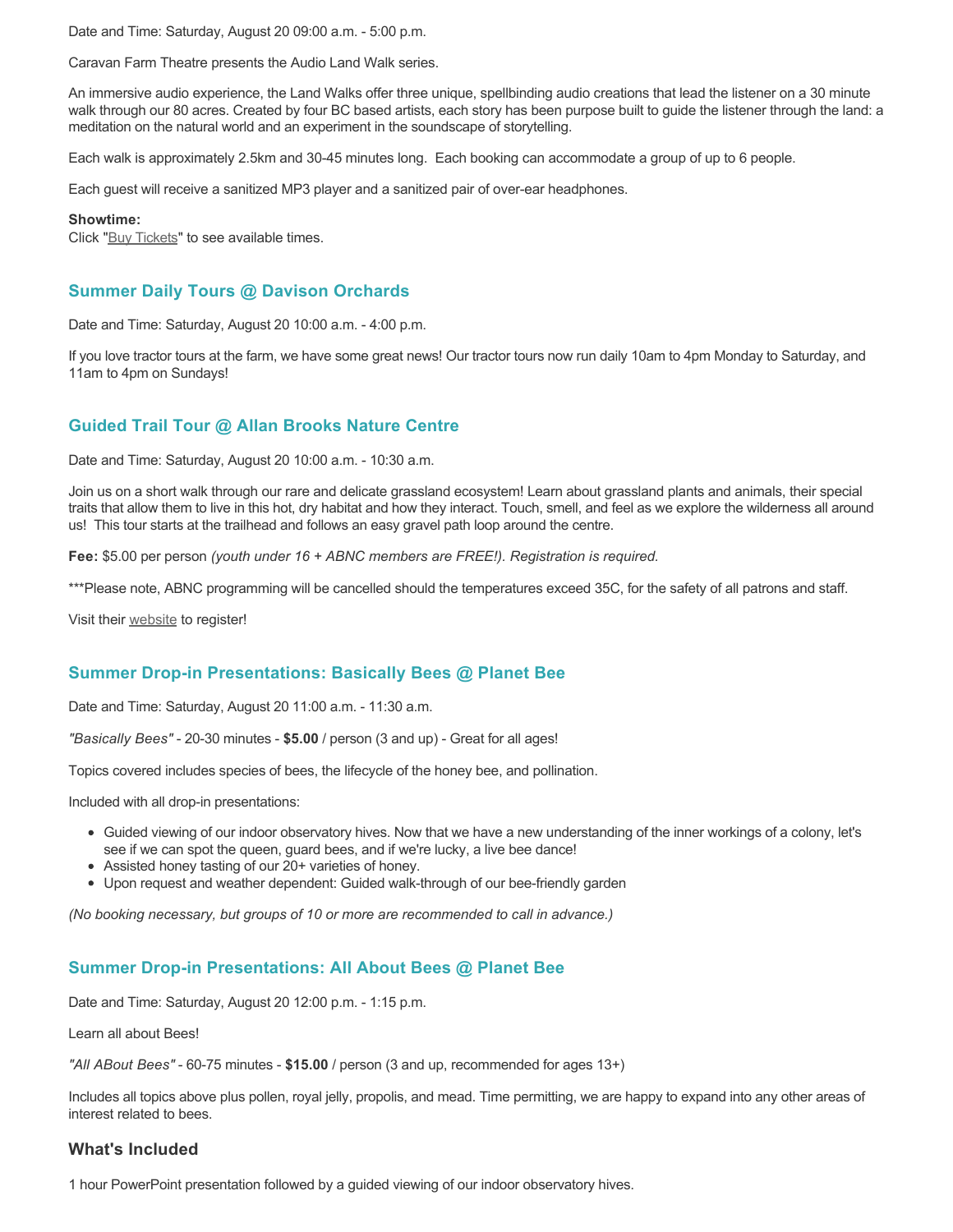- Now that we have a new understanding of the inner workings of a colony, let's see if we can spot the queen, guard bees, and if we're lucky, a live bee dance!
- Assisted honey tasting of our 20+ varieties of honey.
- Upon request and weather dependent: Guided walk-through of our bee-friendly garden.
- Personalized 150g jar of honey for each guest.

# **The Audio Land Walks @ Caravan Farm Theatre**

Date and Time: Saturday, August 20 01:00 p.m. - 4:30 p.m.

Caravan Farm Theatre presents the Audio Land Walk series.

An immersive audio experience, the Land Walks offer three unique, spellbinding audio creations that lead the listener on a 45 minute walk through our 80 acres. Created by four BC based artists, each story has been purpose built to guide the listener through the land: a meditation on the natural world and an experiment in the soundscape of storytelling.

Each walk is approximately 2.5km and 40-55 minutes long. Bookings can accommodate groups up to 6 people.

For more information and to buy tickets visit their [website!](https://caravanfarmtheatre.com/show/the-land-walks/)

# **Summer Drop-in Presentations: Basically Bees @ Planet Bee**

Date and Time: Saturday, August 20 02:00 p.m. - 2:30 p.m.

*"Basically Bees"* - 20-30 minutes - **\$5.00** / person (3 and up) - Great for all ages!

Topics covered includes species of bees, the lifecycle of the honey bee, and pollination.

Included with all drop-in presentations:

- Guided viewing of our indoor observatory hives. Now that we have a new understanding of the inner workings of a colony, let's see if we can spot the queen, guard bees, and if we're lucky, a live bee dance!
- Assisted honey tasting of our 20+ varieties of honey.
- Upon request and weather dependent: Guided walk-through of our bee-friendly garden

# **Sunday, August 21, 2022**

# **Kal Classic - Stand Up Paddle Board Festival @ Kalamalka Beach**

Date and Time: Sunday, August 21 08:00 a.m. - 8:00 p.m.

We have missed the energy and excitement of the 'Kal Classic' and we now want get back on the water in 2022. What will be the 11th Kalamalka Classic will run on **August 20 & 21**.

The iconic 10-mile **Kalamalka Crossing** will run on the Sunday, while Saturday's events will include a kids event, inflatable SUP challenge and more.

Stay tuned for details and hype!

# **Audio Land Walks @ Caravan Farm Theatre**

Date and Time: Sunday, August 21 09:00 a.m. - 5:00 p.m.

Caravan Farm Theatre presents the Audio Land Walk series.

An immersive audio experience, the Land Walks offer three unique, spellbinding audio creations that lead the listener on a 30 minute walk through our 80 acres. Created by four BC based artists, each story has been purpose built to guide the listener through the land: a meditation on the natural world and an experiment in the soundscape of storytelling.

Each walk is approximately 2.5km and 30-45 minutes long. Each booking can accommodate a group of up to 6 people.

Each guest will receive a sanitized MP3 player and a sanitized pair of over-ear headphones.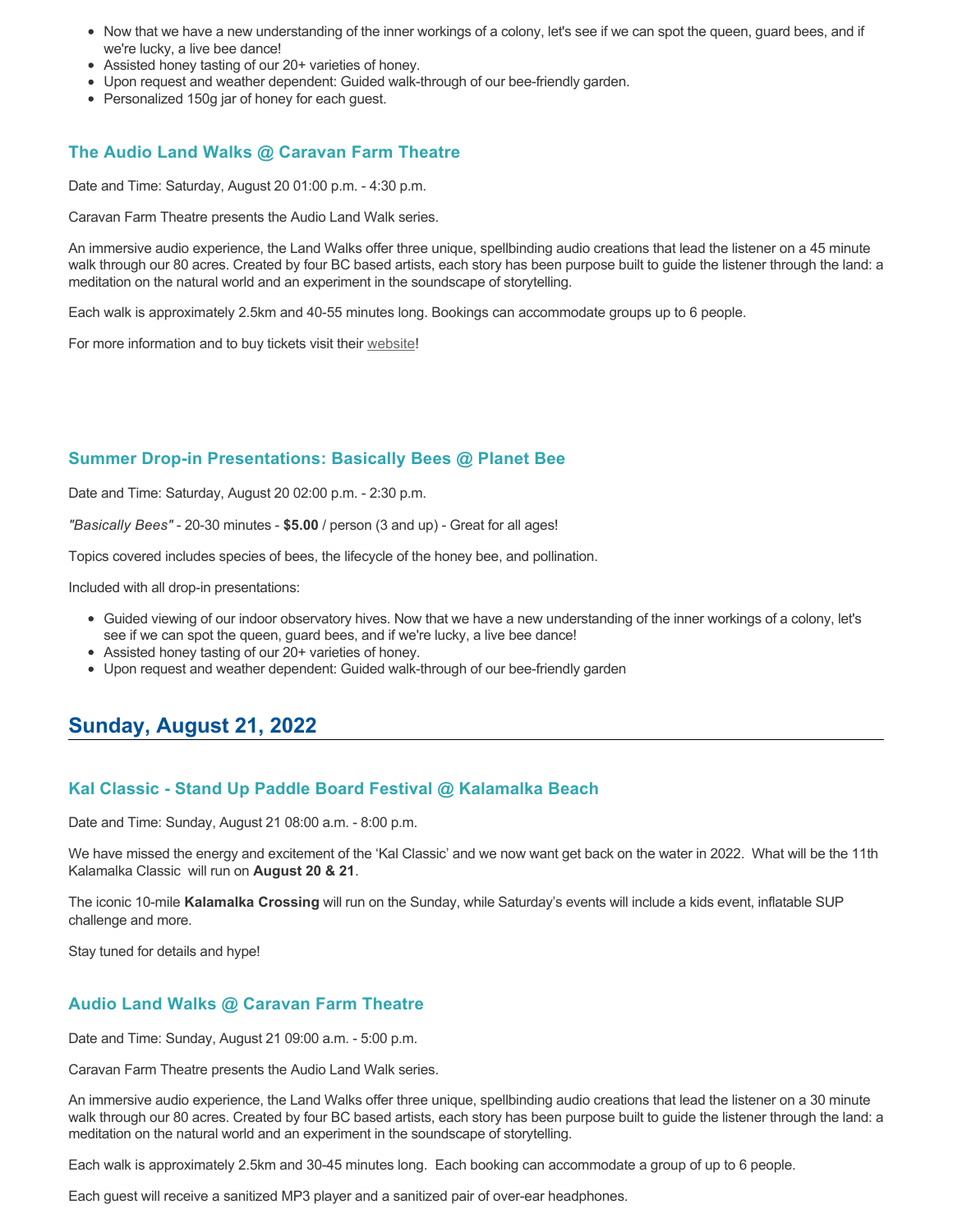# **Yoga + Mimosas @ Predator Ridge Resort**

Date and Time: Sunday, August 21 10:00 a.m.

Grace & Flow is back at [Predator Ridge Resort](https://www.predatorridge.com/events) to bring you *Yoga + Mimosa's!* One ticket includes a 60 min yoga flow on the outdoor Lavender Platform set amongst gorgeous lavender fields.

After Savasana enjoy a juicy mimosa while taking in the view of one of the Okanagan's many treasures.

Class begins at 10 am. Access the Lavender Platform by vehicle in the Predator Ridge Commonage Neighbourhood. All levels welcome.

\*Please book early as spaces are limited\*

All classes are outdoors so please prepare for the weather. Vaccination passports not required.

Must bring your own yoga mat, no spare mats available to borrow. Directions to the platform will be emailed out to you along with a waiver once purchase is confirmed.

# **Summer Drop-in Presentations: Basically Bees @ Planet Bee**

Date and Time: Sunday, August 21 11:00 a.m. - 11:30 a.m.

*"Basically Bees"* - 20-30 minutes - **\$5.00** / person (3 and up) - Great for all ages!

Topics covered includes species of bees, the lifecycle of the honey bee, and pollination.

Included with all drop-in presentations:

- Guided viewing of our indoor observatory hives. Now that we have a new understanding of the inner workings of a colony, let's see if we can spot the queen, guard bees, and if we're lucky, a live bee dance!
- Assisted honey tasting of our 20+ varieties of honey.
- Upon request and weather dependent: Guided walk-through of our bee-friendly garden

*(No booking necessary, but groups of 10 or more are recommended to call in advance.)*

# **Summer Daily Tours @ Davison Orchards**

Date and Time: Sunday, August 21 11:00 a.m. - 4:00 p.m.

If you love tractor tours at the farm, we have some great news! Our tractor tours now run daily 10am to 4pm Monday to Saturday, and 11am to 4pm on Sundays!

# **Summer Drop-in Presentations: All About Bees @ Planet Bee**

Date and Time: Sunday, August 21 12:00 p.m. - 1:15 p.m.

Learn all about Bees!

*"All ABout Bees"* - 60-75 minutes - **\$15.00** / person (3 and up, recommended for ages 13+)

Includes all topics above plus pollen, royal jelly, propolis, and mead. Time permitting, we are happy to expand into any other areas of interest related to bees.

### **What's Included**

1 hour PowerPoint presentation followed by a guided viewing of our indoor observatory hives.

- Now that we have a new understanding of the inner workings of a colony, let's see if we can spot the queen, guard bees, and if we're lucky, a live bee dance!
- Assisted honey tasting of our 20+ varieties of honey.
- Upon request and weather dependent: Guided walk-through of our bee-friendly garden.
- Personalized 150g jar of honey for each guest.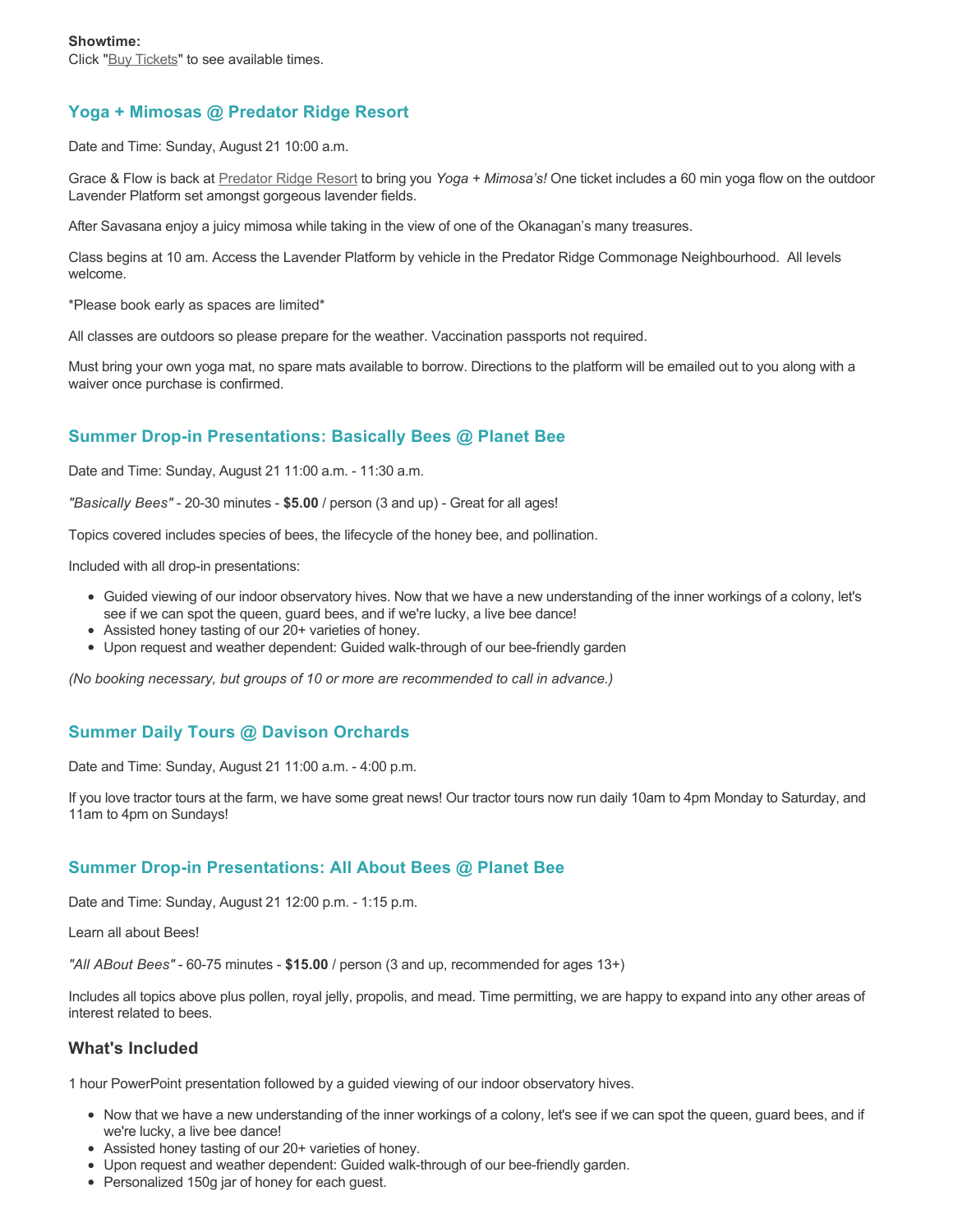# **The Audio Land Walks @ Caravan Farm Theatre**

Date and Time: Sunday, August 21 01:00 p.m. - 4:30 p.m.

Caravan Farm Theatre presents the Audio Land Walk series.

An immersive audio experience, the Land Walks offer three unique, spellbinding audio creations that lead the listener on a 45 minute walk through our 80 acres. Created by four BC based artists, each story has been purpose built to guide the listener through the land: a meditation on the natural world and an experiment in the soundscape of storytelling.

Each walk is approximately 2.5km and 40-55 minutes long. Bookings can accommodate groups up to 6 people.

For more information and to buy tickets visit their [website!](https://caravanfarmtheatre.com/show/the-land-walks/)

# **Summer Drop-in Presentations: Basically Bees @ Planet Bee**

Date and Time: Sunday, August 21 02:00 p.m. - 2:30 p.m.

*"Basically Bees"* - 20-30 minutes - **\$5.00** / person (3 and up) - Great for all ages!

Topics covered includes species of bees, the lifecycle of the honey bee, and pollination.

Included with all drop-in presentations:

- Guided viewing of our indoor observatory hives. Now that we have a new understanding of the inner workings of a colony, let's see if we can spot the queen, guard bees, and if we're lucky, a live bee dance!
- Assisted honey tasting of our 20+ varieties of honey.
- Upon request and weather dependent: Guided walk-through of our bee-friendly garden

# **Monday, August 22, 2022**

# **Vernon Farmer's Market @ Kal Tire Place Parking Lot**

Date and Time: Monday, August 22 08:00 a.m. - 1:00 p.m.

Join us every Monday and Thursday morning from 8:00 am to 1:00 pm from April to October for the Vernon Farmers' Market!

We are proud to be one of the Okanagan's oldest farmers' markets! Our market showcases a diverse number of delicious foods and one-of-a-kind products, which are all grown, made or baked by our local vendors. Discover fresh produce, fruit, eggs, meat, cheese, baked goods, plants, flowers, hand crafted products & so much more at the Vernon Farmers' Market!

# **Audio Land Walks @ Caravan Farm Theatre**

Date and Time: Monday, August 22 09:00 a.m. - 5:00 p.m.

Caravan Farm Theatre presents the Audio Land Walk series.

An immersive audio experience, the Land Walks offer three unique, spellbinding audio creations that lead the listener on a 30 minute walk through our 80 acres. Created by four BC based artists, each story has been purpose built to guide the listener through the land: a meditation on the natural world and an experiment in the soundscape of storytelling.

Each walk is approximately 2.5km and 30-45 minutes long. Each booking can accommodate a group of up to 6 people.

Each guest will receive a sanitized MP3 player and a sanitized pair of over-ear headphones.

#### **Showtime:**

Click "[Buy Tickets](https://caravanfarmtheatre.com/show/the-land-walks/?ct=t%28EMAIL_CAMPAIGN_4_19_2022_13_43SEASON+2022%29&mc_cid=c02afad356&mc_eid=4778eb8892)" to see available times.

# **Summer Daily Tours @ Davison Orchards**

Date and Time: Monday, August 22 10:00 a.m. - 4:00 p.m.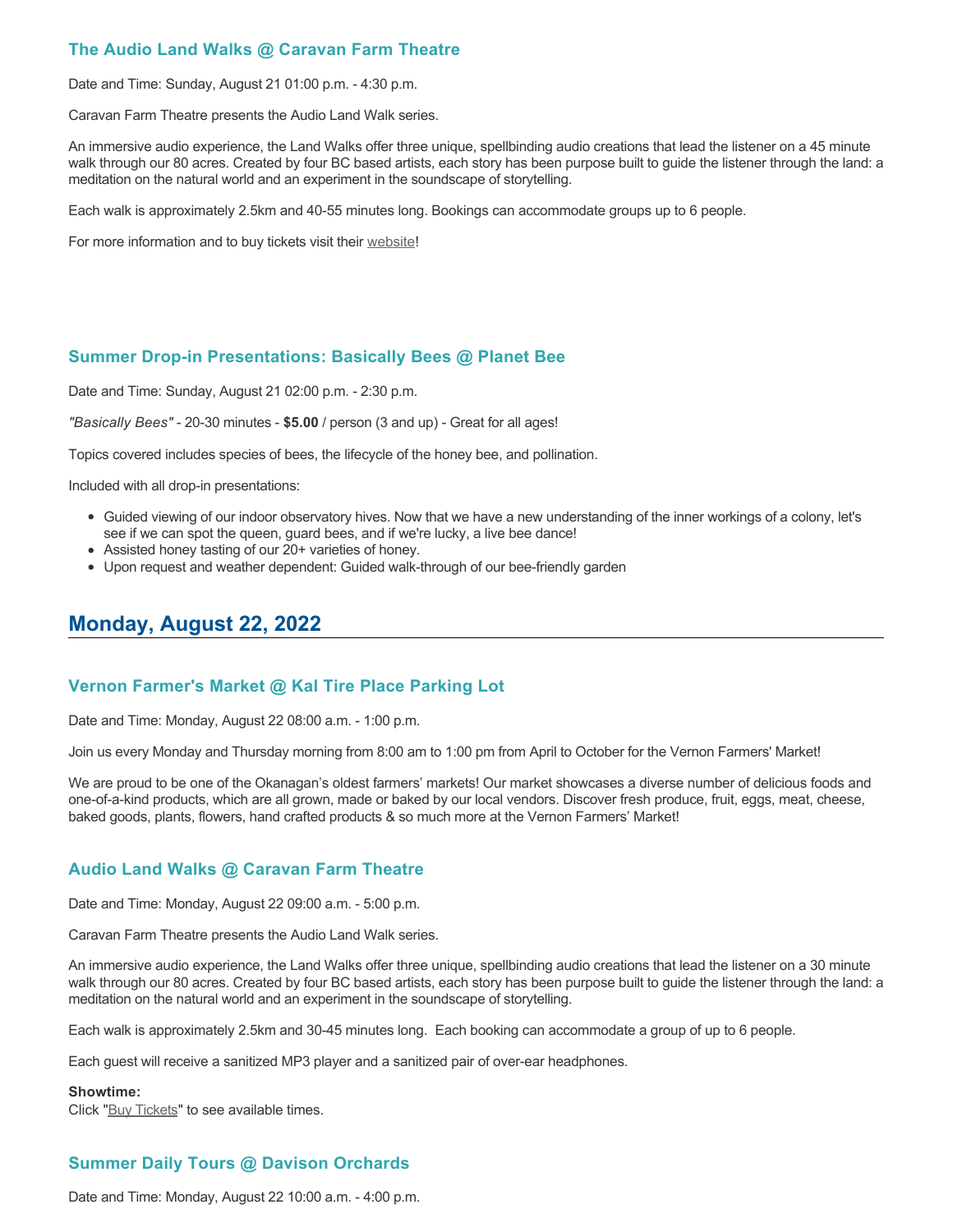If you love tractor tours at the farm, we have some great news! Our tractor tours now run daily 10am to 4pm Monday to Saturday, and 11am to 4pm on Sundays!

# **Summer Drop-in Presentations: Basically Bees @ Planet Bee**

Date and Time: Monday, August 22 11:00 a.m. - 11:30 a.m.

*"Basically Bees"* - 20-30 minutes - **\$5.00** / person (3 and up) - Great for all ages!

Topics covered includes species of bees, the lifecycle of the honey bee, and pollination.

Included with all drop-in presentations:

- Guided viewing of our indoor observatory hives. Now that we have a new understanding of the inner workings of a colony, let's see if we can spot the queen, guard bees, and if we're lucky, a live bee dance!
- Assisted honey tasting of our 20+ varieties of honey.
- Upon request and weather dependent: Guided walk-through of our bee-friendly garden

*(No booking necessary, but groups of 10 or more are recommended to call in advance.)*

# **Summer Drop-in Presentations: All About Bees @ Planet Bee**

Date and Time: Monday, August 22 12:00 p.m. - 1:15 p.m.

Learn all about Bees!

*"All ABout Bees"* - 60-75 minutes - **\$15.00** / person (3 and up, recommended for ages 13+)

Includes all topics above plus pollen, royal jelly, propolis, and mead. Time permitting, we are happy to expand into any other areas of interest related to bees.

### **What's Included**

1 hour PowerPoint presentation followed by a guided viewing of our indoor observatory hives.

- Now that we have a new understanding of the inner workings of a colony, let's see if we can spot the queen, guard bees, and if we're lucky, a live bee dance!
- Assisted honey tasting of our 20+ varieties of honey.
- Upon request and weather dependent: Guided walk-through of our bee-friendly garden.
- Personalized 150g jar of honey for each guest.

# **Summer Drop-in Presentations: Basically Bees @ Planet Bee**

Date and Time: Monday, August 22 02:00 p.m. - 2:30 p.m.

*"Basically Bees"* - 20-30 minutes - **\$5.00** / person (3 and up) - Great for all ages!

Topics covered includes species of bees, the lifecycle of the honey bee, and pollination.

Included with all drop-in presentations:

- Guided viewing of our indoor observatory hives. Now that we have a new understanding of the inner workings of a colony, let's see if we can spot the queen, guard bees, and if we're lucky, a live bee dance!
- Assisted honey tasting of our 20+ varieties of honey.
- Upon request and weather dependent: Guided walk-through of our bee-friendly garden

# **Tuesday, August 23, 2022**

# **Audio Land Walks @ Caravan Farm Theatre**

Date and Time: Tuesday, August 23 09:00 a.m. - 5:00 p.m.

Caravan Farm Theatre presents the Audio Land Walk series.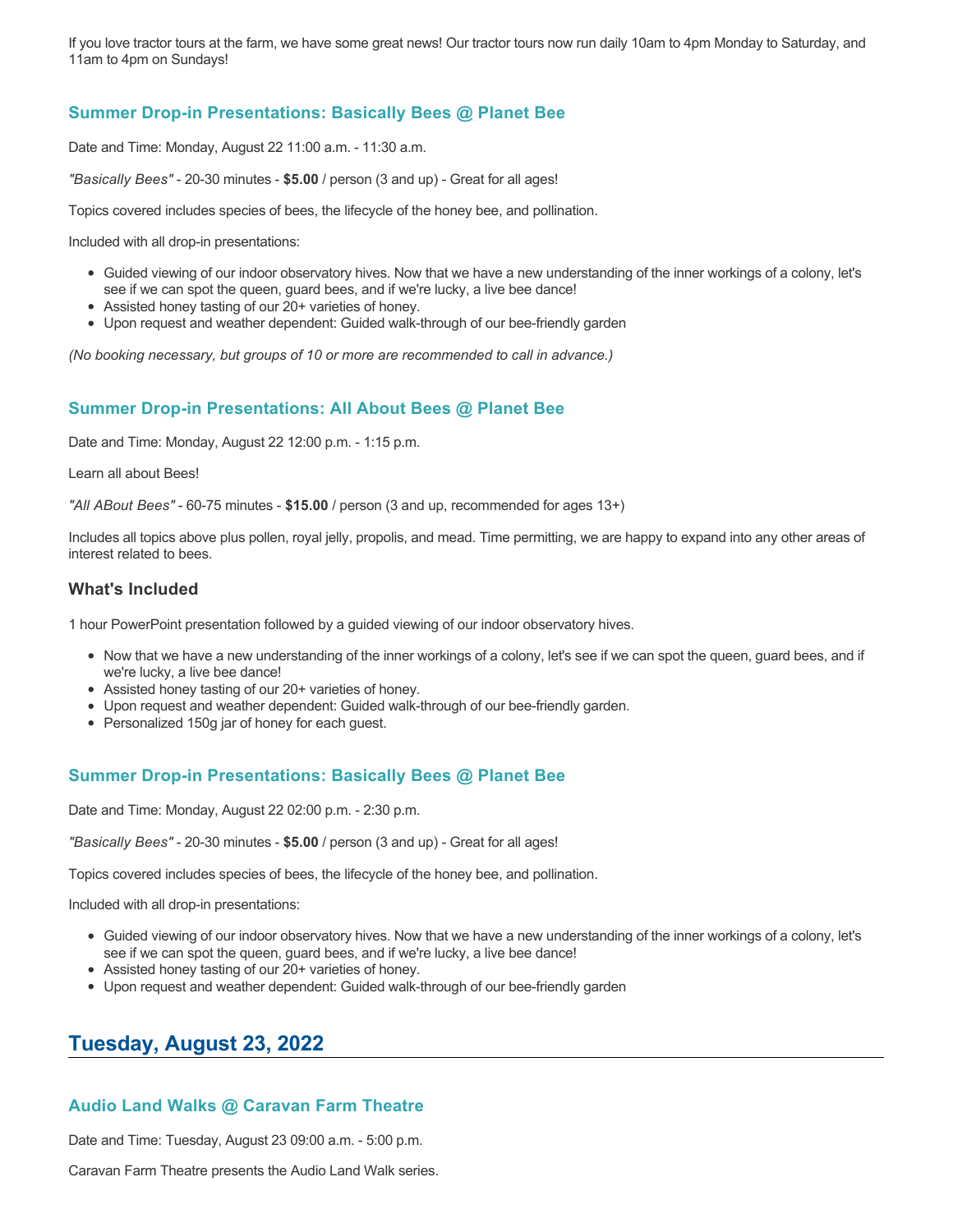An immersive audio experience, the Land Walks offer three unique, spellbinding audio creations that lead the listener on a 30 minute walk through our 80 acres. Created by four BC based artists, each story has been purpose built to guide the listener through the land: a meditation on the natural world and an experiment in the soundscape of storytelling.

Each walk is approximately 2.5km and 30-45 minutes long. Each booking can accommodate a group of up to 6 people.

Each guest will receive a sanitized MP3 player and a sanitized pair of over-ear headphones.

#### **Showtime:**

Click "[Buy Tickets](https://caravanfarmtheatre.com/show/the-land-walks/?ct=t%28EMAIL_CAMPAIGN_4_19_2022_13_43SEASON+2022%29&mc_cid=c02afad356&mc_eid=4778eb8892)" to see available times.

# **Summer Daily Tours @ Davison Orchards**

Date and Time: Tuesday, August 23 10:00 a.m. - 4:00 p.m.

If you love tractor tours at the farm, we have some great news! Our tractor tours now run daily 10am to 4pm Monday to Saturday, and 11am to 4pm on Sundays!

### **Private Tours @ Mackie Lake House**

Date and Time: Tuesday, August 23 10:00 a.m. - 4:00 p.m.

A tale of three teapots, a rattlesnake hunting Reverend, and a gift from the King of Naples! Discover these and a multitude of other fascinating stories at this historic grand home.

Pre-booked tours are available starting May 1, 2022. Tours can be booked from 10am-4pm Tuesdays, Wednesdays and Thursdays ONLY. We are currently unable to facilitate weekend tours due to spring and summer events.

Please call 250-545-1019 to reserve.

Tickets are \$13 per person – \$5 for young children.

Refreshing beverages are available for purchase after your tour as you enjoy the grounds at Mackie Lake House.

# **Summer Drop-in Presentations: Basically Bees @ Planet Bee**

Date and Time: Tuesday, August 23 11:00 a.m. - 11:30 a.m.

*"Basically Bees"* - 20-30 minutes - **\$5.00** / person (3 and up) - Great for all ages!

Topics covered includes species of bees, the lifecycle of the honey bee, and pollination.

Included with all drop-in presentations:

- Guided viewing of our indoor observatory hives. Now that we have a new understanding of the inner workings of a colony, let's see if we can spot the queen, guard bees, and if we're lucky, a live bee dance!
- Assisted honey tasting of our 20+ varieties of honey.
- Upon request and weather dependent: Guided walk-through of our bee-friendly garden

*(No booking necessary, but groups of 10 or more are recommended to call in advance.)*

### **Summer Drop-in Presentations: All About Bees @ Planet Bee**

Date and Time: Tuesday, August 23 12:00 p.m. - 1:15 p.m.

Learn all about Bees!

*"All ABout Bees"* - 60-75 minutes - **\$15.00** / person (3 and up, recommended for ages 13+)

Includes all topics above plus pollen, royal jelly, propolis, and mead. Time permitting, we are happy to expand into any other areas of interest related to bees.

### **What's Included**

1 hour PowerPoint presentation followed by a guided viewing of our indoor observatory hives.

Now that we have a new understanding of the inner workings of a colony, let's see if we can spot the queen, guard bees, and if we're lucky, a live bee dance!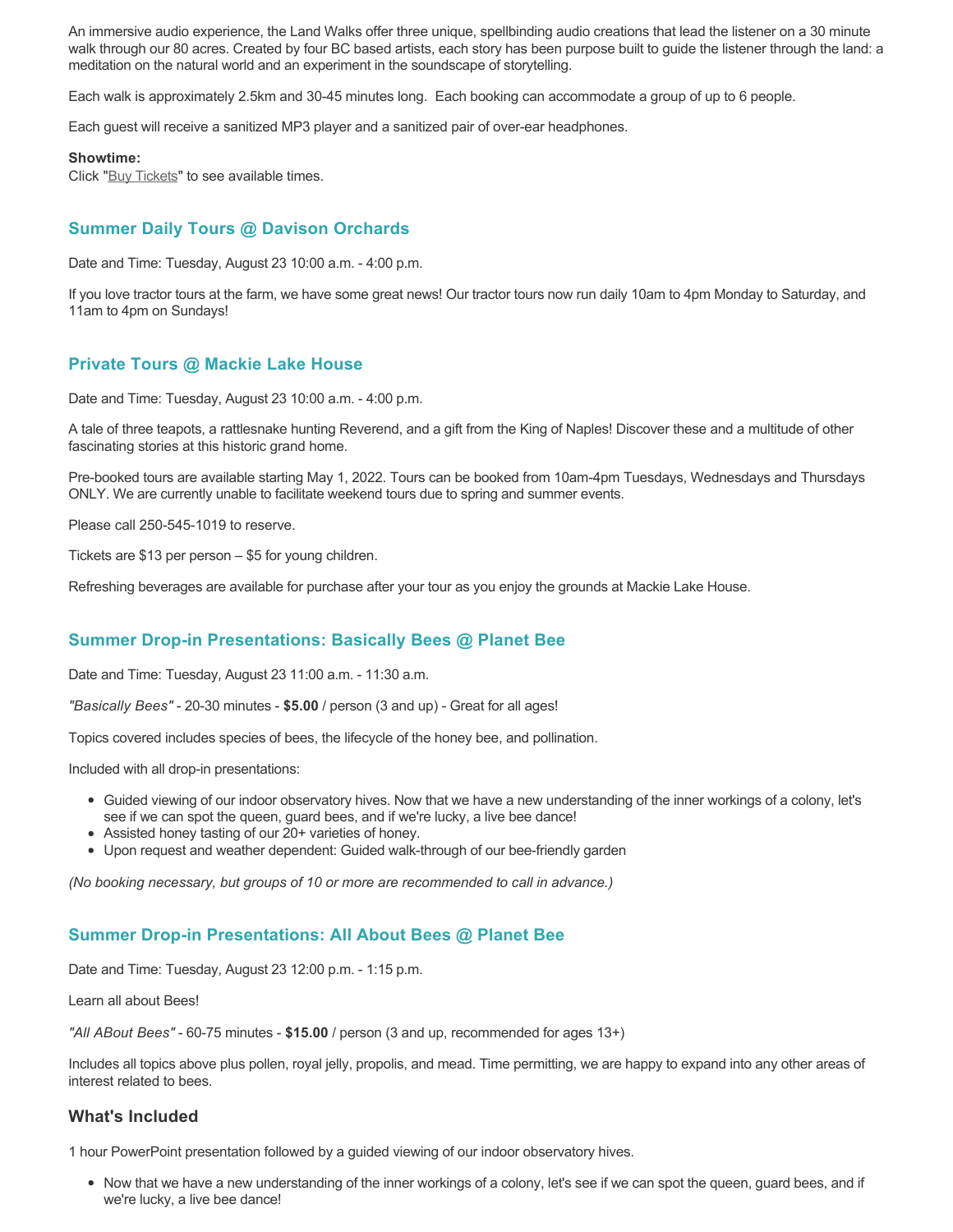- Assisted honey tasting of our 20+ varieties of honey.
- Upon request and weather dependent: Guided walk-through of our bee-friendly garden.
- Personalized 150g jar of honey for each guest.

### **Summer Drop-in Presentations: Basically Bees @ Planet Bee**

Date and Time: Tuesday, August 23 02:00 p.m. - 2:30 p.m.

*"Basically Bees"* - 20-30 minutes - **\$5.00** / person (3 and up) - Great for all ages!

Topics covered includes species of bees, the lifecycle of the honey bee, and pollination.

Included with all drop-in presentations:

- Guided viewing of our indoor observatory hives. Now that we have a new understanding of the inner workings of a colony, let's see if we can spot the queen, guard bees, and if we're lucky, a live bee dance!
- Assisted honey tasting of our 20+ varieties of honey.
- Upon request and weather dependent: Guided walk-through of our bee-friendly garden

# **Kalamalka Garden (K'nmaĺka? Sәnqâĺtәn) Indigenous Garden Tours @ Okanagan College**

Date and Time: Tuesday, August 23 02:00 p.m. - 3:30 p.m.

The tour of Kalamalka Garden will allow visitors to learn a brief history of Syilx (pronounced: see-eel), who are the Indigenous people of the Okanagan - and the Captikʷł (pronounced: chap-teek-cool) which are the stories, laws and cultural values of the Syilx Okanagan people, which have been passed down from generation to generation by oral tradition. Through these ancient stories, the Syilx have preserved their worldwide view and relationship with nature. Here at the Kalamalka Garden, guests will get to experience first hand the beauty and importance of both the Indigenous plant life and the traditional Indigenous knowledge that has existed for thousands of years, and still exists today.

Guests will have the opportunity to learn to identify traditional plants, understand how these plants are used for medicinal and food purposes, and see demonstrations of how to harvest and use the plants.

The tour presenter will provide short workshop on an Indigenous garden product and how it is grown, harvested and made into a gift. The workshop will explore the elements of traditional foods and medicines, history of the Okanagan area, Indigenous gardening techniques, and samples of foods from the garden.

# **Tour Details**

**DURATION:** Tours are available on Tuesdays and Thursdays starting at 2:00pm Tours are 1 hour – 1.5 hour.

#### **RATES:**

\$30.00 – Adults \$5.00 – Children under 16 years old

All proceeds from the Garden Tours are used for operations.

Get your tickets [here!](https://www.eventbrite.ca/e/kalamalka-garden-tour-tickets-158617843239)

### **Live Music @ Range Lounge & Grill (Predator Ridge Resort)**

Date and Time: Tuesday, August 23 05:00 p.m. - 7:00 p.m.

During the summer, join us every Tuesday from 5 -7pm for our series of live music performances by local Okanagan artists.

Join us in Range & Lounge Grill to enjoy dinner during the event (dinner reservations are recommended).

### **Film Festival & Indigenous Short Film Showcase @ Caravan Farm Theatre**

Date and Time: Tuesday, August 23 06:00 p.m. - 10:00 p.m.

Five summer nights. Five spectacular films. An outdoor cinema experience like no other.

Join us in our open-air timber barn for a line-up of five feature films by some of Canada's most exciting filmmakers. Each film will be preceded by a selection from our 2nd annual Indigenous Short-Film Showcase.

Our cinema features a ten by twenty-foot silver screen, an 8000-lumen projector, and is set against a spectacular rural backdrop. Bring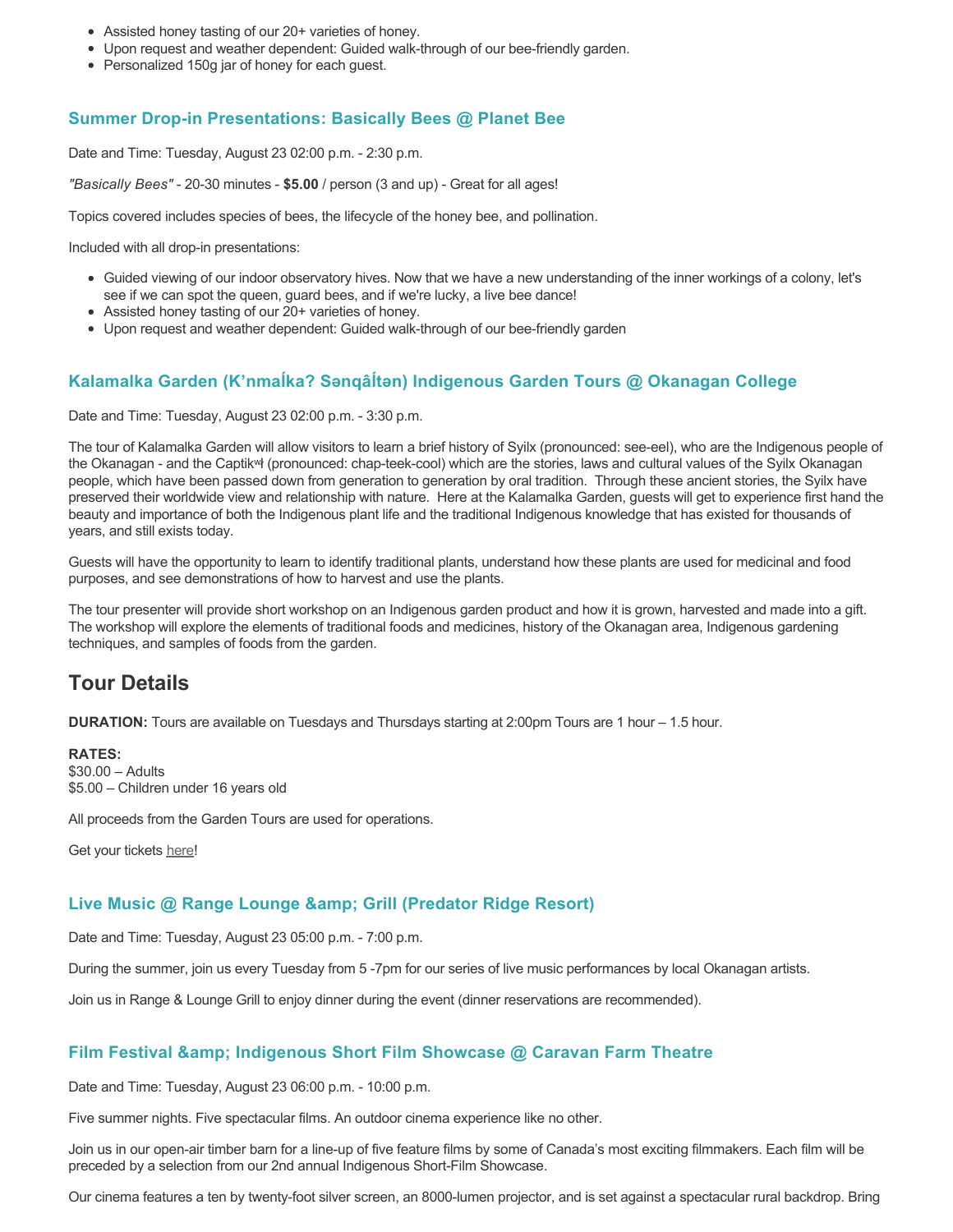a picnic and settle in at a picnic table or blanket on our shady green lawn for a pre-show dinner… Take a nature break and stroll down the path through our gently rolling fields… then get your popcorn and watch a film – Caravan Farm Theatre style.

You will be seated in our timber barn. Lawn seating is also available, outside of the barn. Bring your own lawn chairs, and/or blankets. Our Bar & Concession will be open, serving hot buttered popcorn, local fine wine, ales, muddlers, and an assortment of great local snacks.

Doors open at 6pm, Short films begin at 7:30 pm, with the feature film at 8pm.

[Tickets](https://caravanfarmtheatre.com/show/film-festival/?ct=t%28EMAIL_CAMPAIGN_4_19_2022_13_43SEASON+2022%29&mc_cid=c02afad356&mc_eid=4778eb8892) go on sale July 18, 2022.

# **Historic Downtown Mural Tours @ Greater Vernon Museum & Archives**

Date and Time: Tuesday, August 23 06:00 p.m. - 8:00 p.m.

The Historic Mural Tour takes you on a walking trip back into the past through Downtown Vernon. Discover all the places and ways our past meets our present.

Join our tour guides as they explore the lives and times of the individuals whose faces grace our city walls. Share in some of the stories of the people that helped create the vibrant, multicultural city that Vernon is today.

#### **Tour FAQs**

- Tours must be pre-booked. Tours will not run if there are no bookings.
- Tours are best for those aged 12+ with an intermediate level of activity anticipated (tours are ~5km and run from 1.5 2 hours).
- Comfortable shoes, layers of clothing, sunglasses and/or sun hat, raingear if necessary, water bottle, and camera are recommended.
- Tours go rain or shine and are non-refundable.
- For groups larger than 20, private bookings or community groups, please contact us for details.
- Tours start at the Museum & Archives of Vernon 3009 32nd Avenue

Get your tickets [here!](https://www.eventbrite.com/e/historic-downtown-mural-tours-tickets-304983342387)

# **Wednesday, August 24, 2022**

# **Audio Land Walks @ Caravan Farm Theatre**

Date and Time: Wednesday, August 24 09:00 a.m. - 5:00 p.m.

Caravan Farm Theatre presents the Audio Land Walk series.

An immersive audio experience, the Land Walks offer three unique, spellbinding audio creations that lead the listener on a 30 minute walk through our 80 acres. Created by four BC based artists, each story has been purpose built to guide the listener through the land: a meditation on the natural world and an experiment in the soundscape of storytelling.

Each walk is approximately 2.5km and 30-45 minutes long. Each booking can accommodate a group of up to 6 people.

Each guest will receive a sanitized MP3 player and a sanitized pair of over-ear headphones.

#### **Showtime:**

Click "[Buy Tickets](https://caravanfarmtheatre.com/show/the-land-walks/?ct=t%28EMAIL_CAMPAIGN_4_19_2022_13_43SEASON+2022%29&mc_cid=c02afad356&mc_eid=4778eb8892)" to see available times.

# **Goat Yoga @ O'Keefe Ranch**

Date and Time: Wednesday, August 24 09:00 a.m. - 12:00 p.m.

Yoga with Goats is back! Join Samantha Richardson for a season of yoga with four legged friends.

Ticket includes a one-hour yoga session prior to the Ranch opening. Yoga is located outdoors in the company of the Ranch's goats. Each goat has its own personality to woo you over, whether they are looking for some extra scratches, trying to make you laugh or just want to take a nap under your downward dog, you never know what they will do!

Afterwards, enjoy the Ranches grounds, take a tour of the mansion, visit the general store, and explore the buildings. Each ticket includes a complimentary general store candy bag. If you book on a Saturday, you can also enjoy the many role play artists including live music and song, demonstrations, school sessions and much, much more. Allow yourself about 2 hours to see the grounds and another hour if you stay for lunch.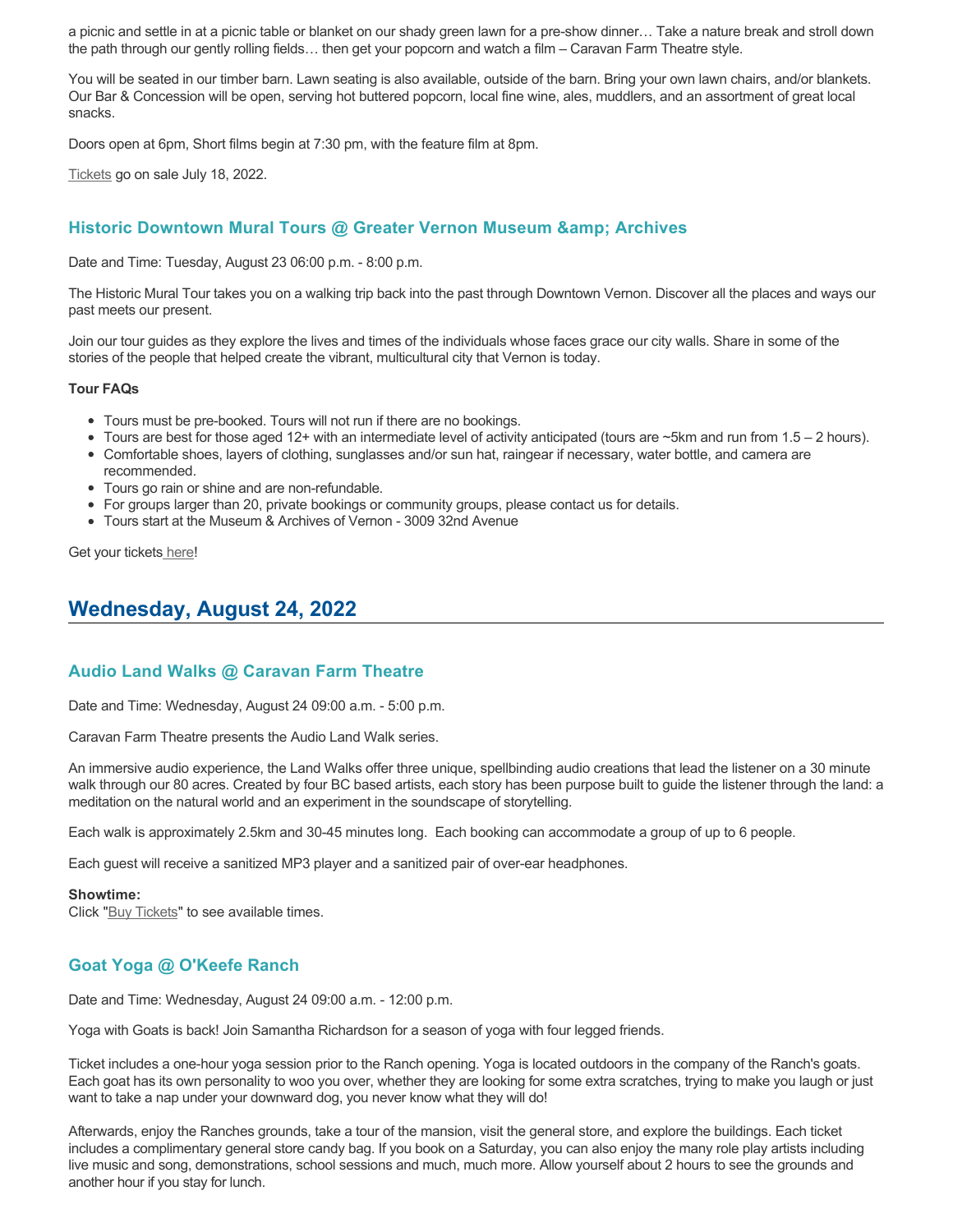# **Summer Daily Tours @ Davison Orchards**

Date and Time: Wednesday, August 24 10:00 a.m. - 4:00 p.m.

If you love tractor tours at the farm, we have some great news! Our tractor tours now run daily 10am to 4pm Monday to Saturday, and 11am to 4pm on Sundays!

### **Private Tours @ Mackie Lake House**

Date and Time: Wednesday, August 24 10:00 a.m. - 4:00 p.m.

A tale of three teapots, a rattlesnake hunting Reverend, and a gift from the King of Naples! Discover these and a multitude of other fascinating stories at this historic grand home.

Pre-booked tours are available starting May 1, 2022. Tours can be booked from 10am-4pm Tuesdays, Wednesdays and Thursdays ONLY. We are currently unable to facilitate weekend tours due to spring and summer events.

Please call 250-545-1019 to reserve.

Tickets are \$13 per person – \$5 for young children.

Refreshing beverages are available for purchase after your tour as you enjoy the grounds at Mackie Lake House.

# **Summer Drop-in Presentations: Basically Bees @ Planet Bee**

Date and Time: Wednesday, August 24 11:00 a.m. - 11:30 a.m.

*"Basically Bees"* - 20-30 minutes - **\$5.00** / person (3 and up) - Great for all ages!

Topics covered includes species of bees, the lifecycle of the honey bee, and pollination.

Included with all drop-in presentations:

- Guided viewing of our indoor observatory hives. Now that we have a new understanding of the inner workings of a colony, let's see if we can spot the queen, guard bees, and if we're lucky, a live bee dance!
- Assisted honey tasting of our 20+ varieties of honey.
- Upon request and weather dependent: Guided walk-through of our bee-friendly garden

*(No booking necessary, but groups of 10 or more are recommended to call in advance.)*

# **Summer Drop-in Presentations: All About Bees @ Planet Bee**

Date and Time: Wednesday, August 24 12:00 p.m. - 1:15 p.m.

Learn all about Bees!

*"All ABout Bees"* - 60-75 minutes - **\$15.00** / person (3 and up, recommended for ages 13+)

Includes all topics above plus pollen, royal jelly, propolis, and mead. Time permitting, we are happy to expand into any other areas of interest related to bees.

# **What's Included**

1 hour PowerPoint presentation followed by a guided viewing of our indoor observatory hives.

- Now that we have a new understanding of the inner workings of a colony, let's see if we can spot the queen, guard bees, and if we're lucky, a live bee dance!
- Assisted honey tasting of our 20+ varieties of honey.
- Upon request and weather dependent: Guided walk-through of our bee-friendly garden.
- Personalized 150g jar of honey for each guest.

# **Summer Drop-in Presentations: Basically Bees @ Planet Bee**

Date and Time: Wednesday, August 24 02:00 p.m. - 2:30 p.m.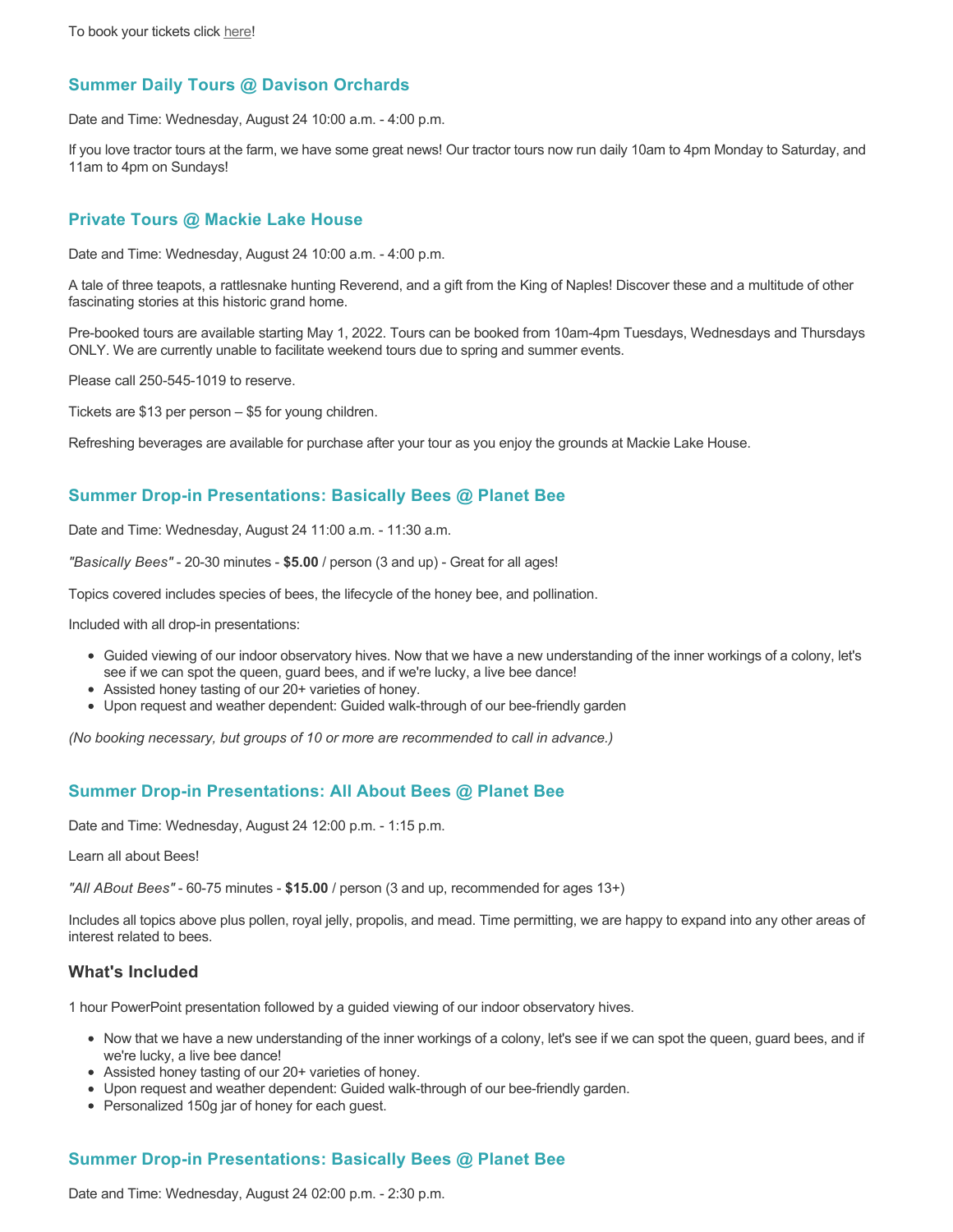#### *"Basically Bees"* - 20-30 minutes - **\$5.00** / person (3 and up) - Great for all ages!

Topics covered includes species of bees, the lifecycle of the honey bee, and pollination.

Included with all drop-in presentations:

- Guided viewing of our indoor observatory hives. Now that we have a new understanding of the inner workings of a colony, let's see if we can spot the queen, guard bees, and if we're lucky, a live bee dance!
- Assisted honey tasting of our 20+ varieties of honey.
- Upon request and weather dependent: Guided walk-through of our bee-friendly garden

# **Wahine Wednesday (SUP'n Social Paddle Night) @ Kalavida Surf Shop**

Date and Time: Wednesday, August 24 06:00 p.m.

A weekly womens SUP'n social paddle night! Wahine Wednesdays are all about the girls getting together on the water – *The Ladies of the Lake!* Launching from Kal Beach, each week will include something a little different – it could be a soothing sunset paddle, a cruise alongside the Okanagan Rail Trail, story telling, or maybe even a yoga move or two.

#### **How to Register?**

No need to pre-register, just drop in and register between 5pm-5:45pm each Wednesday.

#### **What's Included?**

Beverages, snacks and good vibes are supplied after the paddle. Each week will feature a new sponsor

#### **How Much?**

\$5.00 with your own board and gear \$20.00 – Includes board rental (includes pfd and paddle)

#### **Who should join in?**

This is a group paddle for those who have some experience paddle boarding. If you are new to SUP, we encourage you to rent a couple of times before joining a Wahine Paddle Night.

#### **Wahine Warm-Up**

5:30-5:50pm – Get warmed up before the official start of the paddle. 6pm: Group departs from Kal Beach

#### **Where to Park?**

We have limited space in our parking lot. If you have your own board, drop it at Kal Beach on the West side of the beach and park at Kal Beach Parking Lot or along WestKal Road. We have staff at the beach from 5:30pm onward so your board should be safe there.

Check their [website](https://kalavidasurfshop.com/wahine-wednesday-kalavida/) or [Facebook](https://www.facebook.com/kalavidasurfshop/) for more details!

# **Film Festival & Indigenous Short Film Showcase @ Caravan Farm Theatre**

Date and Time: Wednesday, August 24 06:00 p.m. - 10:00 p.m.

Five summer nights. Five spectacular films. An outdoor cinema experience like no other.

Join us in our open-air timber barn for a line-up of five feature films by some of Canada's most exciting filmmakers. Each film will be preceded by a selection from our 2nd annual Indigenous Short-Film Showcase.

Our cinema features a ten by twenty-foot silver screen, an 8000-lumen projector, and is set against a spectacular rural backdrop. Bring a picnic and settle in at a picnic table or blanket on our shady green lawn for a pre-show dinner… Take a nature break and stroll down the path through our gently rolling fields… then get your popcorn and watch a film – Caravan Farm Theatre style.

You will be seated in our timber barn. Lawn seating is also available, outside of the barn. Bring your own lawn chairs, and/or blankets. Our Bar & Concession will be open, serving hot buttered popcorn, local fine wine, ales, muddlers, and an assortment of great local snacks.

Doors open at 6pm, Short films begin at 7:30 pm, with the feature film at 8pm.

[Tickets](https://caravanfarmtheatre.com/show/film-festival/?ct=t%28EMAIL_CAMPAIGN_4_19_2022_13_43SEASON+2022%29&mc_cid=c02afad356&mc_eid=4778eb8892) go on sale July 18, 2022.

# **Sunset Stretch & amp; Sip @ Predator Ridge Resort**

Date and Time: Wednesday, August 24 06:00 p.m.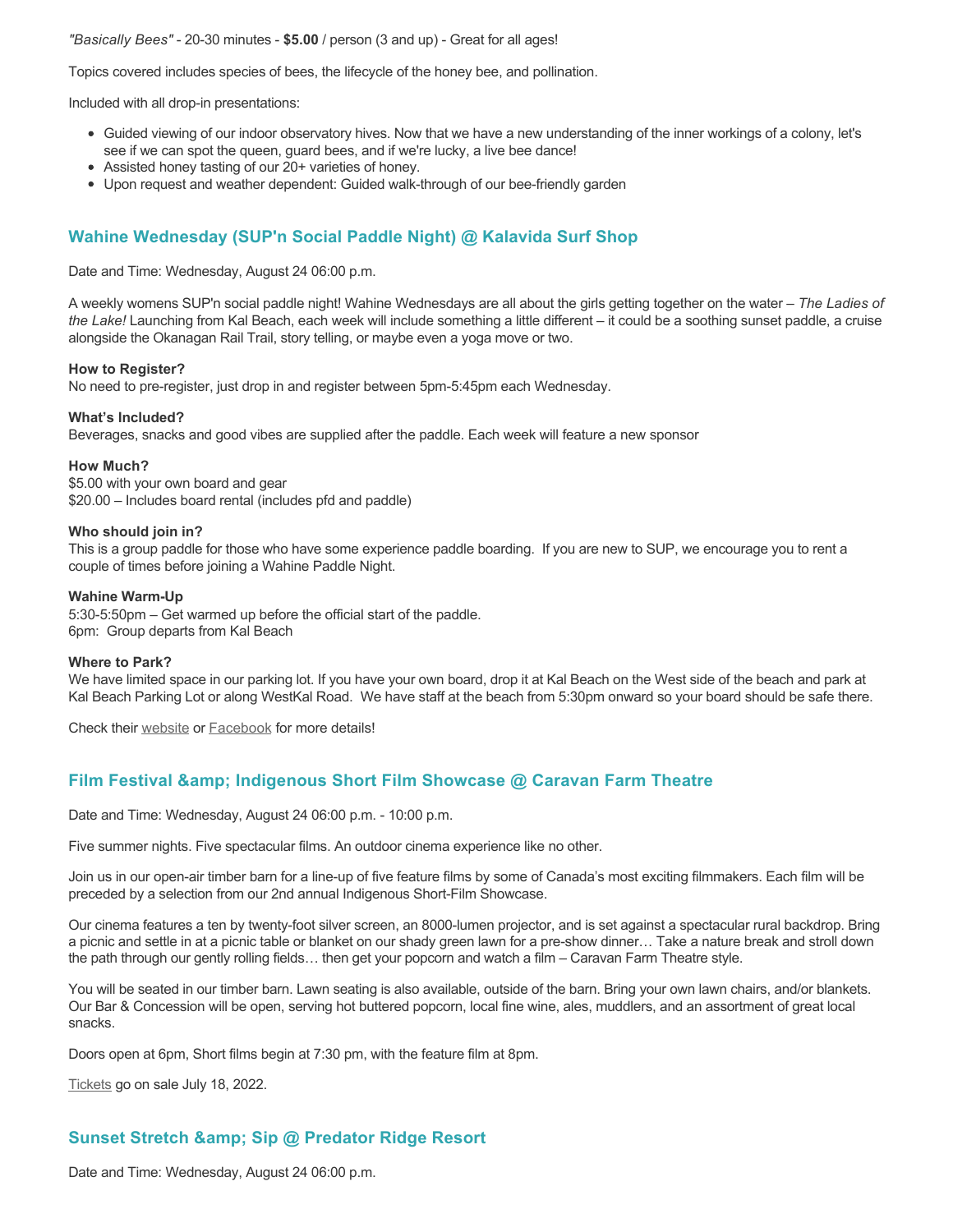Wind down on with us from 6-8pm with a deep stretch on the outdoor yoga platform at [Predator Ridge](https://www.predatorridge.com/events) while watching the sunset. One ticket includes a guided moderate 18-minute hike up to the platform, a 60 minute yoga flow while you take in the spectacular view of Okanagan Lake and move and flow with your breath.

After Savasana enjoy a glass of local Okanagan wine as you watch the sunset over the hills from the Namaste Platform.

This class is a perfect end to a long day of riding, hiking or golfing. We meet at 6pm: directions to the meeting spot will be emailed to you once purchase is confirmed. Please wear hiking shoes, bring water, and your own mat. All levels welcome.

Purchase your own individual box of charcuterie from [Crudité & Co.](https://cruditeandco.com/product/picnic-platter/) and we will bring it to the platform for you to enjoy after class! Order must be placed with plenty of notice, minimum 48 hours.

\*Please book early as spaces are limited\*

All classes are outdoors so please prepare for the weather. Vaccination passports not required.

# **Thursday, August 25, 2022**

# **Vernon Farmer's Market @ Kal Tire Place Parking Lot**

Date and Time: Thursday, August 25 08:00 a.m. - 1:00 p.m.

Join us every Monday and Thursday morning from 8:00 am to 1:00 pm from April to October for the Vernon Farmers' Market!

We are proud to be one of the Okanagan's oldest farmers' markets! Our market showcases a diverse number of delicious foods and one-of-a-kind products, which are all grown, made or baked by our local vendors. Discover fresh produce, fruit, eggs, meat, cheese, baked goods, plants, flowers, hand crafted products & so much more at the Vernon Farmers' Market!

# **Audio Land Walks @ Caravan Farm Theatre**

Date and Time: Thursday, August 25 09:00 a.m. - 5:00 p.m.

Caravan Farm Theatre presents the Audio Land Walk series.

An immersive audio experience, the Land Walks offer three unique, spellbinding audio creations that lead the listener on a 30 minute walk through our 80 acres. Created by four BC based artists, each story has been purpose built to guide the listener through the land: a meditation on the natural world and an experiment in the soundscape of storytelling.

Each walk is approximately 2.5km and 30-45 minutes long. Each booking can accommodate a group of up to 6 people.

Each guest will receive a sanitized MP3 player and a sanitized pair of over-ear headphones.

#### **Showtime:**

Click "[Buy Tickets](https://caravanfarmtheatre.com/show/the-land-walks/?ct=t%28EMAIL_CAMPAIGN_4_19_2022_13_43SEASON+2022%29&mc_cid=c02afad356&mc_eid=4778eb8892)" to see available times.

### **Summer Daily Tours @ Davison Orchards**

Date and Time: Thursday, August 25 10:00 a.m. - 4:00 p.m.

If you love tractor tours at the farm, we have some great news! Our tractor tours now run daily 10am to 4pm Monday to Saturday, and 11am to 4pm on Sundays!

### **Private Tours @ Mackie Lake House**

Date and Time: Thursday, August 25 10:00 a.m. - 4:00 p.m.

A tale of three teapots, a rattlesnake hunting Reverend, and a gift from the King of Naples! Discover these and a multitude of other fascinating stories at this historic grand home.

Pre-booked tours are available starting May 1, 2022. Tours can be booked from 10am-4pm Tuesdays, Wednesdays and Thursdays ONLY. We are currently unable to facilitate weekend tours due to spring and summer events.

Please call 250-545-1019 to reserve.

Tickets are \$13 per person – \$5 for young children.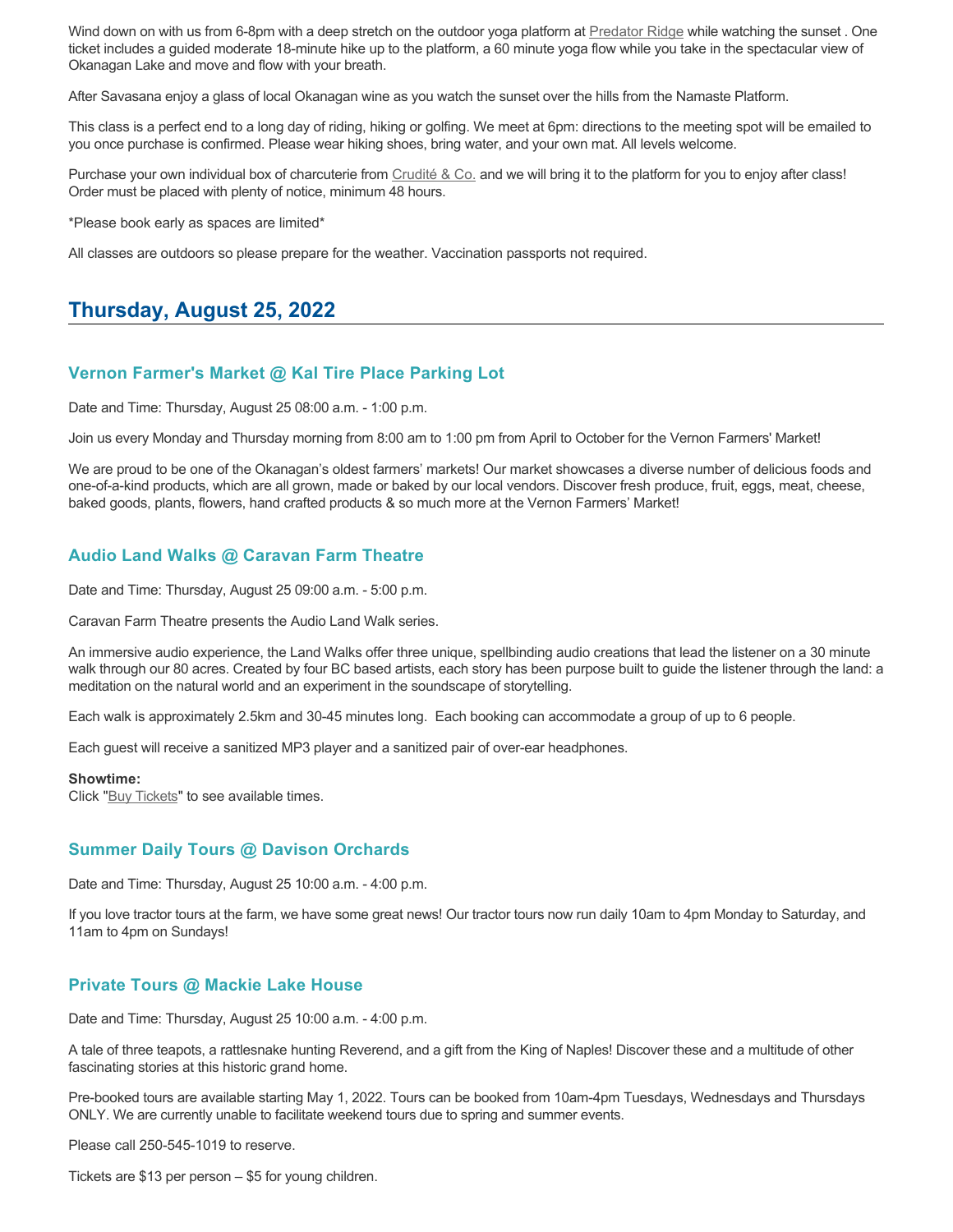Refreshing beverages are available for purchase after your tour as you enjoy the grounds at Mackie Lake House.

# **Summer Drop-in Presentations: Basically Bees @ Planet Bee**

Date and Time: Thursday, August 25 11:00 a.m. - 11:30 a.m.

*"Basically Bees"* - 20-30 minutes - **\$5.00** / person (3 and up) - Great for all ages!

Topics covered includes species of bees, the lifecycle of the honey bee, and pollination.

Included with all drop-in presentations:

- Guided viewing of our indoor observatory hives. Now that we have a new understanding of the inner workings of a colony, let's see if we can spot the queen, guard bees, and if we're lucky, a live bee dance!
- Assisted honey tasting of our 20+ varieties of honey.
- Upon request and weather dependent: Guided walk-through of our bee-friendly garden

*(No booking necessary, but groups of 10 or more are recommended to call in advance.)*

# **Re-Fill Your Cup Yoga Retreat with Grace and Flow @ Predator Ridge Resort**

Date and Time: Thursday, August 25 12:00 p.m. - 6:00 p.m.

Grace & Flow brings you a weekend filled with yoga, nature, wine, and laughter. Get away to reconnect, and leave feeling rested, revitalized and clear. Join them for a getaway in a gorgeous Cottage or Lodge Suite at the World-Class Predator Ridge Resort**,** surrounded by the breathtaking Okanagan Valley.

Retreat incluides:

- Luxury all-suite accommodation at [Predator Ridge Resort](https://www.predatorridge.com/).
- Happy hour welcome with local Okanagan wine.
- Daily gourmet buffet breakfast, including Predator Ridge's celebrated Sunday Brunch.
- Farm-to-table dinners at the Range Restaurant every evening, including wine-pairing.
- Multiple heart-centered, all-levels yoga classes
- Daily guided meditation, with added support for new practitioners

For more information vist their [website](https://graceandflow.ca/products/re-fill-your-cup-yoga-retreat-august-25-28-2022)!

# **Summer Drop-in Presentations: All About Bees @ Planet Bee**

Date and Time: Thursday, August 25 12:00 p.m. - 1:15 p.m.

Learn all about Bees!

*"All ABout Bees"* - 60-75 minutes - **\$15.00** / person (3 and up, recommended for ages 13+)

Includes all topics above plus pollen, royal jelly, propolis, and mead. Time permitting, we are happy to expand into any other areas of interest related to bees.

### **What's Included**

1 hour PowerPoint presentation followed by a guided viewing of our indoor observatory hives.

- Now that we have a new understanding of the inner workings of a colony, let's see if we can spot the queen, guard bees, and if we're lucky, a live bee dance!
- Assisted honey tasting of our 20+ varieties of honey.
- Upon request and weather dependent: Guided walk-through of our bee-friendly garden.
- Personalized 150g jar of honey for each guest.

# **Summer Drop-in Presentations: Basically Bees @ Planet Bee**

Date and Time: Thursday, August 25 02:00 p.m. - 2:30 p.m.

*"Basically Bees"* - 20-30 minutes - **\$5.00** / person (3 and up) - Great for all ages!

Topics covered includes species of bees, the lifecycle of the honey bee, and pollination.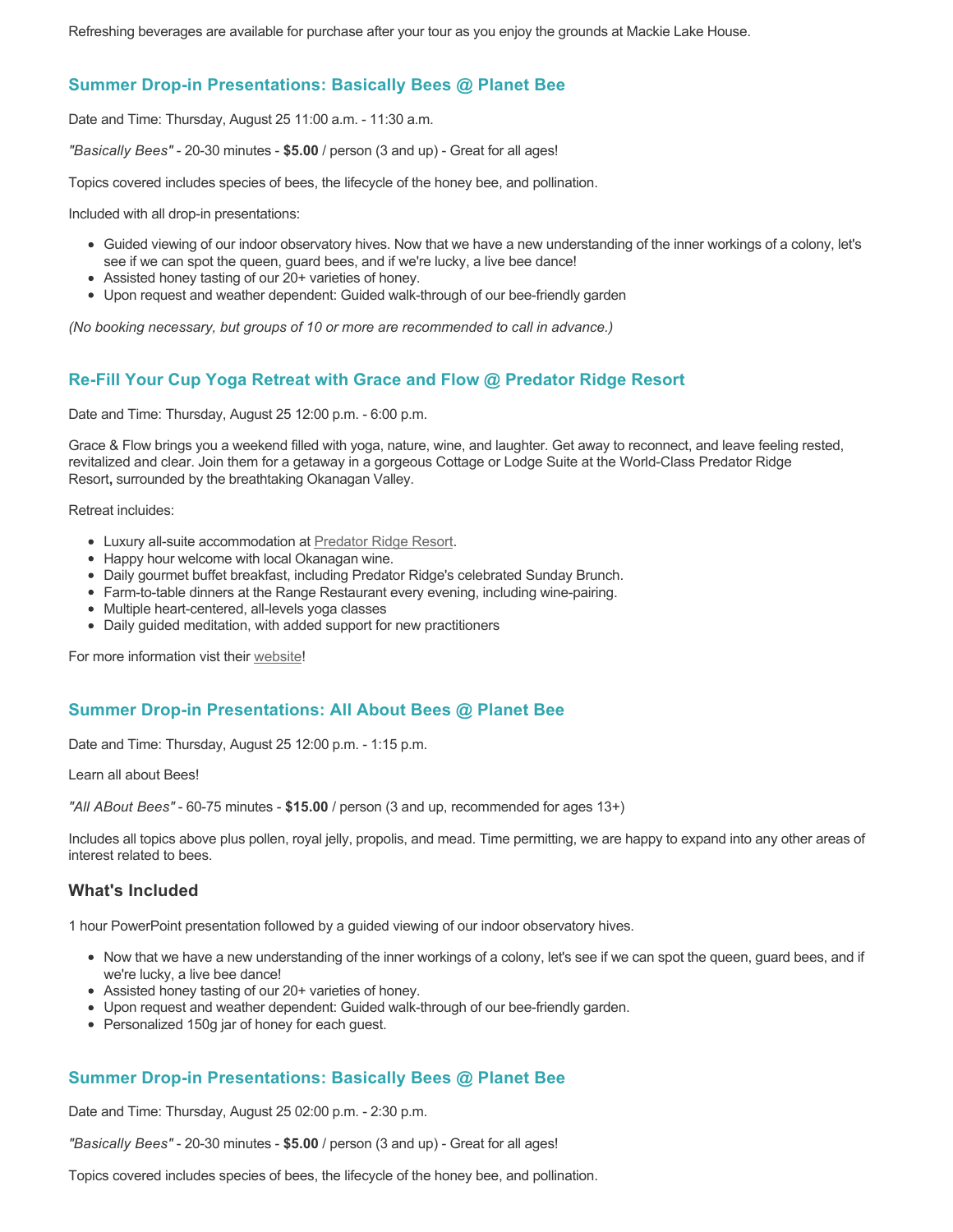Included with all drop-in presentations:

- Guided viewing of our indoor observatory hives. Now that we have a new understanding of the inner workings of a colony, let's see if we can spot the queen, guard bees, and if we're lucky, a live bee dance!
- Assisted honey tasting of our 20+ varieties of honey.
- Upon request and weather dependent: Guided walk-through of our bee-friendly garden

# **Kalamalka Garden (K'nmaĺka? Sәnqâĺtәn) Indigenous Garden Tours @ Okanagan College**

Date and Time: Thursday, August 25 02:00 p.m. - 3:30 p.m.

The tour of Kalamalka Garden will allow visitors to learn a brief history of Syilx (pronounced: see-eel), who are the Indigenous people of the Okanagan - and the Captikʷł (pronounced: chap-teek-cool) which are the stories, laws and cultural values of the Syilx Okanagan people, which have been passed down from generation to generation by oral tradition. Through these ancient stories, the Syilx have preserved their worldwide view and relationship with nature. Here at the Kalamalka Garden, guests will get to experience first hand the beauty and importance of both the Indigenous plant life and the traditional Indigenous knowledge that has existed for thousands of years, and still exists today.

Guests will have the opportunity to learn to identify traditional plants, understand how these plants are used for medicinal and food purposes, and see demonstrations of how to harvest and use the plants.

The tour presenter will provide short workshop on an Indigenous garden product and how it is grown, harvested and made into a gift. The workshop will explore the elements of traditional foods and medicines, history of the Okanagan area, Indigenous gardening techniques, and samples of foods from the garden.

# **Tour Details**

**DURATION:** Tours are available on Tuesdays and Thursdays starting at 2:00pm Tours are 1 hour – 1.5 hour.

#### **RATES:** \$30.00 – Adults \$5.00 – Children under 16 years old

All proceeds from the Garden Tours are used for operations.

Get your tickets [here!](https://www.eventbrite.ca/e/kalamalka-garden-tour-tickets-158617843239)

# **Downtown Sounds @ 2900 Plaza**

Date and Time: Thursday, August 25 06:00 p.m. - 7:30 p.m.

Join us at the 2900 Plaza every Thursday this summer to enjoy some awesome (free) music from 6pm-7:30pm!

July 7- Feet First

July 14- The Garcia Band

July 21- Forty Foot Fred

July 28- The Rockin Horse Band

August 4- The Shawn Lightfoot Band

August 11- The Keys

August 18- The Young'uns

August 25- Chipko Jones

Check the [Downtown Vernon Associations Facebook](https://www.facebook.com/downtownvernon/) for more details!

# **Film Festival & Indigenous Short Film Showcase @ Caravan Farm Theatre**

Date and Time: Thursday, August 25 06:00 p.m. - 10:00 p.m.

Five summer nights. Five spectacular films. An outdoor cinema experience like no other.

Join us in our open-air timber barn for a line-up of five feature films by some of Canada's most exciting filmmakers. Each film will be preceded by a selection from our 2nd annual Indigenous Short-Film Showcase.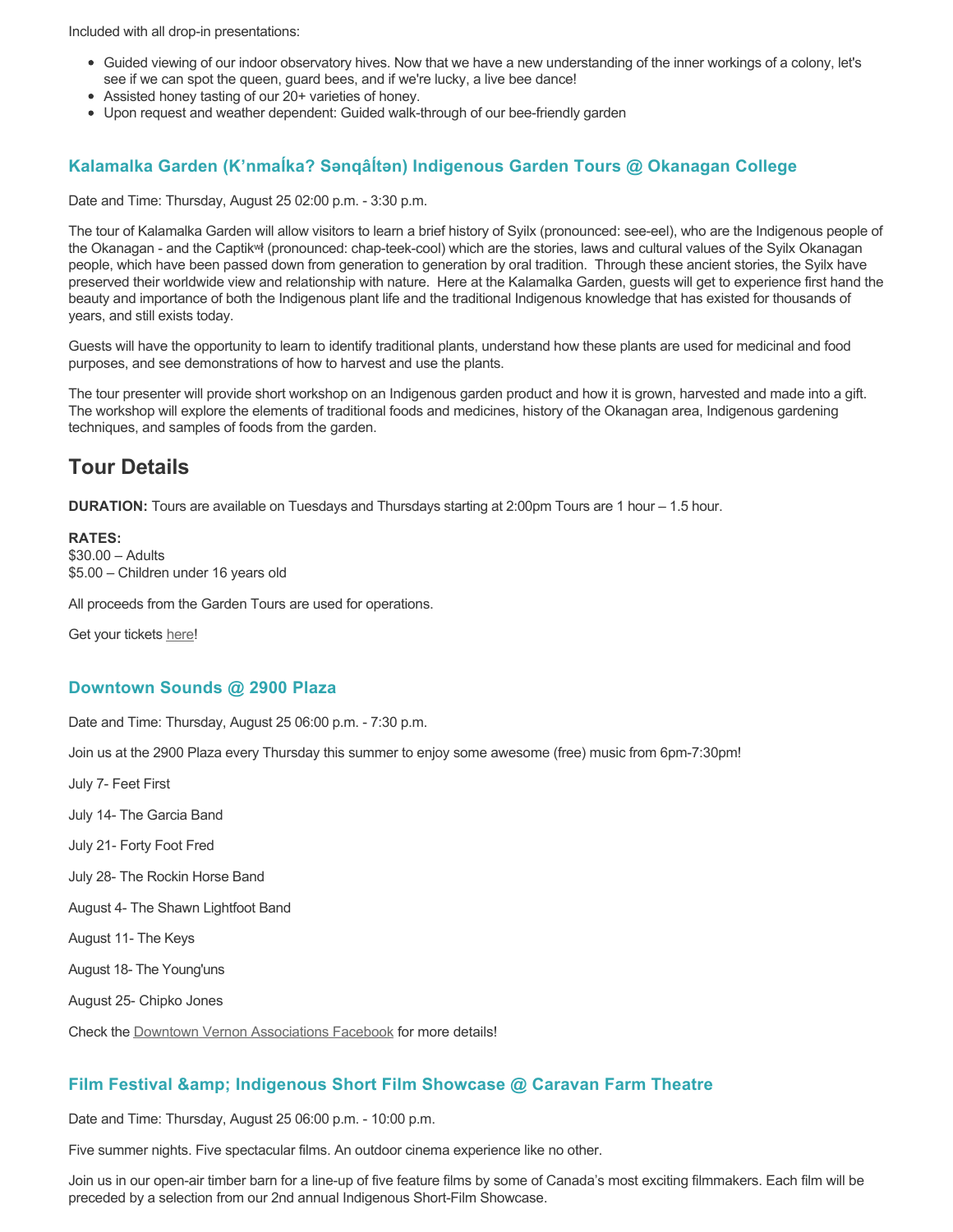Our cinema features a ten by twenty-foot silver screen, an 8000-lumen projector, and is set against a spectacular rural backdrop. Bring a picnic and settle in at a picnic table or blanket on our shady green lawn for a pre-show dinner… Take a nature break and stroll down the path through our gently rolling fields… then get your popcorn and watch a film – Caravan Farm Theatre style.

You will be seated in our timber barn. Lawn seating is also available, outside of the barn. Bring your own lawn chairs, and/or blankets. Our Bar & Concession will be open, serving hot buttered popcorn, local fine wine, ales, muddlers, and an assortment of great local snacks.

Doors open at 6pm, Short films begin at 7:30 pm, with the feature film at 8pm.

[Tickets](https://caravanfarmtheatre.com/show/film-festival/?ct=t%28EMAIL_CAMPAIGN_4_19_2022_13_43SEASON+2022%29&mc_cid=c02afad356&mc_eid=4778eb8892) go on sale July 18, 2022.

# **Friday, August 26, 2022**

# **Audio Land Walks @ Caravan Farm Theatre**

Date and Time: Friday, August 26 09:00 a.m. - 5:00 p.m.

Caravan Farm Theatre presents the Audio Land Walk series.

An immersive audio experience, the Land Walks offer three unique, spellbinding audio creations that lead the listener on a 30 minute walk through our 80 acres. Created by four BC based artists, each story has been purpose built to guide the listener through the land: a meditation on the natural world and an experiment in the soundscape of storytelling.

Each walk is approximately 2.5km and 30-45 minutes long. Each booking can accommodate a group of up to 6 people.

Each guest will receive a sanitized MP3 player and a sanitized pair of over-ear headphones.

#### **Showtime:**

Click "[Buy Tickets](https://caravanfarmtheatre.com/show/the-land-walks/?ct=t%28EMAIL_CAMPAIGN_4_19_2022_13_43SEASON+2022%29&mc_cid=c02afad356&mc_eid=4778eb8892)" to see available times.

# **Historic Downtown Mural Tours @ Greater Vernon Museum & Archives**

Date and Time: Friday, August 26 09:00 a.m. - 11:00 a.m.

The Historic Mural Tour takes you on a walking trip back into the past through Downtown Vernon. Discover all the places and ways our past meets our present.

Join our tour guides as they explore the lives and times of the individuals whose faces grace our city walls. Share in some of the stories of the people that helped create the vibrant, multicultural city that Vernon is today.

#### **Tour FAQs**

- Tours must be pre-booked. Tours will not run if there are no bookings.
- Tours are best for those aged 12+ with an intermediate level of activity anticipated (tours are  $\sim$ 5km and run from 1.5 2 hours).
- Comfortable shoes, layers of clothing, sunglasses and/or sun hat, raingear if necessary, water bottle, and camera are recommended.
- Tours go rain or shine and are non-refundable.
- For groups larger than 20, private bookings or community groups, please contact us for details.
- Tours start at the Museum & Archives of Vernon 3009 32 Avenue

Get your tickets [here!](https://www.eventbrite.com/e/historic-downtown-mural-tours-tickets-304983342387)

# **Summer Daily Tours @ Davison Orchards**

Date and Time: Friday, August 26 10:00 a.m. - 4:00 p.m.

If you love tractor tours at the farm, we have some great news! Our tractor tours now run daily 10am to 4pm Monday to Saturday, and 11am to 4pm on Sundays!

# **Summer Drop-in Presentations: Basically Bees @ Planet Bee**

Date and Time: Friday, August 26 11:00 a.m. - 11:30 a.m.

*"Basically Bees"* - 20-30 minutes - **\$5.00** / person (3 and up) - Great for all ages!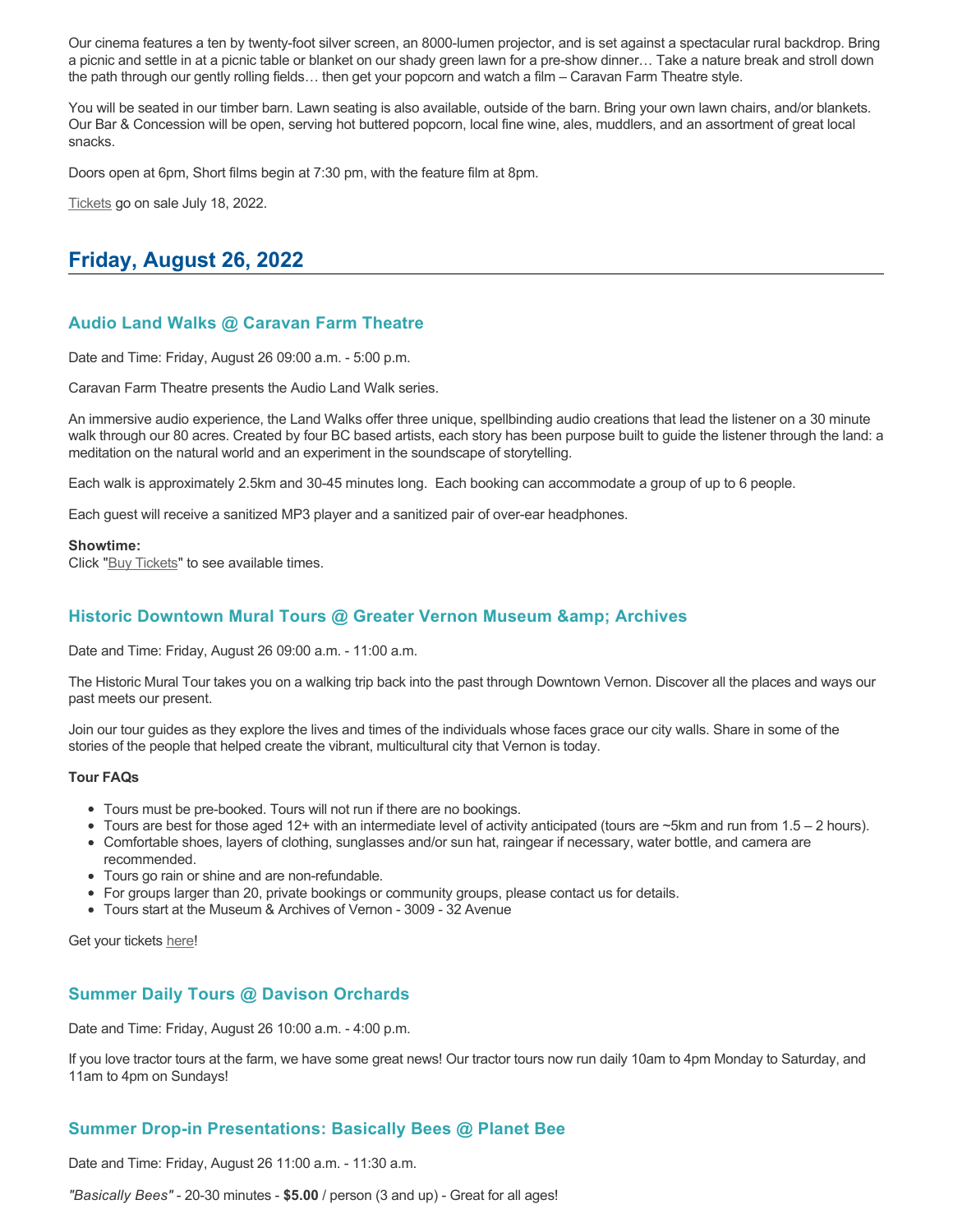Topics covered includes species of bees, the lifecycle of the honey bee, and pollination.

Included with all drop-in presentations:

- Guided viewing of our indoor observatory hives. Now that we have a new understanding of the inner workings of a colony, let's see if we can spot the queen, guard bees, and if we're lucky, a live bee dance!
- Assisted honey tasting of our 20+ varieties of honey.
- Upon request and weather dependent: Guided walk-through of our bee-friendly garden

*(No booking necessary, but groups of 10 or more are recommended to call in advance.)*

# **Re-Fill Your Cup Yoga Retreat with Grace and Flow @ Predator Ridge Resort**

Date and Time: Friday, August 26 12:00 p.m. - 6:00 p.m.

Grace & Flow brings you a weekend filled with yoga, nature, wine, and laughter. Get away to reconnect, and leave feeling rested, revitalized and clear. Join them for a getaway in a gorgeous Cottage or Lodge Suite at the World-Class Predator Ridge Resort**,** surrounded by the breathtaking Okanagan Valley.

Retreat incluides:

- Luxury all-suite accommodation at [Predator Ridge Resort](https://www.predatorridge.com/).
- Happy hour welcome with local Okanagan wine.
- Daily gourmet buffet breakfast, including Predator Ridge's celebrated Sunday Brunch.
- Farm-to-table dinners at the Range Restaurant every evening, including wine-pairing.
- Multiple heart-centered, all-levels yoga classes
- Daily guided meditation, with added support for new practitioners

For more information vist their [website](https://graceandflow.ca/products/re-fill-your-cup-yoga-retreat-august-25-28-2022)!

# **Summer Drop-in Presentations: All About Bees @ Planet Bee**

Date and Time: Friday, August 26 12:00 p.m. - 1:15 p.m.

Learn all about Bees!

*"All ABout Bees"* - 60-75 minutes - **\$15.00** / person (3 and up, recommended for ages 13+)

Includes all topics above plus pollen, royal jelly, propolis, and mead. Time permitting, we are happy to expand into any other areas of interest related to bees.

# **What's Included**

1 hour PowerPoint presentation followed by a guided viewing of our indoor observatory hives.

- Now that we have a new understanding of the inner workings of a colony, let's see if we can spot the queen, guard bees, and if we're lucky, a live bee dance!
- Assisted honey tasting of our 20+ varieties of honey.
- Upon request and weather dependent: Guided walk-through of our bee-friendly garden.
- Personalized 150g jar of honey for each guest.

# **The Audio Land Walks @ Caravan Farm Theatre**

Date and Time: Friday, August 26 01:00 p.m. - 4:30 p.m.

Caravan Farm Theatre presents the Audio Land Walk series.

An immersive audio experience, the Land Walks offer three unique, spellbinding audio creations that lead the listener on a 45 minute walk through our 80 acres. Created by four BC based artists, each story has been purpose built to guide the listener through the land: a meditation on the natural world and an experiment in the soundscape of storytelling.

Each walk is approximately 2.5km and 40-55 minutes long. Bookings can accommodate groups up to 6 people.

For more information and to buy tickets visit their [website!](https://caravanfarmtheatre.com/show/the-land-walks/)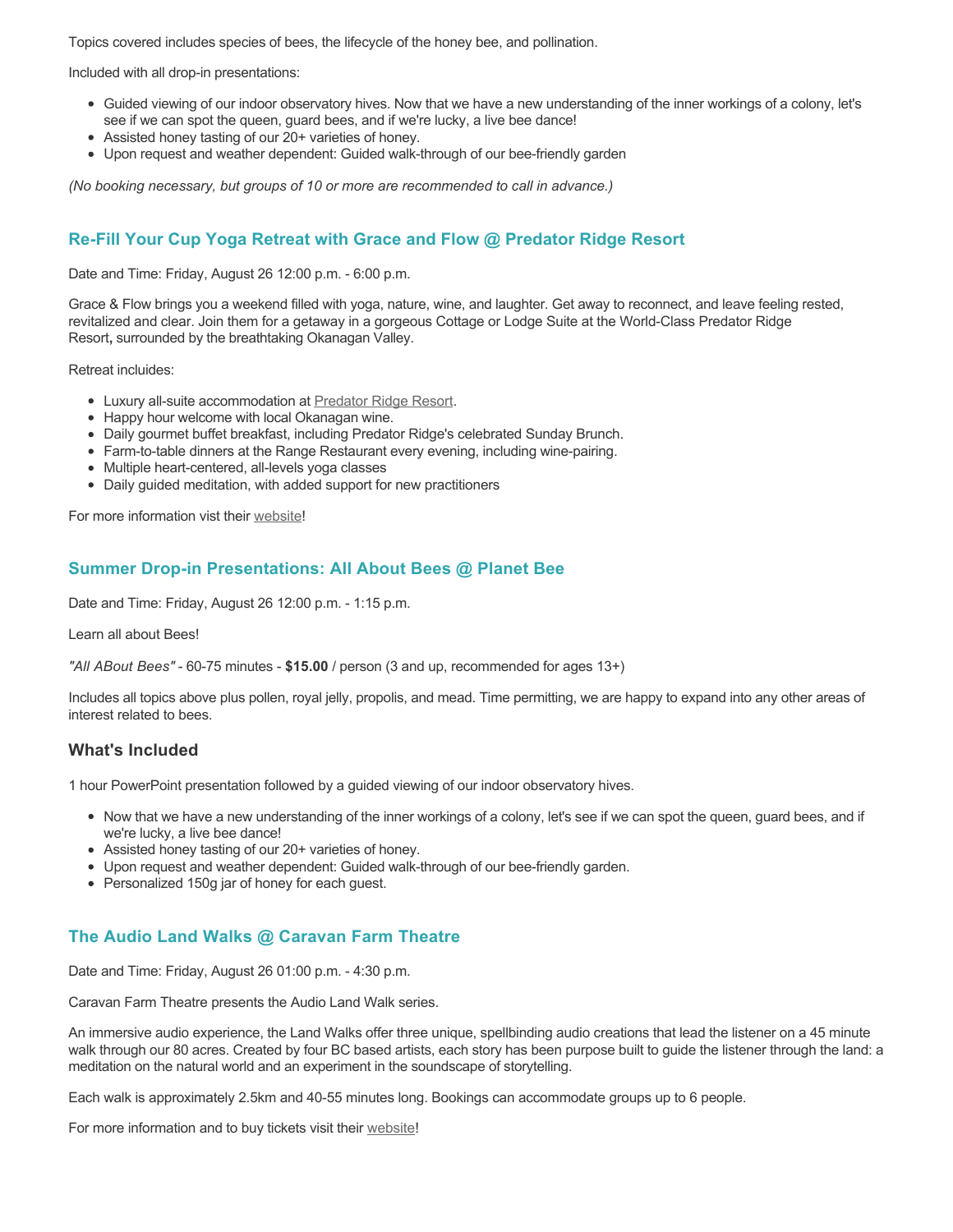# **Summer Drop-in Presentations: Basically Bees @ Planet Bee**

Date and Time: Friday, August 26 02:00 p.m. - 2:30 p.m.

*"Basically Bees"* - 20-30 minutes - **\$5.00** / person (3 and up) - Great for all ages!

Topics covered includes species of bees, the lifecycle of the honey bee, and pollination.

Included with all drop-in presentations:

- Guided viewing of our indoor observatory hives. Now that we have a new understanding of the inner workings of a colony, let's see if we can spot the queen, guard bees, and if we're lucky, a live bee dance!
- Assisted honey tasting of our 20+ varieties of honey.
- Upon request and weather dependent: Guided walk-through of our bee-friendly garden

# **Polson Artisan Night Market @ Polson Park**

Date and Time: Friday, August 26 04:00 p.m. - 8:00 p.m.

From May 20 to September 2, 2022, the Polson Artisan Night Market will be operating in Polson Park, Vernon BC.

Join us Friday nights at this fun event featuring 50 vendors from the surrounding area.

Come check out a mix of skilled local producers, makers and growers each week.

# **Music at Mackie Summer Concert Series @ Mackie Lake House**

Date and Time: Friday, August 26 05:00 p.m. - 10:00 p.m.

#### **Music at Mackie Summer Concert Series**

We're dedicating the first performance to all Father's and hope they had a wonderful Father's Day.

We're pleased to once again offer six (6) music events for the 2022 summer concert series. We will offer package sales and/or individual sales to each music event. Tickets go on sale in early April!

(Thursday) June 30th - We welcome back [Amy Bishop.](https://protect-ca.mimecast.com/s/97KDCk8v46IYY8Pc4eTtT?domain=mackiehouse.us3.list-manage.com) The crowd went crazy for this artist last year and we love the fact that she's joining us for our series. We will have [Shabbang Food Truck](https://protect-ca.mimecast.com/s/hGWiClxw48FOO0jTKiFD6?domain=mackiehouse.us3.list-manage.com) on site for this performance so please bring your appetite!

(Friday) July 8th - TBD

(Friday) July 22nd - [Josh + Bex](https://protect-ca.mimecast.com/s/LfcBCmOx47s11B9u0QwFr?domain=mackiehouse.us3.list-manage.com)

This sensational folk duo will be bringing their original material and we are sure they will be a crowd pleaser. Once again, please save room and buy dinner at [Gord Oh's Food Truck](https://protect-ca.mimecast.com/s/oREECnxy4GFllAkujC-Hs?domain=mackiehouse.us3.list-manage.com) which will be on site for the performance.

#### (Friday) August 12th - [Under the Rocks Band](https://protect-ca.mimecast.com/s/wmzjCoVz4AhlljQujeM8P?domain=mackiehouse.us3.list-manage.com)

We're going to have a lot of fun with this band and we're hoping that all the bluegrass lovers out there will join us for their first-time performance at Mackie Lake House. We just know you won't be able to stay in your seat! [Mi Taqueria Mexican Cantina](https://protect-ca.mimecast.com/s/IidvCp8A59IQQ17s1mbiS?domain=mackiehouse.us3.list-manage.com) will be providing some delicious Mexican food for your dinner purchase.

#### (Friday) August 26th - [Emily Rault Duo](https://protect-ca.mimecast.com/s/1ZJZCq7B4AsLLKVczxAAc?domain=mackiehouse.us3.list-manage.com)

This young singer comes to us from Vancouver. She'll be offering a bit of Motown, a bit of Jazz, and will just be returning from a European tour, in time to perform for us at Mackie Lake House.

(Friday) Sept. 9th - We end our season with the Lent Brothers and Neil Fraser. Most of you will be familiar with their smooth blues sound and jazz repertoire. It'll be a great way to wind up our season. Make sure you don't miss it. [Mi Taqueria Mexican Cantina](https://protect-ca.mimecast.com/s/mUjmCr8D4gIwwPWTPinKw?domain=mackiehouse.us3.list-manage.com) will be the food truck on site for this event.

Ticket sales begin April 2022 on [ticketseller.ca.](https://ticketseller.ca/) You do not want to miss your chance to see all these great artists!

# **Film Festival & Indigenous Short Film Showcase @ Caravan Farm Theatre**

Date and Time: Friday, August 26 06:00 p.m. - 10:00 p.m.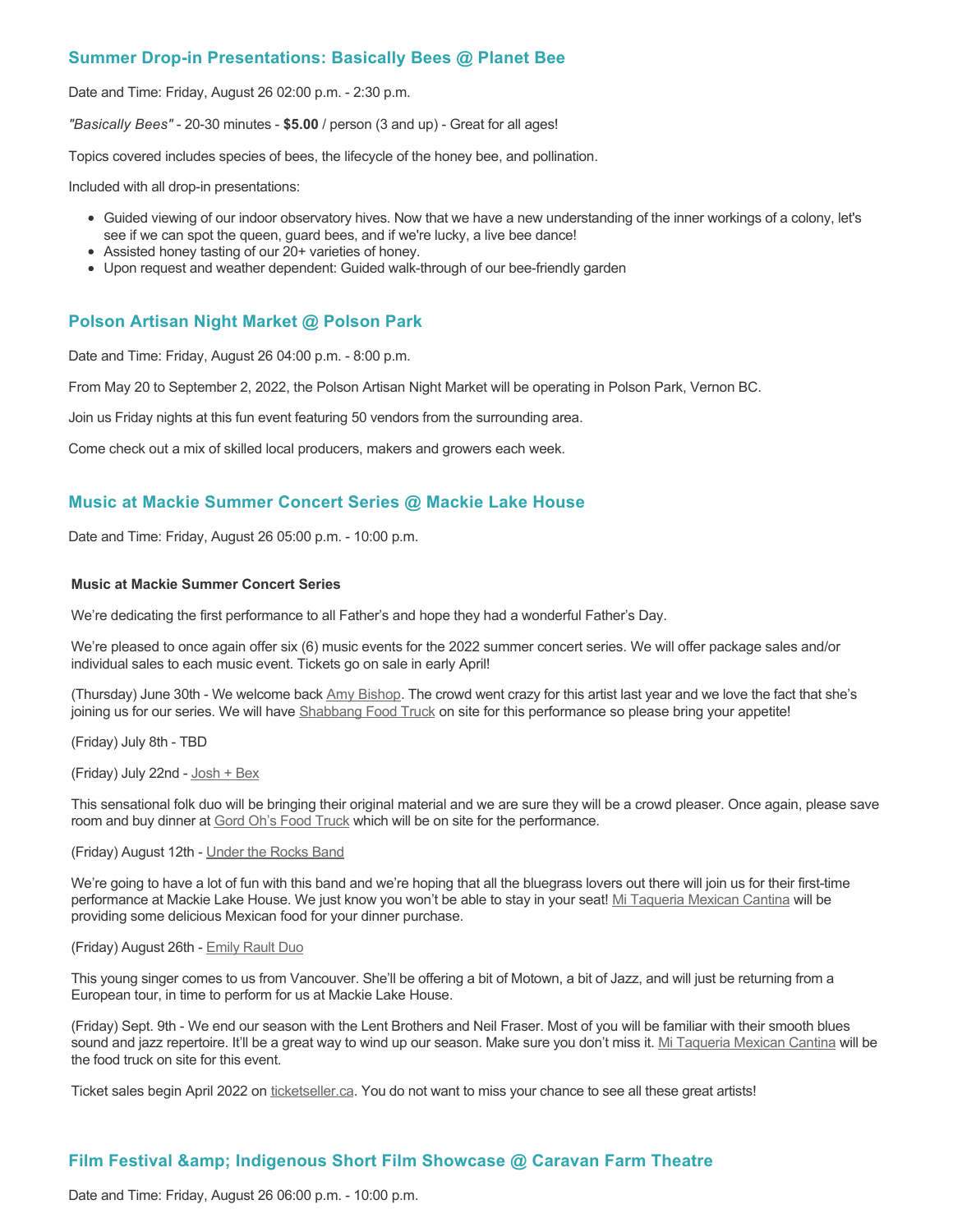Five summer nights. Five spectacular films. An outdoor cinema experience like no other.

Join us in our open-air timber barn for a line-up of five feature films by some of Canada's most exciting filmmakers. Each film will be preceded by a selection from our 2nd annual Indigenous Short-Film Showcase.

Our cinema features a ten by twenty-foot silver screen, an 8000-lumen projector, and is set against a spectacular rural backdrop. Bring a picnic and settle in at a picnic table or blanket on our shady green lawn for a pre-show dinner… Take a nature break and stroll down the path through our gently rolling fields… then get your popcorn and watch a film – Caravan Farm Theatre style.

You will be seated in our timber barn. Lawn seating is also available, outside of the barn. Bring your own lawn chairs, and/or blankets. Our Bar & Concession will be open, serving hot buttered popcorn, local fine wine, ales, muddlers, and an assortment of great local snacks.

Doors open at 6pm, Short films begin at 7:30 pm, with the feature film at 8pm.

[Tickets](https://caravanfarmtheatre.com/show/film-festival/?ct=t%28EMAIL_CAMPAIGN_4_19_2022_13_43SEASON+2022%29&mc_cid=c02afad356&mc_eid=4778eb8892) go on sale July 18, 2022.

# **Saturday, August 27, 2022**

# **Audio Land Walks @ Caravan Farm Theatre**

Date and Time: Saturday, August 27 09:00 a.m. - 5:00 p.m.

Caravan Farm Theatre presents the Audio Land Walk series.

An immersive audio experience, the Land Walks offer three unique, spellbinding audio creations that lead the listener on a 30 minute walk through our 80 acres. Created by four BC based artists, each story has been purpose built to guide the listener through the land: a meditation on the natural world and an experiment in the soundscape of storytelling.

Each walk is approximately 2.5km and 30-45 minutes long. Each booking can accommodate a group of up to 6 people.

Each guest will receive a sanitized MP3 player and a sanitized pair of over-ear headphones.

#### **Showtime:**

Click "[Buy Tickets](https://caravanfarmtheatre.com/show/the-land-walks/?ct=t%28EMAIL_CAMPAIGN_4_19_2022_13_43SEASON+2022%29&mc_cid=c02afad356&mc_eid=4778eb8892)" to see available times.

# **Goat Yoga @ O'Keefe Ranch**

Date and Time: Saturday, August 27 09:00 a.m. - 12:00 p.m.

Yoga with Goats is back! Join Samantha Richardson for a season of yoga with four legged friends.

Ticket includes a one-hour yoga session prior to the Ranch opening. Yoga is located outdoors in the company of the Ranch's goats. Each goat has its own personality to woo you over, whether they are looking for some extra scratches, trying to make you laugh or just want to take a nap under your downward dog, you never know what they will do!

Afterwards, enjoy the Ranches grounds, take a tour of the mansion, visit the general store, and explore the buildings. Each ticket includes a complimentary general store candy bag. If you book on a Saturday, you can also enjoy the many role play artists including live music and song, demonstrations, school sessions and much, much more. Allow yourself about 2 hours to see the grounds and another hour if you stay for lunch.

To book your tickets click [here!](https://tickets.ticketseller.ca/TheatreManager/1/login&event=3417)

# **VJH Foundation Charity Classic Golf Tournament @ Predator Ridge Resort**

Date and Time: Saturday, August 27 10:00 a.m. - 10:00 p.m.

After two years of virtual events, we are delighted to share that the VJH Foundation Charity Classic Golf Tournament is happening at Predator Ridge Resort on Saturday August 27th.

Registration and more details are expected in early April. Be sure to sign your team up early so you don't miss out!

# **Guided Trail Tour @ Allan Brooks Nature Centre**

Date and Time: Saturday, August 27 10:00 a.m. - 10:30 a.m.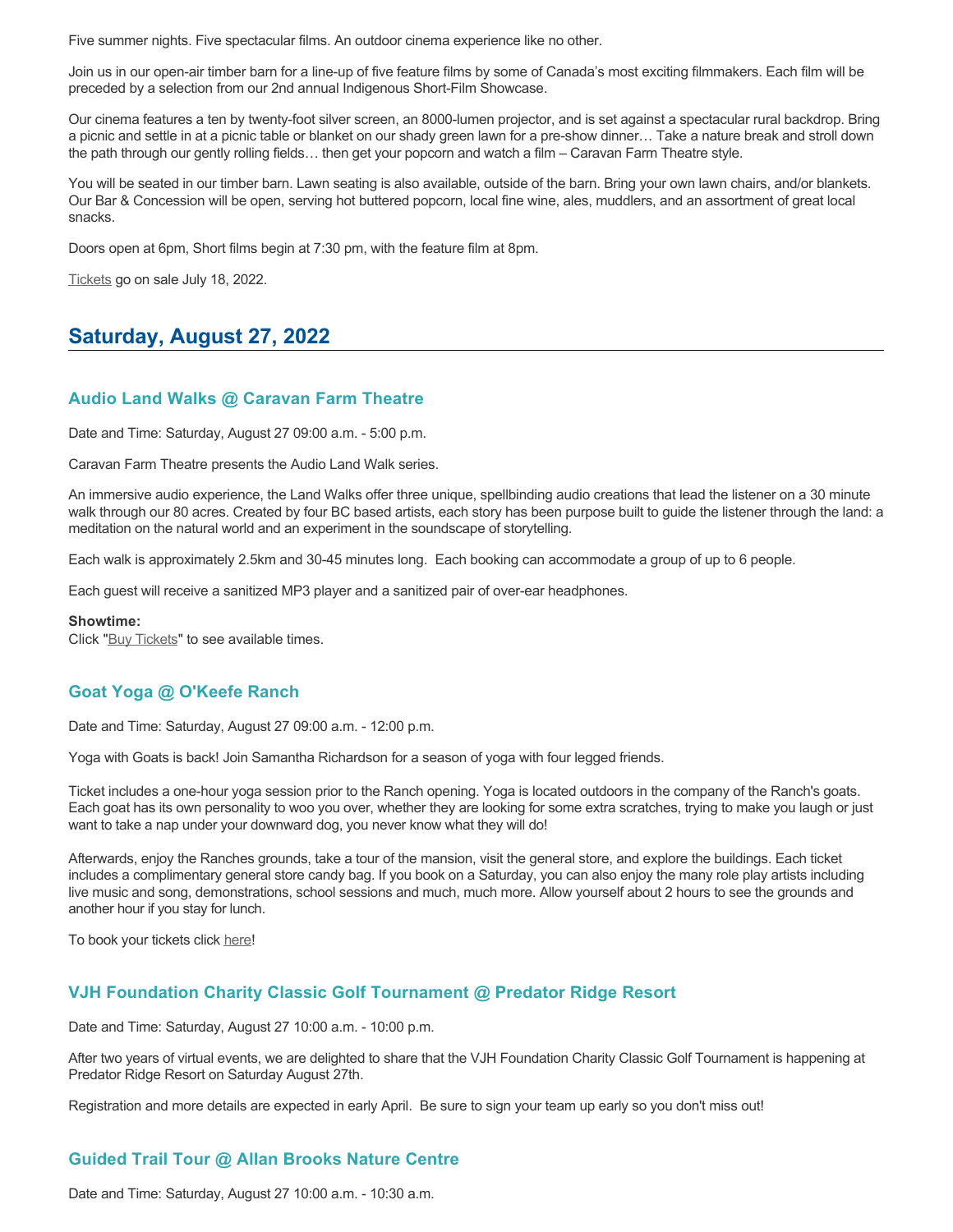Join us on a short walk through our rare and delicate grassland ecosystem! Learn about grassland plants and animals, their special traits that allow them to live in this hot, dry habitat and how they interact. Touch, smell, and feel as we explore the wilderness all around us! This tour starts at the trailhead and follows an easy gravel path loop around the centre.

**Fee:** \$5.00 per person *(youth under 16 + ABNC members are FREE!). Registration is required.* 

\*\*\*Please note, ABNC programming will be cancelled should the temperatures exceed 35C, for the safety of all patrons and staff.

Visit their [website](https://abnc.ca/events/events-calendar/) to register!

# **Summer Daily Tours @ Davison Orchards**

Date and Time: Saturday, August 27 10:00 a.m. - 4:00 p.m.

If you love tractor tours at the farm, we have some great news! Our tractor tours now run daily 10am to 4pm Monday to Saturday, and 11am to 4pm on Sundays!

# **Summer Drop-in Presentations: Basically Bees @ Planet Bee**

Date and Time: Saturday, August 27 11:00 a.m. - 11:30 a.m.

*"Basically Bees"* - 20-30 minutes - **\$5.00** / person (3 and up) - Great for all ages!

Topics covered includes species of bees, the lifecycle of the honey bee, and pollination.

Included with all drop-in presentations:

- Guided viewing of our indoor observatory hives. Now that we have a new understanding of the inner workings of a colony, let's see if we can spot the queen, guard bees, and if we're lucky, a live bee dance!
- Assisted honey tasting of our 20+ varieties of honey.
- Upon request and weather dependent: Guided walk-through of our bee-friendly garden

*(No booking necessary, but groups of 10 or more are recommended to call in advance.)*

# **Re-Fill Your Cup Yoga Retreat with Grace and Flow @ Predator Ridge Resort**

Date and Time: Saturday, August 27 12:00 p.m. - 6:00 p.m.

Grace & Flow brings you a weekend filled with yoga, nature, wine, and laughter. Get away to reconnect, and leave feeling rested, revitalized and clear. Join them for a getaway in a gorgeous Cottage or Lodge Suite at the World-Class Predator Ridge Resort**,** surrounded by the breathtaking Okanagan Valley.

Retreat incluides:

- Luxury all-suite accommodation at [Predator Ridge Resort](https://www.predatorridge.com/).
- Happy hour welcome with local Okanagan wine.
- Daily gourmet buffet breakfast, including Predator Ridge's celebrated Sunday Brunch.
- Farm-to-table dinners at the Range Restaurant every evening, including wine-pairing.
- Multiple heart-centered, all-levels yoga classes
- Daily guided meditation, with added support for new practitioners

For more information vist their [website](https://graceandflow.ca/products/re-fill-your-cup-yoga-retreat-august-25-28-2022)!

### **Summer Drop-in Presentations: All About Bees @ Planet Bee**

Date and Time: Saturday, August 27 12:00 p.m. - 1:15 p.m.

Learn all about Bees!

*"All ABout Bees"* - 60-75 minutes - **\$15.00** / person (3 and up, recommended for ages 13+)

Includes all topics above plus pollen, royal jelly, propolis, and mead. Time permitting, we are happy to expand into any other areas of interest related to bees.

### **What's Included**

1 hour PowerPoint presentation followed by a guided viewing of our indoor observatory hives.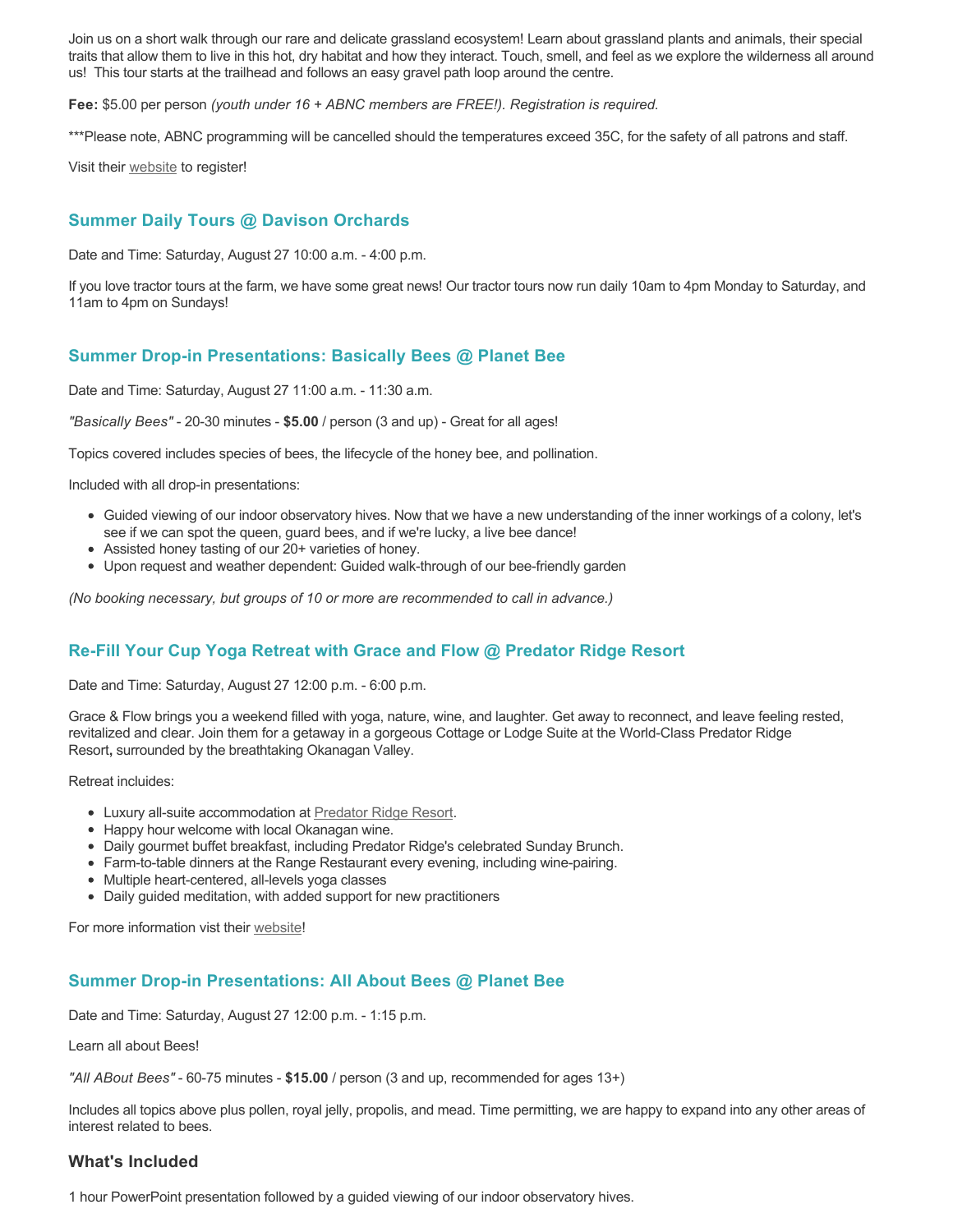- Now that we have a new understanding of the inner workings of a colony, let's see if we can spot the queen, guard bees, and if we're lucky, a live bee dance!
- Assisted honey tasting of our 20+ varieties of honey.
- Upon request and weather dependent: Guided walk-through of our bee-friendly garden.
- Personalized 150g jar of honey for each guest.

# **The Audio Land Walks @ Caravan Farm Theatre**

Date and Time: Saturday, August 27 01:00 p.m. - 4:30 p.m.

Caravan Farm Theatre presents the Audio Land Walk series.

An immersive audio experience, the Land Walks offer three unique, spellbinding audio creations that lead the listener on a 45 minute walk through our 80 acres. Created by four BC based artists, each story has been purpose built to guide the listener through the land: a meditation on the natural world and an experiment in the soundscape of storytelling.

Each walk is approximately 2.5km and 40-55 minutes long. Bookings can accommodate groups up to 6 people.

For more information and to buy tickets visit their [website!](https://caravanfarmtheatre.com/show/the-land-walks/)

### **Summer Drop-in Presentations: Basically Bees @ Planet Bee**

Date and Time: Saturday, August 27 02:00 p.m. - 2:30 p.m.

*"Basically Bees"* - 20-30 minutes - **\$5.00** / person (3 and up) - Great for all ages!

Topics covered includes species of bees, the lifecycle of the honey bee, and pollination.

Included with all drop-in presentations:

- Guided viewing of our indoor observatory hives. Now that we have a new understanding of the inner workings of a colony, let's see if we can spot the queen, guard bees, and if we're lucky, a live bee dance!
- Assisted honey tasting of our 20+ varieties of honey.
- Upon request and weather dependent: Guided walk-through of our bee-friendly garden

# **Film Festival & Indigenous Short Film Showcase @ Caravan Farm Theatre**

Date and Time: Saturday, August 27 06:00 p.m. - 10:00 p.m.

Five summer nights. Five spectacular films. An outdoor cinema experience like no other.

Join us in our open-air timber barn for a line-up of five feature films by some of Canada's most exciting filmmakers. Each film will be preceded by a selection from our 2nd annual Indigenous Short-Film Showcase.

Our cinema features a ten by twenty-foot silver screen, an 8000-lumen projector, and is set against a spectacular rural backdrop. Bring a picnic and settle in at a picnic table or blanket on our shady green lawn for a pre-show dinner… Take a nature break and stroll down the path through our gently rolling fields… then get your popcorn and watch a film – Caravan Farm Theatre style.

You will be seated in our timber barn. Lawn seating is also available, outside of the barn. Bring your own lawn chairs, and/or blankets. Our Bar & Concession will be open, serving hot buttered popcorn, local fine wine, ales, muddlers, and an assortment of great local snacks.

Doors open at 6pm, Short films begin at 7:30 pm, with the feature film at 8pm.

[Tickets](https://caravanfarmtheatre.com/show/film-festival/?ct=t%28EMAIL_CAMPAIGN_4_19_2022_13_43SEASON+2022%29&mc_cid=c02afad356&mc_eid=4778eb8892) go on sale July 18, 2022.

# **Riot on the Roof @ The Vernon Public Art Gallery**

Date and Time: Saturday, August 27 07:00 p.m. - 11:30 p.m.

The countdown is on for Vernon's biggest alternative art party is on Saturday, August 27th. Live music, murals and art displays, performances, food, and so much more!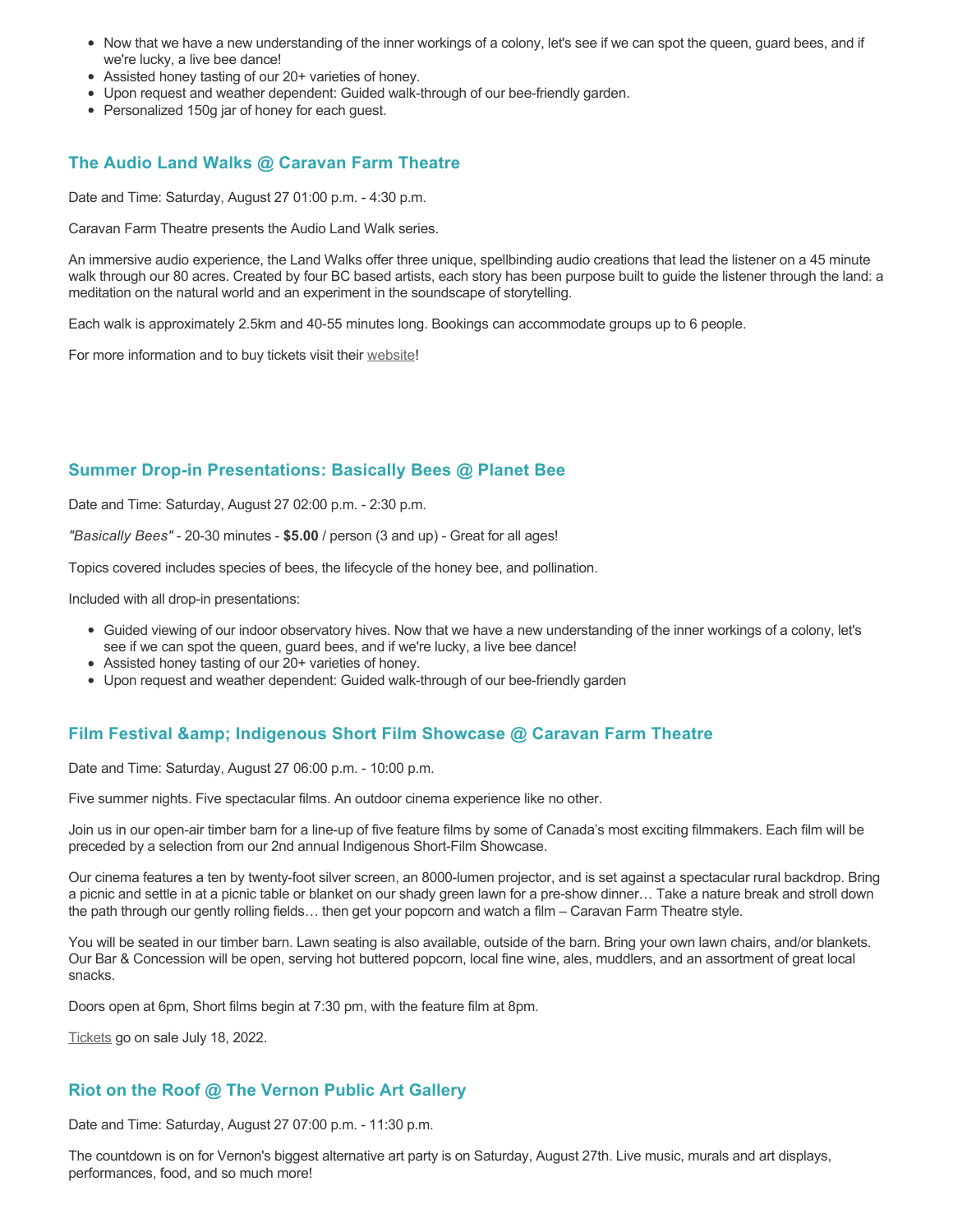# **Sunday, August 28, 2022**

### **Vernon Jubilee Hospital Foundation Charity Classic**

Date and Time: Sunday, August 28 07:30 a.m. - 7:00 p.m.

The Charity Classic is the North Okanagan's premier golf tournament with a purpose to support excellence in healthcare. Join us for an exclusive day on the spectacular greens of Predator Ridge Resort. Enjoy a day of golf, networking with community members, gourmet food, handcrafted beverages and so much more. A day you do not want to miss in support of Vernon Jubilee Hospital Foundation.

# **Audio Land Walks @ Caravan Farm Theatre**

Date and Time: Sunday, August 28 09:00 a.m. - 5:00 p.m.

Caravan Farm Theatre presents the Audio Land Walk series.

An immersive audio experience, the Land Walks offer three unique, spellbinding audio creations that lead the listener on a 30 minute walk through our 80 acres. Created by four BC based artists, each story has been purpose built to guide the listener through the land: a meditation on the natural world and an experiment in the soundscape of storytelling.

Each walk is approximately 2.5km and 30-45 minutes long. Each booking can accommodate a group of up to 6 people.

Each guest will receive a sanitized MP3 player and a sanitized pair of over-ear headphones.

#### **Showtime:**

Click "[Buy Tickets](https://caravanfarmtheatre.com/show/the-land-walks/?ct=t%28EMAIL_CAMPAIGN_4_19_2022_13_43SEASON+2022%29&mc_cid=c02afad356&mc_eid=4778eb8892)" to see available times.

### **Yoga + Mimosas @ Predator Ridge Resort**

Date and Time: Sunday, August 28 10:00 a.m.

Grace & Flow is back at [Predator Ridge Resort](https://www.predatorridge.com/events) to bring you *Yoga + Mimosa's!* One ticket includes a 60 min yoga flow on the outdoor Lavender Platform set amongst gorgeous lavender fields.

After Savasana enjoy a juicy mimosa while taking in the view of one of the Okanagan's many treasures.

Class begins at 10 am. Access the Lavender Platform by vehicle in the Predator Ridge Commonage Neighbourhood. All levels welcome.

\*Please book early as spaces are limited\*

All classes are outdoors so please prepare for the weather. Vaccination passports not required.

Must bring your own yoga mat, no spare mats available to borrow. Directions to the platform will be emailed out to you along with a waiver once purchase is confirmed.

### **Summer Drop-in Presentations: Basically Bees @ Planet Bee**

Date and Time: Sunday, August 28 11:00 a.m. - 11:30 a.m.

*"Basically Bees"* - 20-30 minutes - **\$5.00** / person (3 and up) - Great for all ages!

Topics covered includes species of bees, the lifecycle of the honey bee, and pollination.

Included with all drop-in presentations:

- Guided viewing of our indoor observatory hives. Now that we have a new understanding of the inner workings of a colony, let's see if we can spot the queen, guard bees, and if we're lucky, a live bee dance!
- Assisted honey tasting of our 20+ varieties of honey.
- Upon request and weather dependent: Guided walk-through of our bee-friendly garden

*(No booking necessary, but groups of 10 or more are recommended to call in advance.)*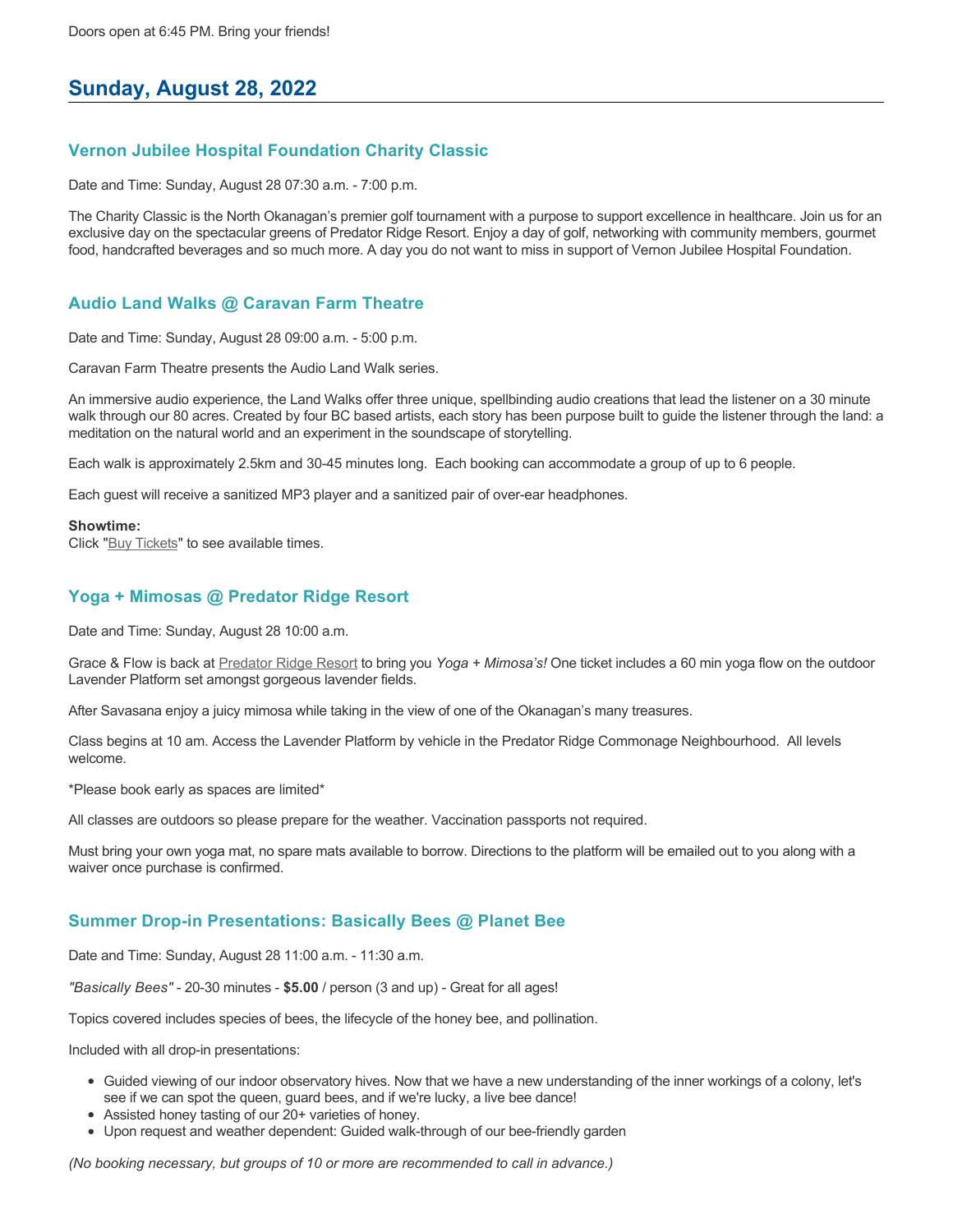# **Summer Daily Tours @ Davison Orchards**

Date and Time: Sunday, August 28 11:00 a.m. - 4:00 p.m.

If you love tractor tours at the farm, we have some great news! Our tractor tours now run daily 10am to 4pm Monday to Saturday, and 11am to 4pm on Sundays!

### **Re-Fill Your Cup Yoga Retreat with Grace and Flow @ Predator Ridge Resort**

Date and Time: Sunday, August 28 12:00 p.m. - 6:00 p.m.

Grace & Flow brings you a weekend filled with yoga, nature, wine, and laughter. Get away to reconnect, and leave feeling rested, revitalized and clear. Join them for a getaway in a gorgeous Cottage or Lodge Suite at the World-Class Predator Ridge Resort**,** surrounded by the breathtaking Okanagan Valley.

Retreat incluides:

- Luxury all-suite accommodation at [Predator Ridge Resort](https://www.predatorridge.com/).
- Happy hour welcome with local Okanagan wine.
- Daily gourmet buffet breakfast, including Predator Ridge's celebrated Sunday Brunch.
- Farm-to-table dinners at the Range Restaurant every evening, including wine-pairing.
- Multiple heart-centered, all-levels yoga classes
- Daily guided meditation, with added support for new practitioners

For more information vist their [website](https://graceandflow.ca/products/re-fill-your-cup-yoga-retreat-august-25-28-2022)!

### **Summer Drop-in Presentations: All About Bees @ Planet Bee**

Date and Time: Sunday, August 28 12:00 p.m. - 1:15 p.m.

Learn all about Bees!

*"All ABout Bees"* - 60-75 minutes - **\$15.00** / person (3 and up, recommended for ages 13+)

Includes all topics above plus pollen, royal jelly, propolis, and mead. Time permitting, we are happy to expand into any other areas of interest related to bees.

### **What's Included**

1 hour PowerPoint presentation followed by a guided viewing of our indoor observatory hives.

- Now that we have a new understanding of the inner workings of a colony, let's see if we can spot the queen, guard bees, and if we're lucky, a live bee dance!
- Assisted honey tasting of our 20+ varieties of honey.
- Upon request and weather dependent: Guided walk-through of our bee-friendly garden.
- Personalized 150g jar of honey for each quest.

# **The Audio Land Walks @ Caravan Farm Theatre**

Date and Time: Sunday, August 28 01:00 p.m. - 4:30 p.m.

Caravan Farm Theatre presents the Audio Land Walk series.

An immersive audio experience, the Land Walks offer three unique, spellbinding audio creations that lead the listener on a 45 minute walk through our 80 acres. Created by four BC based artists, each story has been purpose built to guide the listener through the land: a meditation on the natural world and an experiment in the soundscape of storytelling.

Each walk is approximately 2.5km and 40-55 minutes long. Bookings can accommodate groups up to 6 people.

For more information and to buy tickets visit their [website!](https://caravanfarmtheatre.com/show/the-land-walks/)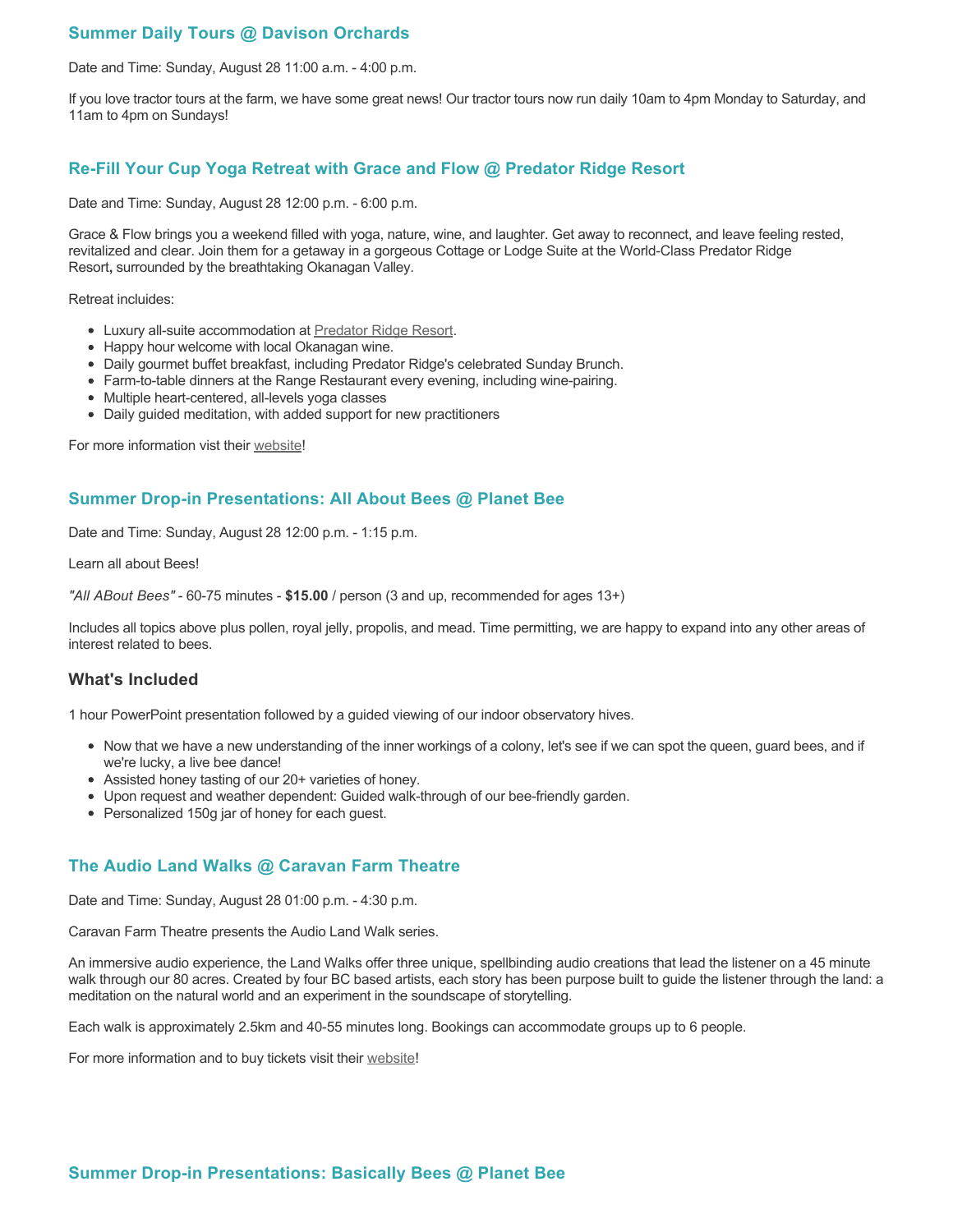Date and Time: Sunday, August 28 02:00 p.m. - 2:30 p.m.

*"Basically Bees"* - 20-30 minutes - **\$5.00** / person (3 and up) - Great for all ages!

Topics covered includes species of bees, the lifecycle of the honey bee, and pollination.

Included with all drop-in presentations:

- Guided viewing of our indoor observatory hives. Now that we have a new understanding of the inner workings of a colony, let's see if we can spot the queen, guard bees, and if we're lucky, a live bee dance!
- Assisted honey tasting of our 20+ varieties of honey.
- Upon request and weather dependent: Guided walk-through of our bee-friendly garden

# **Monday, August 29, 2022**

# **Vernon Farmer's Market @ Kal Tire Place Parking Lot**

Date and Time: Monday, August 29 08:00 a.m. - 1:00 p.m.

Join us every Monday and Thursday morning from 8:00 am to 1:00 pm from April to October for the Vernon Farmers' Market!

We are proud to be one of the Okanagan's oldest farmers' markets! Our market showcases a diverse number of delicious foods and one-of-a-kind products, which are all grown, made or baked by our local vendors. Discover fresh produce, fruit, eggs, meat, cheese, baked goods, plants, flowers, hand crafted products & so much more at the Vernon Farmers' Market!

# **Audio Land Walks @ Caravan Farm Theatre**

Date and Time: Monday, August 29 09:00 a.m. - 5:00 p.m.

Caravan Farm Theatre presents the Audio Land Walk series.

An immersive audio experience, the Land Walks offer three unique, spellbinding audio creations that lead the listener on a 30 minute walk through our 80 acres. Created by four BC based artists, each story has been purpose built to guide the listener through the land: a meditation on the natural world and an experiment in the soundscape of storytelling.

Each walk is approximately 2.5km and 30-45 minutes long. Each booking can accommodate a group of up to 6 people.

Each guest will receive a sanitized MP3 player and a sanitized pair of over-ear headphones.

#### **Showtime:**

Click "[Buy Tickets](https://caravanfarmtheatre.com/show/the-land-walks/?ct=t%28EMAIL_CAMPAIGN_4_19_2022_13_43SEASON+2022%29&mc_cid=c02afad356&mc_eid=4778eb8892)" to see available times.

# **Summer Daily Tours @ Davison Orchards**

Date and Time: Monday, August 29 10:00 a.m. - 4:00 p.m.

If you love tractor tours at the farm, we have some great news! Our tractor tours now run daily 10am to 4pm Monday to Saturday, and 11am to 4pm on Sundays!

# **Summer Drop-in Presentations: Basically Bees @ Planet Bee**

Date and Time: Monday, August 29 11:00 a.m. - 11:30 a.m.

*"Basically Bees"* - 20-30 minutes - **\$5.00** / person (3 and up) - Great for all ages!

Topics covered includes species of bees, the lifecycle of the honey bee, and pollination.

Included with all drop-in presentations:

- Guided viewing of our indoor observatory hives. Now that we have a new understanding of the inner workings of a colony, let's see if we can spot the queen, guard bees, and if we're lucky, a live bee dance!
- Assisted honey tasting of our 20+ varieties of honey.
- Upon request and weather dependent: Guided walk-through of our bee-friendly garden

*(No booking necessary, but groups of 10 or more are recommended to call in advance.)*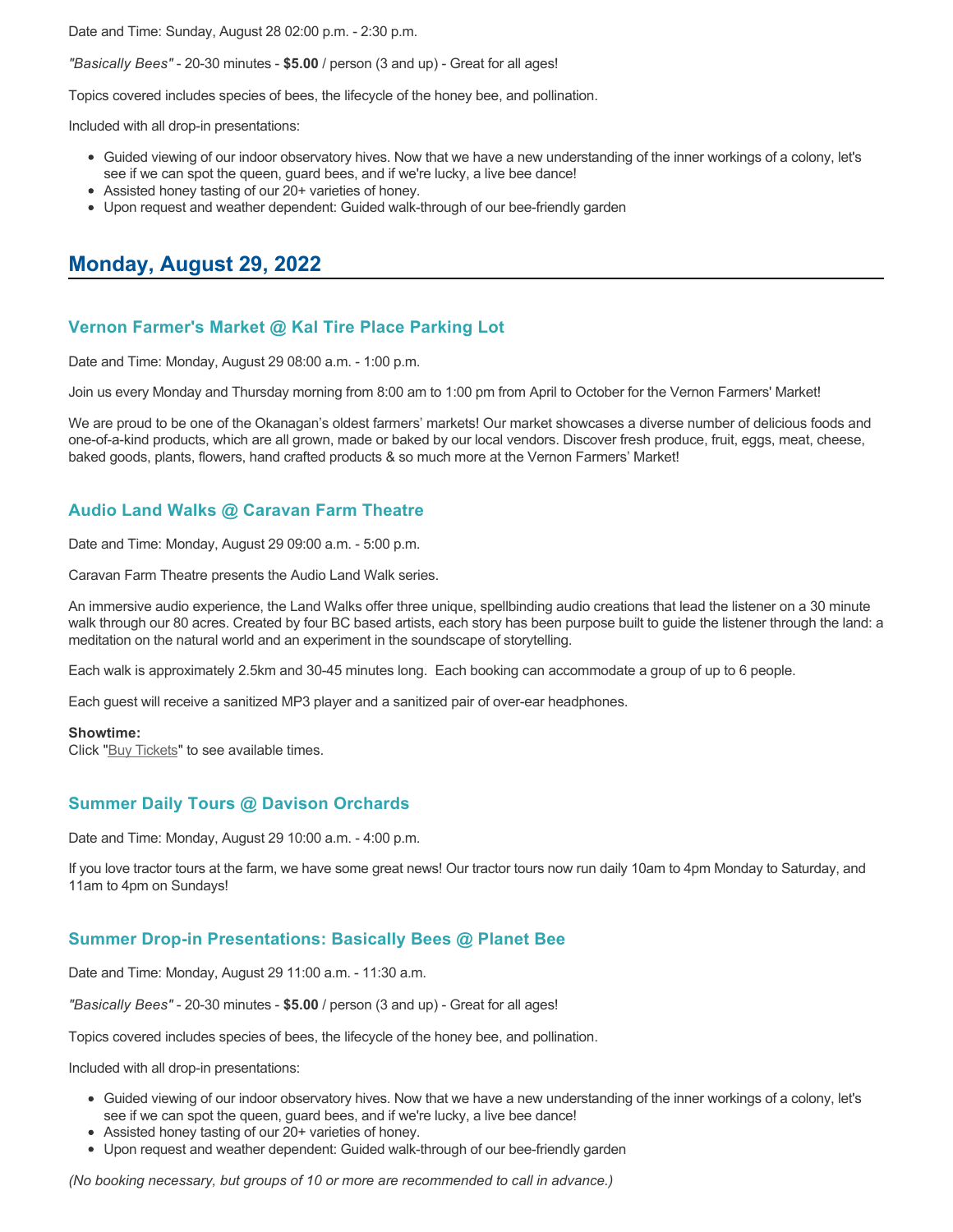# **Summer Drop-in Presentations: All About Bees @ Planet Bee**

Date and Time: Monday, August 29 12:00 p.m. - 1:15 p.m.

Learn all about Bees!

*"All ABout Bees"* - 60-75 minutes - **\$15.00** / person (3 and up, recommended for ages 13+)

Includes all topics above plus pollen, royal jelly, propolis, and mead. Time permitting, we are happy to expand into any other areas of interest related to bees.

### **What's Included**

1 hour PowerPoint presentation followed by a guided viewing of our indoor observatory hives.

- Now that we have a new understanding of the inner workings of a colony, let's see if we can spot the queen, guard bees, and if we're lucky, a live bee dance!
- Assisted honey tasting of our 20+ varieties of honey.
- Upon request and weather dependent: Guided walk-through of our bee-friendly garden.
- Personalized 150g jar of honey for each guest.

# **Summer Drop-in Presentations: Basically Bees @ Planet Bee**

Date and Time: Monday, August 29 02:00 p.m. - 2:30 p.m.

*"Basically Bees"* - 20-30 minutes - **\$5.00** / person (3 and up) - Great for all ages!

Topics covered includes species of bees, the lifecycle of the honey bee, and pollination.

Included with all drop-in presentations:

- Guided viewing of our indoor observatory hives. Now that we have a new understanding of the inner workings of a colony, let's see if we can spot the queen, guard bees, and if we're lucky, a live bee dance!
- Assisted honey tasting of our 20+ varieties of honey.
- Upon request and weather dependent: Guided walk-through of our bee-friendly garden

# **Tuesday, August 30, 2022**

# **Audio Land Walks @ Caravan Farm Theatre**

Date and Time: Tuesday, August 30 09:00 a.m. - 5:00 p.m.

Caravan Farm Theatre presents the Audio Land Walk series.

An immersive audio experience, the Land Walks offer three unique, spellbinding audio creations that lead the listener on a 30 minute walk through our 80 acres. Created by four BC based artists, each story has been purpose built to guide the listener through the land: a meditation on the natural world and an experiment in the soundscape of storytelling.

Each walk is approximately 2.5km and 30-45 minutes long. Each booking can accommodate a group of up to 6 people.

Each guest will receive a sanitized MP3 player and a sanitized pair of over-ear headphones.

#### **Showtime:**

Click "[Buy Tickets](https://caravanfarmtheatre.com/show/the-land-walks/?ct=t%28EMAIL_CAMPAIGN_4_19_2022_13_43SEASON+2022%29&mc_cid=c02afad356&mc_eid=4778eb8892)" to see available times.

# **Summer Daily Tours @ Davison Orchards**

Date and Time: Tuesday, August 30 10:00 a.m. - 4:00 p.m.

If you love tractor tours at the farm, we have some great news! Our tractor tours now run daily 10am to 4pm Monday to Saturday, and 11am to 4pm on Sundays!

# **Private Tours @ Mackie Lake House**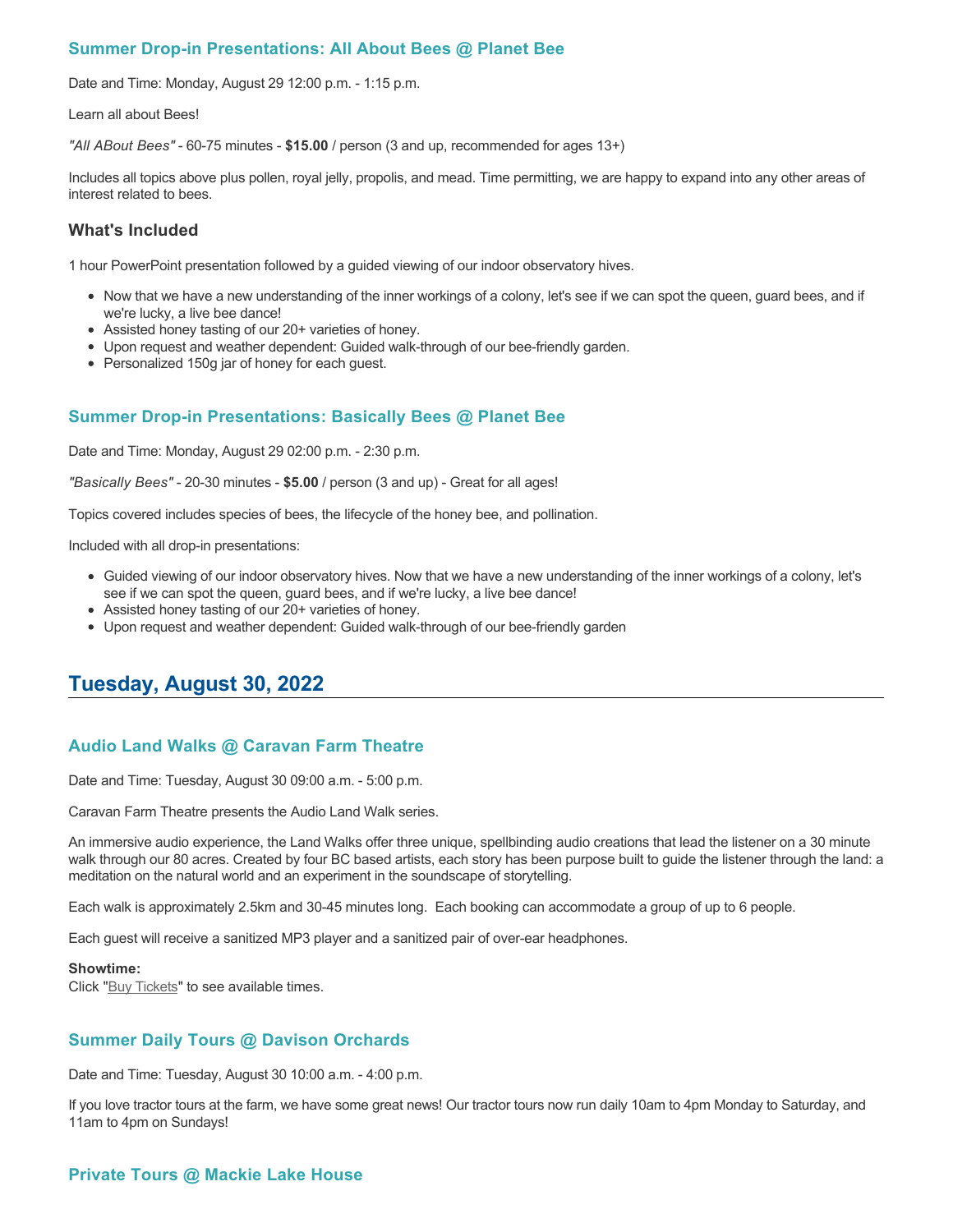Date and Time: Tuesday, August 30 10:00 a.m. - 4:00 p.m.

A tale of three teapots, a rattlesnake hunting Reverend, and a gift from the King of Naples! Discover these and a multitude of other fascinating stories at this historic grand home.

Pre-booked tours are available starting May 1, 2022. Tours can be booked from 10am-4pm Tuesdays, Wednesdays and Thursdays ONLY. We are currently unable to facilitate weekend tours due to spring and summer events.

Please call 250-545-1019 to reserve.

Tickets are \$13 per person – \$5 for young children.

Refreshing beverages are available for purchase after your tour as you enjoy the grounds at Mackie Lake House.

# **Summer Drop-in Presentations: Basically Bees @ Planet Bee**

Date and Time: Tuesday, August 30 11:00 a.m. - 11:30 a.m.

*"Basically Bees"* - 20-30 minutes - **\$5.00** / person (3 and up) - Great for all ages!

Topics covered includes species of bees, the lifecycle of the honey bee, and pollination.

Included with all drop-in presentations:

- Guided viewing of our indoor observatory hives. Now that we have a new understanding of the inner workings of a colony, let's see if we can spot the queen, guard bees, and if we're lucky, a live bee dance!
- Assisted honey tasting of our 20+ varieties of honey.
- Upon request and weather dependent: Guided walk-through of our bee-friendly garden

*(No booking necessary, but groups of 10 or more are recommended to call in advance.)*

# **Summer Drop-in Presentations: All About Bees @ Planet Bee**

Date and Time: Tuesday, August 30 12:00 p.m. - 1:15 p.m.

Learn all about Bees!

*"All ABout Bees"* - 60-75 minutes - **\$15.00** / person (3 and up, recommended for ages 13+)

Includes all topics above plus pollen, royal jelly, propolis, and mead. Time permitting, we are happy to expand into any other areas of interest related to bees.

# **What's Included**

1 hour PowerPoint presentation followed by a guided viewing of our indoor observatory hives.

- Now that we have a new understanding of the inner workings of a colony, let's see if we can spot the queen, guard bees, and if we're lucky, a live bee dance!
- Assisted honey tasting of our 20+ varieties of honey.
- Upon request and weather dependent: Guided walk-through of our bee-friendly garden.
- Personalized 150g jar of honey for each guest.

# **Summer Drop-in Presentations: Basically Bees @ Planet Bee**

Date and Time: Tuesday, August 30 02:00 p.m. - 2:30 p.m.

*"Basically Bees"* - 20-30 minutes - **\$5.00** / person (3 and up) - Great for all ages!

Topics covered includes species of bees, the lifecycle of the honey bee, and pollination.

Included with all drop-in presentations:

- Guided viewing of our indoor observatory hives. Now that we have a new understanding of the inner workings of a colony, let's see if we can spot the queen, guard bees, and if we're lucky, a live bee dance!
- Assisted honey tasting of our 20+ varieties of honey.
- Upon request and weather dependent: Guided walk-through of our bee-friendly garden

# **Kalamalka Garden (K'nmaĺka? Sәnqâĺtәn) Indigenous Garden Tours @ Okanagan College**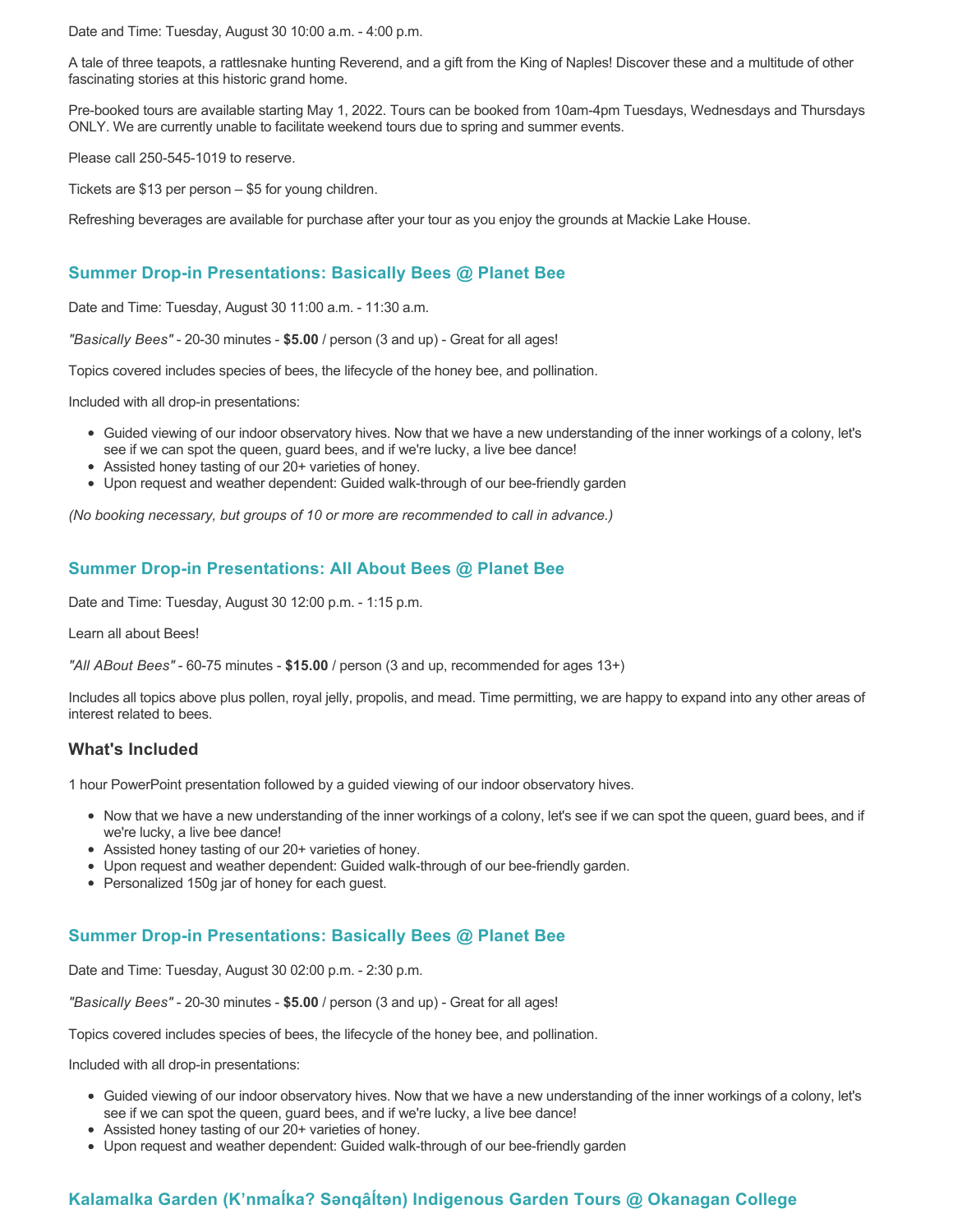Date and Time: Tuesday, August 30 02:00 p.m. - 3:30 p.m.

The tour of Kalamalka Garden will allow visitors to learn a brief history of Syilx (pronounced: see-eel), who are the Indigenous people of the Okanagan - and the Captikʷł (pronounced: chap-teek-cool) which are the stories, laws and cultural values of the Syilx Okanagan people, which have been passed down from generation to generation by oral tradition. Through these ancient stories, the Syilx have preserved their worldwide view and relationship with nature. Here at the Kalamalka Garden, guests will get to experience first hand the beauty and importance of both the Indigenous plant life and the traditional Indigenous knowledge that has existed for thousands of years, and still exists today.

Guests will have the opportunity to learn to identify traditional plants, understand how these plants are used for medicinal and food purposes, and see demonstrations of how to harvest and use the plants.

The tour presenter will provide short workshop on an Indigenous garden product and how it is grown, harvested and made into a gift. The workshop will explore the elements of traditional foods and medicines, history of the Okanagan area, Indigenous gardening techniques, and samples of foods from the garden.

# **Tour Details**

**DURATION:** Tours are available on Tuesdays and Thursdays starting at 2:00pm Tours are 1 hour – 1.5 hour.

**RATES:** \$30.00 – Adults \$5.00 – Children under 16 years old

All proceeds from the Garden Tours are used for operations.

Get your tickets [here!](https://www.eventbrite.ca/e/kalamalka-garden-tour-tickets-158617843239)

# **Live Music @ Range Lounge & Grill (Predator Ridge Resort)**

Date and Time: Tuesday, August 30 05:00 p.m. - 7:00 p.m.

During the summer, join us every Tuesday from 5 -7pm for our series of live music performances by local Okanagan artists.

Join us in Range & Lounge Grill to enjoy dinner during the event (dinner reservations are recommended).

# **Historic Downtown Mural Tours @ Greater Vernon Museum & Archives**

Date and Time: Tuesday, August 30 06:00 p.m. - 8:00 p.m.

The Historic Mural Tour takes you on a walking trip back into the past through Downtown Vernon. Discover all the places and ways our past meets our present.

Join our tour guides as they explore the lives and times of the individuals whose faces grace our city walls. Share in some of the stories of the people that helped create the vibrant, multicultural city that Vernon is today.

#### **Tour FAQs**

- Tours must be pre-booked. Tours will not run if there are no bookings.
- Tours are best for those aged 12+ with an intermediate level of activity anticipated (tours are  $\sim$ 5km and run from 1.5 2 hours).
- Comfortable shoes, layers of clothing, sunglasses and/or sun hat, raingear if necessary, water bottle, and camera are
- recommended. • Tours go rain or shine and are non-refundable.
- For groups larger than 20, private bookings or community groups, please contact us for details.
- Tours start at the Museum & Archives of Vernon 3009 32nd Avenue

Get your tickets [here!](https://www.eventbrite.com/e/historic-downtown-mural-tours-tickets-304983342387)

# **Wednesday, August 31, 2022**

# **Audio Land Walks @ Caravan Farm Theatre**

Date and Time: Wednesday, August 31 09:00 a.m. - 5:00 p.m.

Caravan Farm Theatre presents the Audio Land Walk series.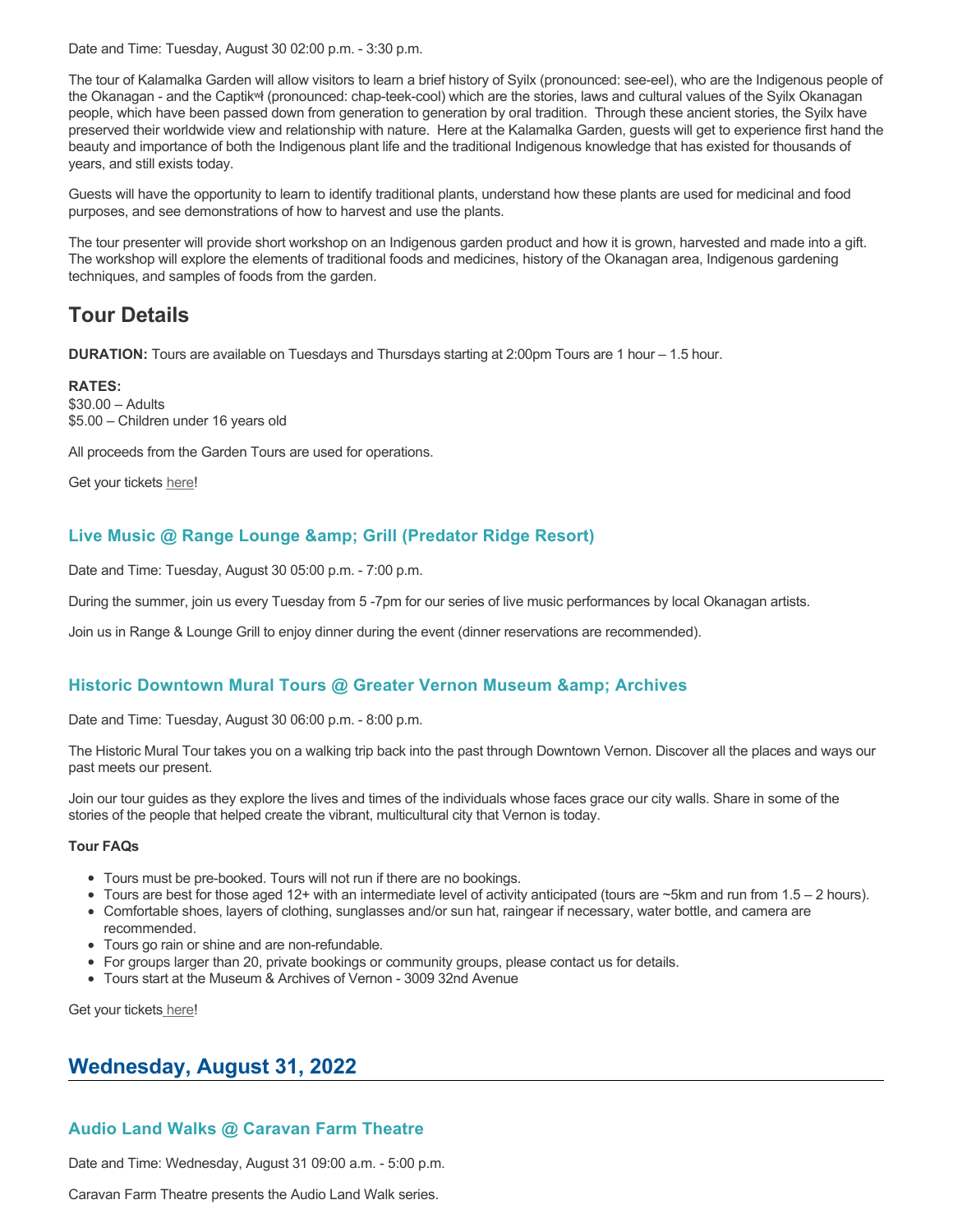An immersive audio experience, the Land Walks offer three unique, spellbinding audio creations that lead the listener on a 30 minute walk through our 80 acres. Created by four BC based artists, each story has been purpose built to guide the listener through the land: a meditation on the natural world and an experiment in the soundscape of storytelling.

Each walk is approximately 2.5km and 30-45 minutes long. Each booking can accommodate a group of up to 6 people.

Each guest will receive a sanitized MP3 player and a sanitized pair of over-ear headphones.

#### **Showtime:**

Click "[Buy Tickets](https://caravanfarmtheatre.com/show/the-land-walks/?ct=t%28EMAIL_CAMPAIGN_4_19_2022_13_43SEASON+2022%29&mc_cid=c02afad356&mc_eid=4778eb8892)" to see available times.

# **Summer Daily Tours @ Davison Orchards**

Date and Time: Wednesday, August 31 10:00 a.m. - 4:00 p.m.

If you love tractor tours at the farm, we have some great news! Our tractor tours now run daily 10am to 4pm Monday to Saturday, and 11am to 4pm on Sundays!

### **Private Tours @ Mackie Lake House**

Date and Time: Wednesday, August 31 10:00 a.m. - 4:00 p.m.

A tale of three teapots, a rattlesnake hunting Reverend, and a gift from the King of Naples! Discover these and a multitude of other fascinating stories at this historic grand home.

Pre-booked tours are available starting May 1, 2022. Tours can be booked from 10am-4pm Tuesdays, Wednesdays and Thursdays ONLY. We are currently unable to facilitate weekend tours due to spring and summer events.

Please call 250-545-1019 to reserve.

Tickets are \$13 per person – \$5 for young children.

Refreshing beverages are available for purchase after your tour as you enjoy the grounds at Mackie Lake House.

### **Summer Drop-in Presentations: Basically Bees @ Planet Bee**

Date and Time: Wednesday, August 31 11:00 a.m. - 11:30 a.m.

*"Basically Bees"* - 20-30 minutes - **\$5.00** / person (3 and up) - Great for all ages!

Topics covered includes species of bees, the lifecycle of the honey bee, and pollination.

Included with all drop-in presentations:

- Guided viewing of our indoor observatory hives. Now that we have a new understanding of the inner workings of a colony, let's see if we can spot the queen, guard bees, and if we're lucky, a live bee dance!
- Assisted honey tasting of our 20+ varieties of honey.
- Upon request and weather dependent: Guided walk-through of our bee-friendly garden

*(No booking necessary, but groups of 10 or more are recommended to call in advance.)*

### **Summer Drop-in Presentations: All About Bees @ Planet Bee**

Date and Time: Wednesday, August 31 12:00 p.m. - 1:15 p.m.

Learn all about Bees!

*"All ABout Bees"* - 60-75 minutes - **\$15.00** / person (3 and up, recommended for ages 13+)

Includes all topics above plus pollen, royal jelly, propolis, and mead. Time permitting, we are happy to expand into any other areas of interest related to bees.

### **What's Included**

1 hour PowerPoint presentation followed by a guided viewing of our indoor observatory hives.

Now that we have a new understanding of the inner workings of a colony, let's see if we can spot the queen, guard bees, and if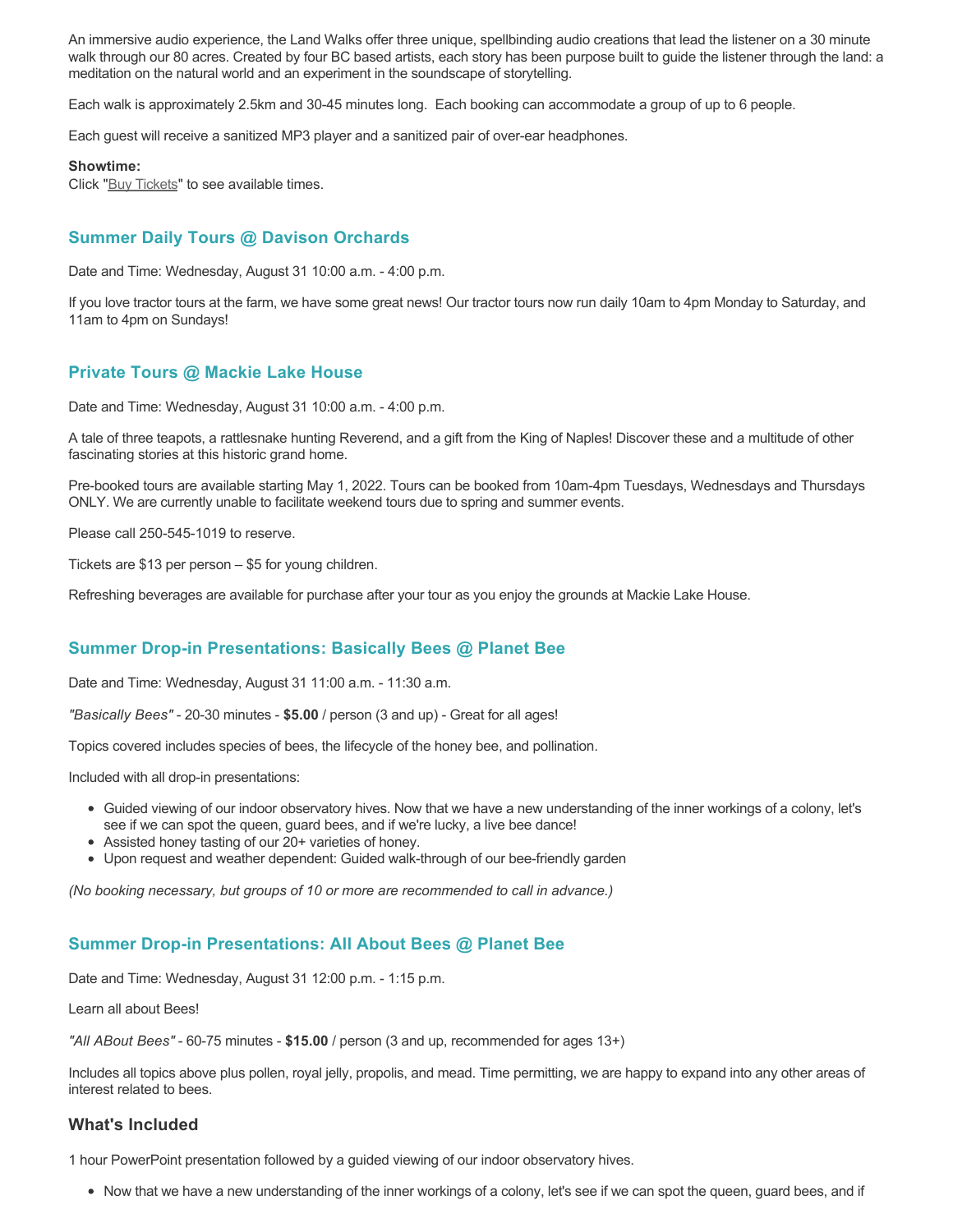we're lucky, a live bee dance!

- Assisted honey tasting of our 20+ varieties of honey.
- Upon request and weather dependent: Guided walk-through of our bee-friendly garden.
- Personalized 150g jar of honey for each guest.

#### **Summer Drop-in Presentations: Basically Bees @ Planet Bee**

Date and Time: Wednesday, August 31 02:00 p.m. - 2:30 p.m.

*"Basically Bees"* - 20-30 minutes - **\$5.00** / person (3 and up) - Great for all ages!

Topics covered includes species of bees, the lifecycle of the honey bee, and pollination.

Included with all drop-in presentations:

- Guided viewing of our indoor observatory hives. Now that we have a new understanding of the inner workings of a colony, let's see if we can spot the queen, guard bees, and if we're lucky, a live bee dance!
- Assisted honey tasting of our 20+ varieties of honey.
- Upon request and weather dependent: Guided walk-through of our bee-friendly garden

### **Wahine Wednesday (SUP'n Social Paddle Night) @ Kalavida Surf Shop**

Date and Time: Wednesday, August 31 06:00 p.m.

A weekly womens SUP'n social paddle night! Wahine Wednesdays are all about the girls getting together on the water – *The Ladies of the Lake!* Launching from Kal Beach, each week will include something a little different – it could be a soothing sunset paddle, a cruise alongside the Okanagan Rail Trail, story telling, or maybe even a yoga move or two.

#### **How to Register?**

No need to pre-register, just drop in and register between 5pm-5:45pm each Wednesday.

#### **What's Included?**

Beverages, snacks and good vibes are supplied after the paddle. Each week will feature a new sponsor

#### **How Much?**

\$5.00 with your own board and gear \$20.00 – Includes board rental (includes pfd and paddle)

#### **Who should join in?**

This is a group paddle for those who have some experience paddle boarding. If you are new to SUP, we encourage you to rent a couple of times before joining a Wahine Paddle Night.

#### **Wahine Warm-Up**

5:30-5:50pm – Get warmed up before the official start of the paddle. 6pm: Group departs from Kal Beach

#### **Where to Park?**

We have limited space in our parking lot. If you have your own board, drop it at Kal Beach on the West side of the beach and park at Kal Beach Parking Lot or along WestKal Road. We have staff at the beach from 5:30pm onward so your board should be safe there.

Check their [website](https://kalavidasurfshop.com/wahine-wednesday-kalavida/) or [Facebook](https://www.facebook.com/kalavidasurfshop/) for more details!

### **Sunset Stretch & Sip @ Predator Ridge Resort**

Date and Time: Wednesday, August 31 06:00 p.m.

Wind down on with us from 6-8pm with a deep stretch on the outdoor yoga platform at [Predator Ridge](https://www.predatorridge.com/events) while watching the sunset. One ticket includes a guided moderate 18-minute hike up to the platform, a 60 minute yoga flow while you take in the spectacular view of Okanagan Lake and move and flow with your breath.

After Savasana enjoy a glass of local Okanagan wine as you watch the sunset over the hills from the Namaste Platform.

This class is a perfect end to a long day of riding, hiking or golfing. We meet at 6pm: directions to the meeting spot will be emailed to you once purchase is confirmed. Please wear hiking shoes, bring water, and your own mat. All levels welcome.

Purchase your own individual box of charcuterie from [Crudité & Co.](https://cruditeandco.com/product/picnic-platter/) and we will bring it to the platform for you to enjoy after class! Order must be placed with plenty of notice, minimum 48 hours.

\*Please book early as spaces are limited\*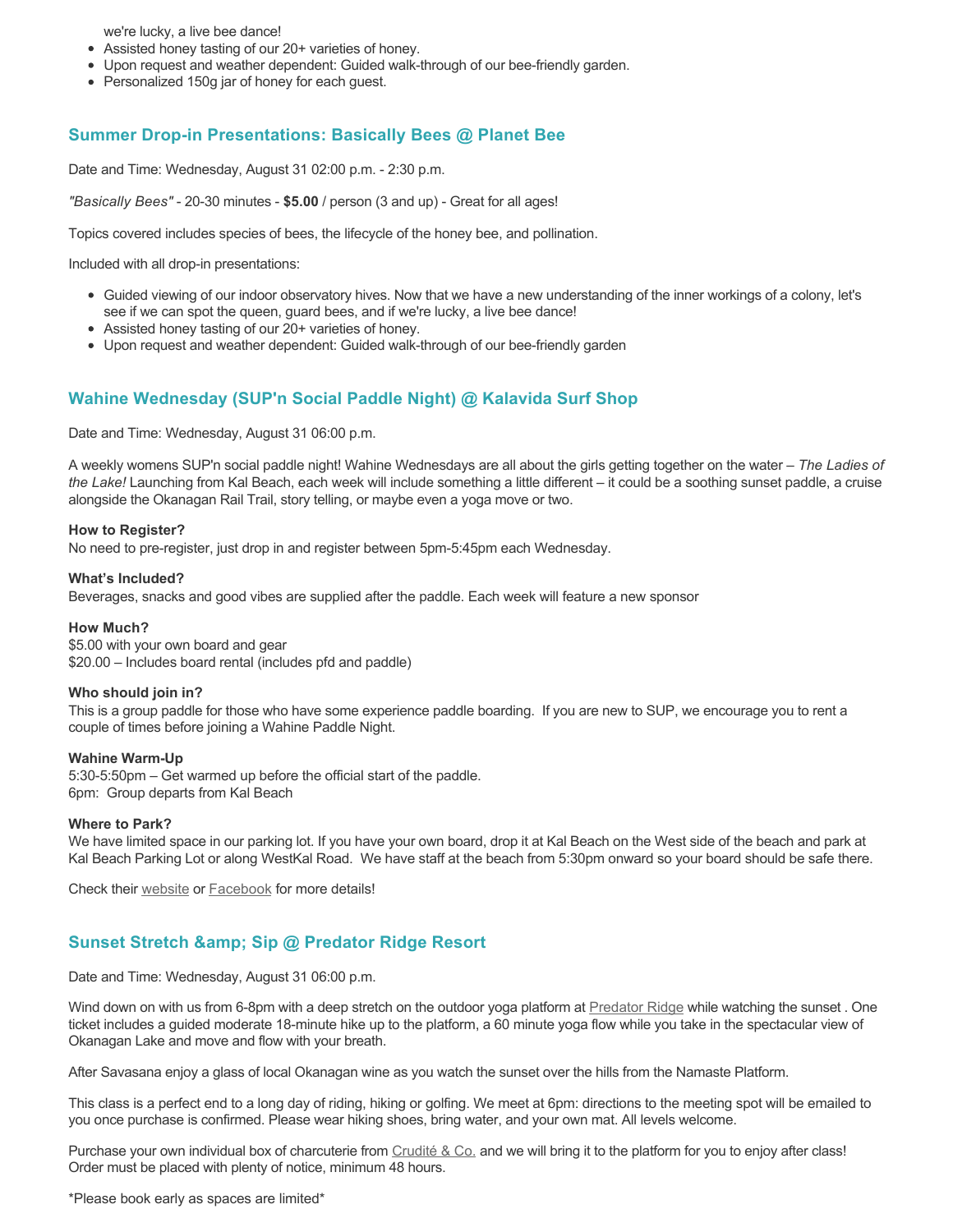All classes are outdoors so please prepare for the weather. Vaccination passports not required.

# **Thursday, September 1, 2022**

### **Vernon Farmer's Market @ Kal Tire Place Parking Lot**

Date and Time: Thursday, September 1 08:00 a.m. - 1:00 p.m.

Join us every Monday and Thursday morning from 8:00 am to 1:00 pm from April to October for the Vernon Farmers' Market!

We are proud to be one of the Okanagan's oldest farmers' markets! Our market showcases a diverse number of delicious foods and one-of-a-kind products, which are all grown, made or baked by our local vendors. Discover fresh produce, fruit, eggs, meat, cheese, baked goods, plants, flowers, hand crafted products & so much more at the Vernon Farmers' Market!

# **Audio Land Walks @ Caravan Farm Theatre**

Date and Time: Thursday, September 1 09:00 a.m. - 5:00 p.m.

Caravan Farm Theatre presents the Audio Land Walk series.

An immersive audio experience, the Land Walks offer three unique, spellbinding audio creations that lead the listener on a 30 minute walk through our 80 acres. Created by four BC based artists, each story has been purpose built to guide the listener through the land: a meditation on the natural world and an experiment in the soundscape of storytelling.

Each walk is approximately 2.5km and 30-45 minutes long. Each booking can accommodate a group of up to 6 people.

Each guest will receive a sanitized MP3 player and a sanitized pair of over-ear headphones.

#### **Showtime:**

Click "[Buy Tickets](https://caravanfarmtheatre.com/show/the-land-walks/?ct=t%28EMAIL_CAMPAIGN_4_19_2022_13_43SEASON+2022%29&mc_cid=c02afad356&mc_eid=4778eb8892)" to see available times.

# **Summer Daily Tours @ Davison Orchards**

Date and Time: Thursday, September 1 10:00 a.m. - 4:00 p.m.

If you love tractor tours at the farm, we have some great news! Our tractor tours now run daily 10am to 4pm Monday to Saturday, and 11am to 4pm on Sundays!

### **Private Tours @ Mackie Lake House**

Date and Time: Thursday, September 1 10:00 a.m. - 4:00 p.m.

A tale of three teapots, a rattlesnake hunting Reverend, and a gift from the King of Naples! Discover these and a multitude of other fascinating stories at this historic grand home.

Pre-booked tours are available starting May 1, 2022. Tours can be booked from 10am-4pm Tuesdays, Wednesdays and Thursdays ONLY. We are currently unable to facilitate weekend tours due to spring and summer events.

Please call 250-545-1019 to reserve.

Tickets are \$13 per person – \$5 for young children.

Refreshing beverages are available for purchase after your tour as you enjoy the grounds at Mackie Lake House.

# **Friday, September 2, 2022**

### **Historic Downtown Mural Tours @ Greater Vernon Museum & Archives**

Date and Time: Friday, September 2 09:00 a.m. - 11:00 a.m.

The Historic Mural Tour takes you on a walking trip back into the past through Downtown Vernon. Discover all the places and ways our past meets our present.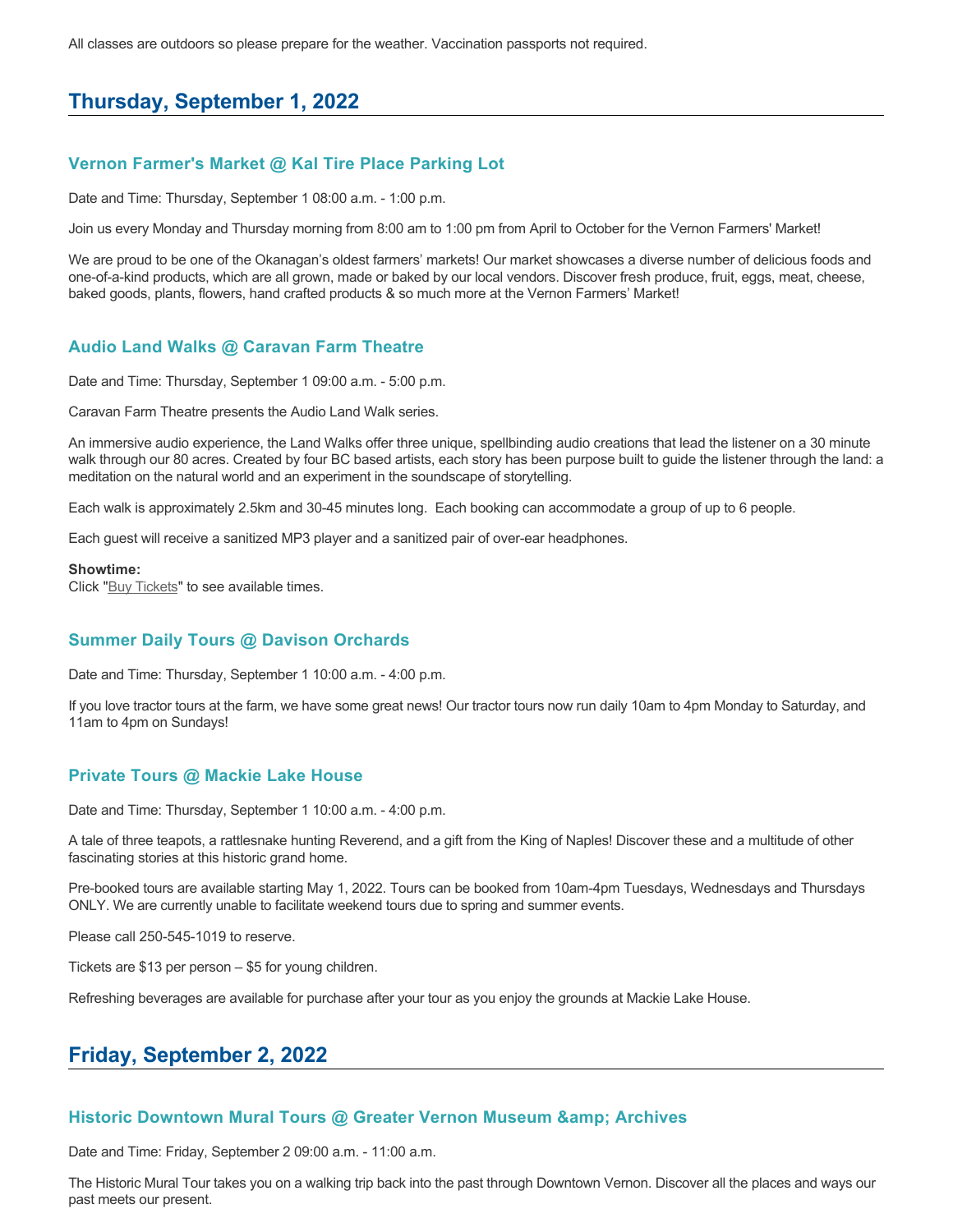Join our tour guides as they explore the lives and times of the individuals whose faces grace our city walls. Share in some of the stories of the people that helped create the vibrant, multicultural city that Vernon is today.

#### **Tour FAQs**

- Tours must be pre-booked. Tours will not run if there are no bookings.
- Tours are best for those aged 12+ with an intermediate level of activity anticipated (tours are ~5km and run from 1.5 2 hours).
- Comfortable shoes, layers of clothing, sunglasses and/or sun hat, raingear if necessary, water bottle, and camera are recommended.
- Tours go rain or shine and are non-refundable.
- For groups larger than 20, private bookings or community groups, please contact us for details.
- Tours start at the Museum & Archives of Vernon 3009 32 Avenue

Get your tickets [here!](https://www.eventbrite.com/e/historic-downtown-mural-tours-tickets-304983342387)

### **Audio Land Walks @ Caravan Farm Theatre**

Date and Time: Friday, September 2 09:00 a.m. - 5:00 p.m.

Caravan Farm Theatre presents the Audio Land Walk series.

An immersive audio experience, the Land Walks offer three unique, spellbinding audio creations that lead the listener on a 30 minute walk through our 80 acres. Created by four BC based artists, each story has been purpose built to guide the listener through the land: a meditation on the natural world and an experiment in the soundscape of storytelling.

Each walk is approximately 2.5km and 30-45 minutes long. Each booking can accommodate a group of up to 6 people.

Each guest will receive a sanitized MP3 player and a sanitized pair of over-ear headphones.

#### **Showtime:**

Click "[Buy Tickets](https://caravanfarmtheatre.com/show/the-land-walks/?ct=t%28EMAIL_CAMPAIGN_4_19_2022_13_43SEASON+2022%29&mc_cid=c02afad356&mc_eid=4778eb8892)" to see available times.

# **Summer Daily Tours @ Davison Orchards**

Date and Time: Friday, September 2 10:00 a.m. - 4:00 p.m.

If you love tractor tours at the farm, we have some great news! Our tractor tours now run daily 10am to 4pm Monday to Saturday, and 11am to 4pm on Sundays!

# **The Audio Land Walks @ Caravan Farm Theatre**

Date and Time: Friday, September 2 01:00 p.m. - 4:30 p.m.

Caravan Farm Theatre presents the Audio Land Walk series.

An immersive audio experience, the Land Walks offer three unique, spellbinding audio creations that lead the listener on a 45 minute walk through our 80 acres. Created by four BC based artists, each story has been purpose built to guide the listener through the land: a meditation on the natural world and an experiment in the soundscape of storytelling.

Each walk is approximately 2.5km and 40-55 minutes long. Bookings can accommodate groups up to 6 people.

For more information and to buy tickets visit their [website!](https://caravanfarmtheatre.com/show/the-land-walks/)

# **Polson Artisan Night Market @ Polson Park**

Date and Time: Friday, September 2 04:00 p.m. - 8:00 p.m.

From May 20 to September 2, 2022, the Polson Artisan Night Market will be operating in Polson Park, Vernon BC.

Join us Friday nights at this fun event featuring 50 vendors from the surrounding area.

Come check out a mix of skilled local producers, makers and growers each week.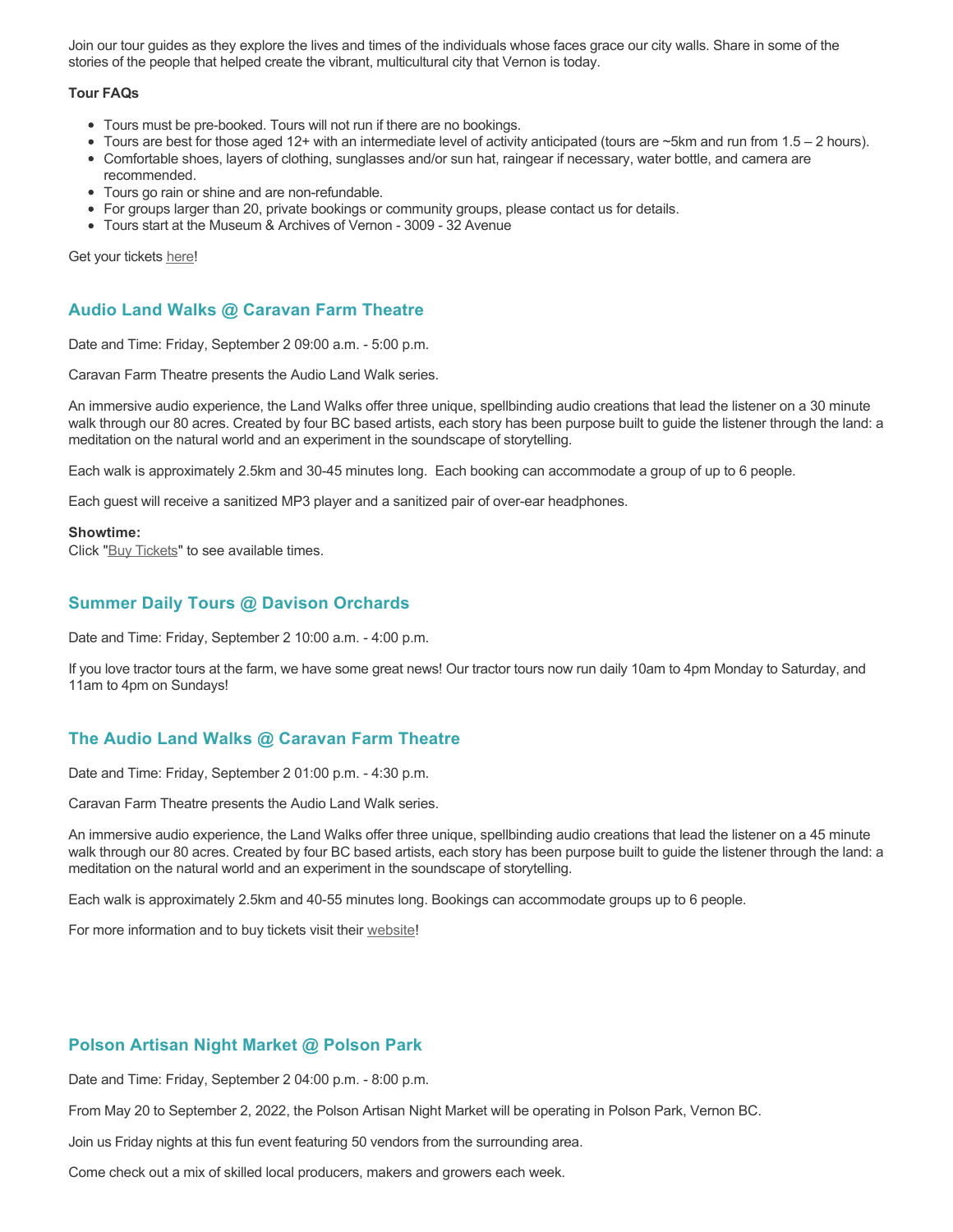# **Audio Land Walks @ Caravan Farm Theatre**

Date and Time: Saturday, September 3 09:00 a.m. - 5:00 p.m.

Caravan Farm Theatre presents the Audio Land Walk series.

An immersive audio experience, the Land Walks offer three unique, spellbinding audio creations that lead the listener on a 30 minute walk through our 80 acres. Created by four BC based artists, each story has been purpose built to guide the listener through the land: a meditation on the natural world and an experiment in the soundscape of storytelling.

Each walk is approximately 2.5km and 30-45 minutes long. Each booking can accommodate a group of up to 6 people.

Each guest will receive a sanitized MP3 player and a sanitized pair of over-ear headphones.

#### **Showtime:**

Click "[Buy Tickets](https://caravanfarmtheatre.com/show/the-land-walks/?ct=t%28EMAIL_CAMPAIGN_4_19_2022_13_43SEASON+2022%29&mc_cid=c02afad356&mc_eid=4778eb8892)" to see available times.

### **Summer Daily Tours @ Davison Orchards**

Date and Time: Saturday, September 3 10:00 a.m. - 4:00 p.m.

If you love tractor tours at the farm, we have some great news! Our tractor tours now run daily 10am to 4pm Monday to Saturday, and 11am to 4pm on Sundays!

# **Guided Trail Tour @ Allan Brooks Nature Centre**

Date and Time: Saturday, September 3 10:00 a.m. - 10:30 a.m.

Join us on a short walk through our rare and delicate grassland ecosystem! Learn about grassland plants and animals, their special traits that allow them to live in this hot, dry habitat and how they interact. Touch, smell, and feel as we explore the wilderness all around us! This tour starts at the trailhead and follows an easy gravel path loop around the centre.

**Fee:** \$5.00 per person *(youth under 16 + ABNC members are FREE!). Registration is required.* 

\*\*\*Please note, ABNC programming will be cancelled should the temperatures exceed 35C, for the safety of all patrons and staff.

Visit their [website](https://abnc.ca/events/events-calendar/) to register!

# **Summer Drop-in Presentations: Basically Bees @ Planet Bee**

Date and Time: Saturday, September 3 11:00 a.m. - 11:30 a.m.

*"Basically Bees"* - 20-30 minutes - **\$5.00** / person (3 and up) - Great for all ages!

Topics covered includes species of bees, the lifecycle of the honey bee, and pollination.

Included with all drop-in presentations:

- Guided viewing of our indoor observatory hives. Now that we have a new understanding of the inner workings of a colony, let's see if we can spot the queen, guard bees, and if we're lucky, a live bee dance!
- Assisted honey tasting of our 20+ varieties of honey.
- Upon request and weather dependent: Guided walk-through of our bee-friendly garden

*(No booking necessary, but groups of 10 or more are recommended to call in advance.)*

# **Nature Talk @ Allan Brooks Nature Centre**

Date and Time: Saturday, September 3 11:30 a.m. - 12:00 p.m.

Meet them in their grassland theatre for a short nature talk! Their ABNC interpreters will use some of our natural materials and props to teach you more about our local plants and animals and give you an up close look. A new theme every week! There is no need to preregister, simply check-in at the Interpretive Centre upon arrival and find a seat on one of our benches, or bring your own lawn chair. Nature Talks are free, but a donation is appreciated.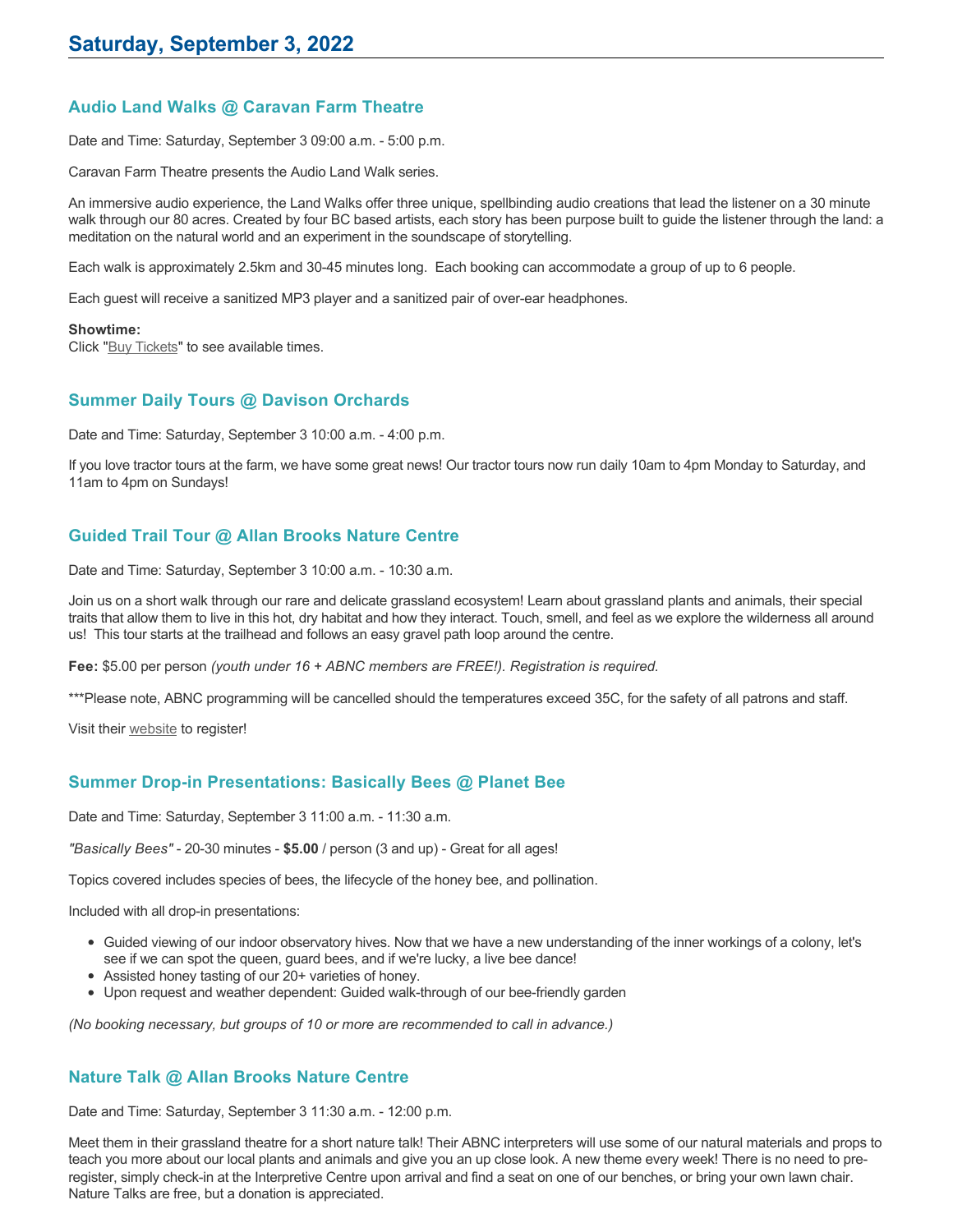# **Summer Drop-in Presentations: All About Bees @ Planet Bee**

Date and Time: Saturday, September 3 12:00 p.m. - 1:15 p.m.

Learn all about Bees!

*"All ABout Bees"* - 60-75 minutes - **\$15.00** / person (3 and up, recommended for ages 13+)

Includes all topics above plus pollen, royal jelly, propolis, and mead. Time permitting, we are happy to expand into any other areas of interest related to bees.

# **What's Included**

1 hour PowerPoint presentation followed by a guided viewing of our indoor observatory hives.

- Now that we have a new understanding of the inner workings of a colony, let's see if we can spot the queen, guard bees, and if we're lucky, a live bee dance!
- Assisted honey tasting of our 20+ varieties of honey.
- Upon request and weather dependent: Guided walk-through of our bee-friendly garden.
- Personalized 150g jar of honey for each guest.

# **The Audio Land Walks @ Caravan Farm Theatre**

Date and Time: Saturday, September 3 01:00 p.m. - 4:30 p.m.

Caravan Farm Theatre presents the Audio Land Walk series.

An immersive audio experience, the Land Walks offer three unique, spellbinding audio creations that lead the listener on a 45 minute walk through our 80 acres. Created by four BC based artists, each story has been purpose built to guide the listener through the land: a meditation on the natural world and an experiment in the soundscape of storytelling.

Each walk is approximately 2.5km and 40-55 minutes long. Bookings can accommodate groups up to 6 people.

For more information and to buy tickets visit their [website!](https://caravanfarmtheatre.com/show/the-land-walks/)

# **Summer Drop-in Presentations: Basically Bees @ Planet Bee**

Date and Time: Saturday, September 3 02:00 p.m. - 2:30 p.m.

*"Basically Bees"* - 20-30 minutes - **\$5.00** / person (3 and up) - Great for all ages!

Topics covered includes species of bees, the lifecycle of the honey bee, and pollination.

Included with all drop-in presentations:

- Guided viewing of our indoor observatory hives. Now that we have a new understanding of the inner workings of a colony, let's see if we can spot the queen, guard bees, and if we're lucky, a live bee dance!
- Assisted honey tasting of our 20+ varieties of honey.
- Upon request and weather dependent: Guided walk-through of our bee-friendly garden

*(No booking necessary, but groups of 10 or more are recommended to call in advance.)*

# **Sunday, September 4, 2022**

# **Audio Land Walks @ Caravan Farm Theatre**

Date and Time: Sunday, September 4 09:00 a.m. - 5:00 p.m.

Caravan Farm Theatre presents the Audio Land Walk series.

An immersive audio experience, the Land Walks offer three unique, spellbinding audio creations that lead the listener on a 30 minute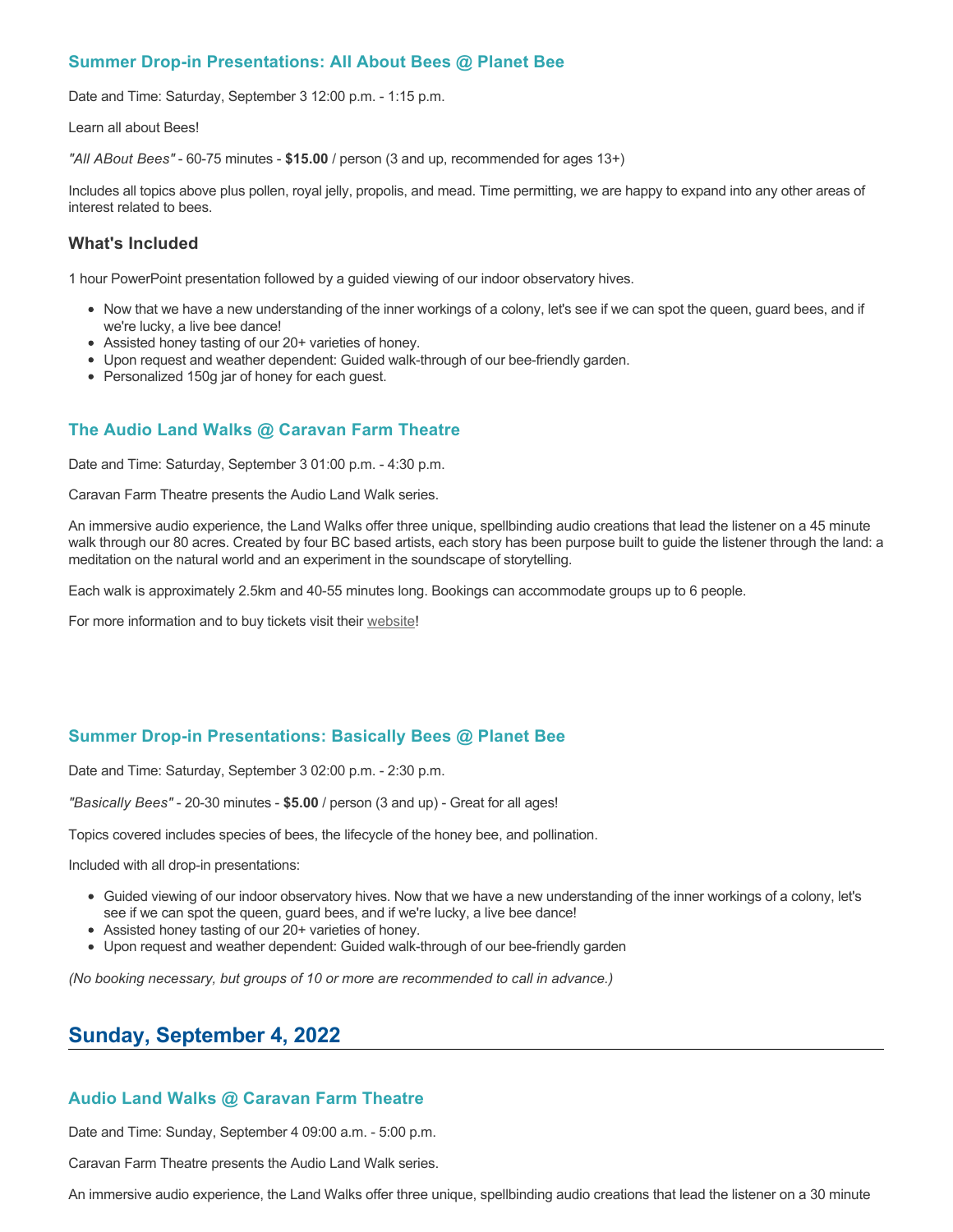walk through our 80 acres. Created by four BC based artists, each story has been purpose built to guide the listener through the land: a meditation on the natural world and an experiment in the soundscape of storytelling.

Each walk is approximately 2.5km and 30-45 minutes long. Each booking can accommodate a group of up to 6 people.

Each guest will receive a sanitized MP3 player and a sanitized pair of over-ear headphones.

#### **Showtime:**

Click "**[Buy Tickets](https://caravanfarmtheatre.com/show/the-land-walks/?ct=t%28EMAIL_CAMPAIGN_4_19_2022_13_43SEASON+2022%29&mc_cid=c02afad356&mc_eid=4778eb8892)**" to see available times.

# **Yoga + Mimosas @ Predator Ridge Resort**

Date and Time: Sunday, September 4 10:00 a.m.

Grace & Flow is back at [Predator Ridge Resort](https://www.predatorridge.com/events) to bring you *Yoga + Mimosa's!* One ticket includes a 60 min yoga flow on the outdoor Lavender Platform set amongst gorgeous lavender fields.

After Savasana enjoy a juicy mimosa while taking in the view of one of the Okanagan's many treasures.

Class begins at 10 am. Access the Lavender Platform by vehicle in the Predator Ridge Commonage Neighbourhood. All levels welcome.

\*Please book early as spaces are limited\*

All classes are outdoors so please prepare for the weather. Vaccination passports not required.

Must bring your own yoga mat, no spare mats available to borrow. Directions to the platform will be emailed out to you along with a waiver once purchase is confirmed.

# **Summer Daily Tours @ Davison Orchards**

Date and Time: Sunday, September 4 11:00 a.m. - 4:00 p.m.

If you love tractor tours at the farm, we have some great news! Our tractor tours now run daily 10am to 4pm Monday to Saturday, and 11am to 4pm on Sundays!

### **Summer Drop-in Presentations: Basically Bees @ Planet Bee**

Date and Time: Sunday, September 4 11:00 a.m. - 11:30 a.m.

*"Basically Bees"* - 20-30 minutes - **\$5.00** / person (3 and up) - Great for all ages!

Topics covered includes species of bees, the lifecycle of the honey bee, and pollination.

Included with all drop-in presentations:

- Guided viewing of our indoor observatory hives. Now that we have a new understanding of the inner workings of a colony, let's see if we can spot the queen, guard bees, and if we're lucky, a live bee dance!
- Assisted honey tasting of our 20+ varieties of honey.
- Upon request and weather dependent: Guided walk-through of our bee-friendly garden

*(No booking necessary, but groups of 10 or more are recommended to call in advance.)*

### **Summer Drop-in Presentations: All About Bees @ Planet Bee**

Date and Time: Sunday, September 4 12:00 p.m. - 1:15 p.m.

Learn all about Bees!

*"All ABout Bees"* - 60-75 minutes - **\$15.00** / person (3 and up, recommended for ages 13+)

Includes all topics above plus pollen, royal jelly, propolis, and mead. Time permitting, we are happy to expand into any other areas of interest related to bees.

### **What's Included**

1 hour PowerPoint presentation followed by a guided viewing of our indoor observatory hives.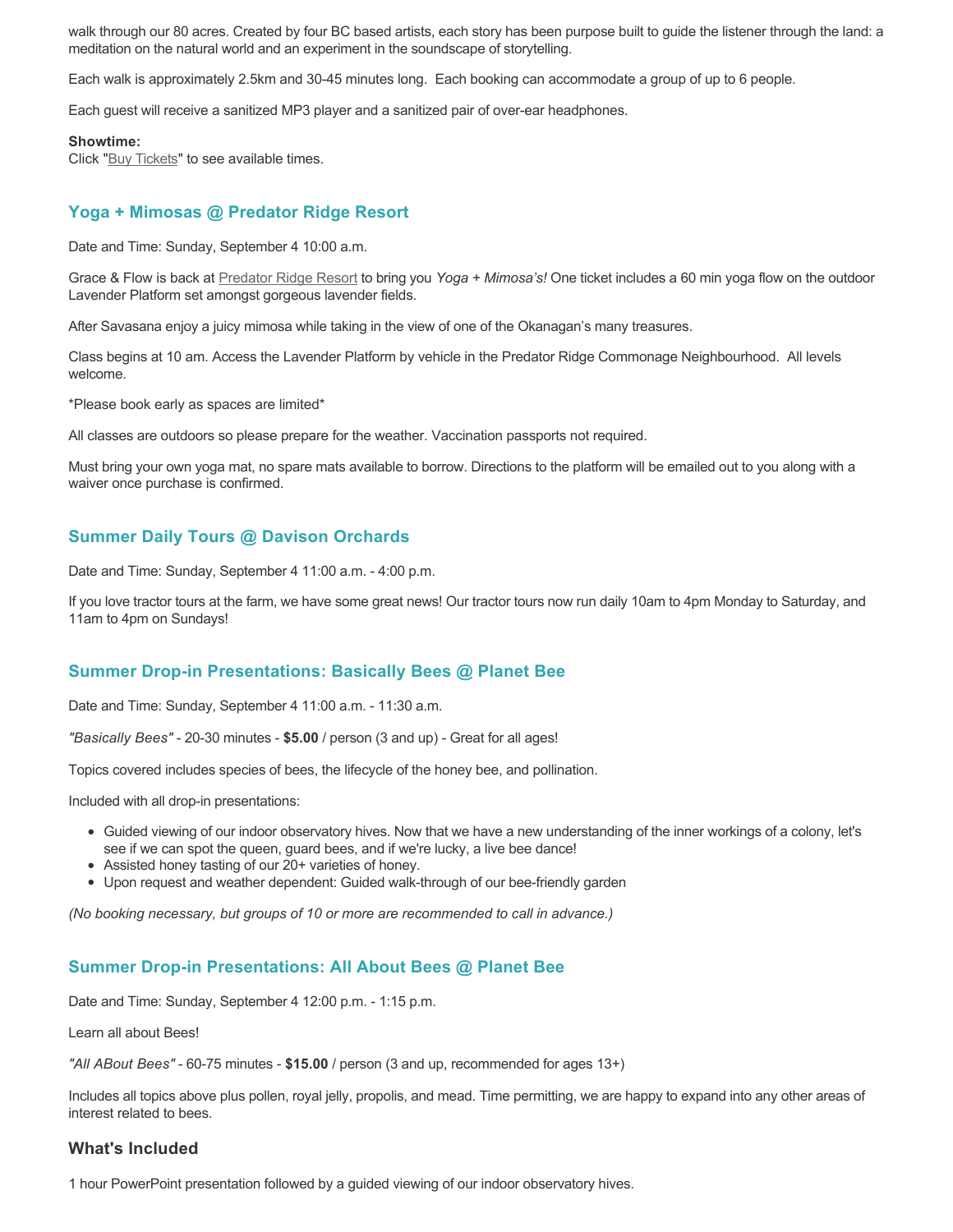- Now that we have a new understanding of the inner workings of a colony, let's see if we can spot the queen, guard bees, and if we're lucky, a live bee dance!
- Assisted honey tasting of our 20+ varieties of honey.
- Upon request and weather dependent: Guided walk-through of our bee-friendly garden.
- Personalized 150g jar of honey for each guest.

### **The Audio Land Walks @ Caravan Farm Theatre**

Date and Time: Sunday, September 4 01:00 p.m. - 4:30 p.m.

Caravan Farm Theatre presents the Audio Land Walk series.

An immersive audio experience, the Land Walks offer three unique, spellbinding audio creations that lead the listener on a 45 minute walk through our 80 acres. Created by four BC based artists, each story has been purpose built to guide the listener through the land: a meditation on the natural world and an experiment in the soundscape of storytelling.

Each walk is approximately 2.5km and 40-55 minutes long. Bookings can accommodate groups up to 6 people.

For more information and to buy tickets visit their [website!](https://caravanfarmtheatre.com/show/the-land-walks/)

### **Summer Drop-in Presentations: Basically Bees @ Planet Bee**

Date and Time: Sunday, September 4 02:00 p.m. - 2:30 p.m.

*"Basically Bees"* - 20-30 minutes - **\$5.00** / person (3 and up) - Great for all ages!

Topics covered includes species of bees, the lifecycle of the honey bee, and pollination.

Included with all drop-in presentations:

- Guided viewing of our indoor observatory hives. Now that we have a new understanding of the inner workings of a colony, let's see if we can spot the queen, guard bees, and if we're lucky, a live bee dance!
- Assisted honey tasting of our 20+ varieties of honey.
- Upon request and weather dependent: Guided walk-through of our bee-friendly garden

*(No booking necessary, but groups of 10 or more are recommended to call in advance.)*

## **Monday, September 5, 2022**

### **Vernon Farmer's Market @ Kal Tire Place Parking Lot**

Date and Time: Monday, September 5 08:00 a.m. - 1:00 p.m.

Join us every Monday and Thursday morning from 8:00 am to 1:00 pm from April to October for the Vernon Farmers' Market!

We are proud to be one of the Okanagan's oldest farmers' markets! Our market showcases a diverse number of delicious foods and one-of-a-kind products, which are all grown, made or baked by our local vendors. Discover fresh produce, fruit, eggs, meat, cheese, baked goods, plants, flowers, hand crafted products & so much more at the Vernon Farmers' Market!

### **Audio Land Walks @ Caravan Farm Theatre**

Date and Time: Monday, September 5 09:00 a.m. - 5:00 p.m.

Caravan Farm Theatre presents the Audio Land Walk series.

An immersive audio experience, the Land Walks offer three unique, spellbinding audio creations that lead the listener on a 30 minute walk through our 80 acres. Created by four BC based artists, each story has been purpose built to guide the listener through the land: a meditation on the natural world and an experiment in the soundscape of storytelling.

Each walk is approximately 2.5km and 30-45 minutes long. Each booking can accommodate a group of up to 6 people.

Each guest will receive a sanitized MP3 player and a sanitized pair of over-ear headphones.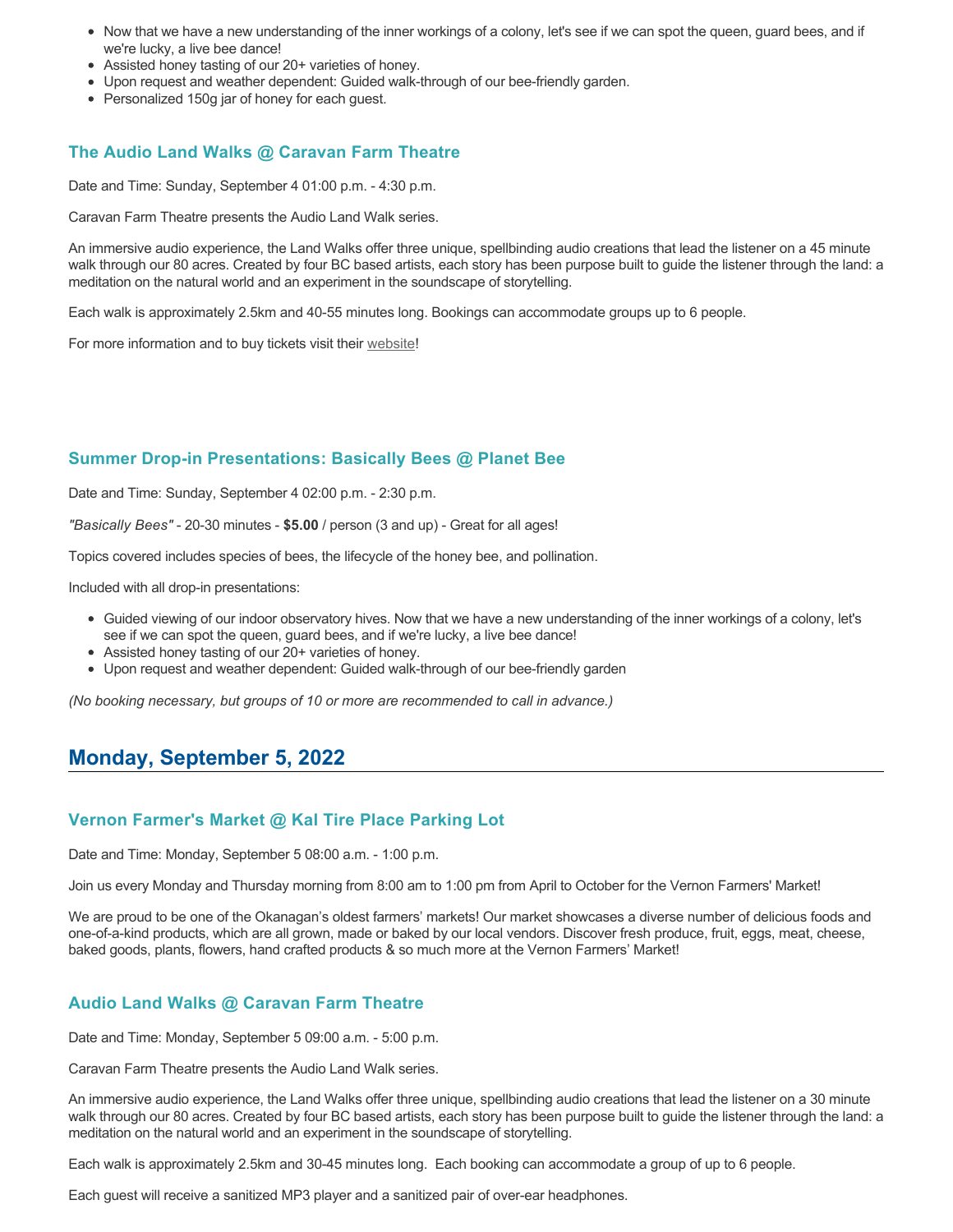## **Summer Daily Tours @ Davison Orchards**

Date and Time: Monday, September 5 10:00 a.m. - 4:00 p.m.

If you love tractor tours at the farm, we have some great news! Our tractor tours now run daily 10am to 4pm Monday to Saturday, and 11am to 4pm on Sundays!

# **Tuesday, September 6, 2022**

### **Live Music @ Range Lounge & Grill (Predator Ridge Resort)**

Date and Time: Tuesday, September 6 05:00 p.m. - 7:00 p.m.

During the summer, join us every Tuesday from 5 -7pm for our series of live music performances by local Okanagan artists.

Join us in Range & Lounge Grill to enjoy dinner during the event (dinner reservations are recommended).

## **Historic Downtown Mural Tours @ Greater Vernon Museum & Archives**

Date and Time: Tuesday, September 6 06:00 p.m. - 8:00 p.m.

The Historic Mural Tour takes you on a walking trip back into the past through Downtown Vernon. Discover all the places and ways our past meets our present.

Join our tour guides as they explore the lives and times of the individuals whose faces grace our city walls. Share in some of the stories of the people that helped create the vibrant, multicultural city that Vernon is today.

#### **Tour FAQs**

- Tours must be pre-booked. Tours will not run if there are no bookings.
- Tours are best for those aged 12+ with an intermediate level of activity anticipated (tours are  $\sim$ 5km and run from 1.5 2 hours).
- Comfortable shoes, layers of clothing, sunglasses and/or sun hat, raingear if necessary, water bottle, and camera are recommended.
- Tours go rain or shine and are non-refundable.
- For groups larger than 20, private bookings or community groups, please contact us for details.
- Tours start at the Museum & Archives of Vernon 3009 32nd Avenue

Get your tickets\_here!

# **Wednesday, September 7, 2022**

### **Sunset Stretch & amp; Sip @ Predator Ridge Resort**

Date and Time: Wednesday, September 7 06:00 p.m.

Wind down on with us from 6-8pm with a deep stretch on the outdoor yoga platform at [Predator Ridge](https://www.predatorridge.com/events) while watching the sunset. One ticket includes a guided moderate 18-minute hike up to the platform, a 60 minute yoga flow while you take in the spectacular view of Okanagan Lake and move and flow with your breath.

After Savasana enjoy a glass of local Okanagan wine as you watch the sunset over the hills from the Namaste Platform.

This class is a perfect end to a long day of riding, hiking or golfing. We meet at 6pm: directions to the meeting spot will be emailed to you once purchase is confirmed. Please wear hiking shoes, bring water, and your own mat. All levels welcome.

Purchase your own individual box of charcuterie from [Crudité & Co.](https://cruditeandco.com/product/picnic-platter/) and we will bring it to the platform for you to enjoy after class! Order must be placed with plenty of notice, minimum 48 hours.

\*Please book early as spaces are limited\*

All classes are outdoors so please prepare for the weather. Vaccination passports not required.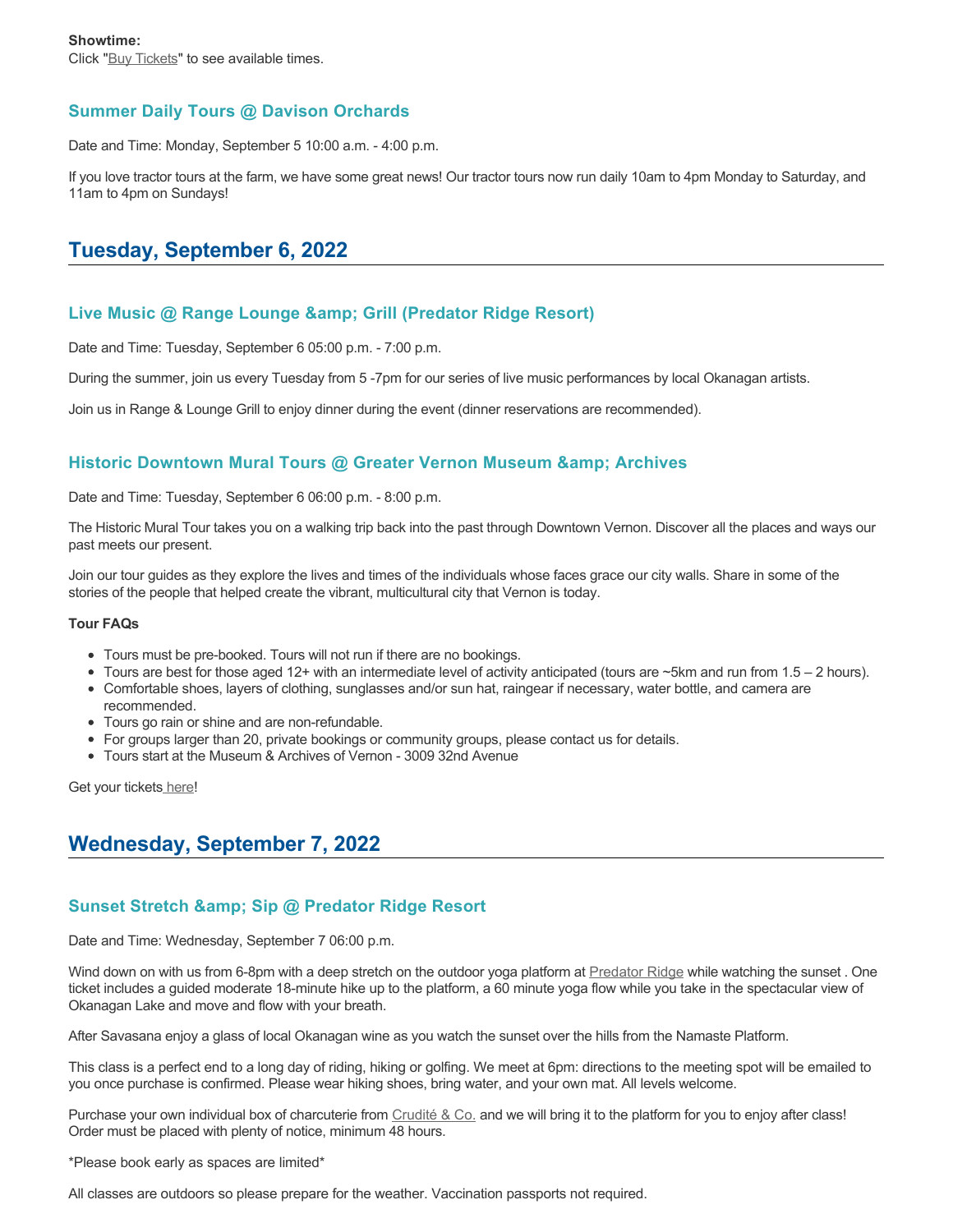## **Vernon Farmer's Market @ Kal Tire Place Parking Lot**

Date and Time: Thursday, September 8 08:00 a.m. - 1:00 p.m.

Join us every Monday and Thursday morning from 8:00 am to 1:00 pm from April to October for the Vernon Farmers' Market!

We are proud to be one of the Okanagan's oldest farmers' markets! Our market showcases a diverse number of delicious foods and one-of-a-kind products, which are all grown, made or baked by our local vendors. Discover fresh produce, fruit, eggs, meat, cheese, baked goods, plants, flowers, hand crafted products & so much more at the Vernon Farmers' Market!

# **Friday, September 9, 2022**

### **Historic Downtown Mural Tours @ Greater Vernon Museum & Archives**

Date and Time: Friday, September 9 09:00 a.m. - 11:00 a.m.

The Historic Mural Tour takes you on a walking trip back into the past through Downtown Vernon. Discover all the places and ways our past meets our present.

Join our tour guides as they explore the lives and times of the individuals whose faces grace our city walls. Share in some of the stories of the people that helped create the vibrant, multicultural city that Vernon is today.

#### **Tour FAQs**

- Tours must be pre-booked. Tours will not run if there are no bookings.
- Tours are best for those aged 12+ with an intermediate level of activity anticipated (tours are  $\sim$ 5km and run from 1.5 2 hours).
- Comfortable shoes, layers of clothing, sunglasses and/or sun hat, raingear if necessary, water bottle, and camera are
- recommended.
- Tours go rain or shine and are non-refundable.
- For groups larger than 20, private bookings or community groups, please contact us for details.
- Tours start at the Museum & Archives of Vernon 3009 32 Avenue

Get your tickets [here!](https://www.eventbrite.com/e/historic-downtown-mural-tours-tickets-304983342387)

### **Music at Mackie Summer Concert Series @ Mackie Lake House**

Date and Time: Friday, September 9 05:00 p.m. - 10:00 p.m.

#### **Music at Mackie Summer Concert Series**

We're dedicating the first performance to all Father's and hope they had a wonderful Father's Day.

We're pleased to once again offer six (6) music events for the 2022 summer concert series. We will offer package sales and/or individual sales to each music event. Tickets go on sale in early April!

(Thursday) June 30th - We welcome back [Amy Bishop.](https://protect-ca.mimecast.com/s/97KDCk8v46IYY8Pc4eTtT?domain=mackiehouse.us3.list-manage.com) The crowd went crazy for this artist last year and we love the fact that she's joining us for our series. We will have [Shabbang Food Truck](https://protect-ca.mimecast.com/s/hGWiClxw48FOO0jTKiFD6?domain=mackiehouse.us3.list-manage.com) on site for this performance so please bring your appetite!

(Friday) July 8th - TBD

#### (Friday) July 22nd - [Josh + Bex](https://protect-ca.mimecast.com/s/LfcBCmOx47s11B9u0QwFr?domain=mackiehouse.us3.list-manage.com)

This sensational folk duo will be bringing their original material and we are sure they will be a crowd pleaser. Once again, please save room and buy dinner at [Gord Oh's Food Truck](https://protect-ca.mimecast.com/s/oREECnxy4GFllAkujC-Hs?domain=mackiehouse.us3.list-manage.com) which will be on site for the performance.

#### (Friday) August 12th - [Under the Rocks Band](https://protect-ca.mimecast.com/s/wmzjCoVz4AhlljQujeM8P?domain=mackiehouse.us3.list-manage.com)

We're going to have a lot of fun with this band and we're hoping that all the bluegrass lovers out there will join us for their first-time performance at Mackie Lake House. We just know you won't be able to stay in your seat! [Mi Taqueria Mexican Cantina](https://protect-ca.mimecast.com/s/IidvCp8A59IQQ17s1mbiS?domain=mackiehouse.us3.list-manage.com) will be providing some delicious Mexican food for your dinner purchase.

(Friday) August 26th - [Emily Rault Duo](https://protect-ca.mimecast.com/s/1ZJZCq7B4AsLLKVczxAAc?domain=mackiehouse.us3.list-manage.com)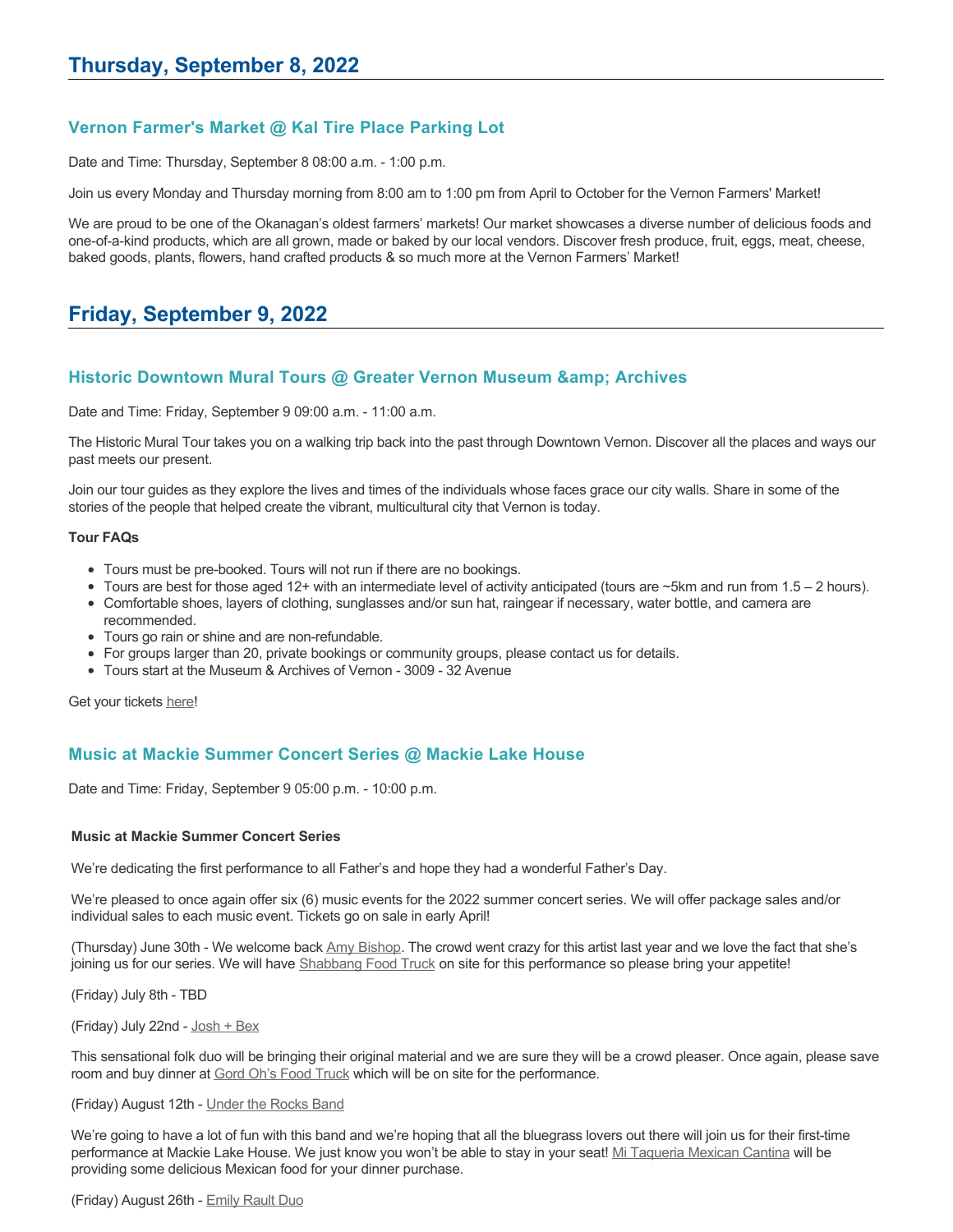This young singer comes to us from Vancouver. She'll be offering a bit of Motown, a bit of Jazz, and will just be returning from a European tour, in time to perform for us at Mackie Lake House.

(Friday) Sept. 9th - We end our season with the Lent Brothers and Neil Fraser. Most of you will be familiar with their smooth blues sound and jazz repertoire. It'll be a great way to wind up our season. Make sure you don't miss it. [Mi Taqueria Mexican Cantina](https://protect-ca.mimecast.com/s/mUjmCr8D4gIwwPWTPinKw?domain=mackiehouse.us3.list-manage.com) will be the food truck on site for this event.

Ticket sales begin April 2022 on [ticketseller.ca.](https://ticketseller.ca/) You do not want to miss your chance to see all these great artists!

## **Saturday, September 10, 2022**

### **Summer Drop-in Presentations: Basically Bees @ Planet Bee**

Date and Time: Saturday, September 10 11:00 a.m. - 11:30 a.m.

*"Basically Bees"* - 20-30 minutes - **\$5.00** / person (3 and up) - Great for all ages!

Topics covered includes species of bees, the lifecycle of the honey bee, and pollination.

Included with all drop-in presentations:

- Guided viewing of our indoor observatory hives. Now that we have a new understanding of the inner workings of a colony, let's see if we can spot the queen, guard bees, and if we're lucky, a live bee dance!
- Assisted honey tasting of our 20+ varieties of honey.
- Upon request and weather dependent: Guided walk-through of our bee-friendly garden

*(No booking necessary, but groups of 10 or more are recommended to call in advance.)*

### **Summer Drop-in Presentations: All About Bees @ Planet Bee**

Date and Time: Saturday, September 10 12:00 p.m. - 1:15 p.m.

Learn all about Bees!

*"All ABout Bees"* - 60-75 minutes - **\$15.00** / person (3 and up, recommended for ages 13+)

Includes all topics above plus pollen, royal jelly, propolis, and mead. Time permitting, we are happy to expand into any other areas of interest related to bees.

### **What's Included**

1 hour PowerPoint presentation followed by a guided viewing of our indoor observatory hives.

- Now that we have a new understanding of the inner workings of a colony, let's see if we can spot the queen, guard bees, and if we're lucky, a live bee dance!
- Assisted honey tasting of our 20+ varieties of honey.
- Upon request and weather dependent: Guided walk-through of our bee-friendly garden.
- Personalized 150g jar of honey for each quest.

#### **Summer Drop-in Presentations: Basically Bees @ Planet Bee**

Date and Time: Saturday, September 10 02:00 p.m. - 2:30 p.m.

*"Basically Bees"* - 20-30 minutes - **\$5.00** / person (3 and up) - Great for all ages!

Topics covered includes species of bees, the lifecycle of the honey bee, and pollination.

Included with all drop-in presentations:

- Guided viewing of our indoor observatory hives. Now that we have a new understanding of the inner workings of a colony, let's see if we can spot the queen, guard bees, and if we're lucky, a live bee dance!
- Assisted honey tasting of our 20+ varieties of honey.
- Upon request and weather dependent: Guided walk-through of our bee-friendly garden

*(No booking necessary, but groups of 10 or more are recommended to call in advance.)*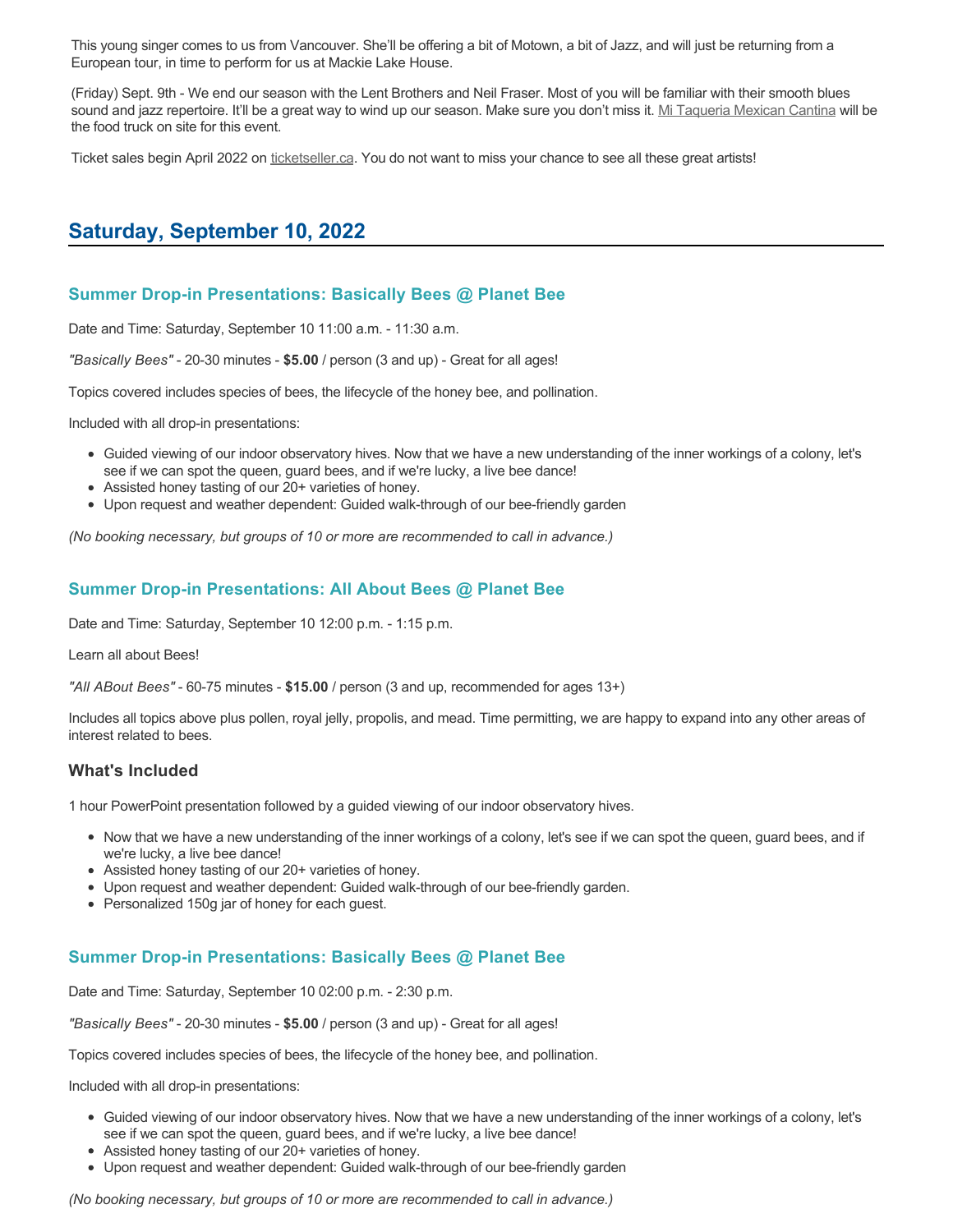## **Yoga + Mimosas @ Predator Ridge Resort**

Date and Time: Sunday, September 11 10:00 a.m.

Grace & Flow is back at [Predator Ridge Resort](https://www.predatorridge.com/events) to bring you *Yoga + Mimosa's!* One ticket includes a 60 min yoga flow on the outdoor Lavender Platform set amongst gorgeous lavender fields.

After Savasana enjoy a juicy mimosa while taking in the view of one of the Okanagan's many treasures.

Class begins at 10 am. Access the Lavender Platform by vehicle in the Predator Ridge Commonage Neighbourhood. All levels welcome.

\*Please book early as spaces are limited\*

All classes are outdoors so please prepare for the weather. Vaccination passports not required.

Must bring your own yoga mat, no spare mats available to borrow. Directions to the platform will be emailed out to you along with a waiver once purchase is confirmed.

### **Summer Drop-in Presentations: Basically Bees @ Planet Bee**

Date and Time: Sunday, September 11 11:00 a.m. - 11:30 a.m.

*"Basically Bees"* - 20-30 minutes - **\$5.00** / person (3 and up) - Great for all ages!

Topics covered includes species of bees, the lifecycle of the honey bee, and pollination.

Included with all drop-in presentations:

- Guided viewing of our indoor observatory hives. Now that we have a new understanding of the inner workings of a colony, let's see if we can spot the queen, guard bees, and if we're lucky, a live bee dance!
- Assisted honey tasting of our 20+ varieties of honey.
- Upon request and weather dependent: Guided walk-through of our bee-friendly garden

*(No booking necessary, but groups of 10 or more are recommended to call in advance.)*

### **Summer Drop-in Presentations: All About Bees @ Planet Bee**

Date and Time: Sunday, September 11 12:00 p.m. - 1:15 p.m.

Learn all about Bees!

*"All ABout Bees"* - 60-75 minutes - **\$15.00** / person (3 and up, recommended for ages 13+)

Includes all topics above plus pollen, royal jelly, propolis, and mead. Time permitting, we are happy to expand into any other areas of interest related to bees.

### **What's Included**

1 hour PowerPoint presentation followed by a guided viewing of our indoor observatory hives.

- Now that we have a new understanding of the inner workings of a colony, let's see if we can spot the queen, guard bees, and if we're lucky, a live bee dance!
- Assisted honey tasting of our 20+ varieties of honey.
- Upon request and weather dependent: Guided walk-through of our bee-friendly garden.
- Personalized 150g jar of honey for each guest.

### **Summer Drop-in Presentations: Basically Bees @ Planet Bee**

Date and Time: Sunday, September 11 02:00 p.m. - 2:30 p.m.

*"Basically Bees"* - 20-30 minutes - **\$5.00** / person (3 and up) - Great for all ages!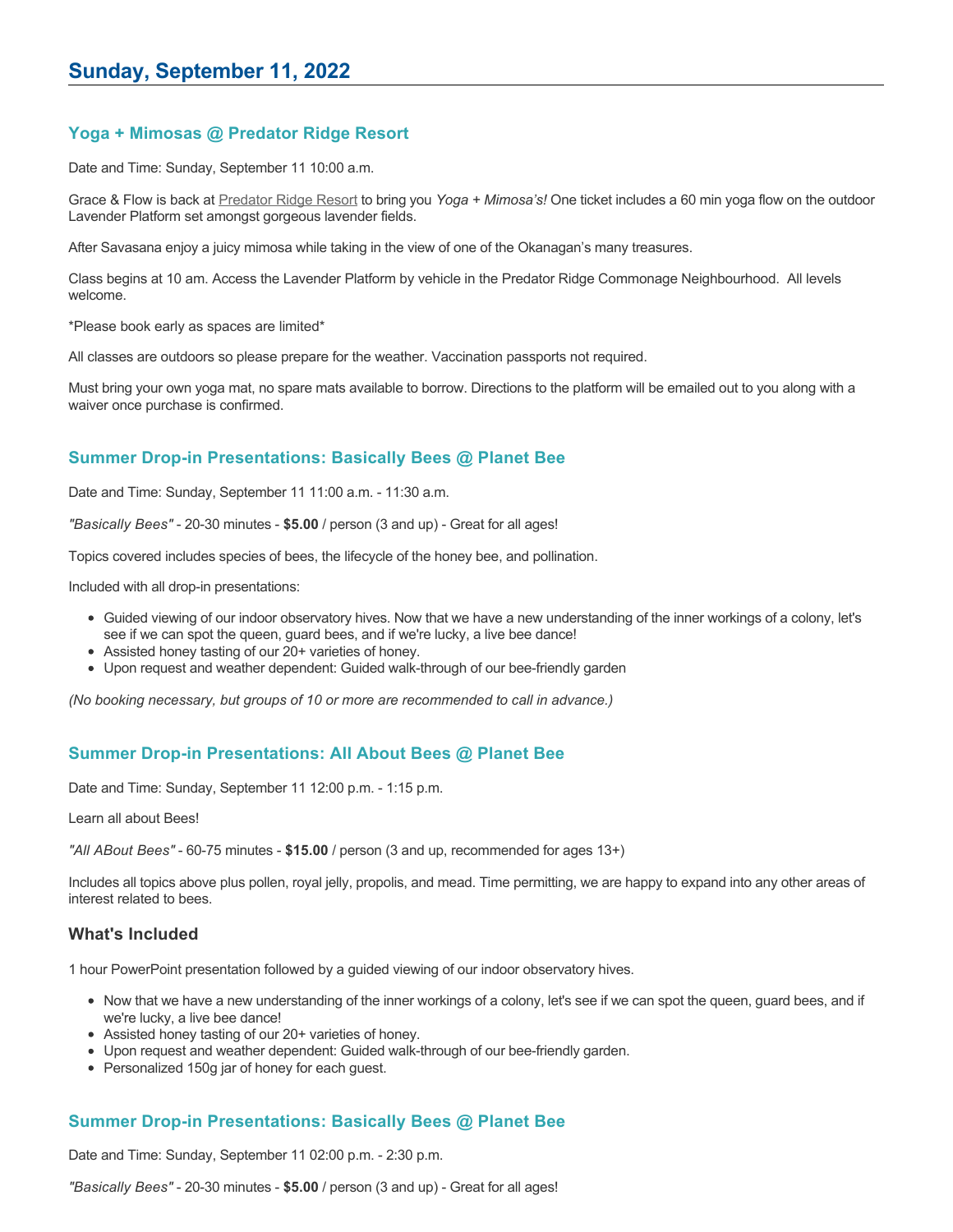Topics covered includes species of bees, the lifecycle of the honey bee, and pollination.

Included with all drop-in presentations:

- Guided viewing of our indoor observatory hives. Now that we have a new understanding of the inner workings of a colony, let's see if we can spot the queen, guard bees, and if we're lucky, a live bee dance!
- Assisted honey tasting of our 20+ varieties of honey.
- Upon request and weather dependent: Guided walk-through of our bee-friendly garden

*(No booking necessary, but groups of 10 or more are recommended to call in advance.)*

## **Monday, September 12, 2022**

#### **Vernon Farmer's Market @ Kal Tire Place Parking Lot**

Date and Time: Monday, September 12 08:00 a.m. - 1:00 p.m.

Join us every Monday and Thursday morning from 8:00 am to 1:00 pm from April to October for the Vernon Farmers' Market!

We are proud to be one of the Okanagan's oldest farmers' markets! Our market showcases a diverse number of delicious foods and one-of-a-kind products, which are all grown, made or baked by our local vendors. Discover fresh produce, fruit, eggs, meat, cheese, baked goods, plants, flowers, hand crafted products & so much more at the Vernon Farmers' Market!

# **Tuesday, September 13, 2022**

#### **Historic Downtown Mural Tours @ Greater Vernon Museum & Archives**

Date and Time: Tuesday, September 13 06:00 p.m. - 8:00 p.m.

The Historic Mural Tour takes you on a walking trip back into the past through Downtown Vernon. Discover all the places and ways our past meets our present.

Join our tour guides as they explore the lives and times of the individuals whose faces grace our city walls. Share in some of the stories of the people that helped create the vibrant, multicultural city that Vernon is today.

#### **Tour FAQs**

- Tours must be pre-booked. Tours will not run if there are no bookings.
- Tours are best for those aged 12+ with an intermediate level of activity anticipated (tours are  $\sim$ 5km and run from 1.5 2 hours).
- Comfortable shoes, layers of clothing, sunglasses and/or sun hat, raingear if necessary, water bottle, and camera are recommended.
- Tours go rain or shine and are non-refundable.
- For groups larger than 20, private bookings or community groups, please contact us for details.
- Tours start at the Museum & Archives of Vernon 3009 32nd Avenue

Get your tickets [here!](https://www.eventbrite.com/e/historic-downtown-mural-tours-tickets-304983342387)

# **Wednesday, September 14, 2022**

#### **Mountain Bike Tourism Symposium @ SilverStar Mountain**

Date and Time: Wednesday, September 14 09:00 a.m. - 10:00 p.m.

The MTB Tourism Symposium is a gathering of creative minds with a vested interest in advancing the future of mountain bike tourism and recreation in British Columbia.

Our goal is to make mountain biking more accessible, more inclusive, and more sustainable while delivering key social and economic benefits to our communities and destinations

British Columbia has long been a major contributor to the world of mountain biking. From its clandestine beginnings to its growth into the mainstream, mountain biking has become an established form of outdoor recreation and lifestyle that people enjoy in every corner of the province. The diverse trails and inspiring landscapes that are cherished by so many British Columbians have caught the attention of riders from around the globe.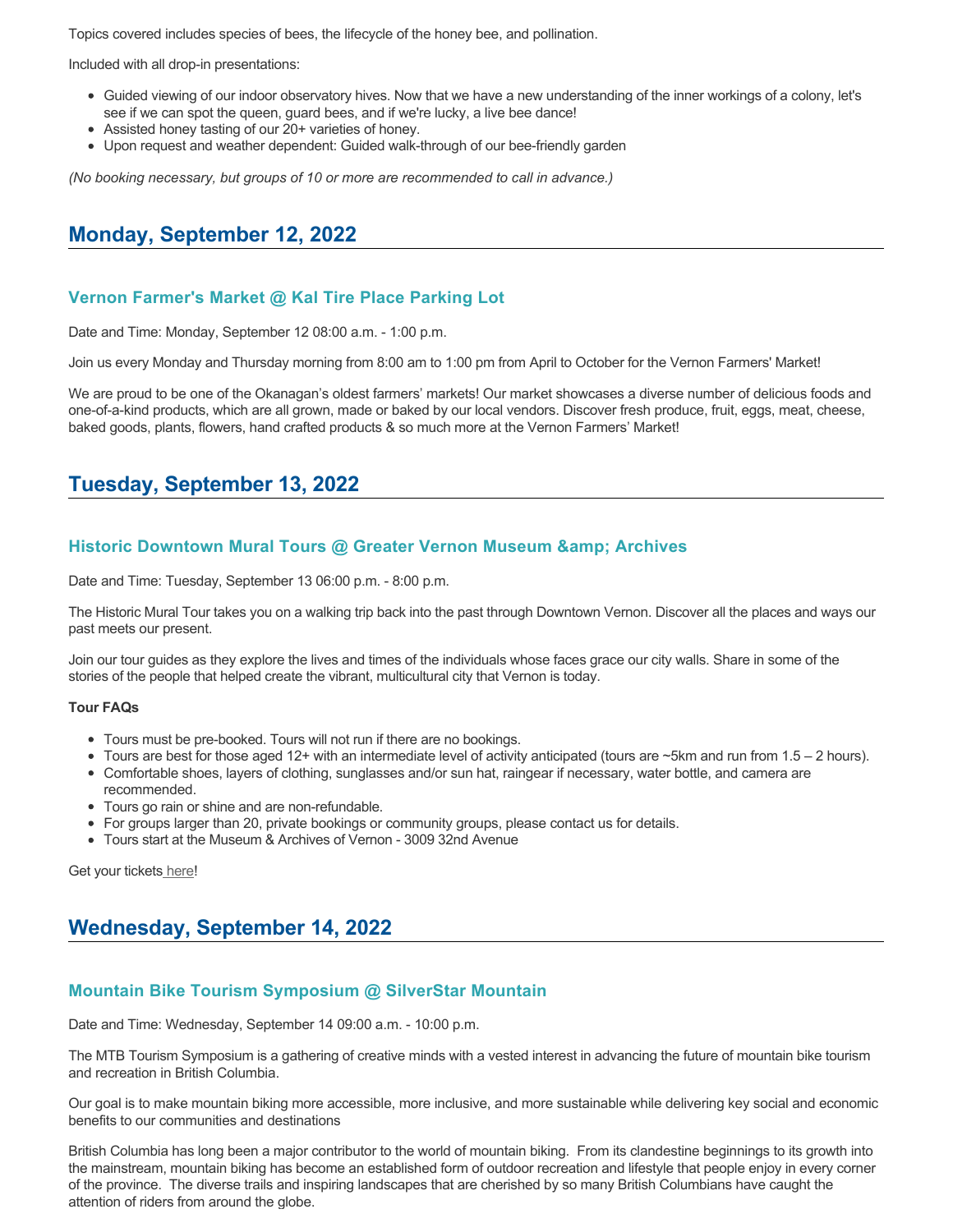The 2022 Mountain Bike Tourism Symposium is an opportunity for stakeholders and experts to share insights and knowledge about how to progress toward a more sustainable and vibrant future for mountain biking. Learn from the successes and challenges of those that have been working in the field and explore what is necessary to take mountain biking to the next level.

This year's theme is "**Partnering for Success**". Partnerships have an important role to play to meet the challenges of a postpandemic world and will help make our communities stronger and more resilient. They can strengthen our vision of what is possible and help us achieve our common goals. In the mountain bike sector, where many values and goals are aligned, partnerships are the key to success.

Here's what's happening…

- **Pre-Symposium Trail Building Worksho**p; TBA
- **Welcome Reception and Registration**; September 14th
- **Two full days of sessions, guided rides and social events**; September 15th & 16th
- Stay for the weekend and enjoy all that SilverStar and the Vernon area in the North Okanagan have to offer.

Click [HERE](http://mtbtourismsymposium.ca/) for more information

Reigister [HERE](https://ccnbikes.com/#!/events/mountain-bike-tourism-symposium-2022)

### **Sunset Stretch & amp; Sip @ Predator Ridge Resort**

Date and Time: Wednesday, September 14 06:00 p.m.

Wind down on with us from 6-8pm with a deep stretch on the outdoor yoga platform at **[Predator Ridge](https://www.predatorridge.com/events) while watching the sunset**. One ticket includes a guided moderate 18-minute hike up to the platform, a 60 minute yoga flow while you take in the spectacular view of Okanagan Lake and move and flow with your breath.

After Savasana enjoy a glass of local Okanagan wine as you watch the sunset over the hills from the Namaste Platform.

This class is a perfect end to a long day of riding, hiking or golfing. We meet at 6pm: directions to the meeting spot will be emailed to you once purchase is confirmed. Please wear hiking shoes, bring water, and your own mat. All levels welcome.

Purchase your own individual box of charcuterie from [Crudité & Co.](https://cruditeandco.com/product/picnic-platter/) and we will bring it to the platform for you to enjoy after class! Order must be placed with plenty of notice, minimum 48 hours.

\*Please book early as spaces are limited\*

All classes are outdoors so please prepare for the weather. Vaccination passports not required.

# **Thursday, September 15, 2022**

## **Mountain Bike Tourism Symposium @ SilverStar Mountain**

Date and Time: Thursday, September 15 07:30 a.m. - 10:00 p.m.

The MTB Tourism Symposium is a gathering of creative minds with a vested interest in advancing the future of mountain bike tourism and recreation in British Columbia.

Our goal is to make mountain biking more accessible, more inclusive, and more sustainable while delivering key social and economic benefits to our communities and destinations

British Columbia has long been a major contributor to the world of mountain biking. From its clandestine beginnings to its growth into the mainstream, mountain biking has become an established form of outdoor recreation and lifestyle that people enjoy in every corner of the province. The diverse trails and inspiring landscapes that are cherished by so many British Columbians have caught the attention of riders from around the globe.

The 2022 Mountain Bike Tourism Symposium is an opportunity for stakeholders and experts to share insights and knowledge about how to progress toward a more sustainable and vibrant future for mountain biking. Learn from the successes and challenges of those that have been working in the field and explore what is necessary to take mountain biking to the next level.

This year's theme is "**Partnering for Success**". Partnerships have an important role to play to meet the challenges of a postpandemic world and will help make our communities stronger and more resilient. They can strengthen our vision of what is possible and help us achieve our common goals. In the mountain bike sector, where many values and goals are aligned, partnerships are the key to success.

Here's what's happening…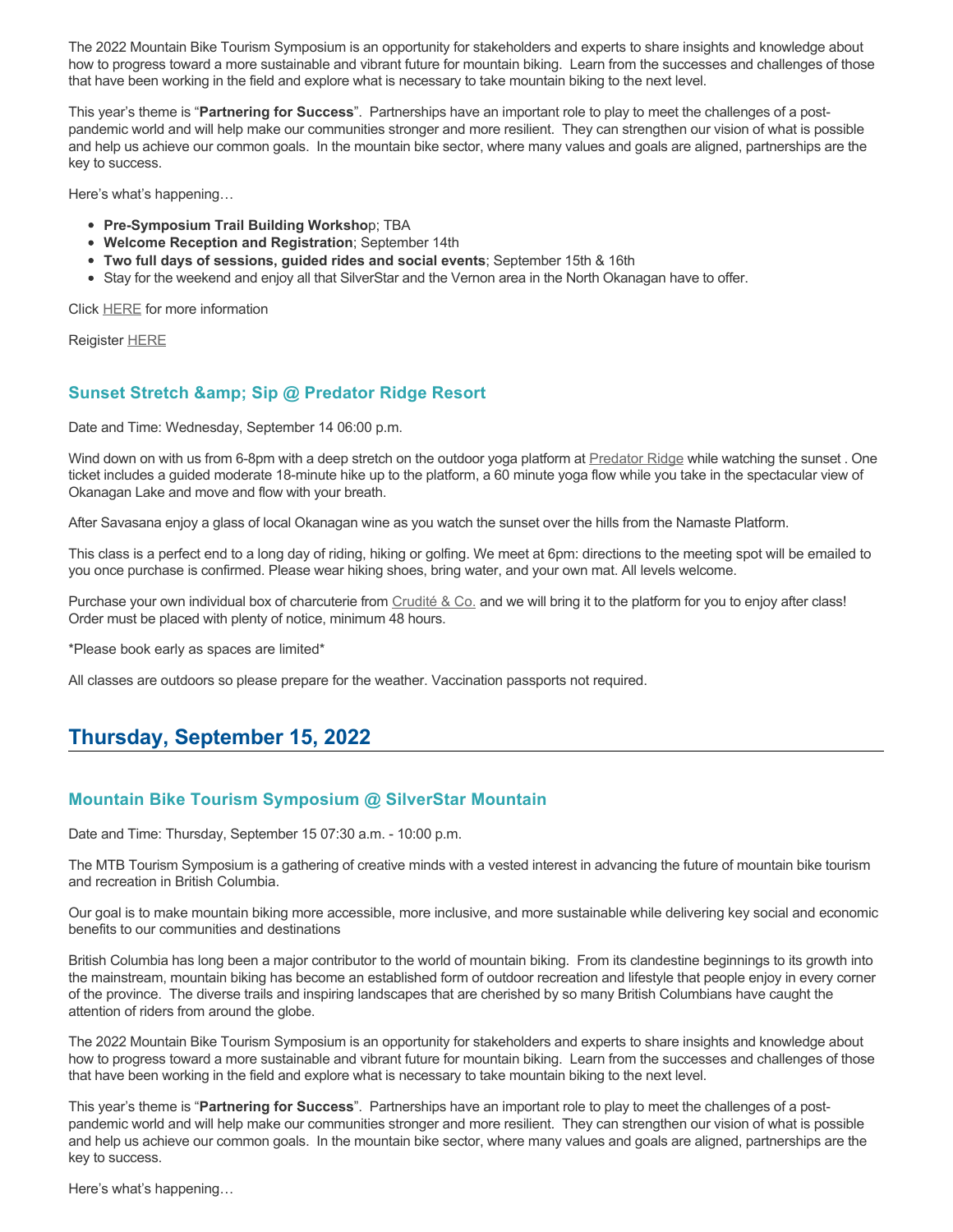- **Pre-Symposium Trail Building Worksho**p; TBA
- **Welcome Reception and Registration**; September 14th
- **Two full days of sessions, guided rides and social events**; September 15th & 16th
- Stay for the weekend and enjoy all that SilverStar and the Vernon area in the North Okanagan have to offer.

Click [HERE](http://mtbtourismsymposium.ca/) for more information

Reigister [HERE](https://ccnbikes.com/#!/events/mountain-bike-tourism-symposium-2022)

#### **Vernon Farmer's Market @ Kal Tire Place Parking Lot**

Date and Time: Thursday, September 15 08:00 a.m. - 1:00 p.m.

Join us every Monday and Thursday morning from 8:00 am to 1:00 pm from April to October for the Vernon Farmers' Market!

We are proud to be one of the Okanagan's oldest farmers' markets! Our market showcases a diverse number of delicious foods and one-of-a-kind products, which are all grown, made or baked by our local vendors. Discover fresh produce, fruit, eggs, meat, cheese, baked goods, plants, flowers, hand crafted products & so much more at the Vernon Farmers' Market!

### **Queer Family Game Night @ The Boarding House Cafe**

Date and Time: Thursday, September 15 07:00 p.m. - 9:00 p.m.

Come join the Family Resource Centre for a Queer Family Game Night! Starting on June 16th, families, adults, and allies of all ages are invited for a fun night of games at The Boarding House Cafe!

# **Friday, September 16, 2022**

### **Mountain Bike Tourism Symposium @ SilverStar Mountain**

Date and Time: Friday, September 16 07:30 a.m. - 7:00 p.m.

The MTB Tourism Symposium is a gathering of creative minds with a vested interest in advancing the future of mountain bike tourism and recreation in British Columbia.

Our goal is to make mountain biking more accessible, more inclusive, and more sustainable while delivering key social and economic benefits to our communities and destinations

British Columbia has long been a major contributor to the world of mountain biking. From its clandestine beginnings to its growth into the mainstream, mountain biking has become an established form of outdoor recreation and lifestyle that people enjoy in every corner of the province. The diverse trails and inspiring landscapes that are cherished by so many British Columbians have caught the attention of riders from around the globe.

The 2022 Mountain Bike Tourism Symposium is an opportunity for stakeholders and experts to share insights and knowledge about how to progress toward a more sustainable and vibrant future for mountain biking. Learn from the successes and challenges of those that have been working in the field and explore what is necessary to take mountain biking to the next level.

This year's theme is "**Partnering for Success**". Partnerships have an important role to play to meet the challenges of a postpandemic world and will help make our communities stronger and more resilient. They can strengthen our vision of what is possible and help us achieve our common goals. In the mountain bike sector, where many values and goals are aligned, partnerships are the key to success.

Here's what's happening…

- **Pre-Symposium Trail Building Worksho**p; TBA
- **Welcome Reception and Registration**; September 14th
- **Two full days of sessions, guided rides and social events**; September 15th & 16th
- Stay for the weekend and enjoy all that SilverStar and the Vernon area in the North Okanagan have to offer.

Click [HERE](http://mtbtourismsymposium.ca/) for more information

Reigister [HERE](https://ccnbikes.com/#!/events/mountain-bike-tourism-symposium-2022)

### **Historic Downtown Mural Tours @ Greater Vernon Museum & Archives**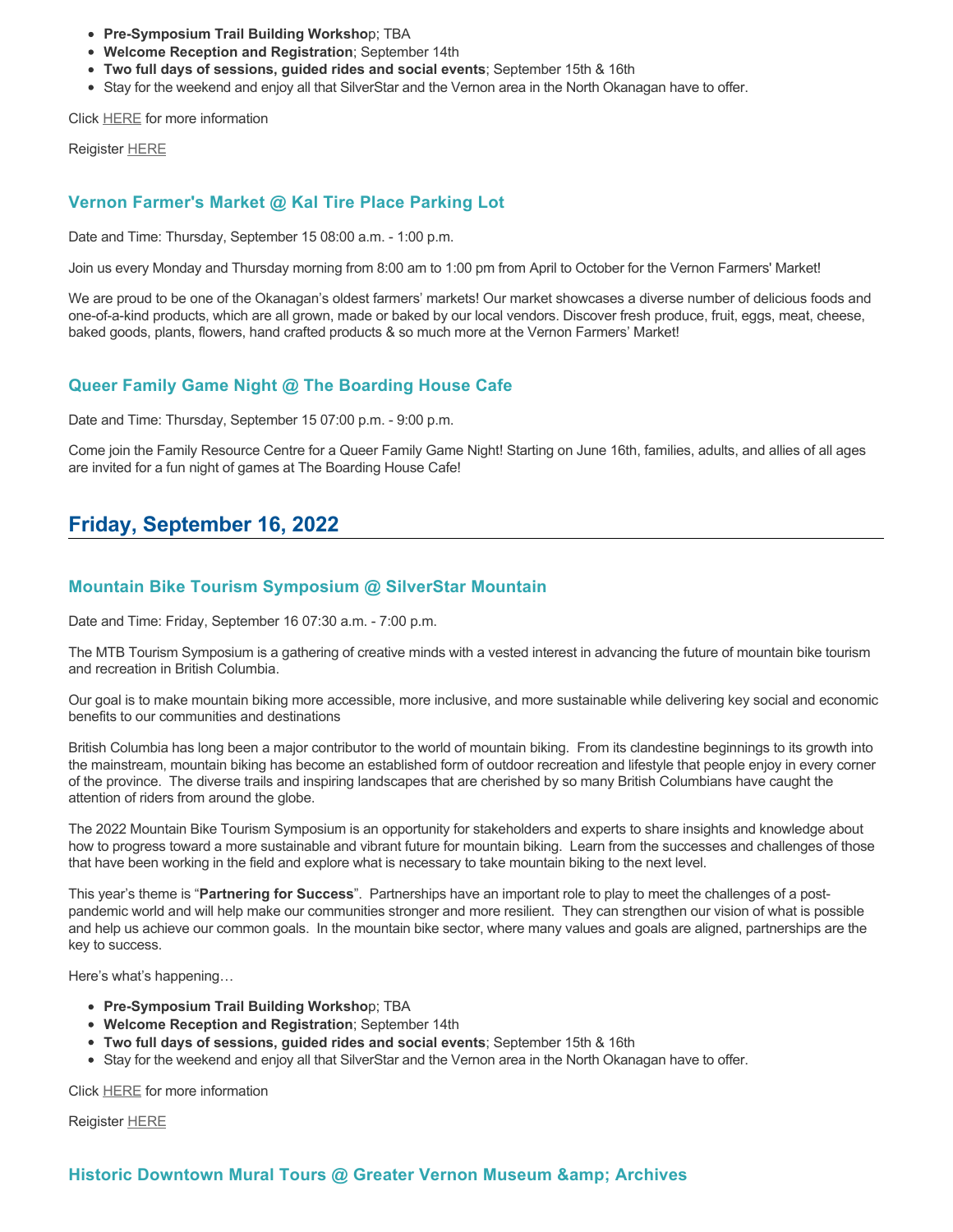Date and Time: Friday, September 16 09:00 a.m. - 11:00 a.m.

The Historic Mural Tour takes you on a walking trip back into the past through Downtown Vernon. Discover all the places and ways our past meets our present.

Join our tour guides as they explore the lives and times of the individuals whose faces grace our city walls. Share in some of the stories of the people that helped create the vibrant, multicultural city that Vernon is today.

#### **Tour FAQs**

- Tours must be pre-booked. Tours will not run if there are no bookings.
- Tours are best for those aged 12+ with an intermediate level of activity anticipated (tours are ~5km and run from 1.5 2 hours).
- Comfortable shoes, layers of clothing, sunglasses and/or sun hat, raingear if necessary, water bottle, and camera are recommended.
- Tours go rain or shine and are non-refundable.
- For groups larger than 20, private bookings or community groups, please contact us for details.
- Tours start at the Museum & Archives of Vernon 3009 32 Avenue

Get your tickets [here!](https://www.eventbrite.com/e/historic-downtown-mural-tours-tickets-304983342387)

### **Mystic A-Fair - The Little Psychic Fair @ Okanagan Centre for Spiritual Living**

Date and Time: Friday, September 16 12:00 p.m. - 6:00 p.m.

**Mystic A-Fair – The Little Psychic Fair** Mystic A-Fair happens **once a month** on Fridays in our new and intimate venue in downtown Vernon. We have added some two-day events in 2022 to our already awesome Friday schedule. We look forward to seeing you at our two-day shows as well! Friday and Saturdays – check our website for dates. www.mysticafair.com

 Featuring popular local psychics and healers, offering readings and sessions. **NEW**: Check out specialty merchandise in the Essence Spiritual Bookstore and Teahouse. Books, crystals, oils, natural products, unique and imported gifts and Classes. Admission is \$2.00 at the door. (and is a donation to the Centre).

Come and Go all day. Enter your name into our Doorprize draw.

**Location:** Okanagan Centre for Spiritual Living - 2913 29<sup>th</sup> Ave. Vernon, BC

**Time:** Noon 12pm – 6pm

**DATES:** Fridays in 2022 Fri. Feb. 18

Fri. March 18

Fri. April 15

FRIDAY AND SATURDAY May 20/21

Fri. June 17

FRIDAY AND SATURDAY Sept 16/17

Fri Oct 14

FRIDAY AND SATURDAY Nov 18/19

### **The Comic Strippers**

Date and Time: Friday, September 16 07:30 p.m. - 9:30 p.m.

A Show For All Genders.. 19+ Only!

The award winning improv comedians are back with a new show, more moves and even quicker wits.

WARNING! No extreme nudity, just extreme hilarity.

A fictitious male stripper troupe (played by a cast of some of Canada's best improvisational comedians) performs a sexylarious improv comedy show. They try to be sexy… it just comes out funny. Constantly grooving and gyrating in between scenes they banter with the crowd and perform their hilarious twist on improv sketches. They sing, they "dance", and they are ready to make you laugh. Semi undressed and completely unscripted, The Comic Strippers take off their shirts and take on your suggestions to create a whole new genre of comedy.

\$45 Adult - No Minors 19+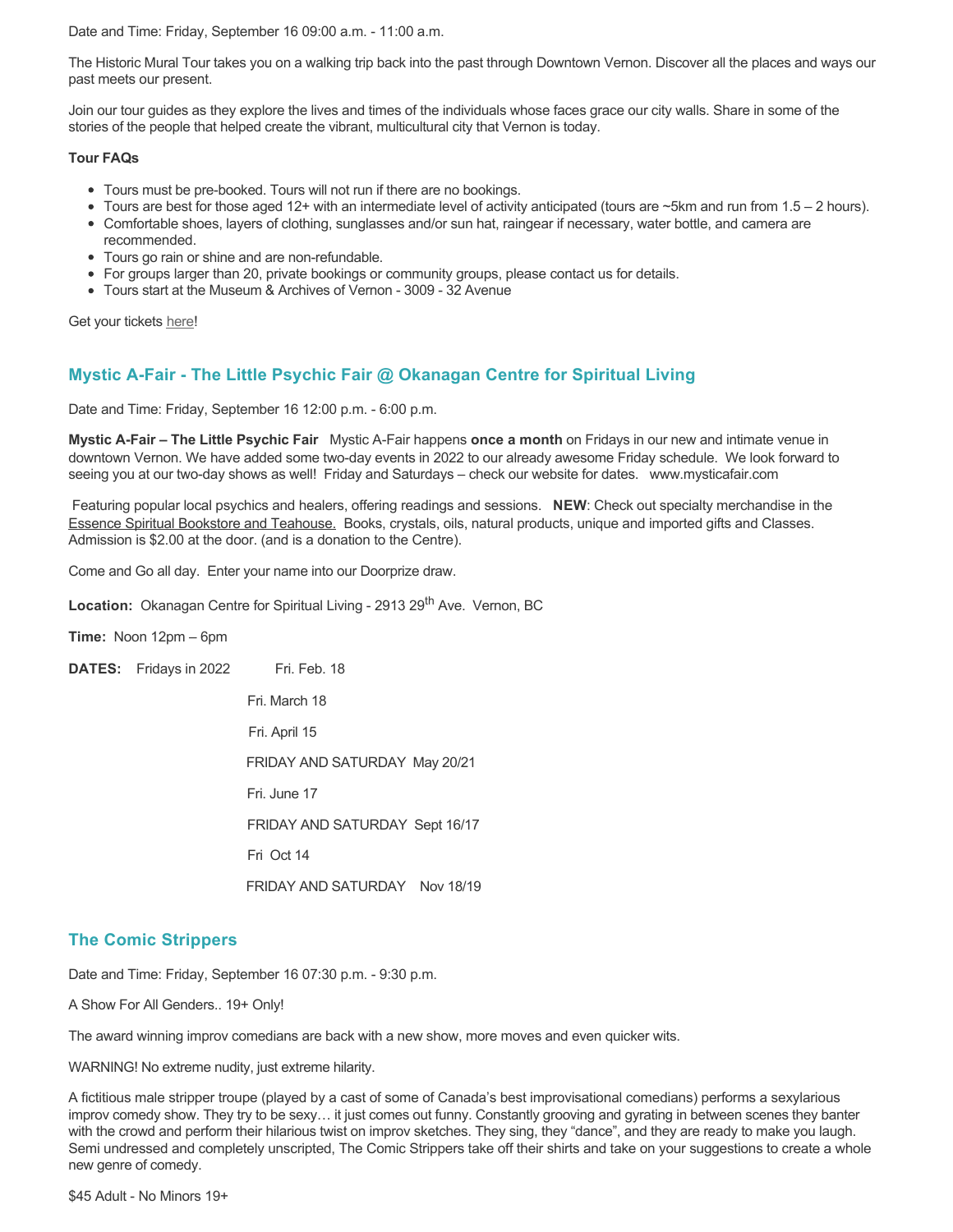[Buy Tickets Now!](https://tickets.ticketseller.ca/TheatreManager/1/login&event=3433) or call 250-549-SHOW (7469)

# **Saturday, September 17, 2022**

## **Freaky Creeky 50 Races @ Kalamalka Lake Provincial Park**

Date and Time: Saturday, September 17 08:00 a.m. - 8:00 p.m.

Freaky Creeky has four distances (11km, 27km, 50km & 100km) that will take you through Okanagan grassland dotted with ponderosa pine and groves of Douglas-fir, amazing lake views, and km after km of single track trail, some gnarly climbs, rolling terrain and a cross between technical and cruisey descents.

We are here to offer runners a challenging & scenic race course that leaves you feeling exhausted but overjoyed upon completion. Come and enjoy the beautiful Kalamalka Lake Provincial Park, located virtually at the back door of the City of Vernon.

Register [here](https://ultrasignup.com/register.aspx?did=88702)!

### **Summer Drop-in Presentations: Basically Bees @ Planet Bee**

Date and Time: Saturday, September 17 11:00 a.m. - 11:30 a.m.

*"Basically Bees"* - 20-30 minutes - **\$5.00** / person (3 and up) - Great for all ages!

Topics covered includes species of bees, the lifecycle of the honey bee, and pollination.

Included with all drop-in presentations:

- Guided viewing of our indoor observatory hives. Now that we have a new understanding of the inner workings of a colony, let's see if we can spot the queen, guard bees, and if we're lucky, a live bee dance!
- Assisted honey tasting of our 20+ varieties of honey.
- Upon request and weather dependent: Guided walk-through of our bee-friendly garden

*(No booking necessary, but groups of 10 or more are recommended to call in advance.)*

### **Summer Drop-in Presentations: All About Bees @ Planet Bee**

Date and Time: Saturday, September 17 12:00 p.m. - 1:15 p.m.

Learn all about Bees!

*"All ABout Bees"* - 60-75 minutes - **\$15.00** / person (3 and up, recommended for ages 13+)

Includes all topics above plus pollen, royal jelly, propolis, and mead. Time permitting, we are happy to expand into any other areas of interest related to bees.

#### **What's Included**

1 hour PowerPoint presentation followed by a guided viewing of our indoor observatory hives.

- Now that we have a new understanding of the inner workings of a colony, let's see if we can spot the queen, guard bees, and if we're lucky, a live bee dance!
- Assisted honey tasting of our 20+ varieties of honey.
- Upon request and weather dependent: Guided walk-through of our bee-friendly garden.
- Personalized 150g jar of honey for each guest.

### **Mystic A-Fair - The Little Psychic Fair @ Okanagan Centre for Spiritual Living**

Date and Time: Saturday, September 17 12:00 p.m. - 6:00 p.m.

**Mystic A-Fair – The Little Psychic Fair** Mystic A-Fair happens **once a month** on Fridays in our new and intimate venue in downtown Vernon. We have added some two-day events in 2022 to our already awesome Friday schedule. We look forward to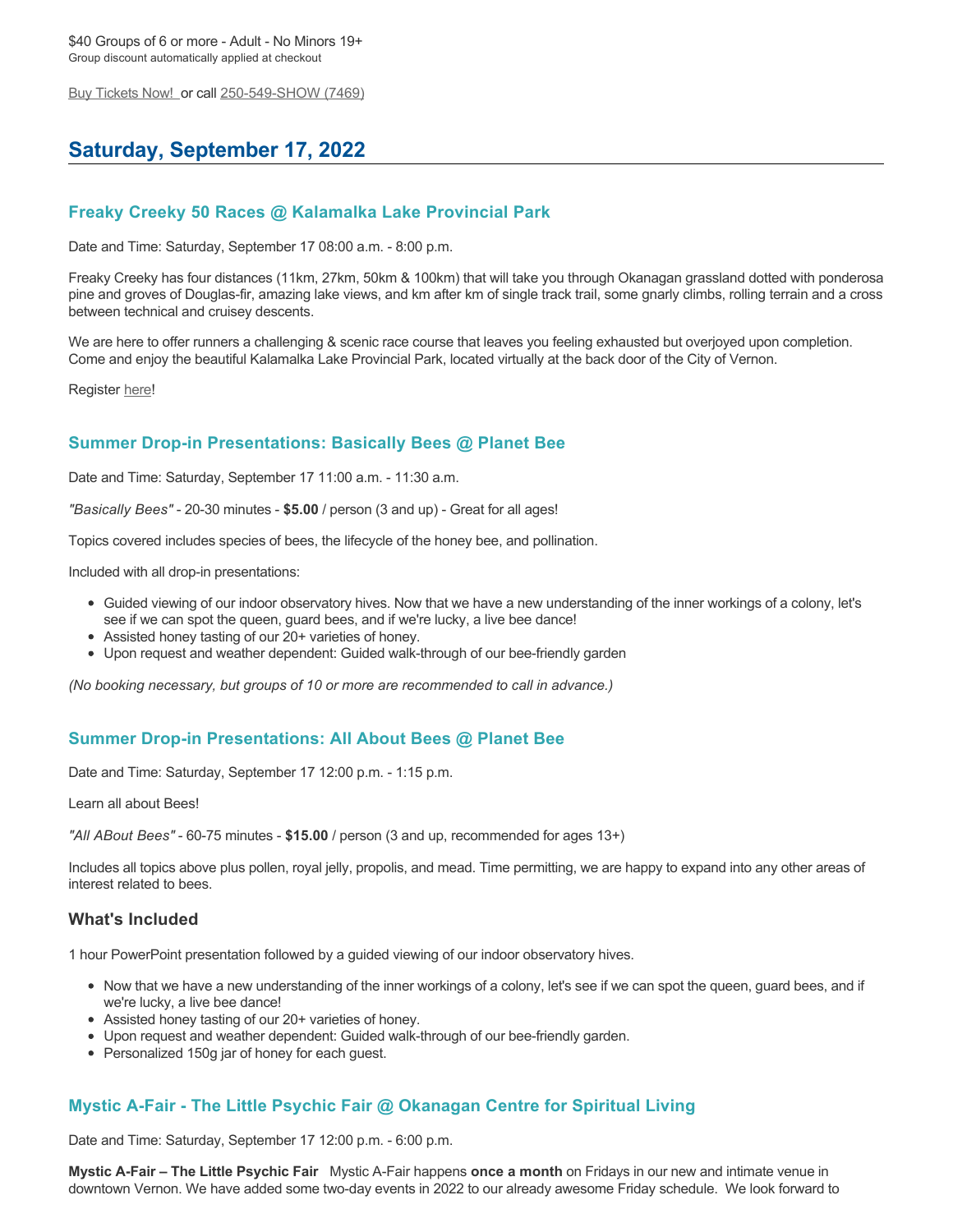seeing you at our two-day shows as well! Friday and Saturdays – check our website for dates. www.mysticafair.com

 Featuring popular local psychics and healers, offering readings and sessions. **NEW**: Check out specialty merchandise in the Essence Spiritual Bookstore and Teahouse. Books, crystals, oils, natural products, unique and imported gifts and Classes. Admission is \$2.00 at the door. (and is a donation to the Centre).

Come and Go all day. Enter your name into our Doorprize draw.

Location: Okanagan Centre for Spiritual Living - 2913 29<sup>th</sup> Ave. Vernon, BC

**Time:** Noon 12pm – 6pm

**DATES:** Fridays in 2022 Fri. Feb. 18

 Fri. March 18 Fri. April 15 FRIDAY AND SATURDAY May 20/21 Fri. June 17 FRIDAY AND SATURDAY Sept 16/17 Fri Oct 14 FRIDAY AND SATURDAY Nov 18/19

#### **Summer Drop-in Presentations: Basically Bees @ Planet Bee**

Date and Time: Saturday, September 17 02:00 p.m. - 2:30 p.m.

*"Basically Bees"* - 20-30 minutes - **\$5.00** / person (3 and up) - Great for all ages!

Topics covered includes species of bees, the lifecycle of the honey bee, and pollination.

Included with all drop-in presentations:

- Guided viewing of our indoor observatory hives. Now that we have a new understanding of the inner workings of a colony, let's see if we can spot the queen, guard bees, and if we're lucky, a live bee dance!
- Assisted honey tasting of our 20+ varieties of honey.
- Upon request and weather dependent: Guided walk-through of our bee-friendly garden

*(No booking necessary, but groups of 10 or more are recommended to call in advance.)*

## **Sunday, September 18, 2022**

#### **Okanagan Rail Ride**

Date and Time: Sunday, September 18 09:00 a.m. - 3:00 p.m.

Join us for the 2nd Annual Okanagan Rail Ride! The route is 52km total starting in Coldstream to the Okanagan Rail Trail then along beautiful Kalamalka Lake to Oyama, then around the east side of Wood Lake to Lake Country/ Winfield then turn around back to Oyama then back to Coldstream.

What's included?:

- BBQ at finish area (Alexanders Beach Pub)
- Event t-shirt (high quality) (everyone registered before September 6)
- Professional photography
- Souvenir wine glass
- Wine or beer or cider at the finish
- Live music
- 5 refreshment stations on route with snacks and drinks (bagels, fruit, water, sport drink, sunrype juice)
- Mechanical support on route provided by local Okanagan bike shops
- First Aid on route provided by Canadian Ski Patrol
- Secure bike parking during the post event celebrations
- Souvenir bike plate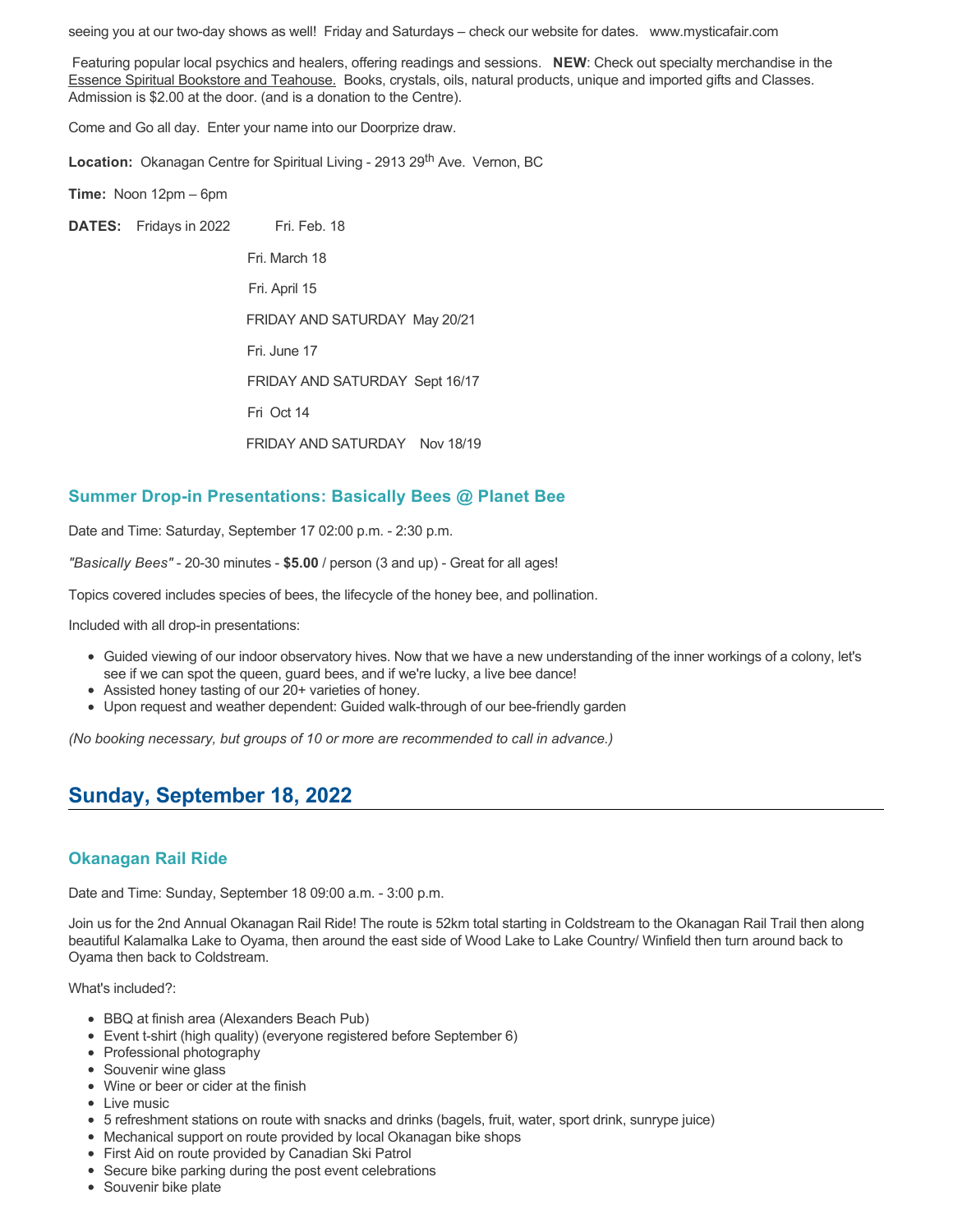• Draw prizes

Click [here](https://zone4.ca/register.asp?id=22184&lan=1&cartlevel=1) to register!

## **Yoga + Mimosas @ Predator Ridge Resort**

Date and Time: Sunday, September 18 10:00 a.m.

Grace & Flow is back at [Predator Ridge Resort](https://www.predatorridge.com/events) to bring you *Yoga + Mimosa's!* One ticket includes a 60 min yoga flow on the outdoor Lavender Platform set amongst gorgeous lavender fields.

After Savasana enjoy a juicy mimosa while taking in the view of one of the Okanagan's many treasures.

Class begins at 10 am. Access the Lavender Platform by vehicle in the Predator Ridge Commonage Neighbourhood. All levels welcome.

\*Please book early as spaces are limited\*

All classes are outdoors so please prepare for the weather. Vaccination passports not required.

Must bring your own yoga mat, no spare mats available to borrow. Directions to the platform will be emailed out to you along with a waiver once purchase is confirmed.

### **Summer Drop-in Presentations: Basically Bees @ Planet Bee**

Date and Time: Sunday, September 18 11:00 a.m. - 11:30 a.m.

*"Basically Bees"* - 20-30 minutes - **\$5.00** / person (3 and up) - Great for all ages!

Topics covered includes species of bees, the lifecycle of the honey bee, and pollination.

Included with all drop-in presentations:

- Guided viewing of our indoor observatory hives. Now that we have a new understanding of the inner workings of a colony, let's see if we can spot the queen, guard bees, and if we're lucky, a live bee dance!
- Assisted honey tasting of our 20+ varieties of honey.
- Upon request and weather dependent: Guided walk-through of our bee-friendly garden

*(No booking necessary, but groups of 10 or more are recommended to call in advance.)*

### **Summer Drop-in Presentations: All About Bees @ Planet Bee**

Date and Time: Sunday, September 18 12:00 p.m. - 1:15 p.m.

Learn all about Bees!

*"All ABout Bees"* - 60-75 minutes - **\$15.00** / person (3 and up, recommended for ages 13+)

Includes all topics above plus pollen, royal jelly, propolis, and mead. Time permitting, we are happy to expand into any other areas of interest related to bees.

### **What's Included**

1 hour PowerPoint presentation followed by a guided viewing of our indoor observatory hives.

- Now that we have a new understanding of the inner workings of a colony, let's see if we can spot the queen, guard bees, and if we're lucky, a live bee dance!
- Assisted honey tasting of our 20+ varieties of honey.
- Upon request and weather dependent: Guided walk-through of our bee-friendly garden.
- Personalized 150g jar of honey for each guest.

### **Summer Drop-in Presentations: Basically Bees @ Planet Bee**

Date and Time: Sunday, September 18 02:00 p.m. - 2:30 p.m.

*"Basically Bees"* - 20-30 minutes - **\$5.00** / person (3 and up) - Great for all ages!

Topics covered includes species of bees, the lifecycle of the honey bee, and pollination.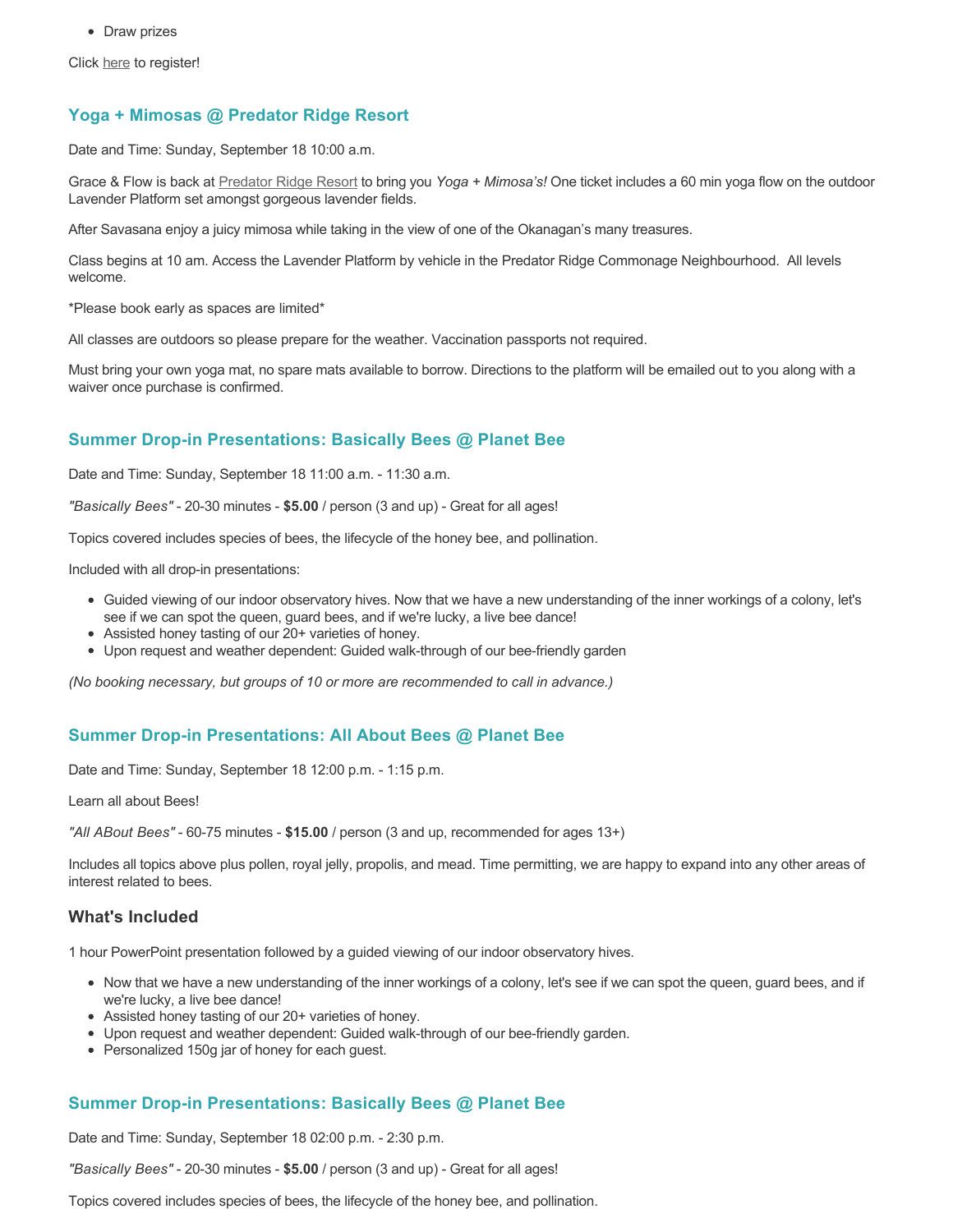Included with all drop-in presentations:

- Guided viewing of our indoor observatory hives. Now that we have a new understanding of the inner workings of a colony, let's see if we can spot the queen, guard bees, and if we're lucky, a live bee dance!
- Assisted honey tasting of our 20+ varieties of honey.
- Upon request and weather dependent: Guided walk-through of our bee-friendly garden

*(No booking necessary, but groups of 10 or more are recommended to call in advance.)*

## **Monday, September 19, 2022**

#### **Vernon Farmer's Market @ Kal Tire Place Parking Lot**

Date and Time: Monday, September 19 08:00 a.m. - 1:00 p.m.

Join us every Monday and Thursday morning from 8:00 am to 1:00 pm from April to October for the Vernon Farmers' Market!

We are proud to be one of the Okanagan's oldest farmers' markets! Our market showcases a diverse number of delicious foods and one-of-a-kind products, which are all grown, made or baked by our local vendors. Discover fresh produce, fruit, eggs, meat, cheese, baked goods, plants, flowers, hand crafted products & so much more at the Vernon Farmers' Market!

## **Tuesday, September 20, 2022**

#### **BC Bike Race @ Kalamalka Provincial Park**

Date and Time: Tuesday, September 20 08:00 a.m. - 8:00 p.m.

## **September 20th, 2022**

## **Vernon**

## **43KM - 1761M Elevation**

The folks at North Okanagan Cycling Society have good reason to brag about the internationally renowned Kalamalka Lake Park trails! These modern mountain bike trails are built for modern bikes and BCBR Vernon Stage will show racers every view worth seeing as they tackle the 43km ride climbing and descending 1761m of elevation.

The King Eddie plateau gives riders a feeling of being lost in the Okanagan high country, while the fast descents off the mountain into the rattle snake riddled grassland of Cosens Bay will make you feel like you never want to be found.

New trail cut into clay, rocky loam and forested cliffs provide the setting for riders climbing, traversing and descending. Legs will definitely feel the pain on the way up, but the flow built descents will bring back the smiles. A finish through XC trails in the grasslands will force all riders stay focused to finish the day.

\*Proposed course subject to change & pending final approvals

# **Wednesday, September 21, 2022**

### **Sunset Stretch & amp; Sip @ Predator Ridge Resort**

Date and Time: Wednesday, September 21 06:00 p.m.

Wind down on with us from 6-8pm with a deep stretch on the outdoor yoga platform at [Predator Ridge](https://www.predatorridge.com/events) while watching the sunset . One ticket includes a guided moderate 18-minute hike up to the platform, a 60 minute yoga flow while you take in the spectacular view of Okanagan Lake and move and flow with your breath.

After Savasana enjoy a glass of local Okanagan wine as you watch the sunset over the hills from the Namaste Platform.

This class is a perfect end to a long day of riding, hiking or golfing. We meet at 6pm: directions to the meeting spot will be emailed to